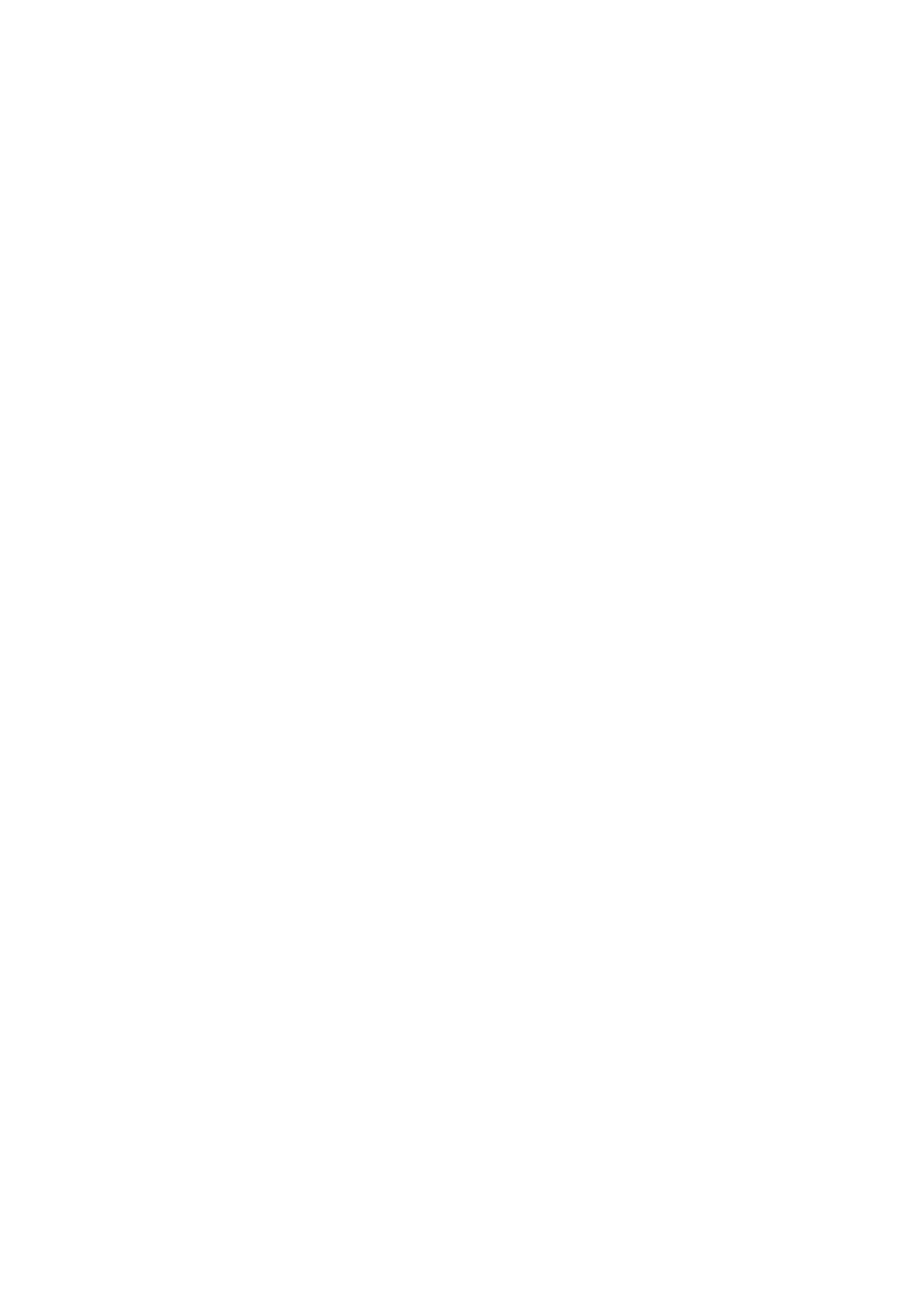### Πρόλογος

H διδακτορική μου διατριβή εκπονήθηκε στο Τμήμα Μαθηματικών του Πανεπιστημίου Πατρών με Τριμελή Συμβουλευτική Επιτροπή αποτελούμενη από τον κ. Δημήτριο Γεωργίου, Αναπληρωτή Καθηγητή του Τμήματος Μαθηματικών του Πανεπιστημίου Πατρών ως επιβλέποντα και μέλη αυτής, τους κκ. Σταύρο Ηλιάδη, Ομότιμο Καθηγητή του Τμήματος Μαθηματικών του Πανεπιστημίου Πατρών, και Βασίλειο Τζάννες, Καθηγητή του Τμήματος Mαθηματικών του Πανεπιστημίου Πατρών.

Αποφασιστικό ρόλο για την εκπόνηση και συγγραφή της διδακτορικής μου διατριβής έπαιξε η μακροχρόνια και συνεχή συνεργασία που είχα με τους κ.  $\Delta$ ημήτριο Γεωργίου και κ. Σταύρο Ηλιάδη. Η συνεργασία αυτή ξεχίνησε από το δεύτερο έτος των προπτυχιαχών μου σπουδών με σειρά σεμιναρίων σε ειδικά θέματα Γενικής Τοπολογίας.

Ευχαριστώ θερμά τον κ. Δημήτριο Γεωργίου για την παρότρυνσή του, την καθοδήγησή του και για τις πολύτιμες συμβουλές και υποδείξεις του όλα αυτά τα χρόνια της επιστημονικής συνεργασίας μας. Επίσης, ευχαριστώ τον κ. Σταύρο Ηλιάδη για την επιστημονική συνεργασία που είχαμε όλα αυτά τα χρόνια, τις παρατηρήσεις του και τη συμπαράστασή του.

Τέλος, ευχαριστώ το Πανεπιστήμιο Πατρών για την υποστήριξη που είχα κατά τη διάρκεια της εκπόνησης της διδακτορικής διατριβής μου από το Ερευνητικό Πρόγραμμα με τίτλο «Θωρία Διαστάσεων και Καθολικοί Χώροι» στα πλαίσια του ερευνητικού προγράμματος Κ. Kαραθεοδωρή.

> Θανάσης Μεγαρίτης  $Πάτρα, 2010$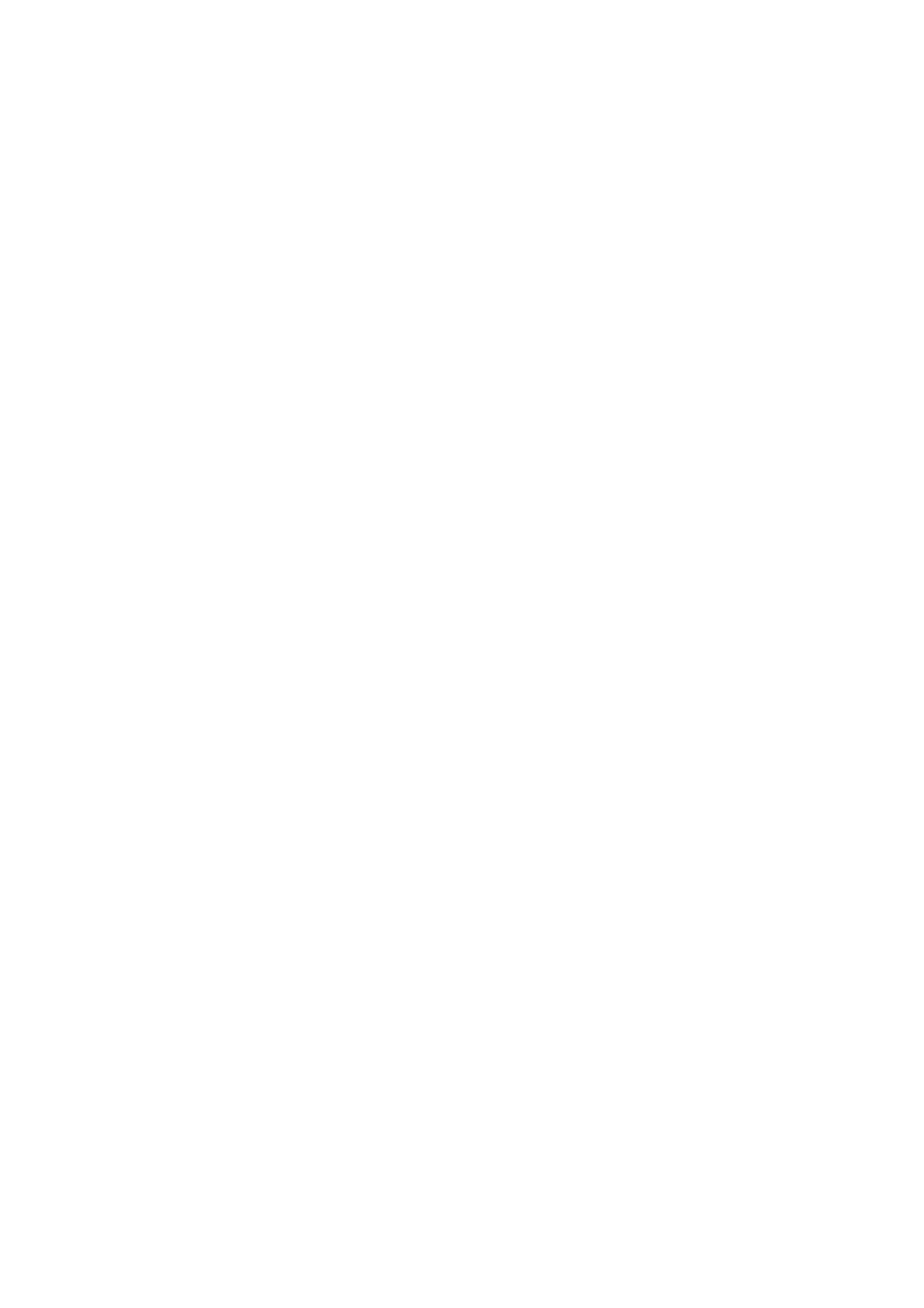# Βασιχοί συμβολισμοί

| Ø                                            | ÷                                    | Το κενό σύνολο                                                    |
|----------------------------------------------|--------------------------------------|-------------------------------------------------------------------|
| $A \cup B$                                   | $\ddot{\cdot}$                       | $H$ ένωση των συνόλων $A$ και $B$                                 |
| $A \cap B$                                   | $\ddot{\ddot{\phantom{0}}}\,$        | $H$ τομή των συνόλων $A$ και $B$                                  |
| $A \times B$                                 | $\ddot{\ddot{\cdot}}$                | $\mathrm{T}$ ο γινόμενο των συνόλων $A$ και $B$                   |
| $A \setminus B$                              | $\ddot{\ddot{\psi}}$                 | Η διαφορά του συνόλου $A$ από το $B$                              |
| $\tau(X)$                                    | $\ddot{\ddot{\phantom{0}}}_\nu$      | Η τοπολογία του χώρου $X$                                         |
| $\text{Int}_X(M)$ :                          |                                      | $\mathrm{T}$ ο εσωτερικό του $M$ στο χώρο $X$                     |
| $\mathrm{Cl}_X(M)$                           | $\frac{1}{2}$                        | Το περίβλημα του $M$ στο χώρο $X$                                 |
| $Bd_X(M)$                                    | $\ddot{\cdot}$                       | $To\$ σύνορο του $M$ στο χώρο $X$                                 |
| ind                                          | ÷.                                   | Η μικρή επαγωγική διάσταση                                        |
| Ind                                          | ÷,                                   | Η μεγάλη επαγωγική διάσταση                                       |
| dim                                          | ÷.                                   | Η διάσταση της καλύψεως                                           |
| $\mathcal{O}$                                | ÷.                                   | Η κλάση των διατακτικών αριθμών                                   |
| $(+)$                                        | $\mathbb{Z}^{\times}$                | Το άθροισμα του Hessenberg                                        |
| $\omega$                                     | $\ddot{\phantom{a}}$                 | Ο πρώτος άπειρος πληθάριθμος                                      |
| $\mathcal{P}(X)$                             | $\mathbb{Z}^{\mathbb{Z}}$            | Το δυναμοσύνολο του συνόλου $X$                                   |
| X                                            | $\ddot{\ddot{\phantom{0}}}\,$        | Ο πληθάριθμος του συνόλου $X$                                     |
| w(X)                                         | $\frac{1}{\pi}$                      | Το βάρος του χώρου $X$                                            |
| $\oplus_{\lambda \in \Lambda} X_{\lambda}$ : |                                      | Ελεύθερο άθροισμα των χώρων $X_{\lambda}, \lambda \in \Lambda$    |
| $\prod_{\lambda \in \Lambda} X_{\lambda}$    | $\ddot{\ddot{\phantom{}}\phantom{}}$ | Γινόμενο (Tychonoff) των χώρων $X_{\lambda}, \lambda \in \Lambda$ |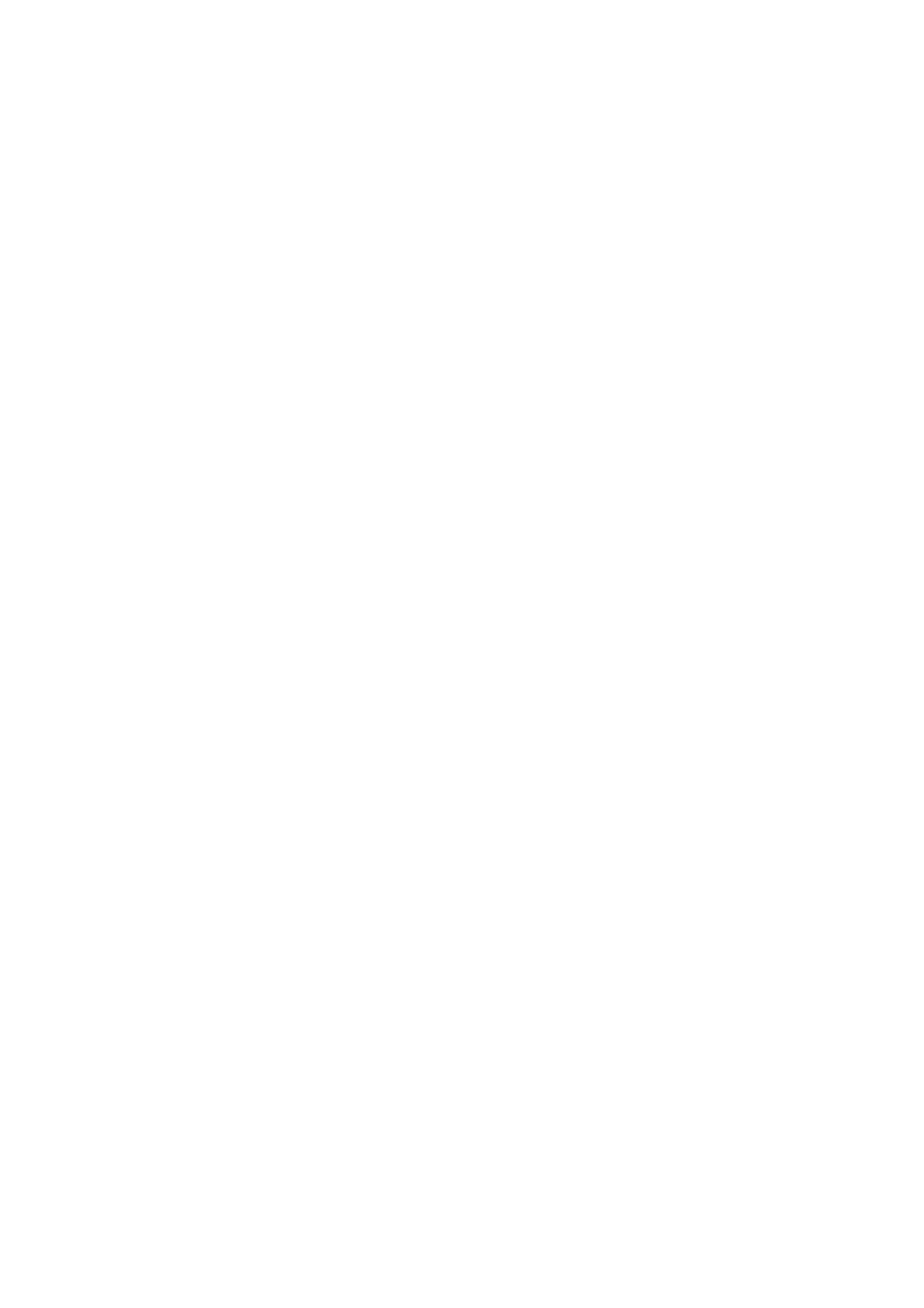# Περιεχόμενα

# $E$ ισαγωγή 9

# $MEPO\Sigma$  A

| Κεφάλαιο 1                                             |    |
|--------------------------------------------------------|----|
| Βασικές έννοιες: καθολικοί χώροι και θεωρία διαστάσεων | 19 |
|                                                        |    |
|                                                        |    |

### Kεφάλαιο 2

| Κατασχευή Περιεχτιχών Χώρων                               | 29 |
|-----------------------------------------------------------|----|
|                                                           |    |
| 2.2 Σημαδεμένοι χώροι και πρότυπες σχέσεις ισοδυναμίας 33 |    |
|                                                           |    |
|                                                           |    |

### Kεφάλαιο 3

| Κορεσμένες κλάσεις | 49 |
|--------------------|----|
|                    |    |
|                    |    |
|                    |    |
|                    |    |

# $\text{MEPO}\Sigma$  B

### Kεφάλαιο 4

| Διαστάσεις του τύπου Ind | 59 |
|--------------------------|----|
|                          |    |
|                          |    |
|                          |    |
|                          |    |
|                          |    |

### Kεφάλαιο 5

| Διαστάσεις-συναρτήσεις θέσεως του τύπου ind |  |  | $\bf 75$ |
|---------------------------------------------|--|--|----------|
|---------------------------------------------|--|--|----------|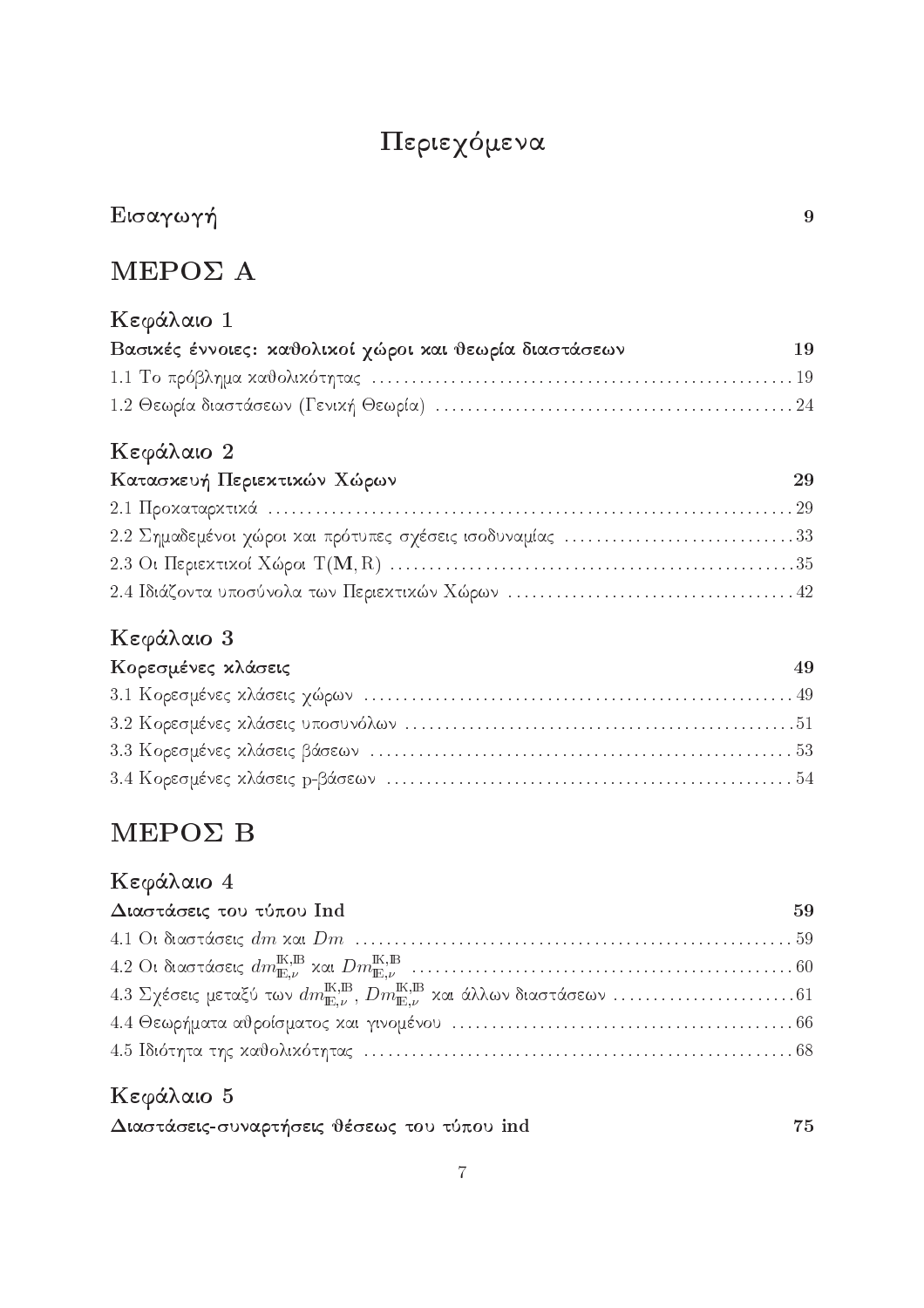| 5.2 Σχέσεις μεταξύ των διαστάσεων θέσεως του τύπου ind και άλλων διαστάσεων 78 |  |
|--------------------------------------------------------------------------------|--|
|                                                                                |  |
|                                                                                |  |
|                                                                                |  |

# Kεφάλαιο 6

| Διαστάσεις-συναρτήσεις θέσεως του τύπου Ind                                     | 93 |
|---------------------------------------------------------------------------------|----|
|                                                                                 |    |
| 6.2 Σχέσεις μεταξύ των διαστάσεων θέσεως του τύπου Ind και άλλων διαστάσεων  96 |    |
|                                                                                 |    |
|                                                                                 |    |
|                                                                                 |    |
|                                                                                 |    |
|                                                                                 |    |

## Kεφάλαιο 7

| Διαστάσεις-συναρτήσεις βάσεως θέσεως του τύπου dim                               | $123\,$ |
|----------------------------------------------------------------------------------|---------|
|                                                                                  |         |
| 7.2 Καθολικά στοιχεία για διαστάσεις-συναρτήσεις βάσεως θέσεως του τύπου dim 130 |         |
|                                                                                  |         |
|                                                                                  |         |
| Βιβλιογραφία                                                                     | 137     |
| Περίληψη                                                                         | 143     |
| Abstract                                                                         | 144     |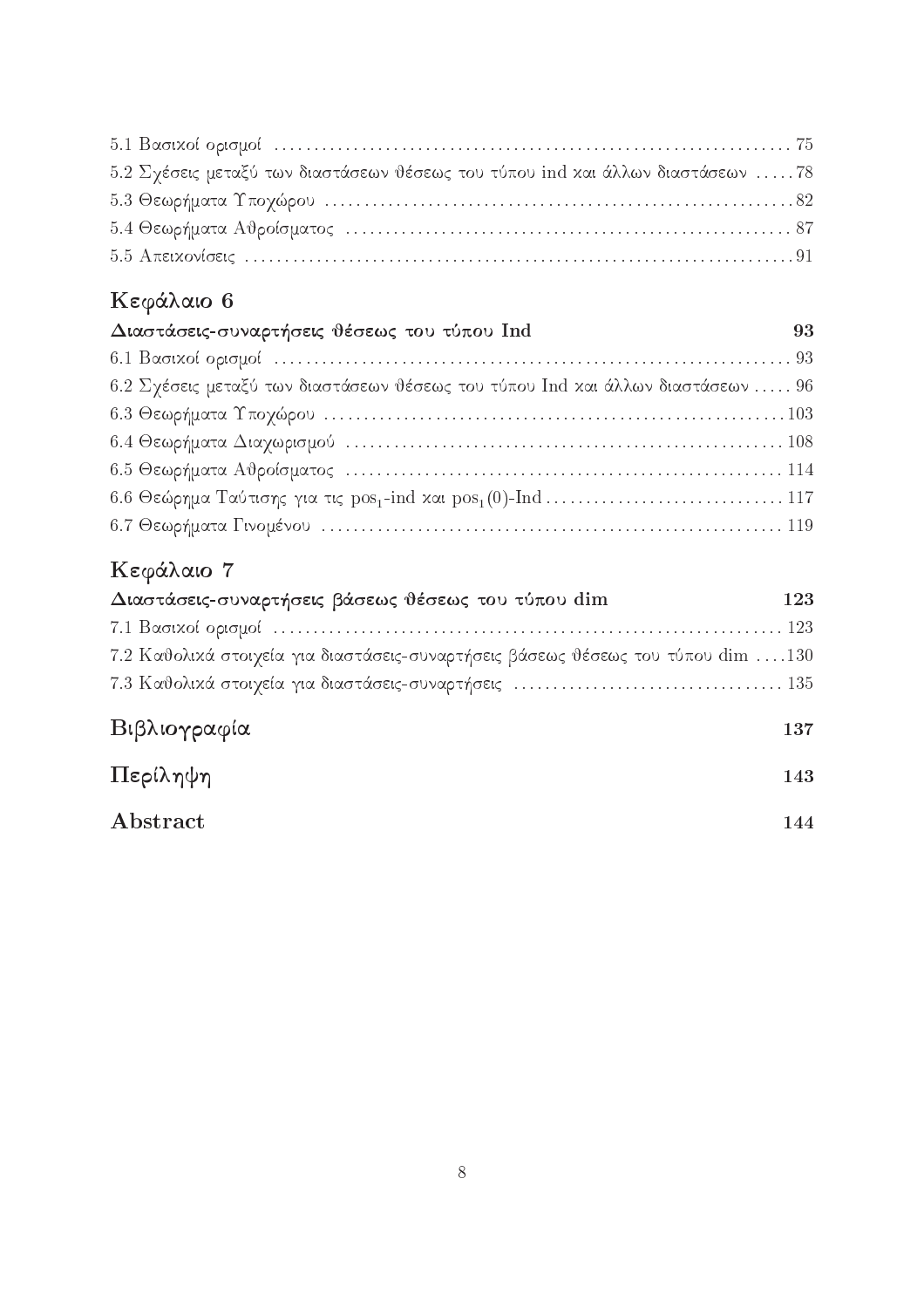### Eισαγωγή

Η Θεωρία Διαστάσεων (μαζί με τη θεωρία των continua) είναι ο παλαιότερος κλάδος της Γενικής Τοπολογίας. Η πρώτη σημαντική πρόοδος στη Θεωρία Διαστάσεων έγινε από τους Poincaré, Brouwer και Lebesgue. Η κατασκευή του Peano το 1890 μιας συνεχούς απεικόνισης από ένα τμήμα επί ενός τετραγώνου έδωσε αφορμή για το πρόβλημα εάν ένα τμήμα και ενα τετραγωνο ειναι ομοιομορφα, και γενικοτερα εαν ο *π*-κύρος *1* - ειναι ομοιομορφος με τον  $m$ -χυρο  $I-\gamma$ ια  $n\neq m.$  Το προρλημα αυτό λύψηχε από τον Brouwer to 1911. O Brouwer απεδείς είστι εαν  $n \neq m$ , τότε of  $I$  - xαι  $I$  - σεν είναι ομοιομορφοί.

O Brouwer προσπάθησε να λύσει το πρόβλημα ορίζοντας μια συνάρτηση df που αντιστοιχεί σε κάθε χώρο ένα φυσικό αριθμό, τη διάσταση του χώρου, με τις ιδιότητες:

(1) Εάν οι χώροι X και Y είναι ομοιόμορφοι, τότε  $df(X) = df(Y)$ .

 $(2)$   $d/(1) = n$ .

Ωστόσο ο ορισμός της τοπολογικής διάστασης δεν ήταν απλό ζήτημα. Έτσι στην εργασία του Brouwer (1911) δεν ορίζεται καμία τέτοια συνάρτηση.

O Lebesgue το 1911 πρότεινε μια άλλη προσέγγιση στο πρόβλημα που ήταν η αφορμή για τον ορισμο της οιαστασης της χαλυψεως. Διατυπωσε το υεωρημα οτι ο  $n$ -χυρος  $I^\sim$ μπορεί να καλυφθεί από μια πεπερασμένη οικογένεια αυθαίρετα μικρών κλειστών συνόλων έτσι ώστε η τομή κάθε  $n + 2$  στοιχείων της οικογένειας να είναι κενή και ότι δεν μπορεί να kαλυφθεί από μια πεπερασμένη οικογένεια αυθαίρετα μικρών κλειστών συνόλων έτσι ώστε η τομή χάθε  $n+1$  στοιχείων της οιχογένειας να είναι χενή. Η απόδειξη του θεωρήματος δόθηκε από τον Brouwer το 1913. O Lebesgue απέδειξε το θεώρημα το 1921. Ο ορισμός της διάστασης της καλύψεως dim στην κλάση των φυσικών χώρων δόθηκε από τον Cech to 1933.

Το 1912 ο Poincaré πρότεινε έναν επαγωγικό ορισμό της διάστασης σχετιζόμενο με την έννοια του διαχωρισμού. Το 1913 ο Brouwer βασιζόμενος στην ιδέα του Poincaré όρισε επαγωγικά μια συνάρτηση  $Dg$  (Dimensionsgrad) που αντιστοιχεί σε κάθε συμπαγή μετρικό γώρο ένα φυσικό αριθμό με τις ιδιότητες:

(1) Εάν οι χώροι X και Y είναι ομοιόμορφοι, τότε  $Dg(X) = Dg(Y)$ .

$$
(2) Dg(I^n) = n.
$$

O Brouwer δεν μελέτησε προσεκτικά την καινούργια διάσταση και τη χρησιμοποίησε μόνο για να οωσει μια αλλη αποσεις η στι στ $I$  - χαι  $I$  - σεν ειναι ομοιομορφοι για  $n \neq m.$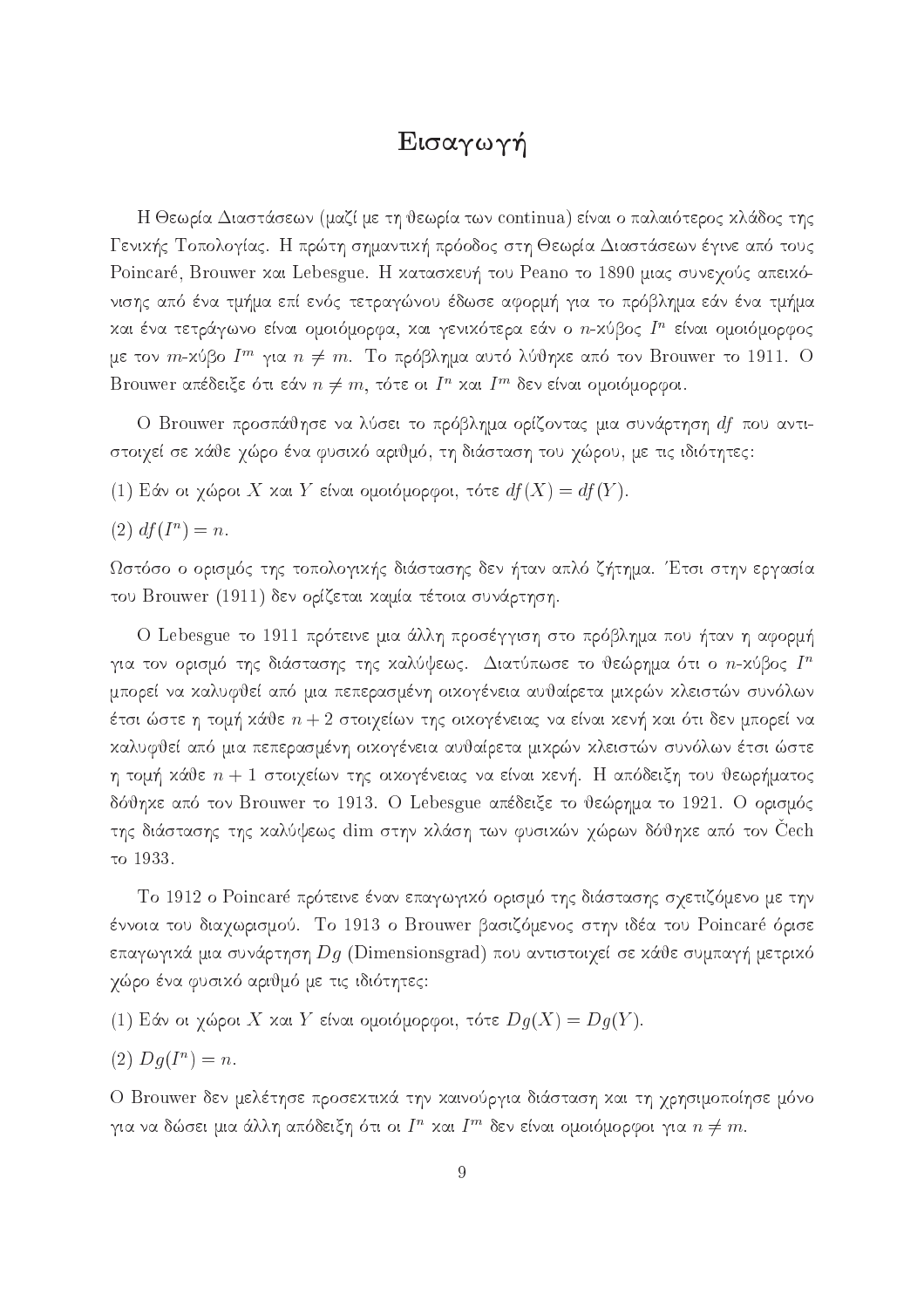Η Θεωρία Διαστάσεων έγινε ανεξάρτητη περιοχή της Γενικής Τοπολογίας μετά τις εργασίες των Menger και Urysohn. Η θεωρία της μικρής επαγωγικής διάστασης ind για την kλάση των συμπαγών μετρικών χώρων διατυπώθηκε και αναπτύχθηκε ανεξάρτητα από τους Urysohn (1922, 1925, 1926) και Menger (1923, 1924). Η θεωρία επεκτάθηκε για την κλάση των διαχωρίσιμων μετρικών χώρων από τους Tumarkin (1925, 1926) και Hurewicz (1927).

Ο ορισμός της μεγάλης επαγωγικής διάστασης Ind στην κλάση των φυσικών χώρων δόθηκε από τον Čech το 1932. Ο ορισμός αυτός μοιάζει με τον ορισμό του Brouwer αλλά οι δύο ορισμοί δεν είναι ισοδύναμοι. Ωστόσο, για τους τοπιχά συνεχτιχούς πλήρεις μετριχούς χώρους οι ορισμοί συμπίπτουν.

Σήμερα οι διαστάσεις ορίζονται για οποιοδήποτε τοπολογικό χώρο. Η κομψότητα της κλασικής Θεωρίας Διαστάσεων γίνεται κατανοητή από το γεγονός ότι οι τρείς διαστάσεις συμπίπτουν στην κλάση των διαχωρίσιμων μετρικών χώρων, δηλαδή

$$
ind(X) = Ind(X) = dim(X)
$$

για κάθε διαχωρίσιμο μετρικό χώρο Χ. Σε μεγαλύτερες κλάσεις τοπολογικών χώρων οι ind, Ind και dim διαφέρουν. Επίσης, οι διαστάσεις Ind και dim συμπίπτουν στην κλάση των μετρικών χώρων, δηλαδή

$$
Ind(X) = dim(X)
$$

για κάθε μετρικό χώρο  $X.$ 

To 1925 o Urysohn έθεσε το ερώτημα εάν μπορεί η μικρή επαγωγική διάσταση ind να επεκταθεί παίρνοντας τιμές στην κλάση όλων των διατακτικών αριθμών. Τελικά, ένας τυπικός ορισμός της υπερπεπερασμένης μικρής επαγωγικής διάστασης δόθηκε από τον Hurewicz το 1928. Η υπερπεπερασμένη μεγάλη επαγωγική διάσταση πρωτοεμφανίστηκε το 1959 από τον Smirnov.

Σημειώνουμε ότι εχτός από τις τρείς διαστάσεις ind, Ind χαι dim έγουν ορισθεί χαι μελετηθεί πολλές άλλες διαστάσεις-συναρτήσεις. Ωστόσο οι τρείς αυτές διαστάσεις παρουσιάζουν το μεγαλύτερο ενδιαφέρον.

Ένα άλλο πρόβλημα που απασχόλησε τους τοπολόγους από τα πρώτα βήματα ανάπτυξης της Γενικής Τοπολογίας στις πρώτες δεκαετίες του αιώνα που πέρασε είναι το πρόβλημα της ύπαρξης ή μη καθολικών χώρων για διάφορες κλάσεις τοπολογικών χώρων (πρόβλημα καθολικότητας). Ένας τοπολογικός χώρος Τ καλείται καθολικός για μια κλάση P τοπολογικών χώρων, όταν ο  $T$  ανήκει στην κλάση  $\mathbb P$  και κάθε τοπολογικός χώρος που ανήκει στην κλάση IP περιέχεται τοπολογικά στο χώρο T. Aναφέρουμε τα παρακάτω κλασικά αποτελέσματα: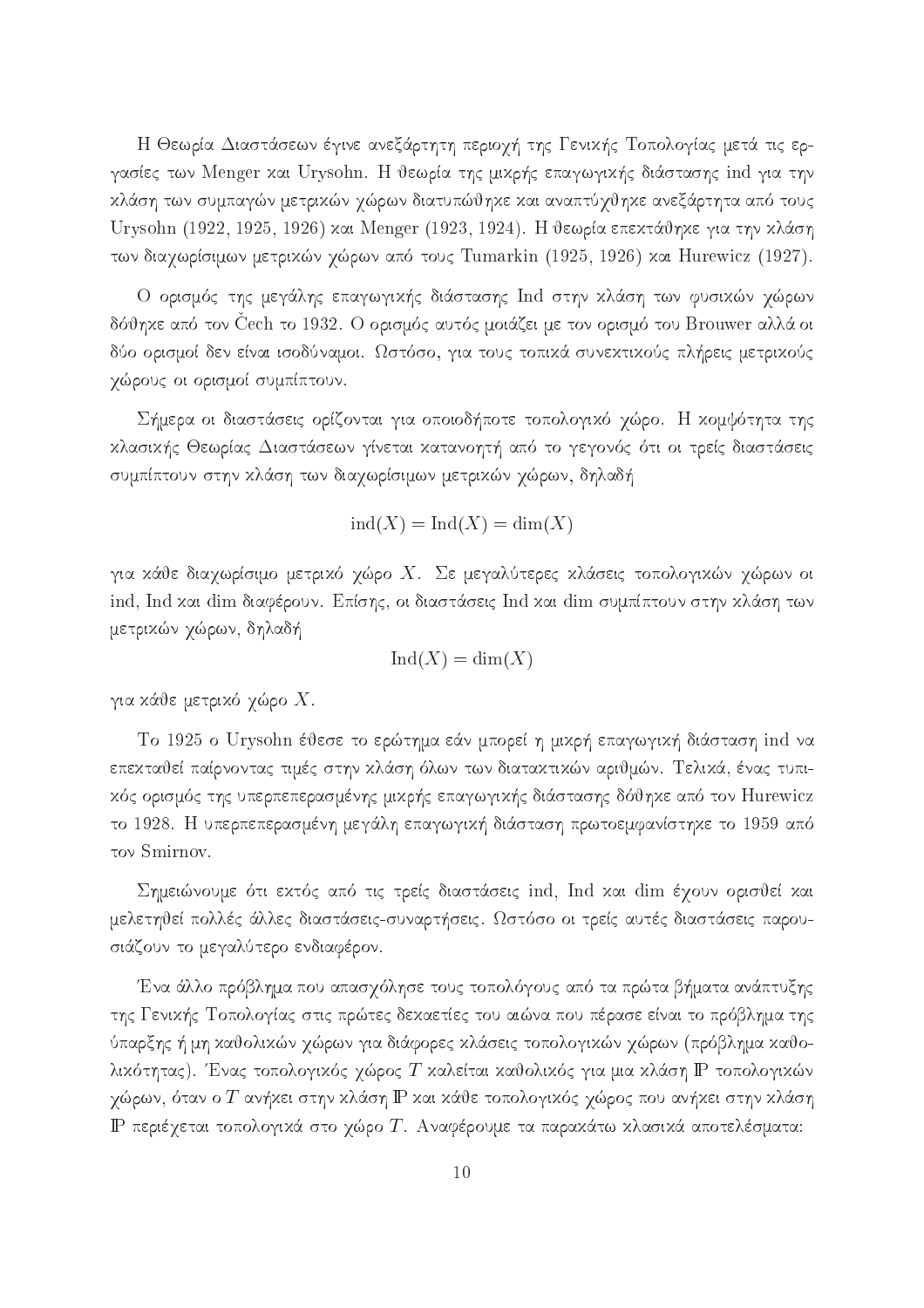(1) M. Fréchet (1910) Ο χώρος των ρητών αριθμών Q είναι καθολικός για την κλάση όλων twa ariju simul simulu metrikopolitikopolitikopolitikopolitiko simulu simulu simulu simulu simulu si

(2) W. Sierpiński (1921) Το σύνολο του Cantor C είναι καθολικός χώρος για την κλάση ìlwn twn mhdenodistatwn diaqwrsimwn metrikopoi simwn q¸rwn.

(3) P. Urysohn (1927) Υπάρχει καθολικός χώρος για την κλάση όλων των διαχωρίσιμων metrikopoi simwn q¸rwn.

(4)  $A$ . Tychonon (1950) Για καυε  $\nu > \omega$  ο χυρος του Τγchonon Γ΄ είναι καυολικός γώρος gia the three contracts in the contract of the contract of the property of the contract of the contract of the

(5) L. Pontriagin (1931) Κάθε διαγωρίσιμος μετρικοποιήσιμος γώρος διαστάσεως < *n* εμφυτεύεται στον Ευχλείδειο γώρο  $\mathbb{R}^{2n+1}$ .

(6) F. Alexandron (1950) Fix xxvs  $\nu > \omega$  o xopog too Alexandron S sival xxvoaixog  $\chi$ ωρος για την κλαση ολών των  $10$ - $\chi$ ωρών με ράρος ν.

(1)  $\Pi$ . Kowaisky (1957) FR XXVE K  $>$   $\omega$  O  $\gamma\omega\rho$ oc J(K), onou J(K) είναι ο  $\gamma\omega\rho$ oc agaan is agkii agus in the simulation and the second against the second international secondary of the second q¸rwn me bro .

Πολλές κλάσεις τοπολογικών χώρων που έχουν καθολικό χώρο προέρχονται από τη Θεωρία Διαστάσεων. Ιδιαίτερο ενδιαφέρον παρουσιάζει το εξής πρόβλημα: Έστω P μια κλάση τοπολογικών χώρων, df μια διάσταση-συνάρτηση και κ ένας φυσικός αριθμός. Η κλάση όλων των χώρων X που ανήκουν στην κλάση IP με  $df(X) \leq \kappa$  έχει καθολικό χώρο; Εάν η κλάση αυτή έχει καθολικό χώρο, τότε λέμε ότι η διάσταση  $df$  έχει την ιδιότητα της καθολικότητας στην κλάση P. Αναφέρουμε τα παρακάτω αποτελέσματα:

(1) Για κάθε φυσικό αριθμό κ και πληθάριθμο  $\mu \geq \omega$  η κλάση όλων των Τ<sub>0</sub>-γώρων X με ind(X)  $\leq$  κ και  $w(X) \leq \mu$  έχει καθολικό χώρο.

(2) Για κάθε φυσικό αριθμό κ και πληθάριθμο  $\mu \geq \omega$  η κλάση όλων των κανονικών χώρων  $X$  με ind $(X) \leq \kappa$  και  $w(X) \leq \mu$  έχει καθολικό χώρο.

(3) Για κάθε φυσικό αριθμό κ και πληθάριθμο  $\mu \geq \omega$  η κλάση όλων των μετρικοποιήσιμων χώρων X με Ind(X)  $\leq \kappa$  και  $w(X) \leq \mu$  έχει καθολικό χώρο.

(4) Για κάθε φυσικό αριθμό κ και πληθάριθμο  $\mu \geq \omega$  η κλάση όλων των φυσικών χώρων  $X$ με  $\dim(X) \leq \kappa$  και  $w(X) \leq \mu$  έχει καθολικό χώρο.

(5) Για κάθε φυσικό αριθμό κ και πληθάριθμο  $\mu \geq \omega$  η κλάση όλων των Tychonoff χώρων X με  $dim(X) \leq \kappa$  και  $w(X) \leq \mu$  έχει καθολικό χώρο.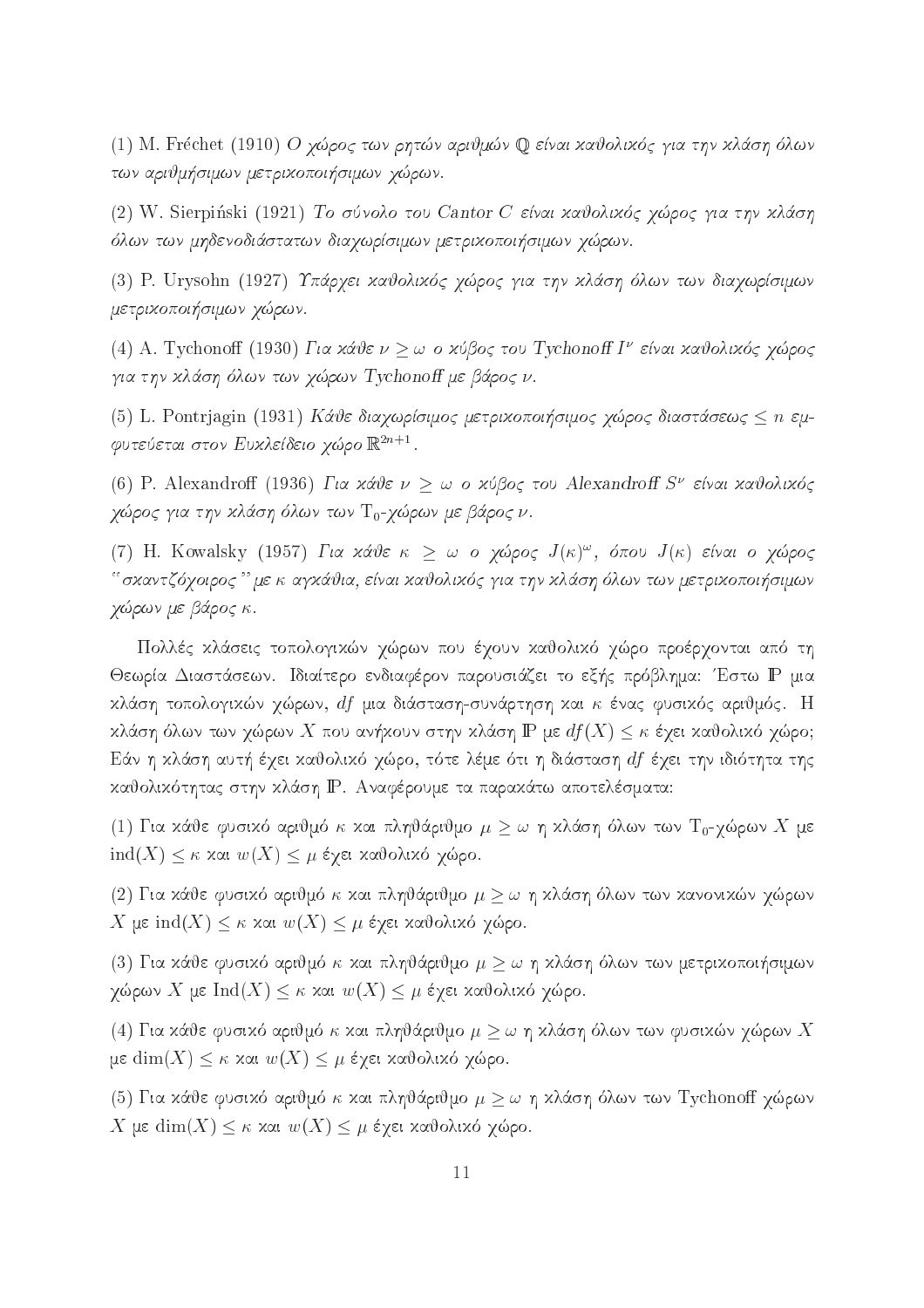Η δομή της διδακτορικής διατριβής απαρτίζεται από δύο μέρη και συνολικά από επτά κεφάλαια. Το πρώτο μέρος, δηλαδή τα Κεφάλαια 1, 2 και 3, περιέχουν βασικούς ορισμούς και αποτελέσματα χρήσιμα στην ανάπτυξη της διδακτορικής διατριβής. Ειδικότερα, στο **πρώτο κεφάλαιο** διατυπώνεται το πρόβλημα καθολικότητας και παρουσιάζεται η γενική Θεωρία Διαστάσεων στην Τοπολογία.

Στο δεύτερο κεφάλαιο δίνεται μια μέθοδος κατασκευής περιεκτικών χώρων για μια αυθαίρετη οικογένεια  $T_0$ -χώρων, όπως αυτή παρουσιάζεται στο βιβλίο [37] (S.D. Iliadis, Universal spaces and mappings, North-Holland Mathematics Studies, 198. Elsevier Science B.V., Amsterdam, 2005. xvi+559 pp.). Η μέθοδος αυτή είναι συνολοθεωρητική και χρησιμοποιείται στα Κεφάλαια 4 και 7 για την κατασκευή Καθολικών Χώρων.

Το τρίτο κεφάλαιο περιέχει ορισμούς και προτάσεις που περιέχονται στο βιβλίο [37]. Ειδικότερα, δίνεται ο ορισμός της κορεσμένης κλάσης χώρων και η έννοια της κορεσμένης κλάσης χώρων που έχουν μια «δομή». Κλάσεις χώρων με δομή είναι *οι κλάσεις υποσυνόλων*, οι κλάσεις βάσεων χαι οι κλάσεις p-βάσεων. Για τις χλάσεις αυτές δίνεται η έννοια του καθολικού στοιχείου. Οι κορεσμένες κλάσεις έχουν την ιδιότητα της καθολικότητας, δηλαδή σε κάθε κορεσμένη κλάση υπάρχει καθολικό στοιχείο. Ωστόσο, οι κορεσμένες κλάσεις  $\chi$ ώρων έχουν «κάτι παραπάνω» από την ύπαρξη καθολικών χώρων. Για παράδειγμα, οι κορεσμένες κλάσεις έχουν την ιδιότητα της τομής, δηλαδή η τομή κορεσμένων κλάσεων είναι επίσης μια κορεσμένη κλάση, παρόλο που η τομή κλάσεων που έχουν καθολικά στοιχεία μπορεί να μην έχει καθολικό στοιχείο.

Τα αποτελέσματα του δεύτερου μέρους, δηλαδή τα αποτελέσματα των Κεφαλαίων 4, 5, 6 xαι 7, είναι πρωτότυπα και έχουν δημοσιευθεί σε διεθνή περιοδικά (βλέπε [23], [24], [25], [26] και [27]). Στο δεύτερο μέρος, υποθέτουμε ότι όλοι τοπολογικοί χώροι είναι  $T_0$ -γώροι με βάρος  $\leq \tau$ , όπου  $\tau$  είναι ένας σταθερός άπειρος πληθάριθμος.

Στην εργασία [56] ορίσθηκαν δύο διαστάσεις  $dm$  και  $Dm$  στην κλάση όλων των Hausdorff χώρων. Η διάσταση  $Dm$  δεν έχει την ιδιότητα της καθολικότητας στην κλάση όλων των διαχωρίσιμων μετρικοποιήσιμων χώρων επειδή η οικογένεια όλων των διαχωρίσιμων μετρικοποιήσιμων χώρων X με  $Dm(X) \leq 0$  συμπίπτει με την οικογένεια όλων των totally disconnected χώρων στην οποία δεν υπάρχουν καθολικά στοιχεία (βλέπε [65]). Στο τέταρτο κεφάλαιο τροποποιούνται οι διαστάσεις  $dm$  και  $Dm$  με σκοπό να ορισθούν νέες διαστάσεις που έχουν την ιδιότητα της χαθολικότητας. Αυτές οι νέες διαστάσεις συμβολίζονται με  $dm_{\mathbb{E},\nu}^{\mathbb{K},\mathbb{B}}$  και  $Dm_{\mathbb{E},\nu}^{\mathbb{K},\mathbb{B}},$  όπου  $\mathbb E$  είναι μια χ $\mathbb E$  είναι μια κλάση υποσυνόλων και  $\mathbb B$ είναι μια κλάση βάσεων.

Aναλυτικότερα, στην πρώτη και στη δεύτερη παράγραφο δίνονται οι ορισμοί των διαστάσεων  $dm,$   $Dm,$   $dm_{\mathbb{E}, \nu}^{\text{IK}, \mathbb{B}}$  και  $Dm_{\mathbb{E}, \nu}^{\text{IK}, \mathbb{B}}.$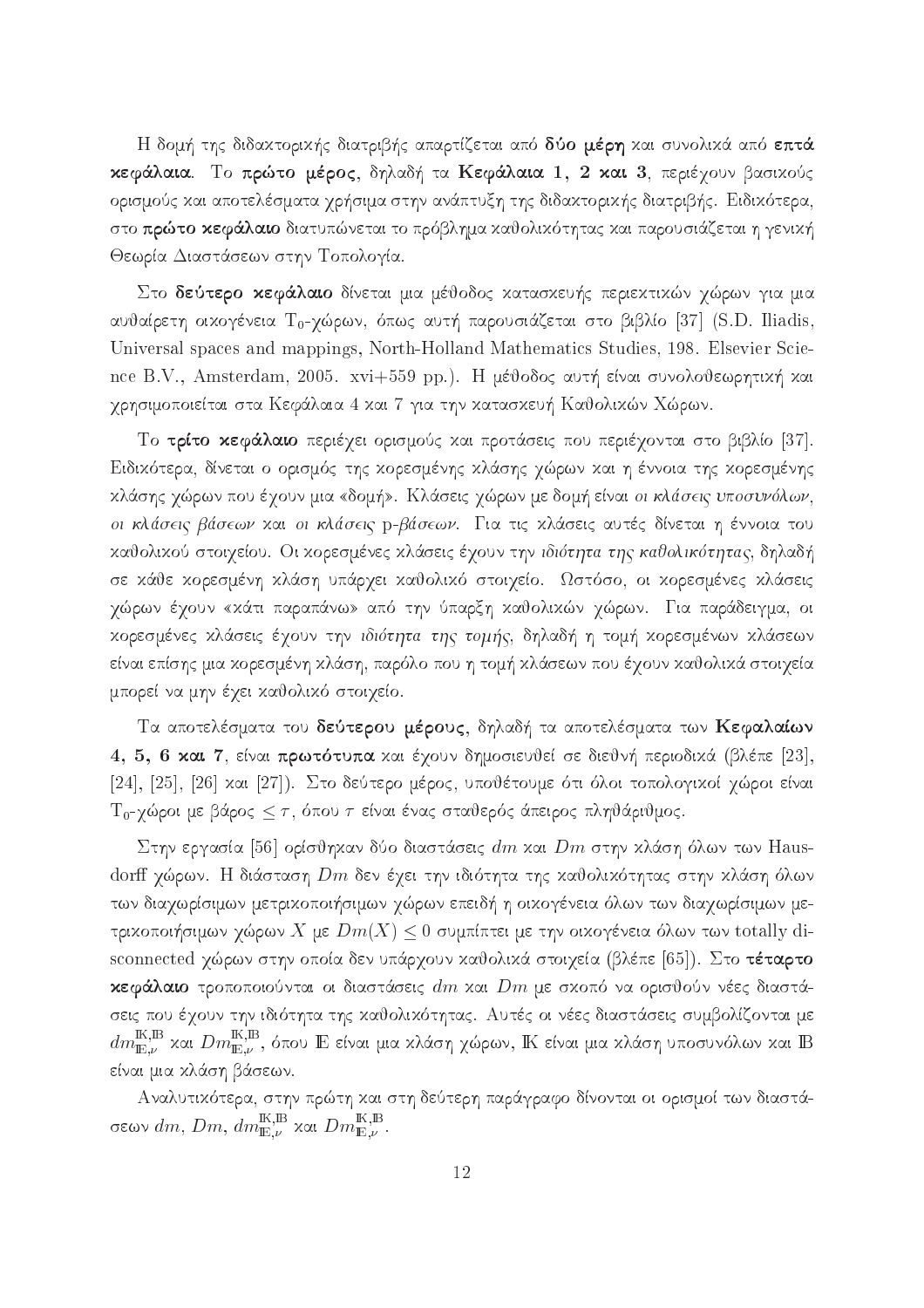Στην τρίτη παράγραφο δίνονται σχέσεις μεταξύ των διαστάσεων  $dm$ ,  $Dm$ ,  $dm^{\mathrm{K,B}}_{\mathrm{E},\nu}$  και  $Dm_{\mathbb{E},\nu}^{\mathbb{K},\mathbb{B}}$  και συγκρίνονται με άλλες γνωστές διαστάσεις. Ειδικότερα, αποδεικνύεται ότι εάν ο χώρος X είναι συμπαγής Hausdorff με  $Dm^{{\rm I\!K},{\rm I\!B}}_{\omega}(X)\neq\infty$ , τότε οι παραχάτω συνθήχες είναι ισοδύναμες: (1)  $Dm_{\omega}^{\mathbb{K},\mathbb{B}}(X) = 0$ , (2)  $dm_{\omega}^{\mathbb{K},\mathbb{B}}(X) = 0$  και (3)  $\mathrm{Ind}(X) = 0$ .

Στην τέταρτη παράγραφο διατυπώνονται και αποδεικνύονται θεωρήματα αθροίσματος και γινομένου.

Τέλος, στην πέμπτη παράγραφο αποδεικνύεται ότι εάν οι κλάσεις ΙΚ, Β και ΙΕ είναι κορεσμένες, τότε για μια δοσμένη κορεσμένη κλάση IP χώρων και για ένα φυσικό αριθμό  $\kappa$ η κλάση όλων των χώρων $X$ που ανήκουν στην κλάση ${\rm I\!P}$ με  $dm^{{\rm I\!K},{\rm I\!B}}_{{\rm I\!E},\nu}(X)$   $\leq$   $\kappa$  και η κλάση όλων των χώρων  $X$  που ανήκουν στην κλάση  $\mathbb P$  με  $Dm_{\mathbb E,\nu}^{\mathbb K,\mathbb B}(X)\leq \kappa$  έχουν καθολικά στοιχεία. Αποδεικνύεται ότι εάν IP είναι μια από τις παρακάτω κλάσεις:

(1) η κλάση όλων των (πλήρως) κανονικών χώρων με βάρος  $\leq \tau$ ,

(2) η κλάση όλων των (πλήρως) κανονικών countable-dimensional χώρων με βάρος  $\leq \tau$ ,

(3) η κλάση όλων των (πλήρως) κανονικών strongly countable-dimensional χώρων με βάρος  $\leq \tau,$ 

(4) η κλάση όλων των (πλήρως) κανονικών locally finite-dimensional χώρων με βάρος  $\leq \tau$ χαι

(5) η κλάση όλων των (πλήρως) κανονικών χώρων X με  $w(X) \leq \tau$  και  $\text{ind}(X) \leq \alpha \in \tau^+$ , όπου  $\tau^+$  είναι ο μιχρότερος πληθάριθμος που είναι μεγαλύτερος από το  $\tau,$ 

τότε για κάθε $\kappa\in\omega$ στις κλάσεις $\mathbb{P}(dm^{\mathbb{K},\mathbb{B}}_{\mathbb{E},\nu}\leq\kappa)\cap\mathbb{P}$ και  $\mathbb{P}(Dm^{\mathbb{K},\mathbb{B}}_{\mathbb{E},\nu}\leq\kappa)\cap\mathbb{P}$ υπάρχουν καθολικά στοιχεία.

Στο βιβλίο [37] ορίσθηκαν διαστάσεις-συναρτήσεις θέσεως του τύπου ind. Οι διαστάσεις αυτές έχουν πεδίο ορισμού την κλάση όλων των ζευγών  $(Q,X)$ , όπου  $Q$  είναι ένα υποσύνολο ενός χώρου X, και συμβολίζονται με p<sub>i</sub>-ind, pos<sub>i</sub>-ind και ps<sub>i</sub>-ind,  $i = 0, 1$ . Οι παραπάνω διαστάσεις μελετήθηκαν μόνο όσον αφορά την ιδιότητα της καθολικότητας, δηλαδή εάν  $df$ είναι μια από τις παραπάνω συναρτήσεις και  $\alpha \,\in\, \tau^+,\,$ όπου  $\tau^+$  είναι ο μικρότερος πληθάριθμος που είναι μεγαλύτερος από το  $\tau,$  τότε στην κλάση  ${\rm I \! P}$  όλων των ζευγών  $(Q^X,X),$ όπου  $Q^X$  είναι ένα υποσύνολο ενός χώρου  $X$  με  $df(Q^X,X)\leq \alpha,$  υπάρχει χαθολικό στοιγείο. (Ένα στοιχείο  $(Q^T,T)$  της  $\mathbb P$  χαλείται χαθολικό στην  $\mathbb P$  εάν για χάθε  $(Q^X,X)\in \mathbb P$ υπάρχει μια τοπολογική εμφύτευση  $i^X_T:X\to T$  τέτοια ώστε  $i^X_T(Q^X)\subseteq Q^T.$ )  $\Sigma$ το **πέμπτο** κεφάλαιο δίνονται σχέσεις μεταξύ των διαστάσεων-συναρτήσεων θέσεως του τύπου ind και αποδεικνύονται βασικές ιδιότητες της Θεωρίας Διαστάσεων για τις συναρτήσεις αυτές.

Αναλυτικότερα, στην πρώτη παράγραφο δίνονται οι ορισμοί των διαστάσεων-συναρτήσεων θέσεως p<sub>i</sub>-ind, pos<sub>i</sub>-ind και ps<sub>i</sub>-ind,  $i = 0, 1$ .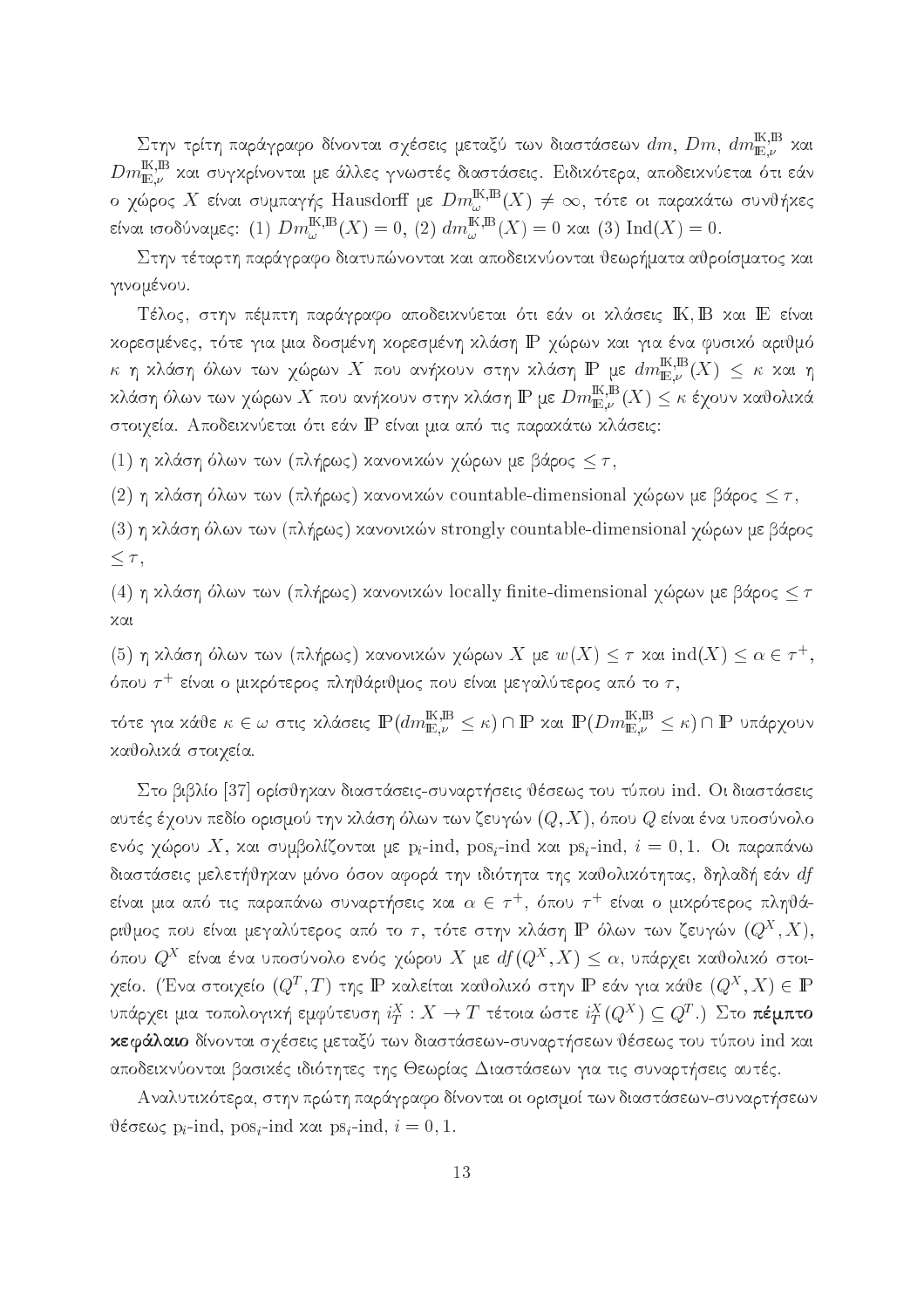Στη δεύτερη παράγραφο δίνονται σχέσεις μεταξύ των διαστάσεων-συναρτήσεων θέσεως  $p_i$ -ind,  $pos_i$ -ind και  $ps_i$ -ind,  $i = 0, 1$ , και συγκρίνονται με άλλες γνωστές διαστάσεις. Αποδειχνύεται ότι για χάθε υποσύνολο  $Q$  ενός χώρου  $X$  ισχύει

$$
ind(Q) \le p_i \text{-}ind(Q, X) \le p \text{-}os_i \text{-}ind(Q, X) \le ps_i \text{-}ind(Q, X), \quad i = 0, 1.
$$

Αποδεικνύεται ότι εάν ο χώρος X είναι κληρονομικά φυσικός (δηλαδή κάθε υπόχωρος του  $X$  είναι φυσικός) και  $Q \subseteq X,$  τότε

$$
ind(Q) = p_1 \text{-}ind(Q, X) = pos_1 \text{-}ind(Q, X).
$$

Επίσης, δίνονται παραδείγματα που δείχνουν ότι στην κλάση όλων των Το-χώρων οι παραπάνω ανισότητες δεν μπορούν να αντικατασταθούν με ισότητες.

Στην τρίτη παράγραφο διατυπώνονται και αποδεικνύονται θεωρήματα υποχώρου. Ειδικότερα, αποδεικνύεται ότι εάν  $Y$  είναι ένα πυκνό υποσύνολο ενός χώρου  $X$  και  $Q \subseteq Y$ , τότε

$$
p_1\text{-}\!\operatorname{ind}(Q, Y) = p_1\text{-}\!\operatorname{ind}(Q, X)
$$

 $XQL$ 

$$
pos_1\text{-}\!\operatorname{ind}(Q, Y) = pos_1\text{-}\!\operatorname{ind}(Q, X).
$$

Στην τέταρτη παράγραφο διατυπώνονται και αποδεικνύονται θεωρήματα αθροίσματος.

Τέλος, στην πέμπτη παράγραφο δίνονται σχέσεις μεταξύ των διαστάσεων του πεδίου ορισμού και του πεδίου τιμών μιας συνεχούς απεικόνισης.

Στην εργασία [40] (βλέπε επίσης [30]) ορίσθηκε μια διάσταση-συνάρτηση θέσεως του τύπου Ind. Στο έκτο κεφάλαιο ορίζονται νέες διαστάσεις-συναρτήσεις θέσεως του τύπου Ind και αποδεικνύονται βασικές ιδιότητες της Θεωρίας Διαστάσεων για τις συναρτήσεις αυτές. Οι διαστάσεις αυτές έχουν πεδίο ορισμού την κλάση όλων των ζευγών  $(Q,X),$ όπου  $Q$  είναι ένα υποσύνολο ενός χώρου  $X$ , και συμβολίζονται με  $p_i(j)$ -ind και  $pos_i(j)$ -ind,  $i = 0, 1, j = 0, 1.$ 

Αναλυτικότερα, στην πρώτη παράγραφο δίνονται οι ορισμοί των διαστάσεων συναρτήσεων θέσεως  $p_i(j)$ -ind και  $pos_i(j)$ -ind,  $i = 0, 1, j = 0, 1$ .

Στη δεύτερη παράγραφο δίνονται σχέσεις μεταξύ των διαστάσεων-συναρτήσεων θέσεως  $p_i(j)$ -ind και  $pos_i(j)$ -ind,  $i = 0, 1, j = 0, 1$ , και συγκρίνονται με άλλες γνωστές διαστάσεις. Αποδεικνύεται ότι εάν ο χώρος X είναι κληρονομικά φυσικός (δηλαδή κάθε υπόχωρος του X είναι φυσικός) και  $Q \subseteq X$ , τότε

$$
p_1(1)
$$
- $Ind(Q, X) = pos_1(1)$ - $Ind(Q, X) = Ind(Q)$ .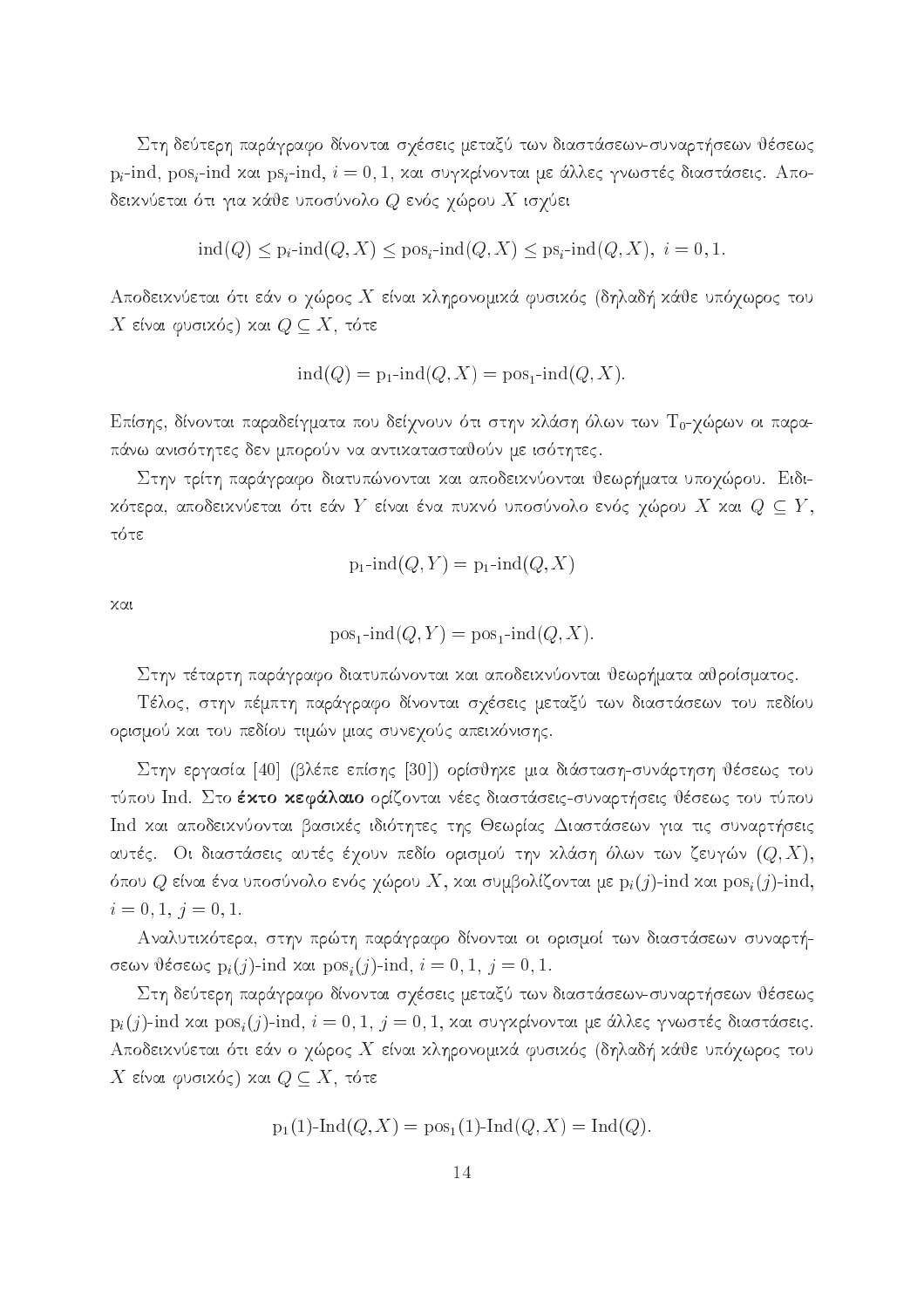Επίσης, δίνονται παραδείγματα που δείχνουν ότι οι συναρτήσεις  $p_i(j)$ -ind και  $pos_i(j)$ -ind,  $i = 0, 1, j = 0, 1$ , είναι διαφορετικές.

Στην τρίτη παράγραφο διατυπώνονται και αποδεικνύονται θεωρήματα υποχώρου.

Στην τέταρτη παράγραφο διατυπώνονται και αποδεικνύονται θεωρήματα διαχωρισμού. Στην πέμπτη παράγραφο διατυπώνονται και αποδεικνύονται θεωρήματα αθροίσματος.

Στην έκτη παράγραφο δίνεται ένα θεώρημα ταύτισης για τις διαστάσεις pos1-ind και  $pos_1(0)$ -Ind.

Τέλος, στην έβδομη παράγραφο διατυπώνονται και αποδεικνύονται θεωρήματα γινομένου.

Στο βιβλίο [37] ορίσθηκαν διαστάσεις-συναρτήσεις βάσεως του τύπου ind, Ind και dim. Οι διαστάσεις-συναρτήσεις αυτές μελετήθηκαν μόνο ως προς την ιδιότητα της καθολικότητας. Στο έβδομο κεφάλαιο ορίζονται διαστάσεις-συναρτήσεις βάσεως θέσεως του τύπου dim και αποδεικνύεται η ιδιότητα της καθολικότητας για τις συναρτήσεις αυτές. Οι διαστάσεις αυτές έχουν πεδίο ορισμού την χλάση όλων των τριάδων  $(Q,B,X),$  όπου  $Q$  είναι ένα υποσύνολο ενός χώρου  $X$  και  $B$  είναι μια οικογένεια από ανοικτά υποσύνολα του  $X$ (συμπεριλαμβανομένων των X και Ø) τέτοια ώστε το σύνολο  $\{Q \cap U : U \in B\}$  να είναι μια βάση του υποχώρου  $Q$ , και συμβολίζονται με b-p<sup>0</sup>-dim<sup>F</sup>, b-p<sup>1</sup>-dim<sup>F</sup> και b-p-dim<sup>F</sup>, όπου F είναι μια κλάση υποσυνόλων.

Αναλυτικότερα, στην πρώτη παράγραφο δίνονται σχέσεις μεταξύ των συναρτήσεων βάσεως θέσεως b-p<sup>0</sup>-dim<sup>F</sup>, b-p<sup>1</sup>-dim<sup>F</sup> και b-p-dim<sup>F</sup> και συγκρίνονται με άλλες γνωστές διαστάσεις. Επίσης, δίνονται παραδείγματα που δείχνουν ότι οι συναρτήσεις b-p $^0\text{-dim}^{\mathbb{F}},$  $b-p^1$ -dim<sup>F</sup> και b-p-dim<sup>F</sup> είναι διαφορετικές.

Στη δεύτερη παράγραφο αποδεικνύεται ότι εάν  $df$  είναι μια από τις διαστάσεις-συναρτήσεις βάσεως θέσεως: b-p<sup>0</sup>-dim<sup>F</sup> και b-p<sup>1</sup>-dim<sup>F</sup> και b-p-dim<sup>F</sup> και εάν η κλάση F είναι κορεσμένη, πλήρης και ικανοποιεί τις Συνθήκες Πεπερασμένης Ένωσης και Κενού Υποσυνόλου, τότε για κάθε  $n \in \{-1\} \cup \omega$  η κλάση  $\mathbb{P}(df \leq n)$  έχει καθολικά στοιχεία (Ένα στοιχείο  $(Q^T, B^T, T)$  της IP καλείται καθολικό στην IP εάν για κάθε  $(Q^Z, B^Z, Z) \in \mathbb{P}$  υπάρχει μια τοπολογική εμφύτευση $e:Z\to T$ τέτοια ώστε $e(Q^Z)\subseteq Q^T$ και $B^Z=\{e^{-1}(V):V\in B^T\}.$ 

Τέλος, στην τρίτη παράγραφο εάν df είναι μια από τις διαστάσεις-συναρτήσεις βάσεως θέσεως: b-p-dim<sup>F</sup>, b-p<sup>0</sup>-dim<sup>F</sup> και b-p<sup>1</sup>-dim<sup>F</sup> και D είναι μια κλάση από τριάδες  $(Q, B, X)$ , όπου  $Q$  είναι ένα υποσύνολο ενός χώρου  $X$  και  $B$  είναι μια οικογένεια από ανοικτά υποσύνολα του X (συμπεριλαμβανομένων των X και  $\emptyset$ ) τέτοια ώστε το σύνολο  $\{Q \cap U : U \in B\}$  να είναι μια βάση του υποχώρου  $Q$ , τότε ορίζεται μια νέα διάσταση-συνάρτηση  $\mathbb{D}\text{-}df$ , με πεδίο ορισμού την κλάση όλων των χώρων και αποδεικνύεται ότι εάν η κλάση ID είναι κορεσμένη και η κλάση ΙΓ είναι κορεσμένη, πλήρης και ικανοποιεί τις Συνθήκες Πεπερασμένης Ένωσης και Κενού Υποσυνόλου, τότε για κάθε  $n \in \{-1\} \cup \omega$  η κλάση  $\mathbb{P}(\mathbb{D}\text{-}df \leq n)$  έχει καθολικά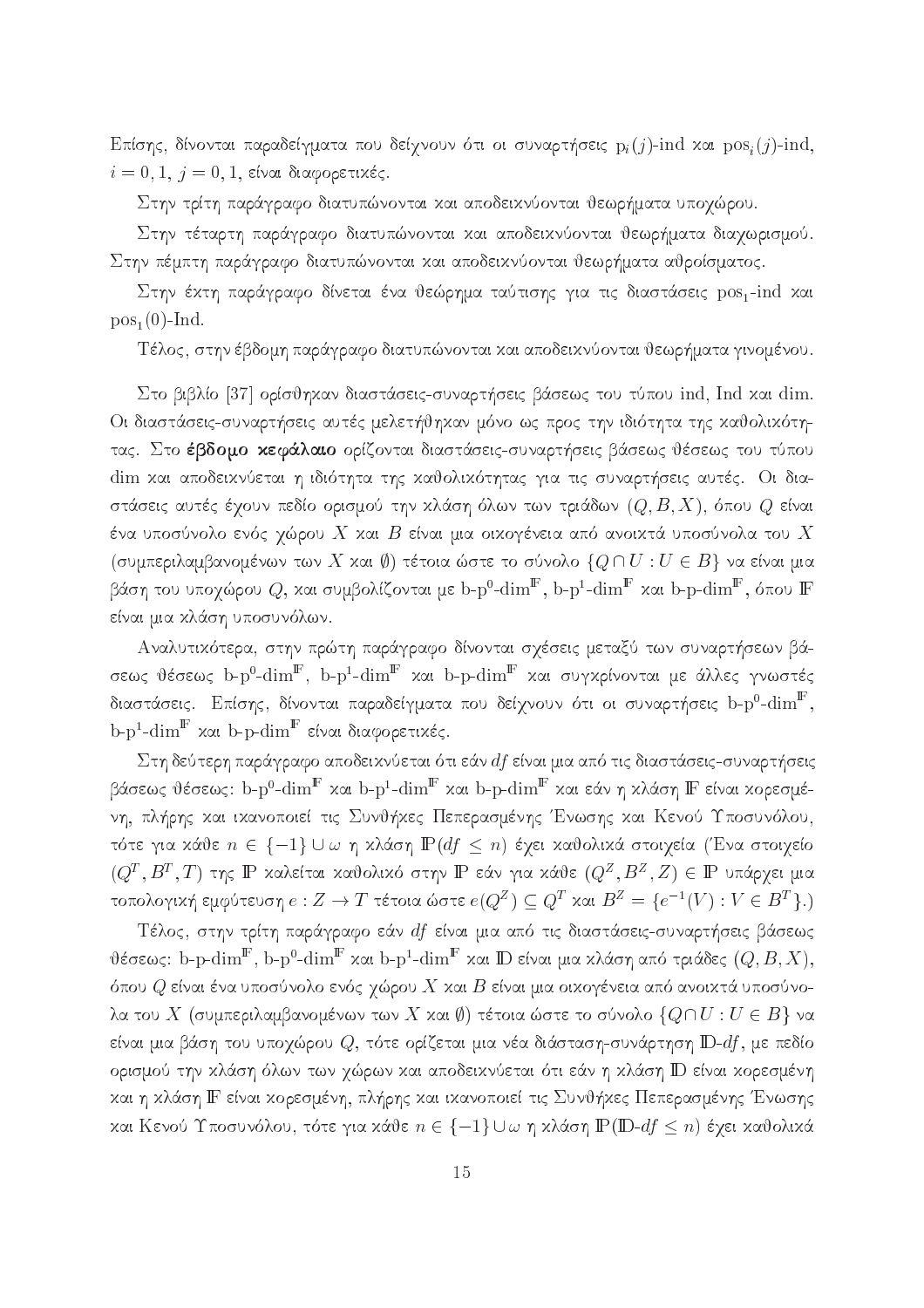στοιχεία. Αποδεικνύεται ότι εάν ΙΕ είναι η κλάση όλων των ζευγών  $(Q, X)$ , όπου  $Q$  είναι ένα ανοικτό υποσύνολο ενός χώρου  $X,$   $\mathbb D$  είναι η κλάση όλων των τριάδων  $(Q,B,X),$  όπου  $Q$  είναι ένα υποσύνολο ενός χώρου  $X$  και  $B$  είναι μια οικογένεια από ανοικτά υποσύνολα του Χ (συμπεριλαμβανομένων των Χ και ()) τέτοια ώστε το σύνολο  $\{Q \cap U : U \in B\}$  να είναι μια βάση του υποχώρου  $Q$ , και IP μια από τις παρακάτω κλάσεις:

(1) η κλάση όλων των (πλήρως) κανονικών χώρων με βάρος  $\leq \tau$ ,

(2) η κλάση όλων των (πλήρως) κανονικών countable-dimensional χώρων με βάρος  $\leq \tau$ ,

(3) η κλάση όλων των (πλήρως) κανονικών strongly countable-dimensional χώρων με βάρος  $\leq \tau$ ,

(4) η κλάση όλων των (πλήρως) κανονικών locally finite-dimensional χώρων με βάρος  $\leq \tau$ χαι

(5) η κλάση όλων των (πλήρως) κανονικών χώρων X με  $w(X) \leq \tau$  και  $\text{ind}(X) \leq \alpha \in \tau^+$ , όπου  $\tau^+$  είναι ο μικρότερος πληθάριθμος που είναι μεγαλύτερος από το  $\tau$ ,

τότε για κάθε  $n \in \omega$  στην κλάση  $\mathbb{P}(\mathbb{D} - df \leq n) \cap \mathbb{P}$  υπάρχουν καθολικά στοιχεία.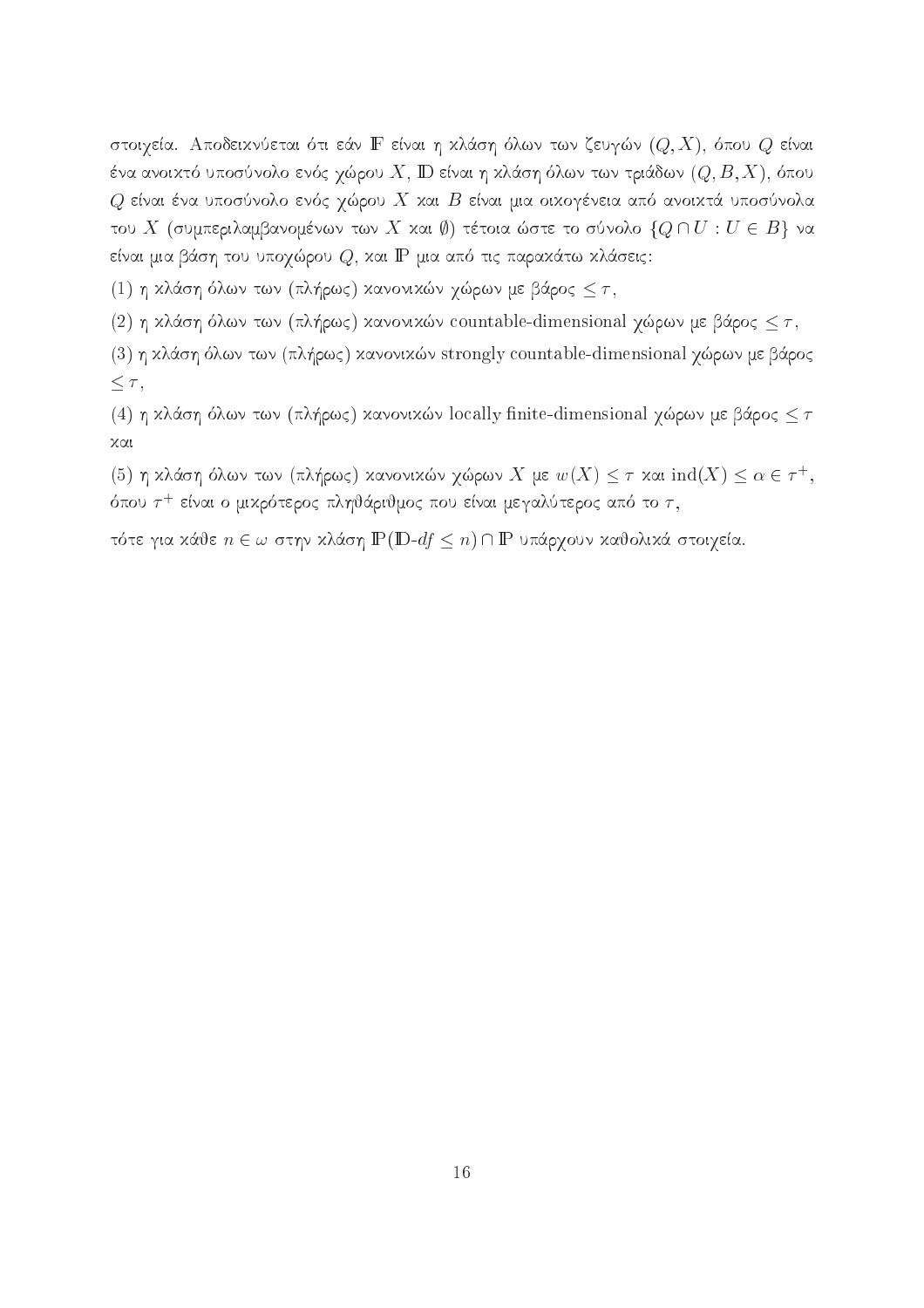# $MEPO\Sigma$  A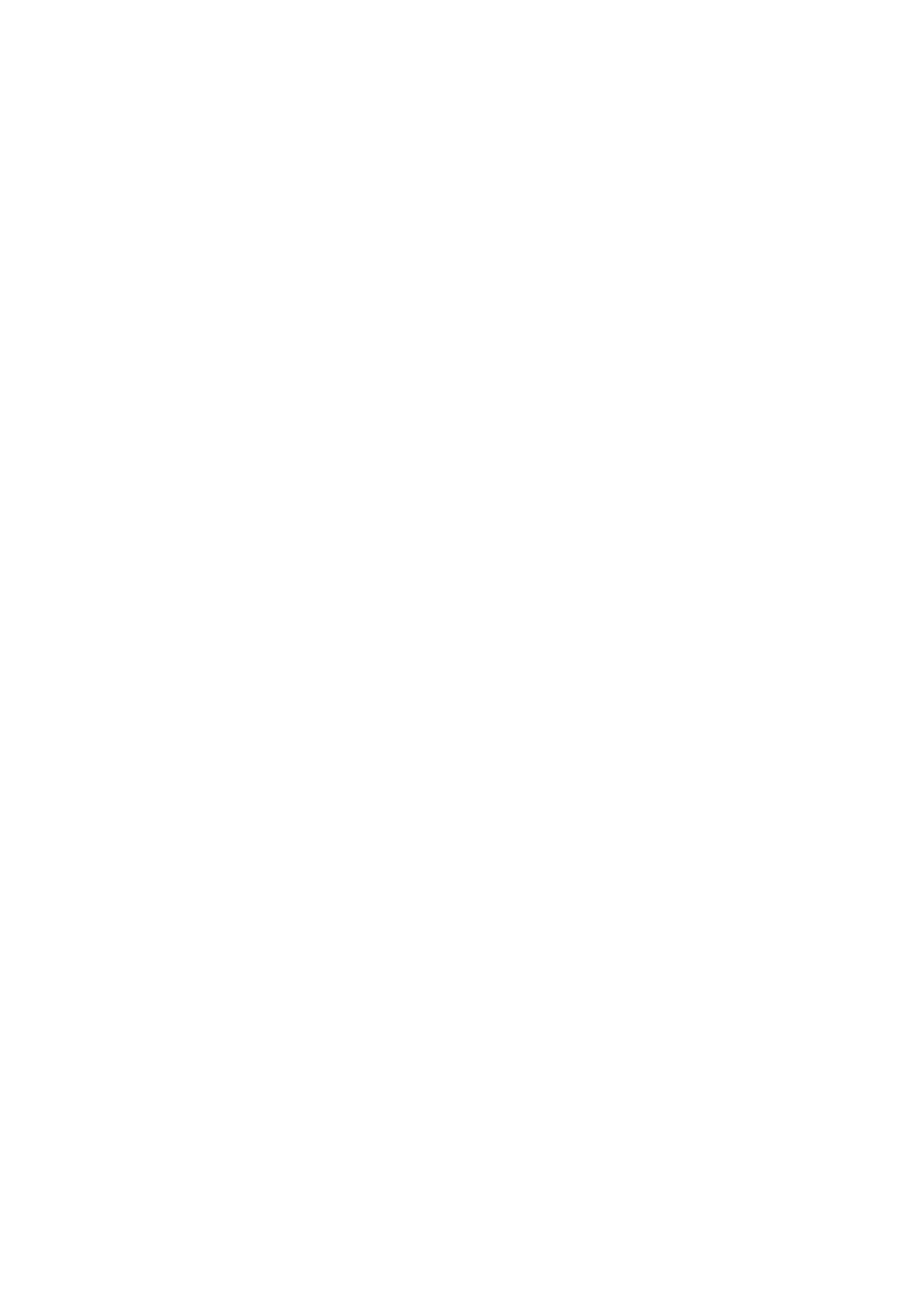# Κεφάλαιο 1

# Βασικές έννοιες: καθολικοί χώροι χαι θεωρία διαστάσεων

Στο κεφάλαιο αυτό διατυπώνεται το πρόβλημα καθολικότητας που έχουμε στη Γενική Τοπολογία και παρουσιάζεται η γενική Θεωρία Διαστάσεων.

#### Το πρόβλημα καθολικότητας  $1.1$

Στην παράγραφο αυτή δίνεται ο ορισμός του καθολικού χώρου μιας κλάσης τοπολογικών γώρων και διατυπώνεται το πρόβλημα καθολικότητας που έχουμε στη Γενική Τοπολογία.

1.1.1 Ορισμός. Έστω Χ τοπολογικός χώρος. Μια ιδιότητα Ρ του χώρου Χ καλείται τοπολογική, εάν κάθε τοπολογικός χώρος Y ομοιόμορφος με τον X έχει επίσης την ιδιότητα αυτή.

1.1.2 Ορισμός. Έστω P κλάση τοπολογικών χώρων. Η P καλείται τοπολογική ή τοπολογικώς κλειστή, εάν κάθε τοπολογικός χώρος Υ που είναι ομοιόμορφος με ένα γώρο Χ της κλάσης  $\mathbb P$  ανήκει στην κλάση  $\mathbb P$ . Η κενή κλάση γώρων θεωρείται τοπολογική.

1.1.3 Ορισμός. Έστω Ρ κλάση τοπολογικών χώρων. Ένας τοπολογικός χώρος Τ καλείται καθολικός (universal space) για την κλάση P, όταν:

 $(1)$   $T \in \mathbb{P}$ .

(2) Gia kie X  $\mathcal{L}$  in topological topological topological topological topological topological topological topological topological topological topological topological topological topological topological topological top

Συνήθως, η κλάση IP ορίζεται ως μια κλάση τοπολογικών χώρων που έχει μια συγκεκριμένη τοπολογική ιδιότητα  $\mathcal P$ . Σε αυτή την περίπτωση θα λέμε ότι ο χώρος  $T$  είναι καθολικός για όλους τους τοπολογικούς χώρους που έχουν αυτή την ιδιότητα, εάν ο T έχει την ιδιότητα Ρ και κάθε τοπολογικός χώρος Χ που έχει την ιδιότητα Ρ είναι ομοιόμορφος με έναν υπόχωρο του  $T$ .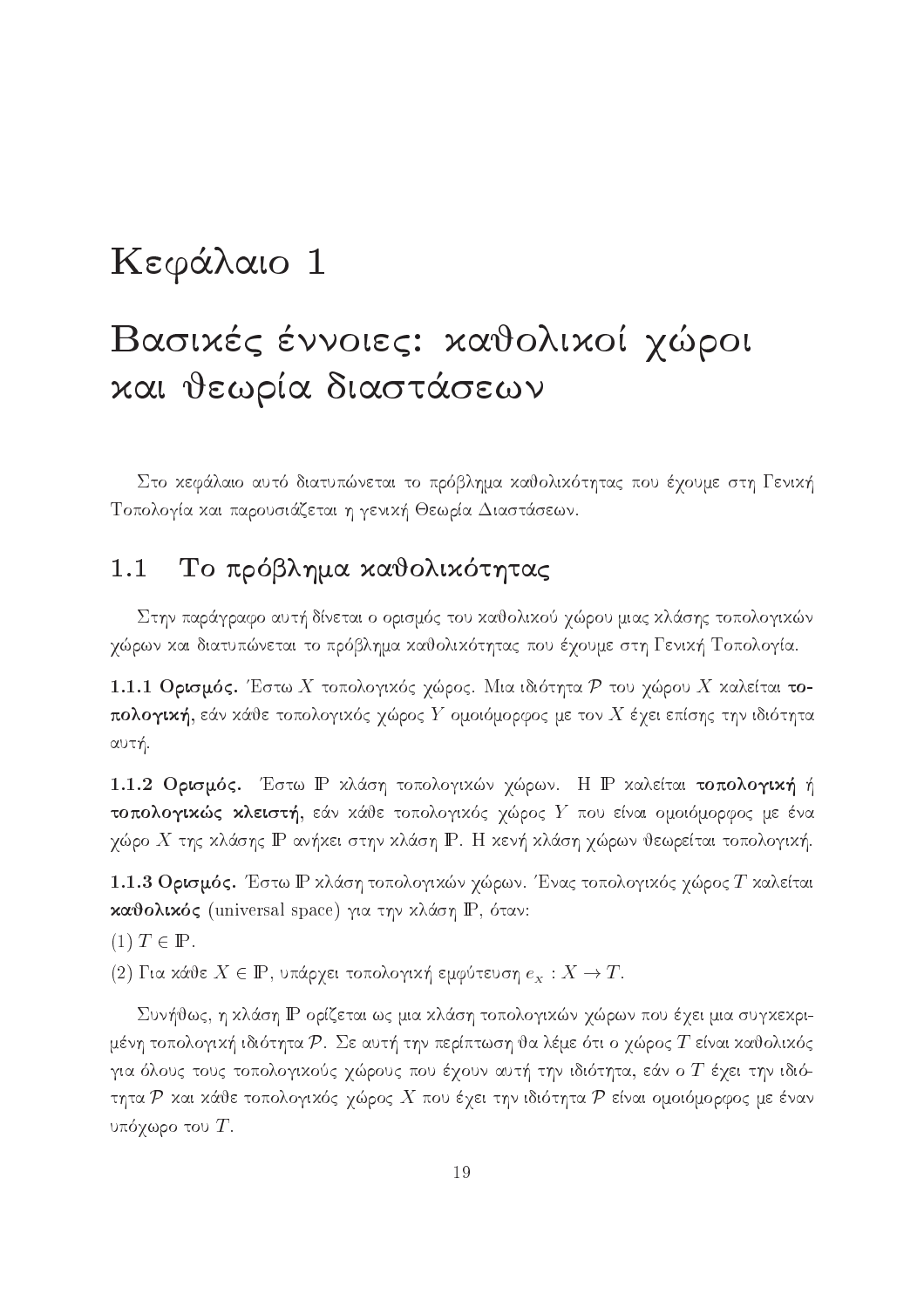1.1.4 Ορισμός. Έστω Γ κλάση τοπολογικών χώρων. Ένας τοπολογικός χώρος Τ καλείται περιεκτικός (containing space) για την κλάση ΙΡ, εάν για κάθε χώρο Χ που ανήκει στην κλάση  $\mathbb P$  υπάρχει ένας ομοιομορφισμός του  $X$  με έναν υπόχωρο του  $T$ .

1.1.5 Παρατήρηση. Κάθε οικογένεια τοπολογικών χώρων έχει περιεκτικό χώρο. Πράγματι, έστω  $\{X_\lambda : \lambda \in \Lambda\}$  μία οικογένεια τοπολογικών χώρων. Για κάθε  $\lambda \in \Lambda$  θεωρούμε το χώρο  $X'_{\lambda} = X_{\lambda} \times \{\lambda\}$  με την τοπολογία

$$
\tau(X'_{\lambda}) = \{ U \times \{\lambda\} : U \in \tau(X_{\lambda}) \}
$$

Προφανώς  $X'_\lambda \cap X'_{\lambda'} = \emptyset$  για  $\lambda \neq \lambda'$  και ο χώρος  $X'_\lambda$  είναι ομοιόμορφος με το χώρο  $X_\lambda$  για  $x$ άθε  $\lambda \in \Lambda$ .

Θεωρούμε το σύνολο  $T = \bigcup \{X'_\lambda : \lambda \in \Lambda\}$  και ορίζουμε μια τοπολογία  $\tau$  επί του  $T$  ως εξής:

$$
\tau = \{ U \subseteq T : \gamma \text{ is a } \lambda \in \Lambda, \ U \cap X'_{\lambda} \in \tau(X'_{\lambda}) \}
$$

Ο τοπολογικός χώρος  $(T, \tau)$  συμβολίζεται με  $\oplus_{\lambda \in \Lambda} X_{\lambda}$  και καλείται ελεύθερο άθροισμα (free sum) των χώρων  $X_{\lambda}, \lambda \in \Lambda$ .

Eίναι φανερό ότι για κάθε $\lambda \in \Lambda$ , η απεικόνιση $i_\lambda : X_\lambda \to \oplus_{\lambda \in \Lambda} X_\lambda$ με τύπο $i_\lambda(x) = (x, \lambda)$ είναι μία εμφύτευση του  $X_{\lambda}$  στο  $\oplus_{\lambda \in \Lambda} X_{\lambda}$ .

Από τους παραπάνω ορισμούς προχύπτει άμεσα το παραχάτω πρόβλημα.

Πρόβλημα. Έστω Ρ κλάση τοπολογικών χώρων. Υπάρχει καθολικός χώρος για την κλάση IP;

Το παραπάνω πρόβλημα ονομάζεται πρόβλημα καθολικότητας (universality problem) για την κλάση Ρ.

Σημειώνουμε ότι τα θεωρήματα που αναφέρονται στην ύπαρξη καθολικών γώρων είναι πολύ ενδιαφέροντα και χρήσιμα. Για παράδειγμα, μας επιτρέπουν να αναγάγουμε τη μελέτη μιας χλάσης τοπολογικών χώρων που έχουν μια συγχεχριμένη ιδιότητα, στη μελέτη των υποχώρων ενός σταθερού τοπολογικού χώρου.

Ας δούμε τώρα κάποιες παρατηρήσεις σχετικές με το πρόβλημα καθολικότητας.

1.1.6 Παρατήρηση. Έστω Ρ κλάση τοπολογικών χώρων που έχει καθολικό χώρο. Εάν  $\mathbb{P}_1$  και  $\mathbb{P}_2$  είναι δύο κλάσεις τοπολογικών χώρων τέτοιες ώστε  $\mathbb{P}_1 \subseteq \mathbb{P} \subseteq \mathbb{P}_2$ , τότε δεν προκύπτει ότι οι  $P_1$  και  $P_2$  έχουν καθολικό χώρο.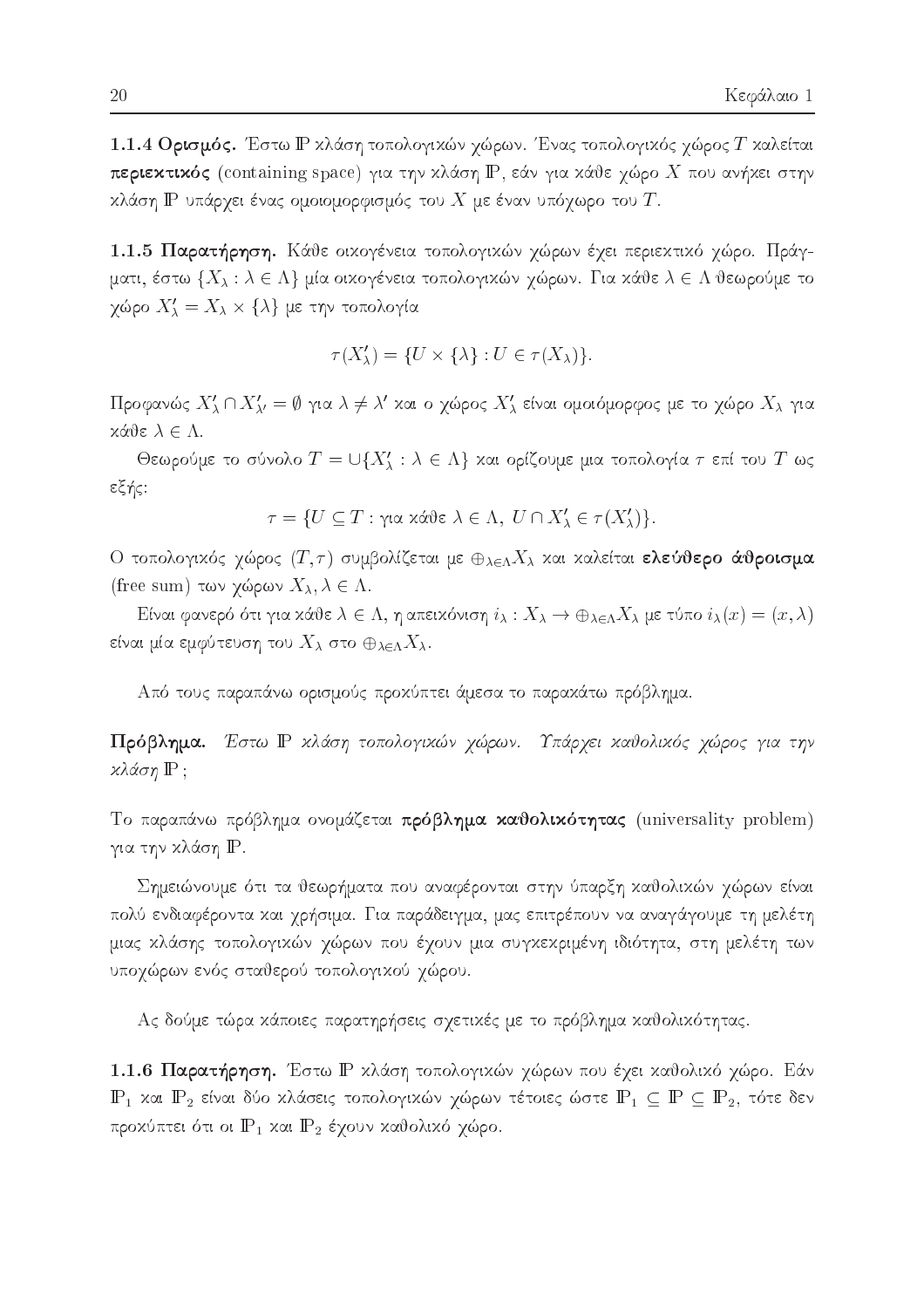Η παραπάνω παρατήρηση καθιστά το πρόβλημα των καθολικών χώρων ακόμη πιο ενδιαφέρον.

1.1.7 Παρατήρηση. Έστω Ρ κλάση τοπολογικών χώρων που έχει καθολικό χώρο Τ. Τότε, για κάθε τοπολογικό χώρο Χ που ανήκει στην κλάση  $\mathbb P$  ισχύουν:

$$
(1) |X| \leq |T| \text{ and}
$$

 $(2) w(X) \leq w(T)$ .

Πράγματι, εφ' όσον ο T είναι καθολικός, υπάρχει εμφύτευση  $e_x : X \to T$ . Επομένως  $|X| \leq |T|$ . Έστω τώρα  $B^T = \{V_\lambda : \lambda \in \Lambda\}$  βάση του T με  $|\Lambda| = w(T)$  και  $Y = e_X(X)$ . Υποθέτουμε ότι  $U \in \tau(X)$ . Τότε,  $e_x(U) \in \tau(Y)$  και άρα υπάρχει  $V \in \tau(T)$  τέτοιο ώστε  $e_{\overline{x}}(U)=V\cap Y$ . Εφ' όσον η  $B^T$  είναι βάση του  $T$  και  $V\in \tau(T),$  υπάρχει  $K\subseteq \Lambda$  τέτοιο ώστε  $V = \bigcup_{\lambda \in K} V_{\lambda}$ . Έχουμε

$$
e_X(U) = (\cup_{\lambda \in K} V_\lambda) \cap Y = \cup_{\lambda \in K} (V_\lambda \cap Y)
$$

ή

$$
U = e_X^{-1}(\cup_{\lambda \in K} (V_\lambda \cap Y)) = \cup_{\lambda \in K} e_X^{-1}(V_\lambda \cap Y) = \cup_{\lambda \in K} e_X^{-1}(V_\lambda).
$$

Άρα, το σύνολο

$$
B^X \equiv \{ e^{-1}_x(V_\lambda) : \lambda \in \Lambda \}
$$

είναι βάση του  $X$  και επιπλέον

$$
w(X) \leq |B^X| = |B^T| = w(T).
$$

Συνεπώς, για να έχει έννοια να αναζητήσουμε καθολικό χώρο σε μια κλάση Ρ, πρέπει για τον πληθάριθμο |X| και για το βάρος  $w(X)$  των χώρων  $X \in \mathbb{P}$  να έχουμε ένα άνω φράγμα. Σε αντίθετη περίπτωση, η κλάση IP δεν έχει καθολικό χώρο. Για παράδειγμα, η κλάση Τ όλων των τετριμμένων τοπολογικών χώρων δεν έχει καθολικό χώρο. Προφανώς ισχύει  $w(X) = 1$  για κάθε  $X \in \mathbb{T}$ , αλλά οι πληθάριθμοι  $|X|$  δεν είναι φραγμένοι. Το ίδιο ισχύει και για την κλάση όλων των διακριτικών χώρων, αφού στην περίπτωση αυτή ούτε το βάρος των χώρων είναι φραγμένο.

1.1.8 Πρόταση. Έστω Ρ κλάση Τ<sub>0</sub>-χώρων με  $w(X) \leq \nu$  για κάθε  $X \in \mathbb{P}$ , για κάποιο πληθάριθμο ν. Τότε,  $|X| \leq 2^{\nu}$  για κάθε  $X \in \mathbb{P}$ .

Aπόδειξη. Έστω  $X \in \mathbb{P}$  και  $B = \{V_{\lambda} : \lambda \in \Lambda\}$  βάση του X με  $|B| \leq \nu$ . Τότε,  $X = \bigcup \{V_{\lambda} : \lambda \in \Lambda\}$ . Θεωρούμε την απειχόνιση  $\Phi : X \to 2^B$  που ορίζεται ως εξής: Έστω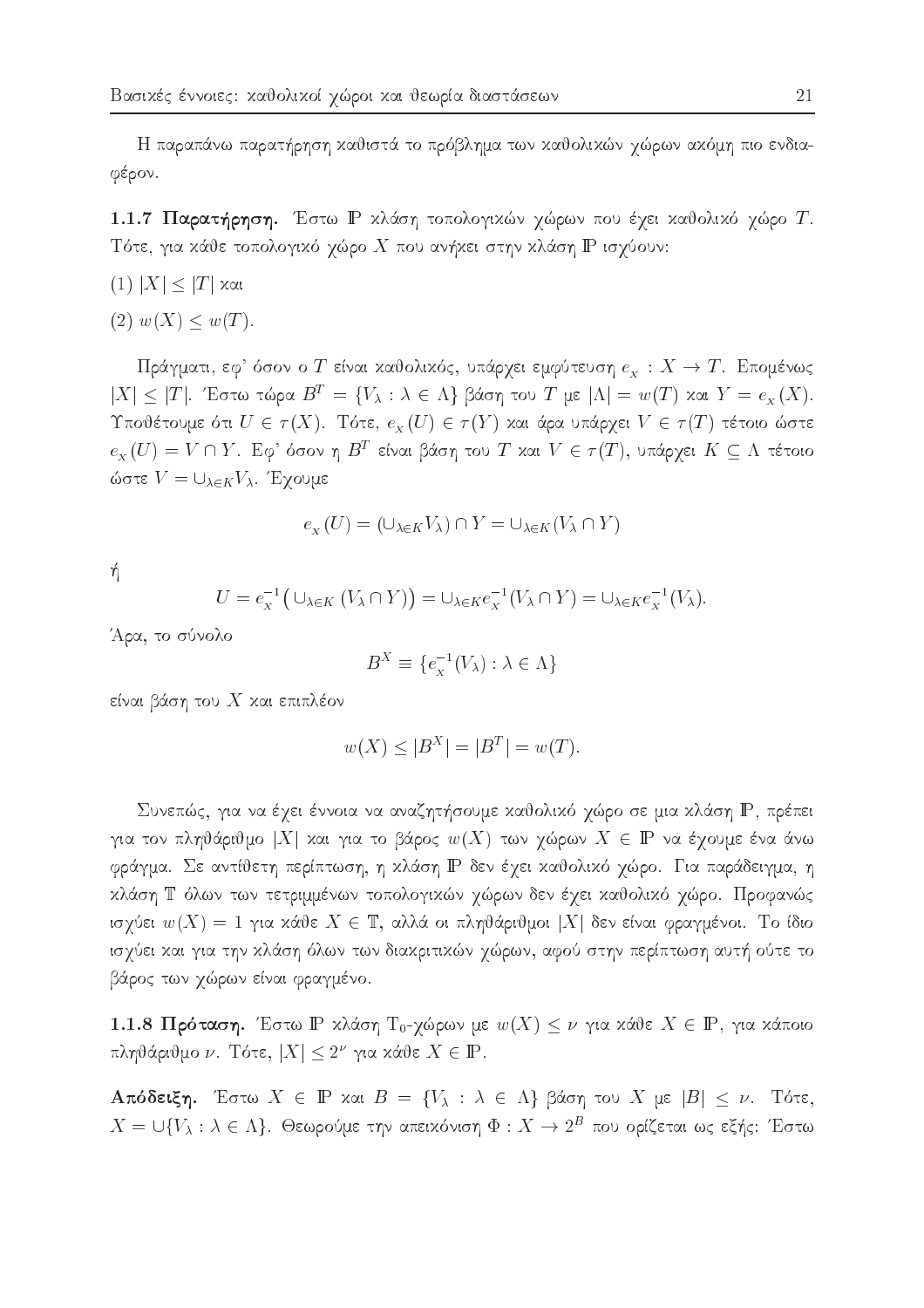$x \in X$ . Τότε,  $\Phi(x) = f$ , όπου

$$
f: B \to 2 \text{ if } f(V_\lambda) = \begin{cases} 1, & \text{for } x \in V_\lambda, \\ 0, & \text{for } \lambda. \end{cases}
$$

Aποδεικνύουμε ότι η Φ είναι 1-1. Πράγματι, έστω  $x, y \in X$  με  $\Phi(x) = f$  και  $\Phi(y) = g$ . Υποθέτουμε ότι  $\Phi(x) = \Phi(y)$ . Θα δείξουμε ότι και  $x = y$ . Έστω αντίθετα ότι  $x \neq y$ . Θα καταλήξουμε σε άτοπο. Επειδή ο  $X$  είναι  $T_0$ -χώρος, υπάρχει ανοικτό σύνολο  $U$  του  $X$  που περιέχει, για παράδειγμα, το x και δεν περιέχει το y. Άρα, υπάρχει κάποιο  $\lambda_0 \in \Lambda$  τέτοιο ώστε  $x \in V_{\lambda_0} \subseteq U$  και  $y \notin V_{\lambda_0}$ . Αυτό όμως σημαίνει ότι  $f(V_{\lambda_0}) = 1$  ενώ  $g(V_{\lambda_0}) = 0$ . Άτοπο, αφού είχαμε υποθέσει ότι  $f=g.$  Συνεπώς,  $|X|\leq 2^{\nu}.$  ■

1.1.9 Παρατήρηση. Μια κλάση τοπολογικών χώρων μπορεί να έχει διαφορετικούς (μη ομοιόμορφους) καθολικούς χώρους.

#### 1.1.10 Γνωστά Αποτελέσματα.

(1) Ο χώρος των πραγματικών αριθμών R είναι περιεκτικός για την κλάση όλων των πεπερασμένων μετρικοποιήσιμων χώρων.

(2) Ο χώρος των ρητών αριθμών  $\mathbb Q$  είναι καθολικός για την κλάση όλων των αριθμήσιμων μετρικοποιήσιμων χώρων.

(3) Η κλάση όλων των τοπολογικών χώρων με *n* σημεία ( $n \geq 2$ ) δεν έχει καθολικό χώρο.

(4) Ο χώρος  $C([0,1])$  των συνεχών πραγματικών συναρτήσεων που ορίζονται στο  $[0,1]$  με τη μετρική της ομοιόμορφης σύγκλισης είναι καθολικός για την κλάση όλων των διαχωρίσιμων μετρικοποιήσιμων χώρων.

Το πρόβλημα καθολικότητας για διάφορες κλάσεις τοπολογικών χώρων απασχόλησε τους τοπολόγους από τα πρώτα βήματα ανάπτυξης της Γενικής Τοπολογίας στις πρώτες δεκαετίες του αιώνα που πέρασε. Στην αρχή δεν υπήρχε γενική μέθοδος κατασκευής καθολικών χώρων και οι κατασκευές τέτοιων χώρων βασίζονταν κυρίως στη διαίσθηση. Ωστόσο σημαντικό ρόλο στην κατασκευή περιεκτικών και καθολικών γώρων παίζουν τα γινόμενα τοπολογικών χώρων. Παρακάτω διατυπώνεται ένα θέωρημα εμφύτευσης σε γινόμενα τοπολογικών χώρων.

Έστω Χ ένας τοπολογικός χώρος,  $\{Y_\lambda : \lambda \in \Lambda\}$  οικογένεια τοπολογικών χώρων και  $\{f_\lambda : \lambda \in \Lambda\}$  οικογένεια απεικονίσεων, όπου  $f_\lambda : X \to Y_\lambda$  για κάθε  $\lambda \in \Lambda$ .

1.1.11 Ορισμός. Η απειχόνιση  $f: X \to \prod_{\lambda \in \Lambda} Y_{\lambda}$  με τύπο  $f(x) = \{f_{\lambda}(x)\}_{\lambda \in \Lambda}$  χαλείται **διαγώνιος απειχόνιση** των απειχονίσεων  $f_{\lambda}$ ,  $\lambda \in \Lambda$  (diagonal of the mappings  $f_{\lambda}$ ,  $\lambda \in \Lambda$ ) και συμβολίζεται με  $\Delta_{\lambda \in \Lambda} f_{\lambda}$ .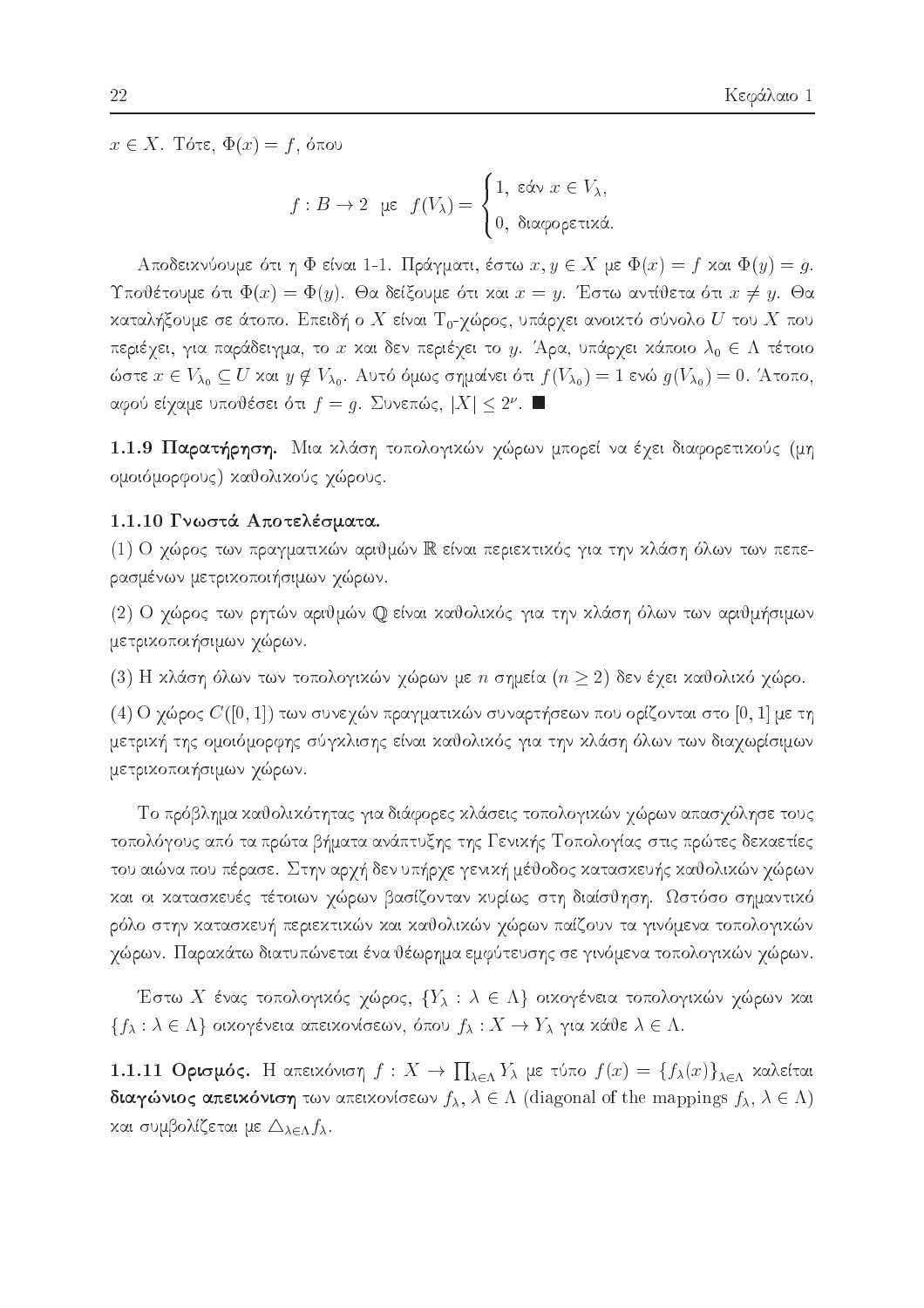1.1.12 Ορισμός. (1) Η οικογένεια  $\{f_{\lambda} : \lambda \in \Lambda\}$  διαχωρίζει τα σημεία του X (separates points of the space X), εάν για κάθε  $x, y \in X$  με  $x \neq y$ , υπάρχει  $\lambda_0 \in \Lambda$  τέτοιο ώστε  $f_{\lambda_0}(x) \neq f_{\lambda_0}(y)$ .

(2) Η οικογένεια  $\{f_\lambda : \lambda \in \Lambda\}$  διαχωρίζει τα σημεία και τα κλειστά υποσύνολα του X (separates points from closed sets), εάν για κάθε κλειστό σύνολο F του X και για κάθε  $x \in X$  με  $x \notin F$ , υπάρχει  $\lambda_0 \in \Lambda$  τέτοιο ώστε  $f_{\lambda_0}(x) \notin \text{Cl}(f_{\lambda_0}(F)).$ 

1.1.13 Πρόταση. (1) Εάν η οικογένεια  $\{f_\lambda : \lambda \in \Lambda\}$  διαχωρίζει τα σημεία του  $X$ , τότε η διαγώνιος απεικόνιση  $\triangle_{\lambda \in \Lambda} f_{\lambda}$  είναι 1-1.

(2) Εάν η οικογένεια  $\{f_\lambda : \lambda \in \Lambda\}$  αποτελείται από συνεχείς συναρτήσεις, διαχωρίζει τα σημεία του  $X$  και διαχωρίζει τα σημεία και τα κλειστά υποσύνολα του  $X,$  τότε η διαγώνιος απεικόνιση  $\Delta_{\lambda \in \Lambda} f_\lambda$  είναι εμφύτευση.

1.1.14 Παρατήρηση. Εάν ο χώρος X είναι Τ<sub>0</sub> και η οικογένεια  $\{f_\lambda : \lambda \in \Lambda\}$  διαχωρίζει τα σημεία και τα κλειστά υποσύνολα του X, τότε η  $\{f_\lambda : \lambda \in \Lambda\}$  διαχωρίζει και τα σημεία tou X.

Τα παρακάτω αποτελέσματα είναι χαρακτηριστικά παραδείγματα χρήσης της Πρότασης 1.1.13.

#### 1.1.15 Γνωστά Αποτελέσματα.

(1) Έστω ο τοπολογικός χώρος  $(E, \tau)$ , όπου  $E = \{0, 1, 2\}$  και  $\tau = \{\emptyset, \{0\}, E\}$ . Για καυε  $\nu > \omega$  ο γωρος Ε΄ ειναι καυολικός για την κλαση όλων των γωρών με ραρός  $\nu$  και  $\mu$ vijade v 2.  $\alpha$ 

(2) Έστω S ο χώρος του Sierpinski, δηλαδή το σύνολο  $S = \{0, 1\}$  με την τοπολογία  $\{0,10\}, \{0,1\}\}$ . Για χαθέ  $\nu > \omega$  ο χωρος  $\beta$ ΄ είναι χαθολιχος για την χλαση ολών των T<sub>0</sub>-χώρων με βάρος ν.

(3) Έστω ο γώρος  $I=[0,1]$  με τη συνήθη μετρική. Ο γώρος  $I^\nu$  είναι καθολικός για την κλάση όλων των χώρων Tychonoff με βάρος ν.

(4) I τα χανε  $\nu > \omega$  ο γωρος  $J(\nu)$ ", σπου  $J(\nu)$  ειναι ο γωρος σχαντιςογοιρος με  $\nu$  αγχαντα, είναι καθολικός για την κλάση όλων των μετρικοποιήσιμων χώρων με βάρος  $\nu$ .

Mε τη μελέτη πιο γενιχών χλάσεων τοπολογιχών χώρων, προερχόμενες χυρίως από τη Θεωρία Διαστάσεων, προέχυψαν μεριχές μέθοδοι χατασχευής χαθολιχών χώρων. Οι μέθοδοι που χρησιμοποιούν θεωρήματα παραγοντοποίησης (factorization theorems) φαίνονται να είναι οι πιο σημαντικές.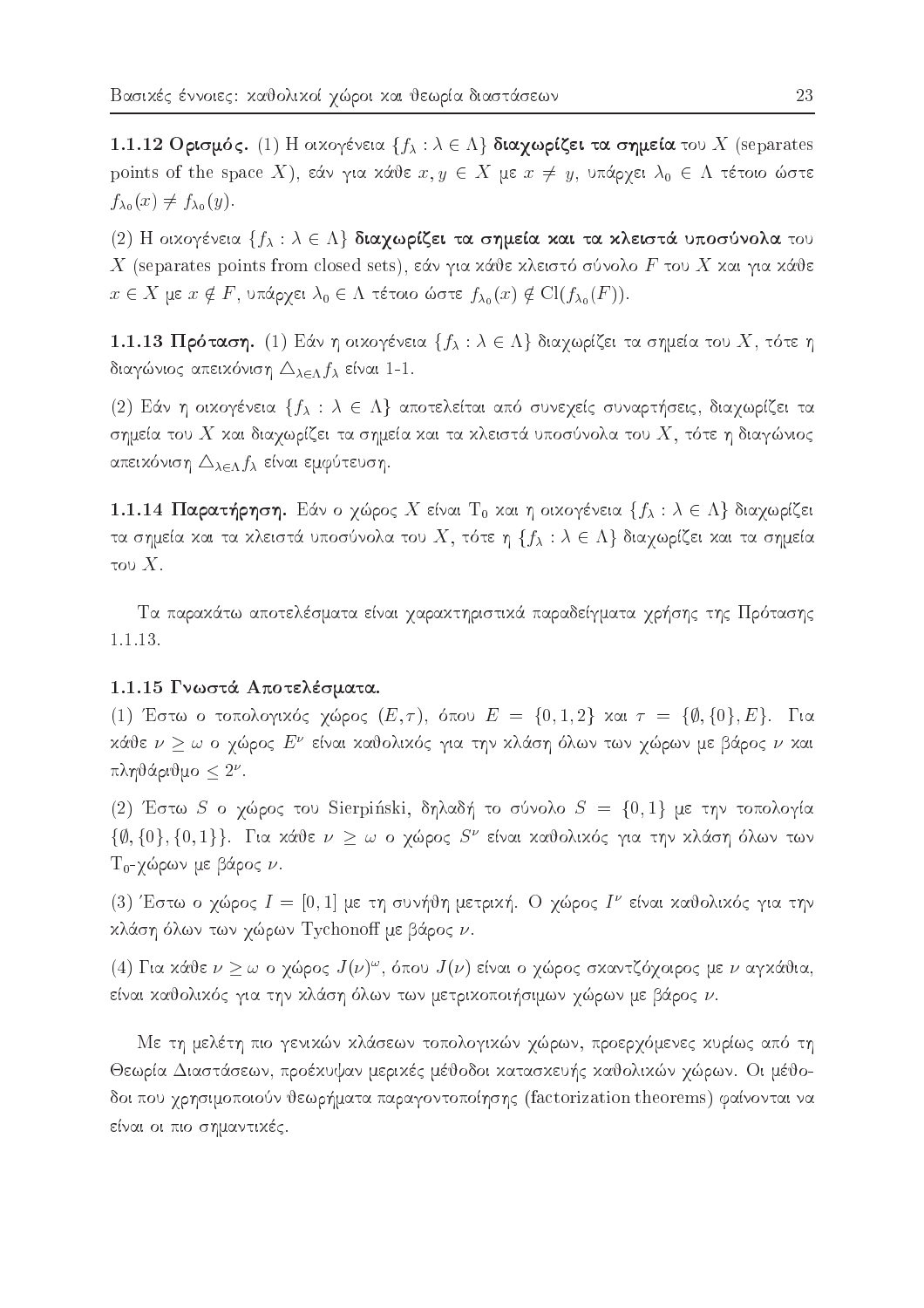#### Θεωρία διαστάσεων (Γενική Θεωρία)  $1.2$

Σε ό,τι ακολουθεί με Ο συμβολίζουμε την κλάση των διατακτικών αριθμών και με ω τον πρώτο άπειρο πληθάριθμο. Επίσης, θεωρούμε δύο σύμβολα "-1" και " $\infty$ " τέτοια ώστε  $-1 < \alpha < \infty$  για κάθε  $\alpha \in \mathcal{O}$  και  $-1(+)\alpha = \alpha (+)(-1) = \alpha$ ,  $\infty (+)\alpha = \alpha (+)\infty = \infty$  για  $x\acute{\alpha} \vartheta \varepsilon \alpha \in \mathcal{O} \cup \{-1, \infty\}.$ 

Μια "διάσταση-συνάρτηση" (dimension-like function) ή απλά "διάσταση" είναι μια συνάρτηση df με πεδίο ορισμού την κλάση όλων των χώρων και πεδίο τιμών το σύνολο  $\omega \cup \{-1, \infty\}$  ή την κλάση  $\mathcal{O} \cup \{-1, \infty\}$ , με τις ιδιότητες:

(1) Εάν οι χώροι X και Y είναι ομοιόμορφοι, τότε  $df(X) = df(Y)$ .

 $(2) df(\mathbb{R}^n) = n.$ 

Η Θεωρία Διαστάσεων μελετάει τις ιδιότητες αυτών των συναρτήσεων. Οι χυριόερες ιδιότητες των διαστάσεων-συναρτήσεων είναι οι εξής:

1. Θεωρήματα υποχώρου. Έστω Μ υπόχωρος ενός τοπολογικού χώρου Χ. Κάτω από ποιες συνθήκες ισχύει η ανισότητα  $df(M) \leq df(X)$ ;

2. Θεωρήματα αθροίσματος. Έστω  $\{F_\lambda : \lambda \in \Lambda\}$  κάλυμμα ενός τοπολογικού χώρου  $X$ έτσι ώστε  $df(F_\lambda)\leq n,$  όπου  $n\in\omega,$  για χάθε  $\lambda\in\Lambda.$  Κάτω από ποιες συνθήχες ισχύει η ανιισότητα  $df(X) \leq n$ ;

3. Ανισότητα του Urysohn. Κάτω από ποιες συνθήχες ισχύει η ανισότητα

$$
df(A \cup B) \leq df(A) + df(B) + 1;
$$

4. Θεωρήματα γινομένου. Κάτω από ποιες συνθήχες ισχύει η ανισότητα

$$
df(X \times Y) \leq df(X) + df(Y) ;
$$

5. Ιδιότητα της καθολικότητας. Για ποιους διατακτικούς αριθμούς  $\alpha$  η κλάση όλων των χώρων  $X$  με  $df(X) \leq \alpha$  έχει καθολικό χώρο ;

Η Θεωρία Διαστάσεων εξετάζει επίσης τις σχέσεις μεταξύ διαφορετικών διαστάσεων. Ένα σημαντικό πρόβλημα είναι η εύρεση συνθηκών κάτω από τις οποίες κάποιες διαστάσεις συμπίπτουν.

Στην παράγραφο αυτή ορίζονται οι τρείς χυριότερες διαστάσεις: ind, Ind χαι dim χαι διατυπώνονται οι βασικές ιδιότητες αυτών.

1.2.1 Ορισμός. Έστω Α και Β δύο ξένα υποσύνολα ενός χώρου Χ. Θα λέμε ότι ένα υποσύνολο  $L$  του  $X$  διαχωρίζει (separates) τα σύνολα  $A$  και  $B$  ή ότι είναι μια διαμέριση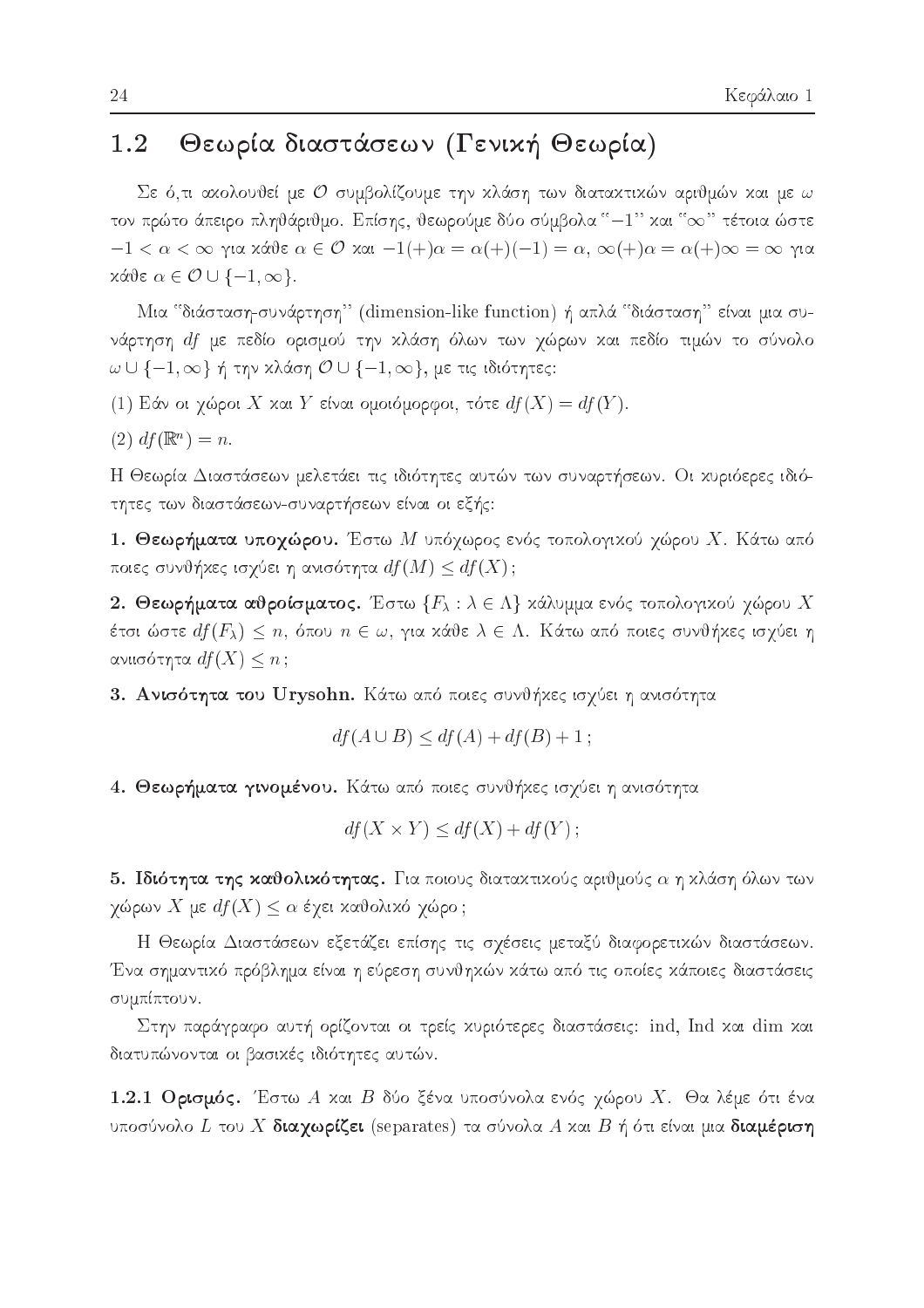(partition) μεταξύ των Α και Β εάν υπάρχουν δύο ανοικτά υποσύνολα  $U$  και  $W$  του  $X$  έτσι ώστε: (1)  $A \subseteq U$ ,  $B \subseteq W$ , (2)  $U \cap W = \emptyset$  και (3)  $X \setminus L = U \cup W$ .

### Η Μικρή Επαγωγική Διάσταση

1.2.2 Ορισμός. Θεωρούμε τη συνάρτηση ind με πεδίο ορισμού την κλάση όλων των χώρων και πεδίο τιμών το σύνολο  $\omega \cup \{-1, \infty\}$  που ικανοποιεί τα παρακάτω αξιώματα:

- A1) ind(X) = -1 εάν και μόνο εάν  $X = \emptyset$ .
- A2) ind(X)  $\leq n$ , όπου  $n \in \omega$ , εάν υπάρχει βάση B του X έτσι ώστε ind(Bd(U))  $< n$ για κάθε  $U \in B$ .

H ind καλείται μικρή επαγωγική διάσταση (small inductive dimension) ή διάσταση των Menger-Urysohn.

1.2.3 Παρατήρηση. Συνήθως η διάσταση ind ορίζεται για κανονικούς χώρους ή για κάποια πιο περιορισμένη κλάση χώρων. Αποδεικνύεται ότι ένας κανονικός χώρος Χ ικανοποιεί την ανισότητα ind $(X) \leq n$ , όπου  $n \in \omega$ , εάν και μόνο εάν για κάθε  $x \in X$  και κάθε κλειστό υποσύνολο F του X με  $x \notin F$  υπάρχει διαμέριση L μεταξύ των  $\{x\}$  και F τέτοια ώστε  $ind(L) < n$ .

1.2.4 Παρατήρηση. Έστω Ρ μια τοπολογική κλάση. Εάν στον Ορισμό 1.2.2 αντικαταστήσουμε το αξίωμα A1) με το αξίωμα:

A1') ind(X) = -1 εάν και μόνο εάν  $X \in \mathbb{P}$ ,

τότε παίρνουμε τη μικρή επαγωγική διάσταση modulo P.

1.2.5 Θεώρημα. Για κάθε υπόχωρο Μ ενός χώρου X,  $\text{ind}(M) \leq \text{ind}(X)$ .

1.2.6 Θεώρημα. Έστω Χ κληρονομικά φυσικός χώρος. Εάν  $X = X_1 \cup X_2$ , τότε

 $\text{ind}(X) \leq \text{ind}(X_1) + \text{ind}(X_2) + 1.$ 

### Η Μεγάλη Επαγωγική Διάσταση

1.2.7 Ορισμός. Θεωρούμε τη συνάρτηση Ind με πεδίο ορισμού την κλάση όλων των χώρων και πεδίο τιμών το σύνολο  $\omega \cup \{-1, \infty\}$  που ικανοποιεί τα παρακάτω αξιώματα:

A1) Ind(X) = -1 εάν και μόνο εάν  $X = \emptyset$ .

A2) Ind(X)  $\leq n$ , όπου  $n \in \omega$ , εάν για κάθε κλειστό σύνολο F του X και για κάθε ανοικτό σύνολο  $V$  του  $X$  με  $F \subseteq V$  υπάρχει ανοικτό σύνολο  $U$  του  $X$  τέτοιο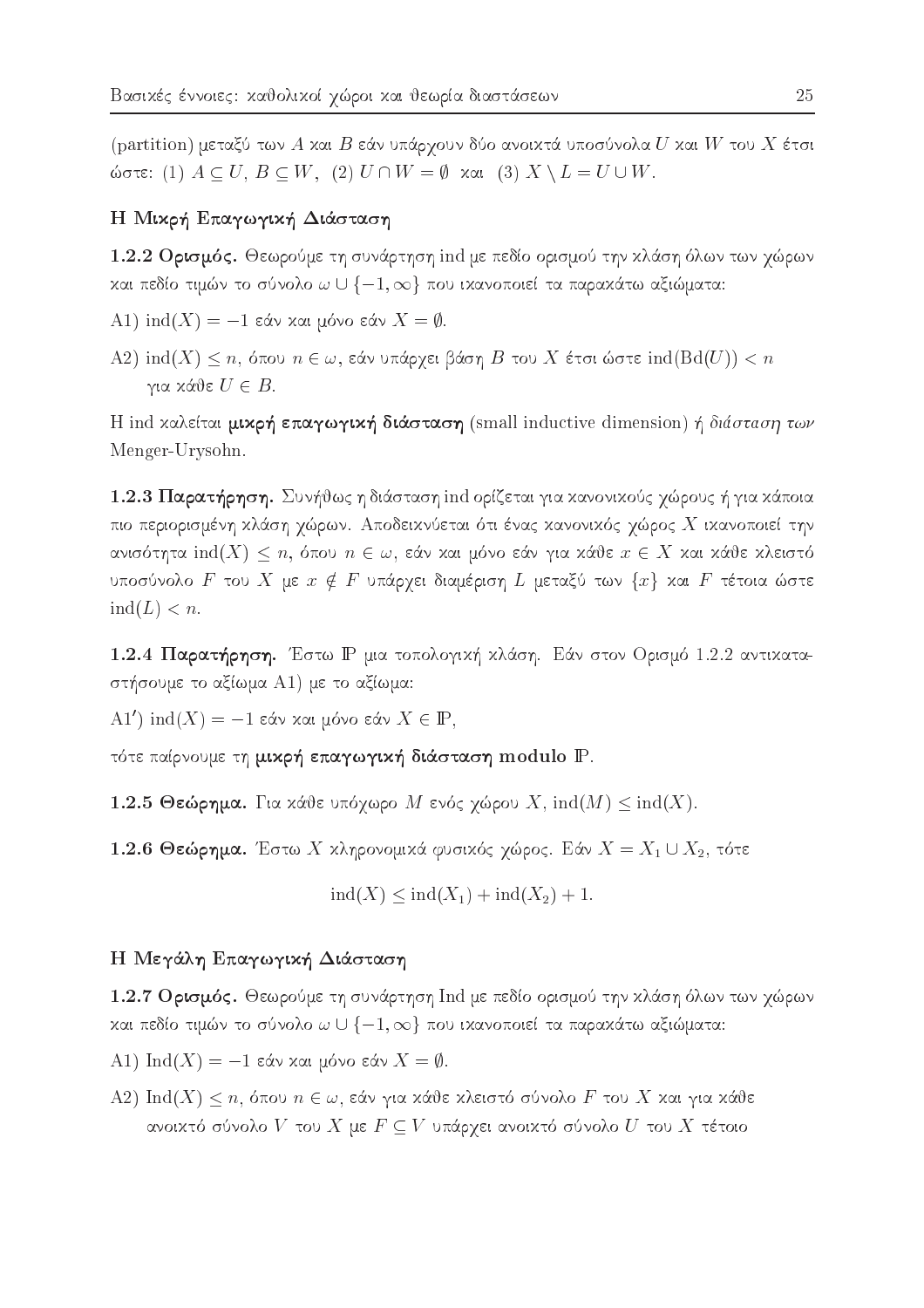ώστε  $F \subseteq U \subseteq V$  και  $Ind(Bd(U)) < n$ .

H Ind χαλείται μεγάλη επαγωγική διάσταση (large inductive dimension) ή διάσταση  $\tau \omega \nu$  Brouwer-Cech.

1.2.8 Παρατήρηση. Συνήθως η διάσταση Ind ορίζεται για φυσικούς χώρους ή για κάποια πιο περιορισμένη χλάση χώρων. Αποδεικνύεται ότι ένας φυσικός χώρος Χ ικανοποιεί την ανισότητα  $\mathrm{Ind}(X)\leq n,$  όπου  $n\in\omega,$  εάν και μόνο εάν για κάθε ζεύγος  $A,B$  ξένων κλειστών υποσυνόλων του  $X$  υπάρχει διαμέριση  $L$  μεταξύ των  $A$  και  $B$  τέτοια ώστε  $\mathrm{Ind}(L) < n.$ 

1.2.9 Παρατήρηση. Έστω Ρ μια τοπολογική κλάση. Εάν στον Ορισμό 1.2.7 αντικαταστήσουμε το αξίωμα A1) με το αξίωμα:

A1') Ind(X) = -1 εάν και μόνο εάν  $X \in \mathbb{P}$ ,

τότε παίρνουμε τη μεγάλη επαγωγική διάσταση modulo P.

1.2.10 Θεώρημα. Για χάθε χλειστό υπόχωρο Μ ενός τοπολογιχού χώρου  $X$ ,

 $\text{Ind}(M) \leq \text{Ind}(X)$ .

1.2.11 Θεώρημα. Έστω Χ χληρονομικά φυσικός χώρος. Εάν  $X = X_1 \cup X_2$ , τότε

 $\text{Ind}(X) \leq \text{Ind}(X_1) + \text{Ind}(X_2) + 1.$ 

1.2.12 Θεώρημα. Έστω  $X, Y$  μετριχοποιήσιμοι χώροι με  $X \cup Y \neq \emptyset$ . Τότε,

 $\text{Ind}(X \times Y) \leq \text{Ind}(X) + \text{Ind}(Y).$ 

1.2.13 Θεώρημα. Έστω Χ φυσικός χώρος. Εάν υπάρχει ακολουθία  $F_1, F_2, \ldots,$  κλειστών υποσυνόλων του  $X$  έτσι ώστε  $\mathrm{Ind}(F_i)\leq 0$  για  $i=1,2,\ldots,$  και  $X=\cup_{i=1}^\infty F_i$ , τότε

$$
Ind(X) \leq 0.
$$

1.2.14 Ορισμός. Μια οιχογένεια *c* υποσυνόλων ενός τοπολογιχού χώρου X χαλείται **κάλυμμα** (cover) του X εάν  $X = \bigcup_{A \in c} A$ . Το κάλυμμα c καλείται **ανοικτό** (open) εάν όλα τα στοιχεία του είναι ανοικτά υποσύνολα του  $X.$ 

1.2.15 Ορισμός. Έστω Χ τοπολογικός χώρος και  $c_1, c_2$  δύο οικογένειες υποσυνόλων του Χ. Λέμε ότι η οικογένεια  $c_2$  είναι μια εκλέπτυνση (refinement) της οικογένειας  $c_1$ (γράφουμε  $c_2 \preceq c_1$ ) εάν για κάθε  $B \in c_2$  υπάρχει  $A \in c_1$  με  $B \subseteq A$ .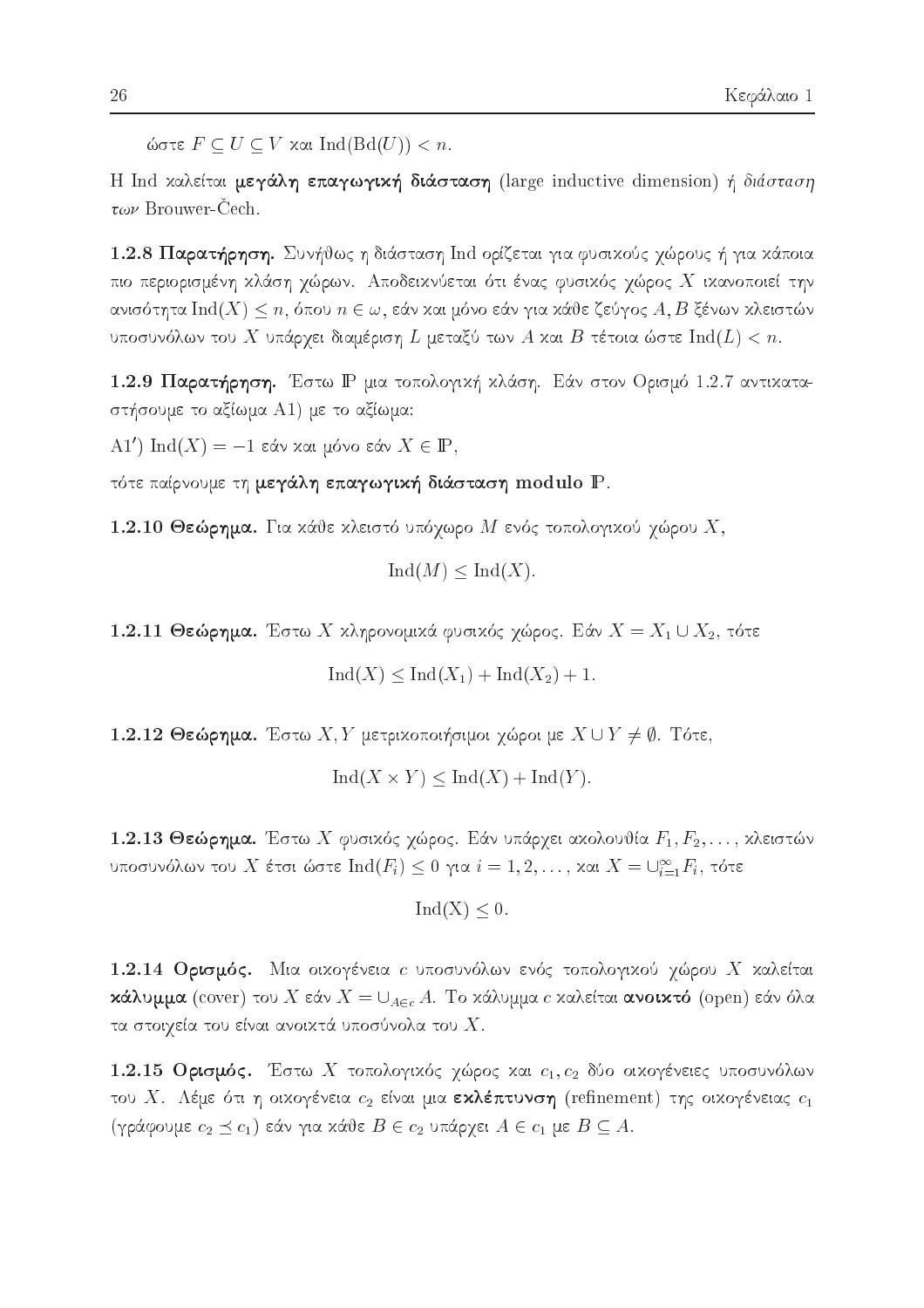1.2.16 Ορισμός. Έστω Χ τοπολογικός χώρος και *ε* κάλυμμα του Χ. Ο μεγαλύτερος ακέραιος  $n$  έτσι ώστε το κάλυμμα  $c$  να περιέχει  $n+1$  σύνολα με μη κενή τομή καλείται τ**άξη** (order) του καλύμματος c και συμβολίζεται με ord(c). Εάν δεν υπάρχει τέτοιος ακέραιος ορίζουμε ord $(c) = \infty$ .

Από τον παραπάνω ορισμό προχύπτει ότι εάν ord  $c \leq n$ , τότε για χάθε  $n+2$  διαχεχριμένα στοιχεία  $A_{i_1}, A_{i_2}, \ldots, A_{i_{n+2}}$  του καλύμματος  $c$  έχουμε

$$
A_{i_1} \cap A_{i_2} \cap \ldots \cap A_{i_{n+2}} = \emptyset
$$

Eιδικότερα, εάν ord $(c) = -1$ , τότε  $c = \{\emptyset\}.$ 

### Η Διάσταση της Καλύψεως

1.2.17 Ορισμός. Θεωρούμε τη συνάρτηση dim με πεδίο ορισμού την κλάση όλων των χώρων χαι πεδίο τιμών το σύνολο  $\omega \cup \{-1, \infty\}$  που ορίζεται ως εξής:

 $\dim(X) \leq n$ , όπου  $n \in \omega \cup \{-1\}$ , εάν για κάθε πεπερασμένο ανοικτό κάλυμμα c του X υπάρχει (πεπερασμένη) ανοικτή εκλέπτυνση  $r$  του  $c$  με  $\mathrm{ord}(r)\leq n.$ 

Η συνάρτηση dim καλείται διάσταση της καλύψεως (covering dimension) ή διάσταση  $\tau \omega \nu$  Cech-Lebesgue.

1.2.18 Θεώρημα. Για κάθε κλειστό υπόχωρο Μ ενός τοπολογικού χώρου Χ,

$$
\dim(M) \le \dim(X)
$$

1.2.19 Θεώρημα. (1) Για κάθε Τ<sub>1</sub>-χώρο X, ind(X)  $\leq$  Ind(X). (2) Για κάθε φυσικό χώρο X,  $dim(X) \leq Ind(X)$ .

1.2.20 Θεώρημα. (Katětov-Morita) Για κάθε μετρικοποιήσιμο χώρο Χ,

$$
Ind(X) = dim(X).
$$

1.2.21 Θεώρημα. Για κάθε διαχωρίσιμο μετρικοποιήσιμο χώρο  $X$ ,

$$
ind(X) = Ind(X) = dim(X).
$$

1.2.22 Θεώρημα. Έστω Χ φυσικός χώρος. Εάν υπάρχει ακολουθία  $F_1, F_2, \ldots$ , κλειστών υποσυνόλων του X έτσι ώστε  $\dim(F_i) \leq n$  για  $i = 1, 2, ...,$  και  $X = \bigcup_{i=1}^{\infty} F_i$ , τότε

$$
\dim(X) \leq n.
$$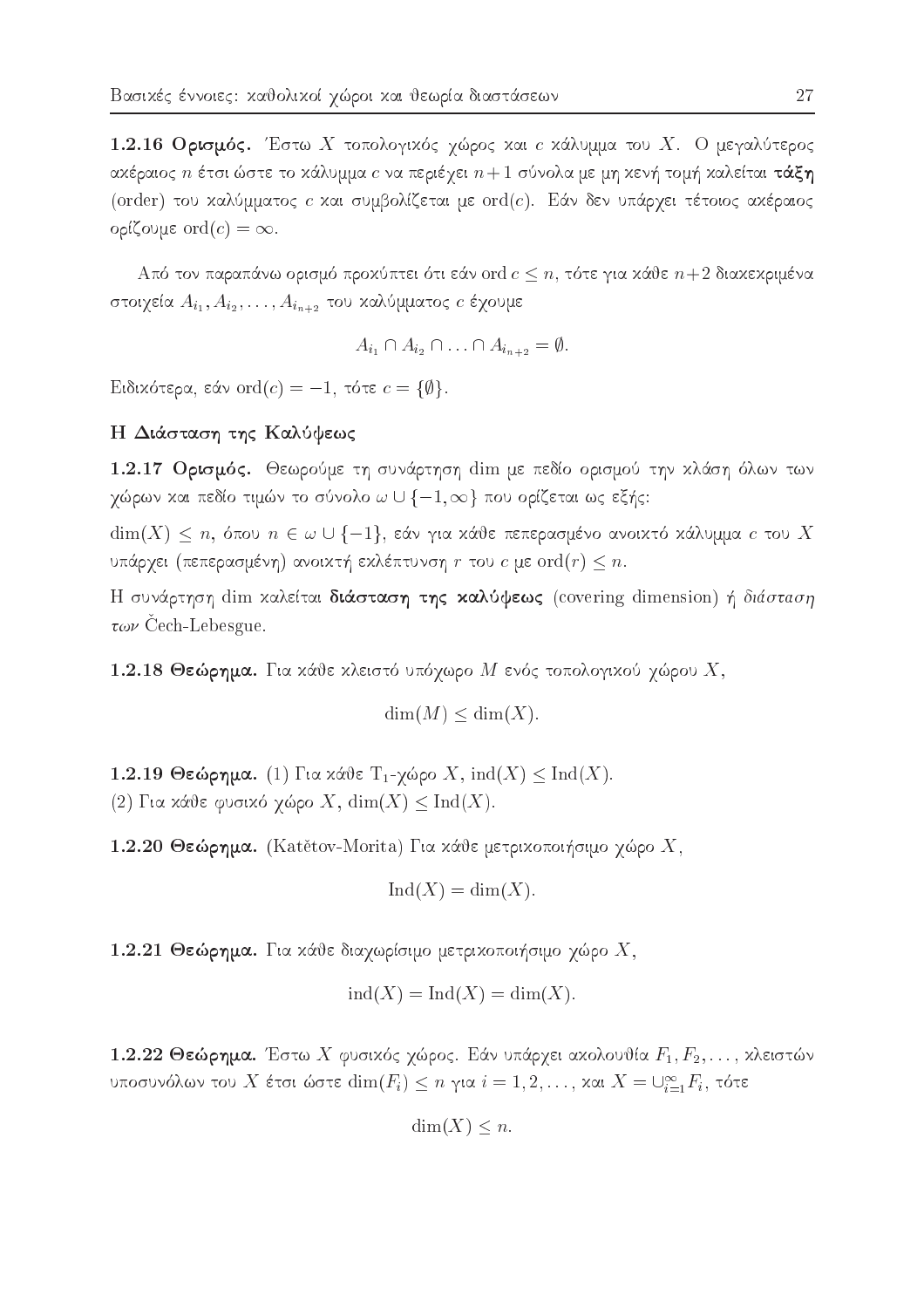1.2.23 Θεώρημα. Έστω Χ φυσικός χώρος. Εάν  $X = X_1 \cup X_2$ , τότε

 $\dim(X) \leq \dim(X_1) + \dim(X_2) + 1.$ 

1.2.24 Θεώρημα. (The Embedding Theorem) Κάθε διαχωρίσιμος μετρικοποιήσιμος χώρος $X$ με $0\leq\mbox{ind}(X)\leq n$ εμφυτεύεται στον Ευ<br/>κλείδειο χώρο $\mathbb{R}^{2n+1}.$ 

1.2.25 Θεώρημα. Για κάθε ακέραιο  $n \geq 0$  και πληθάριθμο  $\nu \geq \omega$  η κλάση όλων των φυσικών (Tychonoff, μετρικοποιήσιμων) χώρων X με  $\dim(X) \leq n$  και  $w(X) \leq \nu$  έχει καθολικό χώρο.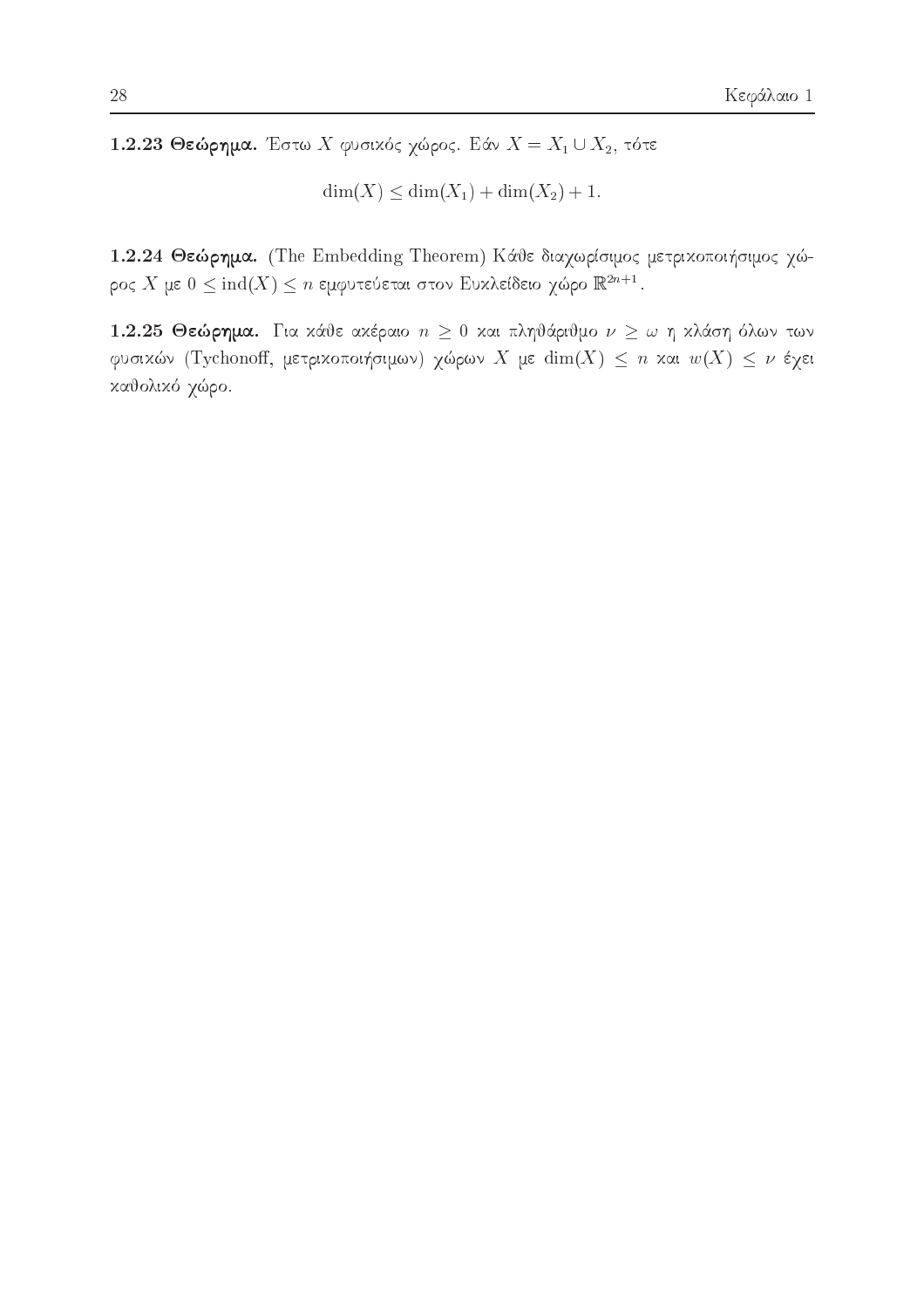# Κεφάλαιο 2 Κατασκευή Περιεκτικών Χώρων

Στο κεφάλαιο αυτό δίνεται μια μέθοδος κατασκευής περιεκτικών γώρων για μια αυθαίρετη οικογένεια Τ<sub>0</sub>-γώρων, όπως αυτή παρουσιάζεται στο βιβλίο [37] (βλέπε, επίσης, [34]) του κου Σταύρου Ηλιάδη. Η μέθοδος αυτή είναι συνολοθεωρητική και χρησιμοποιείται στα κεφάλαια 4 και 7 για την κατασκευή Καθολικών Χώρων.

#### Προκαταρκτικά 2.1

Σε ό,τι ακολουθεί με τ θα συμβολίζουμε ένα σταθερό άπειρο πληθάριθμο. Το σύνολο όλων των πεπερασμένων υποσυνόλων του  $\tau$  συμβολίζεται με  $\mathcal F$ . Ειδικότερα το κενό σύνολο  $\emptyset$  είναι στοιχείο του  ${\cal F}.$  Επίσης, με τη λέξη χώρο θα εννοούμε έναν  ${\rm T}_0$ -χώρο με βάρος  $\leq \tau.$ 

Παρακάτω οι έννοιες σύνολο, οικογένεια και συλλογή ταυτίζονται. Επίσης, οι κλάσεις μπορεί να μην είναι σύνολα. Ένα σύνολο είναι μια κλάση που είναι στοιχείο μιας άλλης κλάσης.

θα χρησιμοποιούμε το σύμβολο " = " για να εισάγουμε καινούργιους συμβολισμούς χωρίς να κάνουμε λόγο γι' αυτό.

2.1.1 Ορισμός. Ένα Λ-δικτυωμένο σύνολο (A-indexed set) ή απλά δικτυωμένο σύ**νολο** είναι μια συνάρτηση  $F$  από ένα σύνολο  $\Lambda$  σε ένα σύνολο  $Y$ . Δηλαδή,

$$
F = \{ (\lambda, y_{\lambda}) : \lambda \in \Lambda \},
$$

όπου  $y_{\lambda} = F(\lambda)$  για κάθε  $\lambda \in \Lambda$ . Επομένως, δύο στοιχεία  $(\lambda_1, y_{\lambda_1})$  και  $(\lambda_2, y_{\lambda_2})$  του  $F$  είναι διαφορετικά εάν και μόνον εάν τα στοιχεία  $\lambda_1$  και  $\lambda_2$  του  $\Lambda$  είναι διαφορετικά. Ωστόσο, προς χάριν απλότητας, κάθε στοιχείο  $(\lambda, y_\lambda)$  του  $F$  ταυτίζεται με το στοιχείο  $y_\lambda$  του  $Y$  και το δικτυωμένο σύνολο  $F$  συμβολίζεται επίσης με  $\{y_\lambda : \lambda \in \Lambda\}$ . Σημειώνουμε ότι εάν  $y_{\lambda_1} = y_{\lambda_2}$ για κάποια  $\lambda_1, \lambda_2 \in \Lambda$  με  $\lambda_1 \neq \lambda_2$ , τότε τα  $y_{\lambda_1}$  και  $y_{\lambda_2}$  θα τα θεωρούμε διαφορετικά στοιχεία του  $Y$ .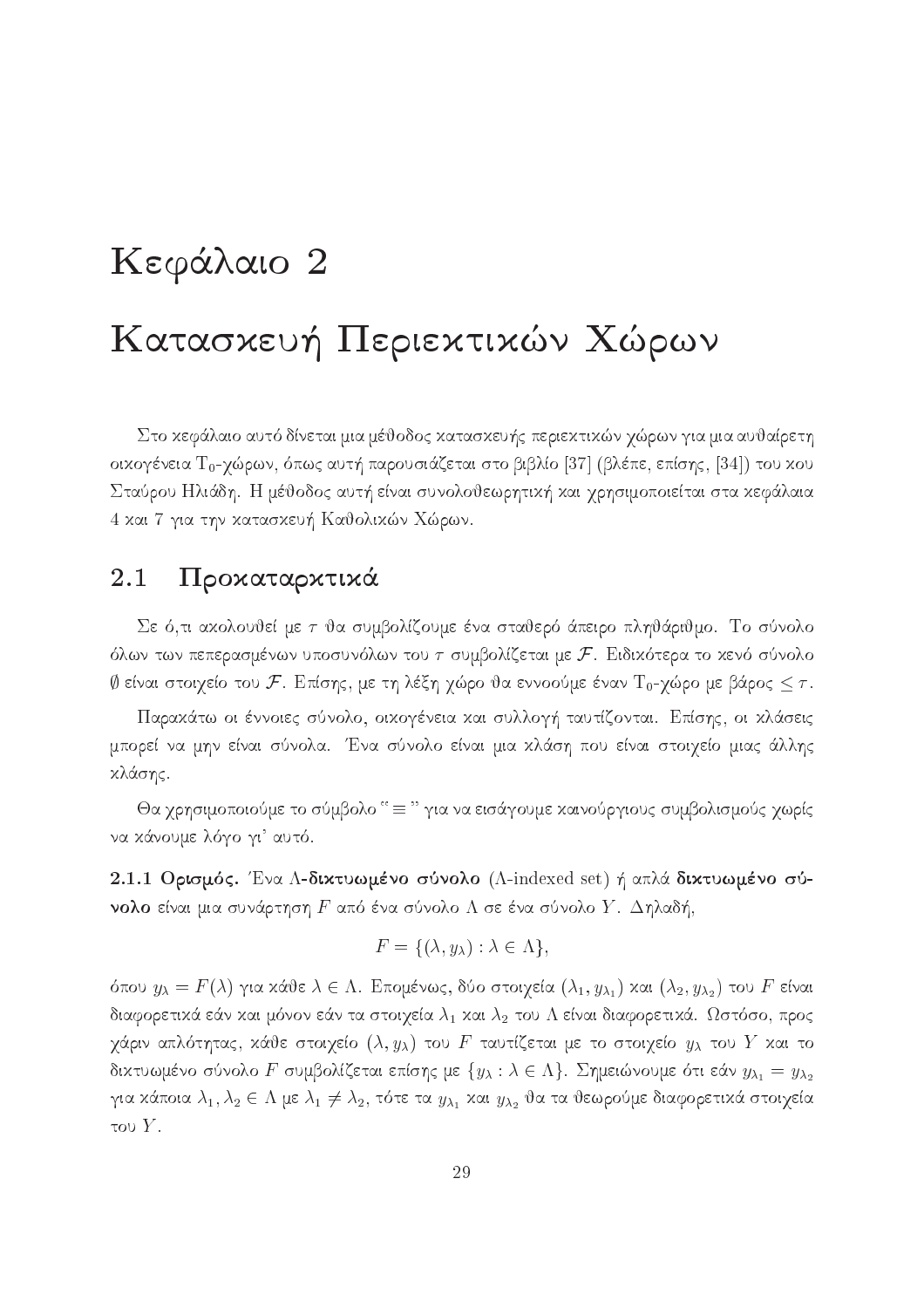Έστω  $F: \Lambda \to Y$  ένα δικτυωμένο σύνολο. Εάν  $F(\Lambda) = Y$ , τότε το δικτυωμένο σύνολο F καλείται δικτύωση (indication) του Y.

2.1.2 Ορισμός. Έστω Χ κλάση. Μια σχέση ισοδυναμίας επί της Χ είναι μια υποκλάση  $\sim$  του  $X \times X$ , τέτοια ώστε για κάθε  $x, y, z \in X$  να ισγύουν:

 $(1)$   $(x, x) \in \sim$  (αυτοπαθής ιδιότητα).

(2) Εάν  $(x, y) \in \sim$ , τότε  $(y, x) \in \sim$  (συμμετρική ιδιότητα).

(3) Εάν  $(x, y) \in \sim$  και  $(y, z) \in \sim$ , τότε  $(x, z) \in \sim$  (μεταβατική ιδιότητα).

Εάν  $(x, y) \in \sim$  θα γράφουμε επίσης  $x \sim y$ . Για κάθε  $x \in X$  η κλάση  $\{y \in X : x \sim y\}$ καλείται κλάση ισοδυναμίας της  $\sim$ . Εάν η κλάση Χ είναι σύνολο, τότε το σύνολο όλων των κλάσεων ισοδυναμίας της  $\sim$  συμβολίζεται με  $C(\sim)$ .

2.1.3 Ορισμός. Έστω Χ σύνολο. Μια μη κενή συλλογή  $\mathcal R$  υποσυνόλων του Χ καλείται **δακτύλιος** (ring) του X, όταν:

(1) Είναι κλειστή ως προς τις πεπερασμένες τομές. Δηλαδή, για κάθε θετικό ακέραιο *n* και για κάθε  $U_1, \ldots, U_n \in \mathcal{R}$  η τομή  $U_1 \cap \ldots \cap U_n \in \mathcal{R}$ .

(2) Είναι χλειστή ως προς τις πεπερασμένες ενώσεις. Δηλαδή, για χάθε θετιχό αχέραιο  $n$ και για κάθε  $U_1, \ldots, U_n \in \mathcal{R}$  η ένωση  $U_1 \cup \ldots \cup U_n \in \mathcal{R}$ .

2.1.4 Ορισμός. Έστω Χ σύνολο. Μια μη κενή συλλογή Α υποσυνόλων του Χ καλείται άλγεβρα (algebra) του Χ, όταν:

(1) Είναι κλειστή ως προς τα συμπληρώματα. Δηλαδή, για κάθε  $U \in \mathcal{A}$  το συμπλήρωμα  $U^c \in \mathcal{A}$ .

(2) Είναι χλειστή ως προς τις πεπερασμένες ενώσεις. Δηλαδή, για χάθε θετιχό αχέραιο  $n$ και για κάθε  $U_1, \ldots, U_n \in \mathcal{A}$  η ένωση  $U_1 \cup \ldots \cup U_n \in \mathcal{A}$ .

2.1.5 Παρατήρηση. Κάθε άλγεβρα  ${\mathcal A}$  ενός συνόλου  $X$  είναι κλειστή ως προς τις πεπερασμένες τομές και περιέχει τα σύνολα  $\emptyset$  και  $X.$ 

Πράγματι, έστω  $U_1, \ldots, U_n \in \mathcal{A}$ . Τότε,  $U_1^c, \ldots, U_n^c \in \mathcal{A}$ . Συνεπώς,

$$
U_1^c \cup \ldots \cup U_n^c = (U_1 \cap \ldots \cap U_n)^c \in \mathcal{A}.
$$

Οπότε,

$$
U_1 \cap \ldots \cap U_n = ((U_1 \cap \ldots \cap U_n)^c)^c \in \mathcal{A}
$$

Έστω  $U \in \mathcal{A}$ . Τότε,  $U^c \in \mathcal{A}$ . Συνεπώς,  $X = U \cup U^c \in \mathcal{A}$  και  $\emptyset = X^c \in \mathcal{A}$ .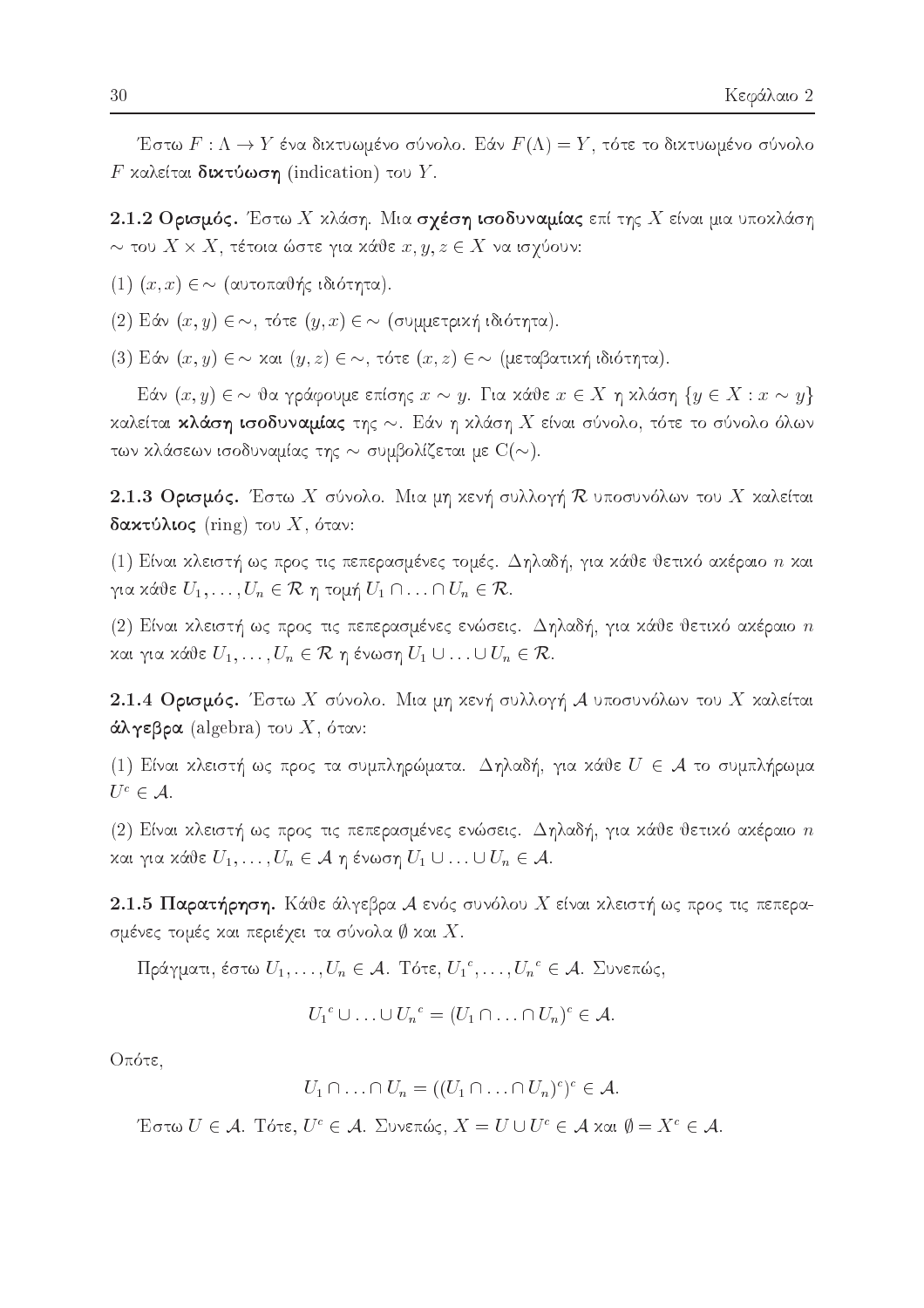Από την παραπάνω παρατήρηση είναι φανερό ότι κάθε άλγεβρα ενός συνόλου είναι και δακτύλιος του ίδιου συνόλου.

### 2.1.6 Παραδείγματα.

(1) Για κάθε σύνολο Χη οικογένεια  $\{\emptyset, \{X\}\}$  είναι άλγεβρα.

(2) Για κάθε σύνολο Χ το δυναμοσύνολο  $\mathcal{P}(X)$  του X είναι άλγεβρα.

2.1.7 Πρόταση. Η τομή οποιουδήποτε πλήθους αλγεβρών (αντίστοιχα, δακτυλίων) ενός συνόλου  $X$  είναι επίσης άλγεβρα (αντίστοιχα, δακτύλιος) του  $X.$ 

2.1.8 Ορισμός. Έστω Χ σύνολο και  $\mathcal{G} \subseteq \mathcal{P}(X)$ . Η τομή όλων των αλγεβρών (αντίστοιχα, δακτυλίων) του  $X$  που περιέχουν το  $\mathcal G$  καλείται **άλγεβρα παραγόμενη από το**  $\mathcal G$  (αντίστοιχα, δακτύλιος παραγόμενος από το  $\mathcal{G}$ ). Ο δακτύλιος που παράγεται από το  $\mathcal{G}$ συμβολίζεται με  $\mathcal{G}^\diamondsuit$ . Προφανώς ο  $\mathcal{G}^\diamondsuit$  είναι ο ελάχιστος δακτύλιος του  $X$  (ως προς τη σχέση του περιέχεσθαι) που περιέχει το  ${\cal G}.$ 

2.1.9 Παρατήρηση. Έστω Χ σύνολο και  $\mathcal{G} \subseteq \mathcal{P}(X)$ . Θεωρούμε το σύνολο  $\mathcal{G}_1 = \mathcal{G} \cup \mathcal{G}^c$ , όπου  $\mathcal{G}^c = \{U^c : U \in \mathcal{G}\}.$ 

(1) Ο ελάχιστος δακτύλιος του Χ που περιέχει το  ${\cal G}$  αποτελείται από όλες τις πεπερασμένες ενώσεις  $\cup\{A_i:i\in n\in\omega\},$  όπου  $A_i=G^i_{j_1}\cap\ldots\cap G^i_{j_{k_i}}$  και  $G^i_{j_m}\in\mathcal{G}$  για κάθε $i\in n$  και  $m=1,\ldots,k_i.$ 

(2) Η ελάχιστη άλγεβρα του Χ που περιέχει το  ${\mathcal G}$  αποτελείται από όλες τις πεπερασμένες ενώσεις  $\cup\{A_i:i\in n\in\omega\},$  όπου  $A_i=G^i_{j_1}\cap\ldots\cap G^i_{j_{k_i}}$  χαι  $G^i_{j_m}\in\mathcal{G}_1$  για χάθε $i\in n$  χαι  $m=1,\ldots,k_i.$ 

2.1.10 Ορισμός. Έστω Χ και Υ δύο σύνολα. Μια συνάρτηση *i* από ένα δακτύλιο  $\mathcal R$ του Χ στο δυναμοσύνολο  $\mathcal{P}(Y)$  καλείται ομομορφισμός (homomorphism), εάν για κάθε  $U, V \in \mathcal{R}$  έχουμε ότι:

- (1)  $i(U \cap V) = i(U) \cap i(V)$ .
- (2)  $i(U \cup V) = i(U) \cup i(V)$ .

2.1.11 Ορισμός. Έστω Χ και Υ δύο σύνολα. Μια συνάρτηση i από μια άλγεβρα  ${\cal A}$ του Χ στο δυναμοσύνολο  $\mathcal{P}(Y)$  καλείται ομομορφισμός (homomorphism), εάν για κάθε  $U, V \in \mathcal{A}$  έχουμε ότι:

- (1)  $i(X \setminus U) = Y \setminus i(U)$ .
- (2)  $i(U \cup V) = i(U) \cup i(V)$ .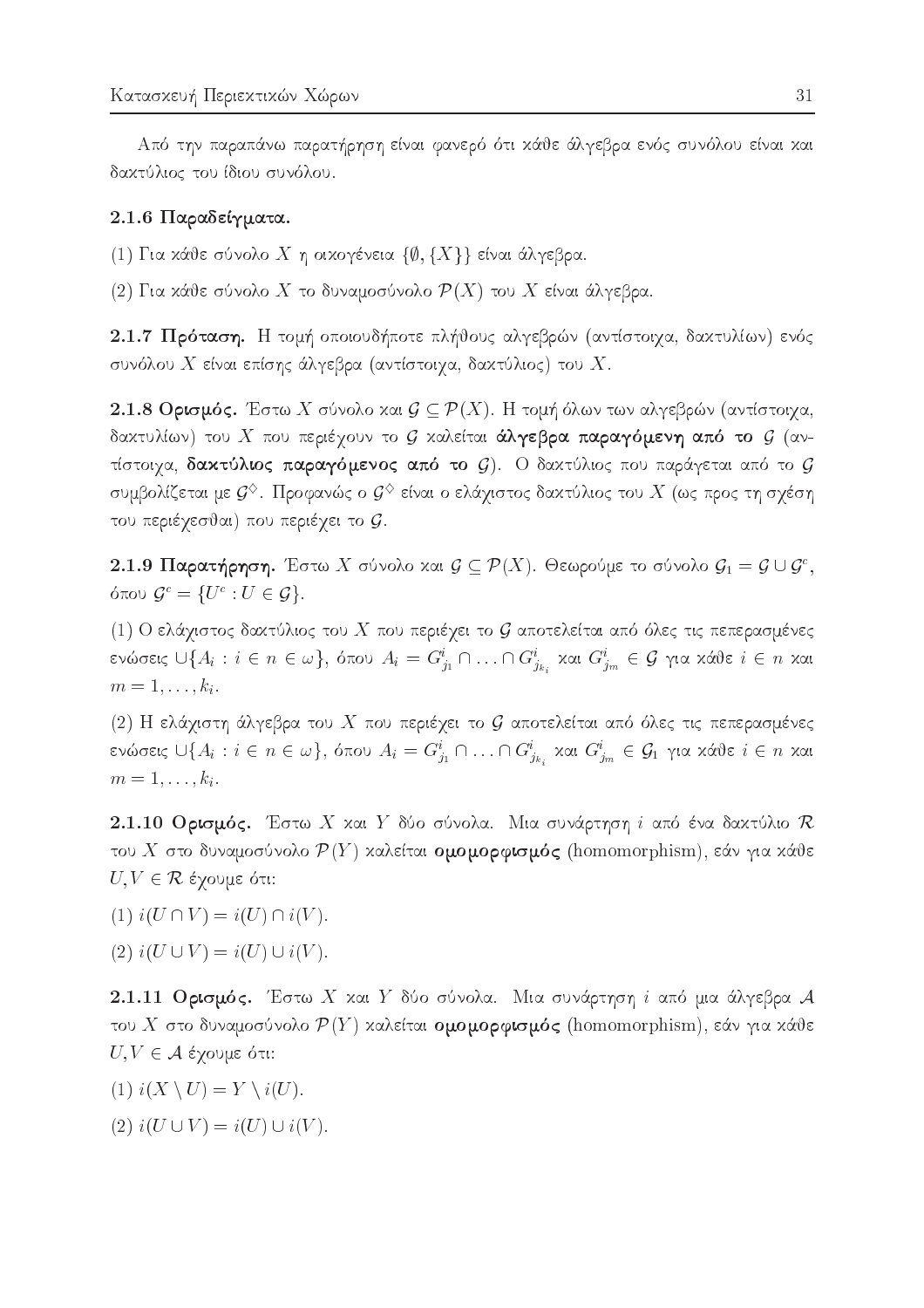2.1.12 Παρατήρηση. Εάν στους ορισμούς 2.1.10 και 2.1.11 η *i* είναι επιπλέον 1-1, τότε η αντίστοιχη συνάρτηση καλείται ισομορφισμός (isomorphism).

2.1.13 Πρόταση. Έστω Χ και Υ δύο σύνολα, Α μια άλγεβρα του Χ και  $i: \mathcal{A} \to \mathcal{P}(Y)$ ένας ομομορφισμός. Τότε, για κάθε  $U, V \in \mathcal{A}$  έγουμε ότι  $i(U \cap V) = i(U) \cap i(V)$ .

2.1.14 Πρόταση. Έστω Χ και Υ δύο σύνολα, Α μια άλγεβρα του Χ και  $i: \mathcal{A} \to \mathcal{P}(Y)$ ένας ομομορφισμός. Τότε, η ειχόνα  $i(\mathcal{A})$  του  $\mathcal{A}$  μέσω του  $i$  είναι μια άλγεβρα του  $Y$ .

2.1.15 Πρόταση. Έστω Χ και Υ δύο σύνολα, Α μια άλγεβρα του Χ και  $i: \mathcal{A} \to \mathcal{P}(Y)$ ένας ισομορφισμός. Τότε, η αντίστροφη συνάρτηση  $i^{-1}:i(\mathcal{A})\rightarrow \mathcal{A}$  είναι ισομορφισμός.

**2.1.16 Πρόταση.** Έστω X, Y και Z τρία σύνολα, A μια άλγεβρα του X και  $i: A \to \mathcal{P}(Y)$ ,  $j : i(\mathcal{A}) \to \mathcal{P}(Z)$  δύο ισομορφισμοί. Τότε, η σύνθεση  $j \circ i : \mathcal{A} \to \mathcal{P}(Z)$  είναι ισομορφισμός.



2.1.17 Πρόταση. Έστω Χ και Υ δύο σύνολα, Α μια άλγεβρα του Χ και  $i: A \to \mathcal{P}(Y)$ ένας ισομορφισμός. Τότε, για κάθε  $U, V, W \in \mathcal{A}$  οι σχέσεις  $U = \emptyset, U = X, U \cap V = W$ και  $U \subseteq V$  είναι ισοδύναμες των σχέσεων  $i(U) = \emptyset$ ,  $i(U) = Y$ ,  $i(U) \cap i(V) = i(W)$  και  $i(U) \subseteq i(V)$ , αντίστοιχα.

**2.1.18 Πρόταση.** Έστω Χ και Υ δύο σύνολα,  $\mathcal{G} \subseteq \mathcal{P}(X)$  και Α η ελάχιστη άλγεβρα του  $X$  που περιέχει το  $\mathcal G$ . Τότε, ισχύουν τα εξής:

(1) Εάν  $i: \mathcal{A} \to \mathcal{P}(Y)$  είναι ένας ομομορφισμός, τότε η  $i(\mathcal{A})$  είναι η ελάχιστη άλγεβρα του  $Y$  που περιέχει το  $i(G)$ .

(2) Εάν  $h_1: \mathcal{A} \to \mathcal{P}(Y)$  και  $h_2: \mathcal{A} \to \mathcal{P}(Y)$  είναι δύο ομομορφισμοί τέτοιοι ώστε  $h_1(U) =$  $h_2(U)$  για κάθε  $U \in \mathcal{G}$ , τότε  $h_1(U) = h_2(U)$  για κάθε  $U \in \mathcal{A}$ .

2.1.19 Συμβολισμοί. Η κλάση όλων των διατακτικών αριθμών συμβολίζεται με Ο. Στην  $x\lambda$ άση  $\mathcal{O}$  με (+) συμβολίζουμε το φυσιχό άθροισμα του Hessenberg (the natural sum of Hessenberg) (βλέπε, για παράδειγμα, [44]). Σημειώνουμε τις παρακάτω ιδιότητες του φυσικού αθροίσματος:

$$
(1) \alpha(+)\beta = \beta(+)\alpha,
$$

(2) εάν  $\alpha_1 < \alpha_2$ , τότε  $\alpha_1(+)$ β  $< \alpha_2(+)$ β και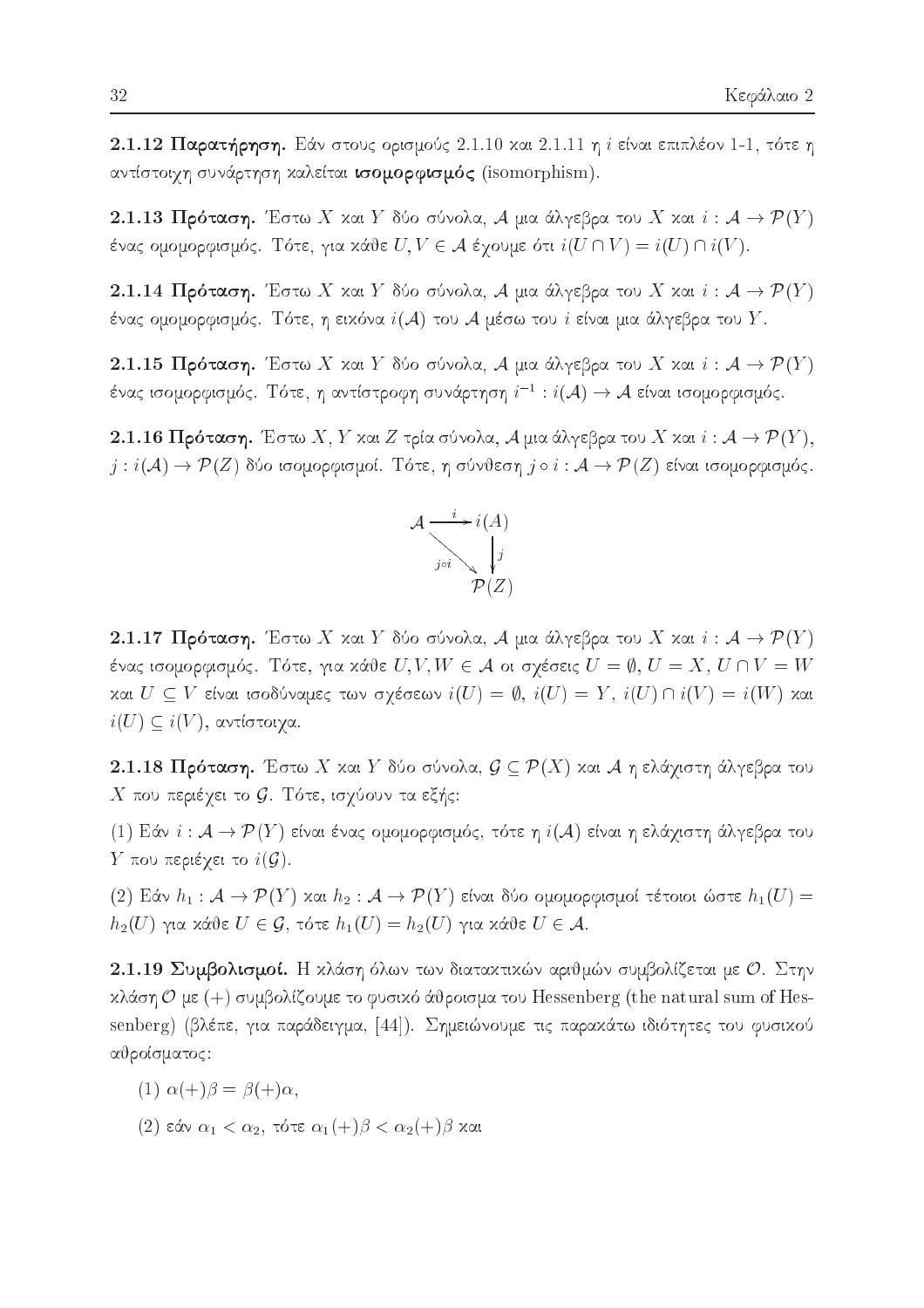(3)  $\alpha$ (+)n =  $\alpha$  + n  $\gamma$ ia n <  $\omega$ .

Επιπλέον θεωρούμε δύο σύμβολα, "–1" και " $\infty$ " τέτοια ώστε – $1 < \alpha < \infty$  για κάθε  $\alpha \in \mathcal{O}$ και  $-1(+)\alpha = \alpha(+)(-1) = \alpha$ ,  $\infty(+)\alpha = \alpha(+)\infty = \infty$  για κάθε  $\alpha \in \mathcal{O} \cup \{-1, \infty\}$ .

Για κάθε πληθάριθμο  $\nu$  με  $\nu^+$  συμβολίζουμε το μικρότερο πληθάριθμο που είναι μεγαλύτερος από τον  $\nu$ . Ο πρώτος άπειρος πληθάριθμος συμβολίζεται με  $\omega$ . Για κάθε σύνολο  $X$ με  $|X|$  συμβολίζουμε τον πληθάριθμο του X.

### 2.2 Σημαδεμένοι χώροι και πρότυπες σχέσεις ισοδυναμίας

Στην ενότητα αυτή στην κλάση όλων των σημαδεμένων χώρων, χρησιμοποιώντας τις άλγεβρες των συνόλων, θα ορισθούν κάποιες σχέσεις ισοδυναμίας. Οι σχέσεις ισοδυναμίας αυτές θα παίξουν σημαντικό ρόλο στην κατασκευή των Περιεκτικών Χώρων.

2.2.1 Ορισμός. Έστω Χ χώρος. Κάθε τ-δικτυωμένη βάση  $\{U^X_\delta : \delta \in \tau\}$  του Χ καλείται σημάδι (mark) του χώρου Χ. Ο χώρος Χ καλείται σημαδεμένος (marked), εάν έχει δοθεί ένα σημάδι του  $X.$ 

2.2.2 Ορισμός. Έστω Χ σημαδεμένος χώρος,  $\{U^X_\delta : \delta \in \tau\}$  το αντίστοιχο σημάδι του X και  $s \in \mathcal{F} \setminus \{\emptyset\}$ . Η ελάγιστη άλγεβρα του X που περιέγει το σύνολο  $\{U^X_\delta : \delta \in s\}$ καλείται s-άλγεβρα του σημαδεμένου χώρου Χ και συμβολίζεται με  $A_s^X$ . Τα στοιχεία  $U_{\delta}^X$ και  $X \setminus U^X_{\delta}$  της  $A^X_s$  συμβολίζονται επίσης με  $X_{(\delta,0)}$  και  $X_{(\delta,1)}$ , αντίστοιχα.

2.2.3 Παρατήρηση. Από τον παραπάνω ορισμό είναι φανερό ότι εάν  $\emptyset \neq t \subseteq s$ , τότε  $A_t^X \subseteq A_s^X$ .

2.2.4 Συμβολισμοί. Έστω Χ σημαδεμένος χώρος και  $s \in \mathcal{F} \setminus \{\emptyset\}$ . Για κάθε  $f \in 2^s$ , όπου  $2 = \{0, 1\}$ , με  $X_{(s, f)}$  συμβολίζουμε το σύνολο  $\cap \{X_{(\delta, f(\delta))} : \delta \in s\}$ . Δηλαδή,

$$
X_{(s,f)} = \bigcap \{ X_{(\delta,f(\delta))} : \delta \in s \}.
$$

Προφανώς  $X_{(s,f)}\in \mathcal{A}_s^X,$  ως πεπερασμένη τομή στοιχείων της άλγεβρας  $\mathcal{A}_s^X.$  Επίσης, με  $2_X^s$ συμβολίζουμε το υποσύνολο του 2<sup>s</sup> που αποτελείται από όλα τα στοιχεία f του 2<sup>s</sup> για τα οποία  $X_{(s,f)} \neq \emptyset$ . Δηλαδή,

$$
2_X^s = \{ f \in 2^s : X_{(s,f)} \neq \emptyset \}.
$$

Τέλος, για κάθε  $\delta \in s$  θέτουμε

$$
u(X, s, \delta) = \{ f \in 2_X^s : f(\delta) = 0 \}
$$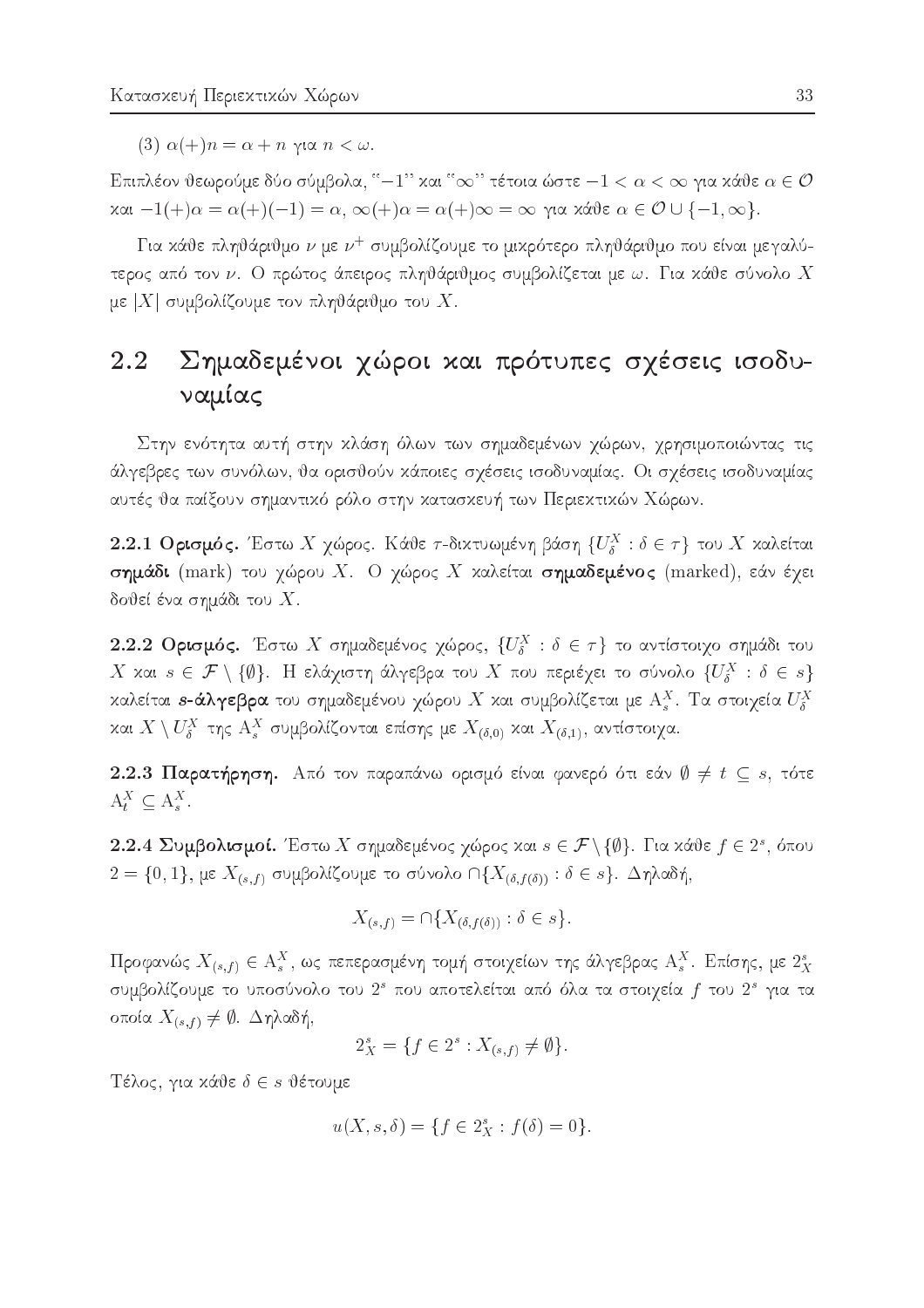2.2.5 Πρόταση. Έστω Χ σημαδεμένος χώρος και  $s \in \mathcal{F} \setminus \{\emptyset\}$ . Τότε, ισχύουν τα εξής:

- (1) Για κάθε  $\delta \in s$ ,  $X_{(\delta,0)} \cap X_{(\delta,1)} = \emptyset$  και  $X_{(\delta,0)} \cup X_{(\delta,1)} = X$ .
- (2) Για κάθε  $f, g \in 2_X^s$  με  $f \neq g$ , ισχύει  $X_{(s,f)} \cap X_{(s,g)} = \emptyset$ .
- (3)  $\bigcup \{X_{(s,f)} : f \in 2_X^s\} = X$ .

2.2.6 Συμβολισμοί. Έστω Χ σημαδεμένος χώρος και  $s \in \mathcal{F} \setminus \{\emptyset\}$ . Από την παραπάνω πρόταση προχύπτει ότι τα σύνολα  $X_{(s,f)}, f \in 2^s_X$ , αποτελούν μια διαμέριση του συνόλου  $X$ . Επομένως, για κάθε  $x \in X$  υπάρχει μοναδική συνάρτηση  $f \in 2_X^s$  τέτοια ώστε  $x \in X_{(s,f)}$ . Συμβολίζουμε με  $d_s^X$  τη συνάρτηση από το  $X$  στο  $2_X^s$  που ορίζεται ως εξής:

$$
d_s^X(x) = f
$$

Eάν  $X = \emptyset$ , τότε υποθέτουμε ότι  $d_s^X(X) = \emptyset$ . Προφανώς,  $2_x^s = d_s^X(X)$ .

Για κάθε  $u \subseteq 2^s$  με  $X_{(s,u)}$  συμβολίζουμε το σύνολο  $\bigcup \{X_{(s,f)} : f \in u\}$ . Δηλαδή,

$$
X_{(s,u)} = \cup \{ X_{(s,f)} : f \in u \}.
$$

Προφανώς  $X_{(s,u)} \in \mathcal{A}_s^X$ , ως πεπερασμένη ένωση στοιχείων της άλγεβρας  $\mathcal{A}_s^X$ . Συμβολίζουμε με  $i_X^s$  τη συνάρτηση από το  $\mathcal{P}(2_X^s)$  στο  $\mathcal{A}_s^X$  που ορίζεται ως εξής:

$$
i_X^s(u) = X_{(s,u)}
$$

2.2.7 Παρατήρηση. Έστω  $s \in \mathcal{F} \setminus \{\emptyset\}, \delta \in s$  και  $u, v \in \mathcal{P}(2_X^s)$ . Τότε, ισχύουν τα εξής:

- (1)  $X \setminus X_{(s,u)} = X_{(s,2^s)(u)}$ .
- $(2) X_{(s,u)} \cup X_{(s,v)} = X_{(s,u \cup v)}.$
- (3)  $X_{(s,u(X,s,\delta))} = X_{(\delta,0)}.$

2.2.8 Πρόταση. Έστω Χ σημαδεμένος χώρος και  $s \in \mathcal{F} \setminus \{\emptyset\}$ . Η συνάρτηση  $i_X^s$  είναι ένας ισομορφισμός από την άλγεβρα  $\mathcal{P}(2^s_X)$  επί της άλγεβρας  $A^X_s$  τέτοιος ώστε για κάθε  $\delta \in s$ ,  $i_{X}^{s}(u(X, s, \delta)) = X_{(\delta, 0)}.$ 

2.2.9 Παρατήρηση. Η  $\mathcal{P}(2^s_X)$  είναι η ελάχιστη άλγεβρα επί του  $2^s_X$  που περιέχει τα σύνολα  $u(X, s, \delta) = \{f \in 2_X^s : f(\delta) = 0\}.$  Πράγματι, επειδή τα στοιχεία του  $2_X^s$  παίρνουν μόνο δύο τιμές, είτε μηδέν είτε ένα, κάθε άλγεβρα  ${\mathcal A}$  που περιέχει τα σύνολα  $u(X,s,\delta)$  θα ισούται αναγκαστικά με το δυναμοσύνολο  $\mathcal{P}(2^s_X)$ . Για παράδειγμα, έστω  $s = \{\delta_1, \delta_2, \delta_3, \delta_4\}$  και  $g \in 2_x^s$  με τιμές  $g(\delta_1) = 0$ ,  $g(\delta_2) = 0$ ,  $g(\delta_3) = 1$ ,  $g(\delta_4) = 0$ . Τότε,

$$
\{g\} = u(X, s, \delta_1) \cap u(X, s, \delta_2) \cap (2^s_X \setminus u(X, s, \delta_3)) \cap u(X, s, \delta_4) \in \mathcal{A}.
$$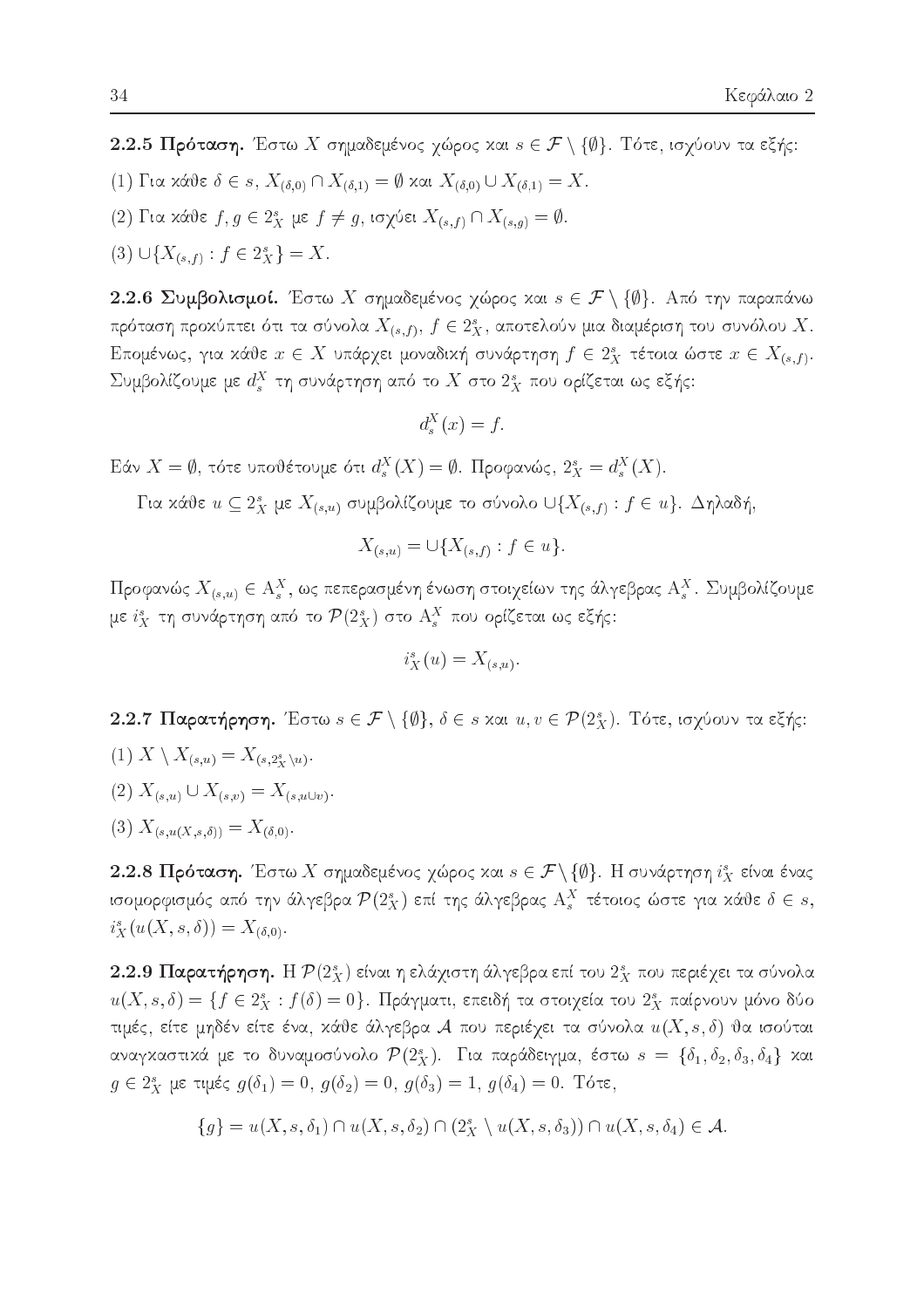Oπότε, εάν  $g, h \in 2^s$ , τότε  $\{g\}, \{h\} \in A$  και συνεπώς  $\{g, h\} = \{g\} \cup \{h\} \in A$ .

2.2.10 Παρατήρηση. Η  $i_X^s$  είναι μοναδική. Δηλαδή, εάν h είναι ένας ισομορφισμός από την άλγεβρα  $\mathcal{P}(2_X^s)$  επί της άλγεβρας  $A_s^X$  τέτοιος ώστε για κάθε  $\delta \in s$ ,  $h(u(X, s, \delta)) = X_{(\delta, 0)}$ , τότε  $h = i_X^s$ . Πράγματι, επειδή η  $\mathcal{P}(2_X^s)$  είναι η ελάχιστη άλγεβρα επί του  $2_X^s$  που περιέχει τα σύνολα  $u(X, s, \delta)$  και για κάθε  $u(X, s, \delta) \in \mathcal{P}(2_X^s)$  έχουμε ότι  $h(u(X, s, \delta)) = i_X^s(u(X, s, \delta)),$ από την Πρόταση 2.1.18(2) προκύπτει ότι  $h(v) = i_X^s(v)$  για κάθε  $v \in \mathcal{P}(2_X^s)$ .

2.2.11 Ορισμός. Για κάθε  $s \in \mathcal{F} \setminus \{\emptyset\}$  στην κλάση όλων των σημαδεμένων χώρων ορίζουμε μια σχέση ισοδυναμίας  $\sim^s_m$  ως εξής:  $\Delta$ ύο σημαδεμένοι χώροι X και Y είναι  $\sim^s_m$ ισοδύναμοι (γράφουμε  $X \sim^s_m Y$ ) τότε και μόνο τότε όταν υπάρχει ένας ισομορφισμός i από την άλγεβρα  $A_s^X$  επί της άλγεβρας  $A_s^Y$  τέτοιος ώστε  $i(X_{(\delta,0)})=Y_{(\delta,0)}$  για κάθε  $\delta\in s$ . Η σχέση ισοδυναμίας  $\sim_m^s$  καλείται s-πρότυπη (s-standard). Ο ισομορφισμός i, που από την Πρόταση 2.1.18(2) είναι μονοσήμαντα καθορισμένος, καλείται φυσικός (natural).

2.2.12 Παρατήρηση. Εάν  $\emptyset \neq t \subseteq s$ , τότε  $\sim_m^s \subseteq \sim_m^t$ . Πράγματι, έστω  $(X, Y) \in \sim_m^s$ . Αποδεικνύουμε ότι  $(X, Y) \in \sim_m^t$ . Επειδή  $(X, Y) \in \sim_m^s$ , υπάρχει ένας ισομορφισμός i από την άλγεβρα  $A_s^X$  επί της άλγεβρας  $A_s^Y$  τέτοιος ώστε  $i(X_{(\delta,0)}) = Y_{(\delta,0)}$  για κάθε  $\delta \in s$ . Θεωρούμε τον περιορισμό  $i|_{A^X}$  :  $A^X_t \to A^Y_t$  του i επί της άλγεβρας  $A^X_t$ . Ο  $i|_{A^X_t}$  είναι ισομορφισμός και επιπλέον για κάθε  $\delta \in t \subseteq s$  ισχύει  $i|_{A_t^X}(X_{(\delta,0)}) = Y_{(\delta,0)}$ . Δηλαδή, ο  $i|_{A_t^X}$ είναι ο φυσικός ισομορφισμός από την άλγεβρα  $A_t^X$  στην άλγεβρα  $A_t^Y$ . Άρα,  $(X, Y) \in \sim_m^t$ .

2.2.13 Πρόταση. Έστω Χ και Υ δύο σημαδεμένοι χώροι και  $s \in \mathcal{F} \setminus \{\emptyset\}$ . Οι παρακάτω συνθήχες είναι ισοδύναμες.

- (1)  $X \sim_m^s Y$ .
- $(2)$   $2_x^s = 2_y^s$ .
- $(3)$   $u(X, s, \delta) = u(Y, s, \delta)$  για κάθε δ ∈ s.

#### Οι Περιεκτικοί Χώροι Τ(M, R) 2.3

Σε ό,τι ακολουθεί στην ενότητα αυτή υποθέτουμε ότι δίνεται μια αυθαίρετη μη κενή δικτυωμένη οικογένεια S σημαδεμένων τοπολογικών χώρων.

2.3.1 Ορισμός. Έστω  $R_0 \equiv \{\sim_0^s : s \in \mathcal{F}\}\$  και  $R_1 \equiv \{\sim_1^s : s \in \mathcal{F}\}\$ δύο  $\mathcal{F}\text{-}\delta$ ικτυωμένες οικογένειες από σχέσεις ισοδυναμίας επί της S. Λέμε ότι η οικογένεια R1 είναι τελικώς λεπτότερη (final refinement) της οικογένειας  $R_0$ , εάν για κάθε  $s \in \mathcal{F}$  υπάρχει  $t \in \mathcal{F}$  τέτοιο ώστε  $\sim_1^t$   $\subseteq$   $\sim_0^s$ .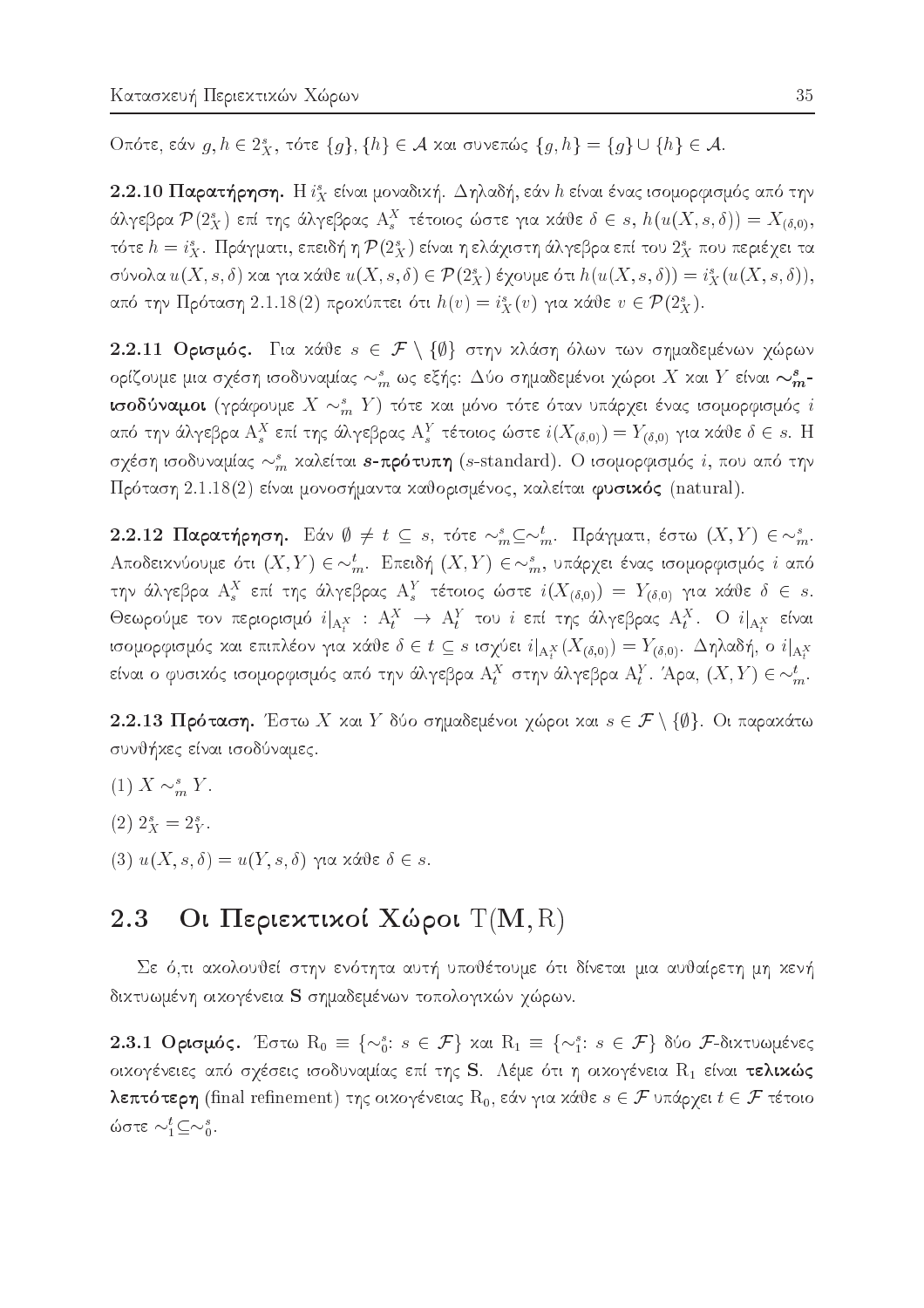2.3.2 Παρατήρηση. Έστω  $R_0 \equiv \{\sim_0^s : s \in \mathcal{F}\}, R_1 \equiv \{\sim_1^s : s \in \mathcal{F}\}$  και  $R_2 \equiv \{\sim_2^s : s \in \mathcal{F}\}$ τρείς F-δικτυωμένες οικογένειες από σχέσεις ισοδυναμίας επί της S. Εάν η οικογένεια  $\mathrm{R}_0$ είναι τελιχώς λεπτότερη της  $\rm R_1$  χαι η οιχογένεια  $\rm R_1$  είναι τελιχώς λεπτότερη της  $\rm R_2$ , τότε η οικογένεια  $\rm R_0$  είναι τελικώς λεπτότερη της  $\rm R_2$  (μεταβατική ιδιότητα).

Πράγματι, έστω  $s \in \mathcal{F}$ . Επειδή η  $\mathrm{R}_1$  είναι τελικώς λεπτότερη της  $\mathrm{R}_2$ , υπάρχει  $p \in \mathcal{F}$ τέτοιο ώστε  $\sim_1^p\subseteq\sim_2^s$ . Επίσης, επειδή η  $\mathrm R_0$  είναι τελιχώς λεπτότερη της  $\mathrm R_1$ , υπάρχει  $t\in\mathcal F$ τέτοιο ώστε  $\sim_0^t$   $\subseteq$   $\sim_1^p$ . Συνεπώς,  $\sim_0^t$   $\subseteq$   $\sim_1^p$   $\subseteq$   $\sim_2^s$  και επομένως  $\sim_0^t$   $\subseteq$   $\sim_2^s$ .

2.3.3 Ορισμός. Μια F-διχτυωμένη οιχογένεια  $R \equiv \{\sim^s : s \in \mathcal{F}\}\,$  από σχέσεις ισοδυναμίας επί της **S** καλείται **επιτρεπτή** (admissible), εάν ικανοποιούνται οι παρακάτω συνθήκες:

(1) Εάν  $s, t \in \mathcal{F}$  με  $s \subseteq t$ , τότε  $\sim^t \subset \sim^s$ .

(2) Για κάθε  $s \in \mathcal{F}$  ο αριθμός των κλάσεων ισοδυναμίας της σχέσης  $\sim^s$  είναι πεπερασμένος.

(3) Εάν  $s = \emptyset$ , τότε  $\sim^s = S \times S$ .

2.3.4 Ορισμός. Για κάθε  $X \in S$  με  $M(X)$  συμβολίζουμε ένα σημάδι του χώρου X. Το σύνολο

$$
\mathbf{M} \equiv \{ \mathbf{M}(X) : X \in \mathbf{S} \}
$$

όλων αυτών των σημαδιών χαλείται συν-σημάδι (co-mark) της οιχογένειας S.

Η σχέση  $\sim_m^s$  της προηγούμενης ενότητας ορίστηκε στην κλάση όλων των σημαδεμένων  $T_0$ -γώρων με βάρος  $\leq \tau$ .

2.3.5 Ορισμός. Έστω  $M = \{M(X) : X \in S\}$  ένα συν-σημάδι της οικογένειας S. Για κάθε  $s \in \mathcal{F} \setminus \{\emptyset\}$  στην οικογένεια S ορίζουμε μια σχέση ισοδυναμίας  $\sim_m^s$  ως εξής: Δύο σημαδεμένοι χώροι X και Y της S είναι  $\sim_\mathbf{M}^s$ -ισοδύναμοι (γράφουμε  $X \sim_\mathbf{M}^s Y$ ) τότε και μόνο τότε όταν  $X \sim^s_m Y$ . Με άλλα λόγια  $\sim^s_M = \sim^s_m \cap (\mathbf{S} \times \mathbf{S})$ . Επίσης, ορίζουμε  $\sim^{\emptyset}_M = \mathbf{S} \times \mathbf{S}$ .  $\Delta$ ηλαδή, εάν  $s=\emptyset$ , τότε  $\sim_\mathbf{M}^s=\mathbf{S}\times\mathbf{S}$ . Η  $\mathcal{F}$ -δικτυωμένη οικογένεια

$$
\mathrm{R}_{\mathbf{M}}\equiv\{\sim_\mathbf{M}^s:s\in\mathcal{F}\}
$$

καλείται Μ-πρότυπη (M-standard).

2.3.6 Παρατήρηση. Η Μ-πρότυπη οικογένεια  $\rm R_M$  είναι επιτρεπτή. Πράγματι, ικανοποιούνται οι τρείς ιδιότητες του Ορισμού 2.3.3:

(1) Έστω  $s, t \in \mathcal{F} \setminus \{\emptyset\}$  με  $s \subseteq t$ . Τότε,  $\sim_m^t \subseteq \sim_m^s$  και συνεπώς  $\sim_M^t \subseteq \sim_M^s$ . Επίσης, εάν  $s = \emptyset$ , τότε προφανώς  $\sim_{\mathbf{M}}^{t} \subseteq \sim_{\mathbf{M}}^{s} = \mathbf{S} \times \mathbf{S}$ .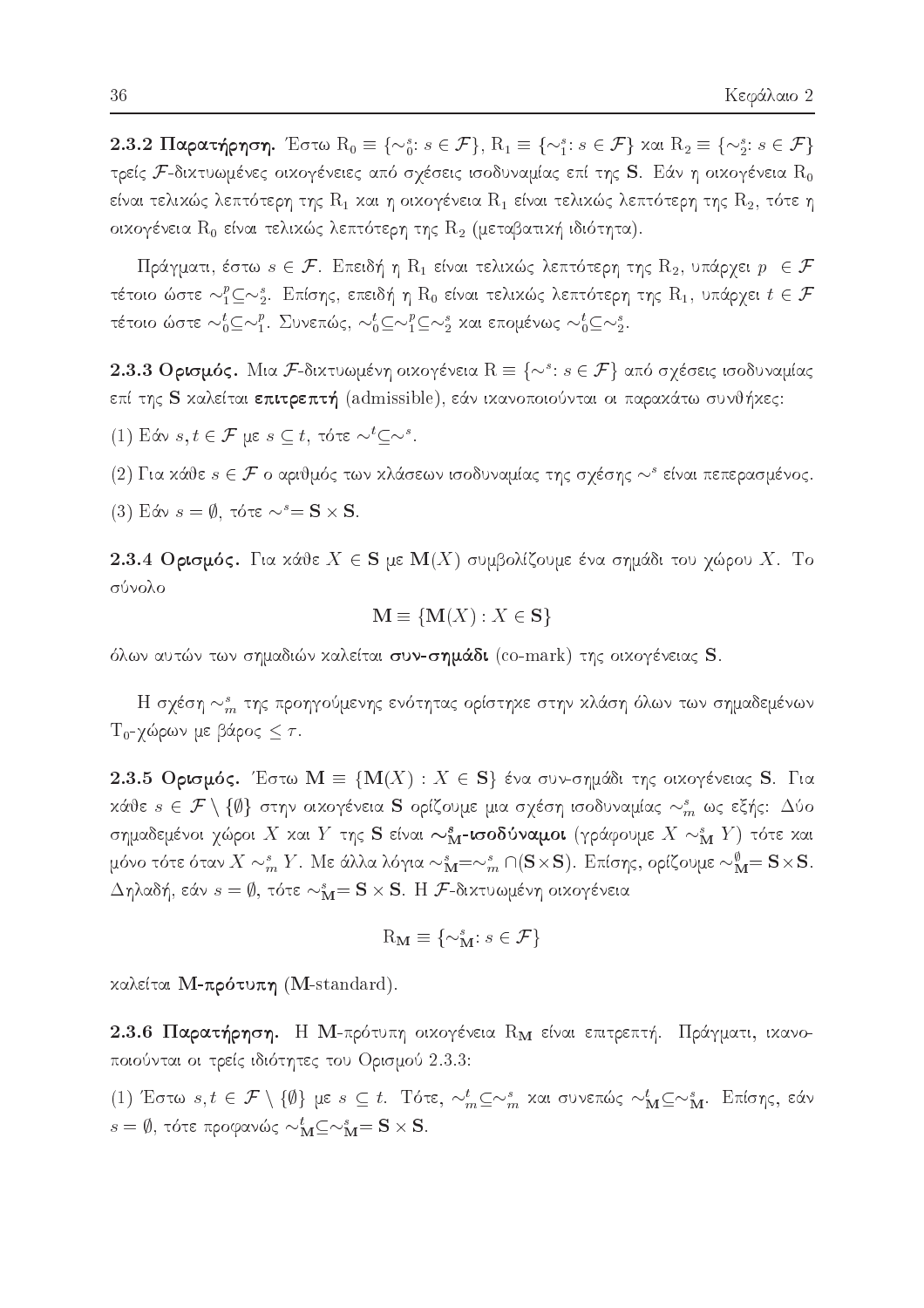(2) Εάν  $s = \emptyset$ , τότε  $\sim_M^s = \mathbf{S} \times \mathbf{S}$  και άρα ο αριθμός των κλάσεων ισοδυναμίας της  $\sim_M^s$  είναι πεπερασμένος (η μόνη κλάση ισοδυναμίας είναι η S). Εάν  $s \in \mathcal{F} \setminus \{\emptyset\}$ , τότε, σύμφωνα με την Πρόταση 2.2.13, κάθε σύνολο  $2_x^s$ ,  $X \in S$ , ορίζει μια κλάση ισοδυναμίας της σχέσης  $\sim_{\mathbf{M}}^s$ . Συνεπώς, επειδή τα σύνολα  $2_x^s$ ,  $X \in \mathbf{S}$ , είναι υποσύνολα του πεπερασμένου συνόλου 2<sup>s</sup>, έχουμε το ζητούμενο.

 $(3)$  Εξ ορισμού.

2.3.7 Ορισμός. Μια F-δικτυωμένη οικογένεια  $R \equiv \{\sim^s: s \in \mathcal{F}\}\,$  από σχέσεις ισοδυναμίας επί της S καλείται M-επιτρεπτή (M-admissible), εάν είναι επιτρεπτή και επιπλέον είναι τελικώς λεπτότερη της οικογένειας  $\mathrm{R}_{\mathbf{M}}$ . Δηλαδή, όταν για κάθε  $s \in \mathcal{F}$  υπάρχει  $t \in \mathcal{F}$ τέτοιο ώστε $\sim^t\subseteq\sim_{\mathbf{M}}^s.$ 

2.3.8 Παρατήρηση. Σημειώνουμε ότι εάν  $\sim^t\subseteq\sim^s_M$  και  $X \sim^t Y$ , τότε  $X \sim^s_M Y$  και άρα υπάρχει ένας ισομορφισμός  $i$  από την άλγεβρα  $\mathcal{A}^X_s$  επί της άλγεβρας  $\mathcal{A}^Y_s$  τέτοιος ώστε  $i(U_{\delta}^X) = U_{\delta}^Y$  για κάθε  $\delta \in s$ .

2.3.9 Συμβολισμός. Έστω  $R \equiv \{\sim^s: s \in \mathcal{F}\}\$ μια *F*-δικτυωμένη οικογένεια από σχέσεις ισοδυναμίας επί της S. Με C(R) συμβολίζουμε το σύνολο  $\cup \{C(\sim^s): s \in \mathcal{F}\}\$ . Δηλαδή,

$$
C(R) = \cup \{ C(\sim^s) : s \in \mathcal{F} \}.
$$

Επίσης, το δαχτύλιο  $\mathrm{C}(\mathrm{R})^\diamondsuit$  θα το συμβολίζουμε με  $\mathrm{C}^\diamondsuit(\mathrm{R})$ . Προφανώς,  $\mathrm{C}^\diamondsuit(\mathrm{R})\subseteq\mathcal{P}(\mathbf{S})$ .

2.3.10 Παρατήρηση. Εάν η οικογένεια R είναι επιτρεπτή, τότε ο δακτύλιος  $C^{6}(R)$  είναι κλειστός και ως προς τα συμπληρώματα. Δηλαδή, εάν  $\mathbf{H} \in \mathrm{C}^{\diamondsuit}(\mathrm{R})$ , τότε  $\mathbf{S} \setminus \mathbf{H} \in \mathrm{C}^{\diamondsuit}(\mathrm{R})$ .

2.3.11 Συμφωνία. Σε ό,τι ακολουθεί στην ενότητα αυτή υποθέτουμε ότι δίνεται ένα αυθαίρετο συν-σημάδι

$$
\mathbf{M} \equiv \{ \mathbf{M}(X) \equiv \{ U_{\delta}^X : \delta \in \tau \} : X \in \mathbf{S} \}
$$

της οικογένειας S. Επίσης, υποθέτουμε ότι δίνεται μια Μ-επιτρεπτή F-δικτυωμένη οικογένεια

$$
\mathbf{R} \equiv \{ \sim^s : s \in \mathcal{F} \}
$$

από σχέσεις ισοδυναμίας επί της S.

Για το συν-σημάδι Μ της S και για την οικογένεια R θα κατασκευάσουμε έναν Περιεχτικό Χώρο Τ(Μ,R). Ο χώρος αυτός ορίζεται μονοσήμαντα από την οικογένεια  ${\bf S},$  το συν-σημάδι Μ της S και την οικογένεια R. Για κάθε στοιχείο  $X$  της S υπάρχει μια φυσική τοπολογική εμφύτευση του X στο χώρο  $T(M, R)$ .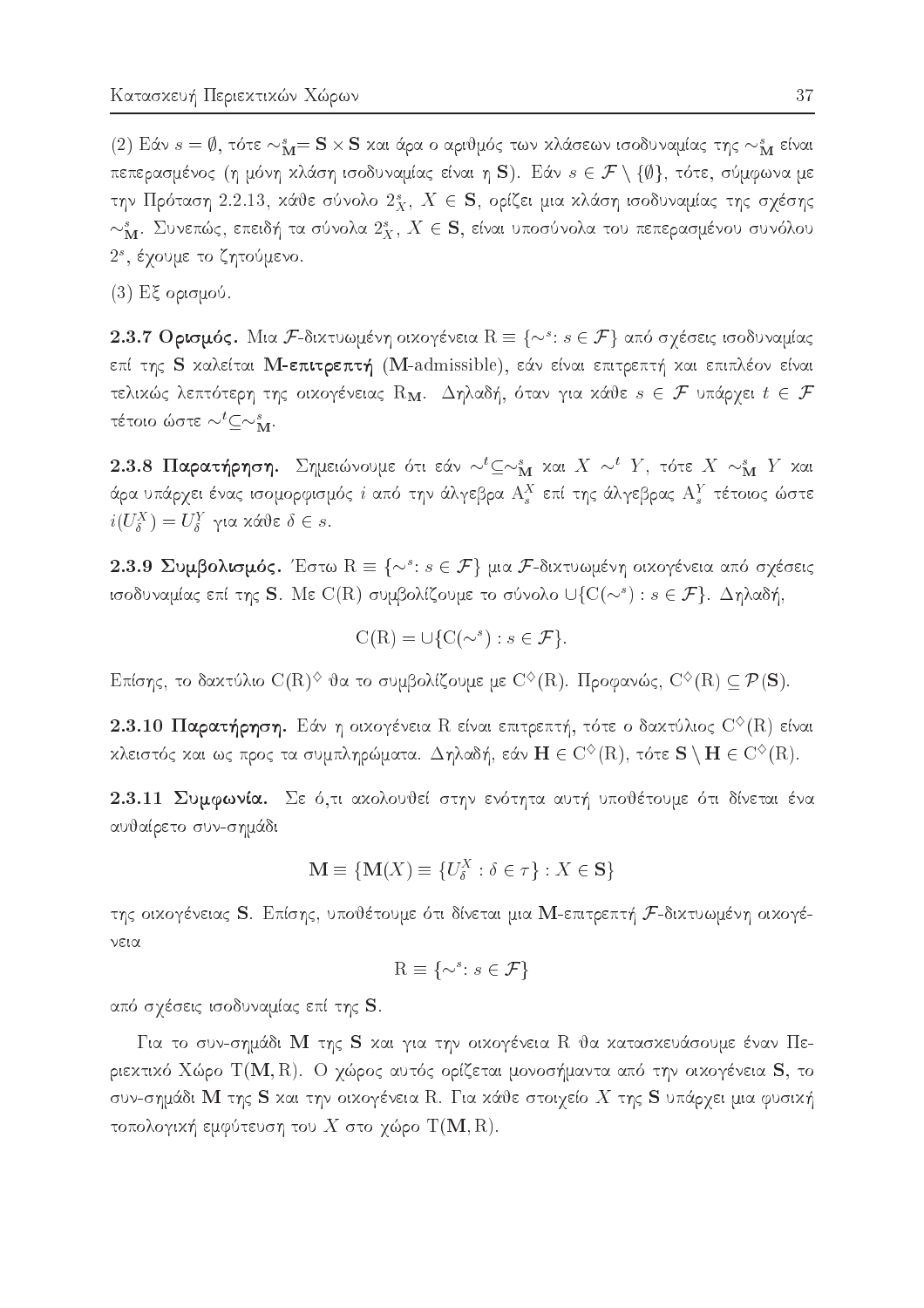2.3.12 Ορισμός. Στο σύνολο όλων των ζευγών  $(x, X)$ , όπου  $X \in S$  και  $x \in X$ , ορίζουμε μια σχέση ισοδυναμίας  $\sim_\mathbf{M}^\mathbf{R}$  ως εξής: Δύο ζεύγη  $(x,X)$  και  $(y,Y)$  είναι  $\sim_\mathbf{M}^\mathbf{R}$ -ισοδύναμα (γράφουμε  $(x, X) \sim_M^{\mathbb{R}} (y, Y)$ ) τότε και μόνο τότε όταν για κάθε  $s \in \mathcal{F} \setminus \{\emptyset\}$  έχουμε  $X \sim^s Y$ χαι  $d_s^X(x) = d_s^Y(y)$ .

2.3.13 Παρατήρηση. Η συνθήκη  $d_s^X(x) = d_s^Y(y)$  για κάθε  $s \in \mathcal{F} \setminus \{\emptyset\}$  είναι ισοδύναμη με τη συνθήκη: Για κάθε $\delta \in \tau$  είτε  $x \in U^X_\delta$  και  $y \in U^Y_\delta$  είτε  $x \notin U^X_\delta$  και  $y \notin U^Y_\delta$ .

2.3.14 Συμβολισμοί. Το σύνολο όλων των κλάσεων ισοδυναμίας της  $\sim_M^R$  συμβολίζεται με  $T(M, R)$  ή απλώς με  $T$  (αν δεν υπάρχει κίνδυνος σύγχυσης). Δηλαδή,

$$
T = T(M, R) = C(\sim_M^R)
$$

Επίσης, ορίζουμε  $T = \emptyset$  εάν όλα τα στοιχεία της S είναι κενά.

Για κάθε  $\mathbf{H} \in \mathrm{C}^{\diamondsuit}(\mathrm{R})$  (ειδικότερα, για κάθε  $\mathbf{H} \in \mathrm{C}(\mathrm{R})$ ) το σύνολο όλων των στοιχείων a του T για τα οποία υπάρχει ένα στοιχείο  $(x, X)$  του a τέτοιο ώστε  $X \in H$  συμβολίζεται με  $T(M, R, H)$  ή απλώς με  $T(H)$  (αν δεν υπάρχει κίνδυνος σύγχυσης). Δηλαδή,

$$
T(\mathbf{H}) = \{ \mathbf{a} \in T : \text{υπάρχει } (x, X) \in \mathbf{a} \text{ με } X \in \mathbf{H} \}.
$$

2.3.15 Παρατήρηση. Έστω  $t \in \mathcal{F}$  και  $H \in C(\sim^t)$ . Τότε, το σύνολο Τ(Η) συμπίπτει με το σύνολο όλων των  $\mathbf{a} \in \mathrm{T}$  έτσι ώστε για κάθε  $(x, X) \in \mathbf{a}, X \in \mathbf{H}$ . Δηλαδή,

$$
T(\mathbf{H}) = \{ \mathbf{a} \in T : \gamma \text{ is a } (x, X) \in \mathbf{a}, \ X \in \mathbf{H} \}.
$$

Πράγματι, έστω  $\mathbf{a} \in T(\mathbf{H})$  και  $(x, X) \in \mathbf{a}$ . Επειδή  $\mathbf{a} \in T(\mathbf{H})$ , υπάρχει  $(y, Y) \in \mathbf{a}$  τέτοιο ώστε  $Y \in H$ . Εάν  $t \in \mathcal{F} \setminus \{\emptyset\}$ , τότε επειδή  $(x, X), (y, Y) \in \mathbf{a}$ , έχουμε ότι  $X \sim^t Y$ . Εάν  $t = \emptyset$ , τότε  $\sim^t =$  S x S και επομένως X  $\sim^t Y$ . Συνεπώς, επειδή  $Y \in$  H  $\in C(\sim^t)$ ,  $X \in$  H.

2.3.16 Συμβολισμοί. Έστω  $s, t \in \mathcal{F}$ ,  $s \neq \emptyset$ ,  $\sim^t \subseteq \sim_M^s$  και  $H \in C(\sim^t)$ . Υποθέτουμε ότι ένα στοιχείο  $X$  του  $\mathbf H$  έχει επιλεγεί. Τότε, τα σύνολα  $u(X,s,\delta)$  και  $2^s_X$  είναι ανεξάρτητα από την επιλογή του συνόλου Χ. Πράγματι, έστω  $X, Y \in \mathbf{H}$ . Τότε,  $(X, Y) \in \sim^{t}$  και συνεπώς  $(X, Y) \in \sim_M^s$ . Άρα, από την Πρόταση 2.2.13, έχουμε ότι  $2_X^s = 2_Y^s$  και  $u(X, s, \delta) = u(Y, s, \delta)$ .

Για κάθε  $X \in H$  με 2<sup>s</sup><sub>H</sub> συμβολίζουμε το σύνολο 2<sup>s</sup><sub>X</sub> και με  $u(H, s, \delta)$  το σύνολο  $u(X, s, \delta).$ 

Για κάθε  $u \in \mathcal{P}(2_{\mathbf{H}}^{s})$  με  $\mathrm{T}_{(s,u)}(\mathbf{H})$  συμβολίζουμε το σύνολο όλων των στοιχείων  $\mathbf{a}$  του  $\mathrm{T}$ για τα οποία υπάρχει ένα στοιχείο $(x,X)$ του  $\mathbf a$ με  $X\in \mathbf H$  και  $x\in X_{(s,u)}.$  Δηλαδή,

$$
T_{(s,u)}(\mathbf{H}) = \{ \mathbf{a} \in T : \text{uπάρχει } (x, X) \in \mathbf{a} \text{ με } X \in \mathbf{H} \text{ xαι } x \in X_{(s,u)} \}
$$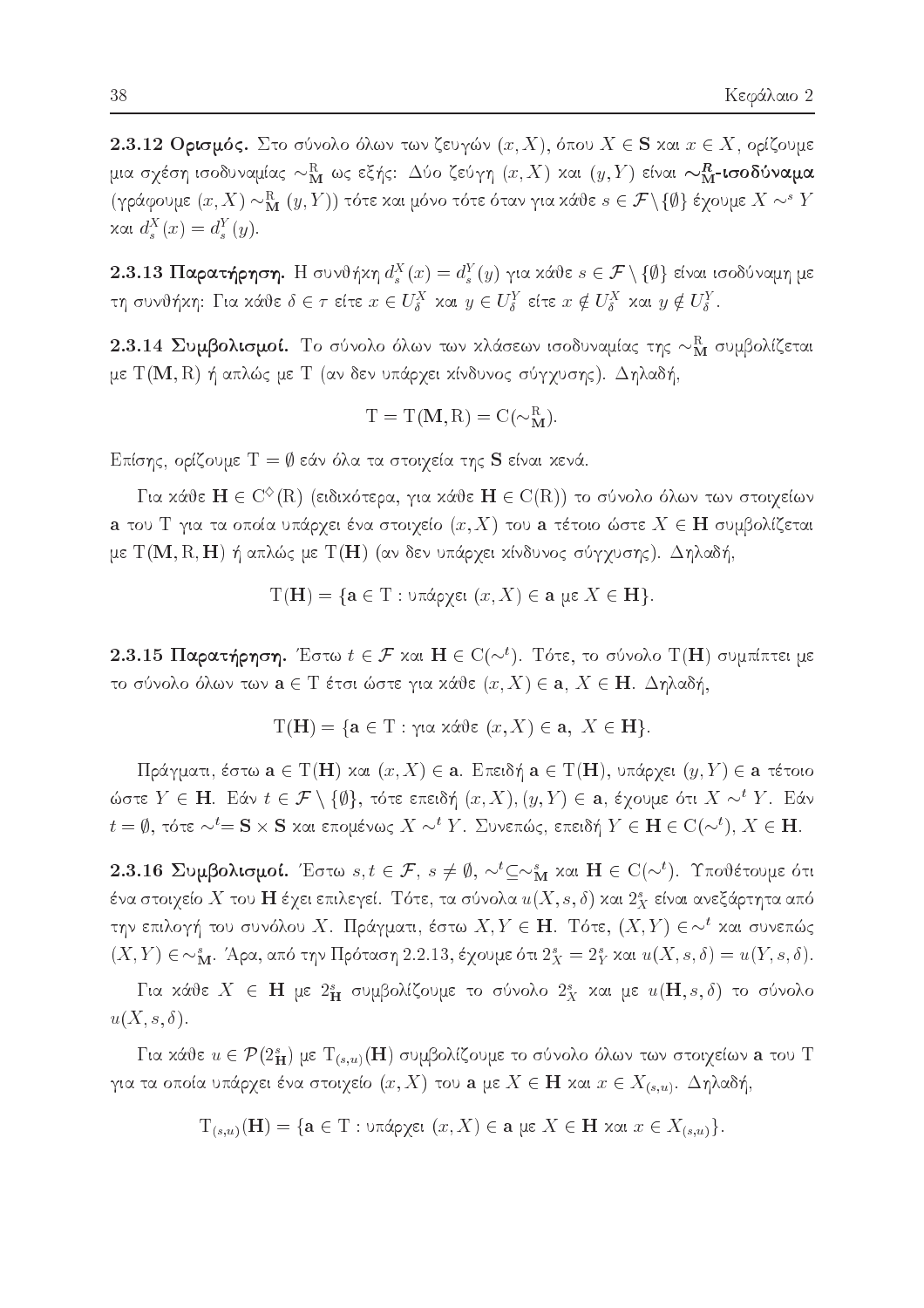Eάν  $u = u(\mathbf{H}, s, \delta)$  για κάποιο  $\delta \in s$  (και συνεπώς, από την Πρόταση 2.2.8,  $X_{(s,u)} = X_{(\delta,0)}$ για κάθε  $X \in H$ ), τότε το σύνολο  $T_{(s,u)}(H)$  συμβολίζεται επίσης με  $T_{(\delta,0)}(H)$ . Δηλαδή,

$$
T_{(δ,0)}(H) = \{ a \in T : \text{uπάρχει } (x, X) \in a \text{ με } X \in H \text{ xαι } x \in X_{(δ,0)} \}
$$

Με ΑΗ συμβολίζουμε το σύνολο που έχει ως στοιχεία τα σύνολα  $T_{(s,u)}(\mathbf{H}), u \in \mathcal{P}(2^s_{\mathbf{H}})$ . Δηλαδή,

$$
A_s^{\mathbf{H}} = \{ T_{(s,u)}(\mathbf{H}) : u \in \mathcal{P}(2_{\mathbf{H}}^s) \}.
$$

Τέλος, με  $i_{\mathbf{H}}^s$  συμβολίζουμε τη συνάρτηση από το  $\mathcal{P}(2_{\mathbf{H}}^s)$  στο  $\mathbf{A}_s^{\mathbf{H}}$  που ορίζεται ως εξής:

$$
i_{\mathbf{H}}^{s}(u) = \mathrm{T}_{(s,u)}(\mathbf{H}).
$$

2.3.17 Πρόταση. Έστω  $s, t \in \mathcal{F}$ ,  $s \neq \emptyset$ ,  $\sim^t \subseteq \sim_M^s$ ,  $H \in C(\sim^t)$  και  $u \in \mathcal{P}(2^s_H)$ . Το σύνολο  $T_{(s,u)}(\mathbf{H})$ συμπίπτει με το σύνολο όλων των $\mathbf{a}\in\mathbf{T}$ έτσι ώστε για κάθε $(x,X)\in\mathbf{a}$ να έχουμε  $X \in$  Η και  $x \in X_{(s,u)}$ . Δηλαδή,

$$
T_{(s,u)}(H) = \{ a ∈ T : για xάθε (x, X) ∈ a έχουμε X ∈ H χαι x ∈ X_{(s,u)} \}.
$$

2.3.18 Παρατήρηση. Έστω  $s, t \in \mathcal{F}$ ,  $s \neq \emptyset$ ,  $\sim^t \subseteq \sim_M^s$ ,  $H \in C(\sim^t)$  και  $u, v \in \mathcal{P}(2^s_H)$ . Τότε, ισχύουν τα εξής:

- (1)  $T(\mathbf{H}) \setminus T_{(s,u)}(\mathbf{H}) = T_{(s,2^s_{\mathbf{H}} \setminus u)}(\mathbf{H}).$
- $(2)$   $T_{(s,u)}(\mathbf{H}) \cup T_{(s,v)}(\mathbf{H}) = T_{(s,u \cup v)}(\mathbf{H}).$

2.3.19 Πρόταση. Έστω  $s, t \in \mathcal{F}$ ,  $s \neq \emptyset$ ,  $\sim^t \subseteq \sim_M^s$  και  $H \in C(\sim^t)$ .

(1) Το σύνολο  $A_s^H$  είναι μια άλγεβρα του Τ(Η).

(2) Η συνάρτηση  $i_{\mathbf{H}}^s$  είναι ένας ισομορφισμός από την άλγεβρα  $\mathcal{P}(2_{\mathbf{H}}^s)$  επί της άλγεβρας  $\mathbf{A}_s^{\mathbf{H}}$ .

2.3.20 Πρόταση. Έστω  $s, t \in \mathcal{F}$ ,  $s \neq \emptyset$ ,  $\sim^t \subseteq \sim_M^s$ ,  $H \in C(\sim^t)$  και  $X \in H$ . Τότε, η συνάρτηση  $i = i_{\mathbf{H}}^s \circ (i_X^s)^{-1}$  είναι ένας ισομορφισμός από την άλγεβρα $\mathbf{A}_s^X$  επί της άλγεβρας  $A_s^H$  τέτοιος ώστε  $i(X_{(\delta,0)})=T_{(\delta,0)}(H)$  για κάθε  $\delta \in s$ .

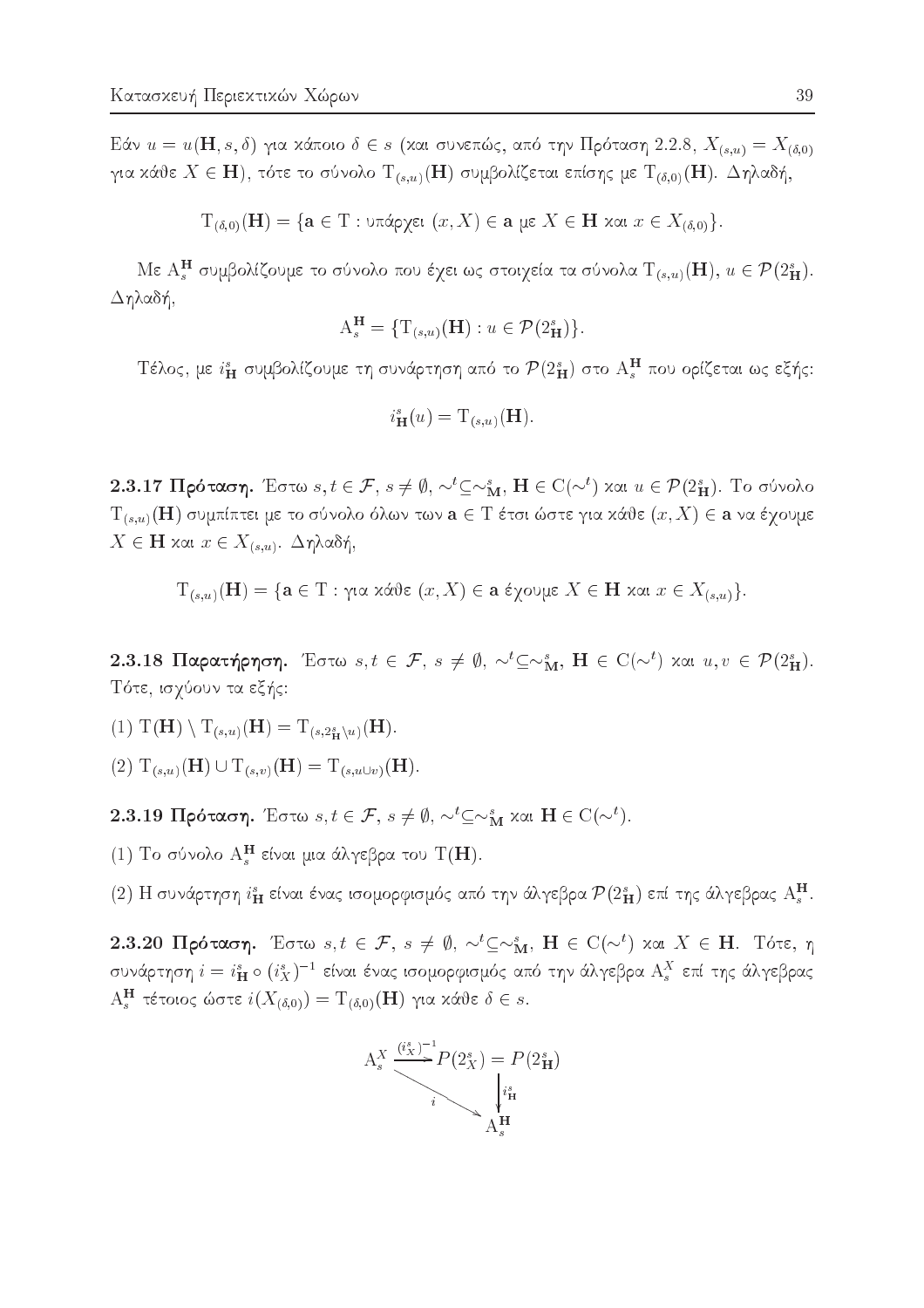2.3.21 Συμβολισμοί. Για κάθε  $\delta \in \tau$  και  $H \in C^{\diamond}(R)$  (ειδικότερα, για κάθε  $H \in C(R)$ ) με  $U_{\delta}^{\rm T}({\bf H})$  συμβολίζουμε το σύνολο όλων των στοιχείων  ${\bf a}$  του  ${\rm T}$  για τα οποία υπάρχει ένα στοιχείο  $(x, X)$  του a με  $X \in H$  και  $x \in U_{\delta}^X$ . Δηλαδή,

$$
U_{\delta}^{\mathrm{T}}(\mathbf{H}) = \{ \mathbf{a} \in \mathrm{T} : \mathrm{u} \pi \land \rho \chi \in \mathfrak{t} \mid (x, X) \in \mathbf{a} \text{ με } X \in \mathbf{H} \text{ και } x \in U_{\delta}^X \}.
$$

Συνεπώς, εάν για κάποιο στοιχείο s του  $\mathcal{F}\setminus\{\emptyset\}$  έχουμε  $\delta\in s$  και  $\mathbf{H}\in\mathrm{C}(\sim^{t}),$  όπου  $t\in\mathcal{F}$ και  $\sim^t$   $\subseteq$   $\sim$ <sup>*s*</sup><sub>M</sub>, τότε  $U_{\delta}$ <sup>T</sup>(**H**) = T<sub>(δ,0)</sub>(**H**)  $\in$  A<sub>*s*</sub><sup>H</sup>.

Για κάθε  $\kappa \subseteq \tau$  και  $\mathbf{L} \in C^{\diamondsuit}(\mathbf{R})$  θέτουμε:

- (1)  $B^T = \{U^T_{\delta}(\mathbf{H}) : \delta \in \tau \text{ and } \mathbf{H} \in C(R)\}.$
- (2)  $B^{\mathbf{L}} = \{U_{\delta}^{\mathrm{T}}(\mathbf{H}) \in B^{\mathrm{T}} : \mathbf{H} \subseteq \mathbf{L}\}.$
- (3)  $B_{\kappa}^{\mathrm{T}} = \{U_{\delta}^{\mathrm{T}}(\mathbf{H}) \in B^{\mathrm{T}} : \delta \in \kappa\}.$
- (4)  $B_{\kappa}^{\mathbf{L}} = \{U_{\delta}^{\mathrm{T}}(\mathbf{H}) \in B_{\kappa}^{\mathrm{T}} : \mathbf{H} \subseteq \mathbf{L}\}.$
- (5)  $B_{\delta}^{T} = \{U_{\delta}^{T}(H) : \delta \in \tau \text{ and } H \in C^{\diamond}(R)\}.$
- (6)  $B^{\mathbf{L}}_{\diamondsuit} = \{ U^{\mathrm{T}}_{\delta}(\mathbf{H}) \in B^{\mathrm{T}}_{\diamondsuit} : \mathbf{H} \subseteq \mathbf{L} \}.$
- (7)  $B_{\Diamond,\kappa}^{\mathrm{T}} = \{U_{\delta}^{\mathrm{T}}(\mathbf{H}) \in B_{\Diamond}^{\mathrm{T}} : \delta \in \kappa\}.$
- (8)  $B_{\Diamond,\kappa}^{\mathbf{L}} = \{U_{\delta}^{\mathrm{T}}(\mathbf{H}) \in B_{\Diamond,\kappa}^{\mathrm{T}} : \mathbf{H} \subseteq \mathbf{L}\}.$
- 2.3.22 Παρατήρηση. Έστω Η  $\in$  C<sup> $\diamond$ </sup>(R). Τότε,

$$
\mathrm{T}(\mathbf{H}) = \cup \{ U_{\delta}^{\mathrm{T}}(\mathbf{H}) : \delta \in \tau \}.
$$

2.3.23 Παρατήρηση. Έστω  $\mathbf{L} \in C^{\diamondsuit}(\mathbb{R})$ . Τότε,

$$
\mathbf{B}_{\diamondsuit,\kappa}^{\mathbf{L}} = \{ U \cap \mathbf{T}(\mathbf{L}) : U \in \mathbf{B}_{\diamondsuit,\kappa}^{\mathbf{T}} \}.
$$

 $\Sigma$ ημειώνουμε ότι, γενικά,  $B_{\kappa}^{L} \neq \{U \cap T(L) : U \in B_{\kappa}^{T}\}.$ 

2.3.24 Παρατήρηση. Επειδή  $|\mathcal{F}| \leq \tau$  και για κάθε  $s \in \mathcal{F}$  ο αριθμός των κλάσεων ισοδυναμίας της σχέσης  $\sim^s$  είναι πεπερασμένος,  $|C(R)| \leq \tau$ . Αυτό σημαίνει ότι  $|B^T| \leq \tau$ . Ανάλογα, έχουμε ότι  $|C^{\diamond}(R)| \leq \tau$  και συνεπώς  $|B^T| \leq \tau$ .

2.3.25 Πρόταση. (1) Το σύνολο Β<sup>Τ</sup> είναι βάση για μια τοπολογία επί του Τ. Επιπλέον, εάν κ<br/> είναι ένα υποσύνολο του  $\tau$ έτσι ώστε για κάθε<br/>  $X\in {\bf S}$ το σύνολο  $\{U_{\delta}^X\,:\,\delta\in\kappa\}$ να είναι βάση του  $X$ , τότε το σύνολο  $\mathsf{B}^\mathrm{T}_\kappa$  είναι βάση για την ίδια τοπολογία επί του Τ.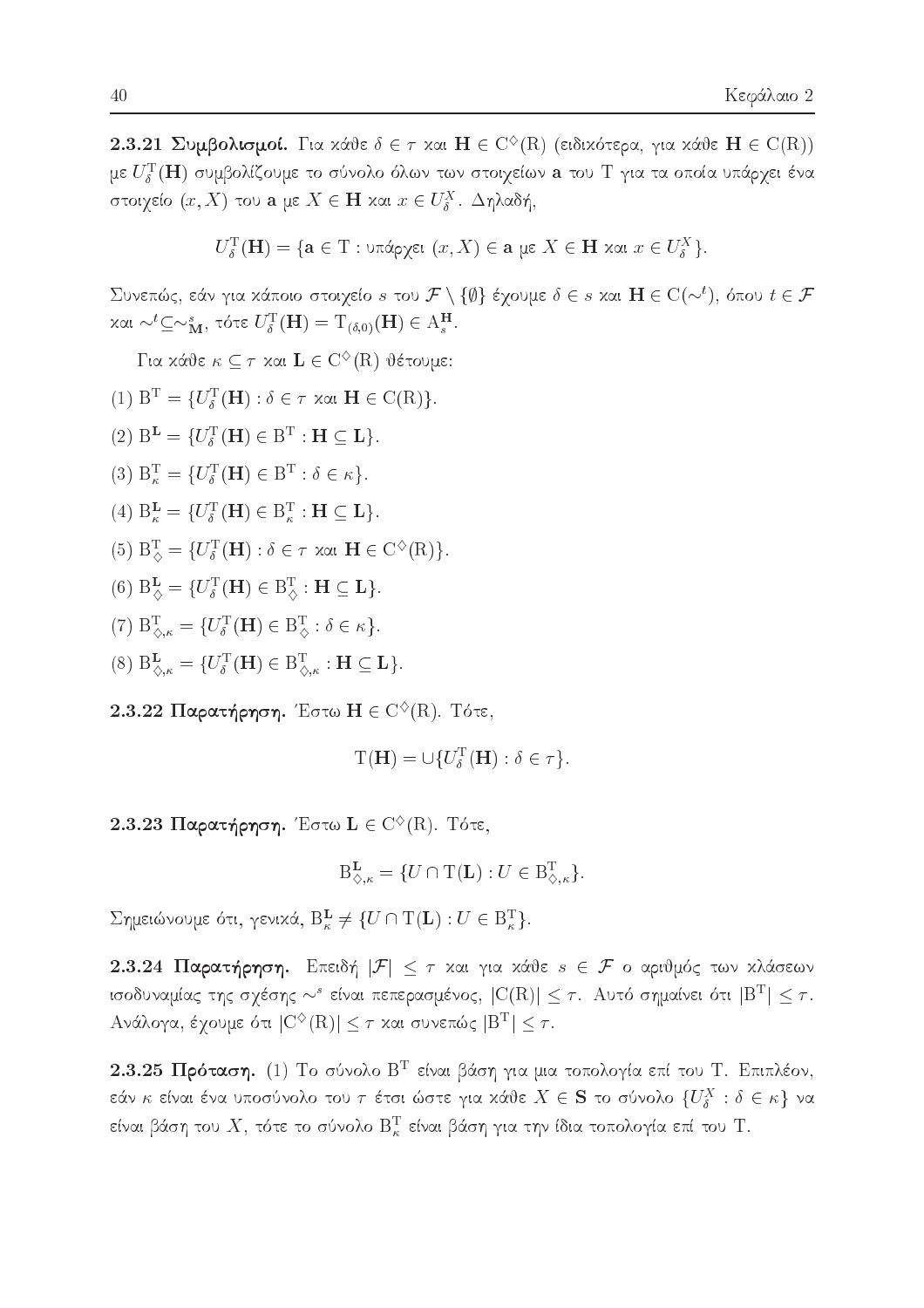(2) Για κάθε  $L \in C^{\diamond}(R)$  το σύνολο Β<sup>L</sup> είναι βάση του υποχώρου Τ(L) του Τ. Επιπλέον, εάν  $\kappa$  είναι ένα υποσύνολο του  $\tau$  έτσι ώστε για χάθε  $X \in \mathbf{S}$  το σύνολο  $\{U^X_\delta : \delta \in \kappa\}$  να είναι βάση του  $X$ , τότε το σύνολο  $\mathsf{B}^\mathbf{L}_\kappa$  είναι βάση του  $\mathrm{T}(\mathbf{L})$ .

2.3.26 Ορισμός. Οι βάσεις Β<sup>T</sup> και Β<sup>L</sup> καλούνται πρότυπες (standard). Για κάθε  $\kappa \subseteq \tau$ οι βάσεις  $B_{\kappa}^{T}$  και  $B_{\kappa}^{L}$  καλούνται κ-πρότυπες (κ-standard).

2.3.27 Ορισμός. Έστω Τ ο τοπολογικός χώρος που έχει βάση το σύνολο Β<sup>Τ</sup>. Ο Τ καλείται Περιεκτικός Χώρος (Containing Space) της οικογένειας S που αντιστοιχεί στο συν-σημάδι  $\mathbf{M} \equiv \{ \mathbf{M}(X) \equiv \{ U^X_\delta : \delta \in \tau \} : X \in \mathbf{S} \}$  και στην οικογένεια  $\mathbf{R} \equiv \{ \sim^s : s \in \mathcal{F} \}.$ Επειδή  $|B^T| \leq \tau$ , έγουμε ότι  $w(T) \leq \tau$ .

Η επόμενη πρόταση μας λέει ότι τα στοιχεία του συνόλου  $\mathrm{B}^\mathrm{T}_\mathrm{Q}$  είναι ανοικτά στο T. Συνεπώς, επειδή  $B^T \subseteq B^T_\diamondsuit$ , το  $B^T_\diamond$  αποτελεί και αυτό βάση για το Τ. Επίσης, γνωρίζουμε ότι  $|B_{\triangle}^{T}| \leq \tau$ .

2.3.28 Πρόταση. Έστω  $\delta \in \tau$  και  $H \in C^{\diamond}(R)$ . Οι παρακάτω προτάσεις είναι αληθείς.

(1) Υπάρχει  $t \in \mathcal{F}$  έτσι ώστε το Η να είναι ένωση κλάσεων ισοδυναμίας της σχέσης  $\sim^t$ . Επιπλέον, εάν  $t \subseteq q \in \mathcal{F}$ , τότε η Η είναι επίσης ένωση κλάσεων ισοδυναμίας της σχέσης  $\sim q$ .

(2) Το σύνολο $U_{\delta}^{\rm T}(\mathbf{H})$  είναι ανοικτό στο Τ<br/> και

$$
U_{\delta}^{\mathrm{T}}(\mathbf{H}) = \{\mathbf{a} \in \mathrm{T} : \gamma \text{ is a } \text{ and } (x, X) \in \mathbf{a} \text{ is a } \text{for all } X \in \mathbf{H} \text{ and } x \in U_{\delta}^X\}.
$$

- (3) Το σύνολο Τ(Η) είναι ανοικτό και κλειστό στο Τ.
- $(4)$  Έχουμε

$$
\mathrm{Cl}_{\mathrm{T}}(U_{\delta}^{\mathrm{T}}(\mathbf{H})) = \{ \mathbf{a} \in \mathrm{T} : \mathrm{tr}(\mathrm{Cov}_{\delta}) \in \mathbf{a} \text{ is } X \in \mathbf{H} \text{ and } x \in \mathrm{Cl}_{X}(U_{\delta}^{X}) \}
$$
\n
$$
= \{ \mathbf{a} \in \mathrm{T} : \mathrm{tr}(\mathrm{Cov}_{\delta}) \in \mathrm{T} \text{ and } x \in \mathrm{Cl}_{X}(U_{\delta}^{X}) \}.
$$

 $(5)$  Έχουμε

$$
\begin{array}{lcl}\n\mathrm{Bd}_{\mathrm{T}}(U_{\delta}^{\mathrm{T}}(\mathbf{H})) & = & \{\mathbf{a} \in \mathrm{T} : \mathrm{diag}(x, X) \in \mathbf{a} \text{ is } X \in \mathbf{H} \text{ and } x \in \mathrm{Bd}_{X}(U_{\delta}^{X})\} \\
& = & \{\mathbf{a} \in \mathrm{T} : \mathrm{diag}(x, X) \in \mathbf{a}, \ X \in \mathbf{H} \text{ and } x \in \mathrm{Bd}_{X}(U_{\delta}^{X})\}.\n\end{array}
$$

2.3.29 Πρόταση. (1) Το σύνολο  $\mathrm{B}^\mathrm{T}_\diamond$  είναι βάση του χώρου Τ. Επιπλέον, εάν κ είναι ένα υποσύνολο του  $\tau$  έτσι ώστε για κάθε  $X \in \mathbf{S}$  το σύνολο  $\{U^X_\delta : \delta \in \kappa\}$  να είναι βάση του  $X,$ τότε το σύνολο  $\mathrm{B}_{\diamondsuit,\kappa}^{\mathrm{T}}$  είναι επίσης βάση του Τ.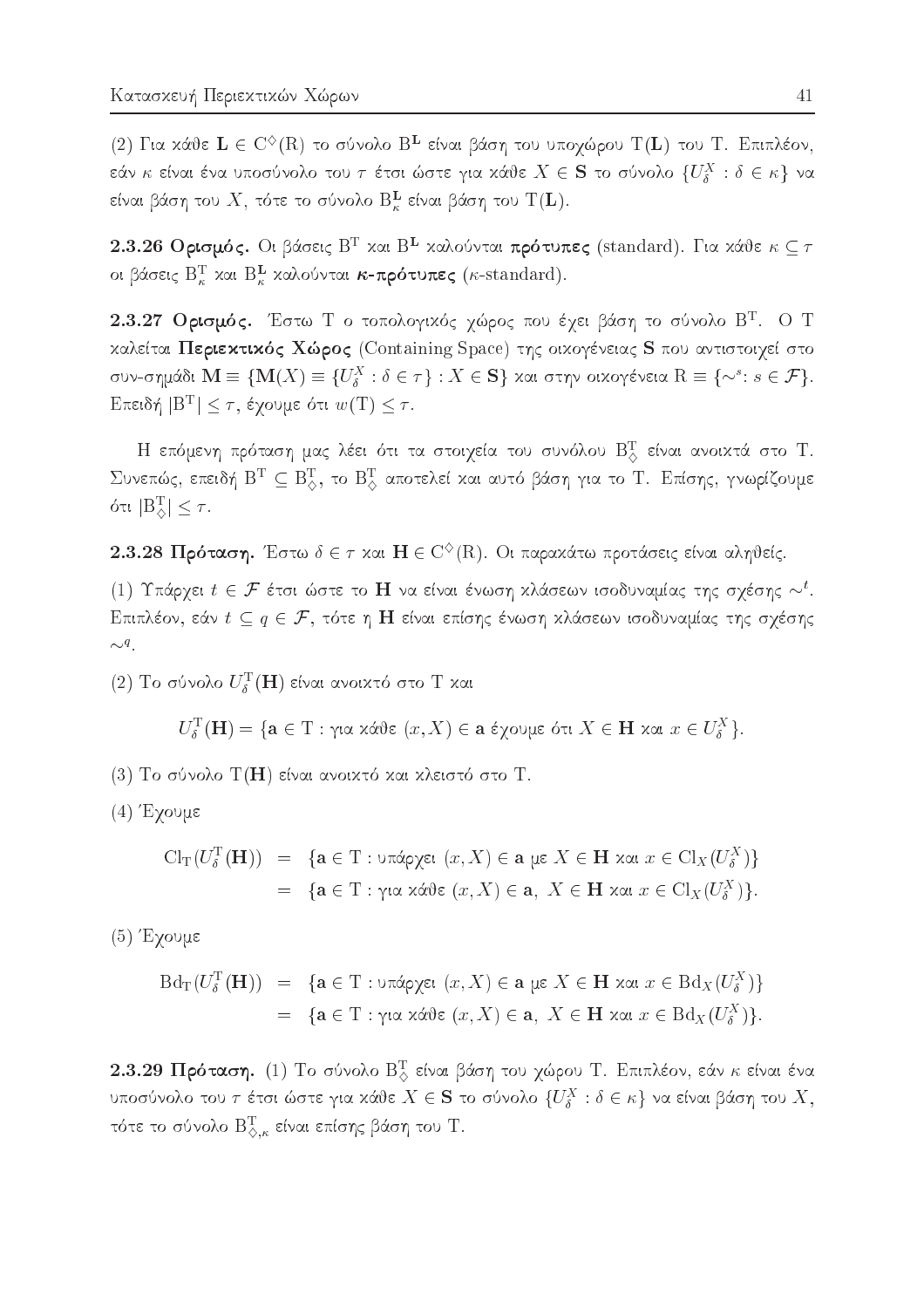(2) Για κάθε  $L \in C^{\diamond}(R)$  το σύνολο  $B^L_{\diamond}$  είναι βάση του υποχώρου Τ(L) του Τ. Επιπλέον, εάν  $\kappa$  είναι ένα υποσύνολο του  $\tau$  έτσι ώστε για χάθε  $X \in \mathbf{S}$  το σύνολο  $\{U^X_\delta : \delta \in \kappa\}$  να είναι βάση του  $X$ , τότε το σύνολο  $\mathrm{B}_{\diamondsuit,\kappa}^\mathbf{L}$  είναι βάση του  $\mathrm{T}(\mathbf{L})$ .

2.3.30 Ορισμός. Οι βάσεις  $B_{\diamondsuit}^T$  και  $B_{\diamondsuit}^L$  καλούνται  $\diamondsuit$ -πρότυπες ( $\diamondsuit$ -standard). Για κάθε  $\kappa \subseteq \tau$  οι βάσεις Β $_{\diamondsuit,\kappa}^{\mathbf{L}}$  χαλούνται  $(\diamondsuit,\kappa)$ -πρότυπες  $((\diamondsuit,\kappa)$ -standard).

2.3.31 Πρόταση. Ο χώρος Τ είναι Τ<sub>0</sub>-χώρος με βάρος  $w(T) \leq \tau$ .

2.3.32 Συμβολισμός. Έστω  $X \in S$ . Τότε για κάθε  $x \in X$  υπάρχει μοναδικό σημείο  $\mathbf{a} \in T$  τέτοιο ώστε  $(x, X) \in \mathbf{a}$ . Συμβολίζουμε με  $e_T^X$  την απειχόνιση από το χώρο X στο χώρο Τ που ορίζεται ως εξής:

$$
e_{\mathrm{T}}^{X}(x)=\mathbf{a}
$$

2.3.33 Πρόταση. Για κάθε  $X \in S$  η απεικόνιση  $e_T^X$  είναι μια εμφύτευση του X στο T.

2.3.34 Ορισμός. Η απειχόνιση  $e_T^X$  χαλείται φυσιχή εμφύτευση (natural embedding) του  $X$  στο T.

2.3.35 Παρατήρηση. Έχουμε  $T = \bigcup \{e_T^X(X) : X \in \mathbf{S}\}.$ 

#### Ιδιάζοντα υποσύνολα των Περιεκτικών Χώρων 2.4

Σε ό,τι ακολουθεί στην ενότητα αυτή υποθέτουμε ότι έχουν δοθεί:

- (1) Μια αυθαίρετη μη χενή διχτυωμένη οιχογένεια S σημαδεμένων τοπολογιχών χώρων.
- (2) Ένα αυθαίρετο συν-σημάδι

$$
\mathbf{M} \equiv \{ \mathbf{M}(X) \equiv \{ U^X_{\delta} : \delta \in \tau \} : X \in \mathbf{S} \}
$$

της οικογένειας S.

Επίσης, υποθέτουμε ότι για κάθε  $X \in \mathbf{S}$  ένα υποσύνολο  $Q^X$  του  $X$  είναι δοσμένο.

2.4.1 Ορισμός. Το σύνολο  ${Q^X : X \in \mathbf{S}}$  καλείται περιορισμός (restriction) της οικογένειας S και συμβολίζεται με Q. Δηλαδή,

$$
\mathbf{Q} = \{Q^X : X \in \mathbf{S}\}.
$$

Το σύνολο  $Q^X$  συμβολίζεται επίσης με  $\mathbf{Q}(X)$ . Προφανώς, το  $\mathbf{Q}$  είναι μια S-δικτυωμένη οικογένεια από χώρους.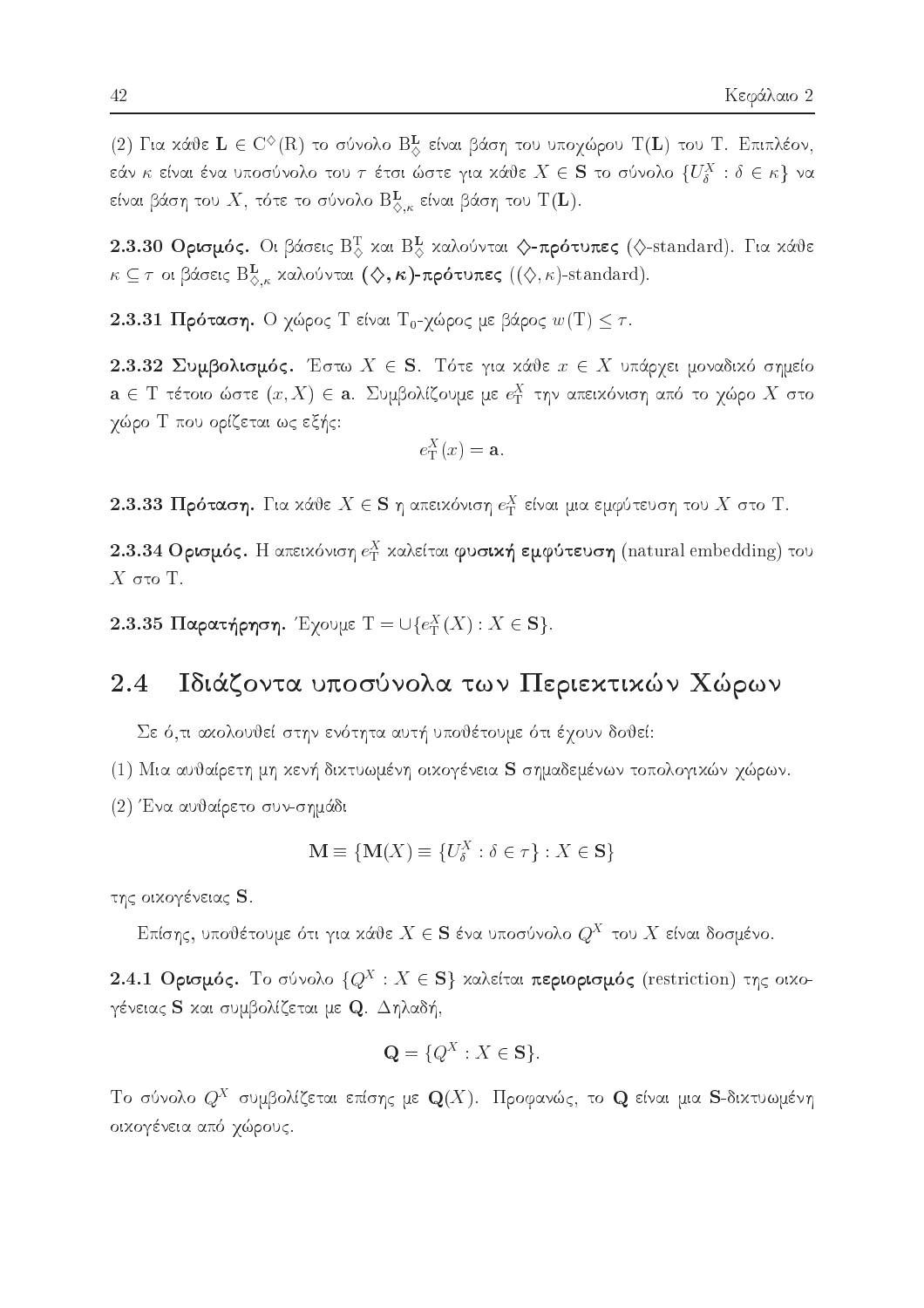2.4.2 Ορισμός. Έστω $X \in \mathbf{S}$ . Η τ-δικτυωμένη βάση $\{U_{\delta}^X \cap Q^X : \delta \in \tau\}$ του  $Q^X$ καλείται ίχνος (trace) του  $\mathbf{M}(X)$  επί του  $Q^X$  και συμβολίζεται με  $\mathbf{M}(X)^{Q^X}$ . Δηλαδή,

$$
\mathbf{M}(X)^{Q^X} = \{U^{Q^X}_{\delta} \equiv U^X_{\delta} \cap Q^X : \delta \in \tau\}.
$$

2.4.3 Πρόταση. Έστω  $X \in S$ . Για κάθε  $s \in \mathcal{F} \setminus \{\emptyset\}$  και  $x \in Q^X$  έγουμε

$$
d_s^X(x) = d_s^{Q^X}(x).
$$

Συνεπώς,  $d_s^X(Q^X) = d_s^{Q^X}(Q^X)$ .

2.4.4 Ορισμός. Το συν-σημάδι  $\left\{ \mathbf{M}(X)^{Q^X}: Q^X \in \mathbf{Q} \right\}$  του Q καλείται ίχνος (trace) του Μ επί του Q και συμβολίζεται με  $\mathbf{M}|_{\mathbf{Q}}$ . Δηλαδή,

$$
\mathbf{M}|\mathbf{Q} = \{ \mathbf{M}(X)^{Q^X} : Q^X \in \mathbf{Q} \}
$$
  
\n
$$
= \{ \{ U_{\delta}^{Q^X} : \delta \in \tau \} : Q^X \in \mathbf{Q} \}
$$
  
\n
$$
= \{ \{ U_{\delta}^X \cap Q^X : \delta \in \tau \} : Q^X \in \mathbf{Q} \}
$$
  
\n
$$
= \{ \{ U_{\delta}^X \cap Q^X : \delta \in \tau \} : X \in \mathbf{S} \}.
$$

2.4.5 Ορισμός. Έστω  $\sim$  μια σχέση ισοδυναμίας επί του S. Ορίζουμε μια σχέση ισοδυναμίας  $\sim$  | ο επί του Q ως εξής: Δύο στοιχεία $Q^X$  και  $Q^Y$  του Q είναι  $\sim$  | ο-ισοδύναμα (γράφουμε  $Q^X \sim ]$ ο  $Q^Y$ ), τότε και μόνο τότε, όταν  $X \sim Y$ . Η σχέση ισοδυναμίας  $\sim ]$ ο καλείται ίχνος (trace) της  $\sim$  επί του Q.

2.4.6 Παρατήρηση. Έστω  $\sim_1$  και  $\sim_2$  δύο σχέσεις ισοδυναμίας επί της S. Εάν  $\sim_1$  $\subseteq$  $\sim_2$ , τότε  $\sim_1$  |  $\Omega \subseteq \sim_2$  |  $\Omega$ .

2.4.7 Ορισμός. Έστω  $R = \{ \sim^s : s \in \mathcal{F} \}$  μια *F*-διχτυωμένη οιχογένεια από σχέσεις ισοδυναμίας επί της S. Η F-δικτυωμένη οικογένεια  $\{\sim^{s} | q : s \in \mathcal{F}\}$  από σχέσεις ισοδυναμίας επί του  ${\bf Q}$  χαλείται ίχνος (trace) της  ${\rm R}$  επί του  ${\bf Q}$  χαι συμβολίζεται με  ${\rm R}|_{\bf Q}$ .  $\Delta$ ηλαδή,

$$
R|_{\mathbf{Q}} = \{ \sim^s |_{\mathbf{Q}} : s \in \mathcal{F} \}.
$$

2.4.8 Παρατήρηση. Έστω  $R \equiv \{ \sim^s : s \in \mathcal{F} \}$  μια *F*-δικτυωμένη οικογένεια από σχέσεις ισοδυναμίας επί της S. Εάν η R είναι επιτρεπτή, τότε και η  $R|_{\mathbf{Q}}$  είναι επιτρεπτή.

2.4.9 Παρατήρηση. Έστω  $R_0$  και  $R_1$  δύο F-δικτυωμένες οικογένειες από σχέσεις ισοδυναμίας επί της S. Εάν η R<sub>0</sub> είναι τελικώς λεπτότερη της R<sub>1</sub>, τότε και η R<sub>0</sub>|Q είναι τελικώς λεπτότερη της  $R_1|_{\mathbf{Q}}$ .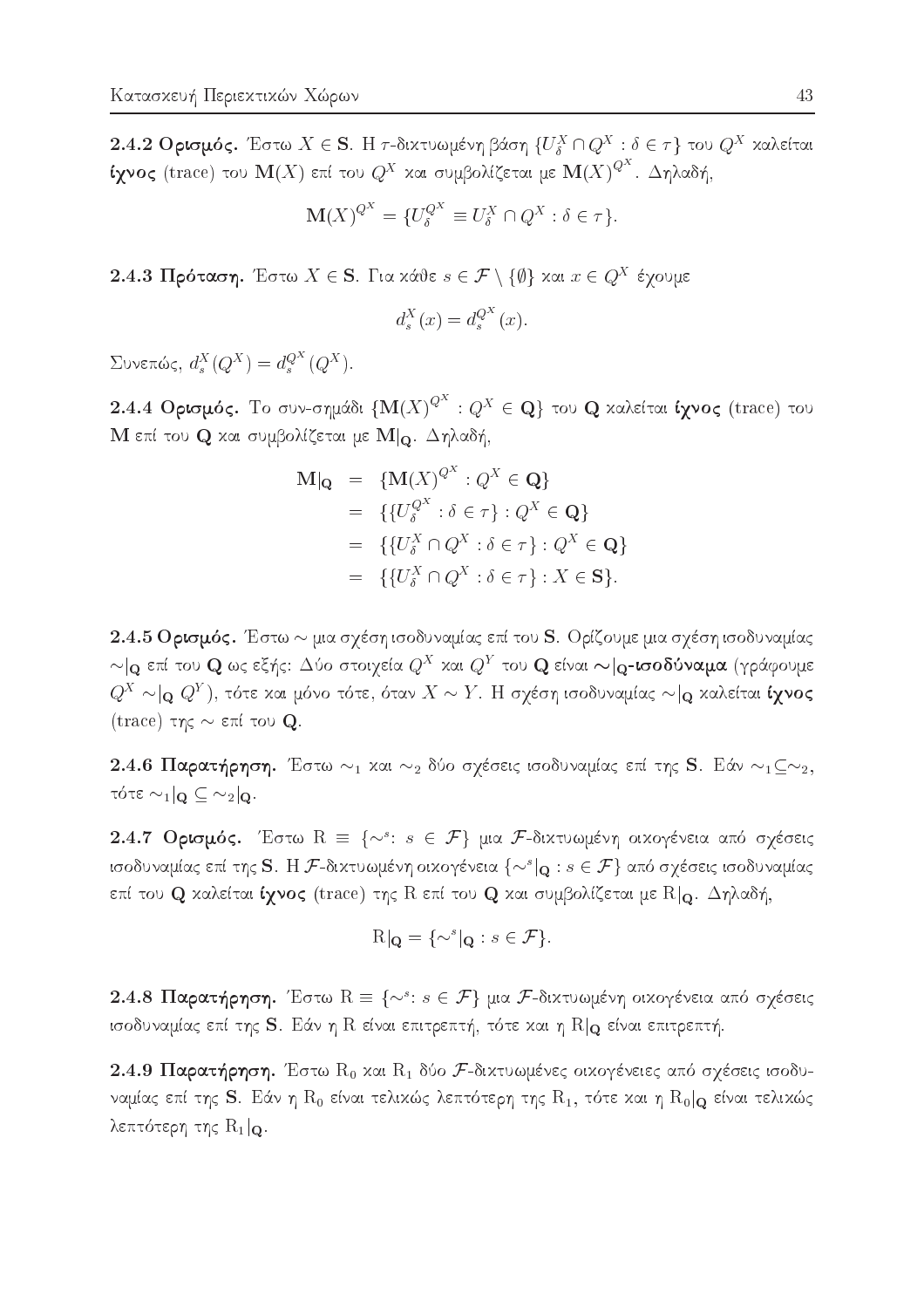2.4.10 Ορισμός. Έστω  $H \in C^{\diamond}(R)$ . Το σύνολο  $\{Q^X \in \mathbf{Q} : X \in \mathbf{H}\}\;$  χαλείται ίχνος (trace) του Η επί του Q και συμβολίζεται με  $H|_{Q}$ . Δηλαδή,

$$
\mathbf{H}|\mathbf{Q} = \{Q^X \in \mathbf{Q} : X \in \mathbf{H}\}.
$$

 $2.4.11$  Παρατήρηση.

(1) Εάν  $\mathbf{H} \in \mathrm{C}^{\diamondsuit}(\mathbf{R})$ , τότε  $\mathbf{H}|_{\mathbf{Q}} \in \mathrm{C}^{\diamondsuit}(\mathbf{R}|_{\mathbf{Q}})$ .

(2) Εάν  $\mathbf{H} \in C(R)$ , τότε  $\mathbf{H}|_{\mathbf{Q}} \in C(R|_{\mathbf{Q}})$ .

2.4.12 Παρατήρηση. Σημειώνουμε ότι, εν γένει, το ίχνος της Μ-πρότυπης οικογένειας

$$
\mathbf{R}_{\mathbf{M}} \equiv \{ \sim_{\mathbf{M}}^s : s \in \mathcal{F} \}
$$

επί του  ${\bf Q}$  δεν είναι ίσο με την  ${\bf M}|_{\bf Q}$ -πρότυπη οιχογένεια

$$
R_{\mathbf{M}|\mathbf{Q}} \equiv \{ \sim_{\mathbf{M}|\mathbf{Q}}^s : s \in \mathcal{F} \}
$$

 $\Delta$ ηλαδή,

 $R_M|_Q \neq R_{M|_Q}$ 

Το γεγονός αυτό δικαιολογεί τον παρακάτω ορισμό.

2.4.13 Ορισμός. Μια F-διχτυωμένη οιχογένεια  $R = \{ \sim^s : s \in \mathcal{F} \}$  από σχέσεις ισοδυναμίας επί της S καλείται  $(M, Q)$ -επιτρεπτή  $((M, Q)$ -admissible), εάν είναι M-επιτρεπτή και επιπλέον το ίχνος  $R|_{\mathbf{Q}}$  της  $R$  επί του  $\mathbf{Q}$  είναι  $\mathbf{M}|_{\mathbf{Q}}$ -επιτρεπτή οικογένεια από σχέσεις ισοδυναμίας επί του Q.

2.4.14 Πρόταση. Έστω  $R = \{ \sim^s : s \in \mathcal{F} \}$  μια Μ-επιτρεπτή οιχογένεια από σχέσεις ισοδυναμίας επί της S. Η R είναι (M, Q)-επιτρεπτή εάν και μόνον εάν για κάθε  $s \in \mathcal{F} \setminus \{\emptyset\}$ υπάρχει  $t \in \mathcal{F} \setminus \{\emptyset\}$  έτσι ώστε για κάθε  $X, Y \in \mathbf{S}$  να ισχύει η συνεπαγωγή

$$
X \sim^t Y \Rightarrow d_s^X(Q^X) = d_s^Y(Q^Y).
$$

2.4.15 Παράδειγμα. Η οικογένεια  $R_0 \equiv \{\sim_0^s: s \in \mathcal{F}\}\,$ , όπου  $X \sim_0^s Y$  εάν και μόνον εάν  $X \sim_M^s Y$  και  $d_s^X(Q^X) = d_s^Y(Q^Y)$ , είναι (**M**, **Q**)-επιτρεπτή.

2.4.16 Συμβολισμοί. Έστω R μια (M, Q)-επιτρεπτή οικογένεια από σχέσεις ισοδυναμίας επί της  ${\bf S}$ . Τότε, εχτός από τον Περιεχτιχό Χώρο Τ $({\bf M},{\bf R})$  μπορούμε επίσης να θεωρήσουμε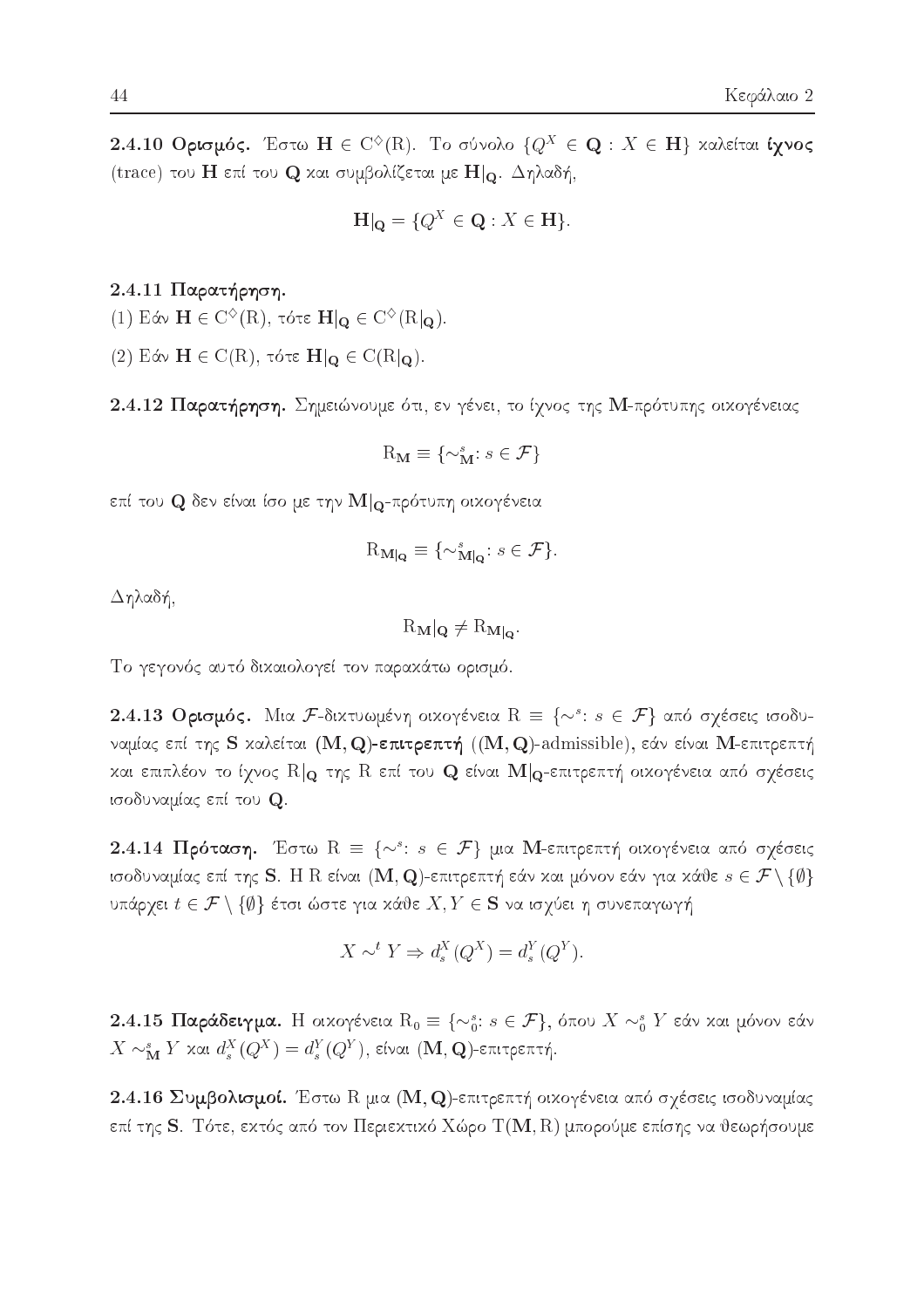τον Περιεκτικό Χώρο Τ(M|o, R|o) της δικτυωμένης οικογένειας Q που αντιστοιχεί στο συν-σημάδι

$$
\mathbf{M}|\mathbf{Q} \equiv \{ \{ U_{\delta}^{Q^X} \equiv U_{\delta}^X \cap Q^X : \delta \in \tau \} : Q^X \in \mathbf{Q} \}
$$

και στην  $\mathbf{M}$  <sub>Ω</sub>-επιτρεπτή οικογένεια

$$
R|_{\mathbf{Q}} \equiv \{ \sim^s |_{\mathbf{Q}} : s \in \mathcal{F} \}.
$$

Ο Περιεκτικός Χώρος  $T(M|_{\mathbf{Q}}, R|_{\mathbf{Q}})$  συμβολίζεται επίσης με  $T|_{\mathbf{Q}}$ .

Έστω  $\mathbf{H}\in \mathrm{C}^{\diamondsuit}(\mathrm{R})$  χαι  $\mathbf{H}|_{\mathbf{Q}}$  το ίγνος του  $\mathbf{H}$  επί του  $\mathbf{Q}.$  Τότε, μπορούμε να θεωρήσουμε τον υπόχωρο  $T(M|_{\mathbf{Q}}, R|_{\mathbf{Q}}, H|_{\mathbf{Q}})$  του  $T(M|_{\mathbf{Q}}, R|_{\mathbf{Q}})$  τον οποίο συμβολίζουμε επίσης με  $T(H|_{Q})$ . Επίσης, για κάθε  $\delta \in \tau$  μπορούμε να θεωρήσουμε το σύνολο

$$
U_{\delta}^{\mathrm{T}|{\mathbf{Q}}}(\mathbf{H}|_{\mathbf{Q}}) \equiv \{ \mathbf{a} \in \mathrm{T}|_{\mathbf{Q}} : \mathrm{Unif}(x, Q^X) \in \mathbf{a} \text{ } \mu \in Q^X \in \mathbf{H}|_{\mathbf{Q}} \text{ } \mathrm{ and } \text{ } x \in U_{\delta}^{Q^X} \}.
$$

Για τον Περιεκτικό Χώρο Τ $|_{\mathbf{Q}}$  η πρότυπη, η κ-πρότυπη, η  $\Diamond$ -πρότυπη και η  $(\Diamond, \kappa)$ πρότυπη βάση, όπου  $\kappa\subseteq\tau,$  συμβολίζονται αντίστοιγα με  $\mathrm{B}^{\mathrm{T}|\mathbf{Q}},$   $\mathrm{B}^{\mathrm{T}|\mathbf{Q}}_\kappa,$   $\mathrm{B}^{\mathrm{T}|\mathbf{Q}}_\kappa$ {*}* kai Berta Berta Berta Berta Berta Berta Berta Berta Berta Berta Berta Berta Berta Berta Berta Berta Berta Berta Berta Berta Berta Berta Berta Berta Berta Berta Berta Berta Berta Berta Berta Berta Berta Berta Berta Ber  $T|_{\mathbf{Q}}$  $\langle \rangle$ ,  $\kappa$  . Encodering the set of  $E$  $\mathbf{L} |_\mathbf{Q} \in \mathrm{C}^\vee(\mathrm{R}|_\mathbf{Q}),$  τότε με Β<sup>11</sup>Ια, Βτον, Β΄, ααι Β΄, και συμβολίζουμε τις αντίστοιχες βάσεις του υποχώρου  $T(H|_{Q})$  του  $T|_{Q}$ .

2.4.17 Συμφωνία. Σε ό,τι ακολουθεί υποθέτουμε ότι έχει δοθεί μια (M, Q)-επιτρεπτή F-diktuwmènh oikogèneia

$$
\mathbf{R} \equiv \{ \sim^s : s \in \mathcal{F} \}
$$

από σχέσεις ισοδυναμίας επί της S.

2.4.18 Πρόταση. Για κάθε  $b \in T|_{Q}$  υπάρχει ένα και μόνον ένα  $a \in T$  τέτοιο ώστε για  $x$ αυε $x \in Q$  να ισχυει η ισοσυναμια

$$
(x, Q^X) \in \mathbf{b} \Leftrightarrow (x, X) \in \mathbf{a}.
$$

 $2.4.19$  Συμβολισμός. Συμβολίζουμε με  $e_{\rm T}^{\rm T|Q}$  $T = \epsilon \sqrt{N}$  are to the  $\epsilon \sqrt{N}$  value to  $\epsilon$  and  $\epsilon \sqrt{N}$  and  $\epsilon \sqrt{N}$ Τ που ορίζεται ως εξής:

$$
e_{\mathrm{T}}^{\mathrm{T}|\mathbf{Q}}(\mathbf{b}) = \mathbf{a}.
$$

 ${\bf 2.4.20}$   $\Pi$ ρόταση. Έστω  $\delta \in \tau,$   ${\bf H} \in {\rm C}^{\otimes}({\rm R})$  και  ${\bf H}|_{\bf Q}$  το ίχνος του  ${\bf H}$  επί του  ${\bf Q}.$  Τότε,

$$
\mathbf{b} \in U_{\delta}^{\mathrm{T}|\mathbf{Q}}(\mathbf{H}|\mathbf{Q}) \Leftrightarrow \mathbf{a} \equiv e_{\mathrm{T}}^{\mathrm{T}|\mathbf{Q}}(\mathbf{b}) \in U_{\delta}^{\mathrm{T}}(\mathbf{H}).
$$

 ${\bf 2.4.21}$   $\Pi$ ρόταση. Η απεικόνιση  $e_{\rm T}^{\rm T|Q}$  $_{\rm T}$  enai pia epipoteoon tou xapou  $_{\rm T}$  q o to xapou $_{\rm T}$ .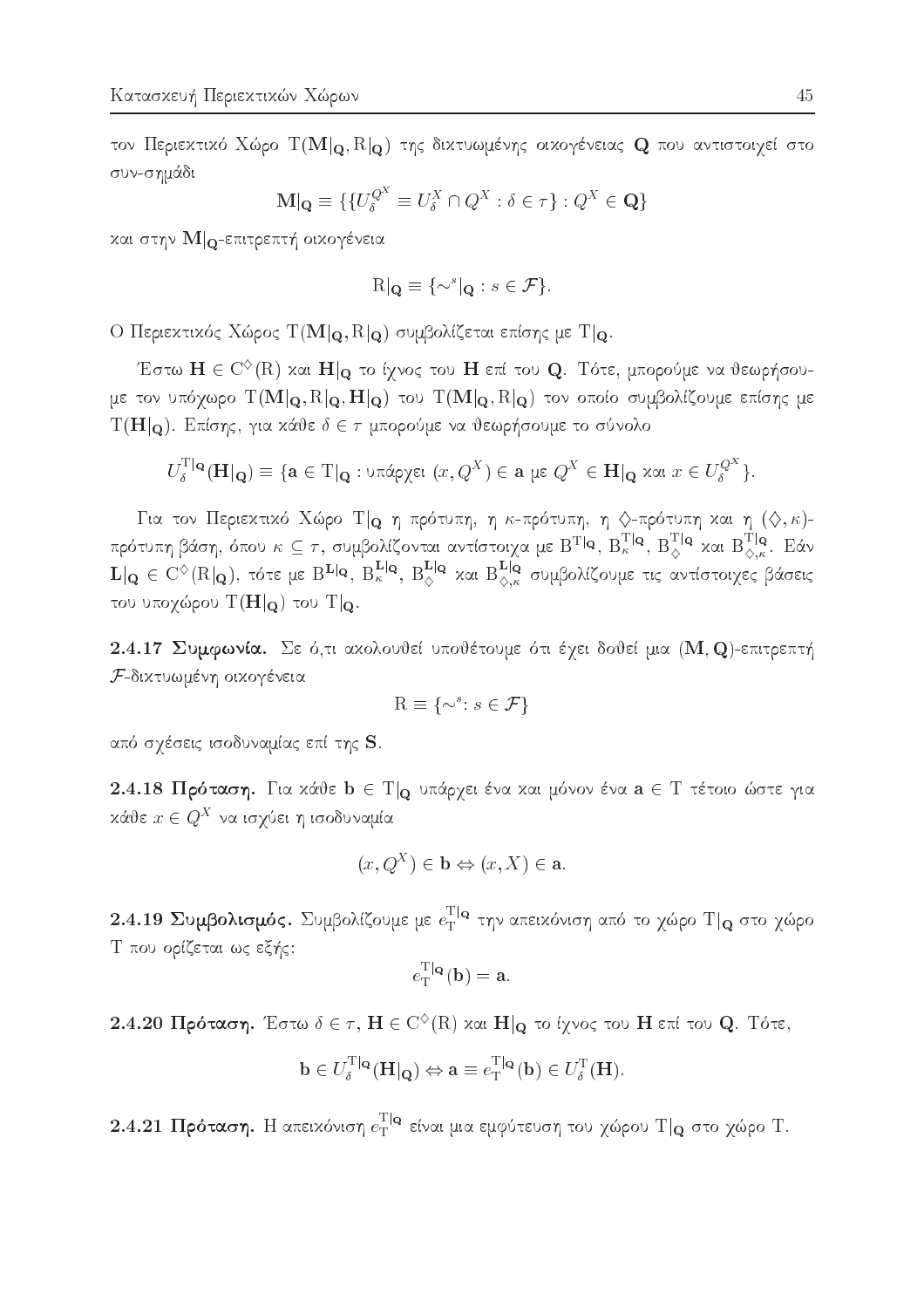2.4.22 Ορισμός. Η απειχόνιση  $e_T^{T|Q}$  χαλείται φυσική εμφύτευση (natural embedding) του  $T(M|<sub>Q</sub>, R|<sub>Q</sub>)$  στο  $T(M, R)$ .

2.4.23 Παρατήρηση. Από την Πρόταση 2.4.21 προκύπτει ότι οι χώροι Τ $|_{\mathbf{Q}}$  και  $e^{\mathrm{T}|\mathbf{Q}}_{\mathrm{T}}(\mathrm{T}|\mathbf{Q})$ είναι ομοιόμορφοι. Συνεπώς, τοπολογικά οι χώροι αυτοί διαφέρουν μόνο στην ονομασία των στοιχείων τους. Ταυτίζουμε λοιπόν το χώρο  $T|_{\mathbf{Q}}$  με την εικόνα του μέσω της  $e_T^{T|{\mathbf{Q}}}$  και θεωρούμε ότι ο χώρος Τ $|_Q$  είναι υπόχωρος του Τ. Δηλαδή,

$$
T|_{\mathbf{Q}} \equiv e_T^{\mathrm{T}|_{\mathbf{Q}}}(\mathrm{T}|_{\mathbf{Q}}) \subseteq \mathrm{T}.
$$

Επίσης, θεωρούμε ότι η εμφύτευση  $e_{\rm T}^{\rm T|{\bf q}}$  είναι η ταυτοτική εμφύτευση του  $\rm T|_{\bf Q}$  στο T.

2.4.24 Ορισμός. Το υποσύνολο Το του Τ καλείται ιδιάζων (specific) υποσύνολο του Περιεχτικού Χώρου Τ(Μ, R).

2.4.25 Παρατήρηση. Έστω  $X \in \mathbf{S}$  και  $e^{Q^X}_X$  η ταυτοτική εμφύτευση του  $Q^X$  στο  $X$ . Τότε,

$$
e_{\mathbf{T}}^{\mathbf{T}|\mathbf{Q}} \circ e_{\mathbf{T}|\mathbf{Q}}^{Q^X} = e_{\mathbf{T}}^X \circ e_{X}^{Q^X}.
$$



2.4.26 Πρόταση. Έστω  $H \in C^{\diamondsuit}(R)$ . Τα παρακάτω είναι αληθή.

- (1)  $T|_{\mathbf{Q}} = \bigcup \{ e_{\mathrm{T}}^{X}(Q^{X}) : X \in \mathbf{S} \}.$
- (2)  $T(H|_{Q}) = \bigcup \{e_{\text{T}}^{X}(Q^{X}) : X \in H\}.$

2.4.27 Πρόταση. Έστω  $\delta \in \tau$  και  $H \in C^{\diamond}(R)$ . Τα παρακάτω είναι αληθή.

(1)  $T(\mathbf{M}|_{\mathbf{Q}}, R|_{\mathbf{Q}}, \mathbf{H}|_{\mathbf{Q}}) = T(\mathbf{M}|_{\mathbf{Q}}, R|_{\mathbf{Q}}) \cap T(\mathbf{H}).$ 

(2)  $T|_{\mathbf{\Omega}} \cap U_s^{\mathrm{T}}(\mathbf{H}) = U_s^{\mathrm{T}|_{\mathbf{\Omega}}}(\mathbf{H}|_{\mathbf{\Omega}}).$ 

2.4.28 Ορισμός. Ένας περιορισμός  $\mathbf{F} \equiv \{F^X : X \in \mathbf{S}\}\$ της S καλείται (Μ, R)-πλήρης περιορισμός ((M, R)-complete restriction), εάν η οικογένεια R είναι (M, F)-επιτρεπτή και το υποσύνολο  $T|_F$  του  $T$  ικανοποιεί την παρακάτω συνθήκη: για κάθε $\mathbf{a}\in T|_F$  και για κάθε  $(x, X) \in$  a έχουμε  $x \in F^X$ .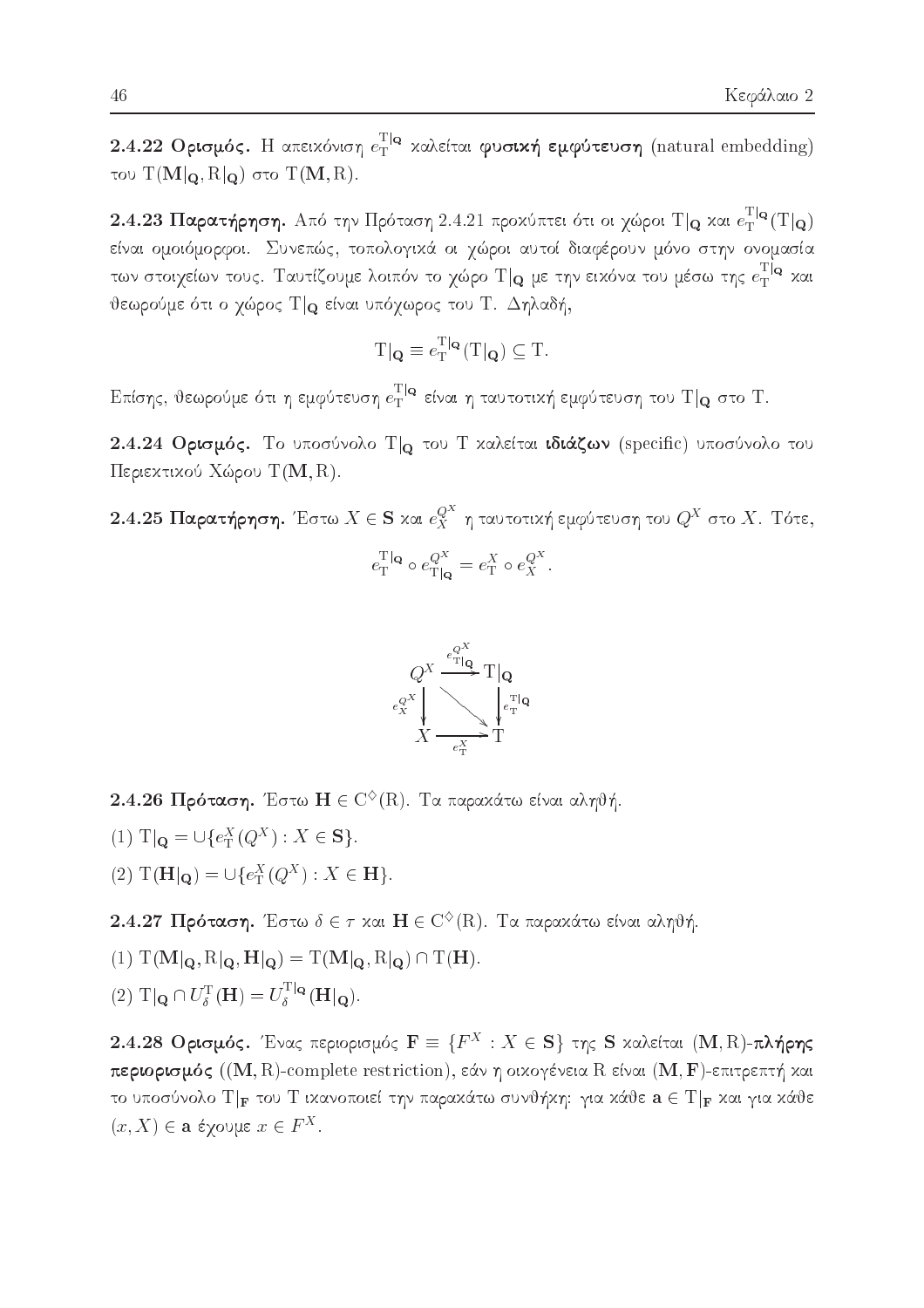2.4.29 Συμβολισμοί. Θεωρούμε τους παρακάτω περιορισμούς της S:

 $Cl(Q) \equiv \{Cl_X(Q^X) : X \in S\},\$  $\mathbf{Bd}(\mathbf{Q}) \equiv \{ \text{Bd}_X(Q^X) : X \in \mathbf{S} \},\$  $\mathbf{Int}(\mathbf{Q}) \equiv {\{\mathop{\mathrm{Int}}}_X(Q^X) : X \in \mathbf{S}\}$  και  $Co(Q) \equiv \{X \setminus Q^X : X \in S\}.$ 

2.4.30 Ορισμός. Ένας περιορισμός  $\mathbf{F} \equiv \{F^X : X \in \mathbf{S}\}$  της S καλείται κλειστός (αντίστοιχα, ανοικτός), εάν για κάθε  $X \in \mathbf{S}$  το  $F^X$  είναι κλειστό (αντίστοιχα, ανοικτό) υποσύνολο του  $X$ .

2.4.31 Πρόταση. Υποθέτουμε ότι ο Q είναι κλειστός περιορισμός της S. Τότε, ισχύουν τα εξής:

- (1) Το υποσύνολο Τ $|$  του Τ είναι κλειστό.
- (2) Εάν η R είναι (M, Co(Q))-επιτρεπτή, τότε  $T|_{\mathbf{C}_0(\Omega)} = T \setminus T|_{\mathbf{C}}$ .
- (3) Ο περιορισμός **Q** είναι (M, R)-πλήρης περιορισμός.

2.4.32 Πρόταση. Υποθέτουμε ότι ο Q είναι ανοικτός περιορισμός της S και ότι η οικογένεια  $R$  είναι  $(M, Co(Q))$ -επιτρεπτή. Τότε, ισχύουν τα εξής:

(1) Το υποσύνολο Τ $|_{\mathbf{Q}}$  του Τ είναι ανοικτό.

$$
(2) T|_{\mathbf{Co}(\mathbf{Q})} = T \setminus T|_{\mathbf{Q}}.
$$

(3) Ο περιορισμός  $\mathbf Q$  είναι  $(\mathbf M,\mathbf R)$ -πλήρης περιορισμός.

2.4.33 Πρόταση. Υποθέτουμε ότι η οικογένεια R είναι (M, Cl(Q))-επιτρεπτή. Τότε,

$$
T|_{\mathbf{Cl}(\mathbf{Q})} = Cl_T(T|_{\mathbf{Q}})
$$

2.4.34 Πρόταση. Υποθέτουμε ότι ο Q είναι (M, R)-πλήρης περιορισμός και ότι η οικογένεια R είναι  $(M, Int(Q))$ -επιτρεπτή και  $(M, Co(Int(Q)))$ -επιτρεπτή. Τότε,

$$
T|_{\mathbf{Int}(\mathbf{Q})} = \mathrm{Int}_{T}(T|_{\mathbf{Q}})
$$

2.4.35 Πρόταση. Υποθέτουμε ότι ο Q είναι (M, R)-πλήρης περιορισμός και ότι η οιχογένεια R είναι (M, Cl(Q))-επιτρεπτή, (M, Int(Q))-επιτρεπτή, (M, Co(Int(Q)))-επιτρεπτή και  $(\mathbf{M}, \mathbf{Bd}(\mathbf{Q}))$ -επιτρεπτή. Τότε,

$$
T|_{\mathbf{Bd}(\mathbf{Q})} = \mathrm{Bd}_{\mathrm{T}}(T|\mathbf{Q}).
$$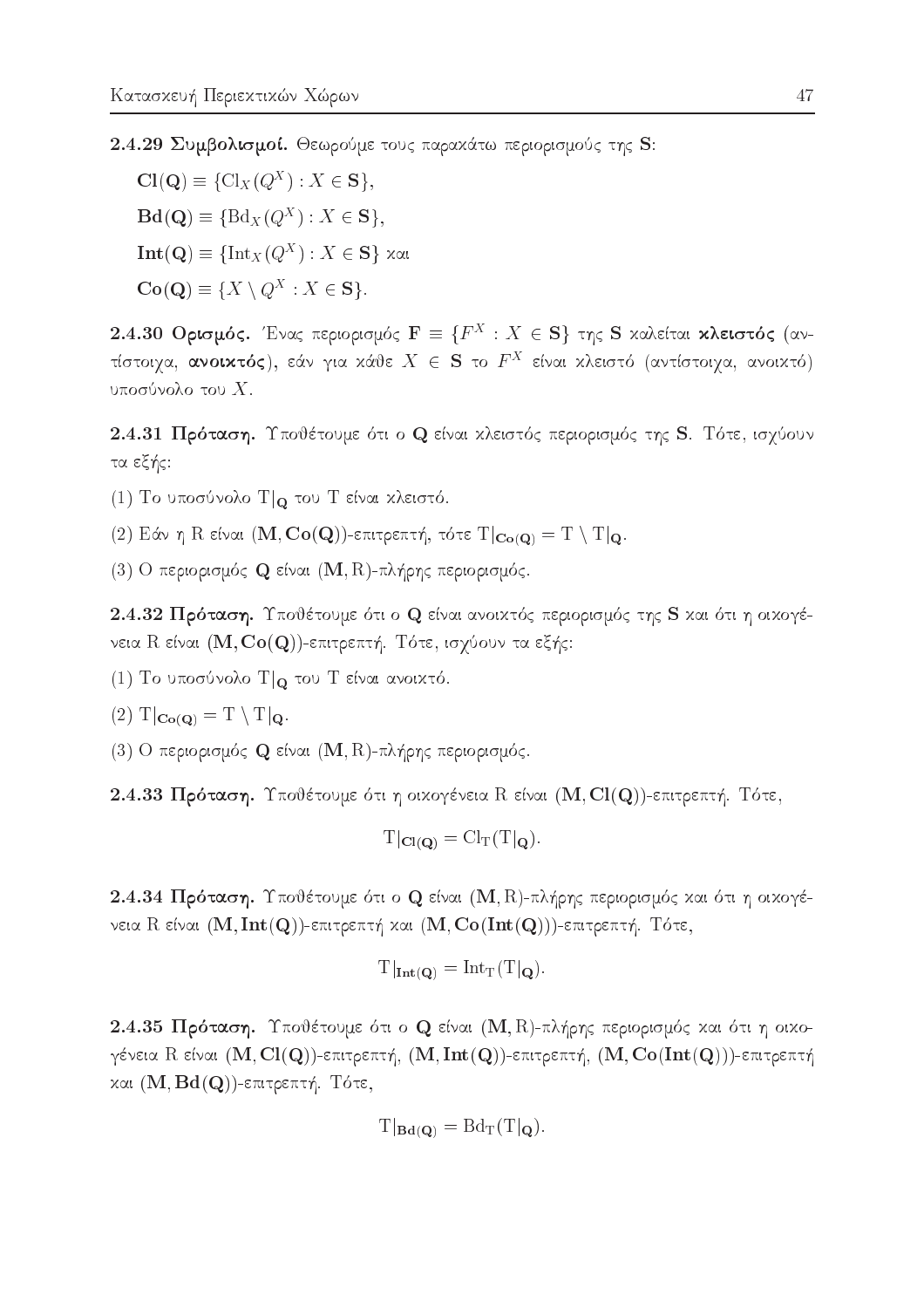2.4.36 Πρόταση. Υποθέτουμε ότι ο Q είναι (Μ, R)-πλήρης περιορισμός και ότι η οικογένεια R είναι (M, Co(Q))-επιτρεπτή. Τότε, ο Co(Q) είναι (M, R)-πλήρης περιορισμός χαι

$$
T|_{\mathbf{Co}(\mathbf{Q})}=T\setminus T|_{\mathbf{Q}}.
$$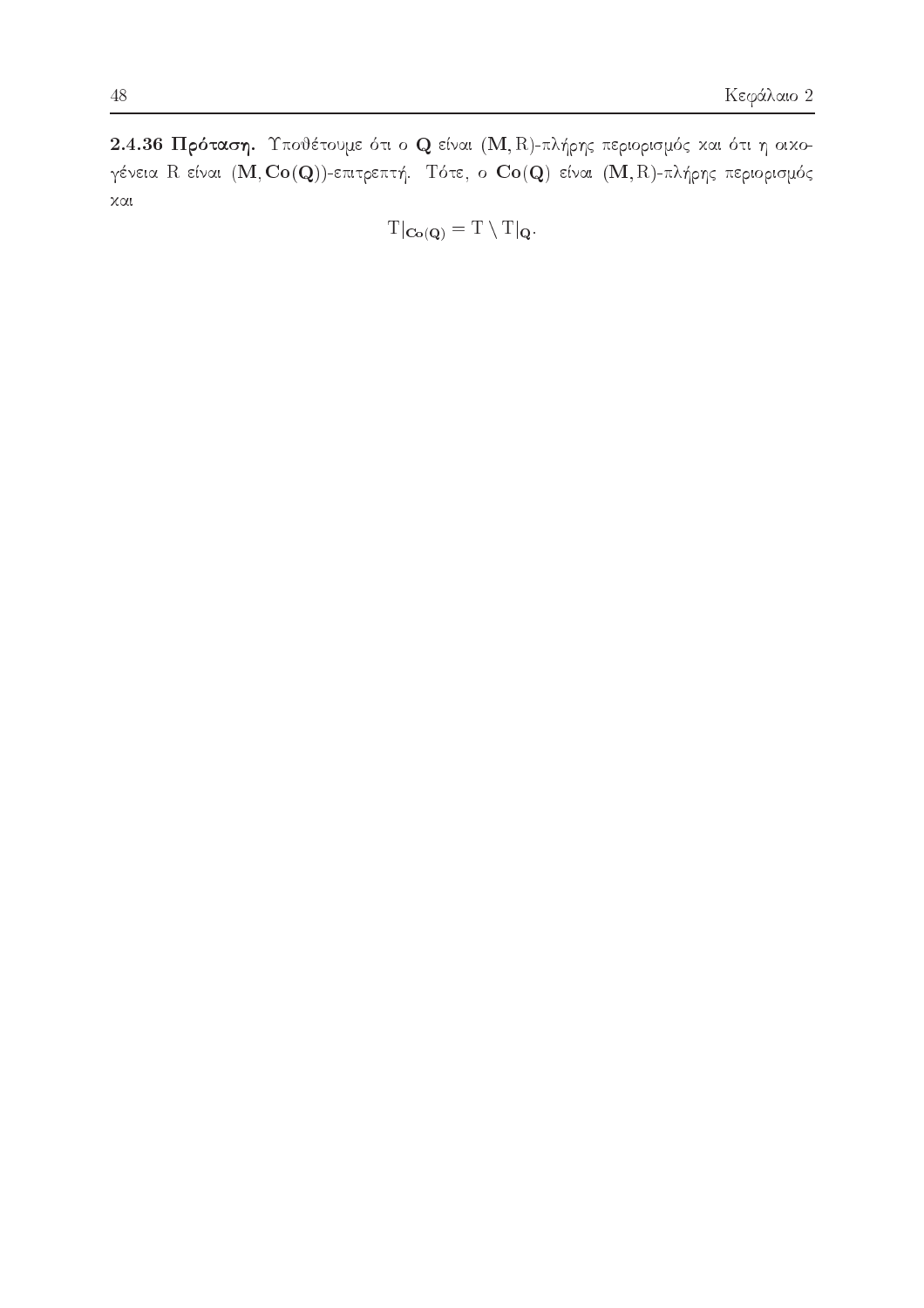# Κεφάλαιο 3 Κορεσμένες κλάσεις

Στο κεφάλαιο αυτό δίνεται ο ορισμός της κορεσμένης κλάσης χώρων. Μια κλάση χώρων IP είναι κορεσμένη όταν για κάθε δικτυωμένη οικογένεια S από χώρους που ανήκουν στην IP ο Περιεκτικός Χώρος Τ(M, R) ανήκει στην κλάση P για «σχεδόν όλα» τα συν-σημάδια  ${\bf M}$  και τις οικογένειες  ${\rm R.}$  Συνεπώς, στην περίπτωση αυτή, οι Περιεκτικοί Χώροι  ${\rm T}({\bf M},{\rm R})$ θα είναι καθολικοί για την κλάση IP.

Στο κεφάλαιο αυτό εκτός από την έννοια της κορεσμένης κλάσης χώρων δίνεται και η έννοια της χορεσμένης χλάσης χώρων που έχουν μια «δομή». Κλάσεις χώρων με δομή είναι οι κλάσεις υποσυνόλων, οι κλάσεις βάσεων και οι κλάσεις p-βάσεων. Για αυτές τις κλάσεις δίνεται η έννοια του καθολικού στοιχείου.

Οι κορεσμένες κλάσεις έχουν φυσικά την ιδιότητα της καθολικότητας, δηλαδή σε κάθε κορεσμένη κλάση υπάρχει καθολικό στοιχείο. Ωστόσο, οι κορεσμένες κλάσεις χώρων έχουν «κάτι παραπάνω» από την ύπαρξη καθολικών χώρων. Για παράδειγμα, οι κορεσμένες κλάσεις έχουν την *ιδιότητα της τομής*, δηλαδή η τομή (το πολύ  $\tau$  το πλήθος) χορεσμένων χλάσεων είναι επίσης μια κορεσμένη κλάση, παρόλο που η τομή κλάσεων που έχουν καθολικά στοιχεία μπορεί να μην έχει καθολικό στοιχείο.

Όλοι οι ορισμοί και οι προτάσεις του κεφαλαίου αυτού βρίσκονται στο βιβλίο [37].

# 3.1 Κορεσμένες κλάσεις χώρων

Στην ενότητα αυτή υποθέτουμε ότι όλες οι κλάσεις χώρων είναι τοπολογικές.

3.1.1  $O$ ρισμός. Έστω S μια μη κενή δικτυωμένη οικογένεια S σημαδεμένων τοπολογικών χώρων και

$$
\mathbf{M} \equiv \{ \{ U_{\delta}^X : \delta \in \tau \} : X \in \mathbf{S} \},
$$
  

$$
\mathbf{M}^+ \equiv \{ \{ V_{\delta}^X : \delta \in \tau \} : X \in \mathbf{S} \}
$$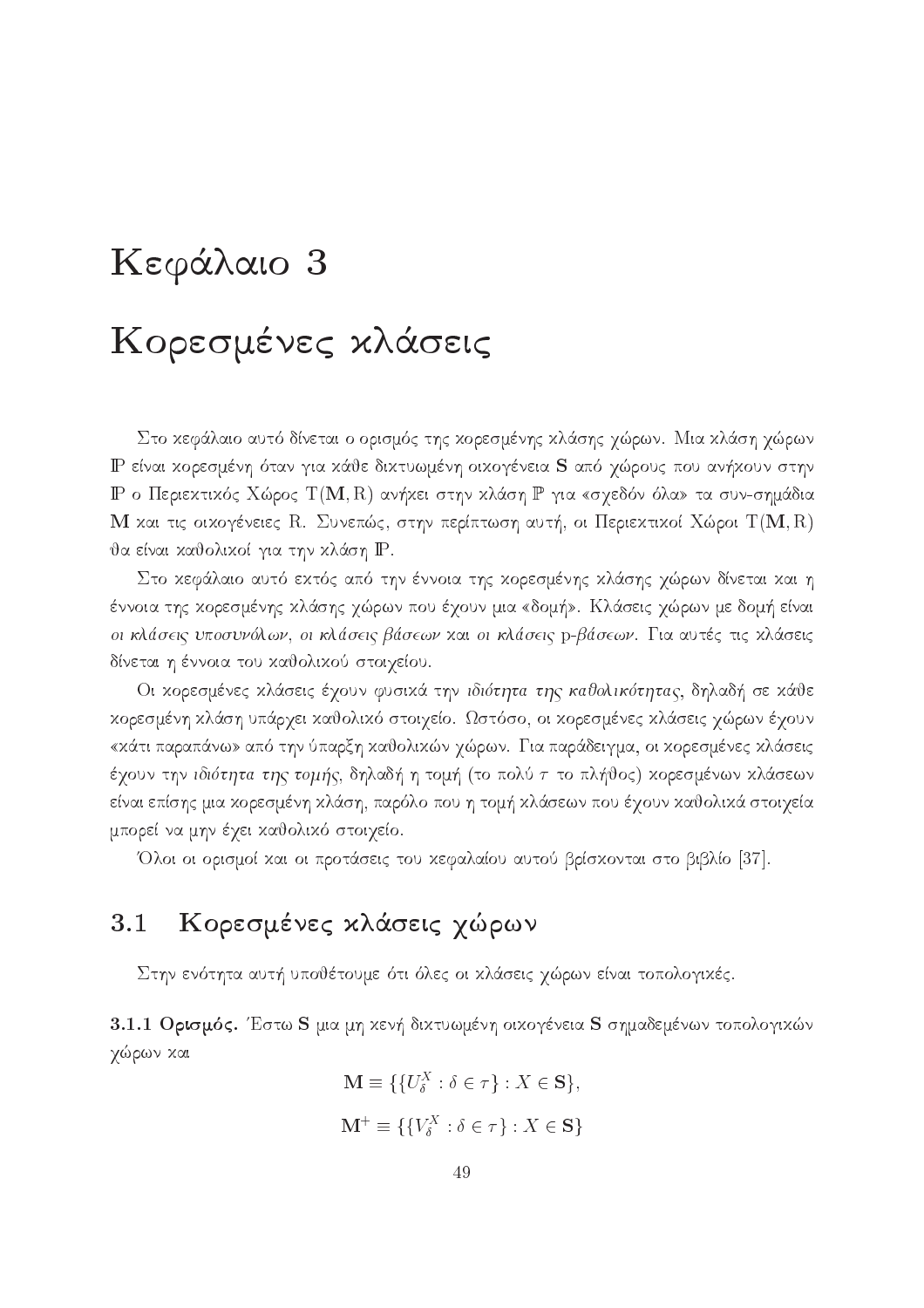δύο συν-σημάδια της S. Λέμε ότι το  ${\rm\bf M}$  είναι συν-επέχταση (co-extension) του  ${\rm\bf M}^+$ , εάν υπάρχει μια 1-1 συνάρτηση  $\theta : \tau \to \tau$  τέτοια ώστε για κάθε  $X \in \mathbf{S}$  και για κάθε  $\delta \in \tau$  να έχουμε  $V_{\delta}^X = U_{\theta(\delta)}^X$ . Η συνάρτηση θ καλείται ενδεικτική συνάρτηση της συν-επέκτασης ή ενδειχτική συνάρτηση από το  $\mathrm{M}^{+}$  στο  $\mathrm{M}_{-}$ 

3.1.2 Παρατήρηση. Σημειώνουμε ότι η συνάρτηση θ, εν γένει, δεν είναι μοναδική.

3.1.3 Παρατήρηση. Έστω S μια μη χενή διχτυωμένη οιχογένεια S σημαδεμένων τοπολογικών χώρων και

$$
\mathbf{M}_0 \equiv \{ \{ U^X_\delta : \delta \in \tau \} : X \in \mathbf{S} \},
$$
  
\n
$$
\mathbf{M}_1 \equiv \{ \{ V^X_\delta : \delta \in \tau \} : X \in \mathbf{S} \},
$$
  
\n
$$
\mathbf{M}_2 \equiv \{ \{ W^X_\delta : \delta \in \tau \} : X \in \mathbf{S} \}
$$

τρία συν-σημάδια της S. Εάν το  $\mathbf{M}_0$  είναι συν-επέχταση του  $\mathbf{M}_1$  χαι το  $\mathbf{M}_1$  είναι συνεπέχταση του  $\mathbf{M}_2$ , τότε το  $\mathbf{M}_0$  είναι συν-επέχταση του  $\mathbf{M}_2$  (μεταβατιχή ιδιότητα).

Πράγματι, επειδή το συν-σημάδι  $\mathbf{M}_0$  είναι συν-επέχταση του  $\mathbf{M}_1$ , υπάρχει μια 1-1 συνάρτηση  $\theta: \tau \to \tau$  τέτοια ώστε για κάθε  $X \in \mathbf{S}$  και για κάθε  $\delta \in \tau$ ,  $V_{\delta}^X = U_{\theta(\delta)}^X$ . Επίσης, επειδή το συν-σημάδι  $\mathbf{M}_1$  είναι συν-επέχταση του  $\mathbf{M}_2$ , υπάρχει μια 1-1 συνάρτηση  $\phi: \tau \to \tau$ τέτοια ώστε για κάθε  $X \in \mathbf{S}$  και για κάθε  $\delta \in \tau$ ,  $W^X_\delta = V^X_{\phi(\delta)}$ . Θέτουμε  $\psi = \theta \circ \phi : \tau \to \tau$ .  $\rm H$   $\psi$  είναι 1-1 και επιπλέον για κάθε  $X \in {\bf S}$  και για κάθε  $\delta \in \tau,$ 

$$
W_{\delta}^X = V_{\phi(\delta)}^X = U_{\theta(\phi(\delta))}^X = U_{(\theta \circ \phi)(\delta)}^X = U_{\psi(\delta)}^X.
$$

3.1.4 Ορισμός. Μια κλάση χώρων IP καλείται κορεσμένη (saturated), εάν για κάθε δικτυωμένη οικογένεια  ${\bf S}$  από χώρους που ανήκουν στην  ${\bf P}$  υπάρχει ένα συν-σημάδι  ${\bf M}^+$  της  $\bf S$  έτσι ώστε για κάθε συν-σημάδι  $\bf M$  της  $\bf S$ , που είναι συν-επέχταση του  $\bf M^+$ , να υπάρχει μια Μ-επιτρεπτή οικογένεια  $\mathrm{R}^+$  από σχέσεις ισοδυναμίας επί της S τέτοια ώστε για κάθε επιτρεπτή οιχογένεια  $\rm R$  από σχέσεις ισοδυναμίας επί της  $\rm {\bf S}$ , που είναι τελιχώς λεπτότερη της  $R^+$ , και κάθε  $L \in C^{\diamond}(R)$  να έχουμε ότι  $T(L) \in \mathbb{P}$ .

Το συν-σημάδι Μ<sup>+</sup> καλείται αρχικό συν-σημάδι (initial co-mark) της S (που αντιστοιχεί στην κλάση  $\mathbb P$ ) και η οικογένεια  $\mathrm R^+$  καλείται **αρχική οικογένεια** της  $\mathbf S$  (που αντιστοιχεί στο συν-σημάδι Μ και στην κλάση Ρ). Η κενή κλάση χώρων θεωρείται κορεσμένη.

3.1.5 Πρόταση. Έστω S μια μη κενή δικτυωμένη οικογένεια S σημαδεμένων τοπολογικών χώρων.

(1) Υποθέτουμε ότι το πολύ τ το πλήθος επιτρεπτές οικογένειες από σχέσεις ισοδυναμίας επί της S είναι δοσμένες. Τότε, υπάρχει μια επιτρεπτή οικογένεια από σχέσεις ισοδυναμίας επί της S, η οποία είναι τελικώς λεπτότερη από κάθε δοσμένη οικογένεια.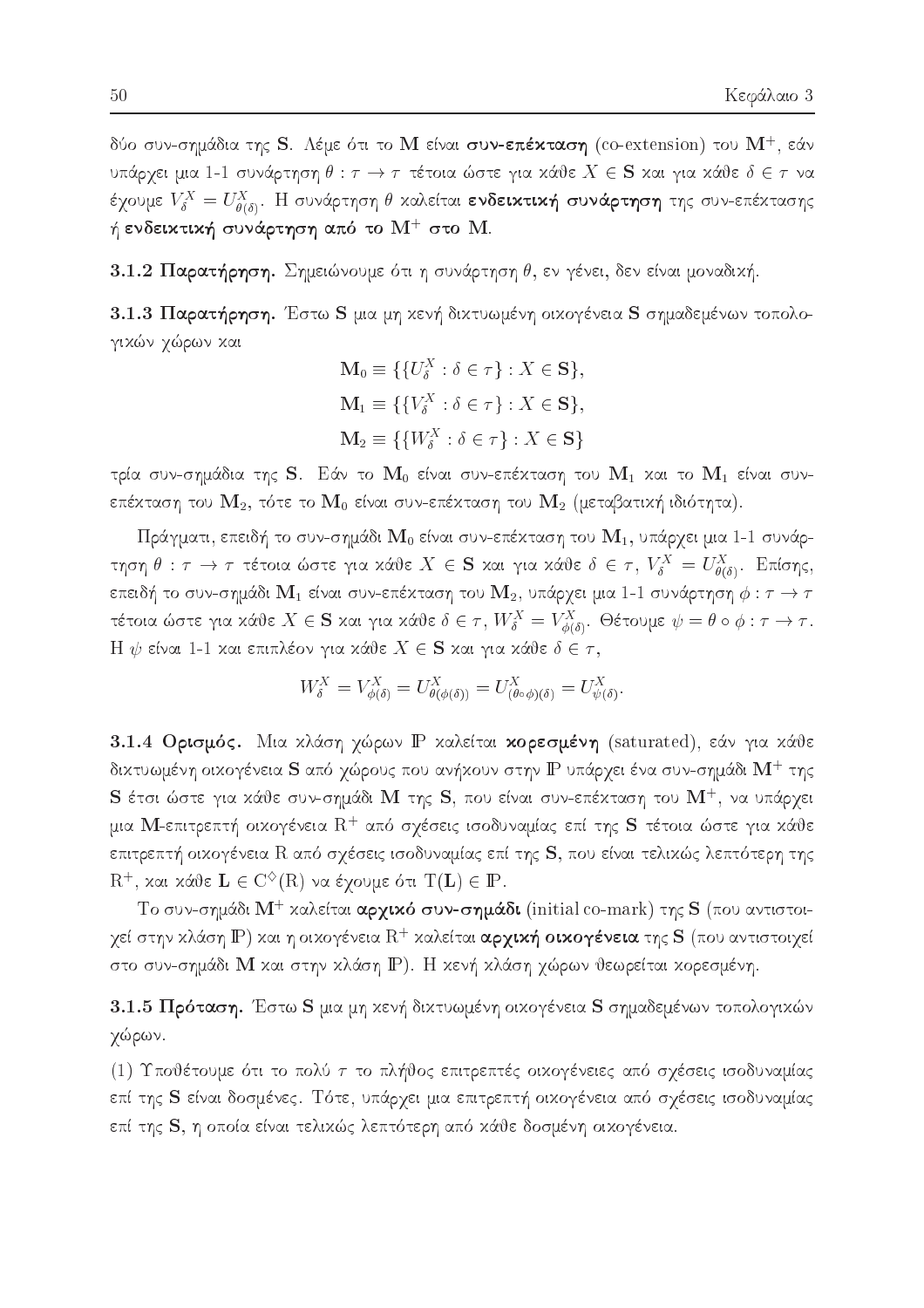(2) Υποθέτουμε ότι το πολύ τ το πλήθος συν-σημάδια της S έχουν δοθεί. Τότε, υπάρχει ένα συν-σημάδι της S, το οποίο είναι συν-επέκταση από κάθε δοσμένο συν-σημάδι.

3.1.6  $\Pi$ ρόταση. Η τομή το πολύ  $\tau$  το πλήθος χορεσμένων χλάσεων χώρων είναι επίσης μια κορεσμένη κλάση χώρων.

'Εστω IP μια κορεσμένη κλάση χώρων. Επειδή η IP είναι τοπολογική, υπάρχει μια οικογένεια S από χώρους που ανήχουν στην IP έτσι ώστε χάθε χώρος που ανήχει στην IP να είναι ομοιόμορφος με ένα χώρο που ανήχει στην S. Επίσης, επειδή η P είναι χορεσμένη υπάρχει ένα συν-σημάδι Μ της S και μια Μ-επιτρεπτή οικογένεια R από σχέσεις ισοδυναμίας επί της **S** ώστε  $T(M, R) = T \in \mathbb{P}$ .

Ο Περιεκτικός Χώρος Τ της οικογένειας S που αντιστοιχεί στο συν-σημάδι M και στην oixoγένεια R είναι καθολικός για την κλάση P. Πράγματι, επειδή T  $\in$  P, αρκεί να δείξουμε ότι κάθε χώρος  $Z\in \mathbb{P}$  περιέχεται τοπολογικά στο χώρο Τ. Έστω  $Z\in \mathbb{P}$  και  $X$  το στοιχείο της S που είναι ομοιόμορφο με το Z. Συμβολίζουμε με h έναν ομοιομορφισμό του Z επί του  $\Lambda$  και υεωρουμε τη φυσικη εμφυτευση  $e_{\rm T}^{\perp}$  του  $\Lambda$  στο  $I$  . Η απεικονιση  $e=e_{\rm T}^{\perp}$  on ειναι μια εμφύτευση του  $Z$  στο  $T$ .



3.1.7 Πρόταση. Κάθε μη κενή κορεσμένη κλάση χώρων έχει καθολικό χώρο.

### 3.1.8 Παραδείγματα κορεσμένων κλάσεων χώρων.

- (1) Η κλάση όλων των Τ<sub>0</sub>-χώρων με βάρος  $\leq \tau$ .
- (2) Η κλάση όλων των κανονικών χώρων με βάρος  $\leq \tau$ .
- (3) Η κλάση όλων των Tychonoff χώρων με βάρος  $\leq \tau$ .

### 3.2 Κορεσμένες κλάσεις υποσυνόλων

3.2.1 Ορισμός. Με τον όρο κλάση υποσυνόλων εννοούμε μια κλάση  $\mathbb P$  που αποτελείται από ζεύγη  $(Q,X)$ , όπου  $Q$  είναι ένα υποσύνολο ενός χώρου  $X$ . Μια κλάση υποσυνόλων IP καλείται τοπολογική, εάν για κάθε ομοιομορφισμό  $h : X \to Y$  η συνθήκη  $(Q, X) \in \mathbb{P}$ συνεπάγεται ότι  $(h(Q), Y) \in \mathbb{P}$ .

Σε ό,τι ακολουθεί υποθέτουμε ότι όλες οι κλάσεις υποσυνόλων είναι τοπολογικές.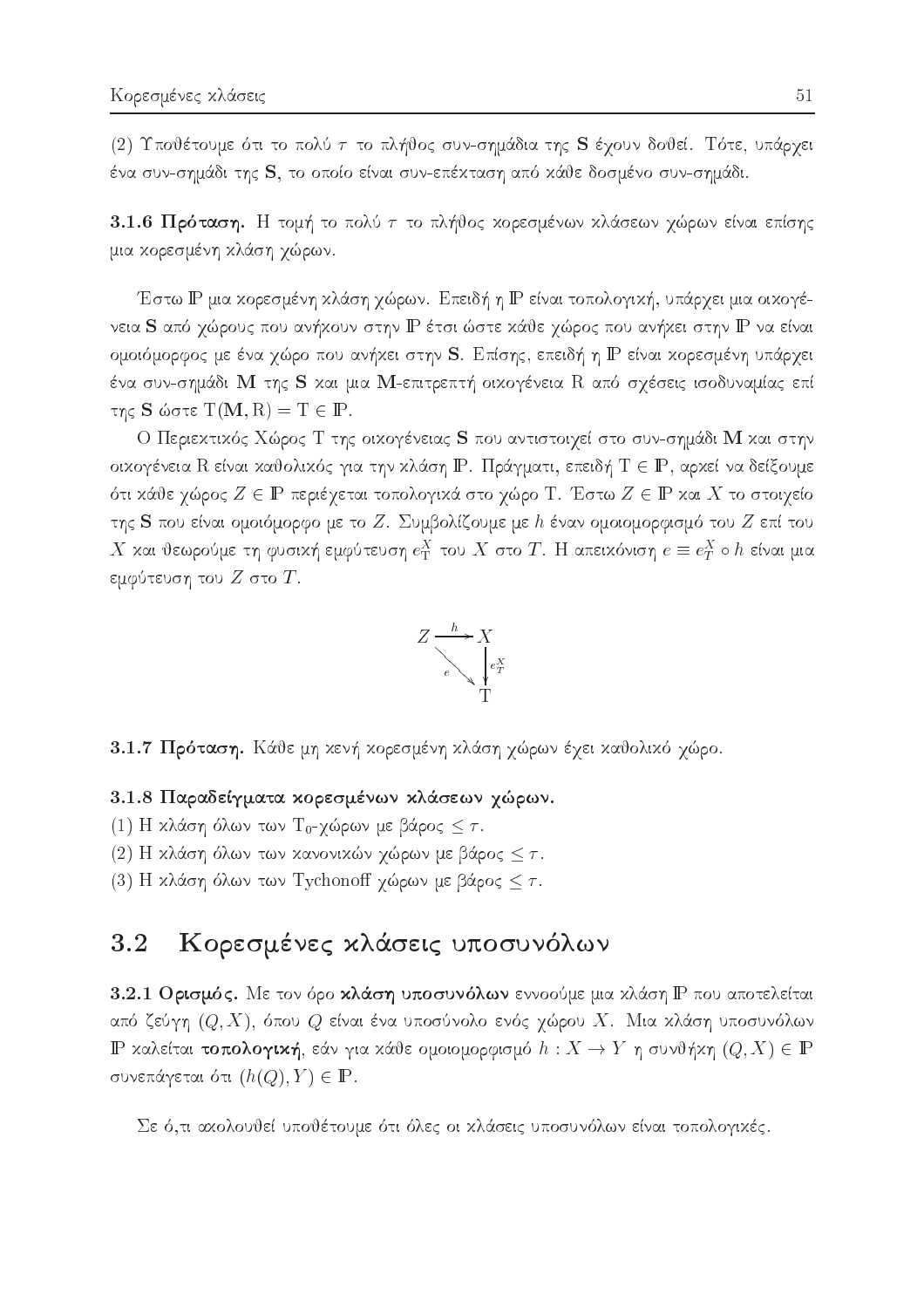$\bf 3.2.2$  Ορισμός. Έστω  $\bf P$  μια χλάση υποσυνόλων. Ο περιορισμός  $\bf Q = \{Q^X: X \in S\}$  μιας δικτυωμένης οικογένειας S τοπολογικών χώρων καλείται P-περιορισμός (P-restriction),  $\mathop{{\rm cov}}\nolimits \mid Q \mid$  ,  $\Lambda \mid \;\in \;\mathbb{F}$  yiou kouve  $\Lambda \;\in \mathcal{S}.$ 

3.2.3 Ορισμός. Μια μη κενή κλάση υποσυνόλων P καλείται κορεσμένη (saturated), εάν για κάθε δικτυωμένη οικογένεια S από χώρους και για κάθε P-περιορισμό Q της S υπάργει ένα συν-σημάδι  $\mathbf{M}^+$  της  $\mathbf S$  έτσι ώστε για χάθε συν-σημάδι  $\mathbf M$  της  $\mathbf S$ , που είναι συνεπέχταση του  $\mathbf{M}^+$ , να υπάργει μια  $(\mathbf{M,Q})$ -επιτρεπτή οιχογένεια  $\mathrm{R}^+$  από σγέσεις ισοδυναμίας επί της S τέτοια ώστε για κάθε επιτρεπτή οικογένεια R από σχέσεις ισοδυναμίας επί της  ${\bf S},$  που είναι τελιχώς λεπτότερη της  ${\rm R}^+$ , χαι χάθε  ${\bf H},{\bf L} \in {\rm C}^{\diamondsuit}({\rm R})$  με  ${\bf H} \subseteq {\bf L}$  να έγουμε ότι  $(T(H|_{\mathbf{Q}}), T(L)) \in \mathbb{P}$ .

Το συν-σημάδι  $\mathrm{M}^+$  χαλείται **αργικό συν-σημάδι** (initial co-mark) της  $\mathrm{\mathbf{S}}$  (που αντιστοιγεί στον περιορισμό  ${\bf Q}$  και στην κλάση  ${\bf P}$ ) και η οικογένεια  ${\rm R}^+$  καλείται **αργική οικογένεια** της  $\bf S$  (που αντιστοιχεί στο συν-σημάδι  $\bf M$ , στον περιορισμό  $\bf Q$  και στην κλάση  $\bf P$ ).

 $\bf 3.2.4$  Ορισμός. Έστω  $\Bbb P$  χλάση υποσυνόλων. Ένα ζεύγος  $(Q^T,T)$ , όπου  $Q^T$  είναι ένα υποσύνολο του χώρου Τ, καλείται καθολικό στοιχείο (universal element) για την κλάση  $P$ , όταν:

 $(1)$   $(Q^-, 1) \in \mathbb{F}$ .

(2) Για χαυε (QZ, Σ)  $\in$  IF, υπαργει τοπολογική εμφυτευσή  $e$  : Z  $\rightarrow$  1 τετοια ωστε  $e$ (QZ, )  $\subseteq$  $Q^-$  .

3.2.5 Πρόταση. Η τομή το πολύ  $\tau$  το πλήθος κορεσμένων κλάσεων υποσυνόλων είναι επίσης μια κορεσμένη κλάση υποσυνόλων.

3.2.6 Πρόταση. Κάθε μη κενή κορεσμένη κλάση υποσυνόλων έχει καθολικό στοιχείο.

### 3.2.7 Παραδείγματα κορεσμένων κλάσεων υποσυνόλων.

(1) Η κλάση  $\mathbb P$ (Cl) υποσυνόλων που αποτελείται από όλα τα ζεύγη  $(Q, X)$ , όπου  $Q$  είναι ένα κλειστό υποσύνολο ενός χώρου  $X.$ 

(2) Η κλάση  $\operatorname{\mathbb P}(\operatorname{Op})$  υποσυνόλων που αποτελείται από όλα τα ζεύγη  $(Q,X)$ , όπου  $Q$  είναι ένα ανοικτό υποσύνολο ενός χώρου  $X.$ 

(3) Η κλάση  $\mathbb P$ (n.dense) υποσυνόλων που αποτελείται από όλα τα ζεύγη  $(Q,X),$  όπου  $Q$ είναι ένα πουθενά πυχνό υποσύνολο ενός χώρου  $X.$ 

3.2.8 Ορισμός. Ένας περιορισμός Q μιας δικτυωμένης οικογένειας χώρων S καλείται πλή- $\mathsf{p}\eta$ ς (complete), εάν υπάρχει ένα συν-σημάδι Μ της S και μια (M, Q)-επιτρεπτή οικογένεια  ${\rm R}$  από σχέσεις ισοδυναμίας επί της  ${\bf S}$  έτσι ώστε ο  ${\bf Q}$  να είναι  $({\bf M},{\rm R})$ -πλήρης περιορισμός.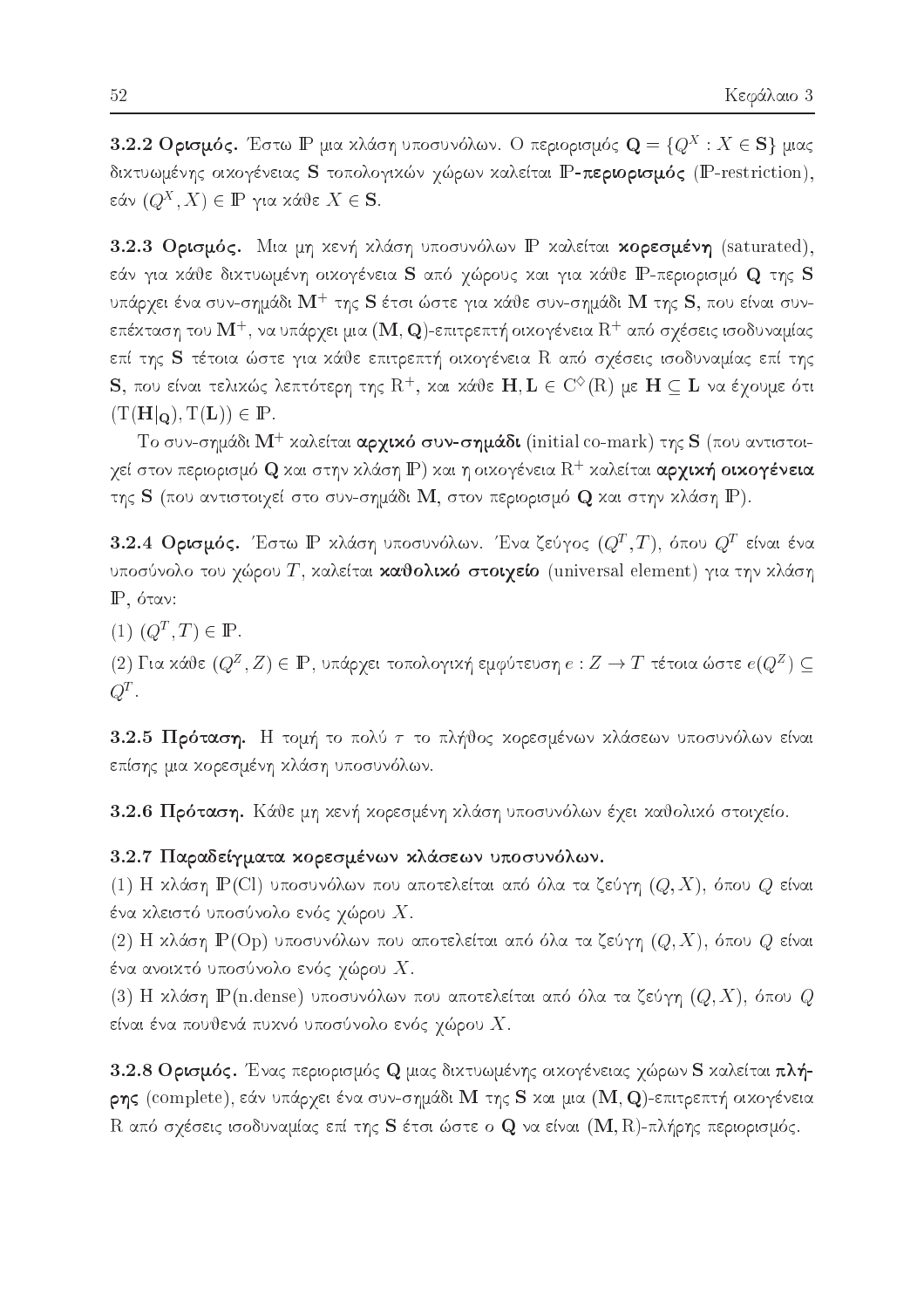3.2.9 Ορισμός. Μια κλάση υποσυνόλων P καλείται πλήρης (complete), εάν για κάθε δικτυωμένη οικογένεια S από χώρους κάθε P-περιορισμός της S είναι πλήρης.

### 3.2.10 Παραδείγματα πλήρων κλάσεων υποσυνόλων.

- (1) Η κλάση  $P$ (Cl).
- (2) Η κλάση  $\mathbb{P}(\text{Op})$ .
- (3) Η κλάση  $\mathbb{P}(\text{Cl}) \cap \mathbb{P}(\text{n.dense}).$

# 3.3 Κορεσμένες κλάσεις βάσεων

3.3.1 Ορισμός. Με τον όρο κλάση βάσεων εννοούμε μια κλάση P που αποτελείται από ζεύγη  $(B, X)$ , όπου  $B$  είναι μια βάση ενός χώρου  $X$  με  $|B| \leq \tau$ . Μια κλάση βάσεων  $\mathbb P$ καλείται τοπολογική, εάν για κάθε ομοιομορφισμό  $h : X \to Y$  η συνθήκη  $(B, X) \in \mathbb{P}$ συνεπάγεται ότι  $({h(V) : V \in B}, Y) \in \mathbb{P}$ .

Σε ό,τι αχολουθεί υποθέτουμε ότι όλες οι χλάσεις βάσεων είναι τοπολογιχές.

3.3.2 Ορισμός. Έστω  $\mathbb P$  κλάση βάσεων. Μια βάση  $B$  ενός χώρου X καλείται  $\mathbb P$ -βάση  $(\mathbb{P}\text{-base}), \, \varepsilon \& \vee (B, X) \in \mathbb{P}.$ 

3.3.3 Ορισμός. Έστω S μια δικτυωμένη οικογένεια χώρων.

(1) Ένα S-διχτυωμένο σύνολο  $\mathbf{B}\equiv\{B^{\scriptscriptstyle{X}}\,:\,X\in\mathbf{S}\}$  από οιχογένειες χαλείται **συν-βάση**  $\tau$ ης S (co-base for S), εαν η B<sup>--</sup> ειναι μια pαση του  $A$  με  $|B^{-1}| \leq \tau$ .

(2) Ένα S-δικτυωμένο σύνολο  $\mathbf{N}\equiv\{N^\mathrm{X}:X\in\mathbf{S}\}$  από  $\tau$ -δικτυωμένες οικογένειες καλείται  $\sigma$ υν-οιχτυωση (co-indication) μιας συν-ρασης  $\mathbf{D} = \{D^+ : A \in \mathbf{D}\}$  της  $\mathbf{D}$ , εαν το  $N^+$  ειναι  $\mu$ ia oixtuwo $\eta$  tou  $B^+$  yia kave  $A \in \mathcal{S}$ .

(b) INTIOL ON PROTHING  $\mathbf{D} = \{ D^{\pm} \, : \, A \in \mathbf{S} \}$  (include accuration  $\mathbf{F}\text{-}\mathtt{cov}\text{-}\mathtt{p}$  and  $\mathbf{F}\text{-}\mathtt{cov}$  and  $\mathbf{F}\text{-}\mathtt{cov}$  and  $\mathbf{F}\text{-}\mathtt{cov}$  and  $\mathbf{F}\text{-}\mathtt{cov}$ καυε  $\Lambda \in \mathcal{S}$  η οικογενεία  $D$  ειναι μια IP-pαση του  $\Lambda$ .

3.3.4 Ορισμός. Μια μη κενή κλάση βάσεων P καλείται κορεσμένη (saturated), εάν για κάθε δικτυωμένη οικογένεια S από χώρους, για κάθε P-συν-βάση B της S και για χάθε συν-δικτύωση  ${\bf N}$  της  ${\bf B}$  υπάργει ένα συν-σημάδι  ${\bf M}^+$  της  ${\bf S},$  συν-επέχταση του  ${\bf N}$  έτσι ώστε για κάθε συν-σημάδι  $\rm M$  της  $\rm S$ , που είναι συν-επέχταση του  $\rm M^+$ , να υπάργει μια  $\rm M^+$ επιτρεπτή οιχογένεια  $\mathrm{R}^+$  από σγέσεις ισοδυναμίας επί της  $\mathbf S$  τέτοια ώστε για χάθε επιτρεπτή οιχογένεια  $\rm R$  από σγέσεις ισοδυναμίας επί της  $\rm S$ , που είναι τελιχώς λεπτότερη της  $\rm R^+$ , χαι καυε  $\mathbf{L} \in \mathrm{C}^\times(\mathbf{R})$  να εχουμε ότι  $(\mathrm{B}^\infty_{\infty, \theta(\tau)},\, \mathrm{I} \left( \mathbf{L} \right)) \in \mathbb{P},$  όπου  $\theta$  ειναι μια ενδεικτική συναρτήση από το  $\rm N$  στο  $\rm M$ .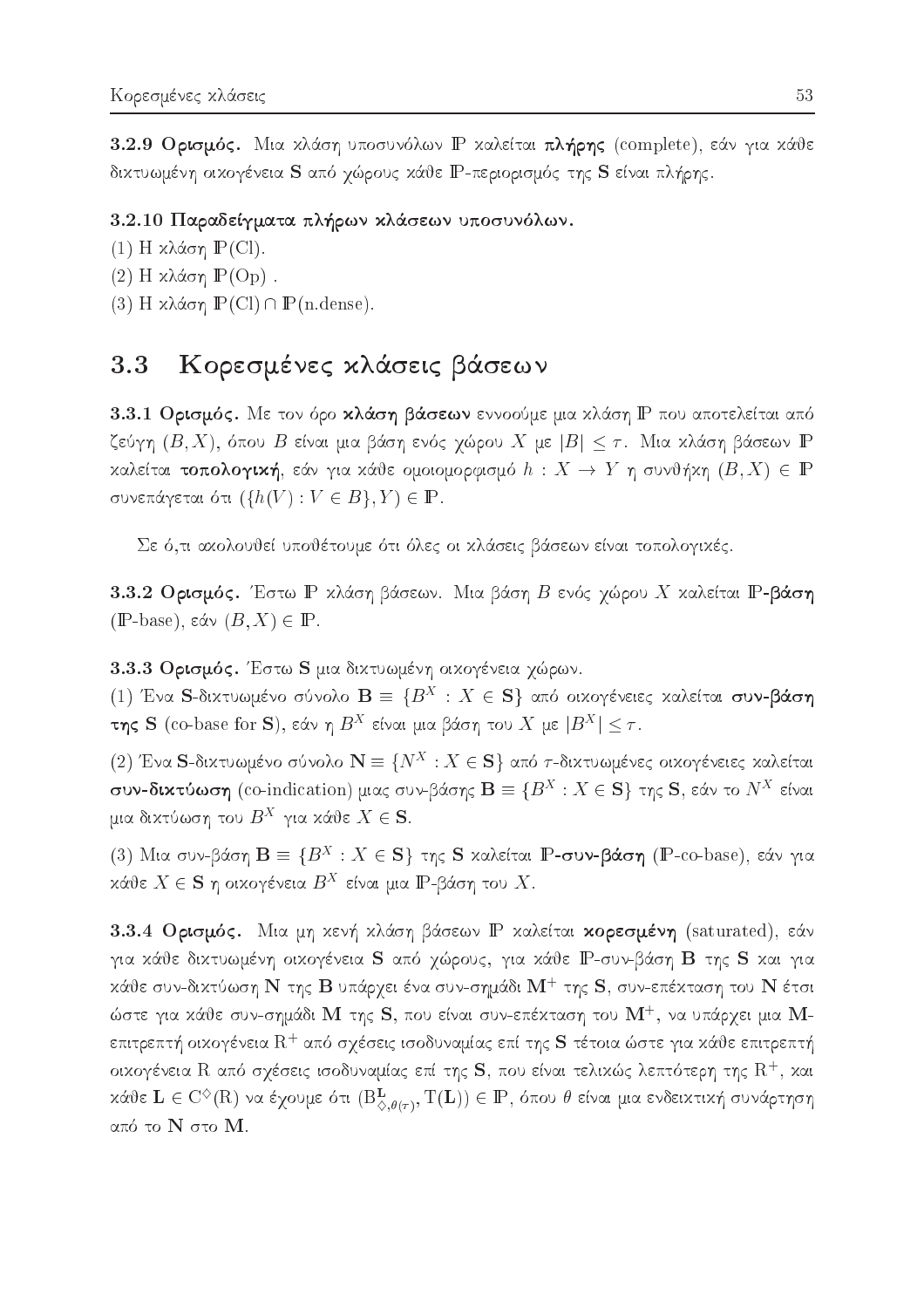Το συν-σημάδι  $\rm M^+$  χαλείται **αργικό συν-σημάδι** (initial co-mark) της  $\rm S$  (που αντιστοιγεί στη συν-δικτύωση  ${\bf N}$  της  ${\bf B}$  και στην κλάση  ${\bf \mathbb{P}}$ ) και η οικογένεια  ${\rm R}^+$  καλείται αργική οικογένεια της S (που αντιστοιχεί στο συν-σημάδι M, στη συν-δικτύωση N της B και στην κλάση IP).

 $3.3.5$  Ορισμός. Έστω  $\Bbb P$  χλάση βάσεων. Ένα ζεύγος  $(B^T,T)$ , όπου  $B^T$  είναι μια βάση του γωρου Τ με  $|D^+| \leq T$ , καλετιαι **καυσλικο στοιγειο** (universal element) για την κλαση  $\mathbb{P}$ , όταν:

 $(1)$   $(D^{-}, 1) \in \mathbb{F}$ .

(2) Για χανε ( $B^-, \Lambda$ )  $\in$  Π , υπαργει τοπολογική εμφυτευσή  $e$  :  $\Lambda$   $\;\rightarrow$   $\;$  1 τετοια ωστε  $B^X = \{e^{-1}(V) : V \in B^T\}.$ 

3.3.6 Πρόταση. Η τομή το πολύ  $\tau$  το πλήθος κορεσμένων κλάσεων βάσεων είναι επίσης μια κορεσμένη κλάση βάσεων.

3.3.7 Πρόταση. Κάθε μη κενή κορεσμένη κλάση βάσεων έχει καθολικό στοιχείο.

3.3.8 Πρόταση. Έστω IP κορεσμένη κλάση βάσεων και IE κορεσμένη κλάση χώρων. Η κλάση

$$
\{(B, X) \in \mathbb{P} : X \in \mathbb{E}\}\
$$

είναι κορεσμένη κλάση βάσεων.

### Κορεσμένες κλάσεις p-βάσεων  $3.4$

3.4.1 Ορισμός. Έστω  $Q$  ένα υποσύνολο ενός χώρου X. Μια οικογένεια  $B$  από ανοικτά υποσύνολα του  $X$  (συμπεριλαμβανομένων των  $X$  και  $\emptyset$ ) καλείται  $\mathbf p$ -βάση για το  $Q$  στο  $X$ , εάν το σύνολο  $\{Q \cap U : U \in B\}$  είναι μια βάση του υποχώρου  $Q$ . Μια p-βάση για το  $Q$  στο  $X$  καλείται pos-βάση, εάν για κάθε  $x \in Q$  και για κάθε ανοικτή περιοχή  $U$  του  $x$ στο  $X$  υπάρχει ένα στοιχείο  $V$  της  $B$  έτσι ώστε  $x\in V\subseteq U.$  Μια p-βάση για το  $Q$  στο  $X$ καλείται ps-βάση, εάν η οικογένεια B είναι μια βάση του χώρου X.

3.4.2 Ορισμός. Με τον όρο κλάση p-βάσεων εννοούμε μια κλάση P που αποτελείται από τριάδες  $(Q, B, X)$ , όπου  $Q$  είναι ένα υποσύνολο ενός χώρου  $X$  και  $B$  είναι μια  $\mathrm{p}\text{-}$ βάση για το  $Q$  στο  $X$  με  $|B| \leq \tau$ . Μια κλάση p-βάσεων IP καλείται τοπολογική, εάν για κάθε ομοιομορφισμό  $h : X \to Y$  η συνθήχη  $(Q, B, X) \in \mathbb{P}$  συνεπάγεται ότι

$$
(h(Q), \{h(V) : V \in B\}, Y) \in \mathbb{P}.
$$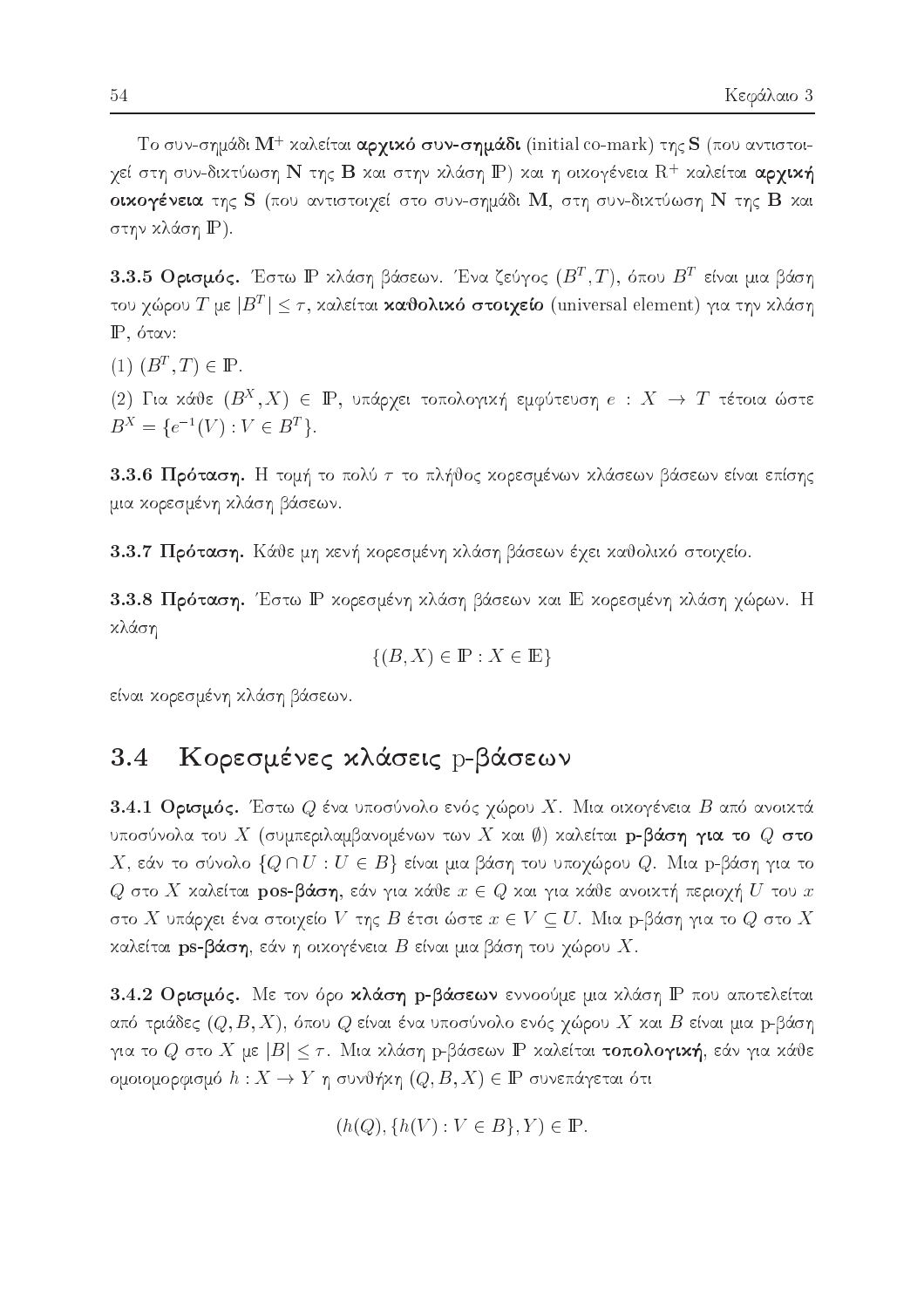Με τον όρο κλάση pos-βάσεων (αντίστοιχα, κλάση ps-βάσεων) εννοούμε μια κλάση IP p-βάσεων που αποτελείται από τριάδες  $(Q, B, X)$ , όπου B είναι μια pos-βάση για το Q στο  $X$  (αντίστοιχα, μια ps-βάση για το  $Q$  στο  $X$ ).

Σε ό,τι ακολουθεί υποθέτουμε ότι όλες οι κλάσεις p-βάσεων είναι τοπολογικές.

3.4.3 Ορισμός. Έστω Ρ κλάση p-βάσεων. Μια p-βάση Β για ένα υποσύνολο Q ενός γώρου X καλείται **IP-p-βάση** (**IP-**p-base), εάν  $(Q, B, X) \in \mathbb{P}$ .

3.4.4 Ορισμός. Έστω S μια οιχογένεια χώρων χαι  $\mathbf{Q} \equiv \{ \mathbf{Q}^{\mathbf{X}} : \mathbf{X} \in \mathbf{S} \}$  ένας περιορισμός της  $S$ .

(1) Ένα S-δικτυωμένο σύνολο  $\mathbf{B} \equiv \{B^X : X \in \mathbf{S}\}\,$  από οικογένειες καλείται συν-p-βάση για τον Q στο S (co-base for Q in S) (αντίστοιχα, συν-pos-βάση ή συν-ps-βάση για **τον Q στο S**), εάν η  $B^X$  είναι μια p-βάση (αντίστοιχα, μια pos-βάση ή ps-βάση) για το  $Q^X$ στο  $X.$ 

(2) Μια συν-p-βάση  $\mathbf{B} \equiv \{B^X : X \in \mathbf{S}\}\$ για τον **Q** στο S καλείται IP-συν-p-βάση (IP-pco-base), εάν για κάθε $X \in \mathbf{S}$ η οικογένεια $B^X$ είναι μια  $\mathbb{P}$ -p-βάση για το  $Q^X$  στο X.

3.4.5 Ορισμός. Μια μη χενή χλάση p-βάσεων P χαλείται **χορεσμένη** (saturated), εάν για κάθε δικτυωμένη οικογένεια S από χώρους, για κάθε περιορισμό Q της S, για κάθε IP-συν-p-βάση Β για τον Q στο S και για κάθε συν-δικτύωση N της B υπάρχει ένα συνσημάδι  $\mathbf{M}^+$  της S, συν-επέχταση του  $\mathbf{N}$  έτσι ώστε για χάθε συν-σημάδι  $\mathbf{M}$  της S, που είναι συν-επέχταση του  $\mathbf{M}^{+},$  να υπάρχει μια  $(\mathbf{M},\mathbf{Q})$ -επιτρεπτή οιχογένεια  $\mathrm{R}^{+}$  από σχέσεις ισοδυναμίας επί της S τέτοια ώστε για κάθε επιτρεπτή οικογένεια R από σχέσεις ισοδυναμίας επί της  ${\bf S},$  που είναι τελιχώς λεπτότερη της  ${\rm R}^+$ , χαι χάθε  ${\bf L}, {\bf H}, {\bf E} \in {\rm C}^{\diamondsuit}({\rm R})$  με  ${\bf L} \subseteq {\bf H} \subseteq {\bf E}$ να έχουμε ότι  $(T(E|_{\mathbf{Q}}), B_{\Diamond,\theta(\tau)}^{\mathbf{H}}, T(\mathbf{L})) \in \mathbb{P}$ , όπου θ είναι μια ενδεικτική συνάρτηση από το  $N$  στο  $M$ .

Το συν-σημάδι  $M^+$  καλείται αρχικό συν-σημάδι (initial co-mark) της  $S$  (που αντιστοιγεί στον περιορισμό  ${\bf Q}$ , στη συν-δικτύωση  ${\bf N}$  της  ${\bf B}$  και στην κλάση  ${\bf P}$ ) και η οικογένεια  ${\rm R}^+$ καλείται αρχική οικογένεια της S (που αντιστοιχεί στο συν-σημάδι M, στον περιορισμό  $\mathbf Q$ , στη συν-δικτύωση  $\mathbf N$  της  $\mathbf B$  και στην κλάση  $\mathbf P$ ).

3.4.6 Ορισμός. Έστω Ρ χλάση p-βάσεων. Ένα ζεύγος  $(Q^T, B^T, T)$ , όπου  $Q^T$  είναι ένα υποσύνολο του χώρου  $X$  και  $B^T$  είναι μια p-βάση για το  $Q$  στο  $X$  με  $|B^T| \leq \tau$ , καλείται καθολικό στοιχείο (universal element) για την κλάση P, όταν:

(1)  $(Q^T, B^T, T) \in \mathbb{P}$ .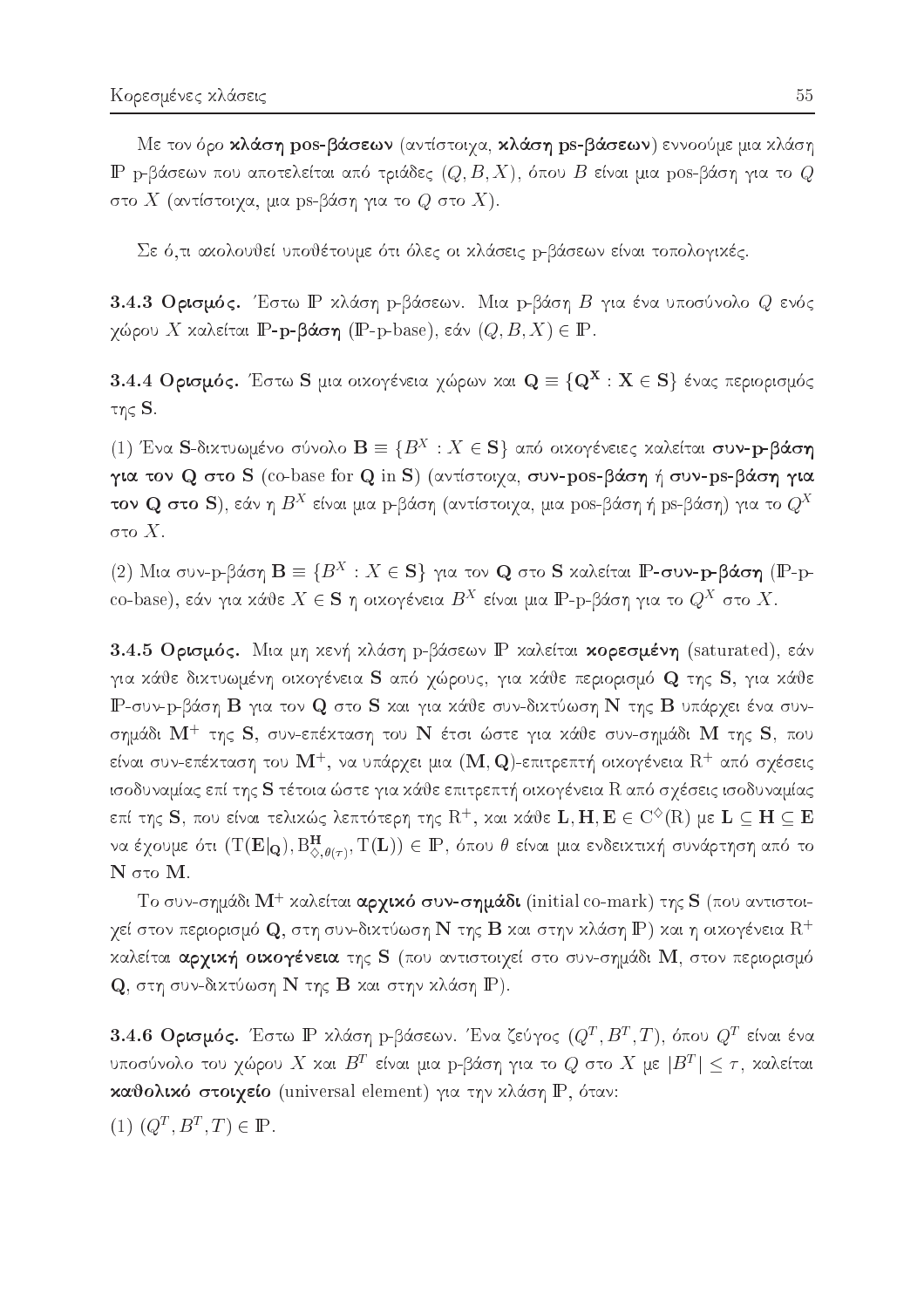(2) Για κάθε  $(Q^Z, B^Z, Z) \in \mathbb{P}$ , υπάρχει τοπολογική εμφύτευση  $e: Z \to T$  τέτοια ώστε  $e(Q^Z) \subseteq Q^T$  xat  $B^Z = \{e^{-1}(V) : V \in B^T\}.$ 

3.4.7 Πρόταση. Η τομή το πολύ τ το πλήθος κορεσμένων κλάσεων p-βάσεων είναι επίσης μια κορεσμένη κλάση p-βάσεων.

3.4.8 Πρόταση. Κάθε μη κενή κορεσμένη κλάση p-βάσεων έχει καθολικό στοιχείο.

3.4.9 Πρόταση. Έστω Ρ κορεσμένη κλάση p-βάσεων, F κορεσμένη κλάση υποσυνόλων και Ε κορεσμένη κλάση χώρων. Οι κλάσεις

 $\{(Q, B, X) \in \mathbb{P} : (Q, X) \in \mathbb{F}\},\$ 

 $\{(Q, B, X) \in \mathbb{P} : Q \in \mathbb{E}\}\$  και

 $\{(Q, B, X) \in \mathbb{P} : X \in \mathbb{E}\}\$ 

είναι κορεσμένες κλάσεις p-βάσεων.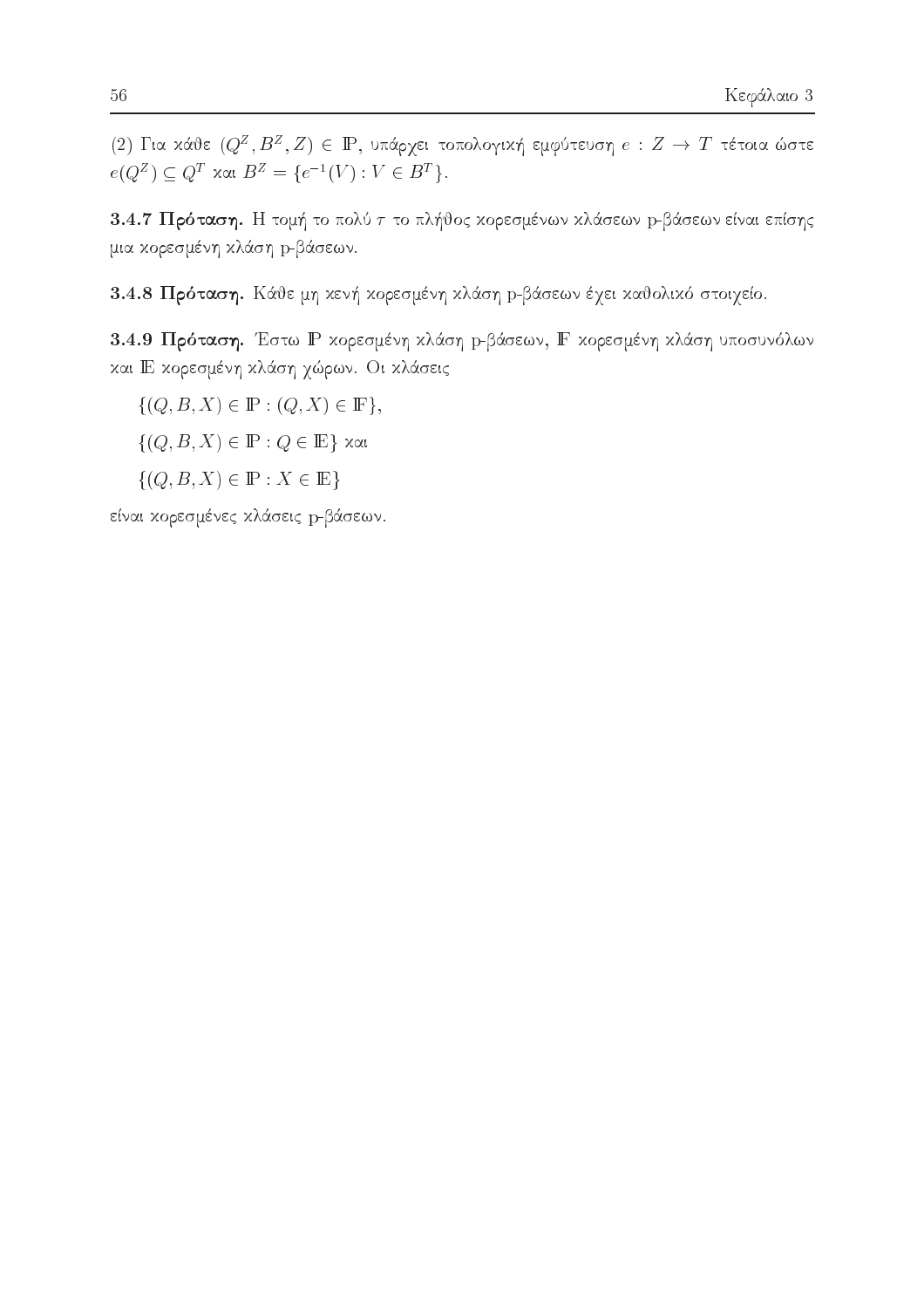# $MEPO\Sigma B$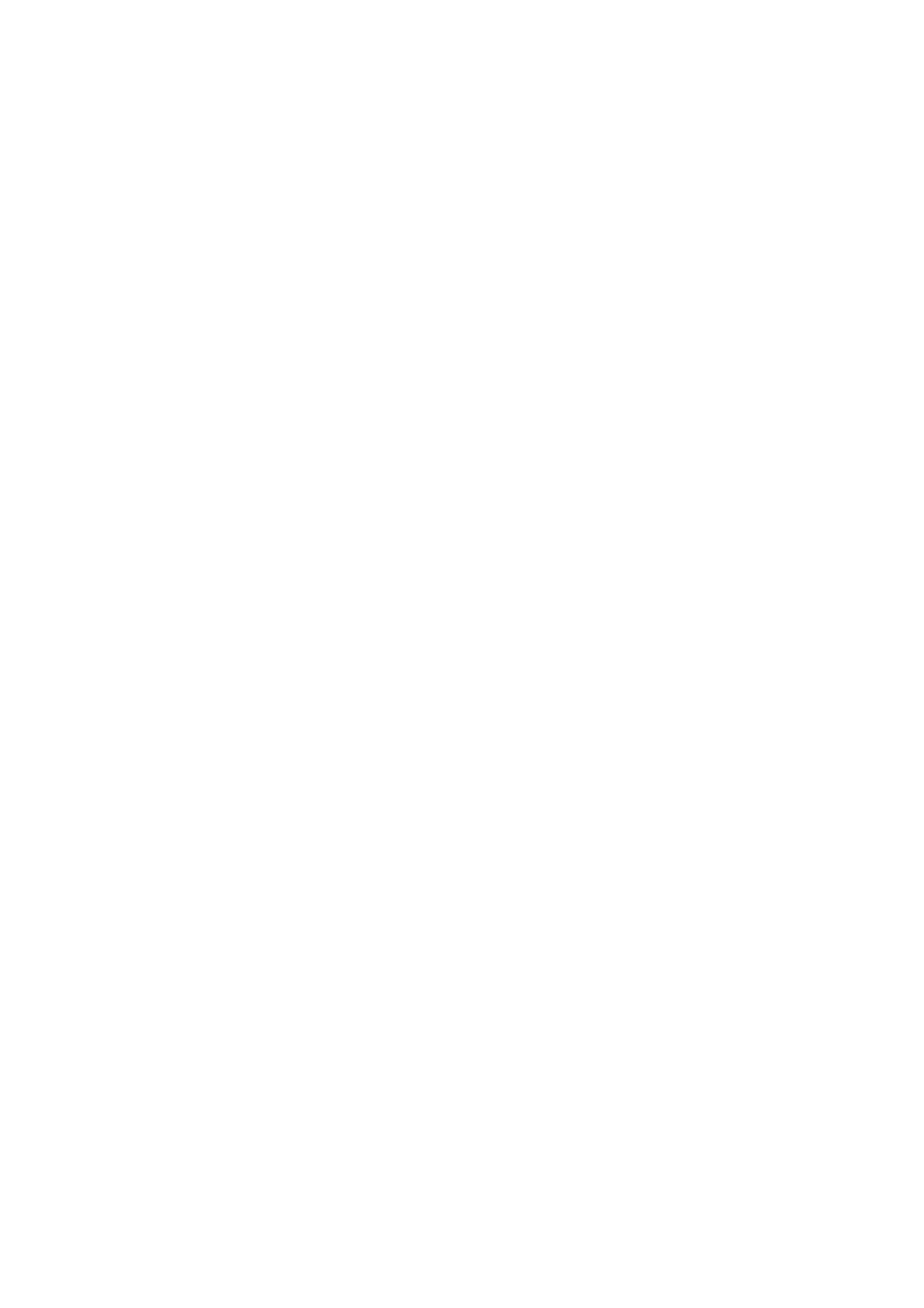# Kεφάλαιο 4

# Διαστάσεις του τύπου Ind

Στην εργασία [56] ορίσθηκαν δύο διαστάσεις  $dm$  και  $Dm$  στην κλάση όλων των Hausdorff χώρων. Η διάσταση  $Dm$  δεν έχει την ιδιότητα της καθολικότητας στην κλάση όλων tων διαχωρίσιμων μετριχοποιήσιμων χώρων επειδή η οιχογένεια όλων των διαχωρίσιμων μετρικοποιήσιμων χώρων X με  $Dm(X) \leq 0$  συμπίπτει με την οικογένεια όλων των totally disconnected χώρων στην οποία δεν υπάρχουν καθολικά στοιχεία (βλέπε [65]).

Στο κεφάλαιο αυτό τροποποιούνται οι διαστάσεις  $dm$  και  $Dm$  με σκοπό να ορισθούν καινούργιες διαστάσεις που έχουν την ιδιότητα της καθολικότητας. Αυτές οι καινούργιες διαστάσεις συμβολίζονται με  $dm^{{\rm I\!K},{\rm I\!B}}_{{\rm I\!E},\nu}$  χαι  $Dm^{{\rm I\!K},{\rm I\!B}}_{{\rm I\!E},\nu}$ , όπου  ${\rm I\!E}$  είναι μια χλάση χώρων,  ${\rm I\!K}$  είναι μια κλάση υποσυνόλων και IB είναι μια κλάση βάσεων. Στο κεφάλαιο αυτό μελετώνται οι διαστάσεις  $dm_{\mathbb{E},\nu}^{\mathbb{K},\mathbb{B}}$  χαι  $Dm_{\mathbb{E},\nu}^{\mathbb{K},\mathbb{B}}$  χαι συγκρίνονται με άλλες γνωστές διαστάσεις. Ειδικότερα, αποδεικνύεται ότι εάν οι κλάσεις ΙΚ, Β και Ε είναι κορεσμένες, τότε για μια δοσμένη κορεσμένη κλάση  $\mathbb P$  χώρων και για ένα φυσικό αριθμό  $\kappa$  η κλάση όλων των χώρων  $X$  που ανήχουν στην χλάση  $\operatorname{I\!P}$  με  $dm_{\operatorname{I\!E},\nu}^{\operatorname{I\!K},\operatorname{I\!B}}(X) \,\leq\, \kappa$  χαι η χλάση όλων των χώρων  $X$  που ανήχουν στην χλάση  $\mathbb P$  με  $Dm_{\mathbb{E},\nu}^{\mathbb{K},\mathbb{B}}(X)\leq\kappa$  έχουν χαθολικά στοιχεία. Τα αποτελέσματα του κεφαλαίου αυτού είναι όλα πρωτότυπα.

Σε ό,τι αχολουθεί με τη λέξη χώρο θα εννοούμε έναν Τ<sub>0</sub>-χώρο με βάρος  $\leq \tau$ .

#### Οι διαστάσεις dm και Dm 4.1

Στην εργασία [56] δύο διαστάσεις  $dm$  και  $Dm$  ορίσθηκαν και μελετήθηκαν. Στην εργασία [6] οι διαστάσεις αυτές επεκτάθηκαν στην κλάση Ο όλων των διατακτικών αριθμών και συμβολίστηχαν με  $trdm$  χαι  $trDm$ . Παραχάτω δίνονται οι ορισμοί αυτών των επεχτάσεων χρησιμοποιώντας όμως τους αρχικούς συμβολισμούς  $dm$  και  $Dm.$ 

4.1.1 Ορισμός. Θεωρούμε τις συναρτήσεις  $dm$  και  $Dm$  με πεδίο ορισμού την κλάση όλων των χώρων και πεδίο τιμών την κλάση  $\mathcal{O}\cup\{-1,\infty\}$  που ικανοποιούν τις παρακάτω συνθήκες: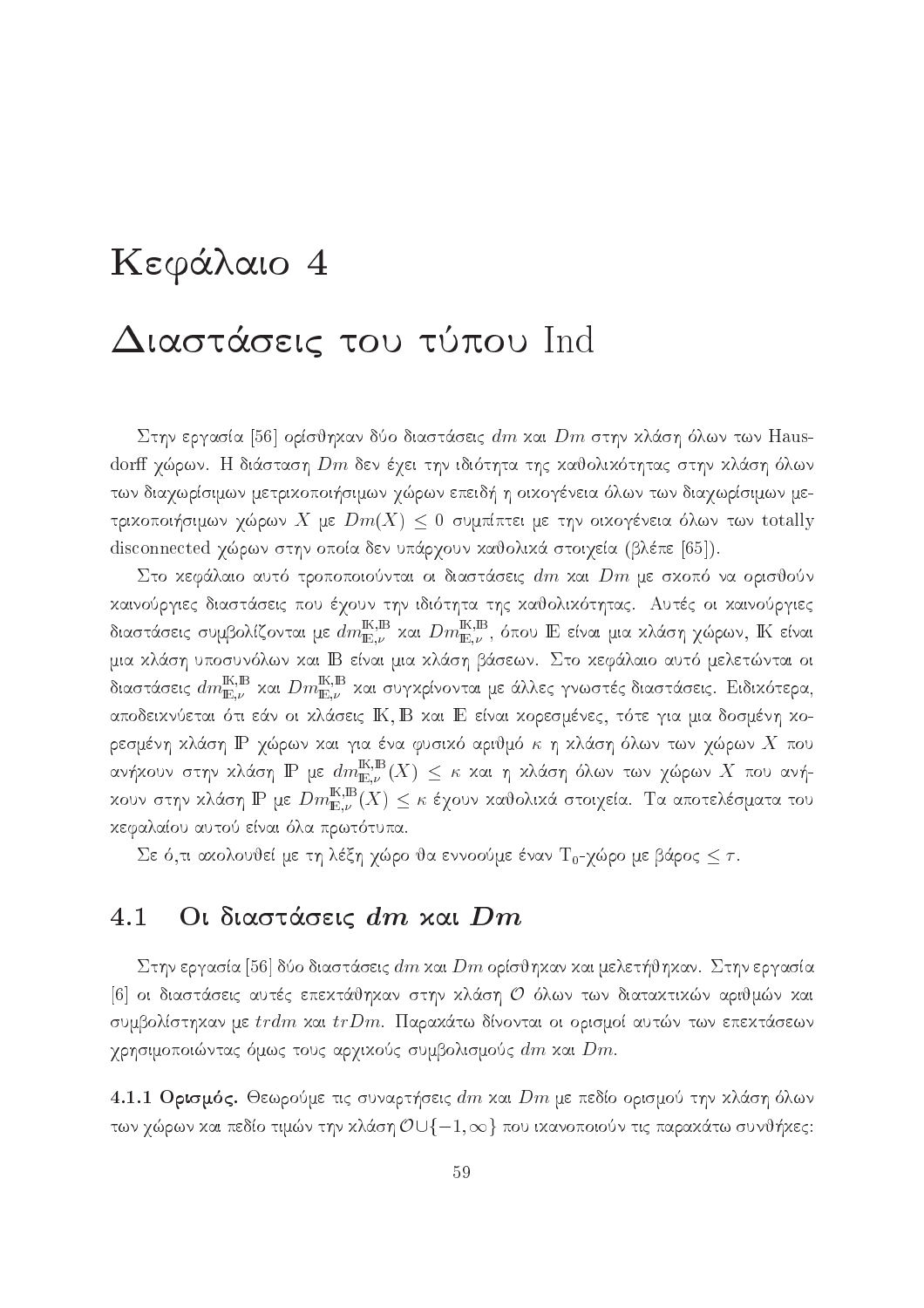$(1) dm(X) = Dm(X) = -1$  εάν και μόνο εάν  $X = \emptyset$ .

 $(2)$   $Dm(X) \leq \alpha$ , όπου  $\alpha \in \mathcal{O}$ , εάν για κάθε ζεύγος διακεκριμένων σημείων x και y του X υπάρχει υποσύνολο  $L$  του  $X$  που διαχωρίζει τα σύνολα  $\{x\}$  και  $\{y\}$  με  $dm(L)<\alpha.$ 

(3)  $dm(X) \leq \alpha$ , όπου  $\alpha \in \mathcal{O}$ , εάν  $X = \bigcup \{Q_i^X : i \in \omega\}$ , όπου το  $Q_i^X$  είναι κλειστό υποσύνολο του X με  $Dm(Q_i^X) \leq \alpha, i \in \omega$ .

Επομένως,  $dm(X) = \infty$  (αντίστοιχα,  $Dm(X) = \infty$ ) αν και μόνο αν η ανισότητα  $dm(X) \leq \alpha$ (αντίστοιχα,  $Dm(X) \leq \alpha$ ) δεν είναι αληθής για κάθε  $\alpha \in \mathcal{O}$ .

Στις εργασίες [56] και [6] οι διαστάσεις  $dm$  και  $Dm$  ορίσθηκαν στην κλάση όλων των Hausdorff χώρων. Από τον παραπάνω ορισμό προχύπτει ότι εάν ένας χώρος  $X$  δεν είναι Hausdorff, τότε  $dm(X) = Dm(X) = \infty$ .

4.1.2 Παρατήρηση. Είναι εύχολο να δεί χανείς ότι  $Dm(X) = 0$  εάν χαι μόνο εάν ο χώρος  $X$  είναι totally disconnected. Είναι γνωστό ότι στην χλάση όλων των διαχωρίσιμων μετρικοποιήσιμων totally disconnected χώρων δεν υπάρχουν καθολικά στοιχεία (βλέπε [65]).

### Οι διαστάσεις  $dm^{{\mathbb K},{\mathbb B}}_{{\mathbb E},\nu}$  και  $Dm^{{\mathbb K},{\mathbb B}}_{{\mathbb E},\nu}$ 4.2

Σε ό,τι ακολουθεί με ν συμβολίζουμε ένα σταθερό πληθάριθμο τέτοιο ώστε  $\omega \leq \nu \leq \tau$ .

4.2.1 Ορισμός. Μια κλάση χώρων Ε καλείται B-hereditary-separated, όπου Β είναι μια κλάση βάσεων, εάν για κάθε  $X \in \mathbb{E}$  υπάρχει μια  $\mathbb{B}$ -βάση  $B^X \equiv \{U_\delta : \delta \in \tau\}$  του  $X$ έτσι ώστε για κάθε δύο στοιχεία  $U_{\delta_1}$  και  $U_{\delta_2}$  της  $B^X$  με  $\text{Cl}(U_{\delta_1})\cap\text{Cl}(U_{\delta_2})=\emptyset$  να υπάρχει ένας υπόχωρος  $L$  του  $X$  που ανήχει στην χλάση  $\mathop{\mathrm {I\!E}}$  χαι διαχωρίζει τα σύνολα  $\mathrm{Cl}(U_{\delta_1})$  χαι  $Cl(U_{\delta_2}).$ 

Σημειώνουμε ότι εάν η κλάση Ε είναι B-hereditary-separated, τότε  $\emptyset \in \mathbb{E}$ , το οποίο προχύπτει από το γεγονός ότι το χενό σύνολο είναι το μοναδικό υποσύνολο του  $X$  που διαχωρίζει τα στοιχεία  $\emptyset$  και  $X$  της  $B^X.$ 

4.2.2 Ορισμός. Έστω Β μια κλάση βάσεων, Ε μια B-hereditary-separated κλάση χώρων και ΙΚ μια κλάση υποσυνόλων με  $(X, X) \in \mathbb{K}$  για κάθε χώρο X. Θεωρούμε τις συναρτήσεις  $dm^{\text{K,B}}_{\mathbb{E},\nu}$  και  $Dm^{\text{K,B}}_{\mathbb{E},\nu}$  με πεδίο ορισμού την κλάση όλων των χώρων και πεδίο τιμών την κλάση  $\mathcal{O} \cup \{-1, \infty\}$  που ικανοποιούν τις παρακάτω συνθήκες:

 $(1)$   $dm_{\mathbb{E},\nu}^{\mathbb{K},\mathbb{B}}(X) = Dm_{\mathbb{E},\nu}^{\mathbb{K},\mathbb{B}}(X) = -1$  εάν και μόνο εάν  $X \in \mathbb{E}$ .

 $(2)$   $Dm^{{\rm I\!K},{\rm I\!R}}_{{\rm I\!E},\nu}(X)\leq \alpha,$ όπου $\alpha\in\mathcal{O},$  εάν υπάρχει μια ΙΒ-βάση $B^X\equiv\{U_\delta:\delta\in\tau\}$ του  $X$ έτσι ώστε για κάθε δύο στοιχεία  $U_{\delta_1}$  και  $U_{\delta_2}$  της  $B^X$  με  $\text{Cl}(U_{\delta_1})\cap\text{Cl}(U_{\delta_2})=\emptyset$  να υπάρχει ένας υπόχωρος $L$ του $X$ που διαχωρίζει τα σύνολα $\mathrm{Cl}(U_{\delta_1})$  και  $\mathrm{Cl}(U_{\delta_2})$ με  $dm^{\mathbb{K},\mathbb{B}}_{\mathbb{E},\nu}(L)<\alpha.$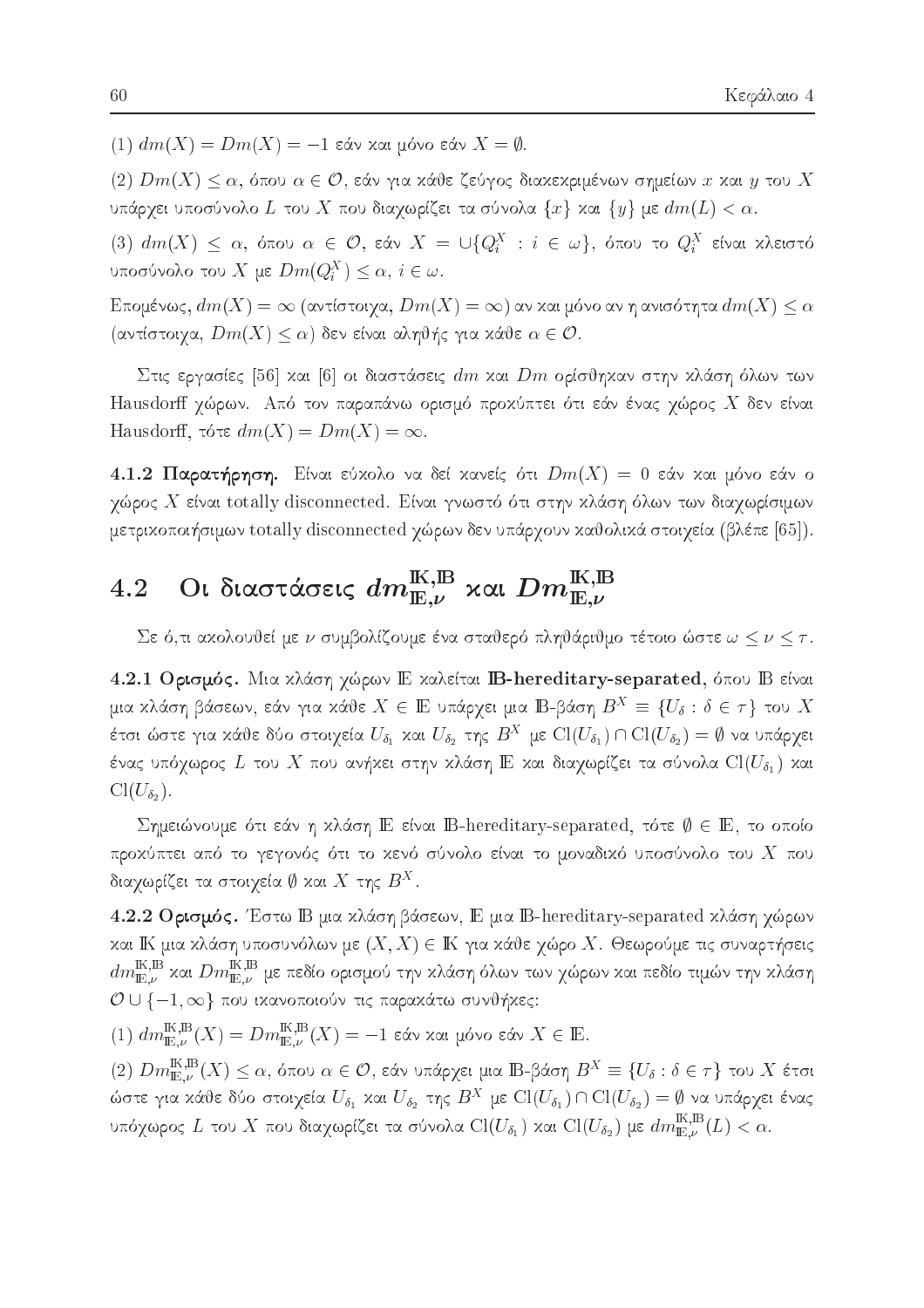$(3)$   $dm_{\mathbb{E},\nu}^{\mathbb{K},\mathbb{B}}(X) \leq \alpha$ , όπου  $\alpha \in \mathcal{O}$ , εάν  $X = \bigcup\{Q_i^X : i \in \nu\}$  ώστε (α) το υποσύνολο  $Q_i^X$  του  $X$  είναι κλειστό, (β)  $(Q_i^X, X) \in \mathbb{K}$  και (γ)  $Dm_{\mathbb{E}, \nu}^{\mathbb{K}, \mathbb{B}}(Q_i^X) \leq \alpha, i \in \nu$ .

Επομένως,  $dm^{{\mathbb{K}},{\mathbb{B}}}_{{\mathbb{E}},\nu}(X)=\infty$  (αντίστοιχα,  $Dm^{{\mathbb{K}},{\mathbb{B}}}_{{\mathbb{E}},\nu}(X)=\infty)$  εάν και μόνο εάν η ανισότητα  $dm_{\mathbb{E},\nu}^{\mathbb{K},\mathbb{B}}(X) \leq \alpha$  (αντίστοιχα,  $Dm_{\mathbb{E},\nu}^{\mathbb{K},\mathbb{B}}(X) \leq \alpha$ ) δεν είναι αληθής για κάθε  $\alpha \in \mathcal{O}$ .

4.2.3 Παρατήρηση. (1) Οι συναρτήσεις  $dm^{{\mathbb{K}},{\mathbb{B}}}_{{\mathbb{E}},\nu}$  και  $Dm^{{\mathbb{K}},{\mathbb{B}}}_{{\mathbb{E}},\nu}$  είναι καλά ορισμένες. Πράγματι, αρκεί να αποδείξουμε ότι εάν για ένα χώρο  $X$  έχουμε

$$
Dm_{\mathbb{E},\nu}^{\mathbb{K},\mathbb{B}}(X) = dm_{\mathbb{E},\nu}^{\mathbb{K},\mathbb{B}}(X) = -1,
$$

τότε

$$
Dm_{\mathbb{E},\nu}^{\mathbb{K},\mathbb{B}}(X) \le 0 \quad \text{and} \quad dm_{\mathbb{E},\nu}^{\mathbb{K},\mathbb{B}}(X) \le 0.
$$

 ${\rm E}\varphi^*$ όσον $X\in{\rm I\!E},$ η σχέση $Dm_{{\rm I\!E},\nu}^{{\rm I\!K},{\rm I\!B}}(X)\leq 0$ προχύπτει άμεσα από το γεγονός ότι η κλάση E είναι B-hereditary-separated. Η σχέση  $dm_{\mathbb{E},\nu}^{\mathbb{K},\mathbb{B}}(X) \leq 0$  προχύπτει από το γεγονός ότι  $X = \bigcup\{Q_i^X : i \in \nu\},\$ όπου  $Q_i^X = X$ ,  $(X, X) \in \mathbb{K}$  και  $Dm_{\mathbb{E}, \nu}^{\mathbb{K}, \mathbb{B}}(X) = -1 \leq 0$ .

(2) Σε ό,τι ακολουθεί όταν θεωρούμε τις διαστάσεις  $dm_{\mathbb{E},\nu}^{\mathbb{K},\mathbb{B}}$  και  $Dm_{\mathbb{E},\nu}^{\mathbb{K},\mathbb{B}},$  θα υποθέτουμε ότι IB είναι μια κλάση βάσεων, Ε είναι μια B-hereditary-separated κλάση χώρων και ΙΚ είναι μια κλάση υποσυνόλων με  $(X, X) \in \mathbb{K}$  για κάθε χώρο X. Στην περίπτωση, όπου  $\mathbb{E} = \{\emptyset\}$ αντί για  $dm^{{\mathbb{K}},{\mathbb{B}}}_{{\mathbb{E}},\nu}$  και  $Dm^{{\mathbb{K}},{\mathbb{B}}}_{{\mathbb{E}},\nu}$  θα γράφουμε  $dm^{{\mathbb{K}},{\mathbb{B}}}_\nu$  και  $Dm^{{\mathbb{K}},{\mathbb{B}}}_\nu$ , αντίστοιχα.

## $\Sigma$ χέσεις μεταξύ των  $dm^{{\rm K},{\rm B}}_{{\rm E},\nu},$   $Dm^{{\rm K},{\rm B}}_{{\rm E},\nu}$  και άλλων 4.3 διαστάσεων.

4.3.1 Πρόταση. Για κάθε χώρο Χ έχουμε

(4.1) 
$$
dm_{\mathbb{E},\nu}^{\mathbb{K},\mathbb{B}}(X) \leq Dm_{\mathbb{E},\nu}^{\mathbb{K},\mathbb{B}}(X)
$$

**Απόδειξη.** Έστω $Dm_{\mathbb{E},\nu}^{\mathbb{K},\mathbb{B}}(X)=\alpha\in\{-1,\infty\}\cup\mathcal{O}.$  Εάν $\alpha=-1$ ή $\alpha=\infty,$ τότε προφανώς η ανισότητα  $(4.1)$  ισχύει. Υποθέτουμε ότι  $\alpha \in \mathcal{O}.$  Τότε,

$$
X = \cup \{Q_i^X : i \in \nu\}
$$

όπου  $Q_i^X = X$ ,  $i \in \nu$ . Εφ' όσον

$$
(Q_i^X, X) = (X, X) \in \mathbb{K}
$$

 $x\alpha t$ 

$$
Dm_{\mathbb{E},\nu}^{\mathbb{K},\mathbb{B}}(Q_i^X) = Dm_{\mathbb{E},\nu}^{\mathbb{K},\mathbb{B}}(X) \le \alpha,
$$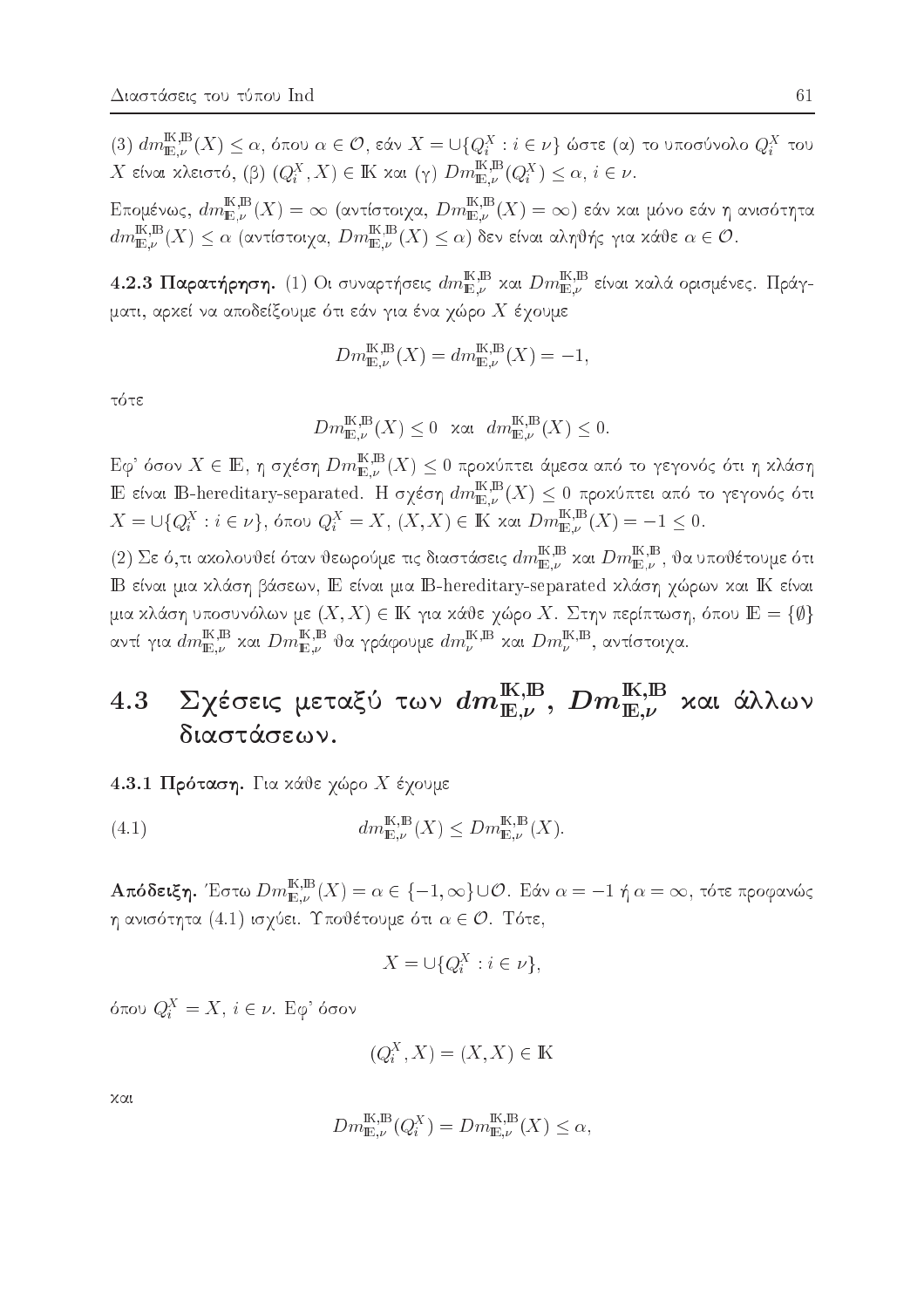από τη συνθήκη (3) του Ορισμού 4.2.2 προκύπτει ότι  $dm_{\mathbb{E},\nu}^{\mathbb{K},\mathbb{B}}(X)\leq \alpha$ .

### 4.3.2 Πρόταση. Για κάθε χώρο Χ έχουμε

$$
Dm_{\mathbb{E},\nu}^{\mathbb{K},\mathbb{B}}(X) \in \{-1,\infty\} \cup \tau^+
$$

και συνεπώς

$$
dm_{\mathbb{E},\nu}^{\mathbb{K},\mathbb{B}}(X) \in \{-1,\infty\} \cup \tau^+.
$$

Απόδειξη. Υποθέτουμε ότι η πρόταση δεν είναι αληθής. Θα καταλήξουμε σε άτοπο. Έστω  $\alpha$  το ελάχιστο στοιχείο του  $\mathcal{O} \setminus \tau^+$  τέτοιο ώστε υπάρχει ένας χώρος  $X$  με  $Dm_{\mathbb{E},\nu}^{\rm I\!K,B}(X) = \alpha.$ Θεωρούμε μια ΙΒ-βάση  $B^X = \{U_\delta : \delta \in \tau\}$  του X που ικανοποιεί τη συνθήκη (2) του Ορισμού 4.2.2 και συμβλίζουμε με P το σύνολο των ζευγών  $(\delta_1, \delta_2) \in \tau \times \tau$  με

$$
\mathrm{Cl}(U_{\delta_1})\cap \mathrm{Cl}(U_{\delta_2})=\emptyset.
$$

 $\Gamma$ ια κάθε  $(\delta_1, \delta_2) \in P$  έστω  $L(\delta_1, \delta_2)$  ένα υποσύνολο του  $X$  που διαχωρίζει τα σύνολα  $\mathrm{Cl}(U_{\delta_1})$ και  $Cl(U_{\delta_2})$  με

$$
dm_{\mathbb{E},\nu}^{\mathbb{K},\mathbb{B}}(L(\delta_1,\delta_2)) = \beta(\delta_1,\delta_2) < \alpha.
$$

Πρώτα υποθέτουμε ότι  $\beta(\delta_1,\delta_2) < \tau^+$  για κάθε  $(\delta_1,\delta_2) \in P$ . Εφ' όσον  $|P| \leq \tau$ , υπάρχει ένας διατακτικός αριθμός  $\beta \in \tau^+$  τέτοιος ώστε  $\beta(\delta_1, \delta_2) < \beta$  για κάθε  $(\delta_1, \delta_2) \in P$ . Τότε,  $dm_{\mathbb{E},\nu}^{\mathbb{K},\mathbb{B}}(L(\delta_1,\delta_2)) < \beta$  και, από τη συνθήκη (2) του Ορισμού 4.2.2,  $Dm_{\mathbb{E},\nu}^{\mathbb{K},\mathbb{B}}(X) \leq \beta$ , άτοπο.

Tώρα, υποθέτουμε ότι υπάρχει  $(\delta_1, \delta_2) \in P$  τέτοιο ώστε  $\tau^+ \leq \beta(\delta_1, \delta_2)$ . Εφ' όσον  $dm_{\mathbb{E},\nu}^{\mathbb{K},\mathbb{B}}(L(\delta_1,\delta_2)) = \beta(\delta_1,\delta_2)$ , υπάρχουν κλειστά υποσύνολα  $Q_i^{L(\delta_1,\delta_2)}$  του  $L(\delta_1,\delta_2)$ ,  $i \in \nu$ , έτσι ώστε:

- ( $\alpha$ )  $L(\delta_1, \delta_2) = \bigcup \{Q_i^{L(\delta_1, \delta_2)} : i \in \nu\},\$  $(β) (Q<sub>i</sub><sup>L(δ<sub>1</sub>,δ<sub>2</sub>)</sup>, L(δ<sub>1</sub>,δ<sub>2</sub>)) ∈ \mathbb{K}$  και
- $(\gamma) \ Dm_{\mathbb{E},\nu}^{\mathbb{K},\mathbb{B}}(Q_i^{L(\delta_1,\delta_2)}) = \beta_i \leq \beta(\delta_1,\delta_2) < \alpha.$

Εάν  $\beta_i < \tau^+$  για κάθε  $i \in \nu$ , τότε υπάρχει ένας διατακτικός αριθμός  $\beta \in \tau^+$  τέτοιος ώστε  $\beta_i \leq \beta$ , που σημαίνει ότι  $Dm_{\mathbb{E},\nu}^{\mathbb{K},\mathbb{B}}(Q_i^{L(\delta_1,\delta_2)}) \leq \beta$ . Συνεπώς,

$$
dm_{\mathbb{E},\nu}^{\mathbb{K},\mathbb{B}}(L(\delta_1,\delta_2)) \leq \beta < \tau^+ \leq \beta(\delta_1,\delta_2)
$$

άτοπο. Άρα, υπάρχει  $i \in \nu$  τέτοιο ώστε

$$
\tau^+ \leq Dm_{\mathbb{E},\nu}^{\mathbb{K},\mathbb{B}}(Q_i^{L(\delta_1,\delta_2)}) < \alpha.
$$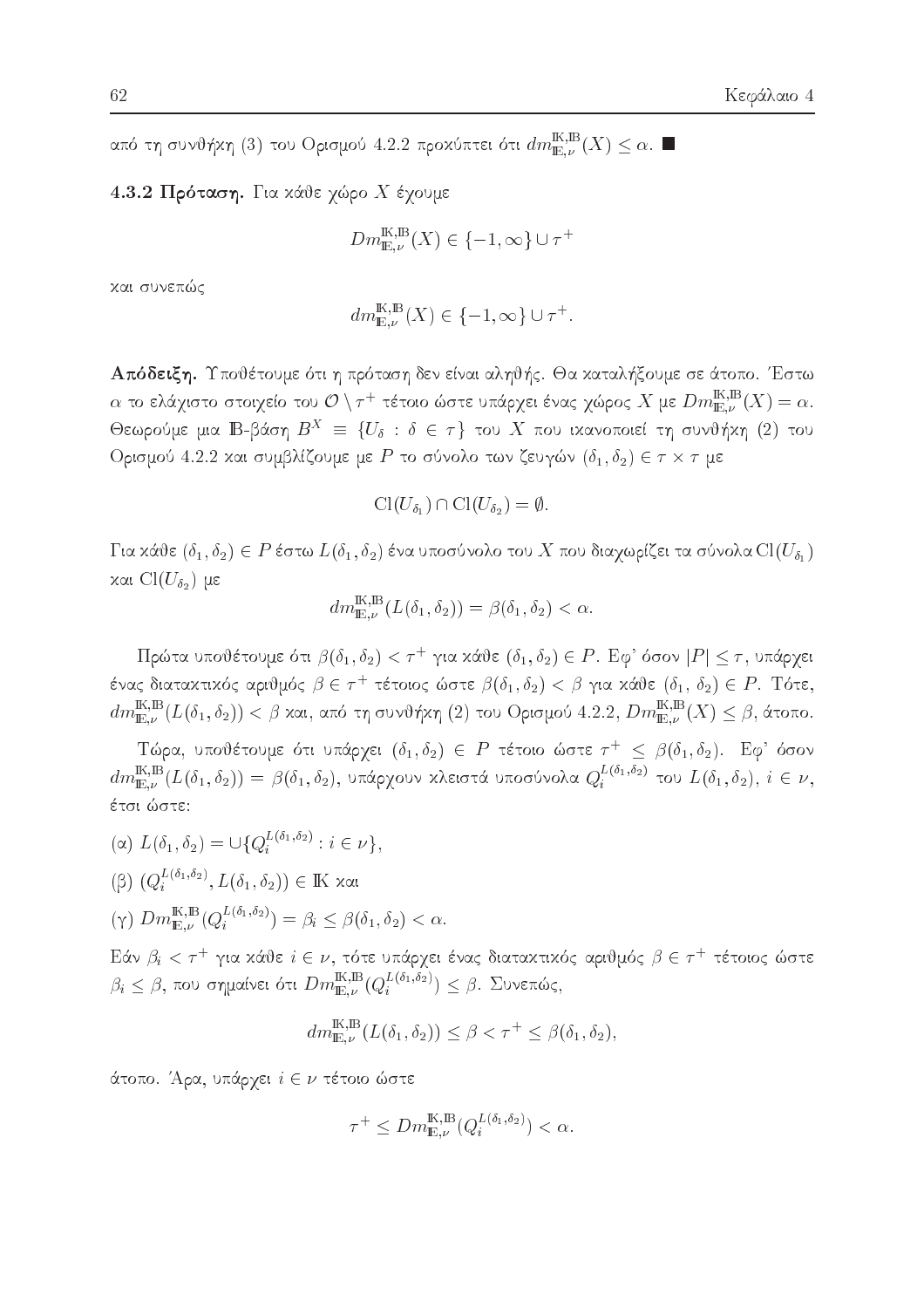Η τελευταία σχέση αντιφάσκει την επιλογή του διατακτικού αριθμού  $\alpha$ . Σε όλες τις περιπτώσεις καταλήξαμε σε άτοπο. Συνεπώς, η πρόταση είναι αληθής.  $\blacksquare$ 

4.3.3 Πρόταση. Έστω Χ κανονικός χώρος. Τότε,

$$
dm(X) \le dm_{\omega}^{\mathbb{K},\mathbb{B}}(X)
$$

χαι

$$
Dm(X) \leq Dm_{\omega}^{\mathbb{K},\mathbb{B}}(X).
$$

**Απόδειξη.** Θα αποδείξουμε την πρόταση με επαγωγή. Αν  $dm_\omega^{{\rm K},{\rm B}}(X)=Dm_\omega^{{\rm K},{\rm B}}(X)=-1,$ τότε  $X = \emptyset$  και συνεπώς, από τη συνθήκη (1) του Ορισμού 4.1.1,  $dm(X) = Dm(X) = -1$ . Υποθέτουμε ότι η ανισότητα  $Dm(X) \leq Dm_\omega^{\mathrm{I\!K},\mathrm{I\!B}}(X)$  είναι αληθής για κάθε κανονικό χώρο  $X$ με  $Dm_\omega^{{\rm I\!K},{\rm I\!B}}(X)<\alpha$ και η ανισότητα $dm(X)\leq dm_\omega^{{\rm I\!K},{\rm I\!B}}(X)$ είναι αληθής για κάθε κανονικό χώρο X με  $dm_{\omega}^{\mathbb{K},\mathbb{B}}(X) < \alpha$ , όπου  $\alpha \in \mathcal{O}$ .

Έστω $X$ ένας κανονικός χώρος με $Dm_\omega^{{\rm I\!K},{\rm I\!B}}(X)=\alpha.$ Αποδεικνύουμε ότι $Dm(X)\leq \alpha.$ Έστω x και y δύο διακεκριμένα σημεία του X. Υπάρχει μια  $\mathbb{B}$ -βάση  $B^X \equiv \{U_\delta : \delta \in \tau\}$  του  $X$ έτσι ώστε για κάθε δύο στοιχεία $U_{\delta_1}$ και  $U_{\delta_2}$ της  $B^X$ με  $\mathrm{Cl}(U_{\delta_1})\cap \mathrm{Cl}(U_{\delta_2})=\emptyset$ να υπάρχει ένας υπόχωρος  $L$  του  $X$  που διαχωρίζει τα σύνολα  $\text{Cl}(U_{\delta_1})$  και  $\text{Cl}(U_{\delta_2})$  με  $dm_\omega^{\mathbb{K},\mathbb{B}}(L)<\alpha.$  $E\varphi$ ' όσον ο χώρος X είναι κανονικός υπάρχουν  $U_{\delta_1}, U_{\delta_2} \in B^X$  έτσι ώστε:  $x \in Cl(U_{\delta_1}),$  $y \in \mathrm{Cl}(U_{\delta_2})$  και  $\mathrm{Cl}(U_{\delta_1}) \cap \mathrm{Cl}(U_{\delta_2}) = \emptyset$ . Συνεπώς, υπάρχει υπόχωρος  $L$  του  $X$  που διαχωρίζει τα σύνολα  $\text{Cl}(U_{\delta_1})$  και  $\text{Cl}(U_{\delta_2})$  με  $dm^{\text{K,B}}_{\omega}(L)<\alpha$ . Προφανώς, ο  $L$  διαχωρίζει τα μονοσύνολα  $\{x\}$  και  $\{y\}$ . Επιπλέον από την υπόθεση της επαγωγής

$$
dm(L) \le dm_{\omega}^{\mathbb{K},\mathbb{B}}(L) < \alpha
$$

Επομένως, από τη συνθήκη (2) του Ορισμού 4.1.1,  $Dm(X) \leq \alpha$ .

Έστω τώρα X κανονικός γώρος με  $dm_{\omega}^{\mathbb{K},\mathbb{B}}(X)=\alpha$ . Αποδεικνύουμε ότι  $dm(X)\leq \alpha$ . Έχουμε

$$
X = \cup \{Q_i^X : i \in \omega\},\
$$

όπου:

(α) το υποσύνολο $Q_i^X$ του  $X$  είναι κλειστό,

- $(β)$   $(Q_i^X, X) \in \mathbb{K}$  και
- $(\gamma)$   $Dm_{\omega}^{\mathbb{K},\mathbb{B}}(Q_i^X) \leq \alpha$ .

Από το πρώτο μέρος της απόδειξης προχύπτει ότι  $Dm(Q_i^X) \leq \alpha$ ,  $i \in \omega$ . Άρα, από τη συνθήκη (3) του Ορισμού 4.1.1,  $dm(X) \leq \alpha$ .

Τέλος, η πρόταση είναι προφανής εάν $dm_\omega^{{\rm I\!K},{\rm I\!B}}(X)=Dm_\omega^{{\rm I\!K},{\rm I\!B}}(X)=\infty.$  ■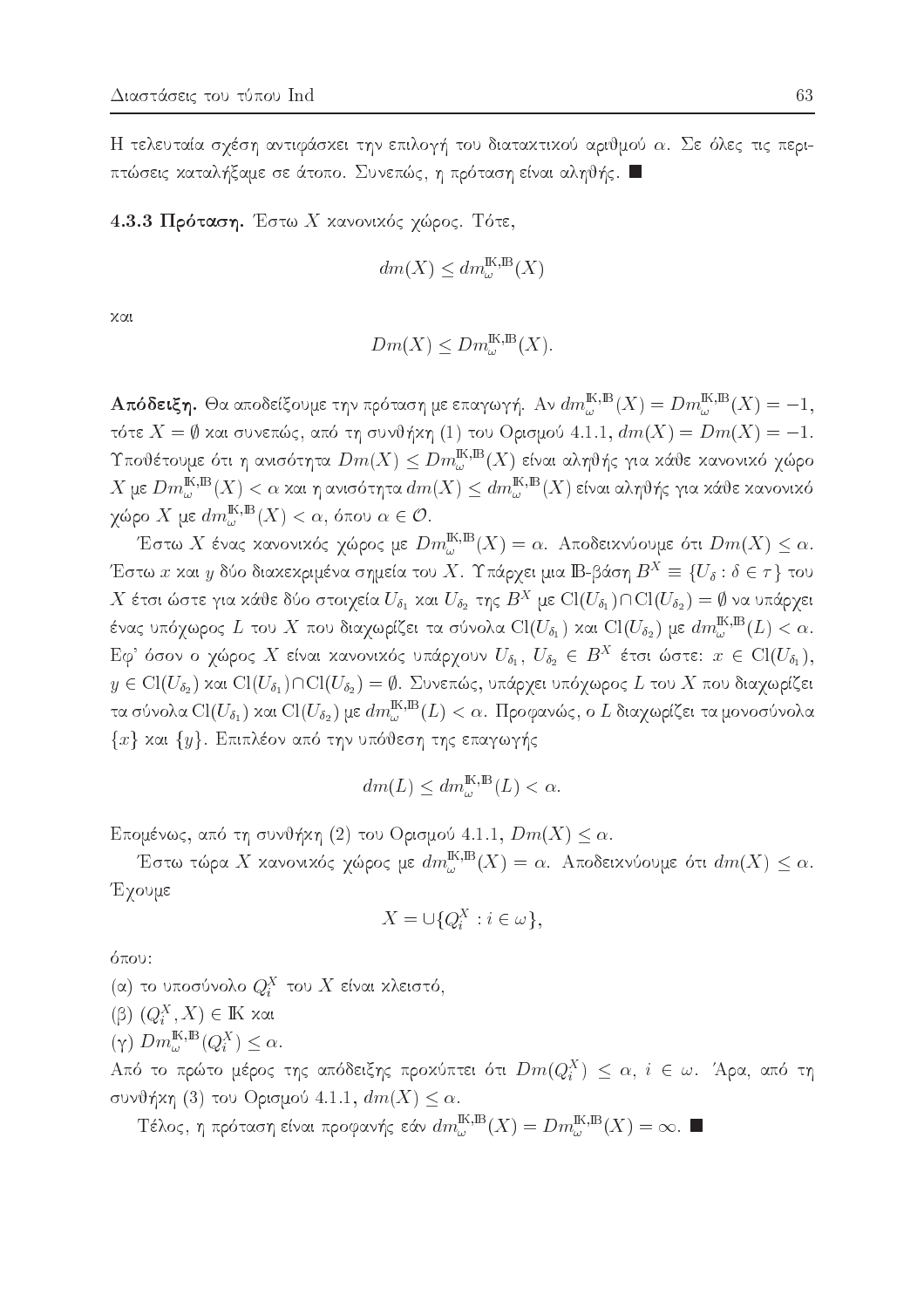4.3.4 Πρόταση. Έστω Χ φυσικός χώρος με  $Dm_{\nu}^{\mathbb{K},\mathbb{B}}(X) \neq \infty$ . Τότε,

 $Dm_{\nu}^{\mathbb{K},\mathbb{B}}(X)\leq \mathrm{Ind}(X).$ 

**Απόδειξη.** Έστω Ind(X) =  $\alpha \in \{-1, \infty\} \cup \mathcal{O}$ . Θα αποδείξουμε την πρόταση με επαγωγή στο α. Η πρόταση είναι προφανής εάν  $\alpha = -1$  ή  $\alpha = \infty$ . Έστω  $\alpha \in \mathcal{O}$  και υποθέτουμε ότι η πρόταση είναι αληθής για κάθε φυσικό χώρο  $X$  με  ${\rm Ind}(X)<\alpha.$  Αποδεικνύουμε την πρόταση για ένα φυσικό χώρο X με  $\text{Ind}(X) = \alpha$ .

Έστω  $B^X = \{U_\delta : \delta \in \tau\}$  μια τυχαία  $\mathbb{B}$ -βάση του  $X$ . Η ύπαρξη μιας τέτοιας βάσης έπεται από τη συνθήχη  $Dm_\nu^{\mathbb{K},\mathbb{B}}(X)\neq\infty$ . Έστω  $U_{\delta_1},\,U_{\delta_2}\in B^X$  με  $\text{Cl}(U_{\delta_1})\cap\text{Cl}(U_{\delta_2})=\emptyset.$ Εφ' όσον Ind(X) =  $\alpha$ , υπάρχει κλειστός υπόχωρος L του X που διαχωρίζει τα σύνολα  $Cl(U_{\delta_{1}})$  και  $Cl(U_{\delta_{2}})$  τέτοιος ώστε  $Ind(L) < \alpha$  (βλέπε Παρατήρηση 1.2.8). Από την υπόθεση της επαγωγής,

$$
Dm_{\nu}^{\mathbb{K},\mathbb{B}}(L) \le \text{Ind}(L) < \alpha.
$$

Από την Πρόταση 4.3.1, έχουμε

$$
dm_{\nu}^{\mathbb{K},\mathbb{B}}(L) \leq Dm_{\nu}^{\mathbb{K},\mathbb{B}}(L).
$$

Αυτό σημαίνει ότι

 $Dm_{\nu}^{\mathbb{K},\mathbb{B}}(X)\leq\alpha.$ 

4.3.5 Πόρισμα. Έστω Χ φυσιχός χώρος με  $Dm_{\nu}^{{\mathbb{K}},{\mathbb{B}}}(X) \neq \infty$ . Τότε,

$$
dm_{\nu}^{\mathbb{K},\mathbb{B}}(X) \le \text{Ind}(X)
$$

Απόδειξη. Προχύπτει άμεσα από τις Προτάσεις 4.3.1 χαι 4.3.4.

4.3.6 Πρόταση. Έστω X συμπαγής Hausdorff χώρος με  $Dm_{\nu}^{\rm I\!K,IB}(X) \neq \infty$ . Τότε, οι συνθήχες  $Dm^{{\mathbb{K}},{\mathbb{B}}}_\nu(X)=0$  χαι  ${\rm Ind}(X)=0$  είναι ισοδύναμες.

**Απόδειξη.** Από την Πρόταση 4.3.4, αρχεί να αποδείξουμε ότι εάν  $Dm_{\nu}^{\text{IK,B}}(X)=0$ , τότε  $Ind(X) = 0$ . Έστω  $Dm_{\nu}^{K,\mathbb{B}}(X) = 0$  και  $B^X \equiv \{U_{\delta} : \delta \in \tau\}$  μια  $\mathbb{B}$ -βάση του X έτσι ώστε για κάθε δύο στοιχεία $U_{\delta_1}$ και $U_{\delta_2}$ της  $B^X$ με  $\mathrm{Cl}(U_{\delta_1})\cap \mathrm{Cl}(U_{\delta_2})=\emptyset$ το κενό σύνολο να διαχωρίζει τα σύνολα  $\text{Cl}(U_{\delta_1})$  και  $\text{Cl}(U_{\delta_2}).$  Αποδεικνύουμε ότι το κενό σύνολο διαχωρίζει κάθε δύο, ξένα μεταξύ τους, κλειστά υποσύνολα του  $X$  (βλέπε Παρατήρηση 1.2.8).

Έστω Α, Β ζεύγος ξένων κλειστών υποσυνόλων του Χ. Εφ' όσον ο χώρος Χ είναι φυσιχός, υπάρχουν δύο ανοιχτά υποσύνολα  $U$  χαι  $V$  του  $X$  έτσι ώστε:  $A\subseteq U\subseteq\mathrm{Cl}(U),$  $B \subseteq V \subseteq \mathrm{Cl}(V)$  και  $\mathrm{Cl}(U) \cap \mathrm{Cl}(V) = \emptyset$ . Έστω

$$
U = \cup \{ U_{\delta} : \delta \in \kappa \subseteq \tau \} \quad \text{and} \quad V = \cup \{ U_{\delta} : \delta \in \lambda \subseteq \tau \}.
$$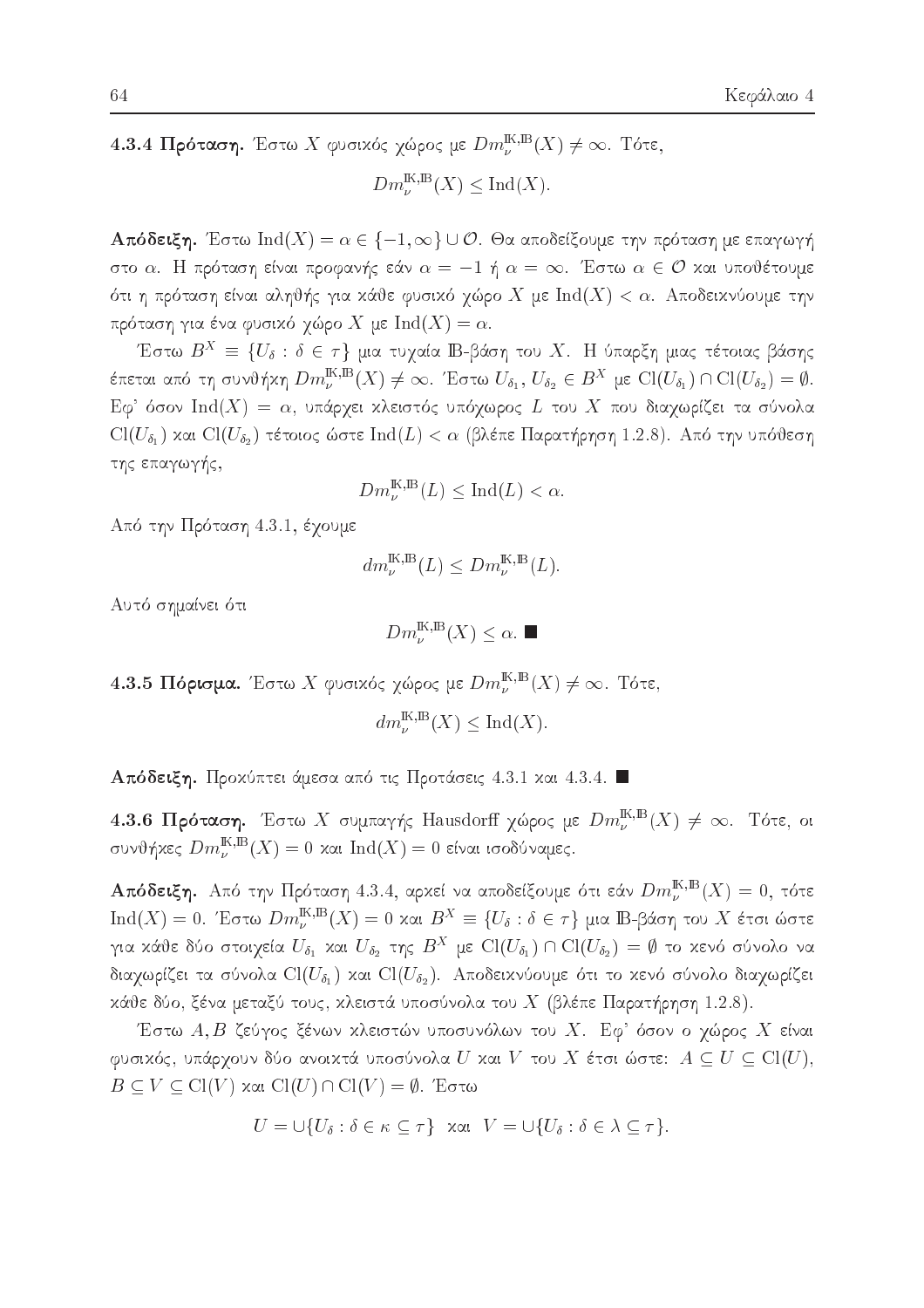$\mathrm{E}\phi^\ast$ όσον τα υποσύνολα  $A$  χαι  $B$  του  $X$  είναι χλειστά χαι ο γώρος  $X$  είναι συμπαγής, τα  $A$ και Β είναι συμπαγή. Επομένως, υπάρχουν  $s, t \in \mathcal{F}$  έτσι ώστε

$$
A \subseteq \bigcup \{ U_{\delta} : \delta \in s \} \subseteq \bigcup \{ \text{Cl}(U_{\delta}) : \delta \in s \}
$$

χαι

$$
B \subseteq \bigcup \{ U_{\delta} : \delta \in t \} \subseteq \bigcup \{ \text{Cl}(U_{\delta}) : \delta \in t \}.
$$

Προφανώς, (∪{Cl(U<sub>δ</sub>): δ ∈ s}) ∩ (∪{Cl(U<sub>δ</sub>): δ ∈ t}) = Ø και άρα Cl(U<sub>δ1</sub>) ∩ Cl(U<sub>δ2</sub>) = Ø για κάθε  $\delta_1 \in s$  και  $\delta_2 \in t$ . Συνεπώς, υπάργουν ανοικτά και συγγρόνως κλειστά υποσύνολα  $U_{\delta_1}^{\delta_2}$ ,  $\delta_1 \in s$ ,  $\delta_2 \in t$  του  $X$  έτσι ώστε:  $\text{Cl}(U_{\delta_1}) \subseteq U_{\delta_1}^{\delta_2}$  και  $\text{Cl}(U_{\delta_2}) \subseteq X \setminus U_{\delta_1}^{\delta_2}$  για κάθε  $\delta_1 \in s$  $x$ αι  $\delta_2 \in t$ .

Θέτουμε

$$
W = \cap \{ \cup \{ U_{\delta_1}^{\delta_2} : \delta_1 \in s \} : \delta_2 \in t \}.
$$

Tότε,  $A \subseteq W$  και  $B \subseteq X \setminus W$ . Εφ' όσον τα υποσύνολα  $U_{\delta_1}^{\delta_2}$ ,  $\delta_1 \in s$ ,  $\delta_2 \in t$ , του X είναι ανοικτά και συγχρόνως κλειστά, το σύνολο  $W$  είναι ανοικτό και συγχρόνως κλειστό. Συνεπώς, το κενό σύνολο διαχωρίζει τα Α και Β, που σημαίνει ότι  $\text{Ind}(X)=0$ .

4.3.7 Πρόταση. Έστω Χ συμπαγής Hausdorff χώρος με  $Dm_{\omega}^{{\bf K},{\bf B}}(X) \neq \infty$ . Τότε, οι συνθήκες  $dm_\omega^{{\rm I\!K},{\rm I\!B}}(X)=0$  και  ${\rm Ind}(X)=0$ είναι ισοδύναμες.

**Απόδειξη.** Εάν Ind(X) = 0, τότε από το Πόρισμα 4.3.5,

$$
dm^{\mathrm{IK},\mathrm{B}}_{\omega}(X)=0
$$

Αντιστρόφως, έστω  $dm_{\omega}^{{\mathbb{K}}, {\mathbb{B}}}(X)=0$ . Τότε,

$$
X = \cup \{Q_i^X : i \in \omega\}
$$

έτσι ώστε:

(α) το υποσύνολο  $Q_i^X$  του  $X$  είναι κλειστό,

 $(β)$   $(Q_i^X, X) \in \mathbb{K}$  και

 $(\gamma)$   $Dm_{\omega}^{\mathbb{K},\mathbb{B}}(Q_i^X) \leq 0.$ 

Εφ' όσον ο υπόχωρος  $Q_i^X$  του X είναι συμπαγής και  $Dm_\omega^{{\mathbb{K}},{\mathbb{B}}}(Q_i^X)\leq 0$ , από την Πρόταση 4.3.6, Ind( $Q_i^X$ )  $\leq$  0. Συνεπώς, από το Θεώρημα 1.2.13, Ind(X) = 0.

4.3.8 Πόρισμα. Έστω Χ συμπαγής Hausdorff χώρος με  $Dm_{\omega}^{{\mathbb{K}},{\mathbb{B}}}(X) \neq \infty$ . Τότε, οι παρακάτω συνθήκες συνθήκες είναι ισοδύναμες.

(1)  $Dm_{\omega}^{\mathbb{K},\mathbb{B}}(X)=0,$  $(2)$   $dm^{\mathbb{K},\mathbb{B}}_{ω}(X) = 0$  και  $(3) Ind(X) = 0.$ 

Απόδειξη. Προχύπτει άμεσα από τις Προτάσεις 4.3.6 χαι 4.3.7.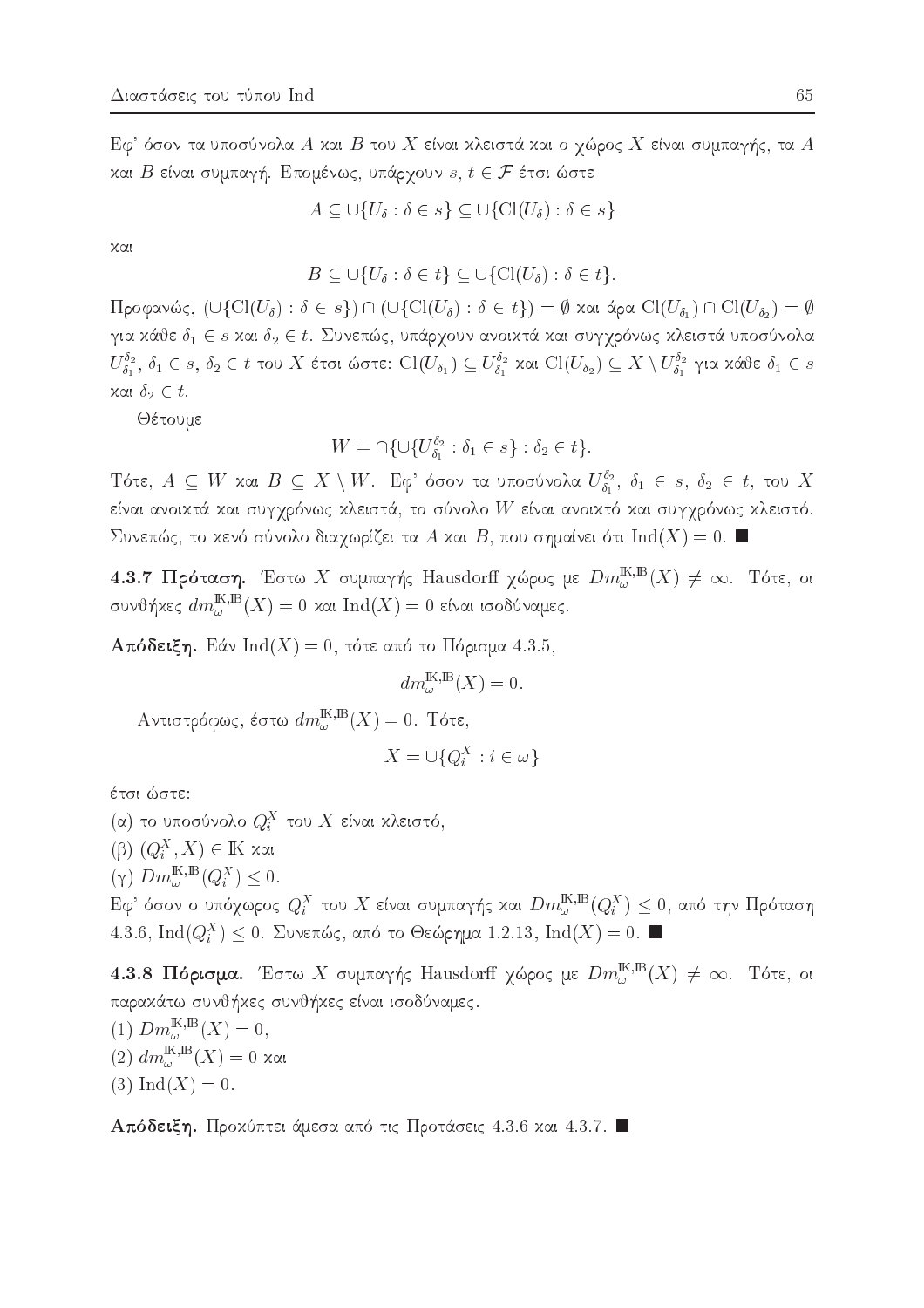### Θεωρήματα αθροίσματος και γινομένου  $4.4$

4.4.1 Θεώρημα. Έστω ΙΚ χλάση υποσυνόλων τέτοια ώστε  $(K, X) \in \mathbb{K}$  για χάθε χώρο  $X$  και για κάθε κλειστό υποσύνολο  $K$  του  $X$ . Εάν ο χώρος  $X$  είναι ένωση κλειστών υποσυνόλων  $F_i, i \in \nu$ , έτσι ώστε  $dm_{\mathbb{E},\nu}^{\rm I\!K,B}(F_i) \leq \alpha \in \mathcal{O}$ , τότε  $dm_{\mathbb{E},\nu}^{\rm I\!K,B}(X) \leq \alpha$ .

**Απόδειξη.** Εφ' όσον  $dm^{{\rm I\!K},{\rm I\!R}}_{{\rm I\!E},\nu}(F_i)\leq \alpha$ , από τη συνθήχη (3) του Ορισμού 4.2.2 προχύπτει ότι  $F_i = \cup \{Q^i_j : j \in \nu\}$  έτσι ώστε για χάθε  $j \in \nu$  να έχουμε: (α) το υποσύνολο $Q^i_j$ του $F_i$ είναι κλειστό,  $(β)$   $(Q<sup>i</sup><sub>i</sub>, F<sub>i</sub>) ∈ \mathbb{K}$  και  $(\gamma)$   $Dm_{\mathbb{E},\nu}^{\mathbb{K},\mathbb{B}}(Q_j^i) \leq \alpha.$ Εφ' όσον το υποσύνολο  $Q_i^i$  του X είναι κλειστό στο X, έχουμε  $(Q_i^i, X) \in \mathbb{K}$ . Επίσης,  $X=\cup\{Q_j^i:i,j\in\nu\}.$ Συνεπώς,  $dm^{{\rm I\!K, B}}_{{\rm I\!E},\nu}(X)\leq \alpha.$  $\blacksquare$ 

### 4.4.2 Ορισμός. Λέγεται ότι:

- (1) μια κλάση ΙΚ υποσυνόλων και
- (2) μια κλάση ΙΒ βάσεων

### είναι **κλειστές ως προς τα γινόμενα**, εάν έχουμε αντίστοιχα:

- $(1)$   $(Q^X \times Q^Y, X \times Y) \in \mathbb{K}$  για κάθε  $(Q^X, X), (Q^Y, Y) \in \mathbb{K}$  και
- $(2)$   $(B^{X\times Y}, X\times Y) \in \mathbb{B}$  για κάθε  $(B^X, X), (B^Y, Y) \in \mathbb{B}$ , όπου

$$
B^{X \times Y} = \{ U^X \times U^Y : U^X \in B^X, U^Y \in B^Y \}.
$$

4.4.3 Πρόταση. Για κάθε δύο χώρους Χ και Υ έχουμε:

(4.2) 
$$
Dm_{\nu}^{\mathbb{K},\mathbb{B}}(X\times Y) \leq Dm_{\nu}^{\mathbb{K},\mathbb{B}}(X)(+)Dm_{\nu}^{\mathbb{K},\mathbb{B}}(Y)
$$

χαι

(4.3) 
$$
dm_{\nu}^{\mathbb{K},\mathbb{B}}(X\times Y) \le dm_{\nu}^{\mathbb{K},\mathbb{B}}(X)(+)dm_{\nu}^{\mathbb{K},\mathbb{B}}(Y),
$$

όπου ΙΚ και ΙΒ είναι κλάσεις κλειστές ως προς τα γινόμενα.

**Απόδειξη.** Θα αποδείξουμε την πρόταση με επαγωγή. Αν  $Dm_{\nu}^{\mathbb{K},\mathbb{B}}(X)(+)Dm_{\nu}^{\mathbb{K},\mathbb{B}}(Y)=-1$ ή  $dm_{\nu}^{\text{K,B}}(X)(+)dm_{\nu}^{\text{K,B}}(Y) = -1$ , τότε  $X = Y = \emptyset$  και επομένως  $Dm_{\nu}^{\text{K,B}}(X \times Y) = -1$ ή  $dm_\nu^{{\rm K},{\rm B}}(X\times Y)=-1$ , αντίστοιχα. Υποθέτουμε ότι η ανισότητα (4.2) είναι αληθής για κάθε δύο χώρους $X$ και  $Y$  με  $Dm_\nu^{{\rm I\!K},{\rm I\!B}}(X)(+) Dm_\nu^{{\rm I\!K},{\rm I\!B}}(Y) < \alpha$  και η ανισότητα (4.3) είναι αληθής για κάθε δύο χώρους X και Y με  $dm^{{\rm I\!K},{\rm I\!B}}_\nu(X)(+)dm^{{\rm I\!K},{\rm I\!B}}_\nu(Y)<\alpha$ , όπου  $\alpha$  είναι ένας σταθερός διατακτικός αριθμός.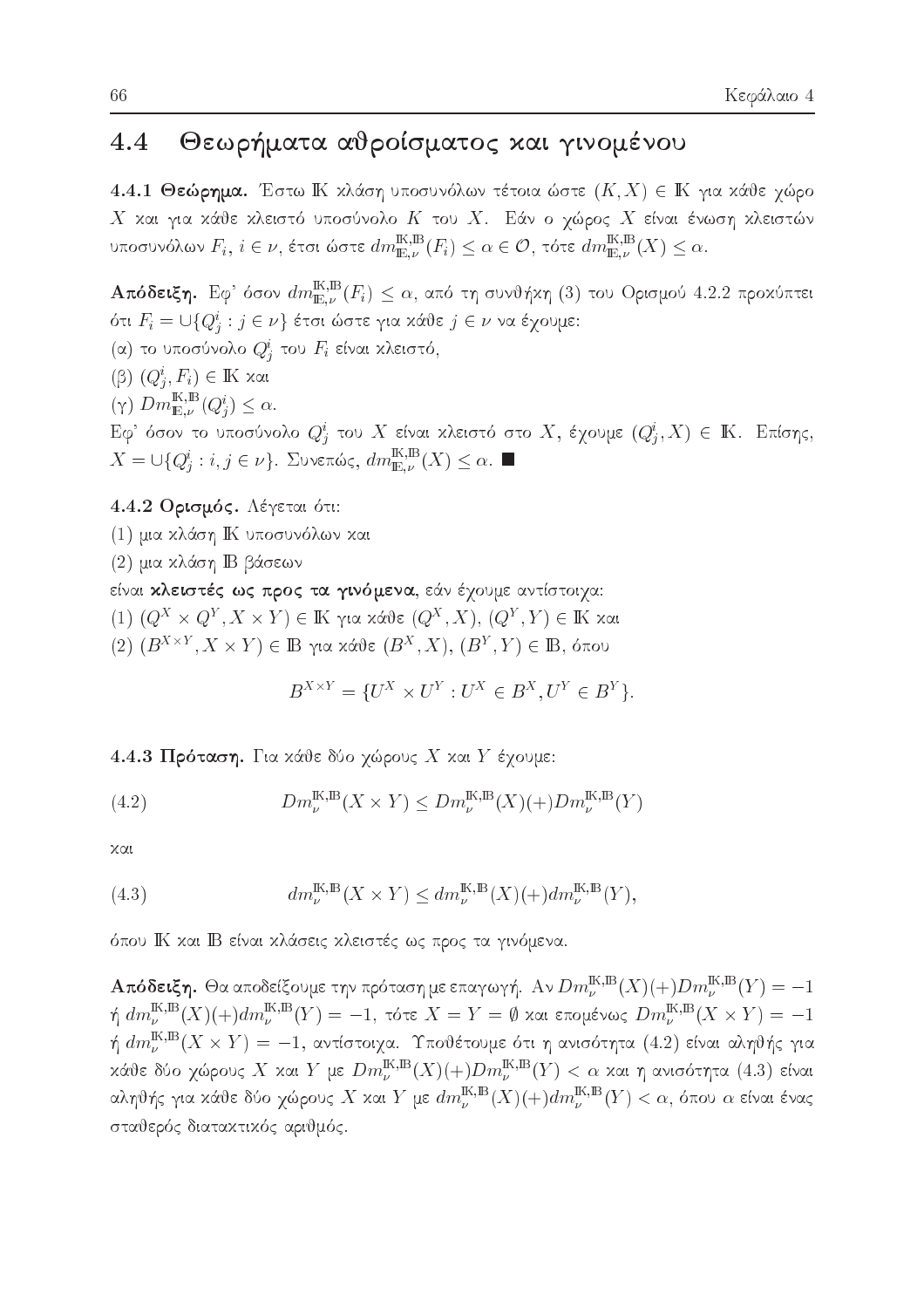Έστω Χ και Υ δύο χώροι με  $Dm_{\nu}^{\mathbb{K},\mathbb{B}}(X)(+)Dm_{\nu}^{\mathbb{K},\mathbb{B}}(Y) = \alpha$ . Αποδεικνύουμε ότι  $Dm_{\nu}^{\mathbb{K},\mathbb{B}}(X \times Y) \leq \alpha$ . Εάν  $Dm_{\nu}^{\mathbb{K},\mathbb{B}}(X) = -1$  ή  $Dm_{\nu}^{\mathbb{K},\mathbb{B}}(Y) = -1$ , τότε  $X \times Y = \emptyset$  και συνεπώς  $Dm_{\nu}^{\mathbb{K},\mathbb{B}}(X \times Y) = -1 < \alpha$ . Έστω  $Dm_{\nu}^{\mathbb{K},\mathbb{B}}(X) = \beta$  και  $Dm_{\nu}^{\mathbb{K},\mathbb{B}}(Y) = \gamma$ , όπου  $\beta$ ,  $\gamma \in \mathcal{O}$ . Τότε, υπάρχουν Β-βάσεις  $B^X \equiv \{U_\delta : \delta \in \tau\}$  και  $B^Y \equiv \{V_\delta : \delta \in \tau\}$  των X και Y, αντίστοιχα, έτσι ώστε να ικανοποιείται η συνθήκη (2) του ορισμού 4.2.2. Εφ' όσον η κλάση B είναι κλειστή ως προς τα γινόμενα, το σύνολο  $B^{X\times Y} = \{U_\delta \times V_{\delta'} : \delta, \delta' \in \tau\}$  είναι μια  $\mathbb{B}$ -βάση του  $X \times Y$ . Υποθέτουμε ότι  $U_{\delta_1} \times V_{\delta'_1}$ ,  $U_{\delta_2} \times V_{\delta'_2} \in B^{X \times Y}$  και

$$
\mathrm{Cl}(U_{\delta_1}\times V_{\delta'_1})\cap \mathrm{Cl}(U_{\delta_2}\times V_{\delta'_2})=\emptyset
$$

Έχουμε

$$
\begin{array}{rcl}\n\text{Cl}(U_{\delta_1} \times V_{\delta'_1}) \cap \text{Cl}(U_{\delta_2} \times V_{\delta'_2}) & = & (\text{Cl}(U_{\delta_1}) \times \text{Cl}(V_{\delta'_1})) \cap (\text{Cl}(U_{\delta_2}) \times \text{Cl}(V_{\delta'_2})) \\
& = & (\text{Cl}(U_{\delta_1}) \cap \text{Cl}(U_{\delta_2})) \times (\text{Cl}(V_{\delta'_1}) \cap \text{Cl}(V_{\delta'_2})) \\
& = & \emptyset.\n\end{array}
$$

Εάν Cl( $U_{\delta_1}$ )  $\cap$  Cl( $U_{\delta_2}$ ) =  $\emptyset$ , τότε υπάρχει ένας υπόχωρος L του X που διαχωρίζει τα σύνολα  $\mathrm{Cl}(U_{\delta_1})$  και  $\mathrm{Cl}(U_{\delta_2})$  με  $dm_\nu^{\mathbb{K},\mathbb{B}}(L)<\beta$ . Συνεπώς, υπάρχουν δύο ανοικτά υποσύνολα  $W_{\delta_1}$ και  $H_{\delta_2}$  του X έτσι ώστε:

- ( $\alpha$ ) Cl( $U_{\delta_1}$ )  $\subseteq W_{\delta_1}$ , Cl( $U_{\delta_2}$ )  $\subseteq H_{\delta_2}$ ,
- $(β)$   $W_{\delta_1} \cap H_{\delta_2} = \emptyset$  και

$$
(\gamma) X \setminus L = W_{\delta_1} \cup H_{\delta_2}
$$

Έστω  $W = W_{\delta_1} \times Y$ ,  $H = H_{\delta_2} \times Y$  και  $P = L \times Y$ . Τότε, έγομε:

$$
\text{Cl}(U_{\delta_1} \times V_{\delta'_1}) = \text{Cl}(U_{\delta_1}) \times \text{Cl}(V_{\delta'_1}) \subseteq W,
$$
  

$$
\text{Cl}(U_{\delta_2} \times V_{\delta'_2}) = \text{Cl}(U_{\delta_2}) \times \text{Cl}(V_{\delta'_2}) \subseteq H,
$$

 $W \cap H = \emptyset$  xat  $(X \times Y) \setminus P = W \cup H$ ,

που σημαίνει ότι το P διαχωρίζει τα σύνολα  $\text{Cl}(U_{\delta_1}\times V_{\delta_1'})$  και  $\text{Cl}(U_{\delta_2}\times V_{\delta_2'})$  στο χώρο  $X\times Y$ . Aπό την Πρόταση 4.3.1,  $dm_{\nu}^{{\mathbb{K}},{\mathbb{B}}}(Y) \leq Dm_{\nu}^{{\mathbb{K}},{\mathbb{B}}}(Y)$ . Συνεπώς,

$$
dm_{\nu}^{\mathbb{K},\mathbb{B}}(L)(+)dm_{\nu}^{\mathbb{K},\mathbb{B}}(Y) \leq dm_{\nu}^{\mathbb{K},\mathbb{B}}(L)(+)Dm_{\nu}^{\mathbb{K},\mathbb{B}}(Y) < \beta(+) \gamma = \alpha.
$$

Από την υπόθεση της επαγωγής.

$$
dm_{\nu}^{\mathbb{K},\mathbb{B}}(P) = dm_{\nu}^{\mathbb{K},\mathbb{B}}(L \times Y) \le dm_{\nu}^{\mathbb{K},\mathbb{B}}(L)(+)dm_{\nu}^{\mathbb{K},\mathbb{B}}(Y) < \alpha.
$$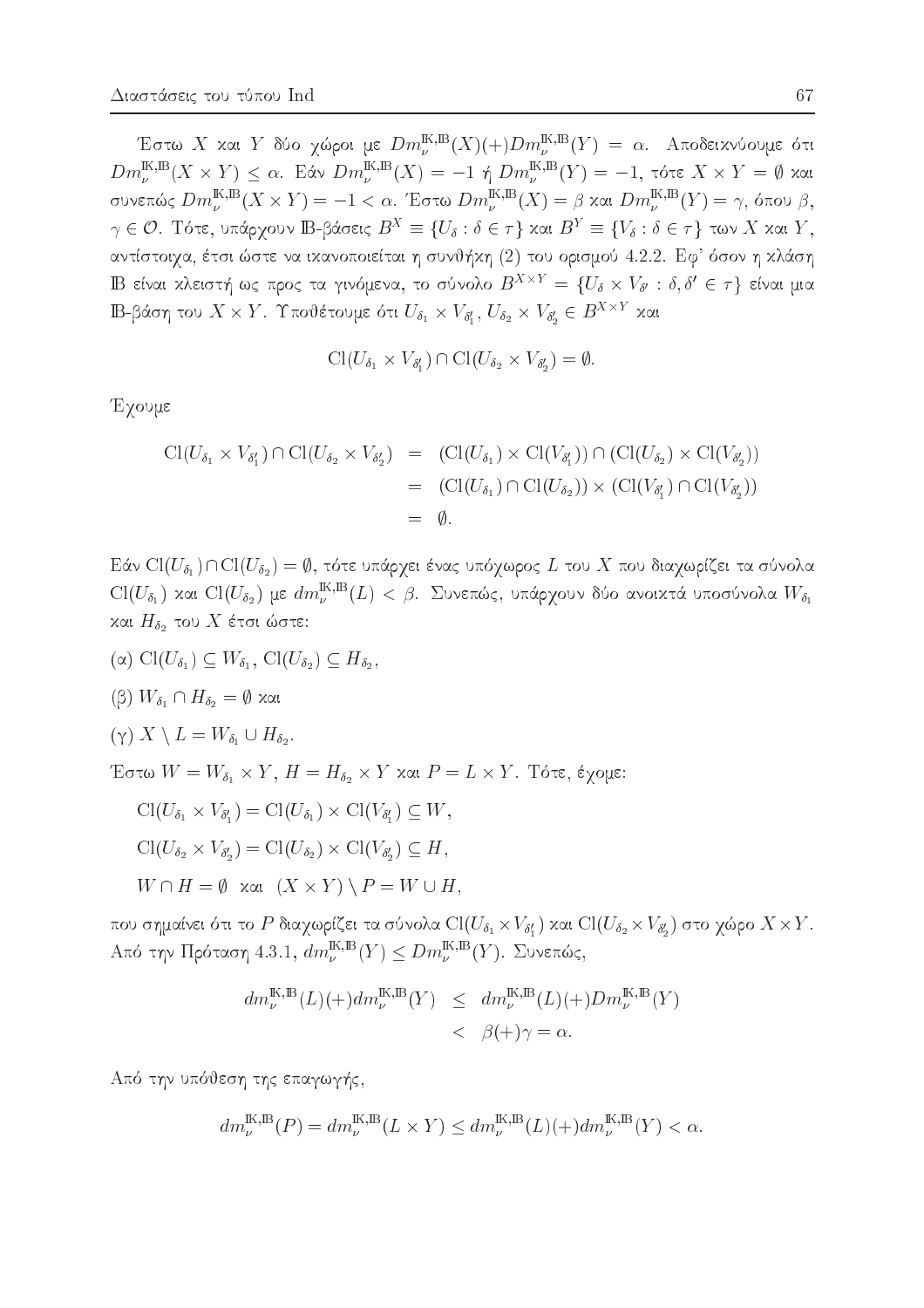Ανάλογα με το παραπάνω, εάν Cl(Vo',) η Cl(Vo',) =  $\emptyset$ , τότε στο χώρο X x Y μπορούμε να κατασκευάσουμε ένα υποσύνολο  $P'$  που διαχωρίζει τα υποσύνολα  $\text{Cl}(U_{\delta_1}\times V_{\delta_1'})$  και  $\text{Cl}(U_{\delta_2}\times V_{\delta'_2})$ του $X\times Y$ έτσι ώστε $dm_\nu^{\mathbb{K},\mathbb{B}}(P')<\alpha.$  Συνεπώς,

(4.4) 
$$
Dm_{\nu}^{\mathbb{K},\mathbb{B}}(X \times Y) \leq \alpha.
$$

Έστω τώρα X και Y δύο χώροι με  $dm_{\nu}^{\mathbb{K},\mathbb{B}}(X)(+)dm_{\nu}^{\mathbb{K},\mathbb{B}}(Y)=\alpha$ . Αποδεικνύουμε ότι  $dm_\nu^{\mathbbm{K},\mathbbm{B}}(X\times Y)\,\leq\,\alpha.$ Εάν $dm_\nu^{\mathbbm{K},\mathbbm{B}}(X)\,=\,-1$ ή  $dm_\nu^{\mathbbm{K},\mathbbm{B}}(Y)\,=\,-1,$ τότε $X\times Y\,=\,\emptyset$  και συνεπώς  $dm_{\nu}^{{\mathbb{K}},{\mathbb{B}}}(X \times Y) = -1 < \alpha$ . Υποθέτουμε ότι  $dm_{\nu}^{{\mathbb{K}},{\mathbb{B}}}(X) = \beta$  και  $dm_{\nu}^{{\mathbb{K}},{\mathbb{B}}}(Y) = \gamma$ , όπου β,  $\gamma \in \mathcal{O}$ . Από τη συνθήχη (3) του Ορισμού 4.2.2, έχουμε:

 $(\alpha)$  X = U{Q<sub>i</sub><sup>X</sup> : i ∈ ν}, όπου το υποσύνολο Q<sub>i</sub><sup>X</sup> του X είναι κλειστό,  $(Q_i^X, X) \in \mathbb{K}$  και  $Dm_{\nu}^{\text{IK,B}}(Q_{i}^{X}) \leq \beta$  και

 $(β) Y = ∪ {Q_i^Y : i ∈ ν}$ , όπου το υποσύνολο  $Q_i^Y$  του Y είναι κλειστό,  $(Q_i^Y, Y) ∈ \mathbb{K}$  και  $Dm_{\nu}^{\text{IK,B}}(Q_i^Y) \leq \gamma.$ 

Παρατηρούμε ότι

$$
X \times Y = \cup \{Q_i^X \times Q_j^Y : i, j \in \nu\}
$$

το υποσύνολο $Q_i^X\times Q_j^Y$ του $X\times Y$ είναι κλειστό και

$$
Dm_{\nu}^{\mathbb{K},\mathbb{B}}(Q_i^X)(+)Dm_{\nu}^{\mathbb{K},\mathbb{B}}(Q_j^Y) \leq \beta(+)\gamma = \alpha, \ i, j \in \nu.
$$

Εφ' όσον η κλάση ΙΚ είναι κλειστή ως προς τα γινόμενα,  $(Q_i^X \times Q_i^Y, X \times Y) \in \mathbb{K}$ . Θέτοντας στη σχέση (4.4)  $X = Q_i^X$  και  $Y = Q_i^Y$ , έχουμε

$$
Dm_{\nu}^{\mathbb{K},\mathbb{B}}(Q_i^X \times Q_j^Y) \le \alpha, \ i, j \in \nu.
$$

Συνεπώς, από τη συνθήκη (3) του Ορισμού 4.2.2,

$$
dm_{\nu}^{\mathbb{K},\mathbb{B}}(X \times Y) \le \alpha
$$

Προφανώς η πρόταση είναι αληθής εάν

$$
Dm_{\nu}^{\mathbb{K},\mathbb{B}}(X)(+)Dm_{\nu}^{\mathbb{K},\mathbb{B}}(Y)=dm_{\nu}^{\mathbb{K},\mathbb{B}}(X)(+)dm_{\nu}^{\mathbb{K},\mathbb{B}}(Y)=\infty.
$$

#### Ιδιότητα της καθολικότητας 4.5

4.5.1 Συμβολισμός. Για κάθε  $\kappa \in \{-1\} \cup \omega$ , συμβολίζουμε με

$$
\mathbb{P}(dm_{\mathbb{E},\nu}^{\mathbb{K},\mathbb{B}} \leq \kappa) \text{ and } \mathbb{P}(Dm_{\mathbb{E},\nu}^{\mathbb{K},\mathbb{B}} \leq \kappa)
$$

τις κλάσεις όλων των χώρων $X$ με  $dm^{{\rm I\!K},{\rm I\!B}}_{{\rm I\!E},\nu}(X)\leq \kappa$ και $Dm^{{\rm I\!K},{\rm I\!B}}_{{\rm I\!E},\nu}(X)\leq \kappa,$ αντίστοιχα.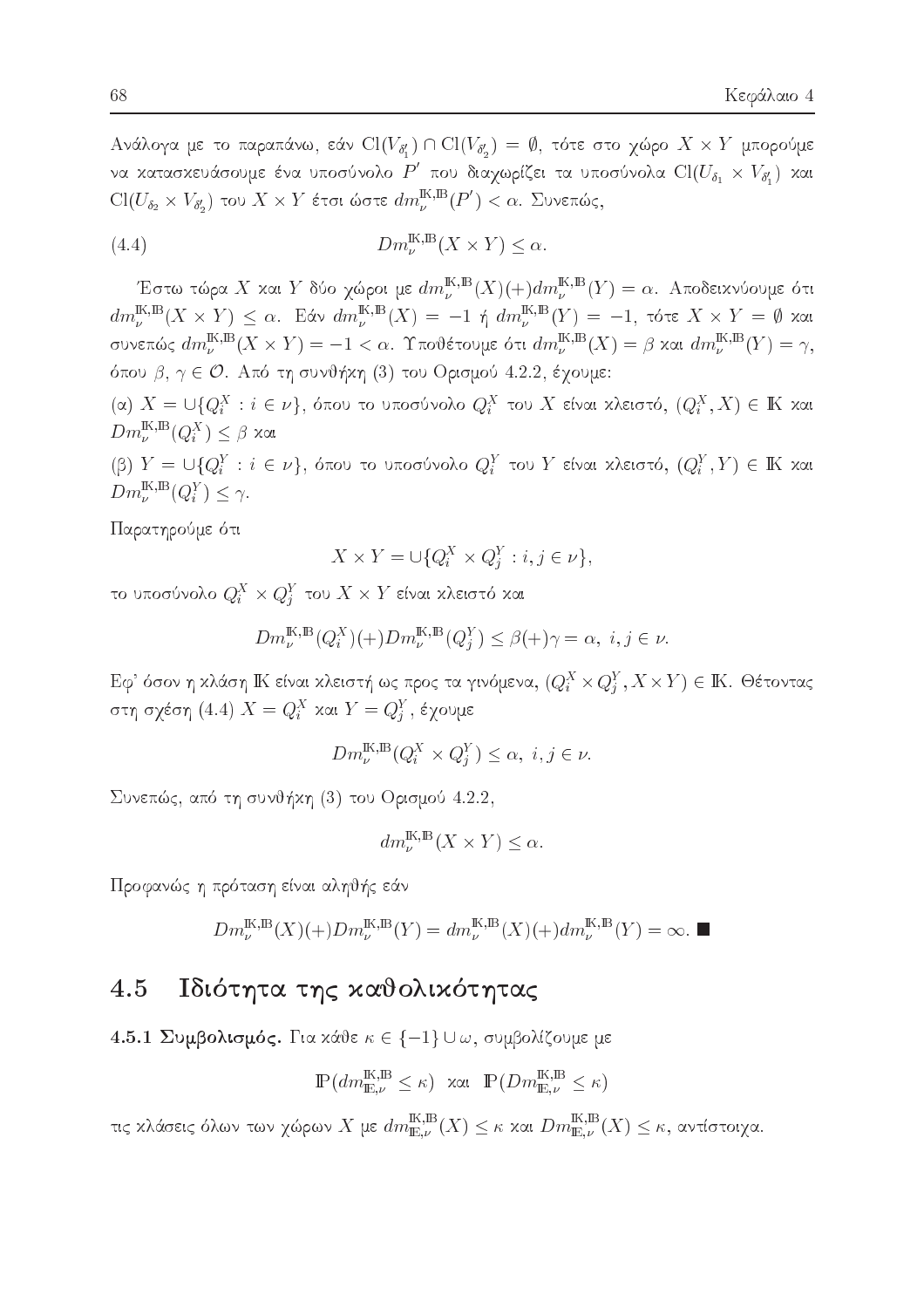4.5.2 Θεώρημα. Έστω Β μια χορεσμένη χλάση βάσεων, Ε μια χορεσμένη B-hereditaryseparated κλάση χώρων και ΙΚ μια κορεσμένη κλάση υποσυνόλων με  $(X, X) \in \mathbb{K}$  για κάθε χώρο Χ. Τότε, για κάθε $\kappa \in \{-1\} \cup \omega$ οι κλάσεις  $\mathbb{P}(dm_{\mathbb{E},\nu}^{\mathbb{K},\mathbb{B}} \leq \kappa)$  και  $\mathbb{P}(Dm_{\mathbb{E},\nu}^{\mathbb{K},\mathbb{B}} \leq \kappa)$ είναι κορεσμένες.

**Απόδειξη.** Θα αποδείξουμε το θεώρημα με επαγωγή στο κ. Έστω  $\kappa = -1$ . Τότε, ένας χώρος  $X$  ανήκει στην κλάση  $\mathbb{P}(Dm_{\mathbb{E},\nu}^{\mathbb{K},\mathbb{B}} \leq -1)$  εάν και μόνον εάν ο  $X$  ανήκει στην κλάση Ε, δηλαδή

$$
\mathbb{P}(Dm_{\mathbb{E},\nu}^{\mathbb{K},\mathbb{B}} \leq -1) = \mathbb{E}.
$$

Συνεπώς, η κλάση  $\mathbb{P}(Dm_{\mathbb{E},\nu}^{\mathbb{K},\mathbb{B}} \leq -1)$  είναι κορεσμένη. Ομοίως, η κλάση  $\mathbb{P}(dm_{\mathbb{E},\nu}^{\mathbb{K},\mathbb{B}} \leq -1)$ είναι κορεσμένη.

Έστω $\kappa~\in~\omega.$  Υποθέτουμε ότι οι κλάσεις  $\mathbb{P}(dm^{\mathbb{K},\mathbb{B}}_{\mathbb{E},\nu}~\leq~m)$  και  $\mathbb{P}(Dm^{\mathbb{K},\mathbb{B}}_{\mathbb{E},\nu}~\leq~m),$ όπου  $m \in \{-1\} \cup \kappa$ , ειναι χορεσμένες. Αποδειχνύουμε ότι οι χλάσεις  $\mathbb{P}(Dm_{\mathbb{E},\nu}^{\mathbb{K},\mathbb{B}} \leq \kappa)$  χαι  $\mathbb{P}(dm_{\mathbb{E},\nu}^{\mathbb{K},\mathbb{B}} \leq \kappa)$  είναι επίσης κορεσμένες. Πρώτα αποδεικνύουμε ότι η κλάση  $\mathbb{P}(Dm_{\mathbb{E},\nu}^{\mathbb{K},\mathbb{B}} \leq \kappa)$ είναι χορεσμένη.

Έστω ${\bf S}$ μια δικτυωμένη οικογένεια από στοιχεία της ${\mathbb P}(Dm_{{\rm E},\nu}^{{\mathbbm K},{\mathbbm B}}\leq\kappa).$  Για κάθε $X\in{\bf S}$ έστω $B^X\equiv\{V^X_\varepsilon:\varepsilon\in\tau\}$ μια δικτυωμένη Β-βάση του  $X$ που ικανοποιεί τη συνθήκη (2) του Ορισμού 4.2.2. Τότε, υπάρχουν

(i) ένα δικτυωμένο σύνολο  $\{L_n^X : \eta \in \tau\}$  από υποσύνολα του  $X$ ,

(ii) δύο δικτυωμένα σύνολα  $\{W_n^X : \eta \in \tau\}$  και  $\{O_n^X : \eta \in \tau\}$  από ανοικτά υποσύνολα του  $X$  και

(iii) μια 1-1 απεικόνιση  $\varphi$  του  $\tau \times \tau$  επί του  $\tau$ 

έτσι ώστε:

(1) Για κάθε  $\varepsilon_1, \varepsilon_2 \in \tau$  και  $\eta = \varphi(\varepsilon_1, \varepsilon_2)$  έχουμε

(iv)  $\text{Cl}(V_{\varepsilon_1}^X) \subseteq W_n^X$ ,  $\text{Cl}(V_{\varepsilon_2}^X) \subseteq O_n^X$ ,

- (v)  $W_n^X \cap O_n^X = \emptyset$  και
- (vi)  $X \setminus L_n^X = W_n^X \cup O_n^X$ ,

στην περίπτωση, που είναι  $\text{Cl}(V_{\varepsilon_1}^X) \cap \text{Cl}(V_{\varepsilon_2}^X) = \emptyset$  και  $L_n^X = \emptyset$  στην περίπτωση, που είναι  $Cl(V_{\varepsilon_1}^X) \cap Cl(V_{\varepsilon_2}^X) \neq \emptyset.$ 

(2) Για κάθε  $η \in τ$ ,  $dm_{\mathbb{E},\nu}^{\mathbb{K},\mathbb{B}}(L_n^X) \leq κ-1$ .

Για κάθε  $\eta \in \tau$  θέτουμε

$$
\mathbf{L}_{\eta} = \{L_{\eta}^X : X \in \mathbf{S}\}, \quad \mathbf{W}_{\eta} = \{W_{\eta}^X : X \in \mathbf{S}\} \quad \text{and} \quad \mathbf{O}_{\eta} = \{O_{\eta}^X : X \in \mathbf{S}\}.
$$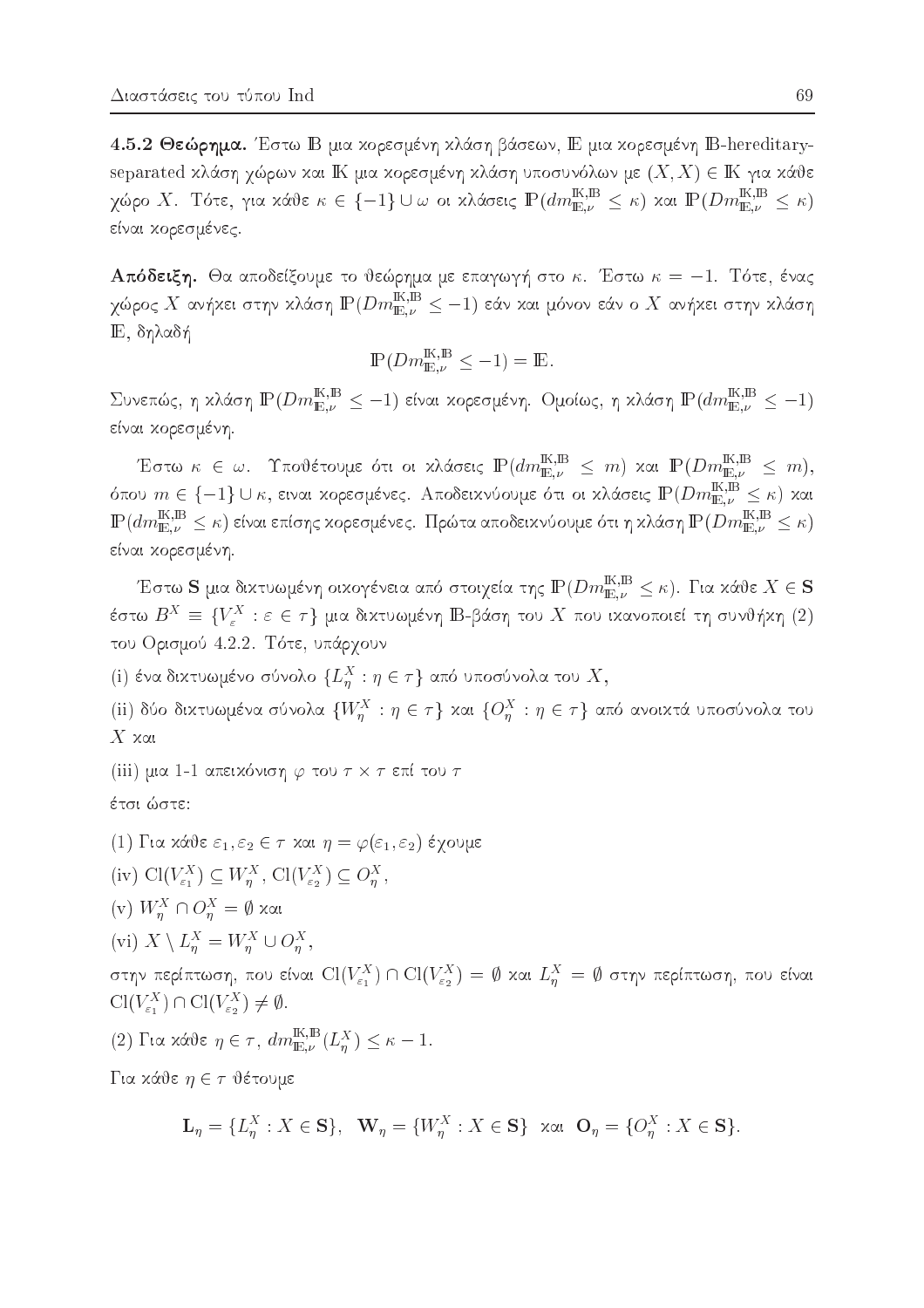Από την ιδιότητα (2) προχύπτει ότι η  $\mathbf{L}_n$  είναι μια δικτυωμένη οικογένεια από στοιχεία της κλάσης  $\mathbb{P}_{\kappa-1}\equiv \mathbb{P}(dm_{\mathbb{E},\nu}^{\mathbb{K},\mathbb{B}}\leq \kappa-1)$ . Από την υπόθεση της επαγωγής, η κλάση  $\mathbb{P}_{\kappa-1}$  είναι χορεσμένη. Συνεπώς, υπάρχει ένα αρχιχό συν-σημάδι  $\mathbf{M}^+_{\mathbf{L}_n}$  της  $\mathbf{L}_\eta$  που αντιστοιχεί στην κλάση  $\mathbb{P}_{\kappa-1}$ . Συμβολίζουμε με  $\mathbf{M}_\eta$  ένα συν-σημάδι της S τέτοιο ώστε το ίχνος του επί της  ${\bf L}_\eta$  να είναι μια συν-επέχταση του συν-σημαδιού  ${\bf M^+_{L_n}}.$ 

Θεωρούμε τη συν-δικτύωση

$$
\mathbf{N} \equiv \{ \{ V_{\varepsilon}^{X} : \varepsilon \in \tau \} : X \in \mathbf{S} \}
$$

 $\lim_{\Delta t\to 0}$  b-ovv-pao $\eta$ ς  $\mathbf{D}=\{D\ :\ A\in\mathcal{B}\}$  ( $\eta$ ς  $\mathbf{D}$ , Eq. 000)  $\eta$  xaao $\eta$  id enval xopeouev $\eta$  xaao $\eta$ βάσεων, υπάρχει ένα αρχικό συν-σημάδι  $\mathbf{M}^+_{\mathbf{B}}$  της  $\mathbf S$  που αντιστοιχεί στην συν-δικτύωση  $\mathbf N$ της  $\rm B$  και στην κλάση  $\rm B$ . Ειδικότερα, το συν-σημάδι  $\rm M_{\rm \,B}^{+}$  είναι συν-επέκταση του  $\rm N$ .

 $\rm A$ πό την  $\rm\Pi$ ρόταση  $\rm 3.1.5(2)$ , υπάργει ένα συν-σημάδι  $\rm\bf M^+$  της  $\rm\bf S$ , το οποίο είναι συνεπέχταση των συν-σημαδιών  $\mathbf{M}^+_\text{B}$  χαι  $\mathbf{M}_\eta$  για χάθε  $\eta \in \tau$ . Ειδιχότερα, το συν-σημάδι  $\mathbf{M}^+$ είναι συν-επέχταση του  ${\bf N} .$  Θα αποδείξουμε ότι το  ${\bf M}^+$  είναι ένα αργιχό συν-σημάδι της  ${\bf S}$ που αντιστοιχεί στην κλάση  $\mathbb{P}(Dm_{\mathbb{E},\nu}^{\mathbb{K},\mathbb{B}}\leq \kappa).$  Πράγματι, έστω

$$
\mathbf{M} \equiv \{ \{ U^X_{\delta} : \delta \in \tau \} : X \in \mathbf{S} \}
$$

μια αυθαίρετη συνεπέχταση του  $\mathrm{M}^{+}.$  Τότε, το συν-σημάδι  $\mathrm{M}$  είναι συν-επέχταση των συνσημαδιών  $\mathbf{M}_{\mathbf{B}}^+,$   $\mathbf{N}$  και  $\mathbf{M}_\eta$  για κάθε  $\eta \in \tau$ . Συβολίζουμε με  $\vartheta$  μια ενδεικτική συνάρτηση από  $\tau$  is to integral to the  $\lambda \in S$ ,  $V_{\varepsilon} = U_{\vartheta(\varepsilon)}^{\varepsilon}$ ,  $\varepsilon \in T$ . Προφανώς, το συν-σημασί  $\mathbf{M}|\mathbf{L}_\eta$ είναι μια συν-επέχταση του συν-σημαδιού  $\mathbf{M}_{\mathbf{L}_n}^+$  της  $\mathbf{L}_\eta$ . Έστω  $\mathrm{R}^+_{\mathbf{B}}$  μια αρχιχή οιχογένεια από σχέσεις ισοδυναμίας επί της S που αντιστοιχεί στο συν-σημάδι M, στη συν-δικτύωση N της  $\, {\bf B} \,$ και στην κλάση  $\, {\bf B}.\,$  Έστω επίσης  $\, {\rm R}^+_{\bf L_n} \,$ μια αρχική οικογένεια από σχέσεις ισοδυναμίας επί της  $\mathbf{L}_\eta$  που αντιστοιχεί στο συν-σημάδι  $\mathbf{M}|_{\mathbf{L}_\eta}$  και στη κλάση  $\mathbb{P}_{\kappa-1}$ . Συμβολίζουμε με  $\mathrm{R}_\eta$ την οικογένεια από σχέσεις ισοδυναμίας επί της S τέτοια ώστε το ίχνος της επί της  $\mathbf{L}_\eta$  να είναι η οιχογένεια  $\mathrm{R}_{\mathbf{L}_{n}}^{+}.$ 

Από την Πρόταση 3.1.5(1), υπάργει μια επιτρεπτή οιχογένεια  ${\rm R}^+$  από σγέσεις ισοδυναμίας επί της  ${\bf S},$  η οποία είναι τελιχώς λεπτότερη από τις οιχογένειες  ${\rm R_{IB}^+}$  χαι  ${\rm R_\eta}$  για χάθε  $\eta\in\tau.$ Ειδικότερα, η  $\mathrm{R}^+$  είναι  $\mathrm{M}$ -επιτρεπτή. Χωρίς περιορισμό της γενικότητας, μπορούμε να υποθέσουμε ότι η  $\mathrm{R}^+$  είναι  $(\mathbf{M}, \mathbf{W}_n)$ -επιτρεπτή,  $(\mathbf{M}, \mathbf{O}_n)$ -επιτρεπτή,  $(\mathbf{M}, \mathbf{Co}(\mathbf{W}_n))$ -επιτρεπτή και  $({\bf M},{\bf Co}({\bf O}_n))$ -επιτρεπτή. Θα αποδείξουμε ότι η  ${\rm R}^+$  είναι μια αρχική οικογένεια της  ${\bf S}$ που αντιστοιχεί στο συν-σημάδι  $\bf{M}$  της  $\bf{S}$  και στην κλάση  $\mathbb{P}(Dm_{\mathbb{E},\nu}^{\mathbb{K},\mathbb{B}}\leq\kappa).$  Προς τούτο θεωρούμε μια αυθαίρετη επιτρεπτή οικογένεια R από σχέσεις ισοδυναμίας επί της S, η οποία είναι τελιχώς λεπτότερη από την  $\mathrm{R}^+$ , χαι αποδειχνύουμε ότι για χάθε  $\mathrm{\bf L} \in \mathrm{C}^\diamondsuit(\mathrm{R})$  ο γώρος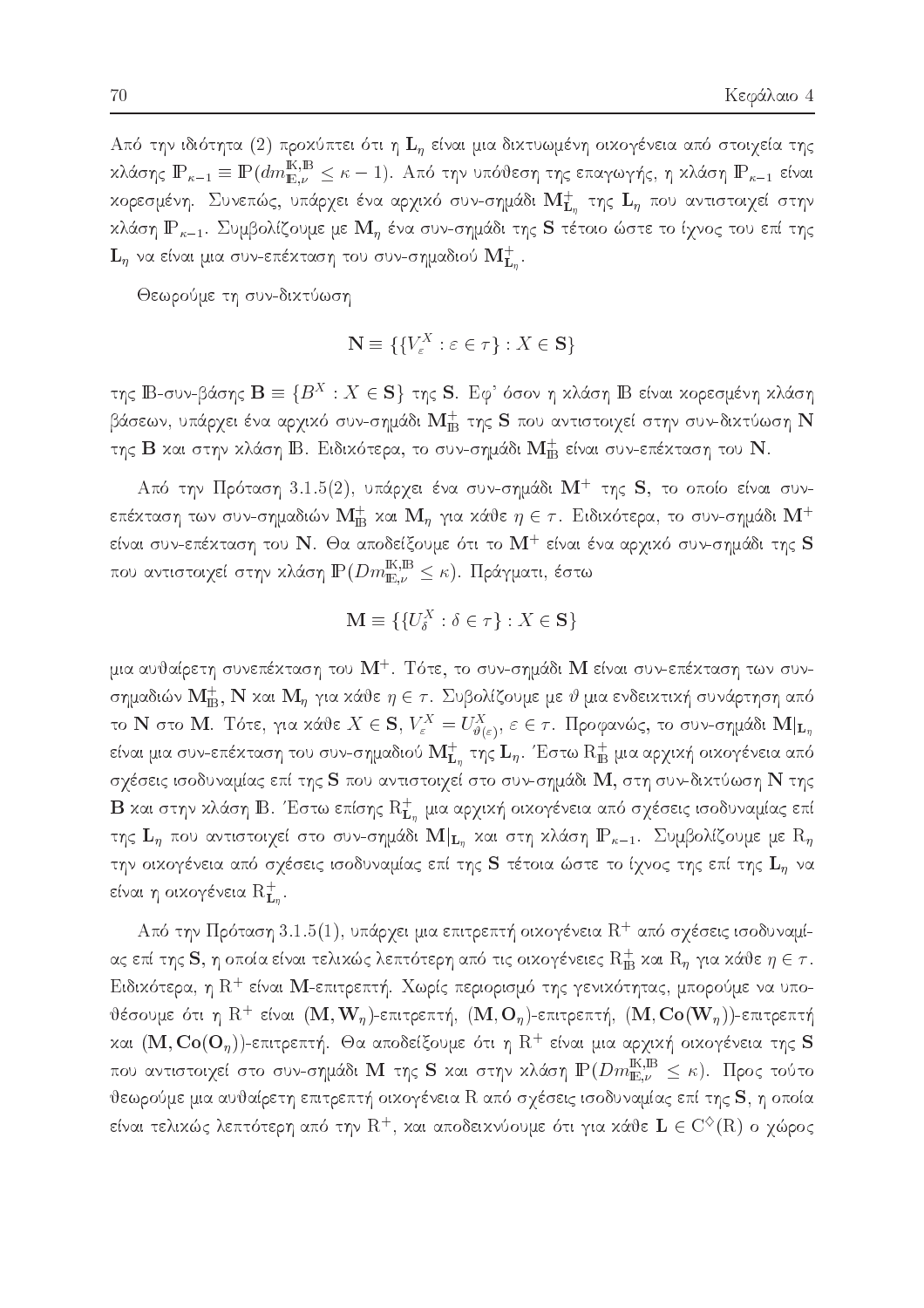$T(\mathbf{L})$ ανήκει στην κλάση $\mathbb{P}(Dm_{\mathbb{E},\nu}^{\mathbb{K},\mathbb{B}} \leq \kappa).$  Έστω $\mathbf{L}\in C^{\diamondsuit}(\mathbf{R}).$  Εφ' όσον η κλάση $\mathbb{B}$ είναι κορεσμένη, έχουμε  $(B_{\Diamond,\vartheta(\tau)}^{\mathbf{L}},\mathrm{T}(\mathbf{L}))\in\mathbb{B}$ . Αποδεικνύουμε ότι η βάση  $B_{\Diamond,\vartheta(\tau)}^{\mathbf{L}}$  του  $\mathrm{T}(\mathbf{L})$ ικανοποιεί τη συνθήκη (2) του Ορισμού 4.2.2, δηλαδή για κάθε $U_{\delta_1}^{\rm T}({\bf H}_1)$  και  $U_{\delta_2}^{\rm T}({\bf H}_2)$  της  $B_{\vartriangle \#(\tau)}^{\mathbf{L}}$  (όπου  $\mathbf{H}_1$ ,  $\mathbf{H}_2 \subseteq \mathbf{L}$ ), με

(4.5) 
$$
\mathrm{Cl}_{\mathrm{T}(\mathbf{L})}(U_{\delta_1}^{\mathrm{T}}(\mathbf{H}_1)) \cap \mathrm{Cl}_{\mathrm{T}(\mathbf{L})}(U_{\delta_2}^{\mathrm{T}}(\mathbf{H}_2)) = \emptyset
$$

υπάρχει ένας υπόχωρος  $L$  του χώρου  $\mathrm{T}(\mathbf{L})$  που διαχωρίζει τα σύνολα  $\mathrm{Cl}_{\mathrm{T}(\mathbf{L})}(U_{\delta_1}^{\mathrm{T}}(\mathbf{H}_1))$  χαι  $\mathrm{Cl}_{\mathrm{T}(\mathbf{L})}(U_{\delta_2}^{\mathrm{T}}(\mathbf{H}_2))$  με  $dm_{\mathbb{E},\nu}^{\mathbb{K},\mathbb{B}}(L) \leq \kappa - 1$ .

Θεωρούμε δύο στοιχεία  $U_{\delta_1}^{\rm T}({\bf H}_1)$  και  $U_{\delta_2}^{\rm T}({\bf H}_2)$  της  ${\rm B}_{\diamondsuit,\vartheta(\tau)}^{\bf L}$  που ικανοποιούν τη σχέση (4.5). Πρώτα υποθέτουμε ότι  $H_1 \cap H_2 = \emptyset$ . Τότε,

- (vii)  $\text{Cl}_{\text{T}(\mathbf{L})}(U_{\delta_1}^{\text{T}}(\mathbf{H}_1)) \subseteq \text{T}(\mathbf{H}_1), \text{Cl}_{\text{T}(\mathbf{L})}(U_{\delta_2}^{\text{T}}(\mathbf{H}_2)) \subseteq \text{T}(\mathbf{L} \setminus \mathbf{H}_1),$
- (viii)  $T(H_1) ∩ T(L \setminus H_1) = ∅ xαi$
- (ix)  $T(L) = T(H_1) \cup T(L \setminus H_1)$ .

Συνεπώς, το κενό σύνολο διαχωρίζει τα Cl<sub>T(L)</sub>( $U_{\delta_1}^T(\mathbf{H}_1)$ ) και Cl<sub>T(L)</sub>( $U_{\delta_2}^T(\mathbf{H}_2)$ ). Εφ' όσον  $dm_{\mathbb{E},\nu}^{\mathbb{K},\mathbb{B}}(\emptyset) = -1 < \kappa$ , έχουμε  $Dm_{\mathbb{E},\nu}^{\mathbb{K},\mathbb{B}}(T(\mathbf{L})) \leq \kappa$ . Τώρα, υποθέτουμε ότι  $\mathbf{H}_1 \cap \mathbf{H}_2 \neq \emptyset$ . Έστω  $\mathbf{H} = \mathbf{H}_1 \cap \mathbf{H}_2$ ,  $\vartheta^{-1}(\delta_1) = \varepsilon_1$ ,  $\vartheta^{-1}(\delta_2) = \varepsilon_2$  και  $\eta = \varphi(\varepsilon_1, \varepsilon_2)$ . Αποδεικνύουμε ότι το σύνολο  $\rm T(\mathbf{H}\vert_{\mathbf{L}_\eta})$  διαχωρίζει τα σύνολα  $\mathrm{Cl}_{\rm T(\mathbf{L})}(U_{\delta_1}^{\rm T}(\mathbf{H}_1))$  και  $\mathrm{Cl}_{\rm T(\mathbf{L})}(U_{\delta_2}^{\rm T}(\mathbf{H}_2)),$  και  $dm_{\mathbb{E},\nu}^{\mathbb{K},\mathbb{B}}(T(\mathbf{H}|_{\mathbf{L}_{\eta}})) \leq \kappa - 1 < \kappa.$ 

Εφ' όσον η κλάση  $\mathbb{P}_{\kappa-1}$  είναι κορεσμένη κλάση χώρων, ο υπόχωρος  $\mathrm{T}(\mathbf{H}|_{\mathbf{L}_{\eta}})$  του  $T(\mathbf{M}|_{\mathbf{L}_n}, R|_{\mathbf{L}_n})$  ανήκει στην κλάση  $\mathbb{P}_{\kappa-1}$ . Επομένως,

$$
dm_{\mathbb{E},\nu}^{\mathbb{K},\mathbb{B}}(\mathrm{T}(\mathbf{H}|_{\mathbf{L}_n})) \leq \kappa - 1 < \kappa.
$$

Αποδεικνύουμε ότι το υποσύνολο  $T(\mathbf{H}|_{\mathbf{L}_n})$  του  $T(\mathbf{L})$  διαχωρίζει τα σύνολα  $\text{Cl}_{T(\mathbf{L})}(U_{\delta_1}^T(\mathbf{H}_1))$ και  $\text{Cl}_{\text{T}(\mathbf{L})}(U_{\delta_2}^{\text{T}}(\mathbf{H}_2)).$  Υποθέτουμε ότι  $X \in \mathbf{H}$ . Επειδή τα υποσύνολα  $\text{Cl}(V_{\varepsilon_1}^X)$  και  $\text{Cl}(V_{\varepsilon_2}^X)$ του X είναι ξένα μεταξύ τους, από τη συνθήκη (1) έχουμε

- (x)  $\mathrm{Cl}(V_{\varepsilon_1}^X) \subseteq W_{\eta}^X$ ,  $\mathrm{Cl}(V_{\varepsilon_2}^X) \subseteq O_{\eta}^X$ ,
- (xi)  $W_n^X ∩ O_n^X = ∅ xα$
- (xii)  $X \setminus L_n^X = W_n^X \cup O_n^X$ .

Από τις παραπάνω σχέσεις προκύπτει ότι

(xiii)  $\text{Cl}_{\text{T}(\mathbf{L})}(U_{\delta_1}^{\text{T}}(\mathbf{H})) \subseteq \text{T}(\mathbf{H}|_{\mathbf{W}_n}) = \text{T}|_{\mathbf{W}_n} \cap \text{T}(\mathbf{H}),$  $Cl_{\mathrm{T}(\mathbf{L})}(U_{\delta_2}^{\mathrm{T}}(\mathbf{H})) \subseteq \mathrm{T}(\mathbf{H}|_{\mathbf{O}_n}) = \mathrm{T}|_{\mathbf{O}_n} \cap \mathrm{T}(\mathbf{H}),$ 

(xiv)  $T(H|_{W_n}) \cap T(H|_{O_n}) = \emptyset$  και

 $(\mathrm{x}v)$   $T(\mathbf{H}) \setminus T(\mathbf{H}|_{\mathbf{L}_n}) = T(\mathbf{H}|_{\mathbf{W}_n}) \cup T(\mathbf{H}|_{\mathbf{O}_n}).$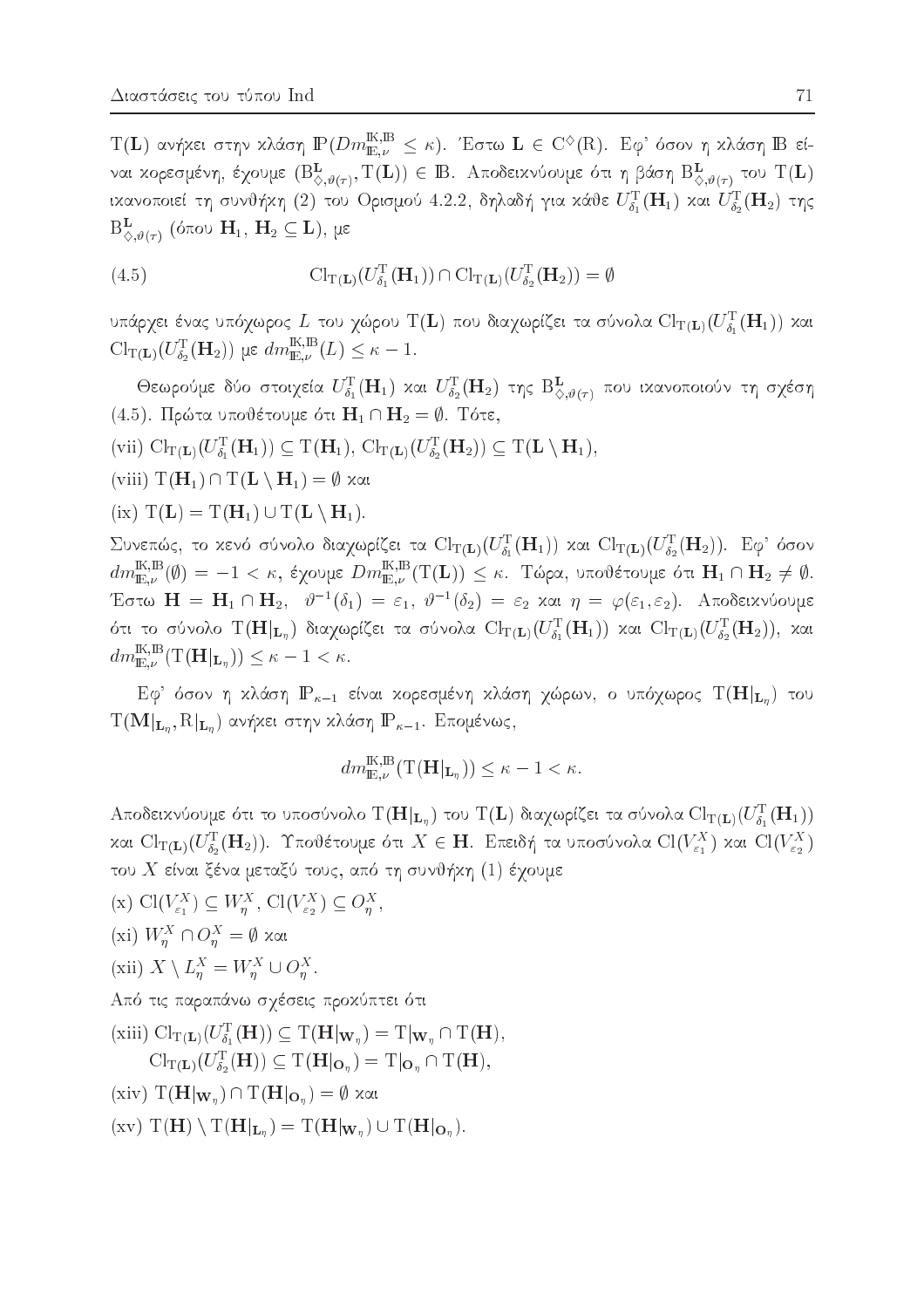$\mathrm{E}\phi^*$  όσον ο περιορισμός  $\mathbf{W}_\eta$  της  $\mathbf S$  είναι ανοικτός και η οικογένεια  $\mathrm R$  είναι  $(\mathbf{M},\mathbf{Co}(\mathbf{W}_n))$ επιτρεπτή, από την Πρόταση 2.4.32, το υποσύνολο Τ $|_{\mathbf{W}_n}$  του Τ είναι ανοικτό. Ομοίως, το υποσύνολο  $T|_{O_n}$  του T είναι ανοικτό. Επίσης, επειδή το υποσύνολο  $T(H)$  του T είναι ανοικτό και  $\mathrm{T}(\mathbf{H})\subseteq \mathrm{T}(\mathbf{L}),$  τα σύνολα  $\mathrm{T}(\mathbf{H}|_{\mathbf{W}_n})$  και  $\mathrm{T}(\mathbf{H}|_{\mathbf{O}_n})$  είναι ανοικτά στο  $\mathrm{T}(\mathbf{L}).$ 

Θέτοντας

$$
W = \mathrm{T}(\mathbf{H}_1 \setminus \mathbf{H}) \cup \mathrm{T}(\mathbf{H}|_{\mathbf{W}_n})
$$

χαι

$$
O = T(\mathbf{L} \setminus \mathbf{H}_1) \cup T(\mathbf{H}|_{\mathbf{O}_n})
$$

έχουμε

 $(\mathrm{xvi}) \ \mathrm{Cl}_{\mathrm{T}(\mathbf{L})}(U_{\delta_1}^{\mathrm{T}}(\mathbf{H}_1)) \subseteq W, \ \mathrm{Cl}_{\mathrm{T}(\mathbf{L})}(U_{\delta_2}^{\mathrm{T}}(\mathbf{H}_2)) \subseteq O,$ 

(xvii)  $W \cap O = \emptyset$  και

(xviii)  $T(L) \setminus T(H|_{L_n}) = W \cup O.$ 

Άρα, ο υπόχωρος  $T(\mathbf{H}|_{\mathbf{L}_n})$  του χώρου  $T(\mathbf{L})$  διαχωρίζει τα σύνολα  $\text{Cl}_{T(\mathbf{L})}(U_{\delta_1}^T(\mathbf{H}_1))$  και  $\text{Cl}_{\text{T}(\mathbf{L})}(U_{\delta_1}^{\text{T}}(\mathbf{H}_2)).$  Συνεπώς, η κλάση $\mathbb{P}(Dm_{\mathbb{E},\nu}^{\mathbb{K},\mathbb{B}}\leq\kappa)$  είναι κορεσμένη.

 Τώρα, θα αποδείξουμε ότι η κλάση $\mathbb{P}(dm_{\mathbb{E},\nu}^{\mathbb{K},\mathbb{B}} \leq \kappa)$  είναι κορεσμένη. Έστω ${\bf S}$ μια δικτυωμένη οικογένεια από στοιχεία της  $\mathbb{P}(dm_{\mathbb{E},\nu}^{\mathbb{K},\mathbb{B}} \leq \kappa)$ . Για κάθε  $X \in {\bf S}$  υπάρχει ένα δικτυωμένο σύνολο  $\{Q_i^X:i\in\nu\}$  από υποσύνολα του  $X$  έτσι ώστε:

$$
(3) X = \cup \{Q_i^X : i \in \nu\}.
$$

- (4) Για κάθε  $i \in \nu$ , το υποσύνολο  $Q_i^X$  του X είναι κλειστό και  $(Q_i^X, X) \in \mathbb{K}$ .
- (5) Για κάθε $i \in \nu$ ,  $Dm_{\mathbb{E},\nu}^{\mathbb{K},\mathbb{B}}(Q_i^X) \leq \kappa$ .

Θέτουμε

$$
\mathbf{Q}_i = \{Q_i^X : X \in \mathbf{S}\}, \ i \in \nu.
$$

Από το πρώτο μέρος της απόδειξης, η κλάση $\mathbb{P}\equiv\mathbb{P}(Dm_{\mathbb{E},\nu}^{\mathbb{K},\mathbb{B}}\leq\kappa)$ είναι κορεσμένη. Από την ιδιότητα  $(5)$ , η  $\mathbf{Q}_i$  είναι μια δικτυωμένη οικογένεια από στοιχεία της κλάσης  $\mathbf{P}$ . Συνεπώς, υπάρχει ένα αρχικό συν-σημάδι  $\mathbf{M}^+_{\mathbf{Q}_i}$  της  $\mathbf{Q}_i$  που αντιστοιχεί στην κλάση ΙΡ. Συμβολίζουμε με  $\mathbf{M}_i$  ένα συν-σημάδι της S τέτοιο ώστε το ίχνος του επί της  $\mathbf{Q}_i$  να είναι συν-επέκταση του συν-σημαδιού  $\mathbf{M}^+_{\mathbf{Q}_i}$ . Από την ιδιότηατα (4), ο περιορισμός  $\mathbf{Q}_i$  της  $\mathbf{S}$  είναι ΙΚ-περιορισμός. Επειδή η κλάση ΙΚ είναι κορεσμένη κλάση υποσυνόλων, για κάθε  $i \in \nu$  υπάρχει ένα αρχικό συν-σημάδι  $\mathbf{M}_{\mathrm{K},i}^+$  της  $\mathbf S$  που αντιστοιχεί στον περιορισμό  $\mathbf Q_i$  και στην κλάση  $\mathbb K.$ 

Από την Πρόταση 3.1.5(2), υπάρχει ένα συν-σημάδι  $M^+$  της S, το οποίο είναι συνεπέχταση των συν-σημαδιών  $\mathbf{M}_i$  χαι  $\mathbf{M}_{\mathrm{IK},i}^+$  για χάθε  $i \in \nu$ . Αποδειχνύουμε ότι το  $\mathbf{M}^+$  είναι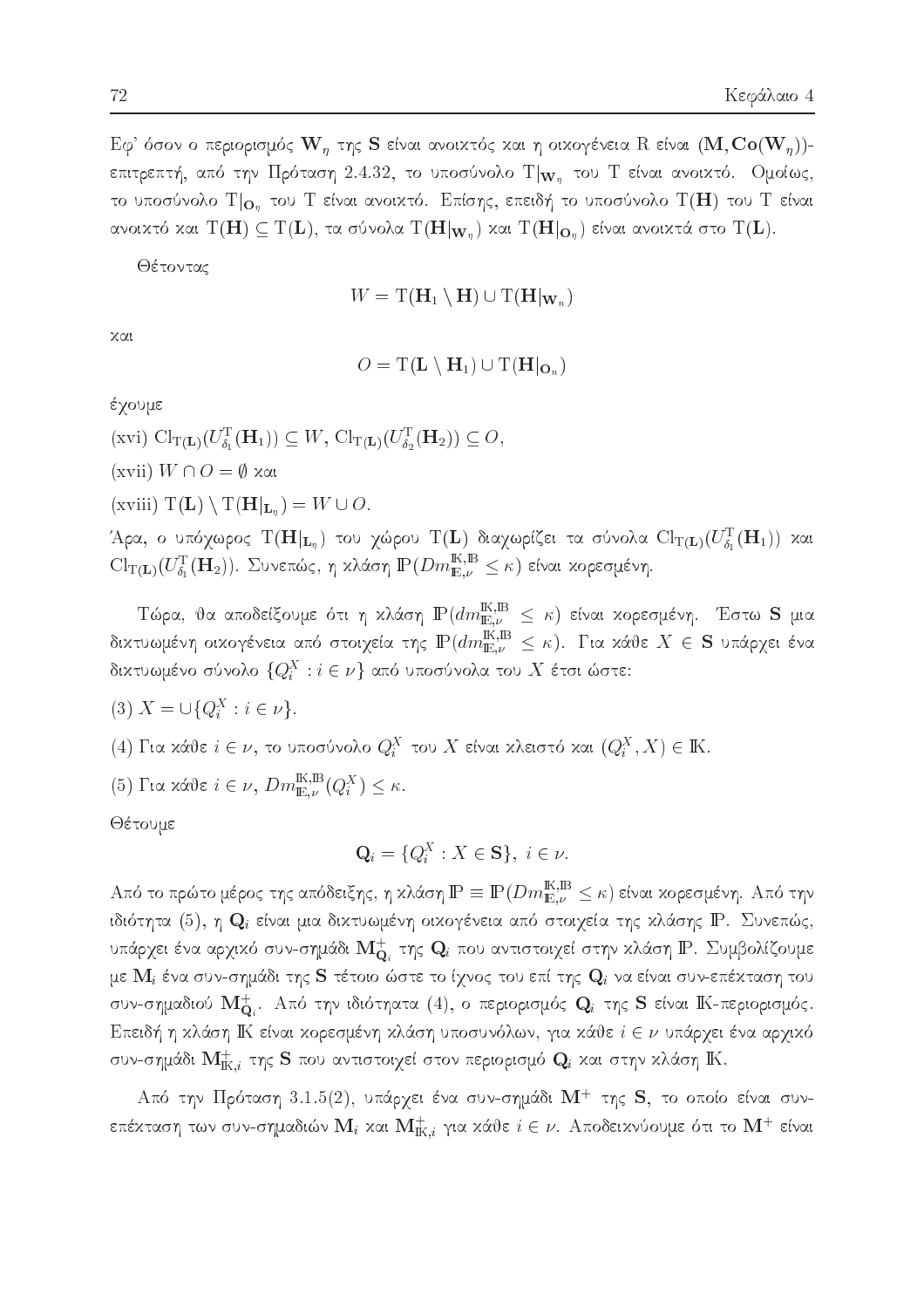ένα αρχικό συν-σημάδι της  ${\bf S}$  που αντιστοιχεί στην κλάση  $\mathbb{P}(dm_{{\rm E}\omega}^{{\rm I\!K},{\rm I\!B}} \leq \kappa).$  Πράγματι, έστω

$$
\mathbf{M} \equiv \{ \{ U^X_{\delta} : \delta \in \tau \} : X \in \mathbf{S} \}
$$

μια αυθαίρετη συν-επέχταση του  $\mathrm{M}^{+}.$  Τότε, το  $\mathrm{M}$  είναι συν-επέχταση των συν-σημαδιών  $\mathbf{M}_i$  και  $\mathbf{M}_{\mathrm{IK},i}^+$  της  $\mathbf S$  και το  $\mathbf M|_{\mathbf{Q}_i}$  είναι συν-επέχταση του συν-σημαδιού  $\mathbf{M}^+_{\mathbf{Q}_i}$  της  $\mathbf{Q}_i,\,i\in\mathbf{\nu}.$ Έστω  $\mathrm{R}^+_{\mathbf{\Omega}}$  μια αρχική οικογένεια από σχέσεις ισοδυναμίας επί της  $\mathbf{Q}_i$  που αντιστοιχεί στο  $\sim$ συν-σημάδι  $\mathbf{M} |_{\mathbf{Q}_i}$  και στην κλάση  $\mathbf{P}$ . Συμβολίζουμε με  $\mathrm{R}_i$  την οικογένεια από σχέσεις ισοδυναμίας επί της  ${\bf S}$  τέτοια ώστε το ίχνος της επί της  ${\bf Q}_i$  να είναι η οικογένεια  ${\rm R}_{{\bf Q}_i}^+$ . Έστω επίσης  ${\rm R}^+_{{\rm K},i}$  μια αρχική οικογένεια από σχέσεις ισοδυναμίας επί της  ${\bf S}$  που αντιστοιχεί στο συν-σημάδι Μ, στον περιορισμό  $\mathbf{Q}_i$  και στην κλάση ΙΚ.

 ${\rm Ar}$ ό την Πρόταση  $3.1.5(1)$ , υπάργει μια επιτρεπτή οιχογένεια  ${\rm R}^+$  από σγέσεις ισοδυναμίας επί της  ${\bf S},$  η οποία είναι τελιχώς λεπτότερη από τις οιχογένειες  ${\rm R}_i$  χαι  ${\rm R}_{{\rm K},i}^+,\;i\in\nu$ . Άρα, η οιχογένεια  $\mathrm{R}^{+}$  είναι  $\mathrm{\mathbf{M}}$ -επιτρεπτή. Θα αποδείξουμε ότι η  $\mathrm{R}^{+}$  είναι μια αργιχή οιχογένεια της  ${\bf S}$  που αντιστοιχεί στο συν-σημάδι  ${\bf M}$  της  ${\bf S}$  και στην κλάση  ${\rm I\!P}(dm_{{\rm I\!E},\nu}^{{\rm I\!K},{\rm I\!B}}\leq\kappa).$   $\Pi$ ρος τούτο, θεωρούμε μια αυθαίρετη επιτρεπτή οικογένεια R από σχέσεις ισοδυναμίας επί της  ${\bf S},$  η οποία είναι τελιχώς λεπτότερη της  ${\rm R}^+.$  Τότε, η  ${\rm R}$  είναι τελιχώς λεπτότερη από τις οιχογένειες  $\mathrm{R}_i$  χαι  $\mathrm{R}^+_{\mathrm{IK},i}$  για χάθε  $i\in \nu.$  Αρχεί να αποδείξουμε ότι για χάθε  $\mathbf{L}\in \mathrm{C}^{\diamondsuit}(\mathrm{R}),$  $T(L) \in \mathbb{P}(dm_{\mathbb{E},\nu}^{\mathbb{K},\mathbb{B}} \leq \kappa).$ 

Έστω  $\mathbf{L}\in \mathrm{C}^{\diamondsuit}(\mathrm{R}).$  Αποδειχνύουμε ότι  $\mathrm{T}(\mathbf{L})=\cup\{\mathrm{T}_i(\mathbf{L}):i\in \nu\}$  έτσι ώστε:

(xix) το υποσύνολο  $T_i(L)$  του  $T(L)$  είναι κλειστό,

 $(\text{xx})$   $(T_i(L), T(L)) \in \mathbb{K}$  xai

 $(\text{xxi}) \text{ } Dm_{\mathbb{E},\nu}^{\text{IK},\text{B}}(\text{T}_i(\mathbf{L})) \leq \kappa, \ i \in \nu.$ 

Θέτουμε

$$
T_i(\mathbf{L}) = T(\mathbf{L}|\mathbf{Q}_i), \ i \in \nu.
$$

Tο υποσύνολο  $T(L|_{Q_i})$  του  $T(L)$  είναι κλειστό και  $T(L) = \bigcup \{T(L|_{Q_i} ) : i \in \nu \}$ . Εφ' όσον η κλάση  $\Bbb K$  είναι κορεσμένη κλάση υποσυνόλων,  $(\rm{T}(\mathbf L|_{\mathbf Q_i}), \rm{T}(\mathbf L)) \in \Bbb K$ . Επίσης, εφ' όσον h klash IP enai koresmènh, o universitate della proporcionale della proporcionale della proporcionale della pr  $\mathbb{P}.$  Οπότε,  $Dm_{\mathbb{E},\nu}^{\mathbb{K},\mathbb{B}}(\mathrm{T}(\mathbf{L}|_{\mathbf{Q}_i}))\ \leq\ \kappa.$  Συνεπώς, από τη συνθήχη  $(3)$  του Ορισμού 4.2.2,  $dm_{\mathbb{E},\nu}^{\mathbb{K},\mathbb{B}}(\mathrm{T}(\mathbf{L}))\leq \kappa.$  Άρα, η χλάση  $\mathbb{P}(dm_{\mathbb{E},\nu}^{\mathbb{K},\mathbb{B}}\leq \kappa)$  είναι χορεσμένη.  $\blacksquare$ 

 $4.5.3$   $\Pi$ όρισμα. Για κάθε  $\kappa ~\in ~\omega$  στις κλάσεις  $\mathbb{P}(dm_{\mathbb{E},\nu}^{\mathbb{K},\mathbb{B}}~\leq~\kappa)$  και  $\mathbb{P}(Dm_{\mathbb{E},\nu}^{\mathbb{K},\mathbb{B}}~\leq~\kappa)$ υπάρχουν καθολικά στοιχεία.

 $A\pi$ όδειξη. Προκύπτει άμεσα από την Πρόταση 3.1.7.  $\blacksquare$ 

4.5.4 Πόρισμα. Έστω P μια από τις παρακάτω κλάσεις: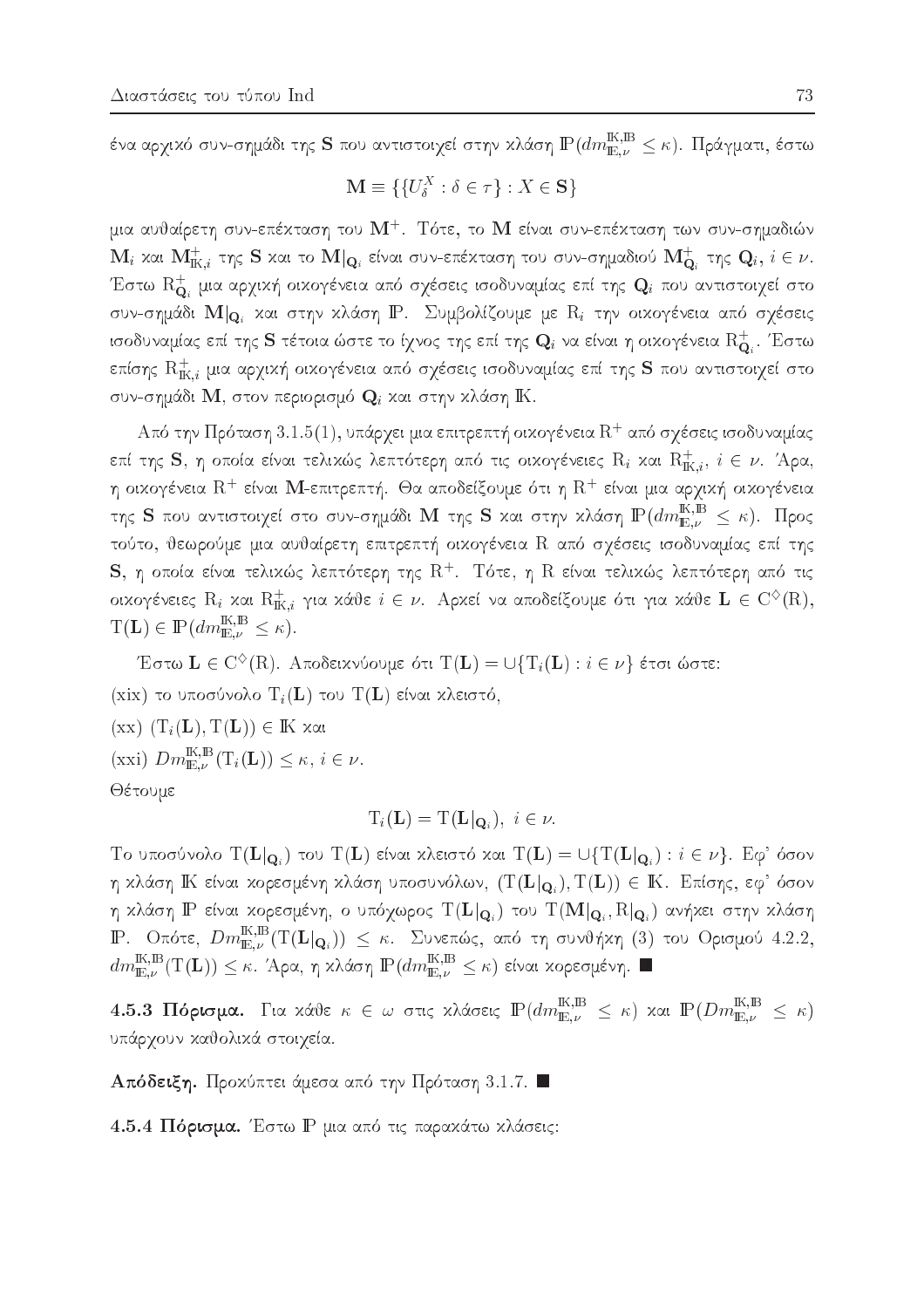(1) η κλάση όλων των (πλήρως) κανονικών χώρων με βάρος  $\leq \tau$ ,

(2) η κλάση όλων των (πλήρως) κανονικών countable-dimensional χώρων με βάρος  $\leq \tau$ ,

(3) η κλάση όλων των (πλήρως) κανονικών strongly countable-dimensional χώρων με βάρος  $\leq \tau,$ 

(4) η κλάση όλων των (πλήρως) κανονικών locally finite-dimensional χώρων με βάρος  $\leq \tau$  $x\alpha$ 

(5) η χλάση όλων των (πλήρως) χανονικών γώρων  $X$  με  $w(X) \leq \tau$  χαι  $\mathrm{ind}(X) \leq \alpha \in \tau^+.$ 

Τότε, για κάθε  $\kappa\in\omega$  στις κλάσεις  $\mathbb{P}(dm_{\mathbb{E},\nu}^{\mathbb{K},\mathbb{B}}\leq \kappa)\cap\mathbb{P}$  και  $\mathbb{P}(Dm_{\mathbb{E},\nu}^{\mathbb{K},\mathbb{B}}\leq \kappa)\cap\mathbb{P}$  υπάρχουν καθολικά στοιχεία.

Aπόδειξη. Προχύπτει άμεσα από την Πρόταση 3.1.6.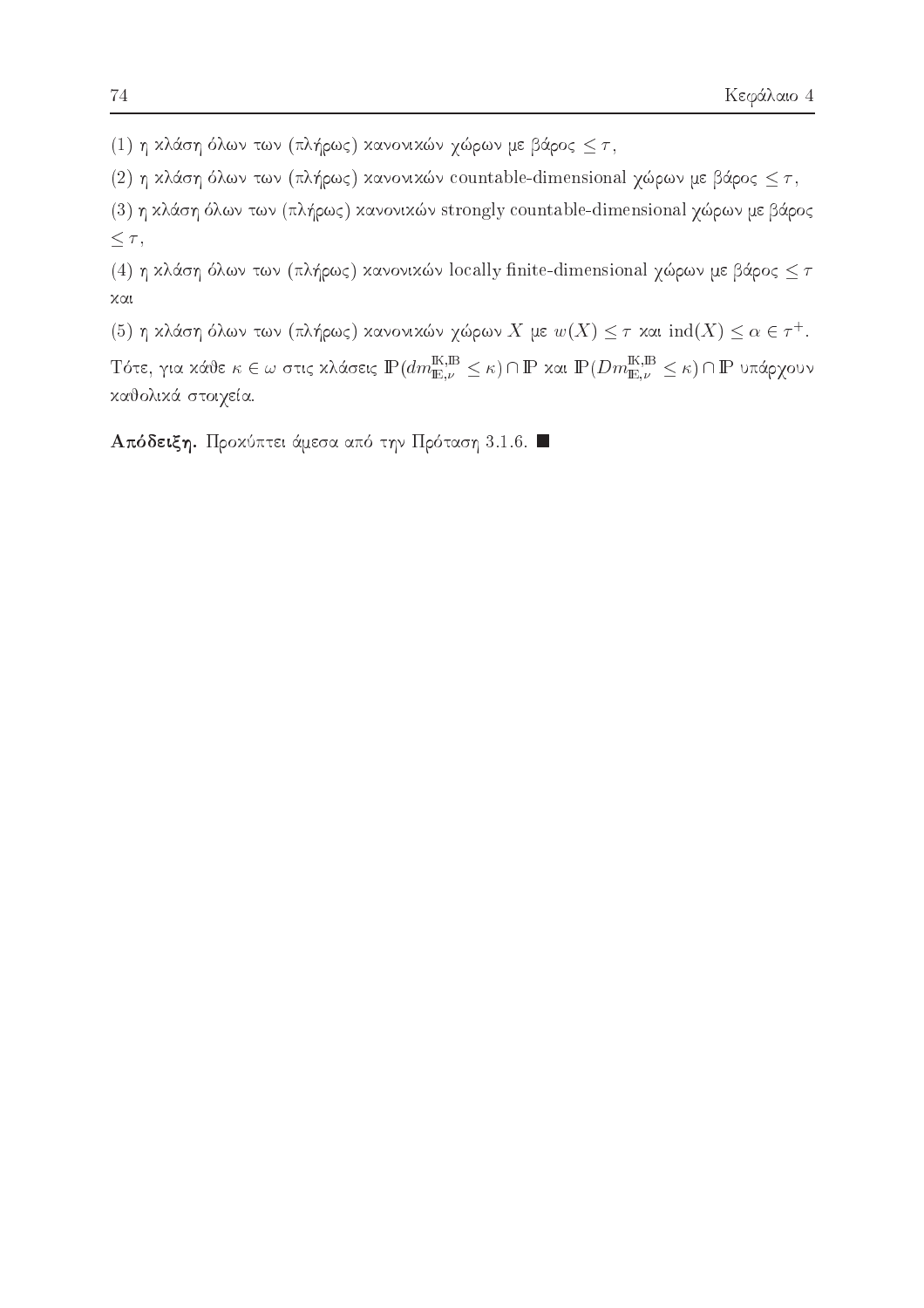## Κεφάλαιο 5

# Διαστάσεις-συναρτήσεις θέσεως του  $\tau\acute{u}\pi\sigma\upsilon$  ind

Στο κεφάλαιο αυτό μελετώνται διαστάσεις-συναρτήσεις θέσεως του τύπου ind. Οι διαστάσεις αυτές ορίσθηκαν στο βιβλίο [37] και μελετήθηκαν μόνο ως προς την ιδιότητα της καθολικότητας. Στο κεφάλαιο αυτό δίνονται σχέσεις μεταξύ των διαστάσεων-συναρτήσεων θέσεως του τύπου ind χαι αποδεικνύονται βασικές ιδιότητες της Θεωρίας Διαστάσεων για τις συναρτήσεις αυτές. Τα αποτελέσματα του χεφαλαίου αυτού είναι όλα πρωτότυπα.

Σε ό,τι ακολουθεί με τη λέξη χώρο θα εννοούμε έναν Τ<sub>0</sub>-χώρο με βάρος  $\leq \tau$ .

#### $5.1$ Βασικοί ορισμοί

5.1.1 Ορισμός. (Βλέπε [37]) Έστω  $Q$  ένα υποσύνολο ενός χώρου X. Μια οικογένεια Β από ανοικτά υποσύνολα του  $X$  (συμπεριλαμβανομένων των  $X$  και  $\emptyset$ ) καλείται  $\mathbf p$ -βάση για το  $Q$  στο  $X$ , εάν το σύνολο  $\{Q \cap U : U \in B\}$  είναι μια βάση του υποχώρου  $Q$ . Μια p-βάση για το  $Q$  στο X καλείται pos-βάση, εάν για κάθε  $x \in Q$  και για κάθε ανοικτή περιοχή  $U$ του  $x$  στο  $X$  υπάρχει ένα στοιχείο  $V$  της  $B$  έτσι ώστε  $x \in V \subseteq U$ . Μια p-βάση για το  $Q$ στο  $X$  καλείται  ${\bf ps}$ -βάση, εάν η οικογένεια  $B$  είναι μια βάση του χώρου  $X.$ 

5.1.2 Ορισμός. (Βλέπε [37]) Θεωρούμε τη συνάρτηση  $p_0$ -ind με πεδίο ορισμού την κλάση όλων των ζευγών  $(Q,X)$ , όπου  $Q$  είναι ένα υποσύνολο ενός χώρου  $X$ , χαι πεδίο τιμών την κλάση  $\mathcal{O} \cup \{-1, \infty\}$  που ικανοποιεί τις παρακάτω συνθήκες:

(1) p<sub>0</sub>-ind(*Q*, *X*) = -1 εάν και μόνον εάν *Q* = *X* = *Φ*.

 $(2)$  p<sub>0</sub>-ind(Q, X)  $\leq \alpha$ , όπου  $\alpha \in \mathcal{O}$ , εάν και μόνον εάν υπάρχει μια p-βάση Β για το Q στο Χ έτσι ώστε για κάθε  $U \in B$  να έχουμε

 $p_0$ -ind $(Q \cap Bd_X(U), Bd_X(U)) < \alpha$ .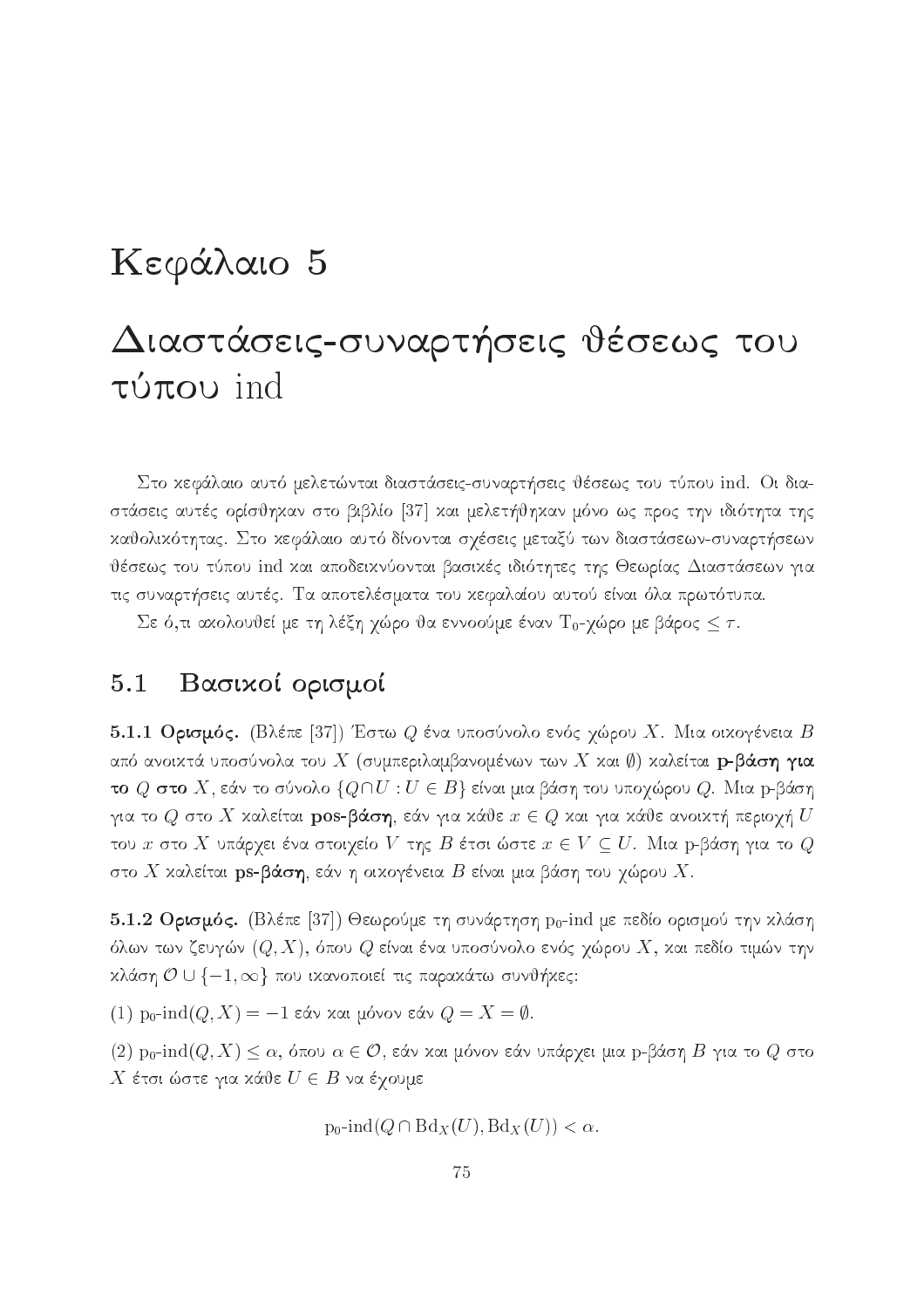5.1.3 Παρατήρηση. Η συνθήκη (2) του Ορισμού 5.1.2 είναι ισοδύναμη με την παρακάτω συνθήκη:

 $(2')$  po-ind $(Q, X) \leq \alpha$ , όπου  $\alpha \in \mathcal{O}$ , εάν και μόνον εάν για κάθε  $x \in Q$  και για κάθε ανοικτή περιοχή  $V$  του  $x$  στο  $X$  υπάργει ένα ανοικτό υποσύνολο  $U$  του  $X$  έτσι ώστε  $x \in Q \cap U \subseteq Q \cap V$  xat  $p_0$ -ind $(Q \cap Bd_X(U), Bd_X(U)) < \alpha$ .

5.1.4 Ορισμός. (Βλέπε [37]) Θεωρούμε τη συνάρτηση p<sub>1</sub>-ind με πεδίο ορισμού την κλάση όλων των ζευγών  $(Q, X)$ , όπου  $Q$  είναι ένα υποσύνολο ενός χώρου  $X$ , και πεδίο τιμών την κλάση  $\mathcal{O} \cup \{-1, \infty\}$  που ικανοποιεί τις παρακάτω συνθήκες:

(1) p<sub>1</sub>-ind(*Q*, *X*) = -1 εάν και μόνον εάν *Q* =  $\emptyset$ .

 $(2)$  p<sub>1</sub>-ind(*Q*, X)  $\leq \alpha$ , όπου  $\alpha \in \mathcal{O}$ , εάν και μόνον εάν υπάρχει μια p-βάση *B* για το *Q* στο Χ έτσι ώστε για κάθε  $U \in B$  να έχουμε

$$
p_1\text{-}\!\operatorname{ind}(Q\cap Bd_X(U),X)<\alpha.
$$

5.1.5 Παρατήρηση. Η συνθήκη (2) του Ορισμού 5.1.4 είναι ισοδύναμη με την παρακάτω συνθήκη:

 $(2')$  p<sub>1</sub>-ind $(Q, X) \leq \alpha$ , όπου  $\alpha \in \mathcal{O}$ , εάν και μόνον εάν για κάθε  $x \in Q$  και για κάθε ανοικτή περιοχή  $V$  του  $x$  στο  $X$  υπάρχει ένα ανοικτό υποσύνολο  $U$  του  $X$  έτσι ώστε  $x \in Q \cap U \subseteq Q \cap V$  xai  $p_1$ -ind $(Q \cap Bd_X(U), X) < \alpha$ .

5.1.6 Ορισμός. (Βλέπε [37]) Θεωρούμε τη συνάρτηση pos<sub>0</sub>-ind με πεδίο ορισμού την κλάση όλων των ζευγών  $(Q,X)$ , όπου  $Q$  είναι ένα υποσύνολο ενός χώρου  $X,$  χαι πεδίο τιμών την κλάση  $\mathcal{O} \cup \{-1, \infty\}$  που ικανοποιεί τις παρακάτω συνθήκες:

(1) pos<sub>0</sub>-ind(*Q*, *X*) = -1 εάν και μόνον εάν *Q* = *X* = *Φ*.

 $(2)$  pos<sub>0</sub>-ind $(Q, X) \leq \alpha$ , όπου  $\alpha \in \mathcal{O}$ , εάν και μόνον εάν υπάρχει μια pos-βάση Β για το  $Q$ στο  $X$  έτσι ώστε για κάθε  $U\in B$  να έχουμε

$$
\text{pos}_0\text{-}\text{ind}(Q \cap \text{Bd}_X(U), \text{Bd}_X(U)) < \alpha
$$

5.1.7 Παρατήρηση. Η συνθήκη (2) του Ορισμού 5.1.6 είναι ισοδύναμη με την παρακάτω συνθήκη:

 $(2')$  pos<sub>0</sub>-ind $(Q, X) \leq \alpha$ , όπου  $\alpha \in \mathcal{O}$ , εάν και μόνον εάν για κάθε  $x \in Q$  και για κάθε ανοικτή περιοχή  $V$  του  $x$  στο  $X$  υπάρχει ένα ανοικτό υποσύνολο  $U$  του  $X$  έτσι ώστε  $x \in U \subseteq V$  xat  $pos_0$ -ind $(Q \cap Bd_X(U), Bd_X(U)) < \alpha$ .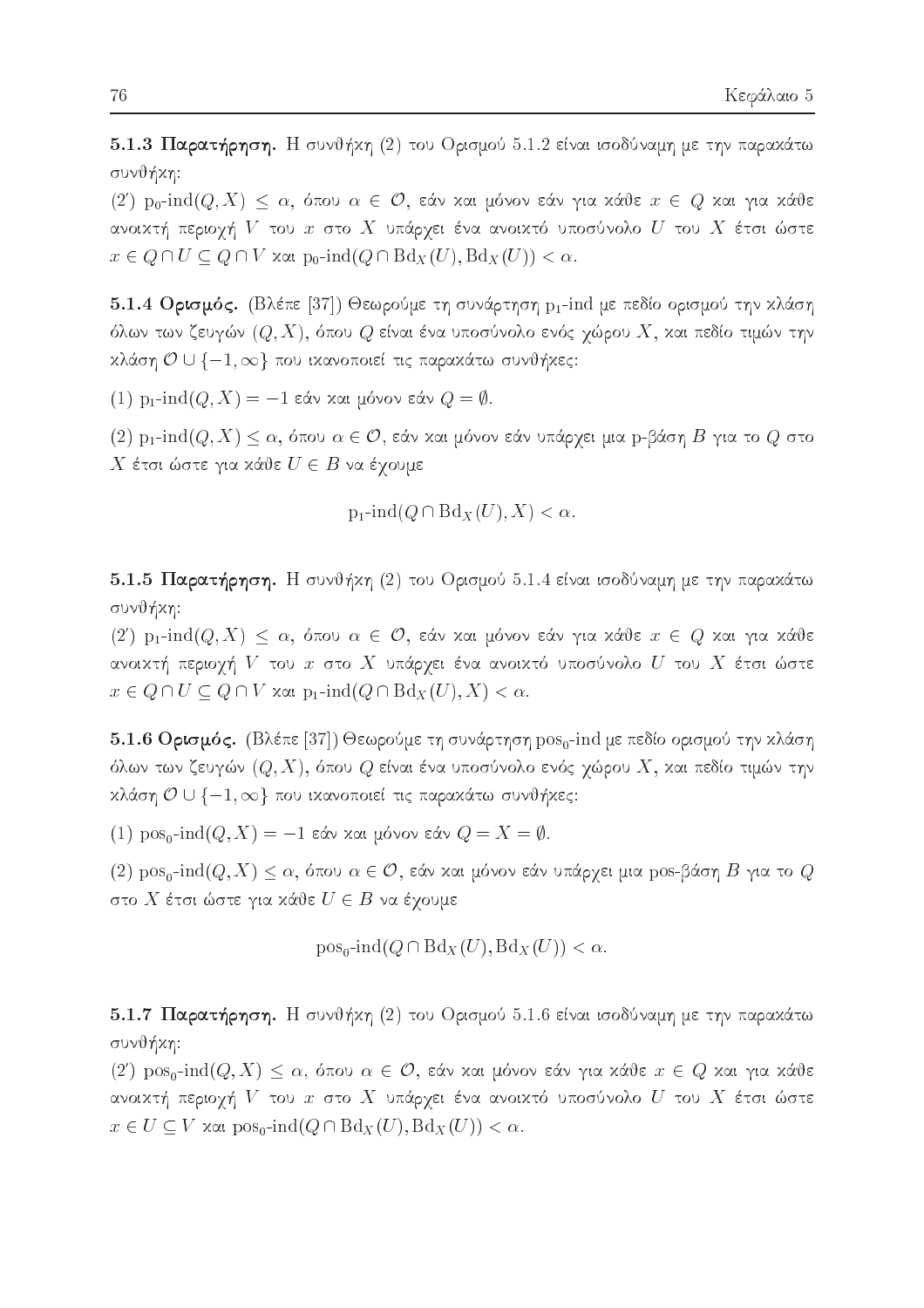5.1.8 Ορισμός. (Βλέπε [37]) Θεωρούμε τη συνάρτηση pos<sub>1</sub>-ind με πεδίο ορισμού την κλάση όλων των ζευγών  $(Q,X)$ , όπου  $Q$  είναι ένα υποσύνολο ενός χώρου  $X$ , και πεδίο τιμών την κλάση  $\mathcal{O} \cup \{-1, \infty\}$  που ικανοποιεί τις παρακάτω συνθήκες:

(1) pos<sub>1</sub>-ind(*Q*, *X*) = -1 εάν και μόνον εάν *Q* = *Φ*.

 $(2)$  pos<sub>1</sub>-ind $(Q, X) \leq \alpha$ , όπου  $\alpha \in \mathcal{O}$ , εάν και μόνον εάν υπάρχει μια pos-βάση Β για το  $Q$ στο  $X$  έτσι ώστε για κάθε  $U \in B$  να έχουμε

$$
pos_1\text{-}\!\operatorname{ind}(Q \cap Bd_X(U), X) < \alpha.
$$

5.1.9 Παρατήρηση. Η συνθήκη (2) του Ορισμού 5.1.8 είναι ισοδύναμη με την παρακάτω συνθήκη:

 $(2')$  pos<sub>1</sub>-ind $(Q, X) \leq \alpha$ , όπου  $\alpha \in \mathcal{O}$ , εάν και μόνον εάν για κάθε  $x \in Q$  και για κάθε ανοικτή περιοχή  $V$  του  $x$  στο  $X$  υπάρχει ένα ανοικτό υποσύνολο  $U$  του  $X$  έτσι ώστε  $x \in U \subseteq V$  xαι pos<sub>1</sub>-ind( $Q \cap Bd_X(U), X$ ) <  $\alpha$ .

5.1.10 Παρατήρηση. Εάν στους ορισμούς 5.1.6 και 5.1.8 αντί για την pos-βάση Β θεωρήσουμε μια ps-βάση, τότε οι διαστάσεις-συναρτήσεις pos<sub>i</sub>-ind,  $i \in \{0, 1\}$ , θα συμβολίζονται με ps,-ind. Σημειώνουμε ότι η συνάρτηση-διάσταση pos,-ind είναι η υπερπεπερασμένη επέκταση της σχετικής μικρής επαγωγικής διάστασης που έχει δοθεί στις [69] και [70] (βλέπε επίσης  $[30]$ ).

### 5.1.11 Παρατήρηση. Είναι γνωστό (βλέπε [37]) ότι για κάθε ζεύγος  $(Q, X)$  έχουμε

 $p_i$ -ind $(Q, X) \in \{-1, \infty\} \cup \tau^+,$ 

 $pos_i$ -ind $(Q, X) \in \{-1, \infty\} \cup \tau^+$  xat

 $ps_i$ -ind $(Q, X) \in \{-1, \infty\} \cup \tau^+, i = 0, 1$ 

όπου  $\tau$  είναι το βάρος του  $X$  και  $\tau^+$  είναι ο μικρότερος πληθάριθμος που είναι μεγαλύτερος από το τ. Επίσης, έαν με df συμβολίσουμε μια από τις παραπάνω συναρτήσεις-διαστάσεις, τότε  $df(Q, X) = \infty$  εάν και μόνον εάν η ανισότητα  $df(Q, X) \leq \alpha$  δεν είναι αληθής για κάθε  $\alpha \in \tau^+ \cup \{-1\}.$ 

Οι παραπάνω διαστάσεις ορίσθηκαν στο [37] με το όνομα «positional dimension likefunctions of the type ind» (διαστάσεις-συναρτήσεις θέσεως του τύπου ind). Οι συναρτήσεις αυτές μελετήθηκαν μόνο όσον αφορά την ιδιότητα της καθολικότητας, δηλαδή εάν  $df$  είναι μια από τις παραπάνω συναρτήσεις και  $\alpha \in \tau^+ \cup \{-1\}$ , τότε στην κλάση IP όλων των ζευγών  $(Q^X, X)$ , όπου  $Q^X$  είναι ένα υποσύνολο ενός χώρου X με  $df(Q^X, X) \leq \alpha$ , υπάρχει καθολικό στοιχείο. (Ένα στοιχείο  $(Q^T, T)$  της  $\mathbb P$  καλείται καθολικό στην  $\mathbb P,$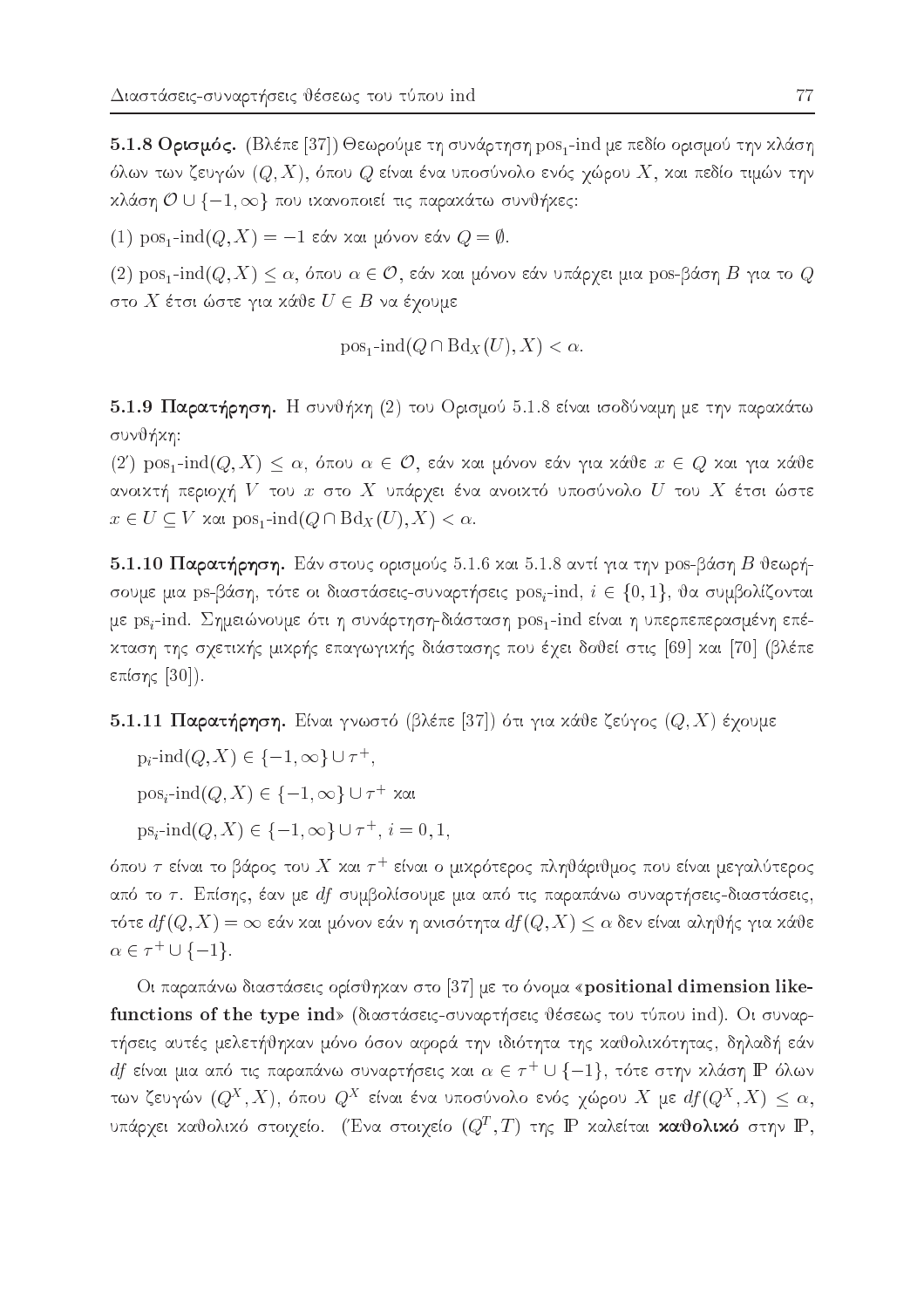εάν για χάθε  $(Q^X,X)\,\in\,\mathbb{P}$  υπάρχει μια τοπολογική εμφύτευση  $i_T^X\,:\,X\,\to\,T$  έτσι ώστε  $i_T^X(Q^X) \subseteq Q^T$ .) Σχετικά με κάποιες άλλες διαστάσεις-συναρτήσεις θέσεως με το όνομα «relative dimensions» βλέπε για παράδειγμα τις [12] και [13].

### $5.2$ Σγέσεις μεταξύ των διαστάσεων θέσεως του τύπου ind και άλλων διαστάσεων

5.2.1 Πρόταση. Για κάθε υποσύνολο  $Q$  ενός χώρου  $X$  έχουμε

$$
ind(Q) \leq p_i \text{-}ind(Q, X), i \in \{0, 1\}.
$$

Απόδειξη. Αποδεικνύουμε ότι

 $(5.1)$  $\text{ind}(Q) \leq p_0\text{-}\text{ind}(Q, X).$ 

H περίπτωση  $i = 1$  είναι όμοια. Έστω  $p_0$ -ind $(Q, X) = \alpha \in \mathcal{O} \cup \{-1, \infty\}$ . Εάν  $\alpha = -1$ ή  $\alpha = \infty$ , τότε η σχέση (5.1) είναι προφανής. Υποθέτουμε ότι  $\alpha \in \mathcal{O}$  και ότι η σχέση (5.1) είναι αληθής για κάθε ζεύγος  $(Q^Y, Y)$  με  $p_0$ -ind $(Q^Y, Y) < \alpha$ . Θα αποδείξουμε ότι  $\operatorname{\hspace{0.3mm}ind}(Q)\leq \alpha.$ Εφ' όσον pρ- $\operatorname{\hspace{0.3mm}ind}(Q,X)=\alpha,$ υπάρχει μια p-βάση $B$ για το  $Q$ στο  $X$ έτσι ώστε για κάθε  $U \in B$  να έχουμε

$$
p_0\text{-}\!\operatorname{ind}(Q\cap \text{Bd}_X(U),\text{Bd}_X(U)) < \alpha.
$$

Αρχεί να αποδείξουμε ότι ind( $Bd_Q(Q \cap U)$ ) < α για χάθε  $U \in B$ . Εφ' όσον

 $Bd_{Q}(Q \cap U) \subseteq Q \cap Bd_{X}(U),$ 

από την υπόθεση της επαγωγής έχουμε

$$
ind(Bd_Q(Q \cap U)) \leq ind(Q \cap Bd_X(U))
$$
  
 
$$
\leq p_0\text{-}ind(Q \cap Bd_X(U), Bd_X(U)) < \alpha.
$$

Συνεπώς, ind(*Q*)  $\leq \alpha$ . ■

5.2.2 Πρόταση. Για κάθε υποσύνολο  $Q$  ενός χώρου Χ έχουμε

$$
p_i\text{-ind}(Q, X) \leq pos_i\text{-ind}(Q, X) \leq ps_i\text{-ind}(Q, X), i \in \{0, 1\}
$$

Απόδειξη. Αποδεικνύουμε πρώτα ότι

(5.2) 
$$
p_0\text{-}\mathrm{ind}(Q,X) \leq p\mathrm{os}_0\text{-}\mathrm{ind}(Q,X).
$$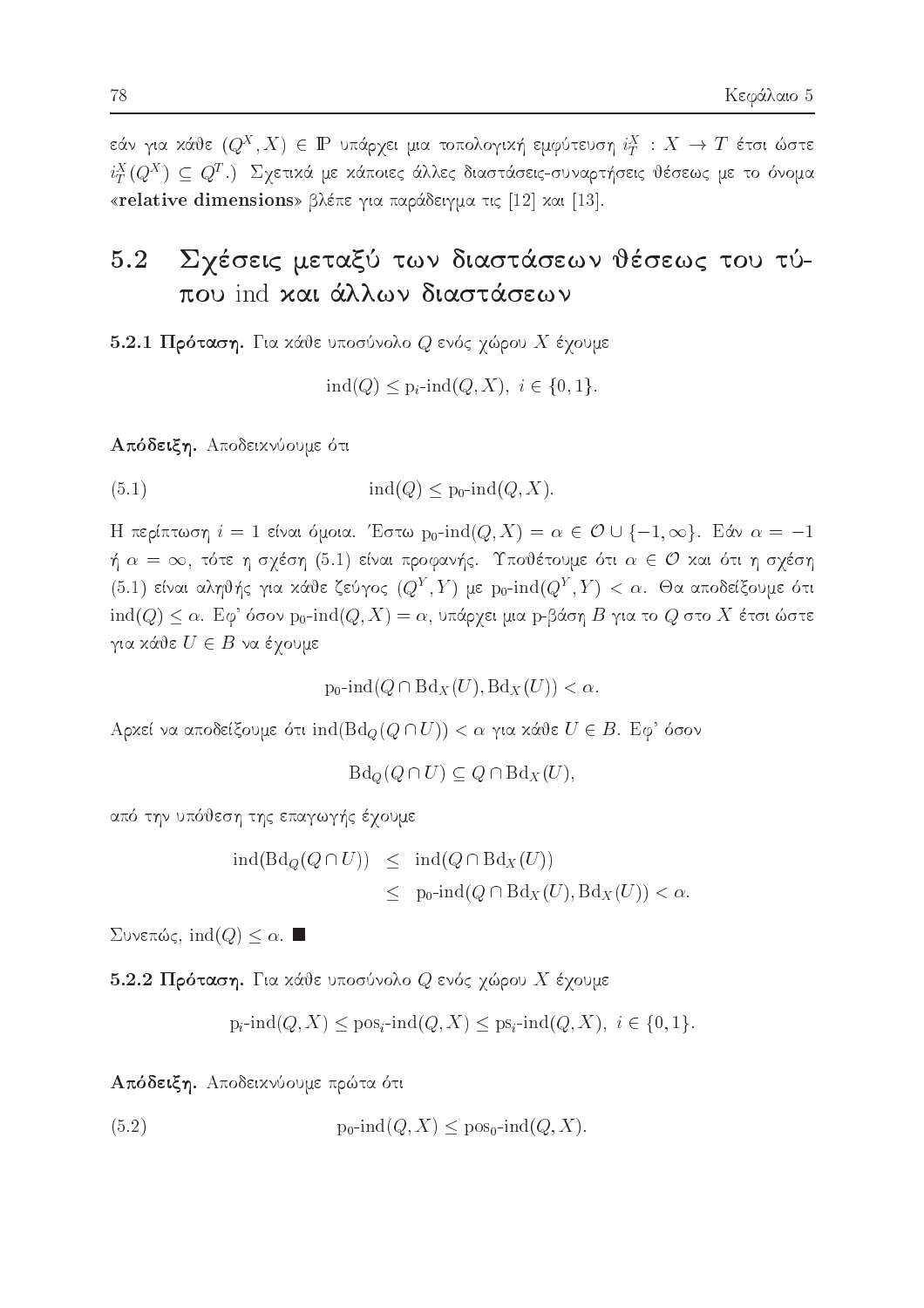Η περίπτωση  $i = 1$  είναι όμοια. Έστω  $pos_0$ -ind $(Q, X) = \alpha \in \mathcal{O} \cup \{-1, \infty\}$ . Εάν  $\alpha = -1$ ή  $\alpha = \infty$ , τότε η σχέση (5.2) είναι προφανής. Υποθέτουμε ότι  $\alpha \in \mathcal{O}$  και ότι η σχέση (5.2) είναι αληθής για κάθε ζεύγος  $(Q^Y, Y)$  με  $pos_0$ -ind $(Q^Y, Y) < \alpha$ . Θα αποδείξουμε ότι  $p_0$ -ind $(Q, X) \leq \alpha$ . Εφ' όσον  $pos_0$ -ind $(Q, X) = \alpha$ , υπάργει μια pos-βάση Β για το Q στο Χ έτσι ώστε για κάθε  $U \in B$  να έχουμε

 $pos_0$ -ind $(Q \cap Bd_X(U), Bd_X(U)) < \alpha$ .

Από την υπόθεση της επαγωγής,

 $p_0\text{-}ind(Q \cap Bd_X(U), Bd_X(U)) \leq pos_0\text{-}ind(Q \cap Bd_X(U), Bd_X(U))$ 

και επειδή η Β είναι επίσης μια p-βάση για το Q στο X,  $p_0$ -ind $(Q, X) \leq \alpha$ .

Αποδεικνύουμε τώρα ότι

(5.3) 
$$
\text{pos}_0\text{-}\text{ind}(Q, X) \leq \text{ps}_0\text{-}\text{ind}(Q, X).
$$

Η περίπτωση  $i = 1$  είναι όμοια. Έστω ps<sub>0</sub>-ind( $Q, X$ ) =  $\alpha \in \mathcal{O} \cup \{-1, \infty\}$ . Εάν  $\alpha = -1$ ή  $\alpha = \infty$ , τότε η σχέση (5.3) είναι προφανής. Υποθέτουμε ότι  $\alpha \in \mathcal{O}$  και ότι η σχέση (5.3) είναι αληθής για κάθε ζεύγος  $(Q^Y, Y)$  με ps<sub>0</sub>-ind( $Q^Y, Y$ ) < α. Θα αποδείξουμε ότι  $pos_0$ -ind $(Q, X) \leq \alpha$ . Εφ' όσον ps<sub>0</sub>-ind $(Q, X) = \alpha$ , υπάρχει μια ps-βάση B για το Q στο X έτσι ώστε για κάθε  $U \in B$  να έγουμε

 $ps_0\text{-}\!\operatorname{ind}(Q \cap \text{Bd}_X(U), \text{Bd}_X(U)) < \alpha.$ 

Από την υπόθεση της επαγωγής,

$$
pos_0
$$
-ind $(Q \cap Bd_X(U), Bd_X(U)) \leq ps_0$ -ind $(Q \cap Bd_X(U), Bd_X(U))$ 

και επειδή η Β είναι επίσης μια pos-βάση για το Q στο X, pos<sub>0</sub>-ind(Q, X) ≤ α. ■

5.2.3 Πρόταση. Για κάθε υποσύνολο  $Q$  ενός χώρου Χ έχουμε

$$
ps_0\text{-}\!\operatorname{ind}(Q, X) = \operatorname{ind}(X).
$$

Απόδειξη. Αποδεικνύουμε πρώτα ότι

(5.4) 
$$
ps_0\text{-}\mathrm{ind}(Q, X) \leq \mathrm{ind}(X).
$$

Έστω ind(X) =  $\alpha \in \mathcal{O} \cup \{-1, \infty\}$ . Εάν  $\alpha = -1$  ή  $\alpha = \infty$ , τότε η σχέση (5.4) είναι προφανής. Υποθέτουμε ότι  $\alpha \in \mathcal{O}$  και ότι η σχέση (5.4) είναι αληθής για κάθε ζεύγος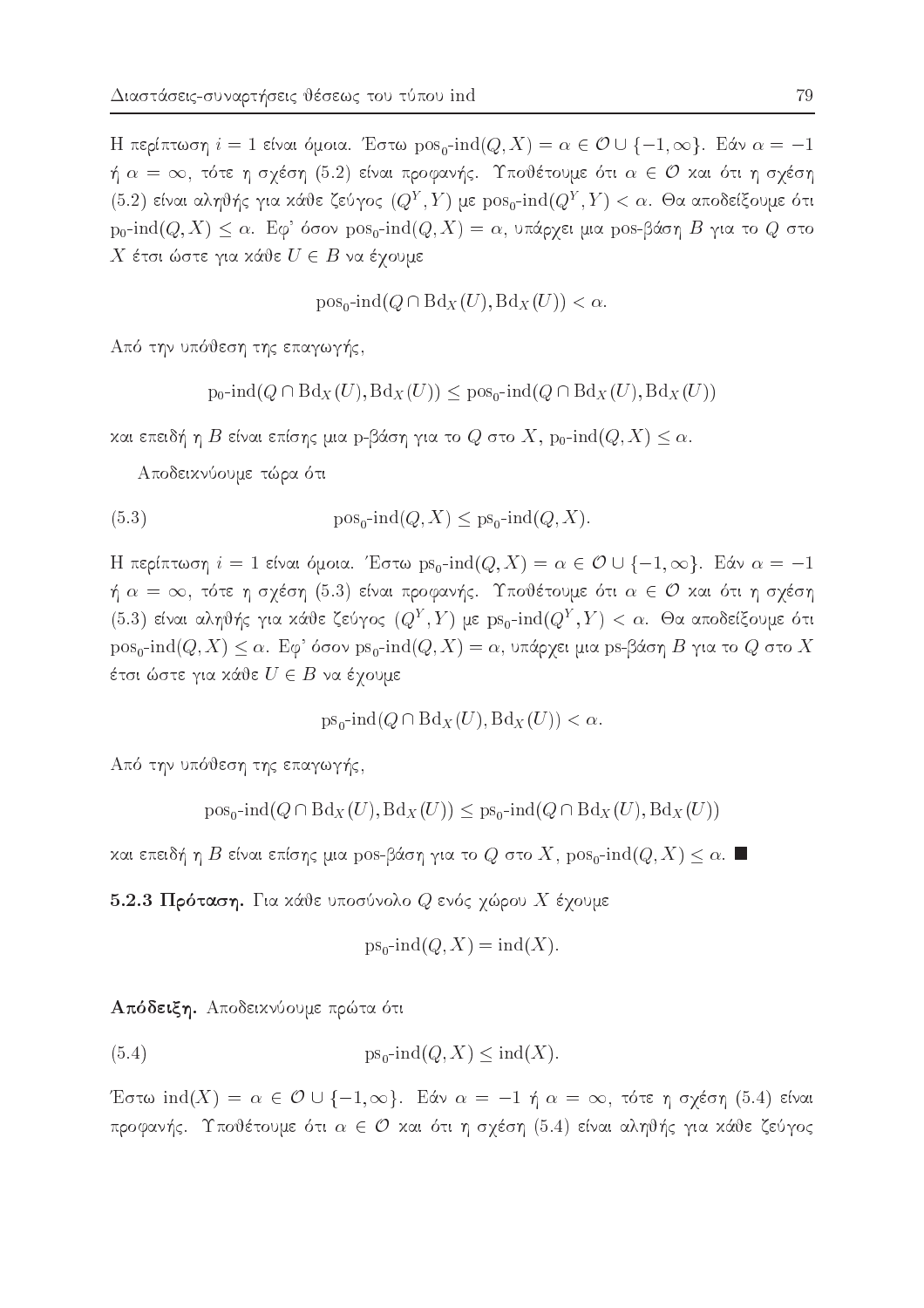$(Q<sup>Y</sup>, Y)$  με ind(Y) < α. Θα αποδείξουμε ότι ps<sub>0</sub>-ind(Q, X)  $\leq \alpha$ . Εφ' όσον ind(X) = α, υπάρχει μια βάση  $B$  του  $X$  έτσι ώστε για κάθε  $U \in B$  να έχουμε

$$
ind(Bd_X(U)) < \alpha.
$$

Από την υπόθεση της επαγωγής,

$$
ps_0
$$
-ind( $Q \cap Bd_X(U)$ ,  $bd_X(U)$ )  $\leq$ ind( $bd_X(U)$ )

και επειδή η Β είναι επίσης μια ps-βάση για το Q στο X, ps<sub>0</sub>-ind( $Q, X$ )  $\leq \alpha$ .

Αποδεικνύουμε τώρα ότι

$$
(5.5) \quad \text{ind}(X) \le \text{ps}_0\text{-}\text{ind}(Q, X).
$$

Έστω ps<sub>0</sub>-ind(Q, X) =  $\alpha \in \mathcal{O} \cup \{-1, \infty\}$ . Εάν  $\alpha = -1$  ή  $\alpha = \infty$ , τότε η ανισότητα (5.5) είναι προφανής. Υποθέτουμε ότι  $\alpha \in \mathcal{O}$  και ότι η ανισότητα (5.5) είναι αληθής για κάθε ζεύγος  $(Q^Y, Y)$  με  $ps_0$ -ind $(Q^Y, Y) < \alpha$ . Θα αποδείξουμε ότι ind $(X) \leq \alpha$ . Εφ' όσον  $ps_0$ -ind $(Q, X) = \alpha$ , υπάρχει μια ps-βάση Β για το Q στο X έτσι ώστε για κάθε  $U \in B$  να έχουμε

 $ps_0$ -ind $(Q \cap Bd_X(U), Bd_X(U)) < \alpha$ .

Από την υπόθεση της επαγωγής,

$$
ind(Bd_X(U)) \le ps_0\text{-}ind(Q \cap Bd_X(U), Bd_X(U))
$$

και επειδή η Β είναι επίσης μια βάση του  $X$ ,  $\text{ind}(X) \leq \alpha$ .

5.2.4 Πόρισμα. Για κάθε χώρο Χ έχουμε

$$
p_0\text{-}\!\operatorname{ind}(X,X) = \text{pos}_0\text{-}\!\operatorname{ind}(X,X) = \text{ps}_0\text{-}\!\operatorname{ind}(X,X) = \text{ind}(X).
$$

Απόδειξη. Προχύπτει άμεσα από τις Προτάσεις 5.2.1, 5.2.2 χαι 5.2.3.

Τα παρακάτω παραδείγματα δείχνουν ότι στην κλάση όλων των Τ<sub>0</sub>-χώρων οι ανισότητες στις Προτάσεις 5.2.1 και 5.2.2 δεν μπορούν να αντικατασταθούν με ισότητες.

5.2.5 Παράδειγμα. Έστω  $X = \{a, b\}$ ,  $Q = \{a\}$ ,  $K = \{b\}$  και  $\tau = \{\emptyset, \{b\}, X\}$  μια τοπολογία επί του Χ. Τότε,

 $\text{ind}(X) = 1$ ,  $p_0$ - $\text{ind}(Q, X) = \text{pos}_0$ - $\text{ind}(Q, X) = 0$ ,  $p_0$ - $\text{ind}(K, X) = 0$ ,  $\text{pos}_0$ - $\text{ind}(K, X) = 1$  $\alpha$  vαι ps<sub>1</sub>-ind(*Q*, *X*) = 0.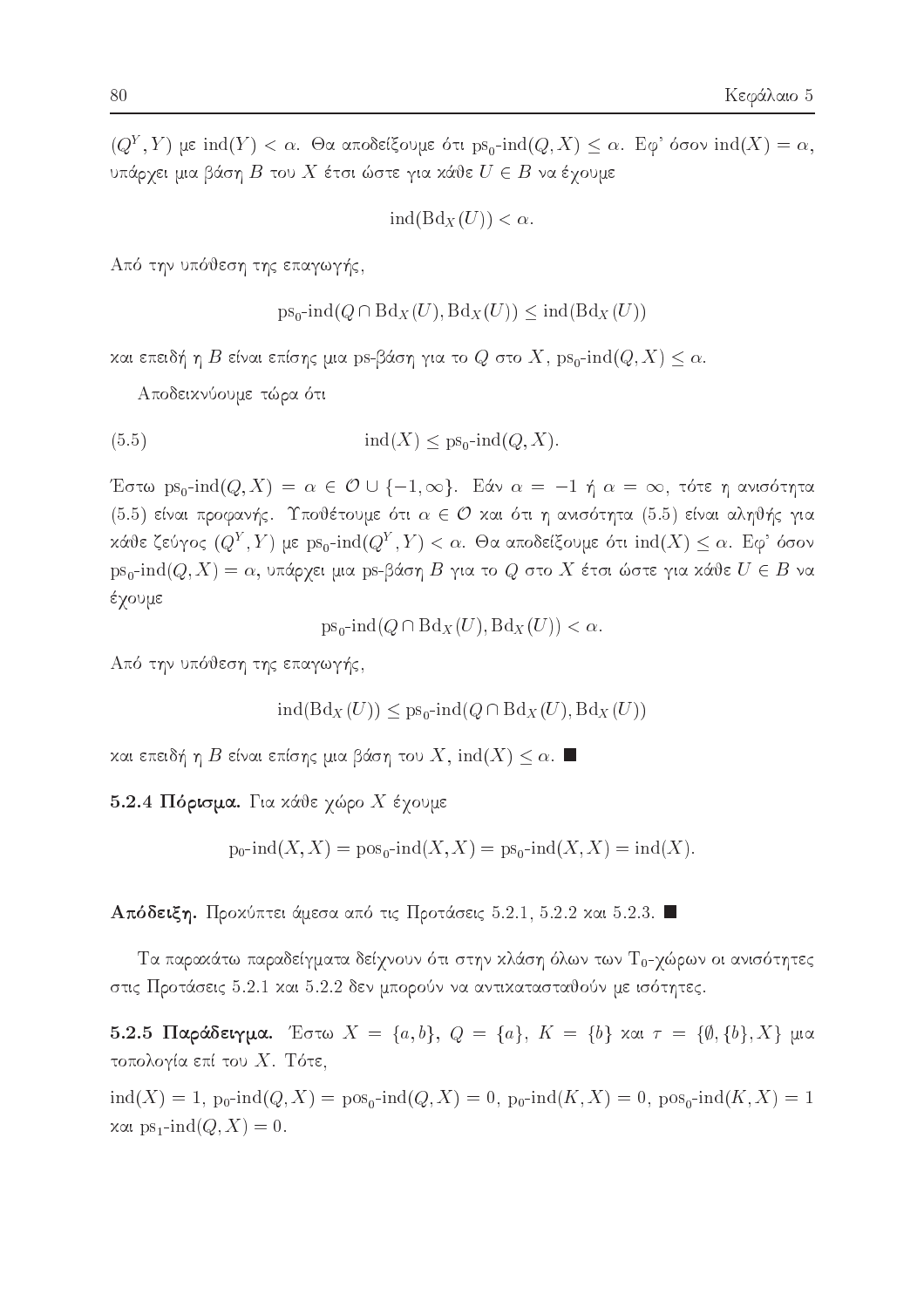5.2.6 Παράδειγμα. Έστω  $X = \{a, b, c\}$ ,  $Q = \{a, b\}$  και  $\tau = \{\emptyset, \{c\}, \{a, c\}, \{b, c\}, X\}$  μια τοπολογία επί του Χ. Τότε,

 $ind(Q) = 0$ ,  $ind(X) = 1$ ,  $p_1$ - $ind(X, X) = pos_1$ - $ind(X, X) = 2$ ,

 $p_i$ -ind $(Q, X) = pos_i$ -ind $(Q, X) = 1, i \in \{0, 1\}$  xat

 $ps_1$ -ind $(K, X) = \infty$ .

5.2.7 Παρατήρηση. Οι σχέσεις μεταξύ των διαστάσεων θέσεως του τύπου ind (βλέπε τις παραπάνω προτάσεις και παραδείγματα) συνοψίζονται στο παρακάτω διάγραμμα, όπου "-" σημαίνει " ≤ " και " → " σημαίνει ότι " γενικά ≰ ".



Διάγραμμα 5.1

Η Πρόταση 1 του [69] (που έχει δοθεί για πεπερασμένες διαστάσεις) μπορεί να επεκταθεί για υπερπεπερασμένες διαστάσεις όπως φαίνεται στην παρακάτω πρόταση.

5.2.8 Πρόταση. Έστω Χ κληρονομικά φυσικός χώρος (δηλαδή κάθε υπόχωρος του Χ είναι φυσικός) και  $Q \subseteq X$ . Τότε,

$$
ind(Q) = pos1-ind(Q, X).
$$

Απόδειξη. Από τις Προτάσεις 5.2.1 και 5.2.2 αρχεί να αποδείξουμε ότι

 $(5.6)$  $pos_1$ -ind $(Q, X)$  < ind $(Q)$ .

Έστω ind(Q) =  $\alpha \in \mathcal{O}$  U {-1, ∞}. Εάν  $\alpha = -1$  ή  $\alpha = \infty$ , τότε η σχέση (5.6) είναι προφανής. Υποθέτουμε ότι  $\alpha \in \mathcal{O}$  και ότι η σχέση (5.6) είναι αληθής για κάθε ζεύγος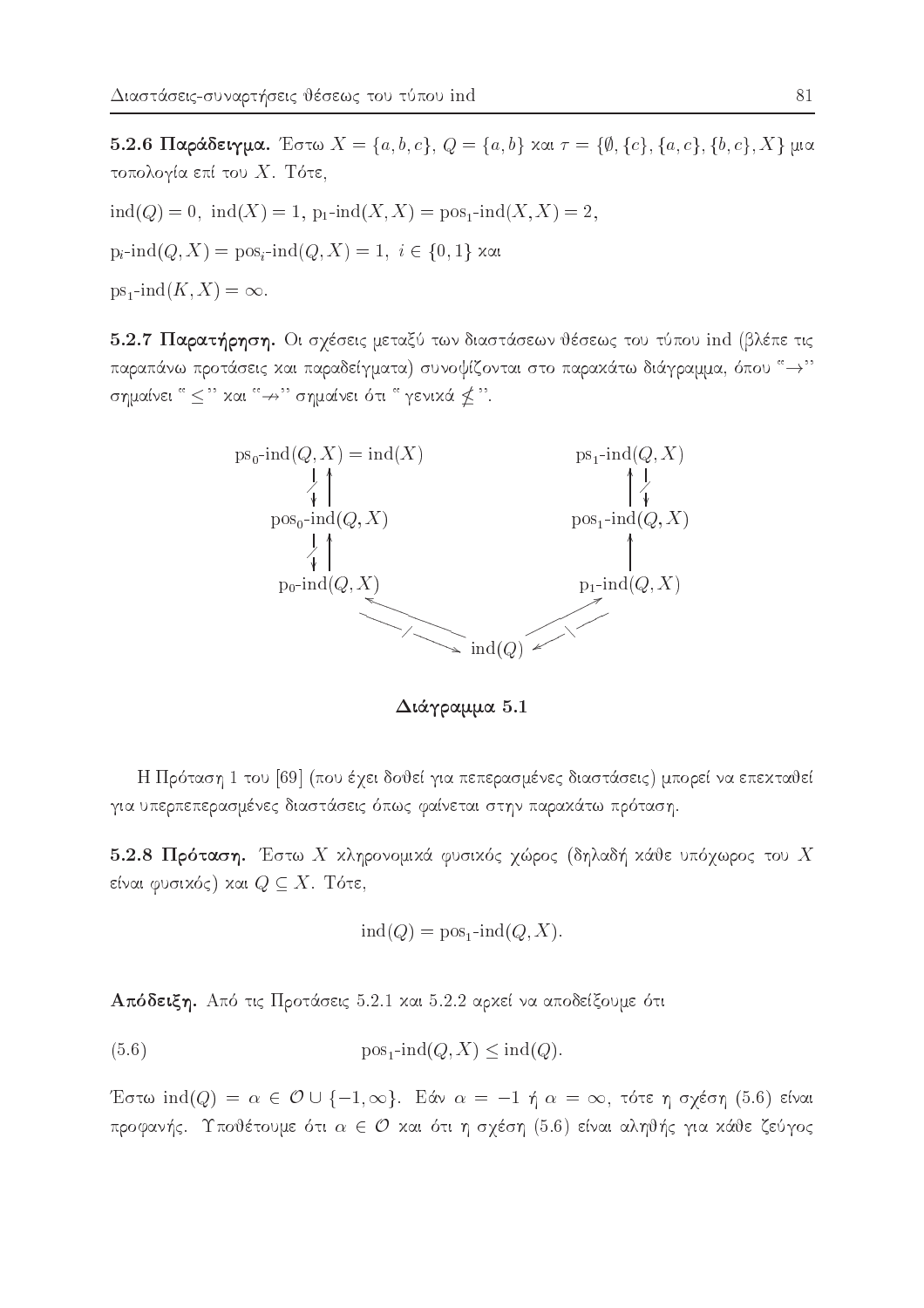$(Q<sup>Y</sup>, Y)$  με ind $(Q<sup>Y</sup>) < \alpha$ . Θα αποδείξουμε ότι pos<sub>1</sub>-ind $(Q, X) < \alpha$ . Εφ' όσον ind $(Q) = \alpha$ , υπάρχει μια pos-βάση  $B$  για το  $Q$  στο  $X$  έτσι ώστε για κάθε  $U\in B$  να έχουμε

 $\text{ind}(Q \cap \text{Bd}_X(U)) < \alpha$ 

(βλέπε Problem 2.2.A of [19]). Από την υπόθεση της επαγωγής,

 $pos_1$ -ind $(Q \cap Bd_X(U), Bd_X(U)) \leq ind(Q \cap Bd_X(U)) < \alpha$ .

Συνεπώς, pos<sub>1</sub>-ind( $Q, X$ ) ≤ α. ■

5.2.9 Πόρισμα. Έστω Χ κληρονομικά φυσικός γώρος (δηλαδή κάθε υπόγωρος του Χ είναι φυσικός) και  $Q \subseteq X.$  Τότε,

 $ind(Q) = p_1$ -ind $(Q, X) = pos_1$ -ind $(Q, X)$ .

Απόδειξη. Προχύπτει άμεσα από τις Προτάσεις 5.2.1, 5.2.2 χαι 5.2.8.

5.2.10 Πόρισμα. Για κάθε υποσύνολο  $Q$  ενός μετρικού γώρου  $X$  έγουμε

$$
ind(Q) = p_1 \text{-}ind(Q, X) = pos_1 \text{-}ind(Q, X)
$$

Απόδειξη. Προχύπτει άμεσα από το γεγονός ότι χάθε μετριχός χώρος είναι χληρονομιχά φυσικός.  $\square$ 

#### Θεωρήματα Υποχώρου 5.3

5.3.1 Πρόταση. Έστω  $i \in \{0,1\}$  και  $Q, K$  δύο υποσύνολα ενός χώρου  $X$  με  $K \subseteq Q$ . Τότε.

 $(\alpha)$  p<sub>i</sub>-ind $(K, X) \leq p_i$ -ind $(Q, X)$ ,

 $(β)$  pos<sub>i</sub>-ind(K, X)  $\leq$  pos<sub>i</sub>-ind(Q, X) και

 $(\gamma)$  ps<sub>i</sub>-ind $(K, X) \leq p s_i$ -ind $(Q, X)$ .

Απόδειξη. (α) Αποδειχνύουμε την ανισότητα

 $p_0$ -ind $(K, X) \leq p_0$ -ind $(Q, X)$ .  $(5.7)$ 

Η περίπτωση  $i = 1$  είναι όμοια. Έστω  $p_0$ -ind $(Q, X) = \alpha \in \mathcal{O} \cup \{-1, \infty\}$ . Εάν  $\alpha = -1$ ή  $\alpha\,=\,\infty,$  τότε η ανισότητα (5.7) προφανώς ισχύει. Υποθέτουμε ότι  $\alpha\,\in\,\mathcal{O}$  και ότι η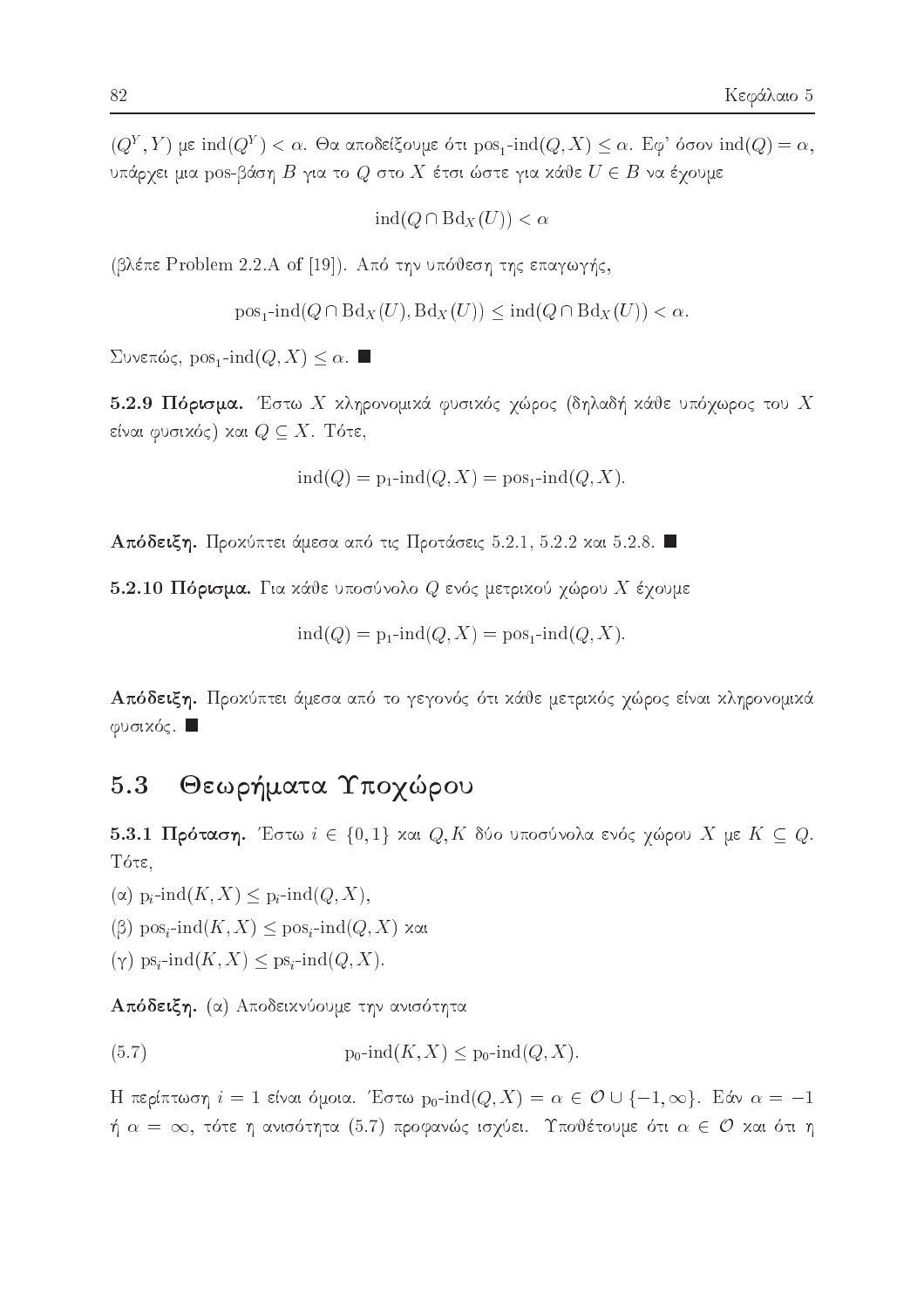ανισότητα (5.7) είναι αληθής για κάθε  $K\subseteq Q\subseteq X$  με  $\mathrm{p}_0\text{-}\!\operatorname{ind}(Q,X)<\alpha$ . Θα αποδείξουμε ότι p<sub>0</sub>-ind(Q, X)  $\leq \alpha$ . Εφ' όσον p<sub>0</sub>-ind(Q, X) = α, υπάρχει μια p-βάση Β για το Q στο X έτσι ώστε για κάθε  $U\in B$  να έγουμε

$$
\text{p}_0\text{-}\!\operatorname{ind}(Q\cap\text{Bd}_X(U),\text{Bd}_X(U))<\alpha.
$$

 $E$ φ' όσον

$$
K \cap \text{Bd}_X(U) \subseteq Q \cap \text{Bd}_X(U),
$$

από την υπόθεση της επαγωγής,

$$
p_0\text{-}\!\operatorname{ind}(K \cap \text{Bd}_X(U), \text{Bd}_X(U)) \le p_0\text{-}\!\operatorname{ind}(Q \cap \text{Bd}_X(U), \text{Bd}_X(U)) < \alpha
$$

και επειδή η Β είναι επίσης μια p-βάση για το K στο X,  $p_0$ -ind $(K, X) \leq \alpha$ .

(β) Αποδεικνύουμε την ανισότητα

(5.8) 
$$
\text{pos}_0\text{-}\text{ind}(K, X) \leq \text{pos}_0\text{-}\text{ind}(Q, X).
$$

Η περίπτωση  $i = 1$  είναι όμοια. Έστω  $pos_0$ -ind $(Q, X) = \alpha \in \mathcal{O} \cup \{-1, \infty\}$ . Εάν  $\alpha = -1$ ή  $\alpha = \infty$ , τότε η σχέση (5.8) είναι προφανής. Υποθέτουμε ότι  $\alpha \in \mathcal{O}$  και ότι η σχέση (5.8) είναι αληθής για κάθε  $K \subseteq Q \subseteq X$  με  $pos_0$ -ind $(Q, X) < \alpha$ . Θα αποδείξουμε ότι  $pos_0$ -ind $(Q, X) \leq \alpha$ . Εφ' όσον  $pos_0$ -ind $(Q, X) = \alpha$ , υπάρχει μια p-βάση Β για το Q στο Χ έτσι ώστε για κάθε  $U \in B$  να έχουμε

 $pos_0$ -ind $(Q \cap Bd_X(U), Bd_X(U)) < \alpha$ .

 $E$ φ' όσον

 $K \cap Bd_X(U) \subseteq Q \cap Bd_X(U)$ ,

από την υπόθεση της επαγωγής,

 $pos_0$ -ind $(K \cap Bd_X(U), Bd_X(U)) \leq pos_0$ -ind $(Q \cap Bd_X(U), Bd_X(U)) < \alpha$ 

και επειδή η Β είναι επίσης μια pos-βάση για το K στο X, pos<sub>o</sub>-ind(K, X)  $\leq \alpha$ .

(γ) Αποδεικνύουμε την ανισότητα

(5.9) 
$$
ps_0\text{-}\mathrm{ind}(K, X) \le ps_0\text{-}\mathrm{ind}(Q, X)
$$

Η περίπτωση  $i = 1$  είναι όμοια. Έστω ps<sub>0</sub>-ind( $Q, X$ ) =  $\alpha \in \mathcal{O} \cup \{-1, \infty\}$ . Εάν  $\alpha = -1$ ή  $\alpha = \infty$ , τότε η σχέση (5.9) είναι προφανής. Υποθέτουμε ότι  $\alpha \in \mathcal{O}$  και ότι η σχέση (5.9) είναι αληθής για κάθε  $K \subseteq Q \subseteq X$  με  $ps_0$ -ind $(Q, X) < \alpha$ . Θα αποδείξουμε ότι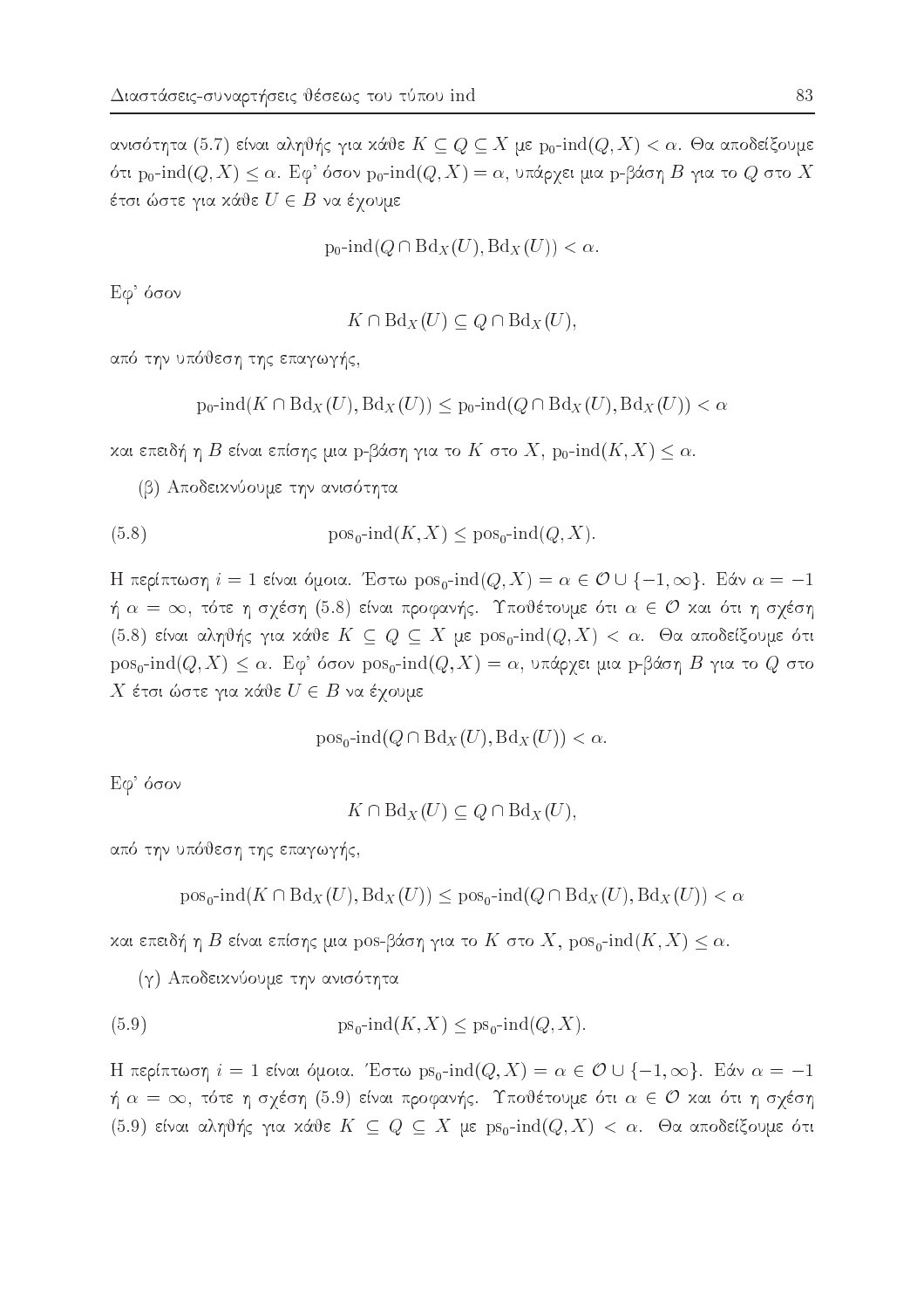$ps_0$ -ind $(Q, X) \leq \alpha$ . Εφ' όσον  $ps_0$ -ind $(Q, X) = \alpha$ , υπάρχει μια ps-βάση Β για το  $Q$  στο X έτσι ώστε για κάθε  $U \in B$  να έχουμε

 $ps_0\text{-}\!\operatorname{ind}(Q \cap \text{Bd}_X(U), \text{Bd}_X(U)) < \alpha.$ 

Εφ' όσον

$$
K \cap \text{Bd}_X(U) \subseteq Q \cap \text{Bd}_X(U),
$$

από την υπόθεση της επαγωγής,

$$
ps_0
$$
-ind $(K \cap Bd_X(U), Bd_X(U)) \le ps_0$ -ind $(Q \cap Bd_X(U), Bd_X(U)) < \alpha$ 

και επειδή η Β είναι επίσης μια ps-βάση για το K στο X, ps<sub>0</sub>-ind(K, X) ≤ α. ■

5.3.2 Πρόταση. Έστω  $i \in \{0,1\}$ ,  $Y$  ένας υπόχωρος ενός χώρου  $X$  και  $Q \subseteq Y$ . Τότε,  $(\alpha)$  p<sub>i</sub>-ind( $Q, Y$ )  $\leq$  p<sub>i</sub>-ind( $Q, X$ ),

 $(\beta)$  pos<sub>i</sub>-ind $(Q, Y) \leq$  pos<sub>i</sub>-ind $(Q, X)$  xxi

 $(\gamma)$  ps<sub>i</sub>-ind $(Q, Y) \leq p s_i$ -ind $(Q, X)$ .

Απόδειξη. (α) Αποδεικνύουμε την ανισότητα

 $p_1$ -ind $(Q, Y)$  <  $p_1$ -ind $(Q, X)$ .  $(5.10)$ 

Η περίπτωση  $i = 0$  είναι όμοια. Έστω  $p_1$ -ind $(Q, X) = \alpha \in \mathcal{O} \cup \{-1, \infty\}$ . Εάν  $\alpha = -1$ ή  $\alpha\,=\,\infty,$  τότε η σχέση  $(5.10)$  είναι προφανής. Υποθέτουμε ότι  $\alpha\,\in\,\mathcal{O}$  και ότι η σχέση  $(5.10)$  είναι αληθής για κάθε  $Q \subseteq Y \subseteq X$  με  $p_1$ -ind $(Q, X) < \alpha$ . Θα αποδείξουμε ότι  $p_1$ -ind $(Q, Y) \leq \alpha$ . Εφ' όσον  $p_1$ -ind $(Q, X) = \alpha$ , υπάρχει μια p-βάση Β για το Q στο X έτσι ώστε για κάθε  $U \in B$  να έγουμε

 $p_1$ -ind $(Q \cap Bd_X(U), X) < \alpha$ .

Εφ' όσον

$$
\text{Bd}_Y(U \cap Y) \subseteq Y \cap \text{Bd}_X(U) \subseteq \text{Bd}_X(U),
$$

από την Πρόταση 5.3.1,

 $p_1$ -ind $(Q \cap Bd_Y(U \cap Y), X) \leq p_1$ -ind $(Q \cap Bd_X(U), X) < \alpha$ .

Επίσης, από την υπόθεση της επαγωγής,

 $p_1$ -ind $(Q \cap Bd_Y(U \cap Y), Y) \leq p_1$ -ind $(Q \cap Bd_Y(U \cap Y), X) < \alpha$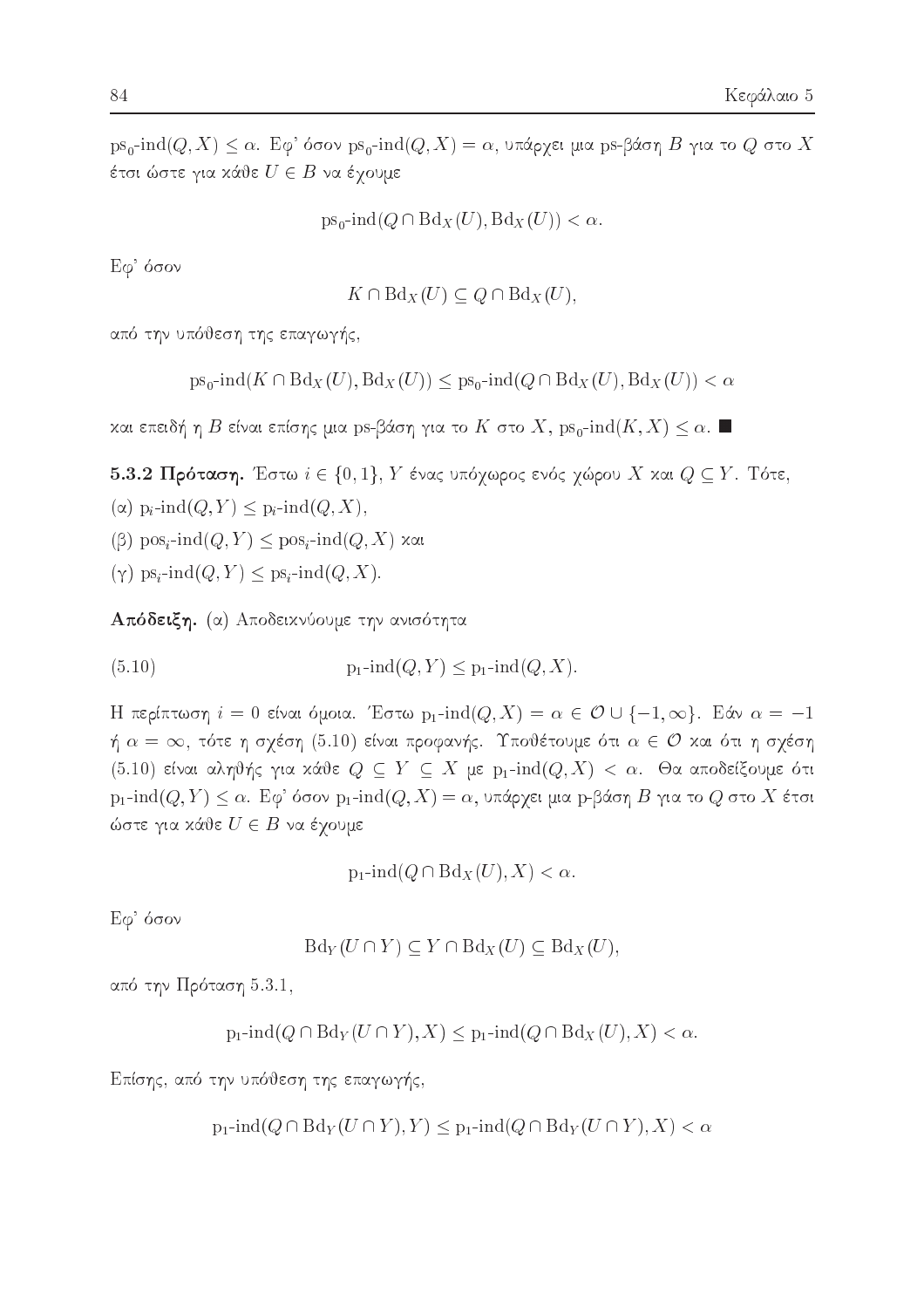και επειδή το σύνολο  $\{U \cap Y : U \in B\}$  είναι μια p-βάση για το  $Q$  στο  $Y$ , έχουμε  $p_1$ -ind $(Q, Y) \leq \alpha$ .

(β) Αποδεικνύουμε την ανισότητα

(5.11) 
$$
pos_1\text{-}\mathrm{ind}(Q, Y) \le pos_1\text{-}\mathrm{ind}(Q, X)
$$

Η περίπτωση  $i = 0$  είναι όμοια. Έστω  $pos_1$ -ind $(Q, X) = \alpha \in \mathcal{O} \cup \{-1, \infty\}$ . Εάν  $\alpha = -1$ ή  $\alpha = \infty$ , τότε η σχέση (5.11) είναι προφανής. Υποθέτουμε ότι  $\alpha \in \mathcal{O}$  και ότι η σχέση (5.11) είναι αληθής για κάθε  $Q \subseteq Y \subseteq X$  με  $pos_1$ -ind $(Q, X) < \alpha$ . Θα αποδείξουμε ότι  $pos_1$ -ind $(Q, Y) \leq \alpha$ . Εφ' όσον  $pos_1$ -ind $(Q, X) = \alpha$ , υπάρχει μια pos-βάση Β για το Q στο Χ έτσι ώστε για κάθε  $U \in B$  να έχουμε

$$
pos_1\text{-}\!\operatorname{ind}(Q \cap Bd_X(U), X) < \alpha.
$$

Εφ' όσον

$$
\text{Bd}_Y(U \cap Y) \subseteq Y \cap \text{Bd}_X(U) \subseteq \text{Bd}_X(U)
$$

από την Πρόταση 5.3.1,

$$
pos_1
$$
-ind( $Q \cap Bd_Y(U \cap Y), X$ )  $\leq pos_1$ -ind( $Q \cap Bd_X(U), X$ )  $< \alpha$ .

Επίσης, από την υπόθεση της επαγωγής,

$$
pos_1\text{-}ind(Q \cap Bd_Y(U \cap Y), Y) \le pos_1\text{-}ind(Q \cap Bd_Y(U \cap Y), X) < \alpha
$$

και επειδή το σύνολο  $\{U \cap Y : U \in B\}$  είναι μια pos-βάση για το  $Q$  στο  $Y$ , έγουμε  $pos_1$ -ind $(Q, Y) \leq \alpha$ .

(γ) Αποδεικνύουμε την ανισότητα

(5.12) 
$$
ps_1\text{-}\mathrm{ind}(Q, Y) \le ps_1\text{-}\mathrm{ind}(Q, X).
$$

Η περίπτωση  $i = 0$  είναι όμοια. Έστω ps<sub>1</sub>-ind(Q, X) =  $\alpha \in \mathcal{O} \cup \{-1, \infty\}$ . Εάν  $\alpha = -1$ ή  $\alpha = \infty$ , τότε η σχέση (5.12) είναι προφανής. Υποθέτουμε ότι  $\alpha \in \mathcal{O}$  και ότι η σχέση  $(5.12)$  είναι αληθής για κάθε  $Q \subseteq Y \subseteq X$  με  $ps_1$ -ind $(Q, X) < \alpha$ . Θα αποδείξουμε ότι  $ps_1$ -ind $(Q, Y) \leq \alpha$ . Εφ' όσον  $ps_1$ -ind $(Q, X) = \alpha$ , υπάρχει μια ps-βάση Β για το Q στο X έτσι ώστε για κάθε  $U\in B$  να έχουμε

$$
ps_1\text{-}\!\operatorname{ind}(Q \cap \text{Bd}_X(U), X) < \alpha.
$$

Εφ' όσον

$$
\text{Bd}_Y(U \cap Y) \subseteq Y \cap \text{Bd}_X(U) \subseteq \text{Bd}_X(U)
$$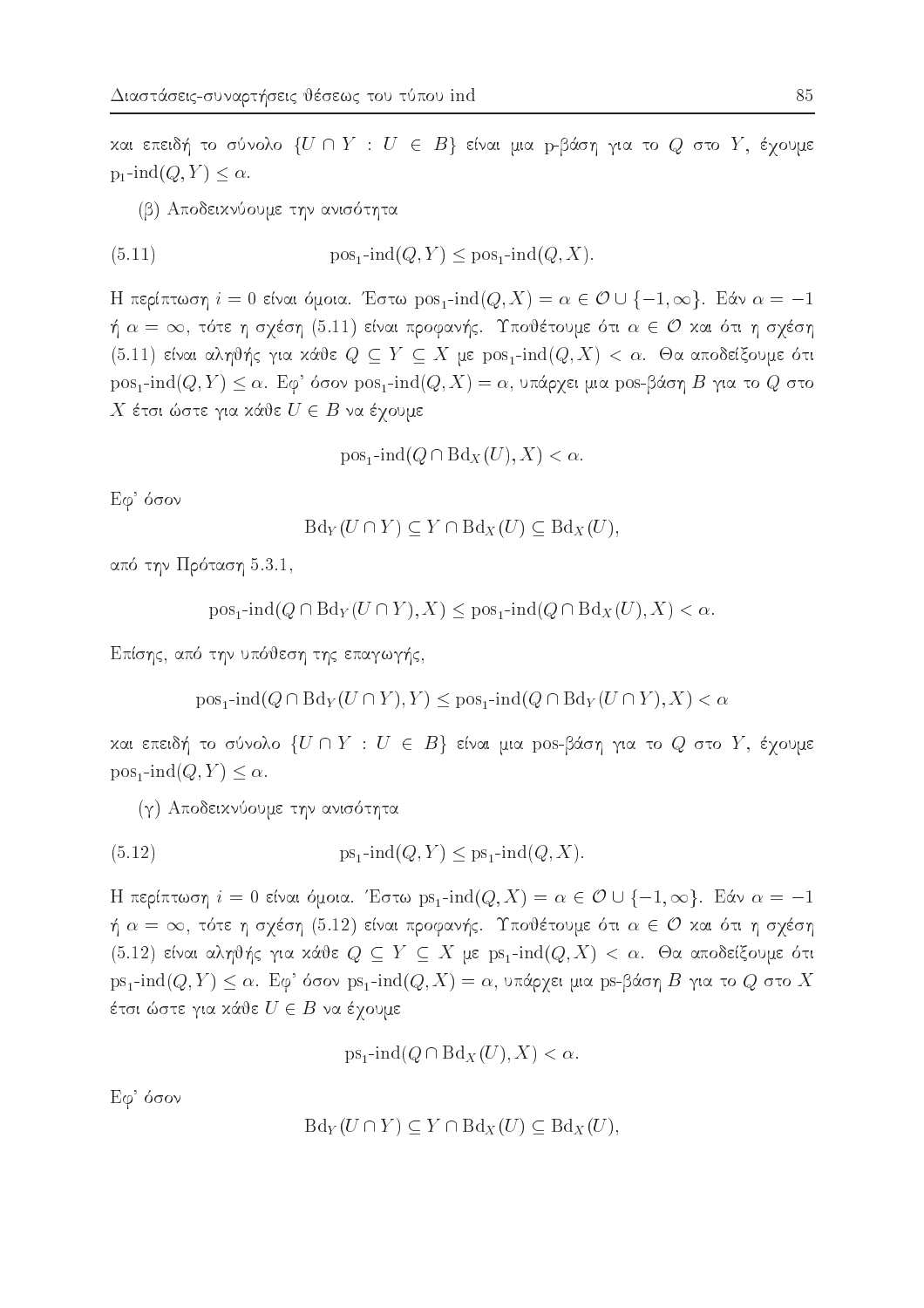από την Πρόταση 5.3.1,

$$
ps_1\text{-}\!\operatorname{ind}(Q \cap \text{Bd}_Y(U \cap Y), X) \le ps_1\text{-}\!\operatorname{ind}(Q \cap \text{Bd}_X(U), X) < \alpha.
$$

Επίσης, από την υπόθεση της επαγωγής,

 $ps_1$ -ind $(Q \cap Bd_Y(U \cap Y), Y) \leq ps_1$ -ind $(Q \cap Bd_Y(U \cap Y), X) < \alpha$ 

και επειδή το σύνολο  $\{U \cap Y : U \in B\}$  είναι μια ps-βάση για το  $Q$  στο  $Y$ , έχουμε  $ps_1$ -ind $(Q, Y) \leq \alpha$ .

5.3.3 Πρόταση. Έστω Υ ένα πυχνό υποσύνολο ενός χώρου Χ χαι  $Q \subseteq Y$ . Τότε,

( $\alpha$ ) p<sub>1</sub>-ind( $Q, Y$ ) = p<sub>1</sub>-ind( $Q, X$ ).

 $(\beta)$  pos<sub>1</sub>-ind $(Q, Y)$  = pos<sub>1</sub>-ind $(Q, X)$ .

Απόδειξη. (α) Από την Πρόταση 5.3.2 αρχεί να αποδείξουμε ότι

Έστω p<sub>1</sub>-ind(*Q*, *Y*) =  $\alpha \in \mathcal{O} \cup \{-1, \infty\}$ . Εάν  $\alpha = -1$  ή  $\alpha = \infty$ , τότε η σχέση (5.13) είναι προφανής. Υποθέτουμε ότι  $\alpha \in \mathcal{O}$  και ότι η σχέση (5.13) είναι αληθής για κάθε  $Q \subseteq Y \subseteq X$ με p<sub>1</sub>-ind(Q, Y) < α, όπου το Y είναι πυχνό στο X. Θα αποδείξουμε ότι p<sub>1</sub>-ind(Q, X)  $\leq \alpha$ .  $E\varphi^*$  όσον p<sub>1</sub>-ind( $Q,Y$ ) =  $\alpha$ , υπάρχει μια p-βάση  $B$  για το  $Q$  στο  $Y$  έτσι ώστε για κάθε  $U \in B$  να έχουμε p<sub>1</sub>-ind( $Q \cap Bd_Y(U), Y < \alpha$ .

Το σύνολο όλων των ανοικτών υποσυνόλων V του X έτσι ώστε  $V \cap Y \in B$  είναι μια p-βάση για το  $Q$  στο  $X$ . Εφ' όσον το  $Y$  είναι πυχνό στο  $X$ , για χάθε ανοιχτό υποσυνόλο  $V$  του  $X$  έχουμε

$$
Bd_Y(V \cap Y) = Y \cap Bd_X(V)
$$

και, επομένως,

$$
Q \cap \text{Bd}_Y(V \cap Y) = Q \cap \text{Bd}_X(V).
$$

Από την υπόθεση της επαγωγής, εάν  $V \cap Y \in B$ , τότε έχουμε

$$
p_1\text{-}ind(Q \cap Bd_X(V), X) = p_1\text{-}ind(Q \cap Bd_Y(V \cap Y), X)
$$
  

$$
\leq p_1\text{-}ind(Q \cap Bd_Y(V \cap Y), Y) < \alpha
$$

 $\Sigma$ υνεπώς, p<sub>1</sub>-ind( $Q, X$ )  $\leq \alpha$ .

(β) Από την Πρόταση 5.3.2 αρκεί να αποδείξουμε ότι

(5.14) 
$$
\text{pos}_1\text{-}\text{ind}(Q, X) \leq \text{pos}_1\text{-}\text{ind}(Q, Y).
$$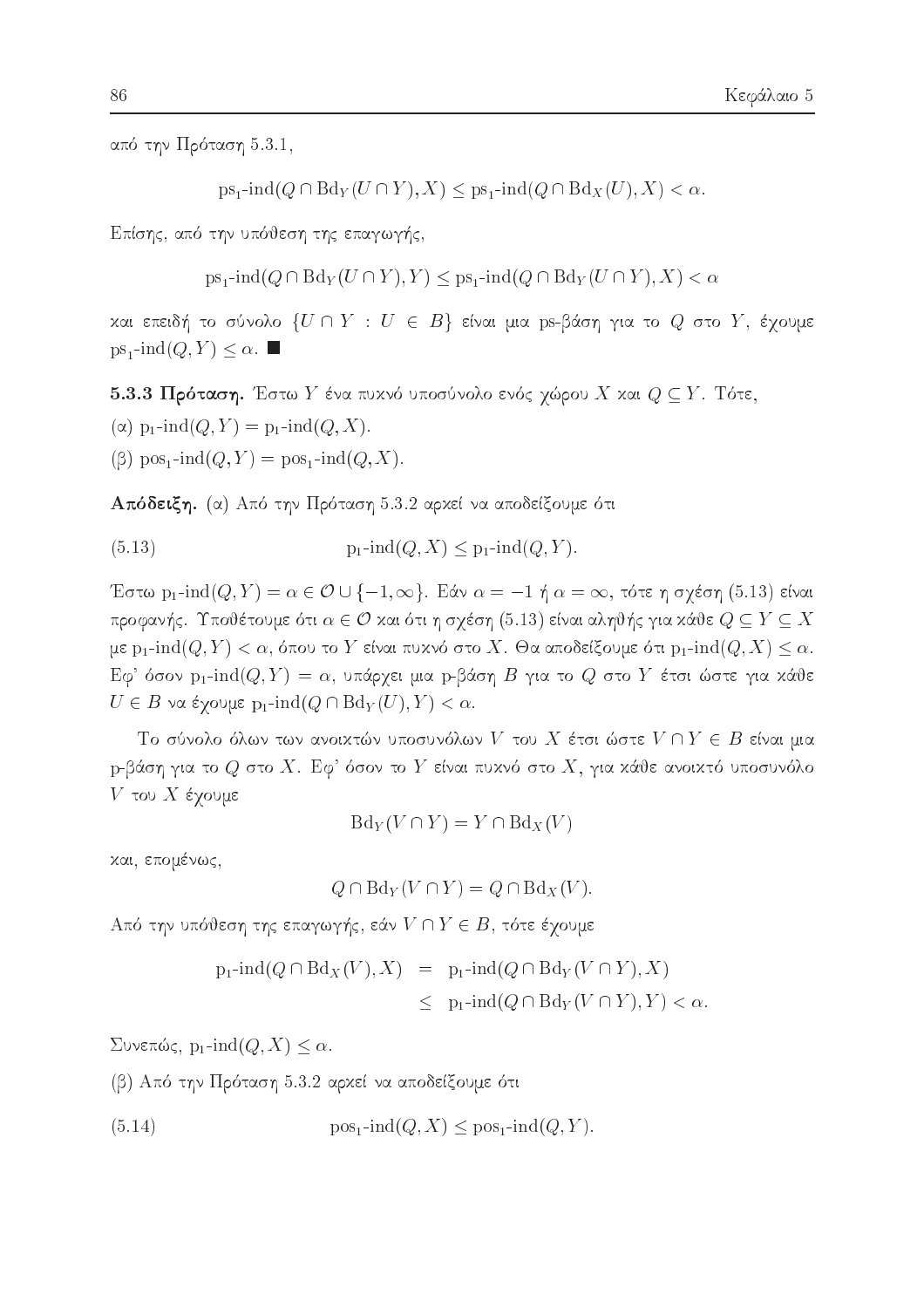Έστω pos<sub>1</sub>-ind(*Q*, *Y*) =  $\alpha \in \mathcal{O} \cup \{-1, \infty\}$ . Εάν  $\alpha = -1$  ή  $\alpha = \infty$ , τότε η σχέση (5.14) είναι προφανής. Υποθέτουμε ότι  $\alpha \in \mathcal{O}$  και ότι η σχέση (5.14) είναι αληθής για κάθε  $Q \subseteq Y \subseteq X$  με pos<sub>1</sub>-ind(Q, Y) < α, όπου το Y είναι πυχνό στο X. Θα αποδείξουμε ότι  $pos_1$ -ind $(Q, X) \leq \alpha$ . Εφ' όσον  $pos_1$ -ind $(Q, Y) = \alpha$ , υπάρχει μια pos-βάση Β για το Q στο  $Y$  έτσι ώστε για κάθε  $U \in B$  να έχουμε  $\mathrm{pos}_1\text{-}\!\operatorname{ind}(Q \cap \mathrm{Bd}_Y(U), Y) < \alpha.$ 

Το σύνολο όλων των ανοικτών υποσυνόλων V του X έτσι ώστε  $V \cap Y \in B$  είναι μια pos-βάση για το  $Q$  στο  $X$ . Εφ' όσον το  $Y$  είναι πυχνό στο  $X$ , για χάθε ανοιχτό υποσυνόλο  $V$  του  $X$  έγουμε

$$
\mathrm{Bd}_Y(V \cap Y) = Y \cap \mathrm{Bd}_X(V)
$$

χαι, επομένως,

$$
Q \cap \text{Bd}_Y(V \cap Y) = Q \cap \text{Bd}_X(V).
$$

Από την υπόθεση της επαγωγής, εάν  $V \cap Y \in B$ , τότε έχουμε

$$
pos1-ind(Q \cap BdX(V), X) = pos1-ind(Q \cap BdY(V \cap Y), X)
$$
  
 
$$
\leq pos1-ind(Q \cap BdY(V \cap Y), Y) < \alpha.
$$

Συνεπώς, pos<sub>1</sub>-ind( $Q, X$ ) ≤ α. ■

### Θεωρήματα Αθροίσματος  $5.4$

5.4.1 Πρόταση. Έστω  $Q_1$  και  $Q_2$  δύο υποσύνολα ενός χώρου X. Τότε,

 $pos_0$ -ind $(Q_1 \cup Q_2, X) \leq pos_0$ -ind $(Q_1, X)(+)pos_0$ -ind $(Q_2, X)$ .  $(5.15)$ 

Απόδειξη. Θα αποδείξουμε τη σχέση (5.15) με επαγωγή επί του  $\alpha$ , όπου

$$
\alpha = \text{pos}_0\text{-}\text{ind}(Q_1, X)(+) \text{pos}_0\text{-}\text{ind}(Q_2, X)
$$

Eάν α = −1, τότε pos<sub>0</sub>-ind(Q<sub>1</sub>, X) = pos<sub>0</sub>-ind(Q<sub>2</sub>, X) = −1 που σημαίνει ότι

$$
Q_1 \cup Q_2 = X = \emptyset
$$

και επομένως η σχέση (5.15) ισχύει. Υποθέτουμε ότι για κάθε χώρο Χ και κάθε δύο υποσύνολα  $Q_1, Q_2$  του  $X$  η σχέση (5.15) είναι αληθής εάν

$$
pos_0\text{-}\!\operatorname{ind}(Q_1, X)(+)pos_0\text{-}\!\operatorname{ind}(Q_2, X) < \alpha,
$$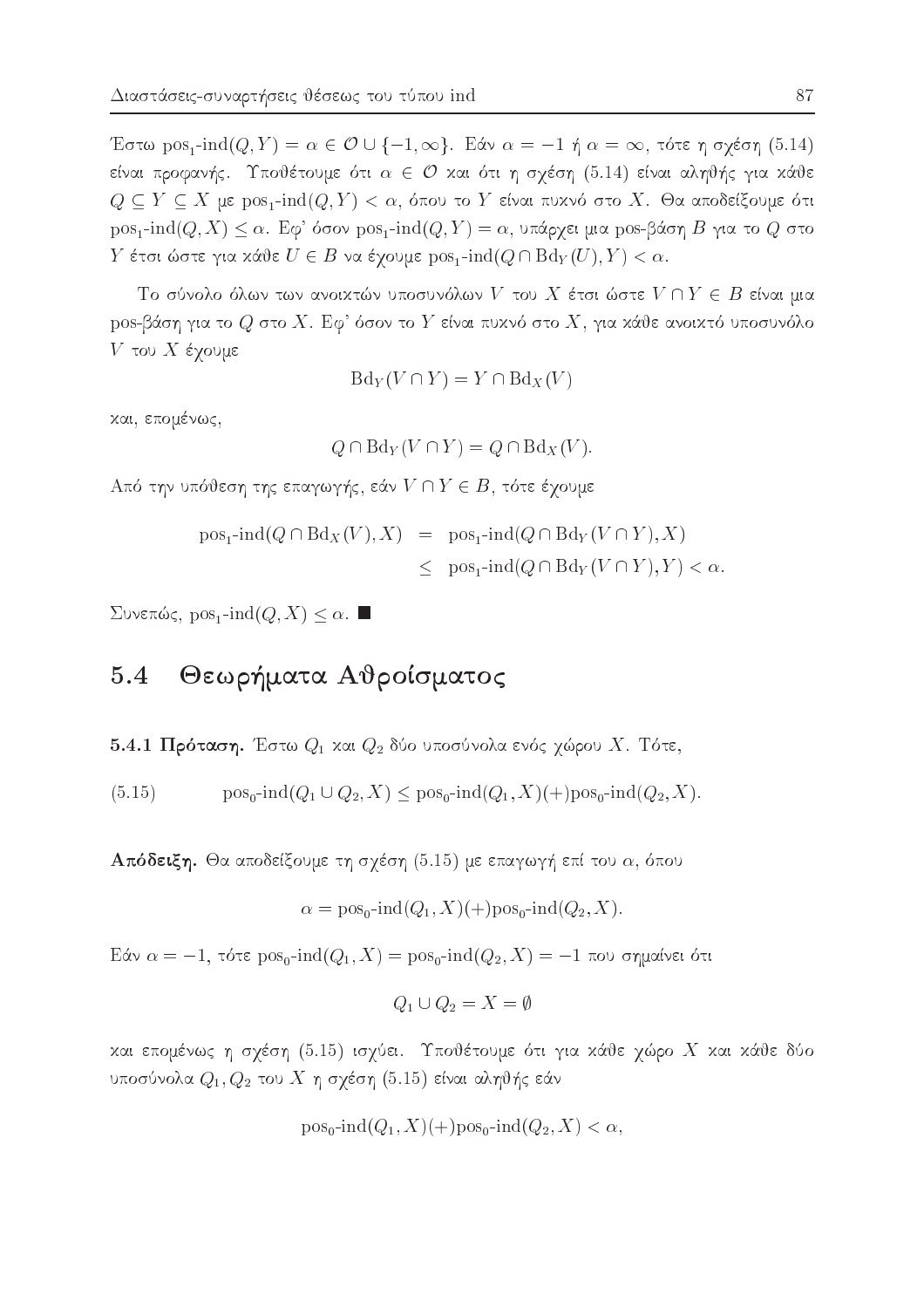όπου α είναι ένας σταθερός διατακτικός αριθμός. Θα αποδείξουμε τη σχέση (5.15) για

$$
pos_0\text{-}ind(Q_1, X)(+)pos_0\text{-}ind(Q_2, X) = \alpha.
$$

Έστω

$$
\text{pos}_0\text{-}\text{ind}(Q_1, X) = \alpha_1
$$

χαι

$$
pos_0\text{-ind}(Q_2, X) = \alpha_2,
$$

όπου  $\alpha_1, \alpha_2 \in \mathcal{O} \cup \{-1\}$ . Εάν ένα από τα στοιχεία  $\alpha_1, \alpha_2$  είναι ίσο με το  $-1$ , τότε και το άλλο είναι ίσο με το -1 και επομένως το  $\alpha = -1$  δεν είναι διατακτικός αριθμός. Συνεπώς, μπορούμε να υποθέσουμε ότι  $\alpha_1, \alpha_2 \in \mathcal{O}$ .

Υπάρχει μια pos-βάση  $B_1$  για το  $Q_1$  στο X και μια pos-βάση  $B_2$  για το  $Q_2$  στο X έτσι ώστε

$$
pos_0\text{-}\!\operatorname{ind}(Q_1 \cap Bd_X(U_1), Bd_X(U_1)) < \alpha_1
$$

χαι

$$
\operatorname{pos}_0\text{-}\operatorname{ind}(Q_2 \cap \operatorname{Bd}_X(U_2), \operatorname{Bd}_X(U_2)) < \alpha_2
$$

για κάθε  $U_1 \in B_1$  και  $U_2 \in B_2$ . Το σύνολο  $B \equiv B_1 \cup B_2$  μια pos-βάση για το  $Q_1 \cup Q_2$  στο X. Έστω  $U \in B$ , για παράδειγμα,  $U \in B_1$ . Τότε,

$$
\text{pos}_0\text{-}\text{ind}(Q_1 \cap \text{Bd}_X(U), \text{Bd}_X(U)) < \alpha_1
$$

και, από τις Προτάσεις 5.3.1(β) και 5.3.2(β),

 $pos_0$ -ind $(Q_2 \cap Bd_X(U), Bd_X(U)) \leq pos_0$ -ind $(Q_2, X) = \alpha_2$ .

Από την υπόθεση της επαγωγής, έχουμε

$$
pos_0\text{-}ind((Q_1 \cup Q_2) \cap Bd_X(U), Bd_X(U)) =
$$
  
\n
$$
pos_0\text{-}ind((Q_1 \cap Bd_X(U)) \cup (Q_2 \cap Bd_X(U)), Bd_X(U)) \le
$$
  
\n
$$
pos_0\text{-}ind(Q_1 \cap Bd_X(U), Bd_X(U)) +)pos_0\text{-}ind(Q_2 \cap Bd_X(U), Bd_X(U)) <
$$
  
\n
$$
\alpha_1(+) \alpha_2 = \alpha.
$$

Συνεπώς, pos<sub>0</sub>-ind( $Q_1 \cup Q_2$ , X) ≤ α. ■

5.4.2 Πρόταση. Έστω  $Q_1$  και  $Q_2$  δύο υποσύνολα ενός χώρου X. Τότε,

$$
(5.16) \qquad \text{pos}_1\text{-}\text{ind}(Q_1 \cup Q_2, X) \leq \text{pos}_1\text{-}\text{ind}(Q_1, X)(+) \text{pos}_1\text{-}\text{ind}(Q_2, X) + 1
$$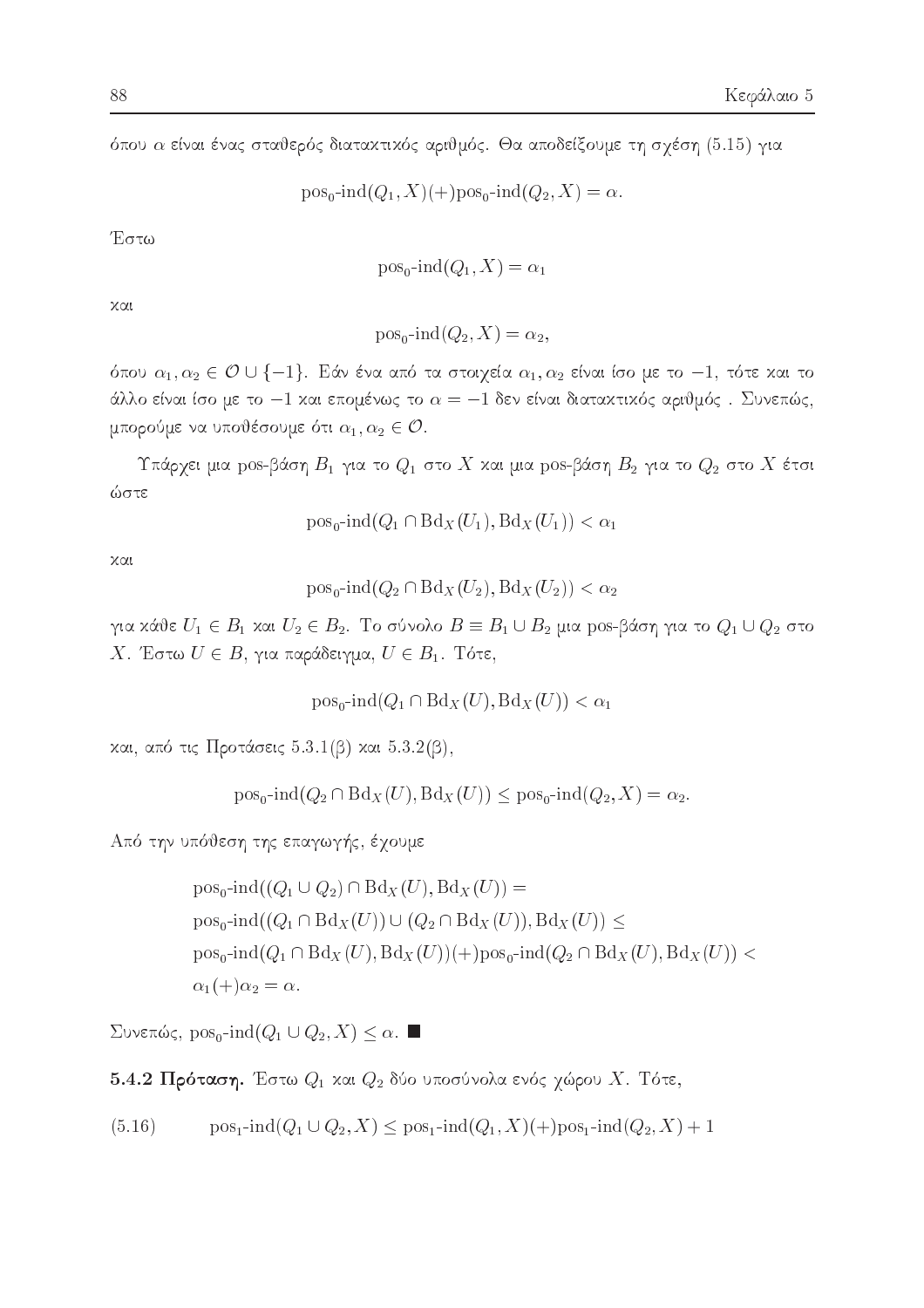χαι

(5.17) 
$$
ps_1\text{-}ind(Q_1 \cup Q_2, X) \le ps_1\text{-}ind(Q_1, X)(+)ps_1\text{-}ind(Q_2, X) + 1.
$$

**Απόδειξη.** Θα αποδείξουμε τη σχέση (5.16) με επαγωγή επί του  $\alpha$ , όπου

$$
\alpha = \text{pos}_1\text{-}\text{ind}(Q_1, X)(+) \text{pos}_1\text{-}\text{ind}(Q_2, X).
$$

Eάν α = -1, τότε pos<sub>1</sub>-ind(Q<sub>1</sub>, X) = pos<sub>1</sub>-ind(Q<sub>2</sub>, X) = -1 που σημαίνει ότι

 $Q_1 \cup Q_2 = \emptyset$ 

και επομένως η σχέση (5.16) ισχύει. Υποθέτουμε ότι για κάθε χώρο Χ και κάθε δύο υποσύνολα  $Q_1, Q_2$  του  $X$  η σχέση (5.16) είναι αληθής εάν

$$
pos_1\text{-}\!\operatorname{ind}(Q_1, X)(+)pos_1\text{-}\!\operatorname{ind}(Q_2, X) < \alpha,
$$

όπου α είναι ένας σταθερός διατακτικός αριθμός. Θα αποδείξουμε τη σχέση (5.16) για

$$
pos_1\text{-}\!\operatorname{ind}(Q_1, X)(+)pos_1\text{-}\!\operatorname{ind}(Q_2, X) = \alpha.
$$

Έστω

$$
pos_1\text{-}\!\operatorname{ind}(Q_1, X) = \alpha_1
$$

χαι

$$
pos_1\text{-}\mathrm{ind}(Q_2, X) = \alpha_2,
$$

όπου  $\alpha_1, \alpha_2 \in \mathcal{O} \cup \{-1\}$ . Εάν  $\alpha_1 = -1$  ή  $\alpha_2 = -1$ , τότε  $Q_1 = \emptyset$  ή  $Q_2 = \emptyset$ , αντίστοιχα και επομένως η σχέση (5.16) ισχύει. Υποθέτουμε ότι  $\alpha_1, \alpha_2 \in \mathcal{O}$ .

Υπάρχει μια pos-βάση  $B_1$  για το  $Q_1$  στο X και μια pos-βάση  $B_2$  για το  $Q_2$  στο X έτσι ώστε

$$
\text{pos}_1\text{-}\text{ind}(Q_1 \cap \text{Bd}_X(U_1), X) < \alpha_1
$$

 $λα<sub>l</sub>$ 

 $pos_1$ -ind $(Q_2 \cap Bd_X(U_2), X) < \alpha_2$ 

για κάθε $U_1 \in B_1$ και  $U_2 \in B_2$ . Το σύνολο  $B \equiv B_1 \cup B_2$  μια pos-βάση για το  $Q_1 \cup Q_2$  στο X. Έστω  $U \in B$ , για παράδειγμα,  $U \in B_1$ . Τότε,

$$
\text{pos}_1\text{-}\text{ind}(Q_1 \cap \text{Bd}_X(U), X) < \alpha_1
$$

και, από την Πρόταση 5.3.1(β),

$$
pos_1\text{-}\!\operatorname{ind}(Q_2 \cap Bd_X(U), X) \leq pos_1\text{-}\!\operatorname{ind}(Q_2, X) = \alpha_2.
$$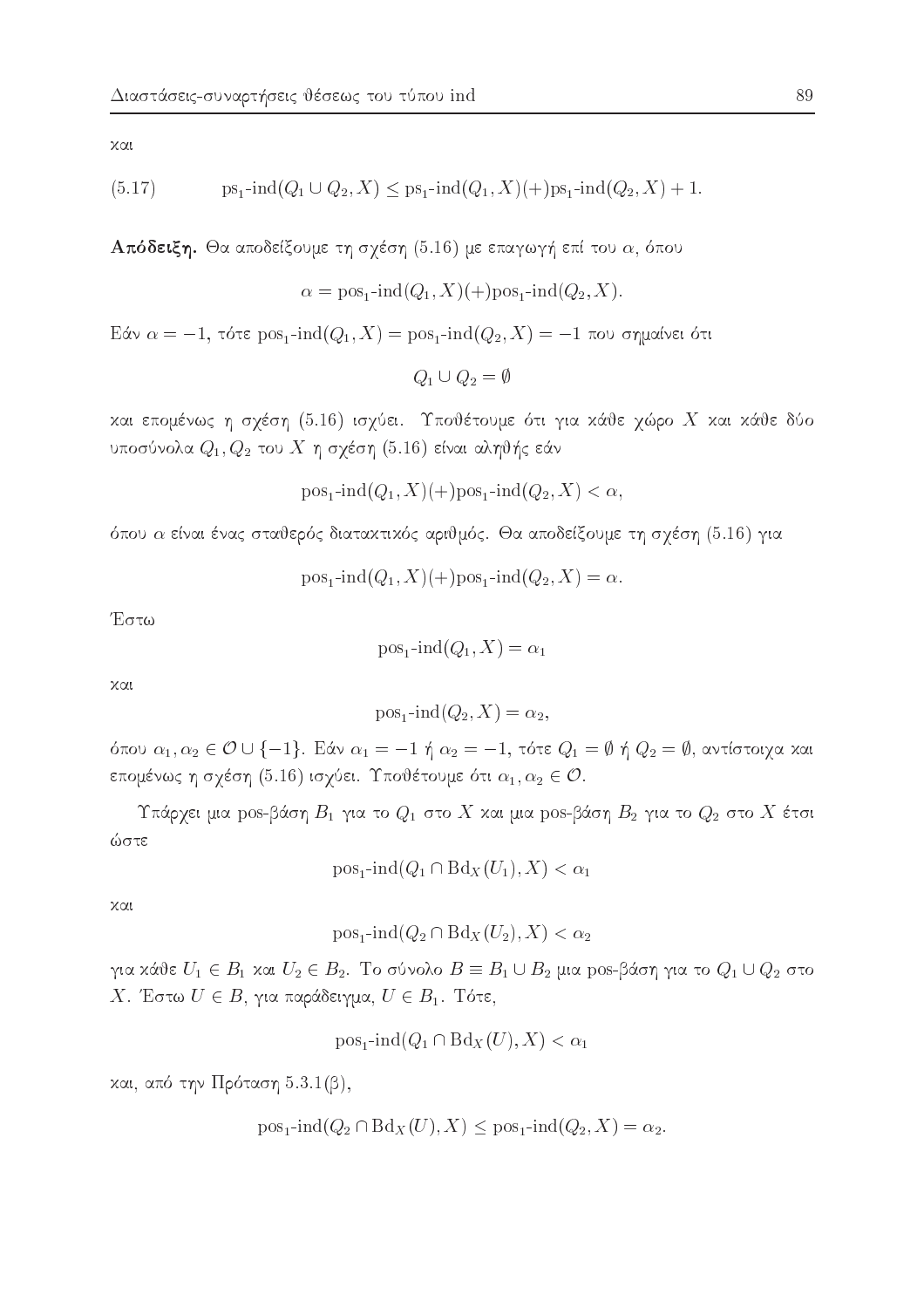Από την υπόθεση της επαγωγής, έχουμε

 $pos_1$ -ind $((Q_1 \cup Q_2) \cap Bd_X(U), X) =$  $pos_1$ -ind $((Q_1 \cap Bd_X(U)) \cup (Q_2 \cap Bd_X(U)), X) \leq$  $pos_1$ -ind $(Q_1 \cap Bd_X(U), X)(+)pos_1$ -ind $(Q_2 \cap Bd_X(U), X) + 1$  $\alpha_1(+)\alpha_2 + 1 = \alpha + 1.$ 

 $\Sigma$ υνεπώς, pos<sub>1</sub>-ind( $Q_1 \cup Q_2, X \leq \alpha + 1$ .

Θα αποδείξουμε τη σχέση (5.17) με επαγωγή επί του  $\alpha$ , όπου

$$
\alpha = \text{ps}_1\text{-}\text{ind}(Q_1, X)(+) \text{ps}_1\text{-}\text{ind}(Q_2, X).
$$

Eάν α = −1, τότε ps<sub>1</sub>-ind( $Q_1$ , X) = ps<sub>1</sub>-ind( $Q_2$ , X) = −1 που σημαίνει ότι

 $Q_1 \cup Q_2 = \emptyset$ 

και επομένως η σχέση (5.17) ισχύει. Υποθέτουμε ότι για κάθε χώρο Χ και κάθε δύο υποσύνολα  $Q_1, Q_2$  του  $X$  η σχέση (5.17) είναι αληθής εάν

$$
ps_1\text{-}\!\operatorname{ind}(Q_1, X)(+)ps_1\text{-}\!\operatorname{ind}(Q_2, X) < \alpha,
$$

όπου α είναι ένας σταθερός διατακτικός αριθμός. Θα αποδείξουμε τη σχέση (5.17) για

$$
ps_1\text{-}ind(Q_1, X)(+)ps_1\text{-}ind(Q_2, X) = \alpha
$$

Έστω

$$
\mathrm{ps}_1\text{-}\mathrm{ind}(Q_1,X)=\alpha_1
$$

χαι

$$
ps_1\text{-}\!\operatorname{ind}(Q_2,X) = \alpha_2,
$$

όπου  $\alpha_1, \alpha_2 \in \mathcal{O} \cup \{-1\}$ . Εάν  $\alpha_1 = -1$  ή  $\alpha_2 = -1$ , τότε  $Q_1 = \emptyset$  ή  $Q_2 = \emptyset$ , αντίστοιχα και επομένως η σχέση (5.17) ισχύει. Υποθέτουμε ότι  $\alpha_1, \alpha_2 \in \mathcal{O}$ .

Υπάρχει μια ps-βάση  $B_1$  για το  $Q_1$  στο X και μια ps-βάση  $B_2$  για το  $Q_2$  στο X έτσι ώστε

$$
\mathrm{ps}_1\text{-}\mathrm{ind}(Q_1 \cap \mathrm{Bd}_X(U_1), X) < \alpha_1
$$

χαι

$$
ps_1\text{-}\!\operatorname{ind}(Q_2 \cap Bd_X(U_2), X) < \alpha_2
$$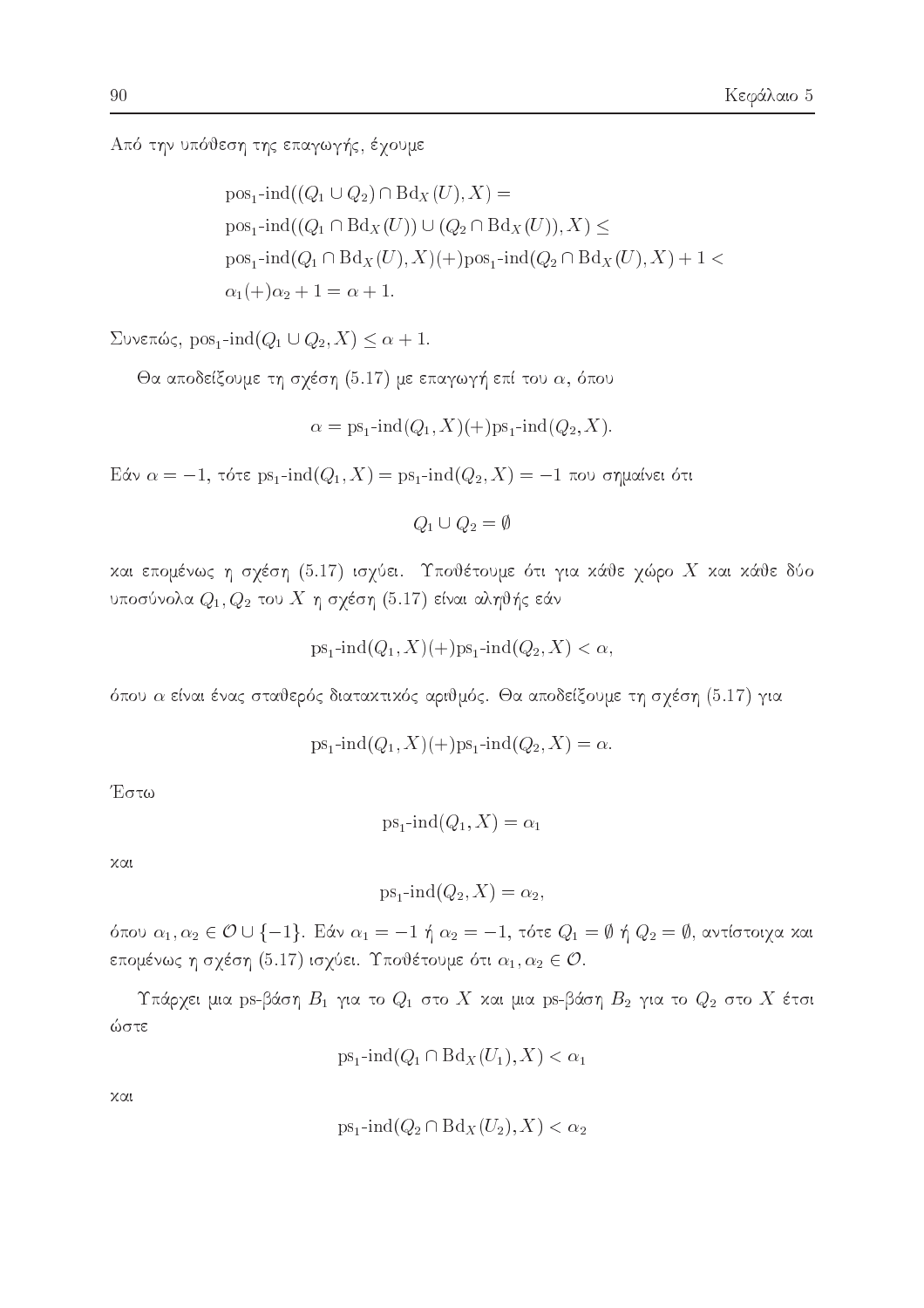για κάθε  $U_1 \in B_1$  και  $U_2 \in B_2$ . Το σύνολο  $B \equiv B_1 \cup B_2$  μια ps-βάση για το  $Q_1 \cup Q_2$  στο X. Έστω  $U \in B$ , για παράδειγμα,  $U \in B_1$ . Τότε,

$$
\mathrm{ps}_1\text{-}\mathrm{ind}(Q_1\cap\mathrm{Bd}_X(U),X)<\alpha_1
$$

και, από την Πρόταση  $5.3.1(\gamma)$ ,

$$
ps_1\text{-}\!\operatorname{ind}(Q_2 \cap Bd_X(U), X) \le ps_1\text{-}\!\operatorname{ind}(Q_2, X) = \alpha_2
$$

Από την υπόθεση της επαγωγής, έχουμε

$$
ps_1\text{-}ind((Q_1 \cup Q_2) \cap Bd_X(U), X) =
$$
  
\n
$$
ps_1\text{-}ind((Q_1 \cap Bd_X(U)) \cup (Q_2 \cap Bd_X(U)), X) \le
$$
  
\n
$$
ps_1\text{-}ind(Q_1 \cap Bd_X(U), X)(+)ps_1\text{-}ind(Q_2 \cap Bd_X(U), X) + 1 <
$$
  
\n
$$
\alpha_1(+) \alpha_2 + 1 = \alpha + 1.
$$

 $\Sigma$ υνεπώς, ps<sub>1</sub>-ind( $Q_1 \cup Q_2, X$ )  $\leq \alpha + 1$ .

#### Απεικονίσεις 5.5

5.5.1 Πρόταση. Έστω  $f: X \to Y$  συνεχής απεικόνιση και  $Q \subseteq X$ . Εάν ο περιορισμός  $f|_Q$  της απειχόνισης  $f$  επί του  $Q$  είναι ομοιομορφισμός, τότε

χαι

(5.19) 
$$
\text{pos}_1\text{-}\text{ind}(Q, X) \leq \text{pos}_1\text{-}\text{ind}(f(Q), Y).
$$

Απόδειξη. Θα αποδείξουμε τη σχέση (5.18) με επαγωγή επί του στοιχείου

 $p_1$ -ind $(f(Q), Y) \in \mathcal{O} \cup \{-1, \infty\}.$ 

Η σχέση (5.18) ισχύει εάν p<sub>1</sub>-ind( $f(Q), Y$ ) = -1 ή p<sub>1</sub>-ind( $f(Q), Y$ ) =  $\infty$ . Υποθέτουμε ότι η σχέση (5.18) ισχύει εάν  $p_1$ -ind $(f(Q), Y) < \alpha \in \mathcal{O}$  και αποδεικνύουμε ότι ισχύει για  $p_1$ -ind $(f(Q), Y) = \alpha$ . Υπάρχει μια p-βάση Β για το  $f(Q)$  στο Y έτσι ώστε για κάθε W  $\in B$ να έχουμε

$$
p_1\text{-}\!\operatorname{ind}(f(Q)\cap Bd_Y(W),Y)<\alpha.
$$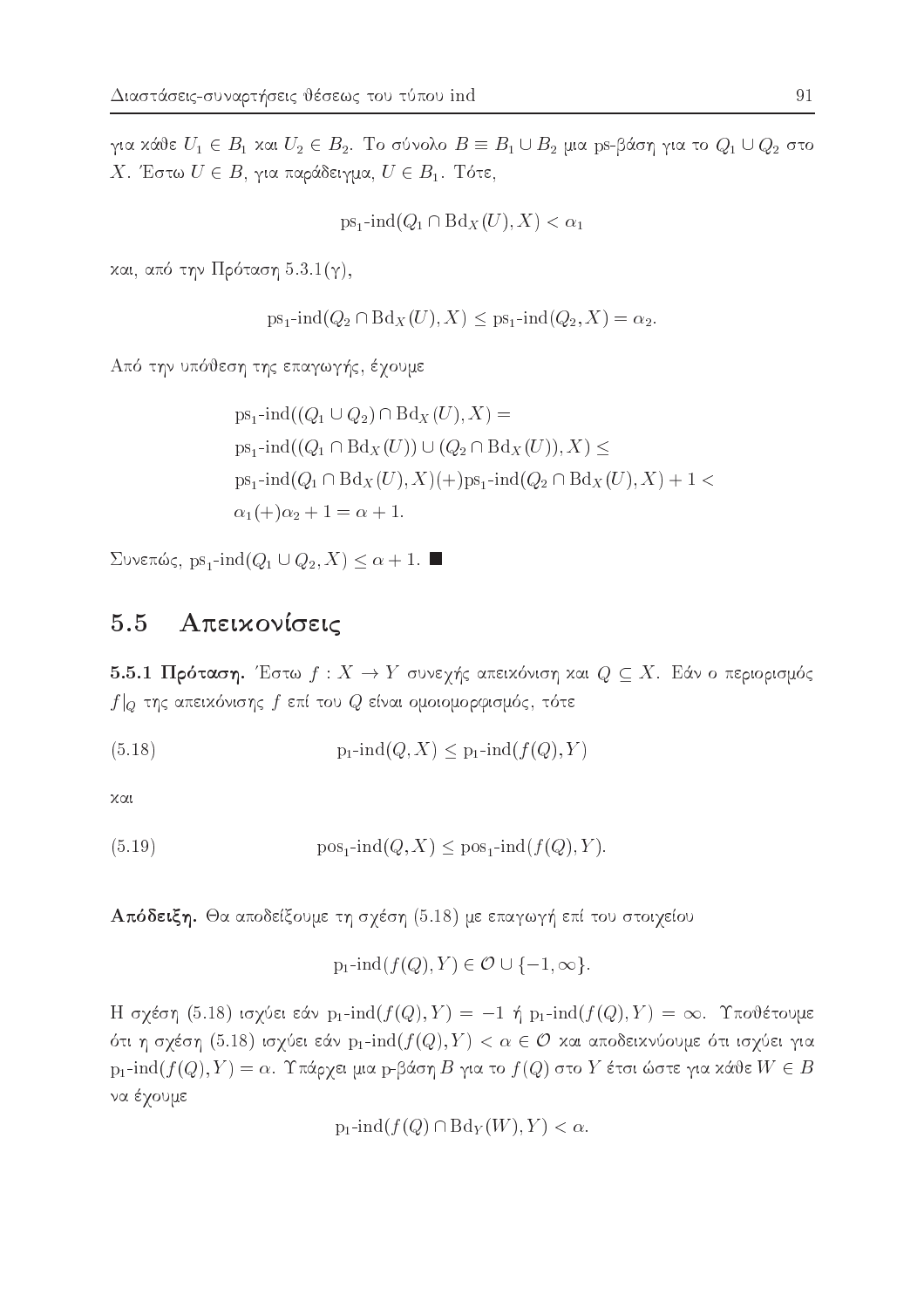Tο σύνολο  $\{f^{-1}(W): W \in B\}$  είναι μια p-βάση για το  $Q$  στο X. Αρκεί να αποδείξουμε ότι p<sub>1</sub>-ind(Q ∩ Bd<sub>X</sub>(f<sup>-1</sup>(W)), X) < α για κάθε W ∈ B. Εφ' όσον η απεικόνιση f είναι συνεγής, έγουμε  $f(\text{Bd}_X(f^{-1}(W))) \subseteq \text{Bd}_Y(W)$ . Από την Πρόταση 5.3.1(α),

$$
p_1\text{-}\mathrm{ind}(f(Q \cap \text{Bd}_X(f^{-1}(W))), Y) = p_1\text{-}\mathrm{ind}(f(Q) \cap f(\text{Bd}_X(f^{-1}(W))), Y)
$$
  

$$
\leq p_1\text{-}\mathrm{ind}(f(Q) \cap \text{Bd}_Y(W), Y) < \alpha.
$$

Συνεπώς, από την υπόθεση της επαγωγής,

$$
p_1\text{-}\!\operatorname{ind}(Q\cap\text{Bd}_X(f^{-1}(W)),X)\leq p_1\text{-}\!\operatorname{ind}(f(Q)\cap\text{Bd}_Y(W),Y)<\alpha
$$

και επομένως  $p_1$ -ind $(Q, X) \leq \alpha$ .

Θα αποδείξουμε τη σχέση (5.19) με επαγωγή επί του στοιχείου

$$
pos_1\text{-}\!\operatorname{ind}(f(Q), Y) \in \mathcal{O} \cup \{-1, \infty\}
$$

H σχέση (5.19) ισχύει εάν pos<sub>1</sub>-ind( $f(Q), Y$ ) = -1 ή pos<sub>1</sub>-ind( $f(Q), Y$ ) =  $\infty$ . Υποθέτουμε ότι η σχέση (5.19) ισχύει εάν  $pos_1$ -ind $(f(Q), Y) < \alpha \in \mathcal{O}$  και αποδεικνύουμε ότι ισχύει για  $pos_1$ -ind( $f(Q), Y$ ) = α. Υπάρχει μια pos-βάση Β για το  $f(Q)$  στο Y έτσι ώστε για κάθε  $W \in B$  να έχουμε

$$
\text{pos}_1\text{-}\text{ind}(f(Q) \cap \text{Bd}_Y(W), Y) < \alpha
$$

Tο σύνολο  $\{f^{-1}(W): W \in B\}$  είναι μια pos-βάση για το Q στο X. Αρχεί να αποδείξουμε ότι pos<sub>1</sub>-ind( $Q \cap Bd_X(f^{-1}(W)), X) < \alpha$  για κάθε  $W \in B$ . Εφ' όσον η απεικόνιση f είναι συνεχής, έχουμε  $f(\text{Bd}_X(f^{-1}(W))) \subseteq \text{Bd}_Y(W)$ . Από την Πρόταση 5.3.1(β),

$$
pos_1\text{-}ind(f(Q \cap Bd_X(f^{-1}(W))), Y) = pos_1\text{-}ind(f(Q) \cap f(Bd_X(f^{-1}(W))), Y)
$$
  

$$
\leq pos_1\text{-}ind(f(Q) \cap Bd_Y(W), Y) < \alpha.
$$

Συνεπώς, από την υπόθεση της επαγωγής,

 $pos_1$ -ind $(Q \cap Bd_X(f^{-1}(W)), X)$  <  $pos_1$ -ind $(f(Q) \cap Bd_Y(W), Y)$  <  $\alpha$ 

και επομένως  $\text{pos}_1\text{-}\text{ind}(Q,X) \leq \alpha$ . ■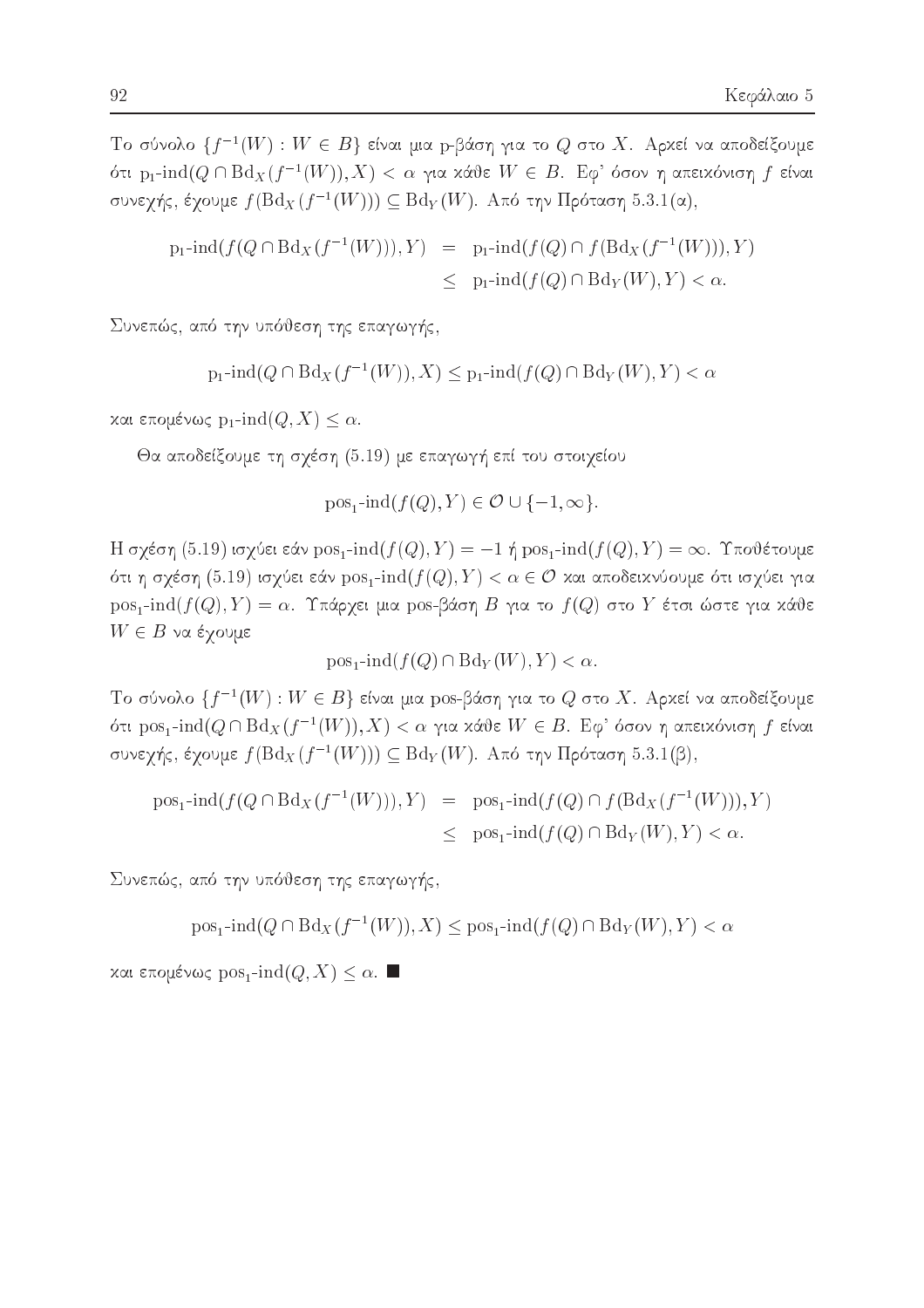## Κεφάλαιο 6

# Διαστάσεις-συναρτήσεις θέσεως του τύπου Ind

Στην εργασία [40] (βλέπε επίσης [30]) ορίσθηκε μια διάσταση-συνάρτηση θέσεως του τύπου Ind. Στο κεφάλαιο αυτό δίνονται και μελετώνται καινούργιες διαστάσεις-συναρτήσεις θέσεως του τύπου Ind και αποδεικνύονται βασικές ιδιότητες της Θεωρίας Διαστάσεων για τις συναρτήσεις αυτές. Τα αποτελέσματα του κεφαλαίου αυτού είναι όλα πρωτότυπα.

Σε ό,τι ακολουθεί με τη λέξη χώρο θα εννοούμε έναν Τ<sub>0</sub>-χώρο με βάρος  $\leq \tau$ .

#### Βασιχοί ορισμοί  $6.1$

6.1.1 Ορισμός. (Βλέπε, για παράδειγμα, [45]) Μια οικογένεια Β από ανοικτά υποσύνολα ενός χώρου Χ καλείται μεγάλη βάση (big base) του Χ, εάν για κάθε ζεύγος  $(F, U)$  από υποσύνολα του X, όπου το F είναι κλειστό, το U είναι ανοικτό και  $F \subseteq U$  υπάρχει  $V \in \mathcal{B}$ με την ιδιότητα  $F \subseteq V \subseteq U$ .

6.1.2 Ορισμός. Έστω  $Q$  ένα υποσύνολο ενός χώρου X. Μια οικογένεια Β από ανοικτά υποσύνολα του X καλείται  $p(0)$ -μεγάλη βάση του Q στο X (p(0)-big base for Q in X), εάν για κάθε ζεύγος  $(F,U)$  από υποσύνολα του  $X,$  όπου το  $F$  είναι κλειστό υποσύνολο του  $X,$  το  $U$  είναι ανοιχτό υποσύνολο του  $X$  χαι  $F \subseteq Q \cap U$  υπάρχει  $V \in \mathcal{B}$  με την ιδιότητα  $F \subseteq Q \cap V \subseteq Q \cap U$ . Μια p(0)-μεγάλη βάση  ${\mathcal{B}}$  του  $Q$  στο  $X$  καλείται  ${\bf pos}({\bf 0})$ -μεγάλη βάση του  $Q$  στο  $X$  (pos(0)-big base for  $Q$  in  $X$ ), εάν για κάθε ζεύγος  $(F, U)$  από υποσύνολα του X, όπου το F είναι κλειστό υποσύνολο του X, το U είναι ανοικτό υποσύνολο του X και  $F \subseteq Q \cap U$  υπάρχει  $V \in \mathcal{B}$  με την ιδιότητα  $F \subseteq V \subseteq U$ .

6.1.3 Ορισμός. Θεωρούμε τη συνάρτηση  $p_0(0)$ -Ind με πεδίο ορισμού την κλάση όλων των ζευγών  $(Q, X)$ , όπου  $Q$  είναι ένα υποσύνολο ενός χώρου  $X$ , και πεδίο τιμών την κλάση  $\mathcal{O} \cup \{-1, \infty\}$  που ικανοποιεί τις παρακάτω συνθήκες: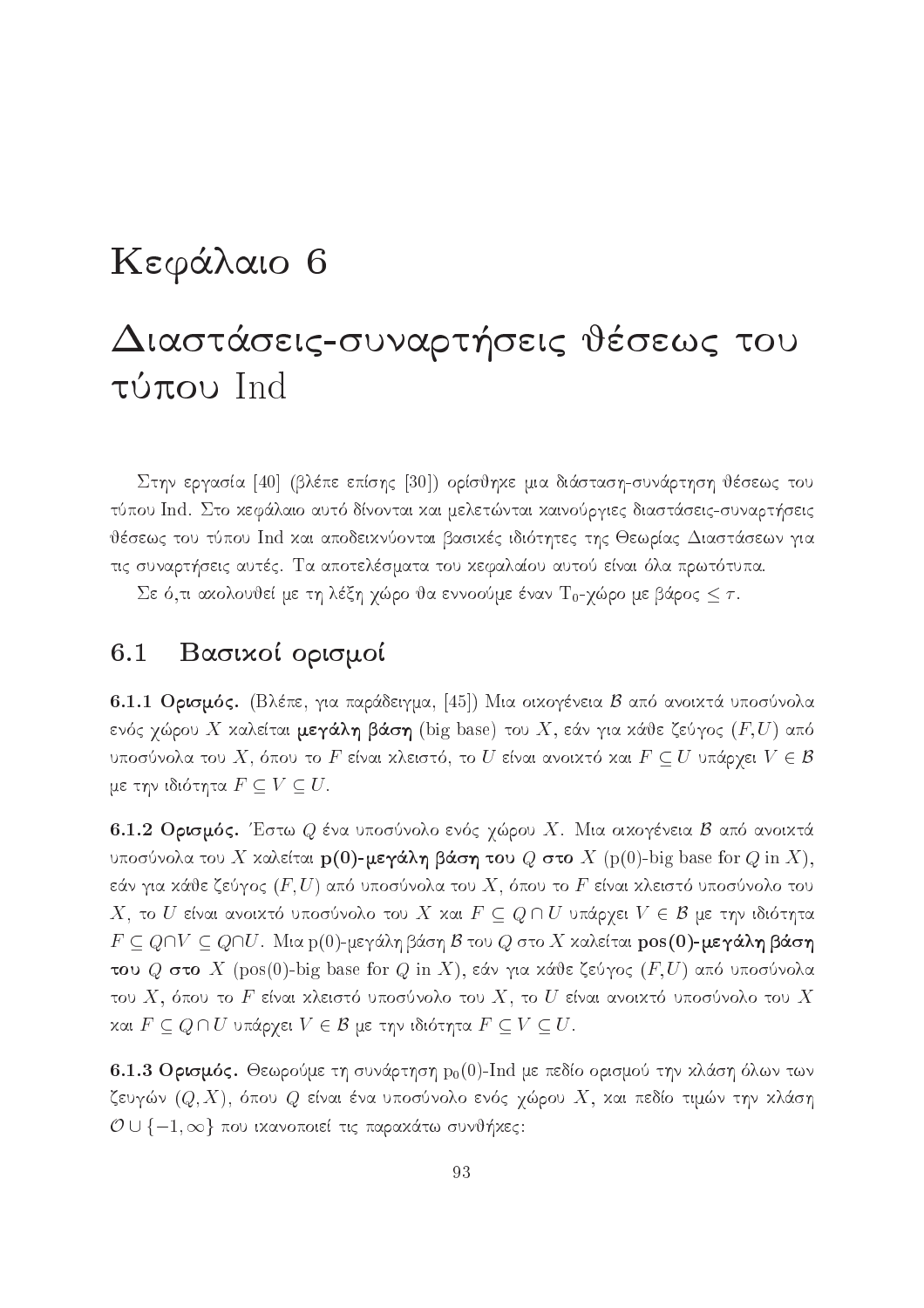(1) p<sub>0</sub>(0)-Ind(*Q*, *X*) = -1 εάν και μόνον εάν *Q* = *X* = *Φ*.

 $(2)$  p<sub>0</sub>(0)-Ind(*Q*, X)  $\leq \alpha$ , όπου  $\alpha \in \mathcal{O}$ , εάν και μόνον εάν υπάρχει μια p(0)-μεγάλη βάση Β για το  $Q$  στο  $X$  έτσι ώστε για κάθε  $U \in \mathcal{B}$  να έχουμε

 $p_0(0)$ -Ind $(Q \cap Bd_X(U), Bd_X(U)) < \alpha$ .

6.1.4 Παρατήρηση. Η συνθήκη (2) του Ορισμού 6.1.3 είναι ισοδύναμη με την παρακάτω συνθήκη:

 $(2')$  p<sub>0</sub>(0)-Ind(Q, X)  $\leq \alpha$ , όπου  $\alpha \in \mathcal{O}$ , εάν και μόνον εάν για κάθε ζεύγος (F, U) από υποσύνολα του  $X,$  όπου το  $F$  είναι κλειστό υποσύνολο του  $X,$  το  $U$  είναι ανοικτό υποσύνολο του Χ και  $F \subseteq Q \cap U$  υπάρχει ανοικτό υποσύνολο  $V$  του  $X$  έτσι ώστε  $F \subseteq Q \cap V \subseteq Q \cap U$ χαι

$$
p_0(0)\text{-}\mathrm{Ind}(Q\cap \text{Bd}_X(V),\text{Bd}_X(V)) < \alpha.
$$

6.1.5 Ορισμός. Θεωρούμε τη συνάρτηση  $p_1(0)$ -Ind με πεδίο ορισμού την κλάση όλων των ζευγών  $(Q,X)$ , όπου  $Q$  είναι ένα υποσύνολο ενός χώρου  $X$ , και πεδίο τιμών την κλάση  $\mathcal{O} \cup \{-1, \infty\}$  που ικανοποιεί τις παρακάτω συνθήκες:

(1) p<sub>1</sub>(0)-Ind(*Q*, *X*) = -1 εάν και μόνον εάν *Q* = *Φ*.

 $(2)$  p<sub>1</sub>(0)-Ind(*Q*, *X*)  $\leq \alpha$ , όπου  $\alpha \in \mathcal{O}$ , εάν και μόνον εάν υπάρχει μια p(0)-μεγάλη βάση Β για το  $Q$  στο  $X$  έτσι ώστε για κάθε  $U \in \mathcal{B}$  να έχουμε

$$
p_1(0)-\mathrm{Ind}(Q\cap \mathrm{Bd}_X(U),X)<\alpha.
$$

6.1.6 Παρατήρηση. Η συνθήχη (2) του Ορισμού 6.1.5 είναι ισοδύναμη με την παραχάτω συνθήκη:

 $(2')$  p<sub>1</sub>(0)-Ind(Q, X)  $\leq \alpha$ , όπου  $\alpha \in \mathcal{O}$ , εάν και μόνον εάν για κάθε ζεύγος (F, U) από υποσύνολα του  $X,$  όπου το  $F$  είναι κλειστό υποσύνολο του  $X,$  το  $U$  είναι ανοικτό υποσύνολο του Χ και  $F \subseteq Q \cap U$  υπάρχει ανοικτό υποσύνολο  $V$  του  $X$  έτσι ώστε  $F \subseteq Q \cap V \subseteq Q \cap U$ χαι

$$
p_1(0)-\mathrm{Ind}(Q\cap \mathrm{Bd}_X(V),X)<\alpha.
$$

6.1.7 Παρατήρηση. (1) Εάν στους ορισμούς 6.1.3 και 6.1.5 αντί για την p(0)-μεγάλη βάση Β θεωρήσουμε μια  $pos(0)$ -μεγάλη βάση Β, τότε οι διαστάσεις-συναρτήσεις  $p_i(0)$ -Ind,  $i \in \{0, 1\}$ , θα συμβολίζονται με pos<sub>i</sub>(0)-Ind.

(2) Για κάθε χώρο Χ έχουμε

$$
p_0(0)
$$
-Ind $(X, X)$  =  $pos_0(0)$ -Ind $(X, X)$  = Ind $(X)$ .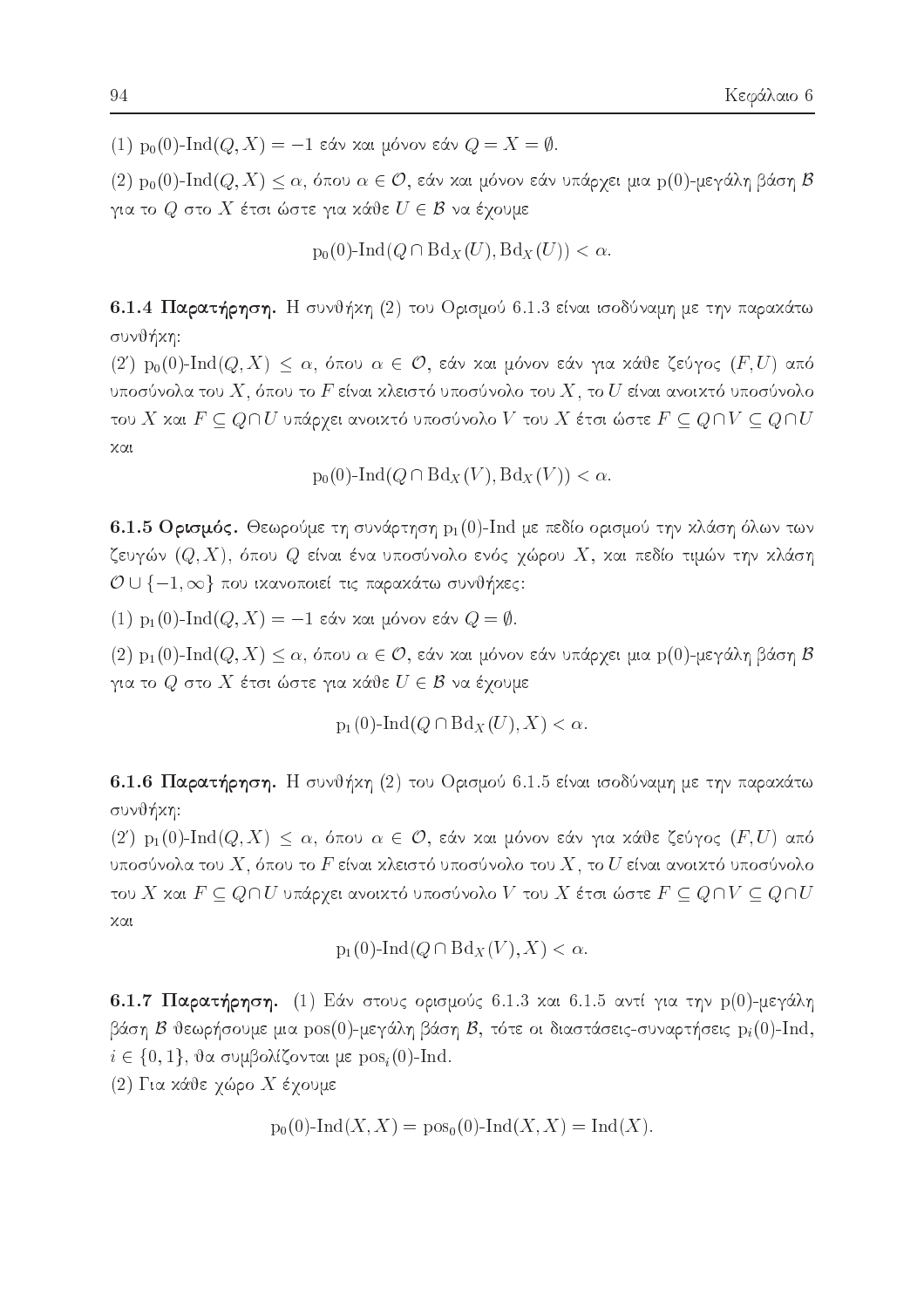6.1.8 Ορισμός. Έστω  $Q$  ένα υποσύνολο ενός γώρου Χ. Μια οικογένεια Β από ανοικτά υποσύνολα του X καλείται  $p(1)$ -μεγάλη βάση του Q στο X (p(1)-big base for Q in X), εάν το σύνολο  $\{Q \cap U : U \in \mathcal{B}\}\$ είναι μεγάλη βάση για τον υπόχωρο  $Q$ . Μια p(1)-μεγάλη βάση Β του Q στο X καλείται  $pos(1)$ -μεγάλη βάση του Q στο X (pos(1)-big base for  $Q$  in  $X)$ , εάν για κάθε ζεύγος  $(F^Q,U)$  από υποσύνολα του  $X,$  όπου το  $F^Q$  είναι κλειστό υποσύνολο του  $Q,$  το  $U$  είναι ανοικτό υποσύνολο του  $X$  και  $F^Q \subseteq U$  υπάρχει  $V \in \mathcal{B}$  με την ιδιότητα  $F^Q \subseteq V \subseteq U$ .

6.1.9 Ορισμός. Θεωρούμε τη συνάρτηση  $p_0(1)$ -Ind με πεδίο ορισμού την κλάση όλων των ζευγών  $(Q, X)$ , όπου  $Q$  είναι ένα υποσύνολο ενός χώρου  $X$ , και πεδίο τιμών την κλάση  $\mathcal{O} \cup \{-1, \infty\}$  που ικανοποιεί τις παρακάτω συνθήκες:

 $(1)$  p<sub>0</sub>(1)-Ind(*Q*, *X*) = -1 εάν και μόνον εάν *Q* = *X* = *Φ*.

 $(2)$  p<sub>0</sub>(1)-Ind $(Q, X) \leq \alpha$ , όπου  $\alpha \in \mathcal{O}$ , εάν και μόνον εάν υπάρχει μια p(1)-μεγάλη βάση Β για το  $Q$  στο  $X$  έτσι ώστε για κάθε  $U \in \mathcal{B}$  να έχουμε

$$
p_0(1)\text{-}\mathrm{Ind}(Q\cap \text{Bd}_X(U),\text{Bd}_X(U)) < \alpha.
$$

6.1.10 Παρατήρηση. Η συνθήκη (2) του Ορισμού 6.1.9 είναι ισοδύναμη με την παρακάτω συνθήκη:

 $(2')$  p<sub>0</sub>(1)-Ind(Q, X)  $\leq \alpha$ , όπου  $\alpha \in \mathcal{O}$ , εάν και μόνον εάν για κάθε ζεύγος (F<sup>Q</sup>, U) από υποσύνολα του  $X,$  όπου το  $F^Q$  είναι κλειστό υποσύνολο του  $Q,$  το  $U$  είναι ανοικτό υποσύνολο του  $X$  και  $F^Q \subseteq Q \cap U$  υπάρχει ένα ανοικτό υποσύνολο  $V$  του  $X$  έτσι ώστε  $F^Q \subseteq Q \cap V \subseteq Q \cap U$  και

$$
p_0(1)\text{-}\mathrm{Ind}(Q\cap \mathrm{Bd}_X(V),\mathrm{Bd}_X(V)) < \alpha.
$$

6.1.11 Ορισμός. Θεωρούμε τη συνάρτηση  $p_1(1)$ -Ind με πεδίο ορισμού την κλάση όλων των ζευγών  $(Q, X)$ , όπου  $Q$  είναι ένα υποσύνολο ενός χώρου  $X$ , και πεδίο τιμών την κλάση  $\mathcal{O} \cup \{-1, \infty\}$  που ικανοποιεί τις παρακάτω συνθήκες:

(1) p<sub>1</sub>(1)-Ind(*Q*, *X*) = -1 εάν και μόνον εάν *Q* =  $\emptyset$ .

 $(2)$  p<sub>1</sub>(1)-Ind $(Q, X) \leq \alpha$ , όπου  $\alpha \in \mathcal{O}$ , εάν και μόνον εάν υπάρχει μια p(1)-μεγάλη βάση Β για το  $Q$  στο  $X$  έτσι ώστε για κάθε  $U \in \mathcal{B}$  να έχουμε

$$
p_1(1)-\mathrm{Ind}(Q\cap \mathrm{Bd}_X(U),X)<\alpha.
$$

6.1.12 Παρατήρηση. Η συνθήκη (2) του Ορισμού 6.1.11 είναι ισοδύναμη με την παρακάτω συνθήκη: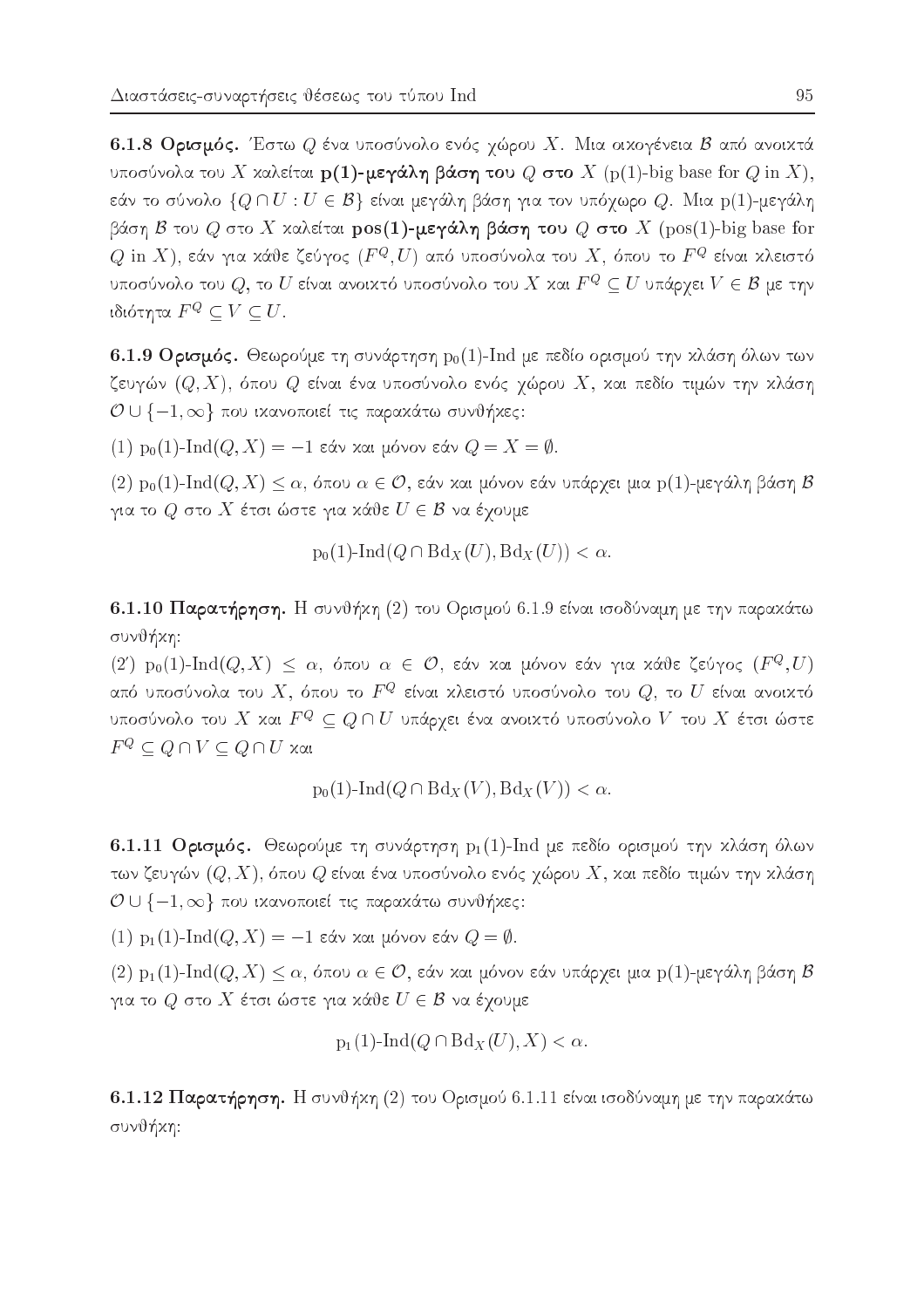$(2)$  p<sub>1</sub>(1)-Ind $(Q, X) \leq \alpha$ , όπου  $\alpha \in \mathcal{O}$ , εάν και μόνον εάν για κάθε ζεύγος (F<sup>Q</sup>, U) από υποσύνολα του  $X,$  όπου το  $F^Q$  είναι κλειστό υποσύνολο του  $Q,$  το  $U$  είναι ανοικτό υποσύνολο του  $X$  και  $F^Q \subseteq Q \cap U$  υπάρχει ένα ανοικτό υποσύνολο  $V$  του  $X$  έτσι ώστε  $F^Q \subset Q \cap V \subseteq Q \cap U$  και

 $p_1(1)$ -Ind $(Q \cap Bd_X(V), X) < \alpha$ .

6.1.13 Παρατήρηση. (1) Εάν στους ορισμούς 6.1.9 και 6.1.11 αντί για την p(1)-μεγάλη βάση Β θεωρήσουμε μια  $pos(1)$ -μεγάλη βάση Β, τότε οι διαστάσεις-συναρτήσεις  $p_i(1)$ -Ind,  $i \in \{0,1\}$ , θα συμβολίζονται με  $\text{pos}_i(1)$ -Ind. Σημειώνουμε ότι η συνάρτηση-διάσταση pos<sub>1</sub>(1)-ind είναι η υπερπεπερασμένη επέκταση της σχετικής μεγάλης επαγωγικής διάστασης που έχει δοθεί στην εργασία [40] (βλέπε επίσης [30]).

(2) Για κάθε χώρο Χ έχουμε

 $p_0(1)$ -Ind $(X, X) = pos_0(1)$ -Ind $(X, X) = Ind(X)$ .

### Σχέσεις μεταξύ των διαστάσεων θέσεως του τύ-6.2 που Ind και άλλων διαστάσεων

6.2.1 Πρόταση. Έστω  $i \in \{0, 1\}$ . Για κάθε υποσύνολο  $Q$  ενός γώρου X έγουμε

(1)  $p_i(0)$ -Ind(*Q*, *X*)  $\leq p_i(1)$ -Ind(*Q*, *X*) και

(2)  $pos_i(0)$ -Ind $(Q, X) \leq pos_i(1)$ -Ind $(Q, X)$ .

Εάν επιπλέον το υποσύνολο  $Q$  του  $X$  είναι κλειστό, τότε

$$
p_i(0)\text{-}\mathrm{Ind}(Q,X) = p_i(1)\text{-}\mathrm{Ind}(Q,X)
$$

 $XQL$ 

$$
posi(0)-Ind(Q, X) = posi(1)-Ind(Q, X).
$$

Απόδειξη. (1) Αποδεικνύουμε ότι

(6.1) 
$$
p_0(0)-\text{Ind}(Q,X) \leq p_0(1)-\text{Ind}(Q,X)
$$

Η περίπτωση  $i = 1$  είναι όμοια. Έστω  $p_0(1)$ -Ind $(Q, X) = \alpha \in \mathcal{O} \cup \{-1, \infty\}$ . Εάν  $\alpha = -1$ ή  $\alpha\,=\,\infty,$  τότε η σχέση  $(6.1)$  είναι προφανής. Υποθέτουμε ότι  $\alpha\,\in\,\mathcal{O}$  και ότι η σχέση (6.1) είναι αληθής για κάθε ζεύγος  $(Q^Y, Y)$  με  $p_0(1)$ -Ind $(Q^Y, Y) < \alpha$ . Θα αποδείξουμε ότι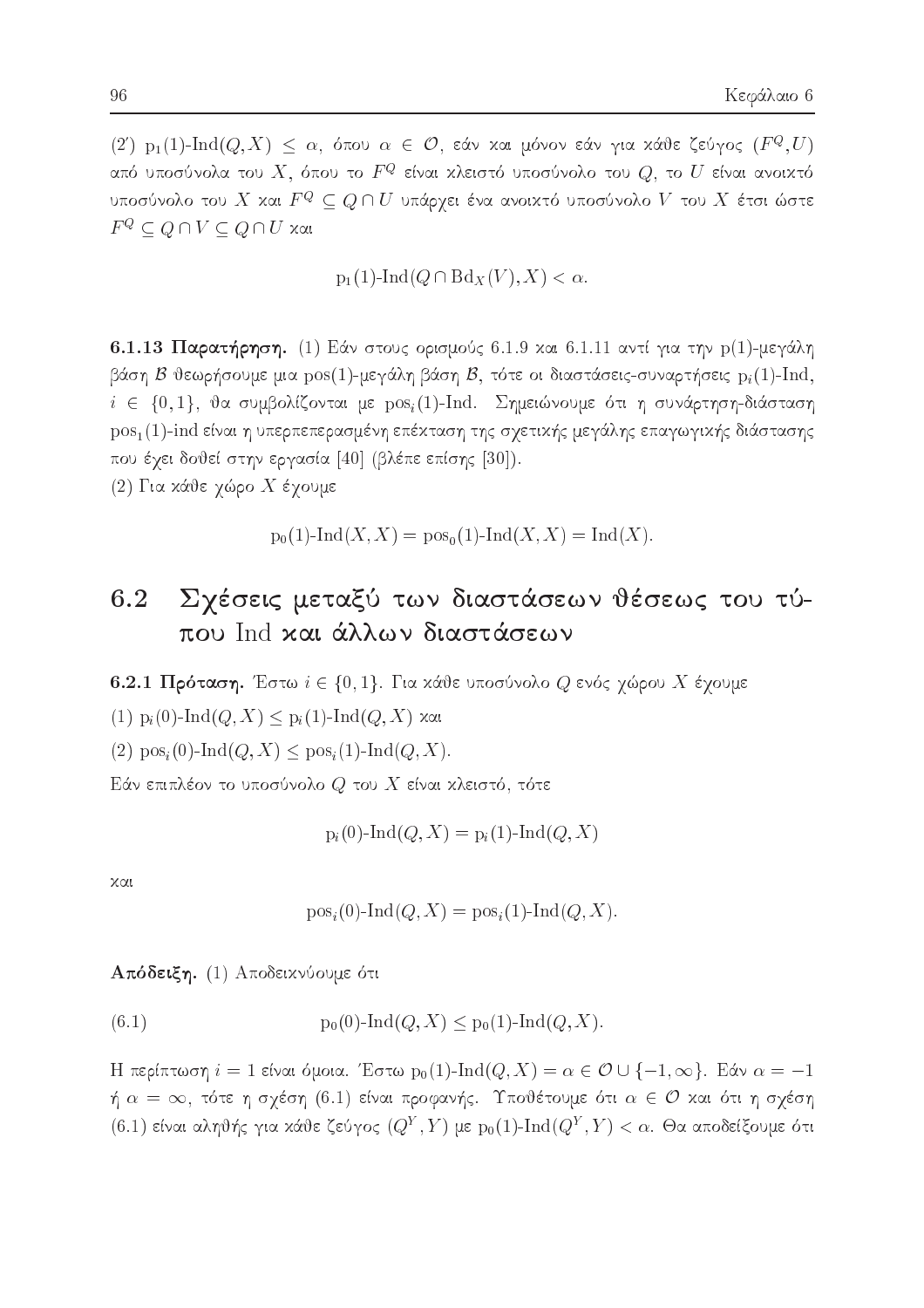$p_0(0)$ -Ind $(Q, X) \leq \alpha$ . Εφ' όσον  $p_0(1)$ -Ind $(Q, X) = \alpha$ , υπάρχει μια p(1)-μεγάλη βάση Β για το  $Q$  στο  $X$  έτσι ώστε για κάθε  $U \in \mathcal{B}$  να έχουμε

 $p_0(1)$ -Ind $(Q \cap Bd_X(U), Bd_X(U)) < \alpha$ .

Από την υπόθεση της επαγωγής,

$$
p_0(0)
$$
-Ind( $Q \cap Bd_X(U)$ ,  $Bd_X(U)$ )  $\leq p_0(1)$ -Ind( $Q \cap Bd_X(U)$ ,  $Bd_X(U)$ )

και επειδή η  $\mathcal B$  είναι επίσης μια p(0)-μεγάλη βάση για το  $Q$  στο  $X$ , p<sub>0</sub>(0)-Ind( $Q, X$ )  $\leq \alpha$ .

Έστω τώρα ότι το υποσύνολο  $Q$  του  $X$  είναι κλειστό. Αποδεικνύουμε ότι

$$
p_0(0)-\text{Ind}(Q, X) = p_0(1)-\text{Ind}(Q, X).
$$

Η περίπτωση  $i=1$  είναι όμοια. Αρχεί να αποδείξουμε ότι

(6.2) 
$$
p_0(1)-\text{Ind}(Q,X) \leq p_0(0)-\text{Ind}(Q,X).
$$

Έστω p<sub>0</sub>(0)-Ind(*Q*, *X*) =  $\alpha \in \mathcal{O} \cup \{-1, \infty\}$ . Εάν  $\alpha = -1$  ή  $\alpha = \infty$ , τότε η σχέση (6.2) είναι προφανής. Υποθέτουμε ότι  $\alpha \in \mathcal{O}$  και ότι η σχέση (6.2) είναι αληθής για κάθε ζεύγος  $(Q^Y, Y)$  με p<sub>0</sub>(0)-Ind( $Q^Y, Y$ ) <  $\alpha$ . Θα αποδείξουμε ότι p<sub>0</sub>(1)-Ind( $Q, X$ )  $\leq \alpha$ . Εφ' όσον  $p_0(0)$ -Ind $(Q, X) = \alpha$ , υπάρχει μια p(0)-μεγάλη βάση Β για το  $Q$  στο X έτσι ώστε για κάθε  $U \in \mathcal{B}$  να έχουμε

 $p_0(0)$ -Ind $(Q \cap Bd_X(U), Bd_X(U)) < \alpha$ .

Από την υπόθεση της επαγωγής,

$$
p_0(1)-\text{Ind}(Q \cap \text{Bd}_X(U), \text{Bd}_X(U)) \leq p_0(0)-\text{Ind}(Q \cap \text{Bd}_X(U), \text{Bd}_X(U)).
$$

Επειδή το υποσύνολο  $Q$  του  $X$  είναι κλειστό, η  ${\mathcal B}$  είναι επίσης μια  ${\rm p}(1)$ -μεγάλη βάση για το Q στο X. Συνεπώς,  $p_0(0)$ -Ind $(Q, X) \leq \alpha$ .

(2) Αποδεικνύουμε ότι

(6.3) 
$$
pos_0(0)-Ind(Q, X) \le pos_0(1)-Ind(Q, X).
$$

H περίπτωση  $i = 1$  είναι όμοια. Έστω pos<sub>0</sub>(1)-Ind(*Q*, *X*) =  $\alpha \in \mathcal{O} \cup \{-1, \infty\}$ . Εάν  $\alpha = -1$ ή  $\alpha\,=\,\infty,$  τότε η σχέση  $(6.3)$  είναι προφανής. Υποθέτουμε ότι  $\alpha\,\in\,\mathcal{O}$  και ότι η σχέση (6.3) είναι αληθής για κάθε ζεύγος  $(Q^Y, Y)$  με  $pos_0(1)$ -Ind $(Q^Y, Y) < \alpha$ . Θα αποδείξουμε ότι  $pos_0(0)$ -Ind $(Q, X) \leq \alpha$ . Εφ' όσον  $pos_0(1)$ -Ind $(Q, X) = \alpha$ , υπάρχει μια  $pos(1)$ -μεγάλη βάση  $\mathcal B$  για το  $Q$  στο  $X$  έτσι ώστε για κάθε  $U \in \mathcal B$  να έγουμε

$$
pos_0(1)-Ind(Q \cap Bd_X(U), Bd_X(U)) < \alpha.
$$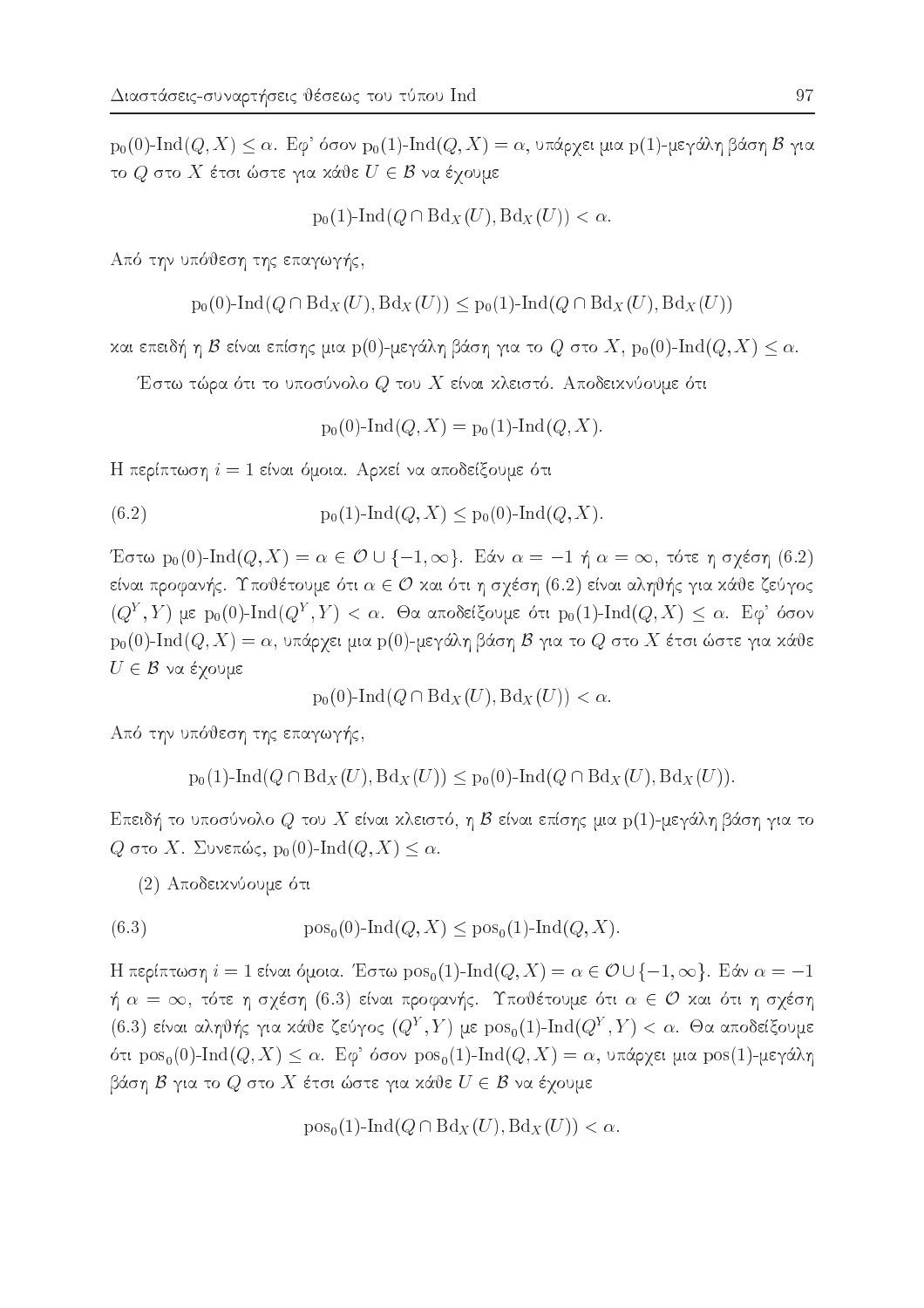Από την υπόθεση της επαγωγής,

 $pos_0(0)$ -Ind $(Q \cap Bd_X(U), Bd_X(U)) \leq pos_0(1)$ -Ind $(Q \cap Bd_X(U), Bd_X(U))$ 

και επειδή η  $\mathcal B$  είναι επίσης μια  $\text{pos}(0)$ -μεγάλη βάση για το  $Q$  στο  $X$ ,  $\text{pos}_0(0)$ -Ind $(Q, X) \leq \alpha$ .

Έστω τώρα ότι το υποσύνολο $Q$ του $X$ είναι κλειστό. Αποδεικνύουμε ότι

 $pos_0(0)$ -Ind $(Q, X) = pos_0(1)$ -Ind $(Q, X)$ .

Η περίπτωση  $i=1$  είναι όμοια. Αρχεί να αποδείξουμε ότι

(6.4) 
$$
pos_0(1)-Ind(Q, X) \leq pos_0(0)-Ind(Q, X).
$$

Έστω pos<sub>0</sub>(0)-Ind(*Q*, *X*) =  $\alpha \in \mathcal{O} \cup \{-1, \infty\}$ . Εάν  $\alpha = -1$  ή  $\alpha = \infty$ , τότε η σχέση (6.4) είναι προφανής. Υποθέτουμε ότι  $\alpha \in \mathcal{O}$  και ότι η σχέση (6.4) είναι αληθής για κάθε ζεύγος  $(Q^Y, Y)$  με  $\text{pos}_0(0)$ - $\text{Ind}(Q^Y, Y) < \alpha$ . Θα αποδείξουμε ότι  $\text{pos}_0(1)$ - $\text{Ind}(Q, X) \leq \alpha$ .  $E\varphi$ ' όσον  $pos_0(0)$ -Ind $(Q, X) = \alpha$ , υπάργει μια  $pos(0)$ -μεγάλη βάση  $\beta$  για το  $Q$  στο  $X$  έτσι ώστε για κάθε  $U \in \mathcal{B}$  να έχουμε

$$
pos_0(0)-Ind(Q \cap Bd_X(U), Bd_X(U)) < \alpha.
$$

Από την υπόθεση της επαγωγής.

 $pos_{0}(1)$ -Ind( $Q \cap Bd_{X}(U)$ ,  $Bd_{X}(U)$ )  $\leq pos_{0}(0)$ -Ind( $Q \cap Bd_{X}(U)$ ,  $Bd_{X}(U)$ ).

Επειδή το υποσύνολο  $Q$  του  $X$  είναι κλειστό, η  ${\mathcal{B}}$  είναι επίσης μια  $\mathop{\mathrm{pos}}\nolimits (1)$ -μεγάλη βάση για το  $Q$  στο X. Συνεπώς,  $pos_0(0)$ -Ind $(Q, X) \leq \alpha$ .

6.2.2 Παράδειγμα. Έστω  $X = [-1, 1]$  και  $Q = \left[-\frac{1}{2}, \frac{1}{2}\right]$ .

Η οικογένεια που αποτελείται από όλα τα σύνολα της μορφής  $[-1, b)$  για  $b > 0$ ,  $(a, 1]$  για  $a < 0$  και  $(a, b)$  είναι βάση για μια τοπολογία επί του  $X$ . Παρατηρούμε ότι

 $p_i(0)$ -Ind(*Q*, *X*) =  $pos_i(0)$ -Ind(*Q*, *X*) = 0 και

 $p_i(1)$ -Ind $(Q, X) = pos_i(1)$ -Ind $(Q, X) > 0, i \in \{0, 1\}.$ 

Επομένως οι ανισότητες στην Πρόταση 6.2.1 δεν μπορούν να αντικατασταθούν από ισότητες.

6.2.3 Πρόταση. Έστω  $i \in \{0,1\}$ . Για κάθε υποσύνολο  $Q$  ενός χώρου  $X$  έχουμε

$$
Ind(Q) \leq p_i(1) - Ind(Q, X)
$$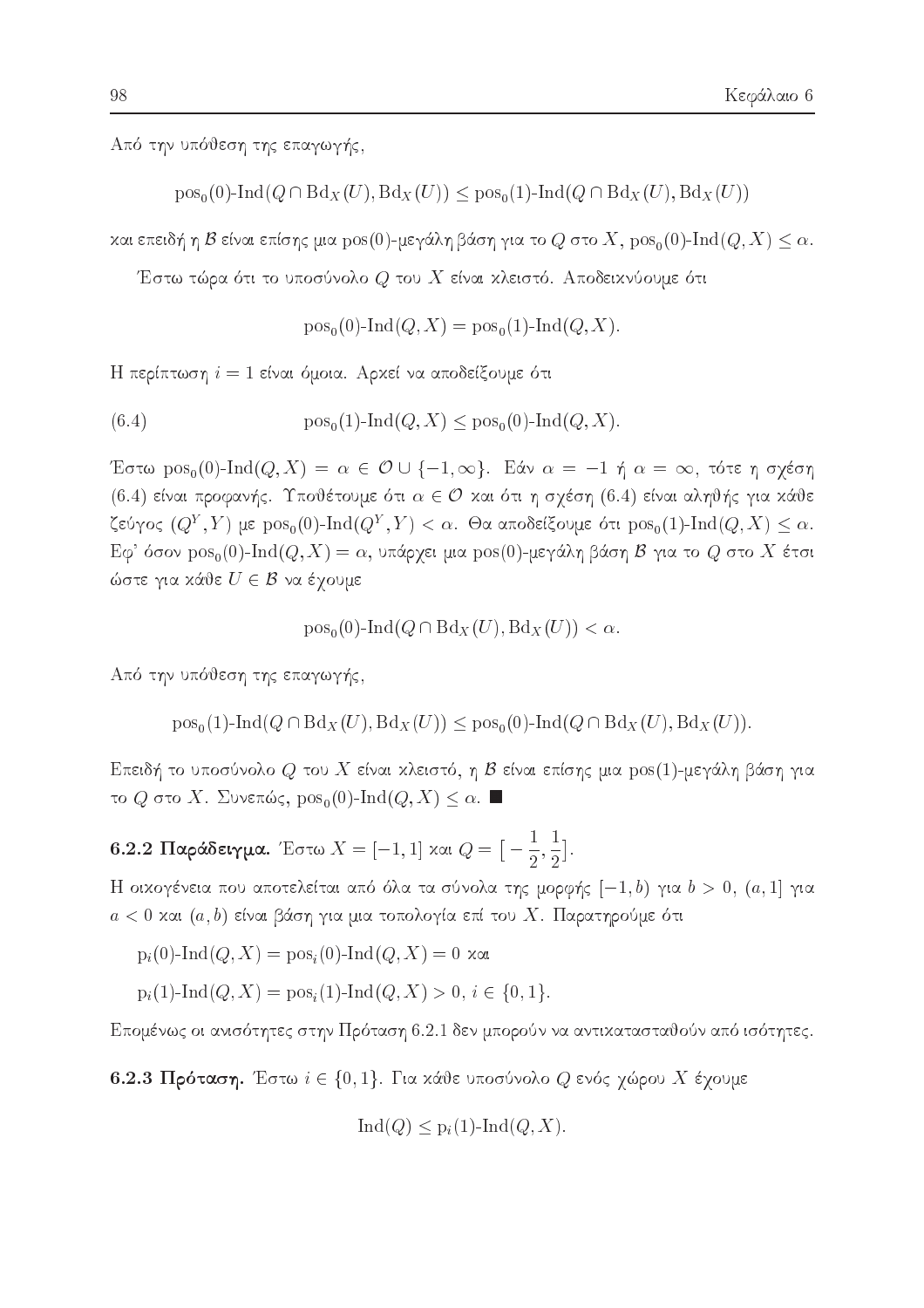### Απόδειξη. Θα αποδείξουμε ότι

 $(6.5)$  $\text{Ind}(Q) \leq p_0(1)$ -Ind $(Q, X)$ .

Η περίπτωση  $i = 1$  είναι ανάλογη. Έστω  $p_0(1)$ -Ind $(Q, X) = \alpha \in \mathcal{O} \cup \{-1, \infty\}$ . Εάν  $\alpha = -1$  ή  $\alpha = \infty$ , τότε η σχέση (6.5) είναι προφανής. Υποθέτουμε ότι  $\alpha \in \mathcal{O}$  και ότι η σχέση (6.5) είναι αληθής για κάθε ζεύγος  $(Q^Y, Y)$  με  $p_0(1)\text{-}\text{Ind}(Q^Y, Y) < \alpha$ . Εφ' όσον  $\mathrm{p}_0(1)\text{-}\!\operatorname{Ind}(Q,X)=\alpha,$ υπάρχει μια p(1)-μεγάλη βάση $\mathcal B$ για το  $Q$  στο  $X$  έτσι ώστε για κάθε  $U \in \mathcal{B}$  να έγουμε

 $p_0(1)$ -Ind $(Q \cap Bd_X(U), Bd_X(U)) < \alpha$ .

Επειδή το σύνολο  $\{Q \cap U : U \in \mathcal{B}\}\$ είναι μια μεγάλη βάση για τον υπόχωρο  $Q$ , για να αποδείξουμε ότι  $\text{Ind}(Q) \leq \alpha$  αρχεί να αποδείξουμε ότι  $\text{Ind}(\text{Bd}_Q(Q \cap U)) < \alpha$  για χάθε  $U \in \mathcal{B}$ . Πράγματι, εφ' όσον  ${\rm Bd}_Q(Q \cap U) \subseteq Q \cap {\rm Bd}_X(U)$ , από την υπόθεση της επαγωγής, έχουμε

 $\text{Ind}(\text{Bd}_Q(Q \cap U)) \leq \text{Ind}(Q \cap \text{Bd}_X(U)) \leq p_0(1) \text{-} \text{Ind}(Q \cap \text{Bd}_X(U), \text{Bd}_X(U)) < \alpha.$ 

Συνεπώς, Ind(*Q*)  $\leq \alpha$ . ■

6.2.4 Παράδειγμα. Έστω  $X = \{a, b, c\}$  και  $Q = \{a, b\}$ . Θεωρούμε επί του X την τοπολογία  $\tau = \{\emptyset, \{c\}, \{a, c\}, \{b, c\}, X\}$ . Τότε,

 $\text{Ind}(Q) = 0.$ 

 $p_i(0)$ -Ind $(Q, X) = pos_i(0)$ -Ind $(Q, X) = 1$  και

 $p_i(1)$ -Ind $(Q, X) = pos_i(1)$ -Ind $(Q, X) = 1, i \in \{0, 1\}.$ 

Επομένως η ανισότητα στην Πρόταση 6.2.3 δεν μπορεί να αντικατασταθεί από ισότητα.

6.2.5 Πρόταση. Έστω  $i \in \{0, 1\}$ . Για κάθε υποσύνολο  $Q$  ενός γώρου  $X$  έγουμε  $(1)$  p<sub>i</sub>(0)-Ind(*Q*, *X*)  $\leq$  pos<sub>i</sub>(0)-Ind(*Q*, *X*) και (2)  $p_i(1)$ -Ind $(Q, X) \leq pos_i(1)$ -Ind $(Q, X)$ .

Απόδειξη. (1) Αποδεικνύουμε ότι

 $(6.6)$  $p_0(0)$ -Ind $(Q, X) \leq p \circ s_0(0)$ -Ind $(Q, X)$ .

H περίπτωση  $i = 1$  είναι όμοια. Έστω pos<sub>0</sub>(0)-Ind(*Q*, *X*) =  $\alpha \in \mathcal{O} \cup \{-1, \infty\}$ . Εάν  $\alpha = -1$  $\eta \alpha = \infty$ , τότε η σχέση (6.6) είναι προφανής. Υποθέτουμε ότι  $\alpha \in \mathcal{O}$  και ότι η σχέση (6.6) είναι αληθής για κάθε ζεύγος  $(Q^Y,Y)$  με  $\text{pos}_{0}(0)\text{-}\text{Ind}(Q^Y,Y)<\alpha.$  Θα αποδείξουμε ότι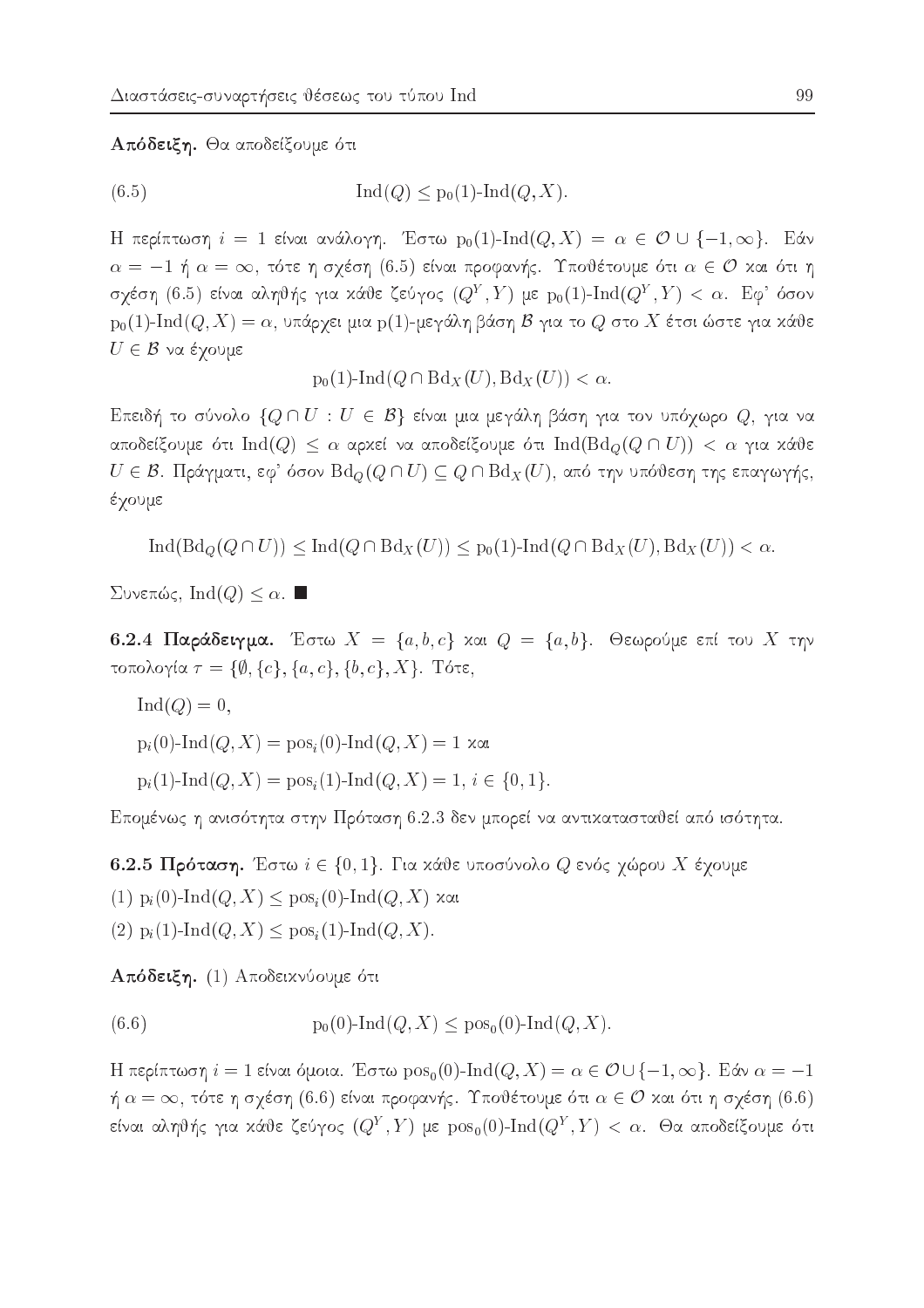$p_0(0)$ -Ind(Q, X)  $\leq \alpha$ . Εφ' όσον  $pos_0(0)$ -Ind(Q, X) = α, υπάρχει μια  $pos(0)$ -μεγάλη βάση  $\mathcal B$  για το  $Q$  στο  $X$  έτσι ώστε για κάθε  $U \in B$  να έχουμε

 $pos_0(0)$ -Ind $(Q \cap Bd_X(U), Bd_X(U)) < \alpha$ .

Από την υπόθεση της επαγωγής,

$$
p_0(0)\text{-}\mathrm{Ind}(Q\cap \text{Bd}_X(U),\text{Bd}_X(U))\leq p\mathrm{os}_0(0)\text{-}\mathrm{Ind}(Q\cap \text{Bd}_X(U),\text{Bd}_X(U))
$$

και επειδή η Β είναι επίσης μια  $p(0)$ -μεγάλη βάση για το  $Q$  στο  $X$ ,  $p_0(0)$ -Ind $(Q, X) \leq \alpha$ .

(2) Αποδεικνύουμε ότι

(6.7) 
$$
p_0(1)-\text{Ind}(Q,X) \leq p \text{os}_0(1)-\text{Ind}(Q,X).
$$

H περίπτωση  $i = 1$  είναι όμοια. Έστω  $pos_0(1)$ -Ind $(Q, X) = \alpha \in \mathcal{O} \cup \{-1, \infty\}$ . Εάν  $\alpha = -1$  $\eta \alpha = \infty$ , τότε η σχέση (6.7) είναι προφανής. Υποθέτουμε ότι  $\alpha \in \mathcal{O}$  και ότι η σχέση (6.7) είναι αληθής για κάθε ζεύγος  $(Q^Y, Y)$  με  $\text{pos}_0(1)$ -Ind $(Q^Y, Y) < \alpha$ . Θα αποδείξουμε ότι  $p_0(1)$ -Ind $(Q, X) \leq \alpha$ . Εφ' όσον  $pos_0(1)$ -Ind $(Q, X) = \alpha$ , υπάρχει μια  $pos(1)$ -μεγάλη βάση  $\mathcal B$ για το  $Q$  στο  $X$  έτσι ώστε για κάθε  $U\in B$  να έχουμε

$$
pos_0(1)-Ind(Q \cap Bd_X(U), Bd_X(U)) < \alpha.
$$

Από την υπόθεση της επαγωγής,

$$
p_0(1)
$$
-Ind $(Q \cap Bd_X(U), Bd_X(U)) \leq pos_0(1)$ -Ind $(Q \cap Bd_X(U), Bd_X(U))$ 

και επειδή η Β είναι επίσης μια p(1)-μεγάλη βάση για το  $Q$  στο  $X$ ,  $p_0(1)$ -Ind $(Q, X) \leq \alpha$ . ■

Από τα παρακάτω παραδείγματα προκύπτει ότι οι ανισότητες για  $i=0$  στην Πρόταση 6.2.5 δεν μπορούν να αντικατασταθούν από ισότητες. Σημειώνουμε ότι η περίπτωση  $i=1$ είναι ανοικτό πρόβλημα.

6.2.6 Παράδειγμα. Έστω  $X = \{a, b, c, d\}$  και  $Q = \{a\}$ . Θεωρούμε επί του X την τοπολογία  $\tau = \{\emptyset, \{b\}, \{a, b\}, \{b, c, d\}, X\}$ . Τότε,

 $p_0(0)$ -Ind $(Q, X) = p_0(1)$ -Ind $(Q, X) = 0$ ,  $pos_0(0)$ -Ind $(Q, X) = pos_0(1)$ -Ind $(Q, X) = 1$  xat  $pos_1(0)$ -Ind $(Q, X) = pos_1(1)$ -Ind $(Q, X) = 0$ .

6.2.7 Παράδειγμα. Έστω  $X = \{a, b, c\}$  και  $Q = \{a\}$ . Θεωρούμε επί του  $X$  την τοπολογία  $\tau = \{\emptyset, \{a, b\}, X\}.$  Tότε,  $p_0(1)$ -Ind $(Q, X) = 0$  και  $pos_0(1)$ -Ind $(Q, X) = 1.$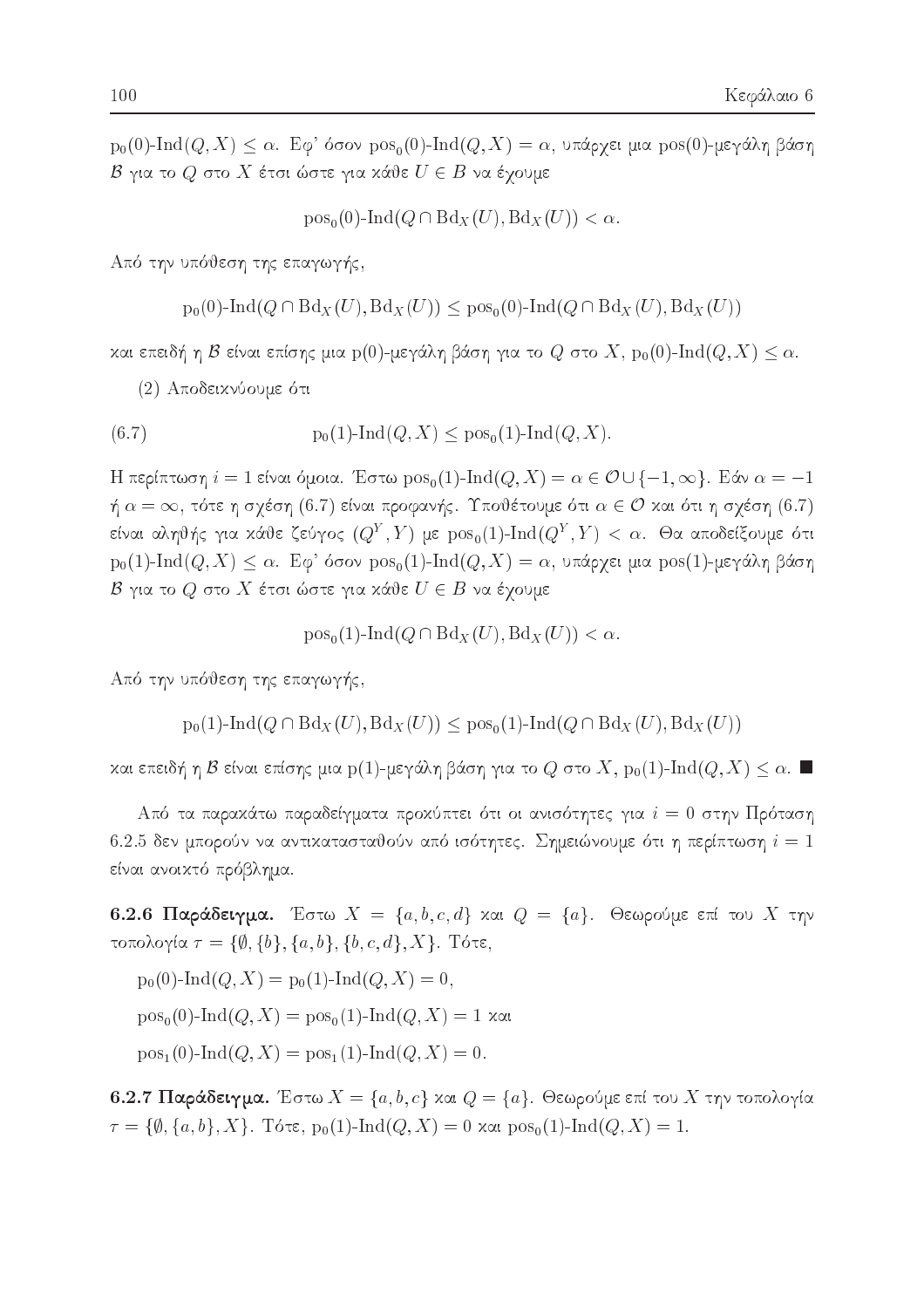6.2.8 Παράδειγμα. Έστω  $X = \{a, b, c, d\}$ . Θεωρούμε επί του X την τοπολογία

 $\tau = {\emptyset, \{d\}, \{a, d\}, \{b, c, d\}, X}.$ 

Προφανώς, Ind(X) = 1 και p<sub>0</sub>(1)-Ind( $\emptyset$ , X) = pos<sub>0</sub>(1)-Ind( $\emptyset$ , X) = 0. Παρατηρούμε ότι εάν $Q = \{a, b, c\}, \tau$ ότε

- $p_1(0)$ -Ind $(Q, X) = pos_1(0)$ -Ind $(Q, X) = 2$  xat
- $p_1(1)$ -Ind $(Q, X) = pos_1(1)$ -Ind $(Q, X) = 2$ .

Επίσης, εάν  $Q' = \{b\}$ , τότε  $pos_0(0)$ -Ind( $Q', X$ ) =  $pos_1(1)$ -Ind( $Q', X$ ) = 0.

6.2.9 Παράδειγμα. Έστω  $X = \{a, b, c, d\}$  και  $Q = \{d\}$ . Θεωρούμε επί του X την τοπολογία  $\tau = \{\emptyset, \{a\}, \{a, b\}, \{a, d\}, \{a, b, c\}, \{a, b, d\}, X\}$ . Προφανώς,  $\text{Ind}(X) = 2$  και  $p_0(1)$ -Ind $(Q, X) = pos_0(1)$ -Ind $(Q, X) = 1$ .

6.2.10 Παρατήρηση. Οι σχέσεις μεταξύ των διαστάσεων θέσεως του τύπου Ind (βλέπε τις παραπάνω προτάσεις και παραδείγματα) συνοψίζονται στα παρακάτω δύο διαγράμματα, όπου " $\rightarrow$ " σημαίνει " < " χαι " $\rightarrow$ " σημαίνει ότι " γενικά ≮ ".

$$
\operatorname{Ind}(Q)
$$
\n
$$
\uparrow \qquad \qquad \downarrow
$$
\n
$$
p_0(1)-\operatorname{Ind}(Q, X) \Longrightarrow \operatorname{pos}_0(1)-\operatorname{Ind}(Q, X)
$$
\n
$$
\downarrow \qquad \qquad \downarrow
$$
\n
$$
p_0(0)-\operatorname{Ind}(Q, X) \Longrightarrow \operatorname{pos}_0(0)-\operatorname{Ind}(Q, X)
$$

 $Διάγραμμα 6.1$ 



Διάγραμμα 6.2

6.2.11 Λήμμα. Έστω Χ κληρονομικά φυσικός χώρος και  $Q \subseteq X$ . Για κάθε ανοικτό υποσύνολο  $V^Q$  του  $Q$  και για κάθε ανοικτό υποσύνολο  $U$  του  $X$  με  $V^Q \subseteq U$  υπάρχει ανοικτό υποσύνολο  $V$  του  $X$  έτσι ώστε  $V \subseteq U$ ,  $V^Q = Q \cap V$  και  $\text{Bd}_Q(V^Q) = Q \cap \text{Bd}_X(V)$ .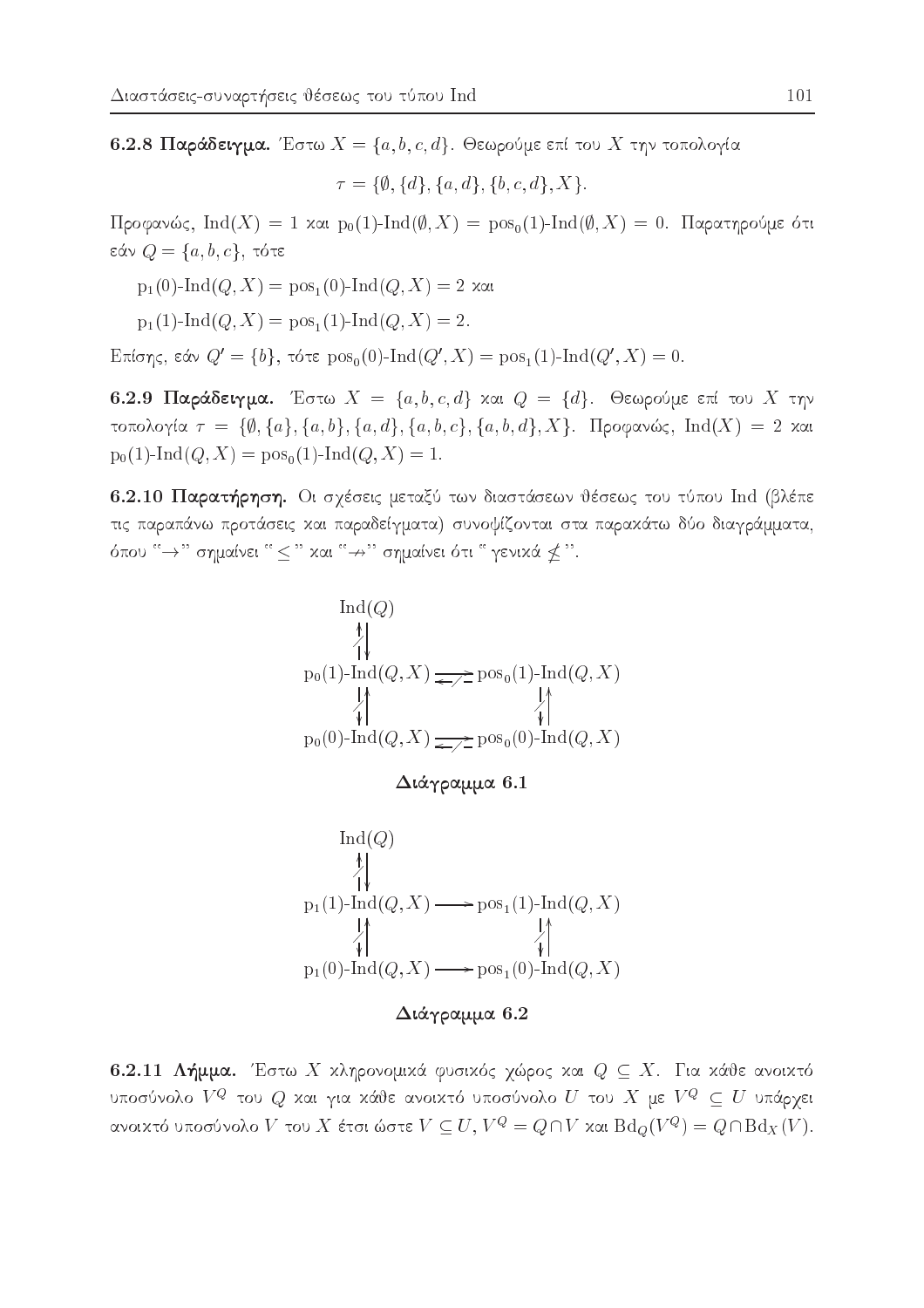**Απόδειξη.** Τα σύνολα  $V^Q$  και  $Q \setminus \mathrm{Cl}_O(V^Q)$  είναι διαγωρισμένα στο  $X$ . Επειδή ο  $X$  είναι κληρονομικά φυσικός, υπάρχει ανοικτό υποσύνολο  $V_0$  του  $X$  τέτοιο ώστε

$$
V^{Q} \subseteq V_0 \quad \text{and} \quad \text{Cl}_X(V_0) \cap (Q \setminus \text{Cl}_Q(V^Q)) = \emptyset
$$

Έστω  $V_1$  ανοιχτό υποσύνολο του  $X$  τέτοιο ώστε  $V^Q=Q\cap V_1$ . Θέτουμε

$$
V = V_0 \cap V_1 \cap U
$$

Tότε,  $V \subseteq U$ ,  $V^Q = Q \cap V \subseteq V$  και  $Cl_X(V) \cap (Q \setminus Cl_Q(V^Q)) = \emptyset$ . Άρα,

 $Q \cap \mathrm{Cl}_X(V) \subseteq \mathrm{Cl}_Q(V^Q).$ 

Επίσης,

$$
\operatorname{Cl}_Q(V^Q) = Q \cap \operatorname{Cl}_X(V^Q) \subseteq Q \cap \operatorname{Cl}_X(V).
$$

Συνεπώς, Cl<sub>Q</sub>( $V^Q$ ) = Q ∩ Cl<sub>X</sub>(V) και επομένως

$$
\text{Bd}_Q(V^Q) = \text{Cl}_Q(V^Q) \setminus V^Q = (Q \cap \text{Cl}_X(V)) \setminus (Q \cap V) = Q \cap \text{Bd}_X(V).
$$

 $'A$ ρα,  $V \subseteq U$ ,  $V^Q = Q \cap V$  και  $Bd_Q(V^Q) = Q \cap Bd_X(V)$ .

6.2.12 Πρόταση. Έστω Χ κληρονομικά φυσικός χώρος (δηλαδή κάθε υπόχωρος του Χ είναι φυσικός) και  $Q \subseteq X$ . Τότε,

$$
pos_1(1)-Ind(Q, X) = Ind(Q).
$$

**Απόδειξη.** Από τις Προτάσεις 6.2.3 και 6.2.5(2), αρκεί να αποδείξουμε ότι

(6.8) 
$$
pos_1(1)-Ind(Q, X) \leq Ind(Q)
$$

Έστω Ind(Q) =  $\alpha \in \mathcal{O} \cup \{-1, \infty\}$ . Εάν  $\alpha = -1$  ή  $\alpha = \infty$ , τότε η σχέση (6.8) είναι προφανής. Υποθέτουμε ότι  $\alpha \in \mathcal{O}$  και ότι η σχέση (6.8) είναι αληθής για κάθε υποσύνολο  $M$  του  $X$  με  $\mathrm{Ind}(M)<\alpha$ . Έστω  $(F^Q,U)$  ένα ζεύγος από υποσύνολα του  $X,$  όπου το  $F^Q$ είναι χλειστό υποσύνολο του  $Q,$  το  $U$  είναι ανοιχτό υποσύνολο του  $X$  χαι  $F^Q \subseteq U.$   ${\rm E} \varphi^*$ όσον  $\mathrm{Ind}(Q)=\alpha$ , υπάρχει ανοικτό υποσύνολο  $V^Q$  του  $Q$  τέτοιο ώστε  $F^Q\subseteq V^Q\subseteq Q\cap U$ και Ind(Bd<sub>o</sub>(V<sup>Q</sup>)) < a. Από το Λήμμα 6.2.11, υπάρχει ανοικτό υποσύνολο V του X έτσι ώστε  $V \subseteq U$ ,  $V^Q = Q \cap V$  και  $\text{Bd}_Q(V^Q) = Q \cap \text{Bd}_X(V)$ . Από την υπόθεση της επαγωγής, έγουμε

 $pos_1(1)$ -Ind $(Q \cap Bd_X(V), X) \leq Ind(Bd_O(V^Q)) < \alpha$ .

Συνεπώς, pos<sub>1</sub>(1)-Ind(*Q*, *X*)  $\leq \alpha$ . ■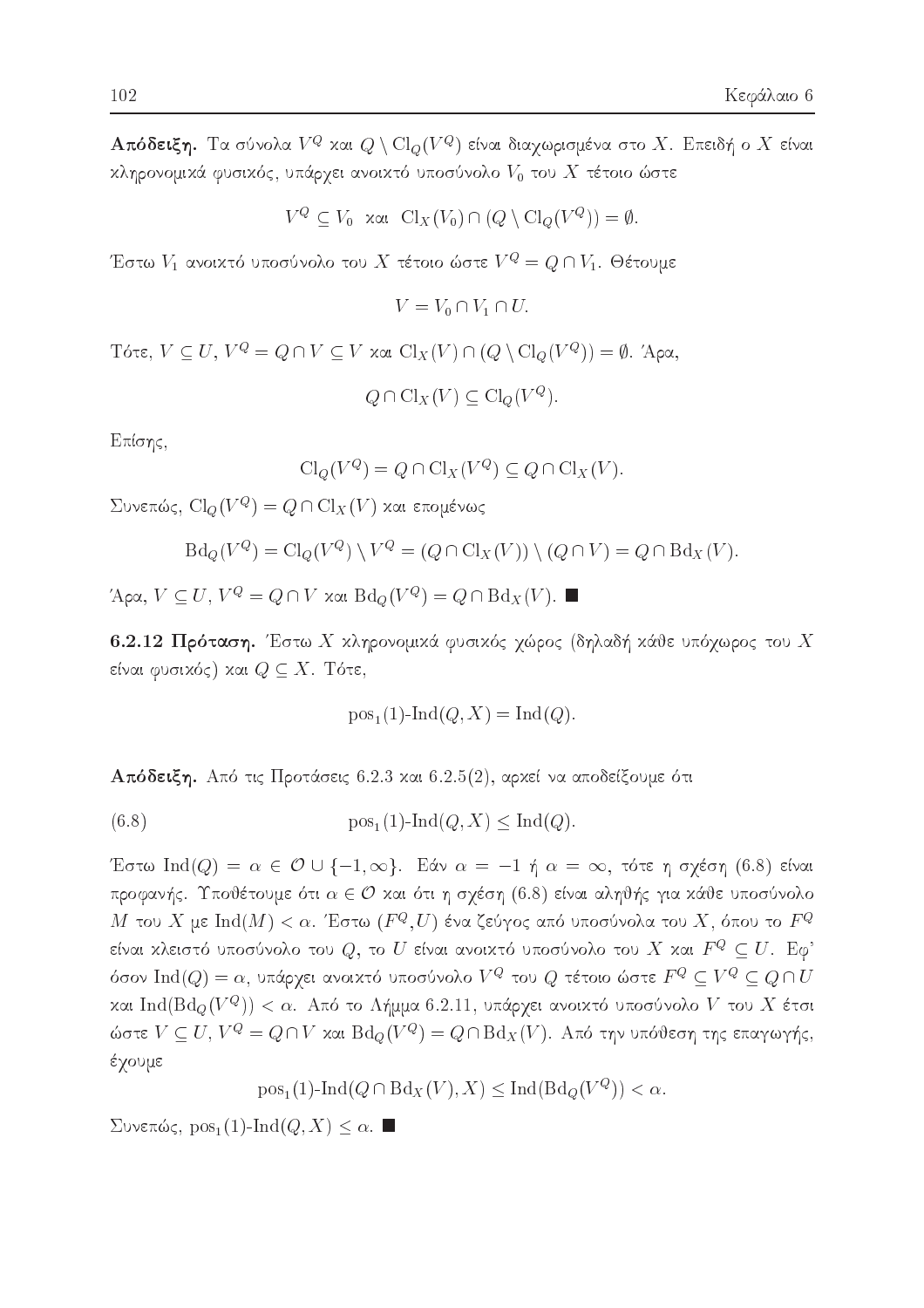6.2.13 Πόρισμα. Έστω Χ χληρονομικά φυσικός γώρος (δηλαδή κάθε υπόγωρος του Χ είναι φυσικός) και  $Q \subseteq X$ . Τότε,  $p_1(1)\text{-}\text{Ind}(Q,X) = \text{Ind}(Q)$ .

Απόδειξη. Από τις Προτάσεις 6.2.3, 6.2.5(2) και 6.2.12, έχουμε

 $\text{Ind}(Q) \leq p_1(1) \text{-} \text{Ind}(Q, X) \leq p_0 s_1(1) \text{-} \text{Ind}(Q, X) = \text{Ind}(Q).$ 

 $\Sigma$ υνεπώς, p<sub>1</sub>(1)-Ind(*Q*, *X*) = Ind(*Q*).

6.2.14 Πόρισμα. Έστω Χ χληρονομικά φυσικός χώρος (δηλαδή κάθε υπόχωρος του Χ είναι φυσικός) και  $Q \subseteq X$ . Τότε,  $pos_1(0)$ -Ind $(Q, X) \leq Ind(Q)$ .

**Απόδειξη.** Από τις Προτάσεις 6.2.1(2) και 6.2.12, έχουμε

 $pos_1(0)$ -Ind(Q, X) <  $pos_1(1)$ -Ind(Q, X) = Ind(Q).

 $\Sigma$ υνεπώς, pos<sub>1</sub>(0)-Ind(*Q*, *X*)  $\leq$  Ind(*Q*).

6.2.15 Πρόταση. Έστω  $i \in \{0, 1\}$ . Για κάθε υποσύνολο  $Q$  ενός Τ<sub>1</sub>-χώρου Χ έχουμε

(1)  $p_i$ -ind $(Q, X) \leq p_i(0)$ -Ind $(Q, X)$  xai

(2)  $pos_i$ -ind $(Q, X) \leq pos_i(0)$ -Ind $(Q, X)$ .

Απόδειξη. Προχύπτει άμεσα από το γεγονός ότι σ' έναν Τ1-γώρο χάθε μονοσύνολο είναι κλειστό. **1** 

## 6.3 Θεωρήματα Υποχώρου

6.3.1 Πρόταση. Έστω  $i \in \{0,1\}$  και  $Q, K$  δύο υποσύνολα ενός χώρου  $X$  με  $K \subseteq Q$ . Τότε.  $-$ 

 $(\alpha)$  p<sub>i</sub> $(0)$ -Ind $(K, X) \leq p_i(0)$ -Ind $(Q, X)$  xai

 $(\beta)$  pos<sub>i</sub> $(0)$ -Ind $(K, X)$  < pos<sub>i</sub> $(0)$ -Ind $(Q, X)$ .

Aπόδειξη. (α) Αποδεικνύουμε την ανισότητα

(6.9)  $p_0(0)$ -Ind(K, X) <  $p_0(0)$ -Ind(Q, X).

H περίπτωση  $i = 1$  είναι όμοια. Έστω p<sub>0</sub>(0)-Ind( $Q, X$ ) =  $\alpha$ , όπου  $\alpha \in \mathcal{O} \cup \{-1, \infty\}$ . Εάν  $\alpha = -1$  ή  $\alpha = \infty$ , τότε η ανισότητα (6.9) είναι προφανής. Υποθέτουμε ότι  $\alpha \in \mathcal{O}$  και ότι η ανισότητα (6.9) είναι αληθής για κάθε  $K \subseteq Q \subseteq X$  με  $p_0(0)$ -Ind $(Q, X) < \alpha$ . Υπάρχει μια  $p(0)$ -μεγάλη βάση  $\mathcal B$  για το  $Q$  στο  $X$  έτσι ώστε για κάθε  $U \in \mathcal B$  να έχουμε

$$
p_0(0)\text{-}\mathrm{Ind}(Q\cap \text{Bd}_X(U),\text{Bd}_X(U)) < \alpha.
$$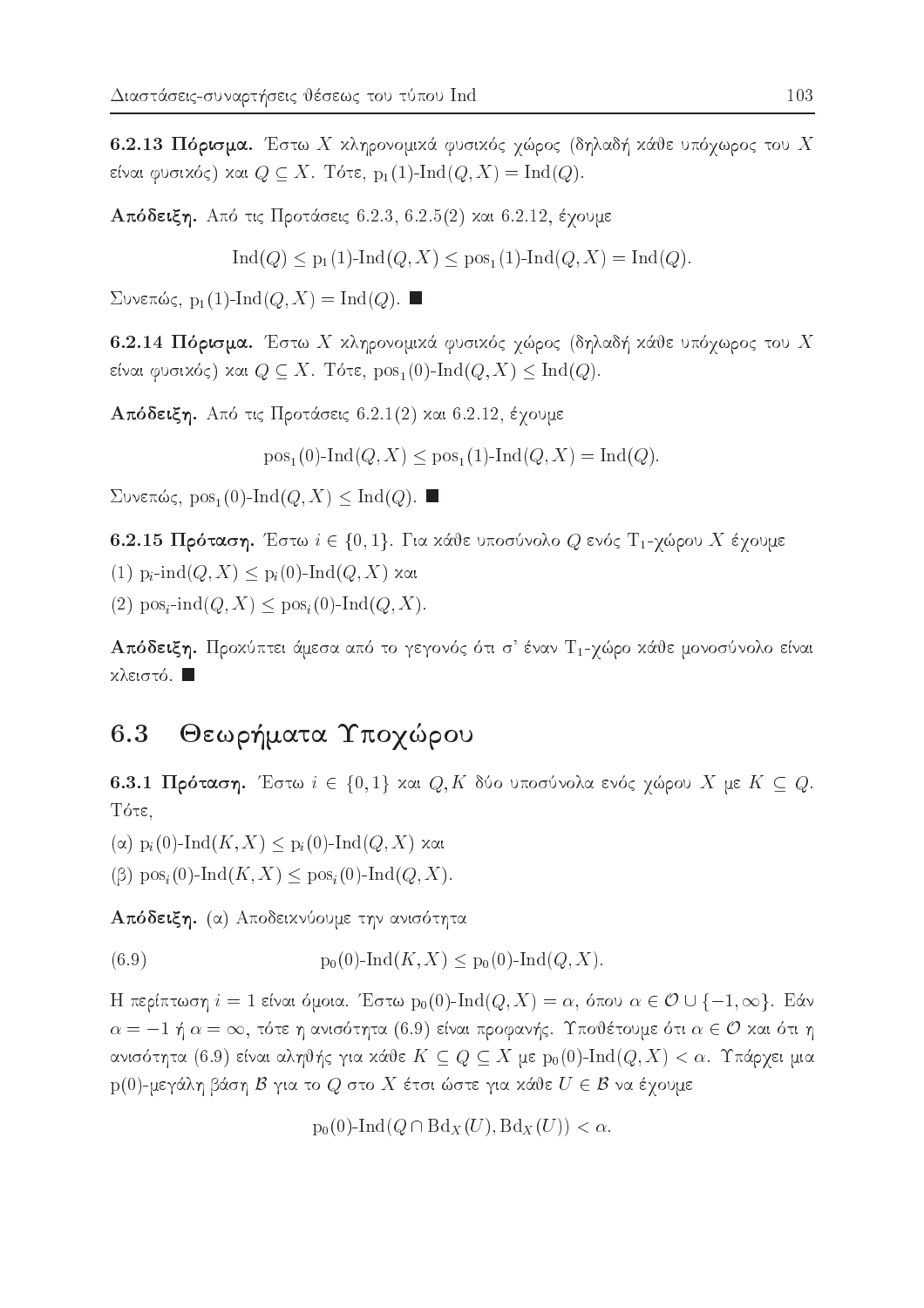$E\varphi$ ' όσον  $K \cap Bd_X(U) \subseteq Q \cap Bd_X(U)$ , από την υπόθεση της επαγωγής,

$$
p_0(0)\text{-}\mathrm{Ind}(K\cap \mathrm{Bd}_X(U),\mathrm{Bd}_X(U))\leq p_0(0)\text{-}\mathrm{Ind}(Q\cap \mathrm{Bd}_X(U),\mathrm{Bd}_X(U))<\alpha
$$

και επειδή η  $\mathcal B$  είναι μια p(0)-μεγάλη βάση για το K στο X, p<sub>0</sub>(0)-Ind(K, X)  $\leq \alpha$ .

(β) Αποδεικνύουμε την ανισότητα

(6.10) 
$$
pos_0(0)-Ind(K, X) \leq pos_0(0)-Ind(Q, X).
$$

H περίπτωση  $i = 1$  είναι όμοια. Έστω  $pos_0(0)$ -Ind $(Q, X) = \alpha$ , όπου  $\alpha \in \mathcal{O} \cup \{-1, \infty\}$ . Εάν  $\alpha = -1$  ή  $\alpha = \infty$ , τότε η ανισότητα (6.10) είναι προφανής. Υποθέτουμε ότι  $\alpha \in \mathcal{O}$ και ότι η ανισότητα (6.10) είναι αληθής για κάθε  $K \subseteq Q \subseteq X$  με  $\text{pos}_{0}(0)$ -Ind $(Q, X) < \alpha$ . Υπάρχει μια  $\text{pos}(0)$ -μεγάλη βάση  $\mathcal B$  για το  $Q$  στο  $X$  έτσι ώστε για κάθε  $U \in \mathcal B$  να έχουμε

 $pos_0(0)$ -Ind $(Q \cap Bd_X(U), Bd_X(U)) < \alpha$ .

 $E\varphi$ ' όσον  $K \cap Bd_X(U) \subseteq Q \cap Bd_X(U)$ , από την υπόθεση της επαγωγής,

 $pos_0(0)$ -Ind $(K \cap Bd_X(U), Bd_X(U)) \leq pos_0(0)$ -Ind $(Q \cap Bd_X(U), Bd_X(U)) < \alpha$ 

και επειδή η Β είναι μια pos(0)-μεγάλη βάση για το K στο X, pos<sub>0</sub>(0)-Ind(K, X)  $\leq \alpha$ . ■

6.3.2 Πρόταση. Έστω  $i \in \{0,1\}$ ,  $Y$  ένας χλειστός υπόγωρος ενός γώρου  $X$  χαι  $Q \subseteq Y$ . Τότε.

 $(\alpha)$  p<sub>i</sub>(0)-Ind(*Q*, *Y*)  $\leq$  p<sub>i</sub>(0)-Ind(*Q*, *X*) και

 $(\beta)$  pos<sub>i</sub> $(0)$ -Ind $(Q, Y) \leq$  pos<sub>i</sub> $(0)$ -Ind $(Q, X)$ .

Απόδειξη. (α) Αποδειχνύουμε την ανισότητα

 $(6.11)$  $p_1(0)$ -Ind $(Q, Y) \leq p_1(0)$ -Ind $(Q, X)$ .

Η περίπτωση  $i = 0$  είναι όμοια. Έστω  $p_1(0)$ -Ind $(Q, X) = \alpha$ , όπου  $\alpha \in \mathcal{O} \cup \{-1, \infty\}$ . Εάν  $\alpha = -1$  ή  $\alpha = \infty$ , τότε η σχέση (6.11) είναι προφανής. Υποθέτουμε ότι  $\alpha \in \mathcal{O}$  και ότι η σχέση (6.11) είναι αληθής για κάθε  $Q \subseteq Y \subseteq X,$  όπου το  $Y$  είναι κλειστό στο  $X,$  με  $p_1(0)$ -Ind $(Q, X) < \alpha$ . Υπάρχει μια  $p(0)$ -μεγάλη βάση Β για το  $Q$  στο  $X$  έτσι ώστε για κάθε  $U \in \mathcal{B}$  να έχουμε

$$
p_1(0)-\mathrm{Ind}(Q\cap \mathrm{Bd}_X(U),X)<\alpha.
$$

Eφ' όσον Bd<sub>Y</sub>(U ∩ Y) ⊆ Y ∩ Bd<sub>X</sub>(U) ⊆ Bd<sub>X</sub>(U), από την Πρόταση 6.3.1(α),

 $p_1(0)$ -Ind $(Q \cap Bd_Y(U \cap Y), X) \leq p_1(0)$ -Ind $(Q \cap Bd_X(U), X) < \alpha$ .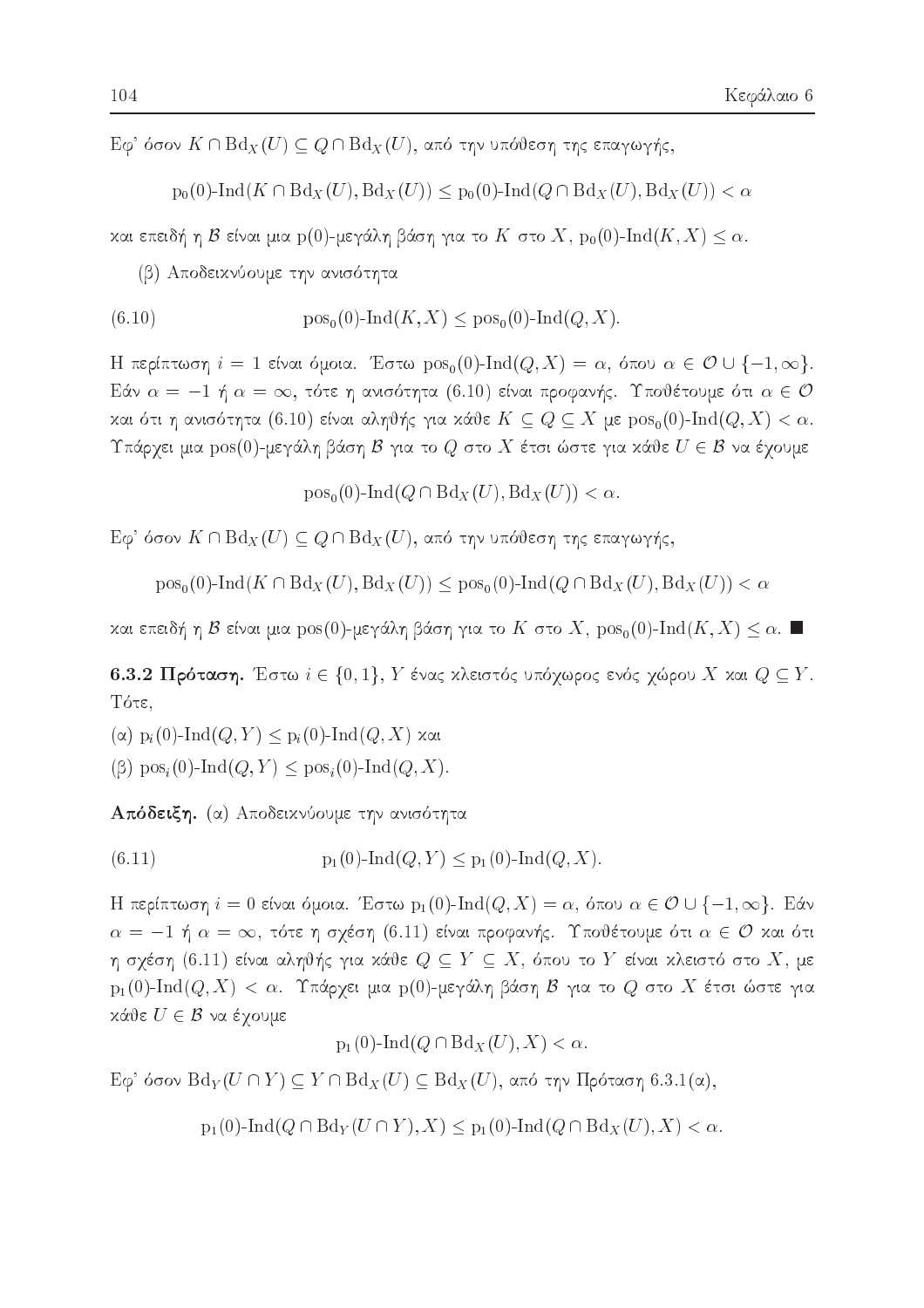Επίσης, από την υπόθεση της επαγωγής,

$$
p_1(0)-\text{Ind}(Q \cap \text{Bd}_Y(U \cap Y), Y) \leq p_1(0)-\text{Ind}(Q \cap \text{Bd}_Y(U \cap Y), X) < \alpha
$$

Εφ' όσον ο υπόχωρος Y του X είναι κλειστός, το σύνολο  $\{U \cap Y : U \in \mathcal{B}\}\$ είναι μια  $p(0)$ -μεγάλη βάση για το  $Q$  στο  $Y$ . Συνεπώς,  $p_1(0)$ -Ind $(Q, Y) \leq \alpha$ .

(β) Αποδεικνύουμε την ανισότητα

(6.12) 
$$
pos_1(0)-Ind(Q, Y) \leq pos_1(0)-Ind(Q, X).
$$

H περίπτωση  $i = 0$  είναι όμοια. Έστω  $\text{pos}_1(0)$ -Ind $(Q, X) = \alpha$ , όπου  $\alpha \in \mathcal{O} \cup \{-1, \infty\}$ . Εάν  $\alpha = -1$  ή  $\alpha = \infty$ , τότε η σχέση (6.12) είναι προφανής. Υποθέτουμε ότι  $\alpha \in \mathcal{O}$  και ότι η σχέση (6.12) είναι αληθής για κάθε  $Q \subseteq Y \subseteq X,$  όπου το  $Y$  είναι κλειστό στο  $X,$  με  $\text{pos}_1(0)$ -Ind $(Q, X) < \alpha$ . Υπάρχει μια  $\text{pos}(0)$ -μεγάλη βάση  $\mathcal B$  για το  $Q$  στο  $X$  έτσι ώστε για  $x$ άθε  $U \in \mathcal{B}$  να έχουμε

$$
pos1(0)-Ind(Q \cap BdX(U), X) < \alpha.
$$

Eφ' όσον Bd<sub>Y</sub>(U∩Y) ⊆ Y∩Bd<sub>X</sub>(U) ⊆ Bd<sub>X</sub>(U), από την Πρόταση 6.3.1(β),

 $pos_1(0)$ -Ind $(Q \cap Bd_Y(U \cap Y), X) \leq pos_1(0)$ -Ind $(Q \cap Bd_X(U), X) < \alpha$ .

Επίσης, από την υπόθεση της επαγωγής,

 $pos_1(0)$ -Ind $(Q \cap Bd_Y(U \cap Y), Y) \leq pos_1(0)$ -Ind $(Q \cap Bd_Y(U \cap Y), X) < \alpha$ .

 ${\rm E} \phi^*$  όσον ο υπόχωρος  $Y$  του  $X$  είναι χλειστός, το σύνολο  $\{U\cap Y\,:\,U\,\in\, \mathcal{B}\}$  είναι μια  $pos(0)$ -μεγάλη βάση για το  $Q$  στο  $Y$ . Συνεπώς,  $pos_1(0)$ -Ind $(Q, Y) \leq \alpha$ .

6.3.3 Πρόταση. Έστω  $i \in \{0,1\}$  και  $Q, K$  δύο υποσύνολα ενός χώρου  $X$  με  $K \subseteq Q$ . Εάν το υποσύνολο  $K$  είναι κλειστό στο  $Q$ , τότε

 $(\alpha)$  p<sub>i</sub>(1)-Ind(K, X)  $\leq$  p<sub>i</sub>(1)-Ind(Q, X) και

 $(\beta)$  pos<sub>i</sub> $(1)$ -Ind $(K, X) \leq$ pos<sub>i</sub> $(1)$ -Ind $(Q, X)$ .

Απόδειξη. (α) Αποδεικνύουμε την ανισότητα

 $(6.13)$  $p_1(1)$ -Ind $(K, X) \leq p_1(1)$ -Ind $(Q, X)$ .

Η περίπτωση  $i = 0$  είναι όμοια. Έστω  $p_1(1)$ -Ind $(Q, X) = \alpha$ , όπου  $\alpha \in \mathcal{O} \cup \{-1, \infty\}$ . Εάν  $\alpha = -1$  ή  $\alpha = \infty$ , τότε η ανισότητα (6.13) είναι προφανής. Υποθέτουμε ότι  $\alpha \in \mathcal{O}$  και ότι η ανισότητα  $(6.13)$  είναι αληθής για χάθε  $K\subseteq Q\subseteq X,$  όπου το  $K$  είναι χλειστό στο  $Q,$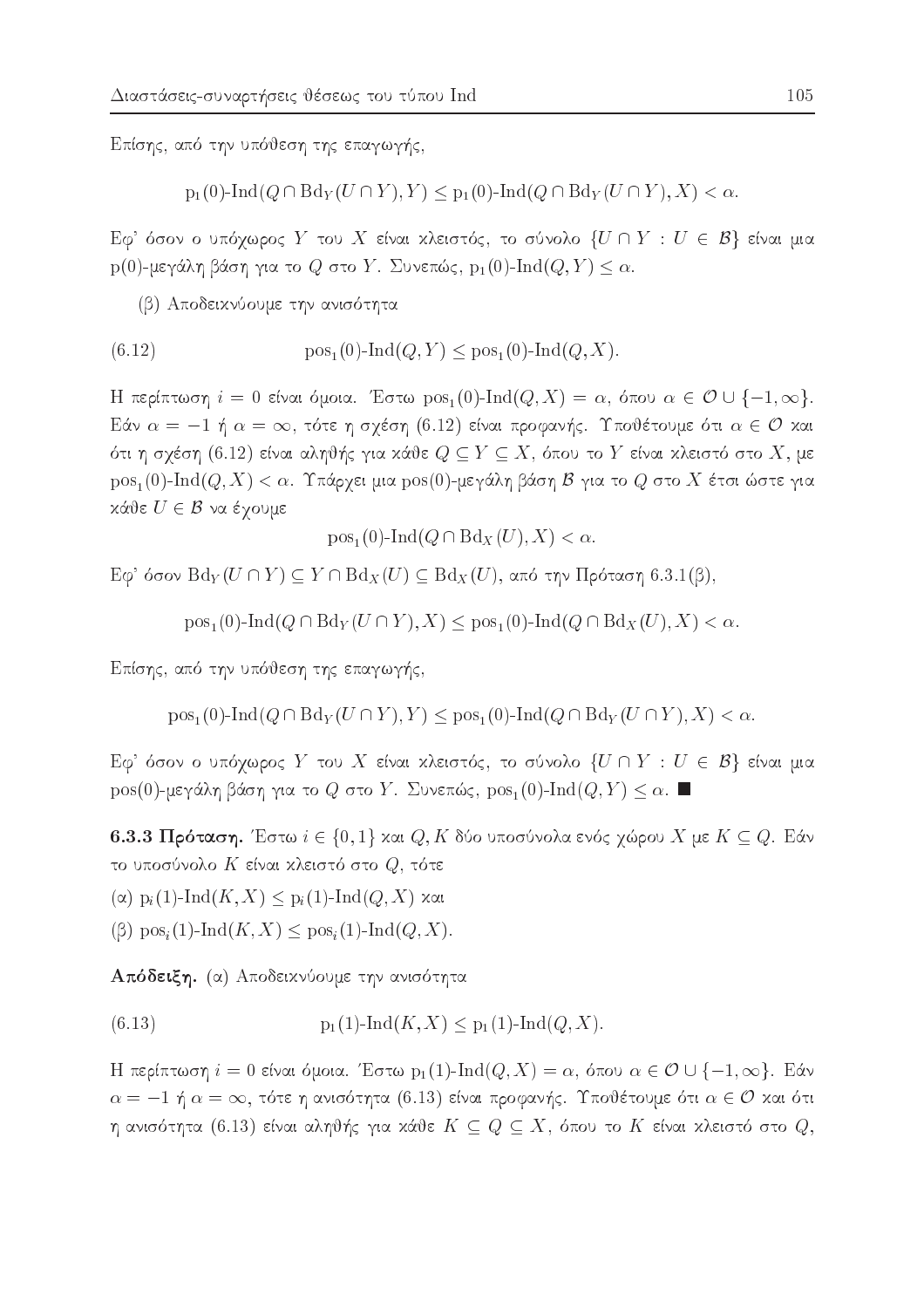με p<sub>1</sub>(1)-Ind(Q, X) < α. Υπάρχει μια p(1)-μεγάλη βάση Β για το Q στο X έτσι ώστε για κάθε  $U \in \mathcal{B}$  να έχουμε

$$
p_1(1)-\mathrm{Ind}(Q\cap \mathrm{Bd}_X(U),X)<\alpha.
$$

 ${\rm E} \phi^*$  όσον το υποσύνολο  $K \cap {\rm Bd}_X(U)$  είναι χλειστό στο  $Q \cap {\rm Bd}_X(U)$ , από την υπόθεση της επαγωγής,

$$
p_1(1)\text{-}\operatorname{Ind}(K \cap \operatorname{Bd}_X(U), X) \leq p_1(1)\text{-}\operatorname{Ind}(Q \cap \operatorname{Bd}_X(U), X) < \alpha.
$$

Επιπλέον, εφ' όσον το  $K$  είναι κλειστό στο  $Q,$  η οικογένεια  ${\cal B}$  είναι μια  ${\rm p}(1)$ -μεγάλη βάση για το K στο X. Συνεπώς,  $p_1(1)$ -Ind $(K, X) \leq \alpha$ .

(β) Αποδεικνύουμε την ανισότητα

(6.14) 
$$
pos_1(1)-Ind(K, X) \leq pos_1(1)-Ind(Q, X).
$$

H περίπτωση  $i = 0$  είναι όμοια. Έστω  $pos_1(1)$ -Ind $(Q, X) = \alpha$ , όπου  $\alpha \in \mathcal{O} \cup \{-1, \infty\}$ . Εάν  $\alpha = -1$  ή  $\alpha = \infty$ , τότε η ανισότητα (6.14) είναι προφανής. Υποθέτουμε ότι  $\alpha \in \mathcal{O}$  και ότι η ανισότητα (6.14) είναι αληθής για κάθε  $K\subseteq Q\subseteq X,$  όπου το  $K$  είναι κλειστό στο  $Q,$ με  $\text{pos}_1(1)$ - $\text{Ind}(Q, X) < \alpha$ . Υπάρχει μια  $\text{pos}(1)$ -μεγάλη βάση  $\mathcal B$  για το  $Q$  στο  $X$  έτσι ώστε για κάθε  $U \in \mathcal{B}$  να έγουμε

$$
pos1(1)-Ind(Q \cap BdX(U), X) < \alpha.
$$

 ${\rm E} \phi^*$ όσον το υποσύνολο  $K \cap {\rm Bd}_X(U)$  είναι κλειστό στο  $Q \cap {\rm Bd}_X(U),$  από την υπόθεση της επαγωγής,

$$
pos_1(1)-Ind(K \cap Bd_X(U), X) \leq pos_1(1)-Ind(Q \cap Bd_X(U), X) < \alpha.
$$

Επιπλέον, εφ' όσον το  $K$  είναι κλειστό στο  $Q,$  η οικογένεια  ${\cal B}$  είναι μια  ${\rm pos}(1)$ -μεγάλη βάση για το K στο X. Συνεπώς,  $pos_1(1)\text{-}\mathrm{Ind}(K,X) \leq \alpha$ .

6.3.4 Πρόταση. Έστω  $i \in \{0,1\}$ ,  $Y$  ένας υπόχωρος ενός χώρου  $X$  και  $Q \subseteq Y$ . Τότε,

 $(\alpha)$  p<sub>i</sub>(1)-Ind(*Q*, *Y*)  $\leq$  p<sub>i</sub>(1)-Ind(*Q*, *X*) και

 $(\beta)$  pos<sub>i</sub> $(1)$ -Ind $(Q, Y) \leq$  pos<sub>i</sub> $(1)$ -Ind $(Q, X)$ .

Απόδειξη. (α) Αποδειχνύουμε την ανισότητα

 $p_0(1)$ -Ind $(Q, Y) \leq p_0(1)$ -Ind $(Q, X)$ .  $(6.15)$ 

H περίπτωση  $i = 1$  είναι όμοια. Έστω  $p_0(1)$ -Ind $(Q, X) = \alpha \in \mathcal{O} \cup \{-1, \infty\}$ . Εάν  $\alpha = -1$  ή  $\alpha = \infty$ , τότε η σχέση (6.15) είναι προφανής. Υποθέτουμε ότι  $\alpha \in \mathcal{O}$  και ότι η σχέση (6.15)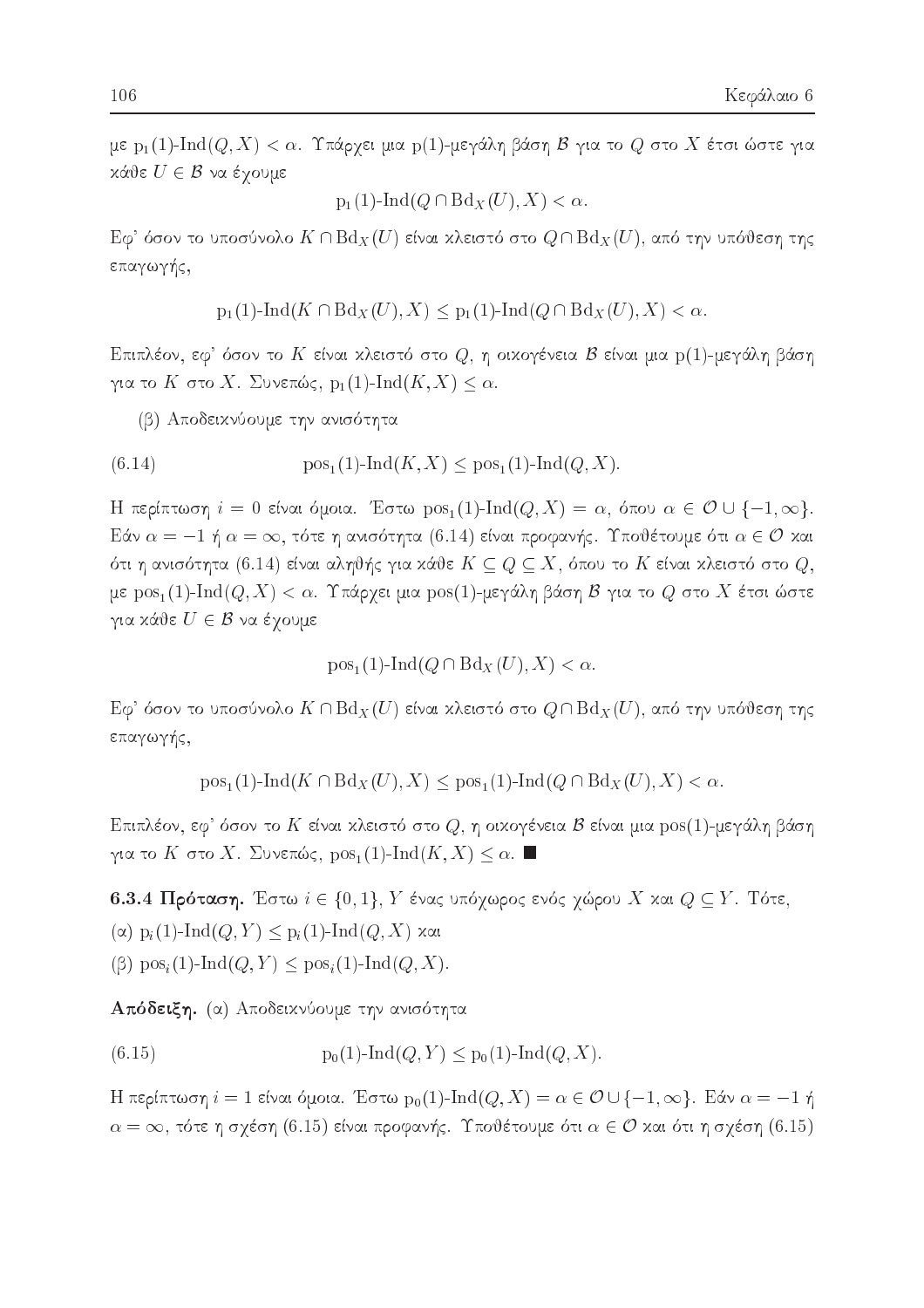είναι αληθής για κάθε  $Q \subseteq Y \subseteq X$  με  $p_0(1)$ -Ind $(Q, X) < \alpha$ . Υπάρχει μια  $p(1)$ -μεγάλη βάση  $\mathcal{B}$  για το  $Q$  στο  $X$  έτσι ώστε για κάθε  $U \in \mathcal{B}$  να έχουμε

$$
p_0(1)-\mathrm{Ind}(Q\cap \mathrm{Bd}_X(U),\mathrm{Bd}_X(U))<\alpha.
$$

 ${\rm E} \phi^*$ όσον το υποσύνολο  $Q \cap {\rm Bd}_Y(U \cap Y)$  είναι χλειστό στο  $Q \cap {\rm Bd}_X(U),$  από την Πρόταση  $6.3.3(\alpha)$ ,

 $p_0(1)$ -Ind $(Q \cap Bd_Y(U \cap Y), Bd_X(U)) \leq p_0(1)$ -Ind $(Q \cap Bd_X(U), Bd_X(U)) < \alpha$ .

Επίσης, από την υπόθεση της επαγωγής,

 $p_0(1)$ -Ind $(Q \cap Bd_Y(U \cap Y), Bd_Y(U \cap Y)) \leq p_0(1)$ -Ind $(Q \cap Bd_Y(U \cap Y), Bd_X(U)) < \alpha$ 

και επειδή το σύνολο  $\{U \cap Y : U \in \mathcal{B}\}$  είναι μια  $p(1)$ -μεγάλη βάση για το  $Q$  στο  $Y$ , έχουμε  $p_0(1)$ -Ind $(Q, Y) \leq \alpha$ .

(β) Αποδεικνύουμε την ανισότητα

(6.16) 
$$
pos_0(1)-Ind(Q, Y) \leq pos_0(1)-Ind(Q, X).
$$

H περίπτωση  $i = 1$  είναι όμοια. Έστω pos<sub>0</sub>(1)-Ind( $Q, X$ ) =  $\alpha \in \mathcal{O} \cup \{-1, \infty\}$ . Εάν  $\alpha = -1$  $\eta \alpha = \infty$ , τότε η σχέση (6.16) είναι προφανής. Υποθέτουμε ότι  $\alpha \in \mathcal{O}$  και ότι η σχέση (6.16) είναι αληθής για κάθε  $Q \subseteq Y \subseteq X$  με  $pos_0(1)$ -Ind $(Q, X) < \alpha$ . Υπάρχει μια  $pos(1)$ -μεγάλη βάση  $\mathcal B$  για το  $Q$  στο  $X$  έτσι ώστε για κάθε  $U \in \mathcal B$  να έγουμε

$$
pos_0(1)-Ind(Q \cap Bd_X(U), Bd_X(U)) < \alpha.
$$

Εφ' όσον το υποσύνολο  $Q \cap Bd_Y(U \cap Y)$  είναι κλειστό στο  $Q \cap Bd_X(U)$ , από την Πρόταση  $6.3.3(\beta)$ ,

 $pos_{0}(1)-Ind(Q \cap Bd_{Y}(U \cap Y), Bd_{X}(U)) < pos_{0}(1)-Ind(Q \cap Bd_{X}(U), Bd_{X}(U)) < \alpha.$ 

Επίσης, από την υπόθεση της επαγωγής,

 $\operatorname{pos}_0(1)\text{-}\operatorname{Ind}(Q \cap \operatorname{Bd}_Y(U \cap Y), \operatorname{Bd}_Y(U \cap Y)) \le \operatorname{pos}_0(1)\text{-}\operatorname{Ind}(Q \cap \operatorname{Bd}_Y(U \cap Y), \operatorname{Bd}_X(U)) < \alpha$ 

και επειδή το σύνολο  $\{U \cap Y : U \in \mathcal{B}\}$  είναι μια  $p(1)$ -μεγάλη βάση για το  $Q$  στο  $Y$ , έχουμε  $pos_0(1)$ -Ind $(Q, Y) \leq \alpha$ .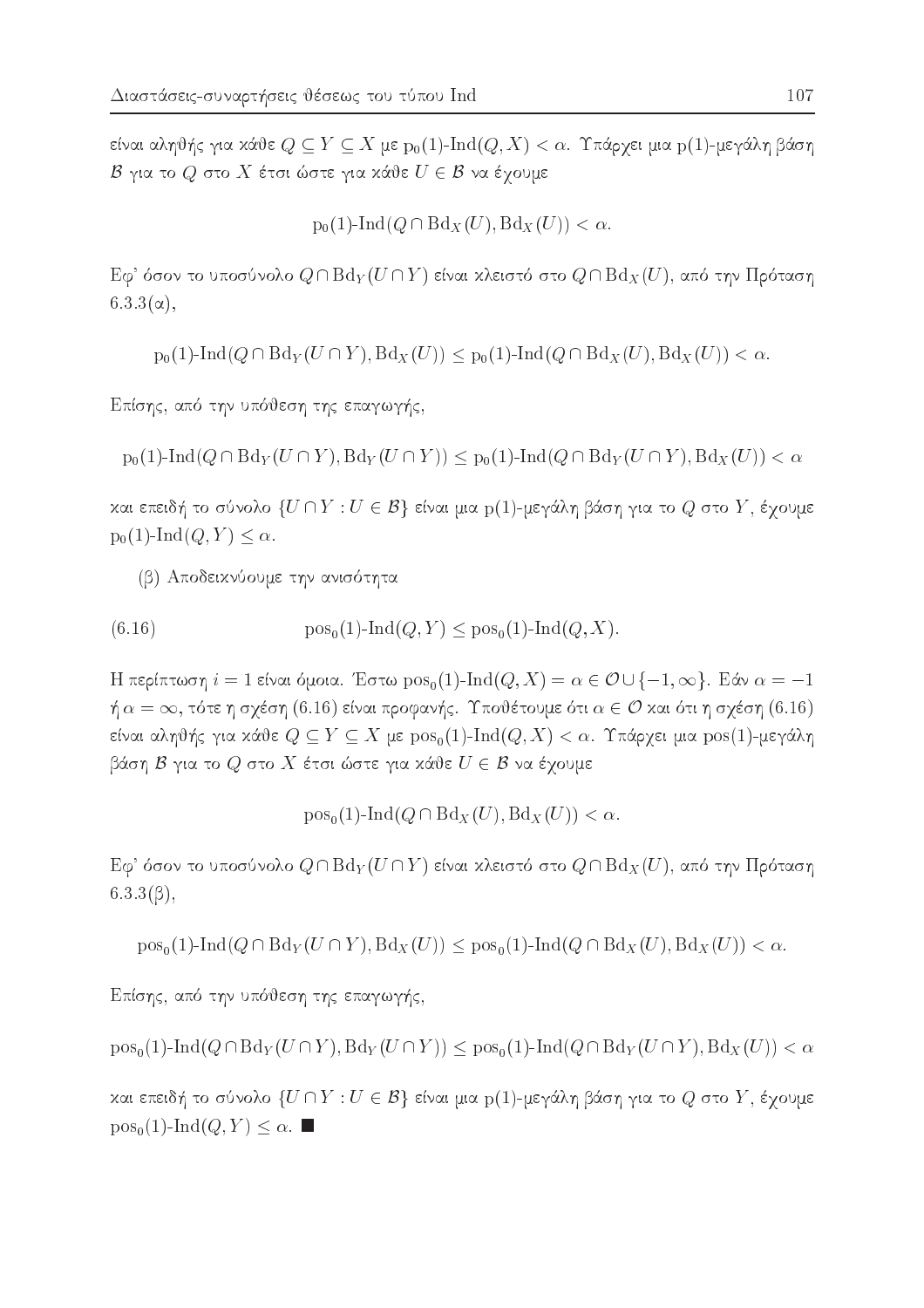### Θεωρήματα Διαχωρισμού 6.4

Στην ενότητα αυτή θεωρούμε ένα σταθερό χώρο  $X$ , ένα υποσύνολο  $Q$  του  $X$  και ένα διατακτικό αριθμό  $\alpha$ .

6.4.1 Πρόταση. (α) Εάν για κάθε ζεύγος  $(A, B)$  από ξένα μεταξύ τους κλειστά υποσύνολα του X, όπου  $A \subseteq Q$ , υπάρχει ένα υποσύνολο L του χώρου X το οποίο διαχωρίζει τα σύνολα A και B έτσι ώστε p<sub>0</sub>(0)-Ind( $Q \cap L, L$ ) <  $\alpha$ , τότε p<sub>0</sub>(0)-Ind( $Q, X$ )  $\leq \alpha$ . (β) Εάν για κάθε ζεύγος  $(A, B)$  από ξένα μεταξύ τους κλειστά υποσύνολα του  $X$ , όπου  $A \subseteq Q$ , υπάρχει ένα υποσύνολο L του χώρου X το οποίο διαχωρίζει τα σύνολα A και B έτσι ώστε  $\mathrm{p}_1(0)\text{-}\!\operatorname{Ind}(Q\cap L,X)<\alpha,$  τότε  $\mathrm{p}_1(0)\text{-}\!\operatorname{Ind}(Q,X)\leq \alpha.$ 

**Απόδειξη.** (α) Έστω  $(F, U)$  ζεύγος από υποσύνολα του X, όπου το F είναι κλειστό υποσύνολο του X, το U είναι ανοικτό υποσύνολο του X και  $F \subseteq Q \cap U$ . Από τη υπόθεση, υπάρχει ένα υποσύνολο  $L$  του  $X$  το οποίο διαχωρίζει τα σύνολα  $F$  και  $X\setminus U$  έτσι ώστε

$$
p_0(0)-\mathrm{Ind}(Q\cap L,L)<\alpha.
$$

Έστω  $V$  και  $W$  ανοικτά υποσύνολα του  $X$  έτσι ώστε:  $(1)$   $F \subseteq V, X \setminus U \subseteq W,$  $(2) V ∩ W = ∅ xαi$ (3)  $X \setminus L = V \cup W$ . Aπό τις σχέσεις (1) και (2), έχουμε  $F \subseteq V \subseteq X \setminus W \subseteq U$ . Άρα,  $F \subseteq Q \cap V \subseteq Q \cap U$ . Επίσης, από τις σχέσεις (2) και (3), έχουμε

$$
Bd_X(V) = Cl_X(V) \cap Cl_X(X \setminus V) = Cl_X(V) \cap (X \setminus V)
$$
  
\n
$$
\subseteq Cl_X(X \setminus W) \cap (X \setminus V) = (X \setminus W) \cap (X \setminus V)
$$
  
\n
$$
= X \setminus (V \cup W) = L.
$$

 $E\varphi'$  όσον p<sub>0</sub>(0)-Ind( $Q \cap L, L$ ) < α και  $Bd_X(V) \subseteq L$ , από την Πρόταση 6.3.1(α),

$$
p_0(0)-\text{Ind}(Q\cap \text{Bd}_X(V), L)\leq p_0(0)-\text{Ind}(Q\cap L, L)<\alpha
$$

Επίσης, εφ' όσον το  $\text{Bd}_X(V)$  είναι κλειστό υποσύνολο του L, από την Πρόταση 6.3.2(α),

$$
p_0(0)\text{-}\mathrm{Ind}(Q\cap \mathrm{Bd}_X(V),\mathrm{Bd}_X(V))\leq p_0(0)\text{-}\mathrm{Ind}(Q\cap \mathrm{Bd}_X(V),L)
$$

Συνεπώς,  $p_0(0)$ -Ind( $Q \cap Bd_X(V)$ ,  $Bd_X(V)$ ) < α και επομένως  $p_0(0)$ -Ind( $Q, X$ ) ≤ α.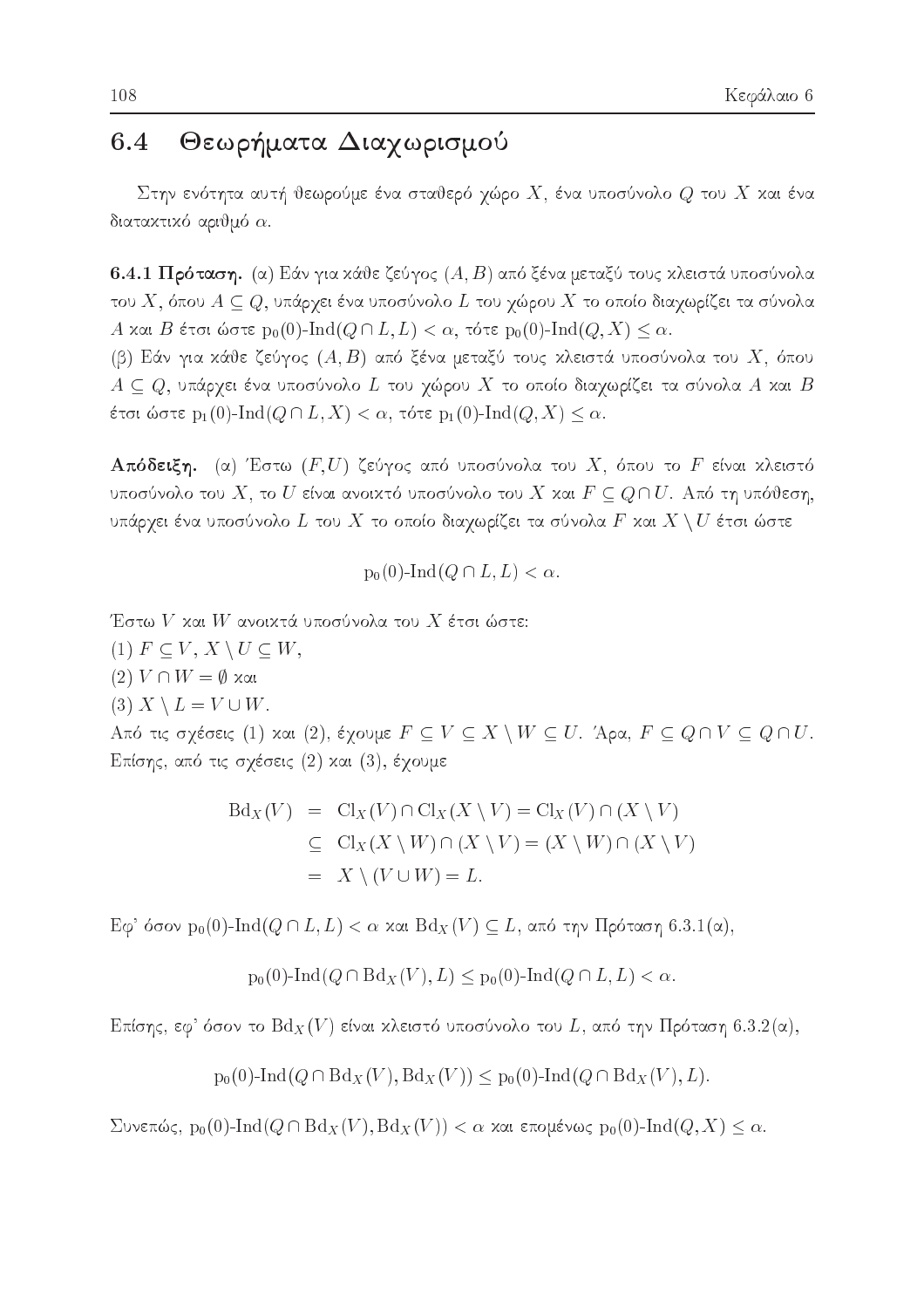(β) Έστω  $(F, U)$  ζεύγος από υποσύνολα του  $X$ , όπου το  $F$  είναι κλειστό υποσύνολο του Χ, το  $U$  είναι ανοικτό υποσύνολο του  $X$  και  $F \subseteq Q \cap U$ . Από τη υπόθεση, υπάρχει ένα υποσύνολο  $L$  του  $X$  το οποίο διαχωρίζει τα σύνολα  $F$  και  $X\setminus U$  έτσι ώστε

$$
p_1(0)-\mathrm{Ind}(Q\cap L,X)<\alpha.
$$

Έστω  $V$  και  $W$  ανοικτά υποσύνολα του  $X$  έτσι ώστε:

(1)  $F \subseteq V, X \setminus U \subseteq W$ ,

 $(2) V ∩ W = ∅ xαi$ 

(3)  $X \setminus L = V \cup W$ .

Από τις σχέσεις (1) και (2), έχουμε  $F \subseteq V \subseteq X \setminus W \subseteq U$ . Άρα,  $F \subseteq Q \cap V \subseteq Q \cap U$ . Επίσης, από τις σχέσεις (2) και (3), έχουμε  ${\rm Bd}_X(V)\subseteq L$ . Εφ' όσον  ${\rm p}_1(0)\text{-}{\rm Ind}(Q\cap L,X)<\alpha$ και  $Bd_X(V) \subseteq L$ , από την Πρόταση 6.3.1(α),

 $p_1(0)$ -Ind $(Q \cap Bd_X(V), X) \leq p_1(0)$ -Ind $(Q \cap L, X) < \alpha$ .

Συνεπώς, p<sub>1</sub>(0)-Ind( $Q \cap Bd_X(V), X$ ) < α και επομένως p<sub>1</sub>(0)-Ind( $Q, X$ ) ≤ α.

6.4.2 Πρόταση. (α) Εάν για κάθε ζεύγος  $(A, B)$  από ξένα μεταξύ τους κλειστά υποσύνολα του X, όπου  $A \subseteq Q$ , υπάρχει ένα υποσύνολο L του χώρου X το οποίο διαχωρίζει τα σύνολα A και B έτσι ώστε  $pos_0(0)$ -Ind $(Q \cap L, L) < \alpha$ , τότε  $pos_0(0)$ -Ind $(Q, X) \leq \alpha$ .

(β) Εάν για κάθε ζεύγος  $(A, B)$  από ξένα μεταξύ τους κλειστά υποσύνολα του  $X$ , όπου  $A \subseteq Q$ , υπάρχει ένα υποσύνολο L του χώρου X το οποίο διαχωρίζει τα σύνολα A και B έτσι ώστε  $\text{pos}_1(0)$ - $\text{Ind}(Q \cap L, X) < \alpha$ , τότε  $\text{pos}_1(0)$ - $\text{Ind}(Q, X) \leq \alpha$ .

**Απόδειξη.** (α) Έστω  $(F, U)$  ζεύγος από υποσύνολα του X, όπου το F είναι κλειστό υποσύνολο του X, το U είναι ανοικτό υποσύνολο του X και  $F \subseteq Q \cap U$ . Από τη υπόθεση, υπάρχει ένα υποσύνολο  $L$  του  $X$  το οποίο διαχωρίζει τα σύνολα  $F$  και  $X\setminus U$  έτσι ώστε

$$
pos_0(0)-Ind(Q \cap L, L) < \alpha.
$$

Έστω  $V$  και  $W$  ανοικτά υποσύνολα του  $X$  έτσι ώστε: (1)  $F \subseteq V, X \setminus U \subseteq W$ ,  $(2) V \cap W = \emptyset$  και (3)  $X \setminus L = V \cup W$ . Από τις σχέσεις (1) και (2), έχουμε  $F \subseteq V \subseteq X \setminus W \subseteq U$ . Επίσης, από τις σχέσεις (2) και

 $(3)$ , έγουμε

$$
Bd_X(V) = Cl_X(V) \cap Cl_X(X \setminus V) = Cl_X(V) \cap (X \setminus V)
$$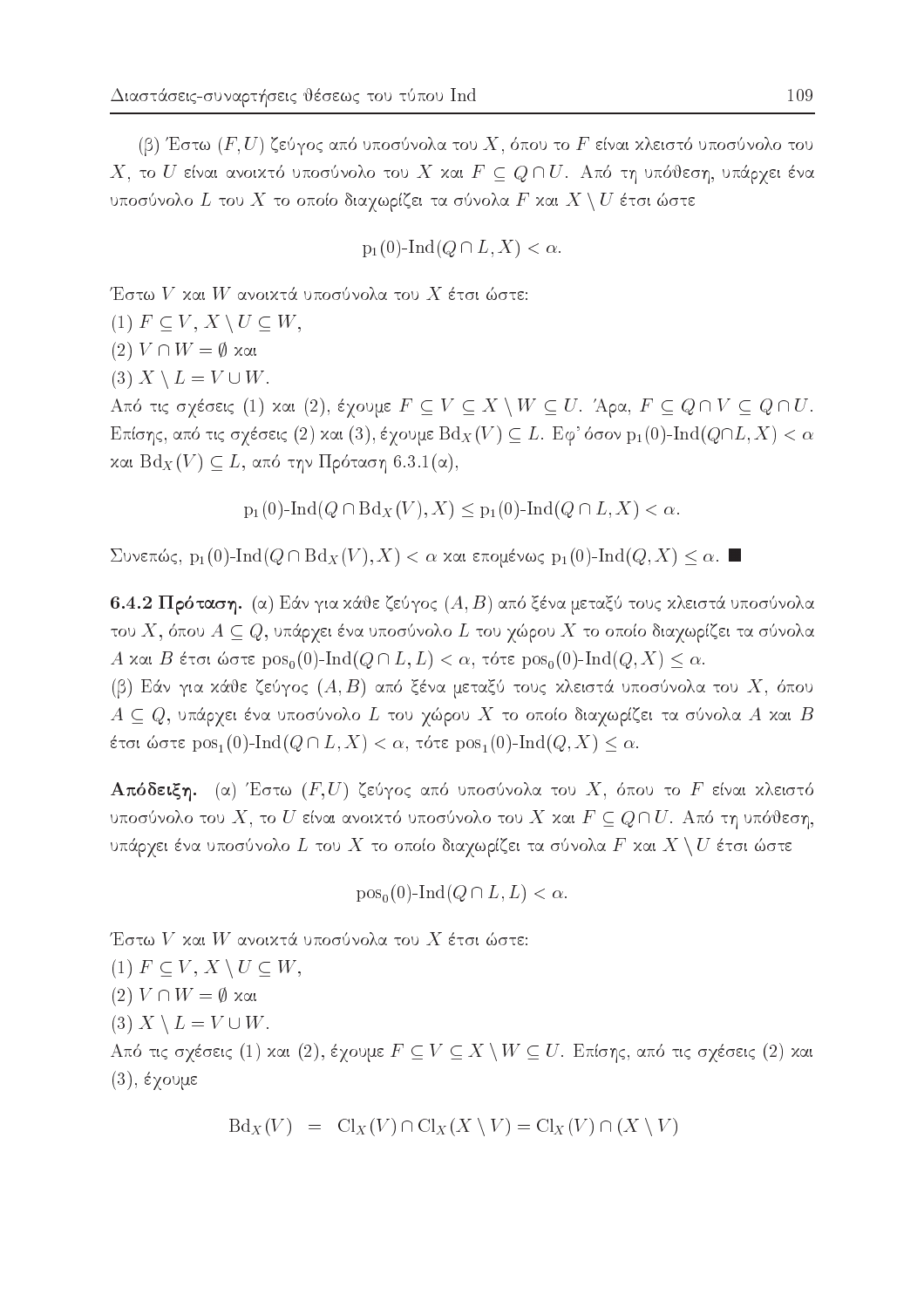$$
\subseteq Cl_X(X \setminus W) \cap (X \setminus V) = (X \setminus W) \cap (X \setminus V)
$$
  
=  $X \setminus (V \cup W) = L.$ 

 $E\varphi'$  όσον pos<sub>0</sub>(0)-Ind( $Q \cap L, L$ ) < α και  $Bd_X(V) \subseteq L$ , από την Πρόταση 6.3.1(β),

 $pos_0(0)$ -Ind $(Q \cap Bd_X(V), L) \leq p_0(0)$ -Ind $(Q \cap L, L) < \alpha$ .

Επίσης, εφ' όσον το  $\text{Bd}_X(V)$  είναι κλειστό υποσύνολο του L, από την Πρόταση 6.3.2(β),

 $pos_0(0)$ -Ind $(Q \cap Bd_X(V), Bd_X(V)) \leq pos_0(0)$ -Ind $(Q \cap Bd_X(V), L)$ .

 $\sum$ υνεπώς,  $pos_0(0)$ -Ind $(Q \cap Bd_X(V), Bd_X(V)) < \alpha$  και επομένως  $pos_0(0)$ -Ind $(Q, X) \leq \alpha$ .

(β) Έστω  $(F,U)$  ζεύγος από υποσύνολα του  $X,$  όπου το  $F$  είναι κλειστό υποσύνολο του  $X,$  το  $U$  είναι ανοιχτό υποσύνολο του  $X$  χαι  $F \subseteq Q \cap U$ . Από τη υπόθεση, υπάρχει ένα υποσύνολο  $L$  του  $X$  το οποίο διαχωρίζει τα σύνολα  $F$  και  $X\setminus U$  έτσι ώστε

$$
pos_1(0)
$$
- $Ind(Q \cap L, X) < \alpha$ 

Έστω  $V$  και  $W$  ανοικτά υποσύνολα του  $X$  έτσι ώστε:

- $(1)$   $F \subseteq V, X \setminus U \subseteq W$ ,
- $(2) V \cap W = \emptyset$  και
- (3)  $X \setminus L = V \cup W$ .

Από τις σχέσεις (1) και (2), έχουμε  $F \subseteq V \subseteq X \setminus W \subseteq U$ . Επίσης, από τις σχέσεις (2) και (3), έγουμε  $Bd_X(V) \subseteq L$ . Εφ' όσον  $pos_1(0)$ -Ind $(Q \cap L, X) < \alpha$  και  $Bd_X(V) \subseteq L$ , από την  $\Pi$ ρόταση 6.3.1(β),

 $pos_1(0)$ -Ind $(Q \cap Bd_X(V), X) \leq p_1(0)$ -Ind $(Q \cap L, X) < \alpha$ .

Συνεπώς, pos<sub>1</sub>(0)-Ind( $Q \cap Bd_X(V), X$ ) < α και επομένως pos<sub>1</sub>(0)-Ind( $Q, X$ ) ≤ α.

Στην παρακάτω πρόταση αποδεικνύεται το αντίστροφο της Πρότασης 6.4.2 για φυσικούς χώρους.

6.4.3 Πρόταση. (α) Εάν  $pos_0(0)$ -Ind $(Q, X) \leq \alpha$ , τότε για κάθε ζεύγος  $(A, B)$  από ξένα μεταξύ τους κλειστά υποσύνολα του  $X$ , όπου  $A\subseteq Q$ , υπάρχει ένα υποσύνολο  $L$  του χώρου  $X$  το οποίο διαχωρίζει τα σύνολα  $A$  και  $B$  έτσι ώστε  $\mathrm{pos}_0(0)\text{-}\mathrm{Ind}(Q\cap L,L)<\alpha.$ 

(β) Εάν  $pos_1(0)$ -Ind $(Q, X) \leq \alpha$ , τότε για κάθε ζεύγος  $(A, B)$  από ξένα μεταξύ τους κλειστά υποσύνολα του  $X,$  όπου  $A \subseteq Q$ , υπάρχει ένα υποσύνολο  $L$  του χώρου  $X$  το οποίο διαχωρίζει τα σύνολα Α και Β έτσι ώστε  $\text{pos}_1(0)\text{-}\text{Ind}(Q \cap L, X) < \alpha$ .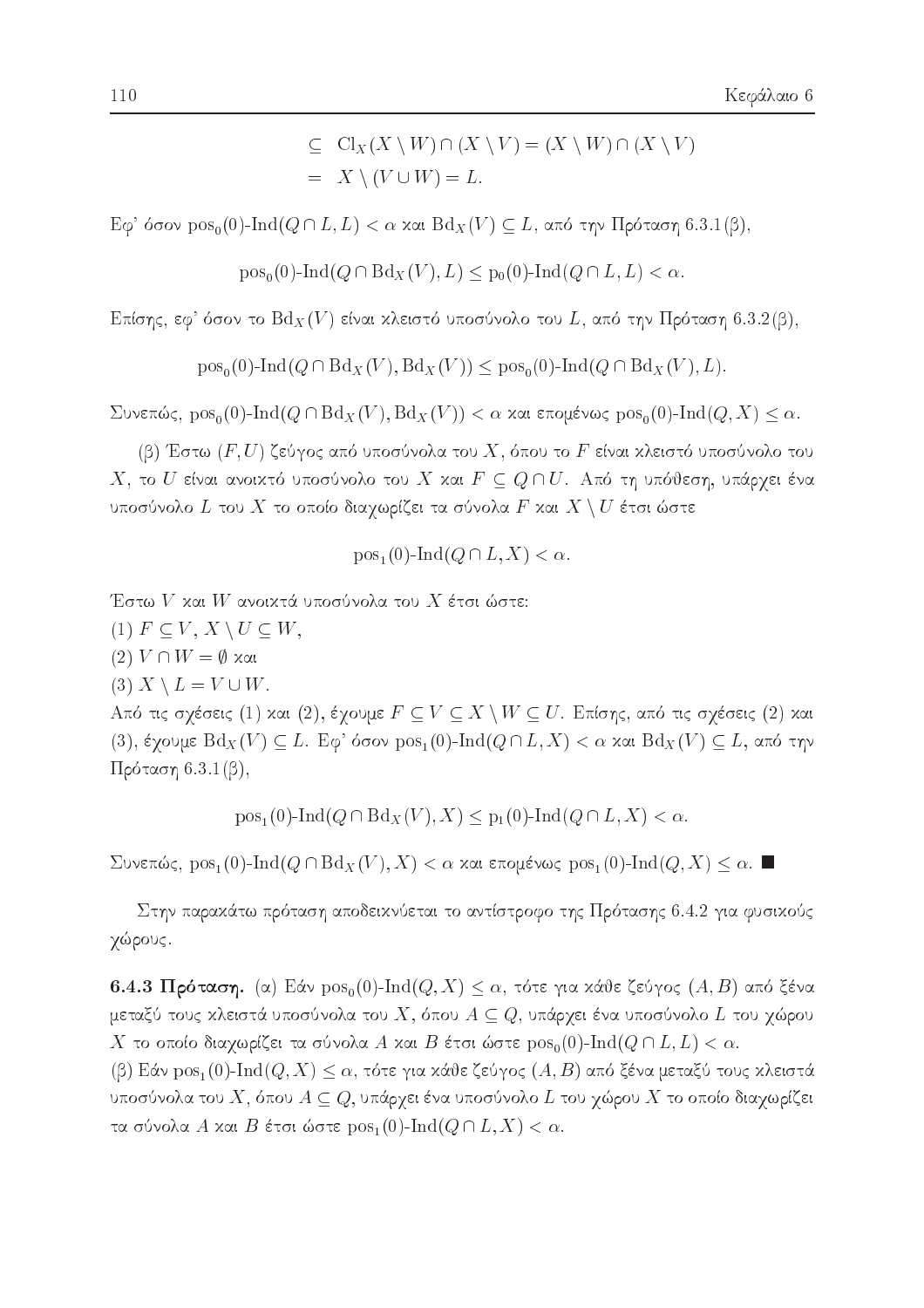**Απόδειξη.** (α) Έστω  $(A, B)$  ζεύγος από ξένα μεταξύ τους κλειστά υποσύνολα του  $X,$  όπου  $A \subseteq Q$ . Τότε, το  $X \setminus B$  είναι ανοικτό υποσύνολο του χώρου X και  $A \subseteq X \setminus B$ . Επομένως, επειδή ο χώρος  $X$  είναι φυσιχός, υπάρχει ανοιχτό υποσύνολο  $U$  του  $X$  έτσι ώστε

$$
A \subseteq U \subseteq \mathrm{Cl}_X(U) \subseteq X \setminus B.
$$

Επίσης, επειδή  $pos_0(0)$ -Ind $(Q, X) \leq \alpha$ , υπάρχει ανοικτό υποσύνολο V του X έτσι ώστε

$$
A \subseteq V \subseteq U \subseteq \text{Cl}_X(U) \subseteq X \setminus B
$$

χαι

$$
pos_0(0)-Ind(Q \cap Bd_X(V), Bd_X(V)) < \alpha.
$$

 ${\rm E} \phi^*$  όσον το σύνολο  ${\rm Bd}_X(V)$  διαχωρίζει τα  $A$  χαι  $B,$  το ζητούμενο υποσύνολο  $L$  του  $X$ είναι το  $\mathrm{Bd}_X(V).$ 

(β) Έστω  $(A, B)$  ζεύγος από ξένα μεταξύ τους κλειστά υποσύνολα του X, όπου  $A \subseteq Q$ . Τότε, το  $X \setminus B$  είναι ανοικτό υποσύνολο του χώρου X και  $A \subseteq X \setminus B$ . Επομένως, επειδή ο χώρος  $X$  είναι φυσιχός, υπάρχει ανοιχτό υποσύνολο  $U$  του  $X$  έτσι ώστε

$$
A \subseteq U \subseteq \mathrm{Cl}_X(U) \subseteq X \setminus B.
$$

 $\mathop{\mathtt{Ext}}\nolimits$ σης, επειδή  $\mathop{\mathtt{pos}}\nolimits_1(0)\text{-}\mathop{\mathtt{Ind}}\nolimits(Q,X)\leq \alpha,$  υπάρχει ανοιχτό υποσύνολο  $V$  του  $X$  έτσι ώστε

$$
A \subseteq V \subseteq U \subseteq \text{Cl}_X(U) \subseteq X \setminus B
$$

 $X(1)$ 

$$
pos_1(0)-Ind(Q \cap Bd_X(V), X) < \alpha.
$$

 ${\rm E} \phi^\ast$  όσον το σύνολο  ${\rm Bd}_X(V)$  διαχωρίζει τα  $A$  και  $B,$  το ζητούμενο υποσύνολο  $L$  του  $X$ είναι το  $\mathrm{Bd}_X(V).$  ■

6.4.4 Πρόταση. (α) Εάν για κάθε ζεύγος  $(A, B)$  από ξένα μεταξύ τους κλειστά υποσύνολα του υποχώρου  $Q$  υπάρχει ένα υποσύνολο  $L$  του χώρου  $X$  το οποίο διαχωρίζει τα σύνολα  $A$ και Β έτσι ώστε  $p_0(1)$ -Ind $(Q \cap L, L) < \alpha$ , τότε  $p_0(1)$ -Ind $(Q, X) \leq \alpha$ .

(β) Εάν για κάθε ζεύγος  $(A,B)$  από ξένα μεταξύ τους κλειστά υποσύνολα του υποχώρου  $Q$ υπάρχει ένα υποσύνολο  $L$  του χώρου  $X$  το οποίο διαχωρίζει τα σύνολα  $A$  και  $B$  έτσι ώστε  $p_1(1)$ -Ind $(Q \cap L, X) < \alpha$ , τότε  $p_1(1)$ -Ind $(Q, X) \leq \alpha$ .

**Απόδειξη.** (α) Έστω  $(F^{Q},U)$  ζεύγος από υποσύνολα του  $X,$  όπου το  $F^{Q}$  είναι χλειστό υποσύνολο του  $Q,$  το  $U$  είναι ανοικτό υποσύνολο του  $X$  και  $F^Q \subseteq U.$  Από τη υπόθεση, υπάρχει ένα υποσύνολο  $L$  του  $X$  το οποίο διαχωρίζει τα σύνολα  $F^Q$  και  $Q \setminus U$  έτσι ώστε

$$
p_0(1)-\mathrm{Ind}(Q\cap L,L)<\alpha.
$$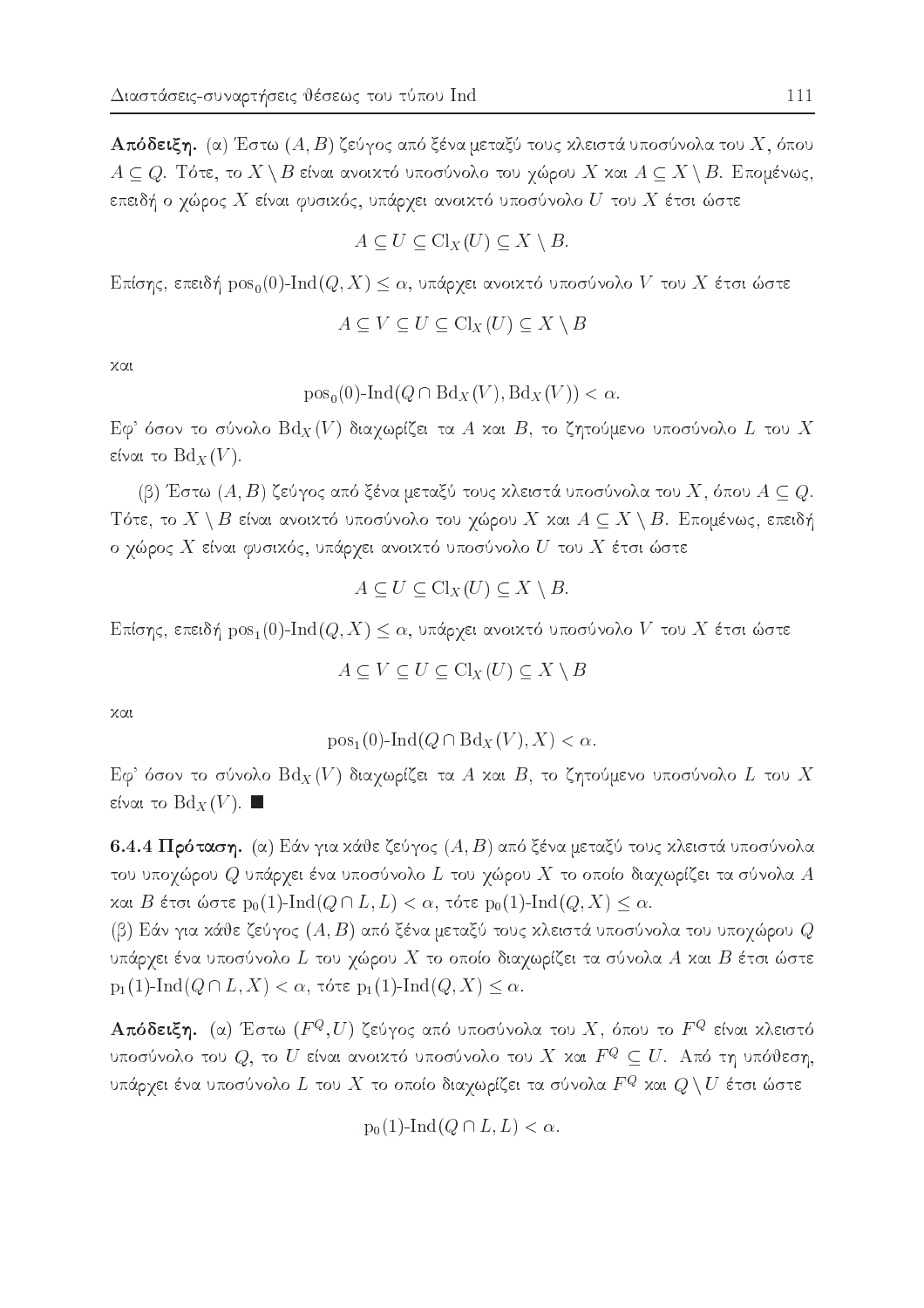Έστω $V$ και $W$ ανοικτά υποσύνολα του $X$ έτσι ώστε: (1)  $F^Q \subset V$ ,  $Q \setminus U \subset W$ ,  $(2) V ∩ W = ∅ xαi$ (3)  $X \setminus L = V \cup W$ . Από τις σχέσεις (1) και (2), έχουμε

 $F^Q \subset Q \cap V \subset Q \cap (X \setminus W) \subset Q \cap U.$ 

Επίσης, από τις σχέσεις (2) και (3), έχουμε  $Bd_X(V) \subseteq L$ . Εφ' όσον  $p_0(1)$ -Ind $(Q \cap L, L) < \alpha$ και το  $Q \cap Bd_X(V)$  είναι κλειστό υποσύνολο του  $Q \cap L$ , από τις Προτάσεις 6.3.3(α) και  $6.3.4(α)$ , έγουμε

 $p_0(1)$ -Ind $(Q \cap Bd_X(V), Bd_X(V)) < \alpha$ .

 $\Sigma$ υνεπώς, p<sub>0</sub>(1)-Ind(*Q*, *X*) < α.

(β) Έστω  $(F^{Q}, U)$  ζεύγος από υποσύνολα του  $X$ , όπου το  $F^{Q}$  είναι κλειστό υποσύνολο του  $Q$ , το  $U$  είναι ανοικτό υποσύνολο του  $X$  και  $F^Q \subseteq U$ . Από τη υπόθεση, υπάρχει ένα υποσύνολο  $L$  του  $X$  το οποίο διαχωρίζει τα σύνολα  $F^Q$  και  $Q \setminus U$  έτσι ώστε

$$
p_1(1)-\text{Ind}(Q \cap L, X) < \alpha.
$$

Έστω
$$
V
$$
χαι  $W$ ανοιχτά υποσύνολα του  $X$ έτσι ώστε:

(1)  $F^Q \subseteq V, Q \setminus U \subseteq W$ ,  $(2) V \cap W = \emptyset$  και (3)  $X \setminus L = V \cup W$ . Από τις σχέσεις (1) και (2), έχουμε

$$
F^Q \subseteq Q \cap V \subseteq Q \cap (X \setminus W) \subseteq Q \cap U.
$$

Επίσης, από τις σχέσεις (2) και (3), έχουμε  $\text{Bd}_X(V) \subseteq L$ . Εφ' όσον  $p_1(1)\text{-}\text{Ind}(Q \cap L, X) < \alpha$ και το  $Q \cap \text{Bd}_X(V)$  είναι κλειστό υποσύνολο του  $Q \cap L$ , από την Προτάση 6.3.3(α), έχουμε

$$
p_1(1)-\mathrm{Ind}(Q\cap \mathrm{Bd}_X(V),X)<\alpha.
$$

Συνεπώς, p<sub>1</sub>(1)-Ind( $Q, X$ ) ≤ α. ■

6.4.5 Πρόταση. (α) Εάν για κάθε ζεύγος  $(A, B)$  από ξένα μεταξύ τους υποσύνολα του  $X,$ όπου το  $A$  είναι κλειστό υποσύνολο του  $Q$  και το  $B$  είναι κλειστό υποσύνολο του  $X,$ υπάρχει ένα υποσύνολο  $L$  του χώρου  $X$  το οποίο διαχωρίζει τα σύνολα  $A$  και  $B$  έτσι ώστε  $pos_0(1)$ -Ind( $Q \cap L, L$ ) <  $\alpha$ , τότε  $pos_0(1)$ -Ind( $Q, X$ )  $\leq \alpha$ .

(β) Εάν για κάθε ζεύγος  $(A, B)$  από ξένα μεταξύ τους υποσύνολα του X, όπου το A είναι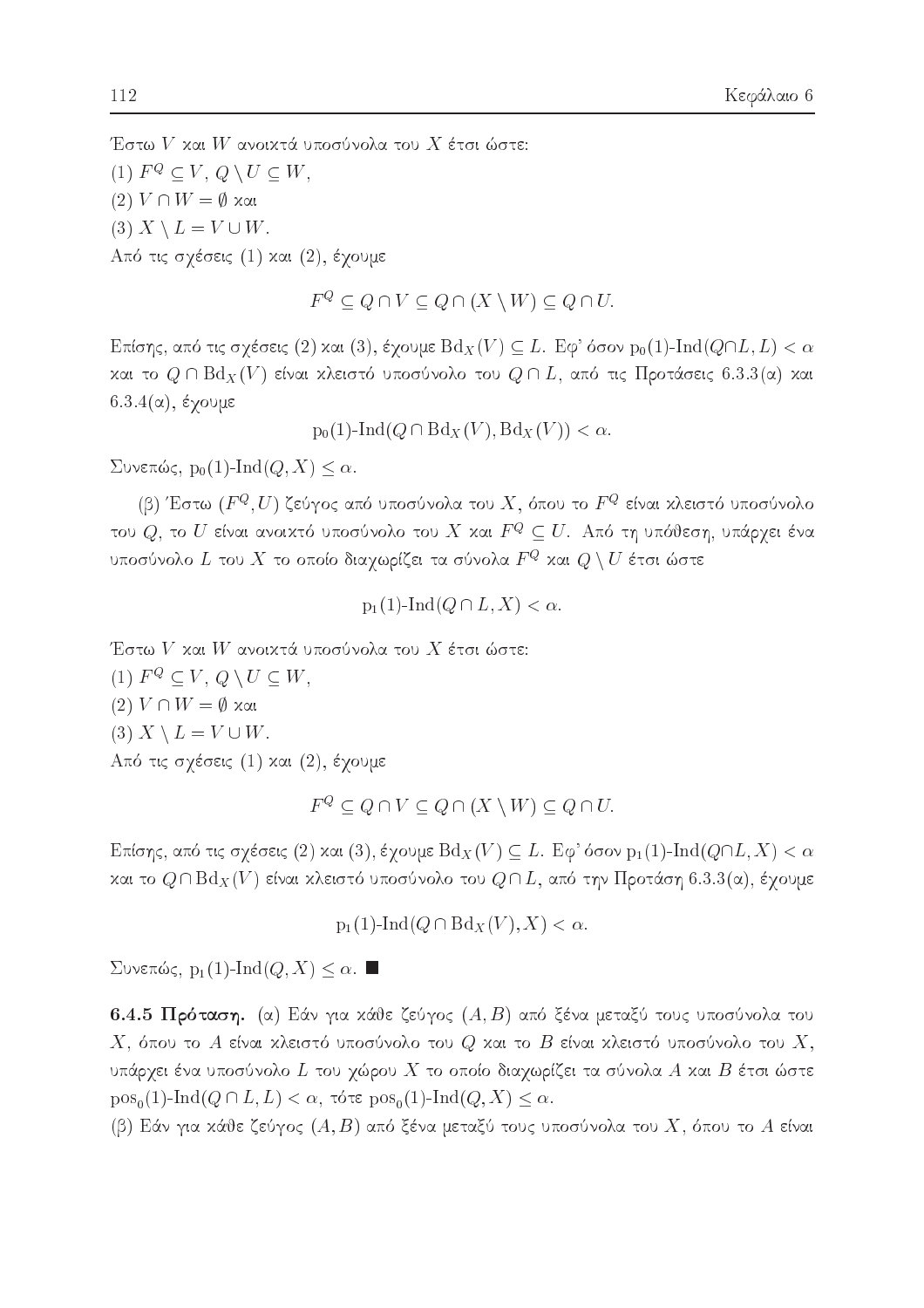κλειστό υποσύνολο του  $Q$  και το  $B$  είναι κλειστό υποσύνολο του  $X$ , υπάργει ένα υποσύνολο  $L$  του χώρου  $X$  το οποίο διαχωρίζει τα σύνολα  $A$  και  $B$  έτσι ώστε  ${\rm pos}_1(1)\text{-}{\rm Ind}(Q\cap L, X) < 0$  $\alpha$ , τότε pos<sub>1</sub>(1)-Ind(*Q*, *X*)  $\leq \alpha$ .

**Απόδειξη.** (α) Έστω ( $F^Q$ , *U*) ζεύγος από υποσύνολα του X, όπου το  $F^Q$  είναι κλειστό υποσύνολο του  $Q$ , το  $U$  είναι ανοικτό υποσύνολο του  $X$  και  $F^Q \subseteq U$ . Από τη υπόθεση, υπάργει ένα υποσύνολο  $L$  του  $X$  το οποίο διαγωρίζει τα σύνολα  $F^Q$  και  $X\setminus U$  έτσι ώστε

$$
pos_0(1)-Ind(Q \cap L, L) < \alpha.
$$

Έστω V και W ανοικτά υποσύνολα του X έτσι ώστε:

(1)  $F^Q \subseteq V$ ,  $X \setminus U \subseteq W$ ,

 $(2) V ∩ W = ∅ xαi$ 

(3)  $X \setminus L = V \cup W$ .

Από τις σχέσεις (1) και (2), έχουμε  $F^Q \subseteq V \subseteq X \setminus W \subseteq U$ . Επίσης, από τις σχέσεις (2) και (3), έχουμε  $Bd_X(V) \subseteq L$ . Εφ' όσον  $pos_0(1)$ -Ind $(Q \cap L, L) < \alpha$  και το  $Q \cap Bd_X(V)$ είναι χλειστό υποσύνολο του  $Q \cap L,$  από τις Προτάσεις  $6.3.3(\beta)$  χαι  $6.3.4(\beta),$  έχουμε

 $pos_{0}(1)$ -Ind $(Q \cap Bd_{X}(V), Bd_{X}(V)) < \alpha$ .

 $\Sigma$ υνεπώς, pos<sub>0</sub>(1)-Ind(*Q*, *X*)  $\leq \alpha$ .

(β) Έστω  $(F^{Q}, U)$  ζεύγος από υποσύνολα του X, όπου το  $F^{Q}$  είναι κλειστό υποσύνολο του $Q,$ το  $U$  είναι ανοικτό υποσύνολο του  $X$  και  $F^Q \subseteq U.$  Από τη υπόθεση, υπάρχει ένα υποσύνολο $L$ του $X$ το οποίο διαχωρίζει τα σύνολα $F^Q$  και  $X\setminus U$ έτσι ώστε

 $pos_1(1)$ -Ind $(Q \cap L, X) < \alpha$ .

Έστω $V$ και $W$ ανοικτά υποσύνολα του $X$ έτσι ώστε:

(1)  $F^Q \subseteq V$ ,  $X \setminus U \subseteq W$ ,

 $(2) V ∩ W = ∅ xαi$ 

(3)  $X \setminus L = V \cup W$ .

Από τις σχέσεις (1) και (2), έχουμε  $F^Q \subseteq V \subseteq X \setminus W \subseteq U$ . Επίσης, από τις σχέσεις (2) και (3), έχουμε  $Bd_X(V) ⊆ L$ . Εφ' όσον  $pos_1(1)$ -Ind( $Q ∩ L$ , X) < α και το  $Q ∩ Bd_X(V)$ είναι χλειστό υποσύνολο του  $Q \cap L$ , από την Προτάση 6.3.3(β), έγουμε

$$
pos_1(1)-Ind(Q \cap Bd_X(V), X) < \alpha.
$$

Συνεπώς, pos<sub>1</sub>(1)-Ind(*Q*, *X*) ≤ α. ■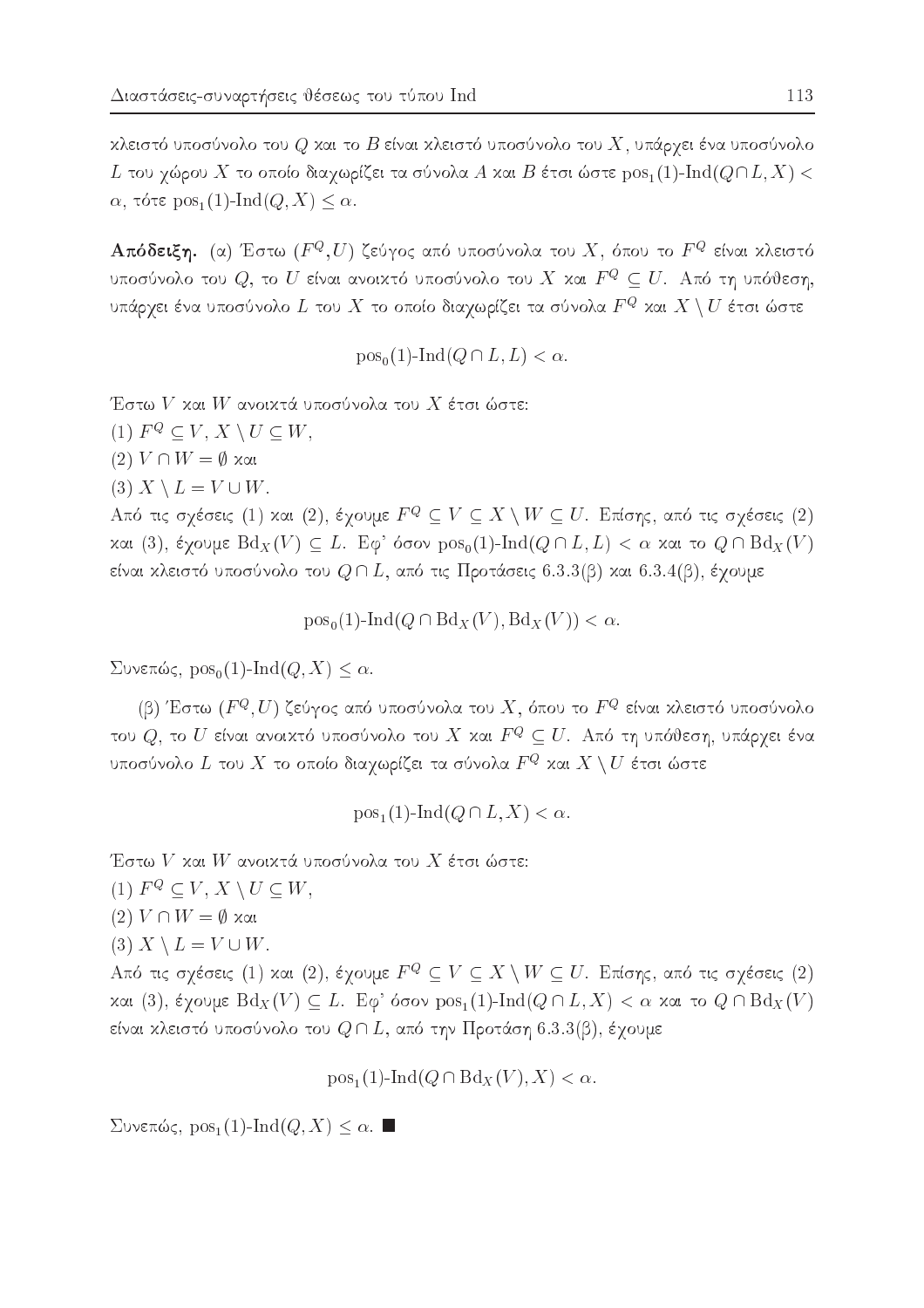#### 6.5 Θεωρήματα Αθροίσματος

**6.5.1 Λήμμα.** Έστω  $Q$  κλειστό υποσύνολο ενός κληρονομικά φυσικού χώρου  $X$  και  $\alpha \in \mathcal{O}$ . (α) Εάν  $p_1(0)$ -Ind $(Q, X) \leq \alpha$ , τότε για κάθε ζεύγος  $(A, B)$  από ξένα μεταξύ τους κλειστά υποσύνολα του  $X$  υπάρχει ένα υποσύνολο  $L$  του χώρου  $X$  το οποίο διαχωρίζει τα σύνολα A και B έτσι ώστε p<sub>1</sub>(0)-Ind( $Q \cap L, X$ ) <  $\alpha$ .

(β) Εάν  $pos_1(0)$ -Ind $(Q, X) \leq \alpha$ , τότε για κάθε ζεύγος  $(A, B)$  από ξένα μεταξύ τους κλειστά υποσύνολα του  $X$  υπάρχει ένα υποσύνολο  $L$  του χώρου  $X$  το οποίο διαχωρίζει τα σύνολα A και B έτσι ώστε  $\mathrm{pos}_1(0)\text{-}\mathrm{Ind}(Q\cap L, X)<\alpha$ .

**Απόδειξη.** (α) Έστω (A, B) ζεύγος από ξένα μεταξύ τους κλειστά υποσύνολα του Χ. Εφ' όσον ο χώρος  $X$  είναι φυσιχός, υπάρχουν δύο ανοιχτά υποσύνολα  $U_1,U_2$  του  $X$  έτσι ώστε  $A \subseteq U_1, B \subseteq U_2$  και  $\text{Cl}_X(U_1) \cap \text{Cl}_X(U_2) = \emptyset$ . Εφ' όσον ο  $Q$  είναι φυσικός, υπάρχει ένα ανοικτό υποσύνολο  $U$  του  $X$  έτσι ώστε

$$
Q \cap \mathrm{Cl}_X(U_1) \subseteq Q \cap U \subseteq \mathrm{Cl}_Q(Q \cap U) \subseteq Q \setminus \mathrm{Cl}_X(U_2).
$$

Επίσης, επειδή  $p_1(0)$ -Ind $(Q, X) \leq \alpha$ , υπάρχει ένα ανοικτό υποσύνολο V του X έτσι ώστε

$$
Q \cap \mathrm{Cl}_X(U_1) \subseteq Q \cap V \subseteq Q \cap U \subseteq \mathrm{Cl}_Q(Q \cap U) \subseteq Q \setminus \mathrm{Cl}_X(U_2)
$$

χαι

$$
p_1(0)-\mathrm{Ind}(Q\cap \mathrm{Bd}_X(V),X)<\alpha.
$$

 $A\pi$ ό την Πρόταση 6.3.1(α) έχουμε

$$
p_1(0)-\text{Ind}(\text{Bd}_Q(Q \cap V), X) \leq p_1(0)-\text{Ind}(Q \cap \text{Bd}_X(V), X).
$$

Επίσης, το σύνολο  ${\rm Bd}_Q(Q\cap V)$  διαχωρίζει τα  $Q\cap\operatorname{Cl}_X(U_1)$  και  $Q\cap\operatorname{Cl}_X(U_2)$  στο  $Q.$  Από το Λήμμα 1.2.9 του [19] (βλέπε επίσης Παρατήρηση 1.2.10 του [19]), υπάρχει ένα υποσύνολο  $L$  του  $X$  το οποίο διαχωρίζει τα  $A$  και  $B$  έτσι ώστε  $Q \cap L \,=\, \text{Bd}_Q(Q \cap V).$   $\,$   $\,\Sigma$ υνεπώς,  $p_1(0)$ -Ind $(Q \cap L, X) < \alpha$ 

(β) Έστω  $(A, B)$  ζεύγος από ξένα μεταξύ τους κλειστά υποσύνολα του  $X$ . Εφ' όσον ο χώρος  $X$  είναι φυσικός, υπάρχουν δύο ανοικτά υποσύνολα  $U_1,U_2$  του  $X$  έτσι ώστε  $A\subseteq U_1,$  $B\, \subseteq\, U_2$  και  $\text{\rm Cl}_X(U_1)\cap\text{\rm Cl}_X(U_2)\,=\,\emptyset.$  Εφ' όσον ο  $Q$  είναι φυσικός, υπάρχει ένα ανοικτό υποσύνολο  $U$  του  $X$  έτσι ώστε

$$
Q \cap \mathrm{Cl}_X(U_1) \subseteq Q \cap U \subseteq \mathrm{Cl}_Q(Q \cap U) \subseteq Q \setminus \mathrm{Cl}_X(U_2).
$$

Επίσης, επειδή  $\mathrm{pos}_1(0)\text{-}\mathrm{Ind}(Q,X)\leq \alpha$ , υπάρχει ένα ανοικτό υποσύνολο  $V$  του  $X$  έτσι ώστε

$$
Q \cap \mathrm{Cl}_X(U_1) \subseteq Q \cap V \subseteq Q \cap U \subseteq \mathrm{Cl}_Q(Q \cap U) \subseteq Q \setminus \mathrm{Cl}_X(U_2)
$$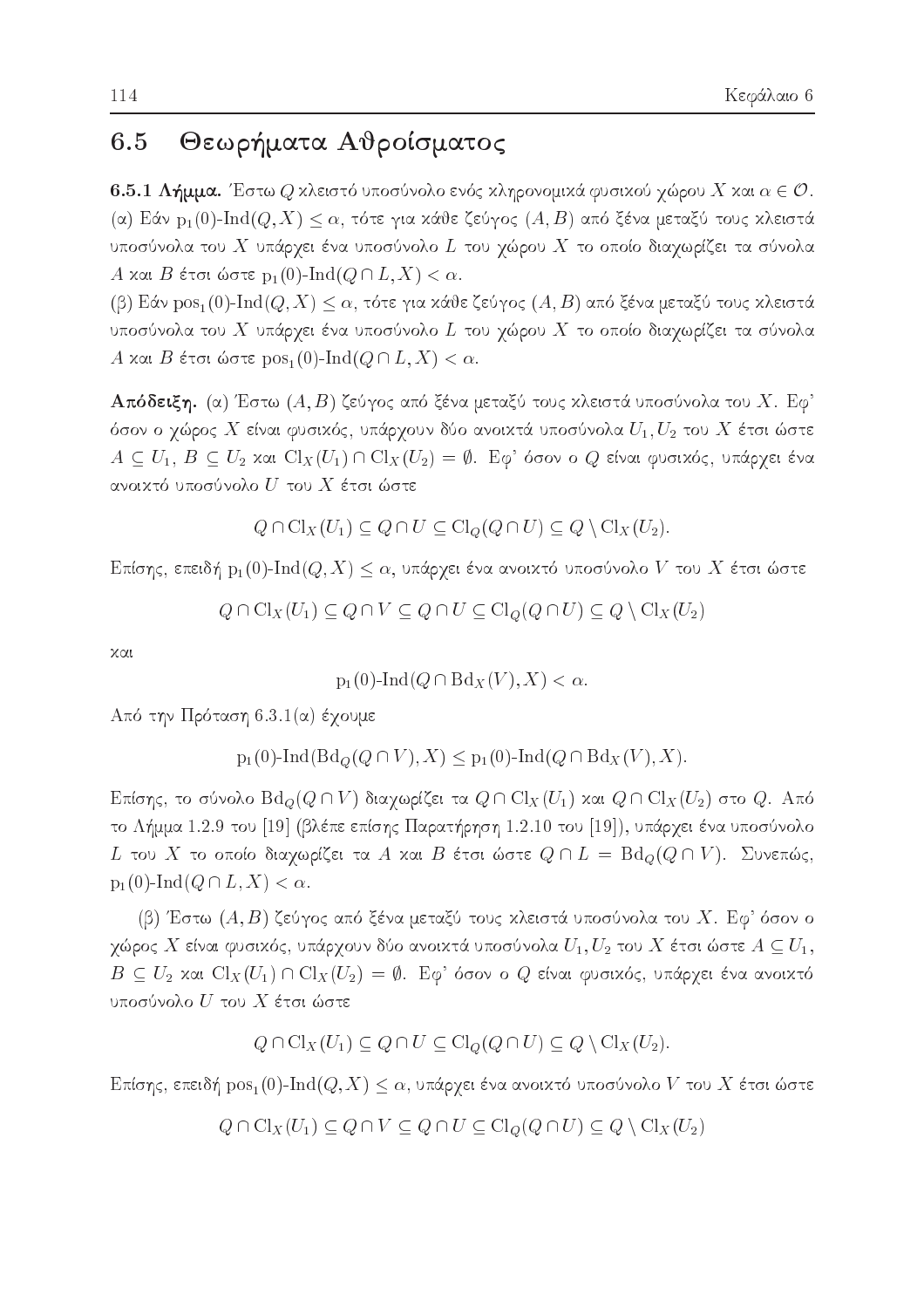χαι

 $pos_1(0)$ -Ind $(Q \cap Bd_X(V), X) < \alpha$ .

Από την Πρόταση 6.3.1(β) έχουμε

 $pos_1(0)$ -Ind(Bd<sub>Q</sub>(Q  $\cap$  V), X)  $\leq pos_1(0)$ -Ind(Q  $\cap$ Bd<sub>X</sub>(V), X).

Επίσης, το σύνολο  $\text{Bd}_Q(Q \cap V)$  διαχωρίζει τα  $Q \cap \text{Cl}_X(U_1)$  και  $Q \cap \text{Cl}_X(U_2)$  στο  $Q$ . Από το Λήμμα 1.2.9 του [19] (βλέπε επίσης Παρατήρηση 1.2.10 του [19]), υπάρχει ένα υποσύνολο  $L$  του  $X$  το οποίο διαχωρίζει τα  $A$  χαι  $B$  έτσι ώστε  $Q \cap L = \operatorname{Bd}_O(Q \cap V)$ . Συνεπώς,  $pos_1(0)$ -Ind $(Q \cap L, X) < \alpha$ .

6.5.2 Πρόταση. Έστω  $Q_1$  και  $Q_2$  δύο υπόχωροι ενός κληρονομικά φυσικού χώρου X. Εάν το υποσύνολο  $Q_1$  του  $X$  είναι κλειστό, τότε

 $(1)$   $p_1(0)$ -Ind $(Q_1 \cup Q_2, X) \leq p_1(0)$ -Ind $(Q_1, X)(+)p_1(0)$ -Ind $(Q_2, X) + 1$  zat

(2)  $pos_1(0)$ -Ind $(Q_1 \cup Q_2, X) \leq pos_1(0)$ -Ind $(Q_1, X)(+)pos_1(0)$ -Ind $(Q_2, X) + 1$ .

Απόδειξη. (1) Αποδεικνύουμε τη σχέση

 $p_1(0)$ -Ind $(Q_1 \cup Q_2, X) \leq p_1(0)$ -Ind $(Q_1, X)(+)p_1(0)$ -Ind $(Q_2, X) + 1$  $(6.17)$ 

με επαγωγή στο α, όπου  $\alpha = p_1(0)$ -Ind $(Q_1, X)(+)p_1(0)$ -Ind $(Q_2, X)$ . Εάν  $\alpha = -1$ , τότε  $p_1(0)$ -Ind $(Q_1, X) = p_1(0)$ -Ind $(Q_2, X) = -1$  που σημαίνει ότι  $Q_1 \cup Q_2 = \emptyset$  και συνεπώς η  $(6.17)$  είναι αληθής. Υποθέτουμε ότι για κάθε κληρονομικά φυσικό χώρο X και κάθε δύο υποσύνολα  $Q_1,Q_2$  του  $X$  η σχέση (6.17) είναι αληθής εάν

$$
p_1(0)-\text{Ind}(Q_1, X)(+)p_1(0)-\text{Ind}(Q_2, X) < \alpha,
$$

όπου α είναι ένας σταθερός διατακτικός αριθμός. Αποδεικνύουμε τη σχέση (6.17) για την περίπτωση  $p_1(0)$ -Ind $(Q_1, X)(+)p_1(0)$ -Ind $(Q_2, X) = \alpha$ . Έστω

$$
p_1(0)-\mathrm{Ind}(Q_1,X)=\alpha_1
$$

χαι

$$
p_1(0)-\mathrm{Ind}(Q_1,X)=\alpha_2,
$$

όπου  $\alpha_1, \alpha_2 \in \mathcal{O} \cup \{-1\}$ . Εάν  $\alpha_1 = -1$  ή  $\alpha_2 = -1$ , τότε  $Q_1 = \emptyset$  ή  $Q_2 = \emptyset$ , αντίστοιχα και η σχέση (6.17) είναι αληθής. Υποθέτουμε ότι  $\alpha_1, \alpha_2 \in \mathcal{O}$ .

Από την Πρόταη 6.4.1(β), αρκεί να αποδείξουμε ότι για κάθε ζεύγος  $(A, B)$  από ξένα μεταξύ τους κλειστά υποσύνολα του  $X,$  όπου  $A \subseteq Q,$  υπάρχει ένα υποσύνολο  $L$  του  $X$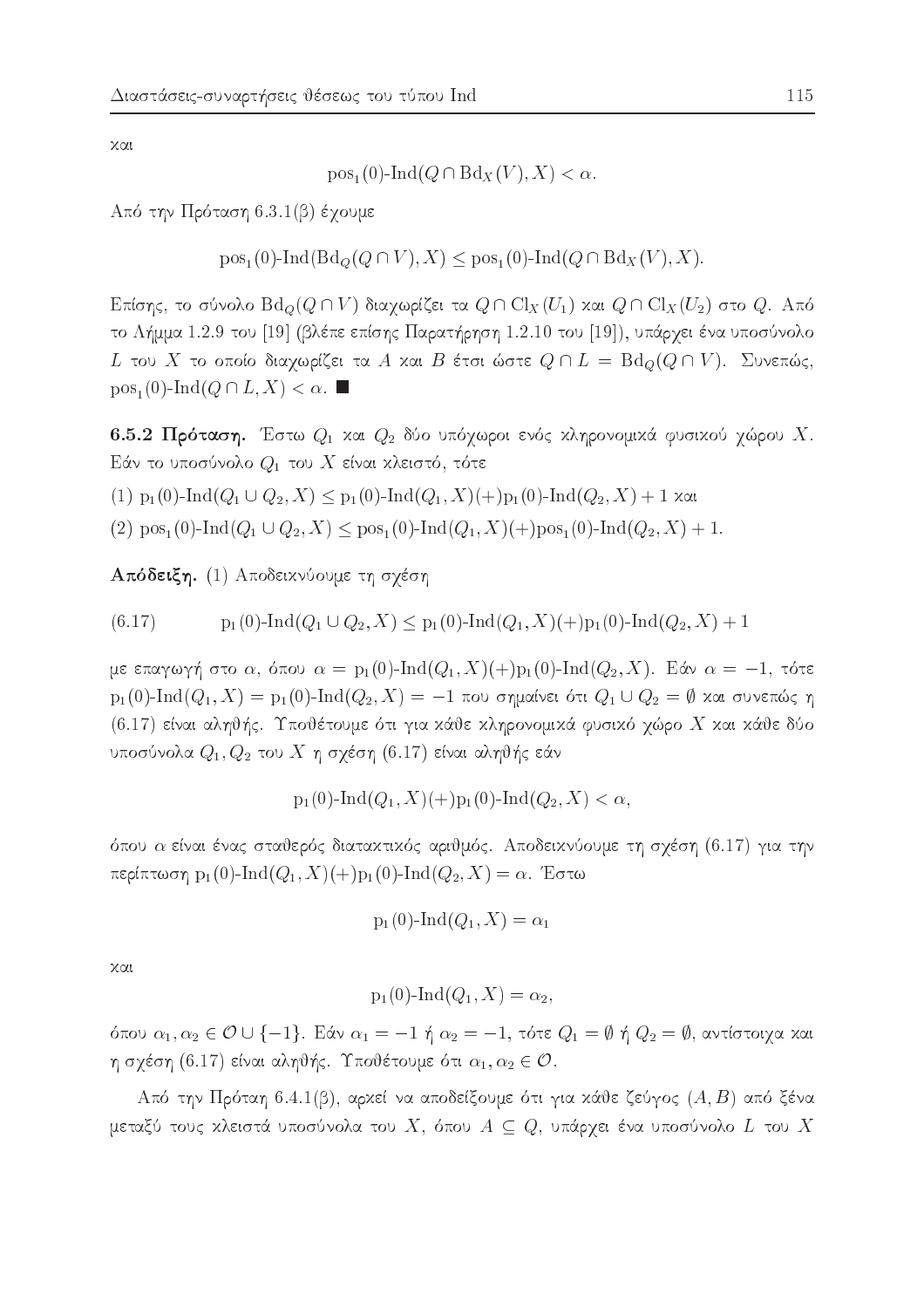το οποίο διαχωρίζει τα A και B έτσι ώστε  $p_1(0)$ -Ind $(Q \cap L, X) < \alpha$ . Έστω  $(A, B)$  ένα ζεύγος από ξένα μεταξύ τους κλειστά υποσύνολα του Χ. Από το Λήμμα 6.5.1(α), υπάρχει ένα υποσύνολο  $L$  του  $X$  το οποίο διαχωρίζει τα  $A$  και  $B$  έτσι ώστε

$$
p_1(0)-\mathrm{Ind}(Q_1\cap L,X)<\alpha_1.
$$

Επίσης, από την Πρόταση 6.3.1(α),

$$
p_1(0)
$$
-Ind $(Q_2 \cap L, X) \leq p_1(0)$ -Ind $(Q_2, X) = \alpha_2$ .

Άρα,

$$
p_1(0)-\text{Ind}(Q_1, X)(+)p_1(0)-\text{Ind}(Q_2, X) < \alpha_1(+)\alpha_2 = \alpha
$$

 $E\varphi'$  όσον  $(Q_1 \cup Q_2) \cap L = (Q_1 \cap L) \cup (Q_2 \cap L)$ , από την υπόθεση της επαγωγής,

$$
p_1(0)-\text{Ind}((Q_1\cup Q_2)\cap L,X)<\alpha+1
$$

Συνεπώς,

$$
\mathrm{p}_1(0)\text{-}\!\operatorname{Ind}(Q_1\cup Q_2,X)\leq \alpha+1=\mathrm{p}_1(0)\text{-}\!\operatorname{Ind}(Q_1,X)(+)\mathrm{p}_1(0)\text{-}\!\operatorname{Ind}(Q_2,X)+1
$$

(2) Αποδεικνύουμε τη σχέση

$$
(6.18) \qquad \text{pos}_1(0)\text{-}\text{Ind}(Q_1 \cup Q_2, X) \leq \text{pos}_1(0)\text{-}\text{Ind}(Q_1, X)(\text{+})\text{pos}_1(0)\text{-}\text{Ind}(Q_2, X) + 1
$$

με επαγωγή στο α, όπου  $\alpha = \text{pos}_1(0)$ -Ind $(Q_1, X)(+)$ pos<sub>1</sub>(0)-Ind $(Q_2, X)$ . Εάν  $\alpha = -1$ , τότε pos<sub>1</sub>(0)-Ind(Q<sub>1</sub>, X) = pos<sub>1</sub>(0)-Ind(Q<sub>2</sub>, X) = -1 που σημαίνει ότι Q<sub>1</sub> U Q<sub>2</sub> = Ø και συνεπώς η (6.18) είναι αληθής. Υποθέτουμε ότι για κάθε κληρονομικά φυσικό χώρο  $X$  και κάθε δύο υποσύνολα  $Q_1, Q_2$  του X η σχέση (6.18) είναι αληθής εάν

$$
pos1(0)-Ind(Q1, X)(+)pos1(0)-Ind(Q2, X) < \alpha
$$

όπου α είναι ένας σταθερός διατακτικός αριθμός. Αποδεικνύουμε τη σχέση (6.18) για την περίπτωση  $pos_1(0)$ -Ind $(Q_1, X)(+)pos_1(0)$ -Ind $(Q_2, X) = \alpha$ . Έστω

$$
pos_1(0)-Ind(Q_1, X) = \alpha_1
$$

χαι

$$
pos1(0)-Ind(Q1, X) = \alpha2,
$$

όπου  $\alpha_1, \alpha_2 \in \mathcal{O} \cup \{-1\}$ . Εάν  $\alpha_1 = -1$  ή  $\alpha_2 = -1$ , τότε  $Q_1 = \emptyset$  ή  $Q_2 = \emptyset$ , αντίστοιχα και η σχέση (6.18) είναι αληθής. Υποθέτουμε ότι  $\alpha_1, \alpha_2 \in \mathcal{O}$ .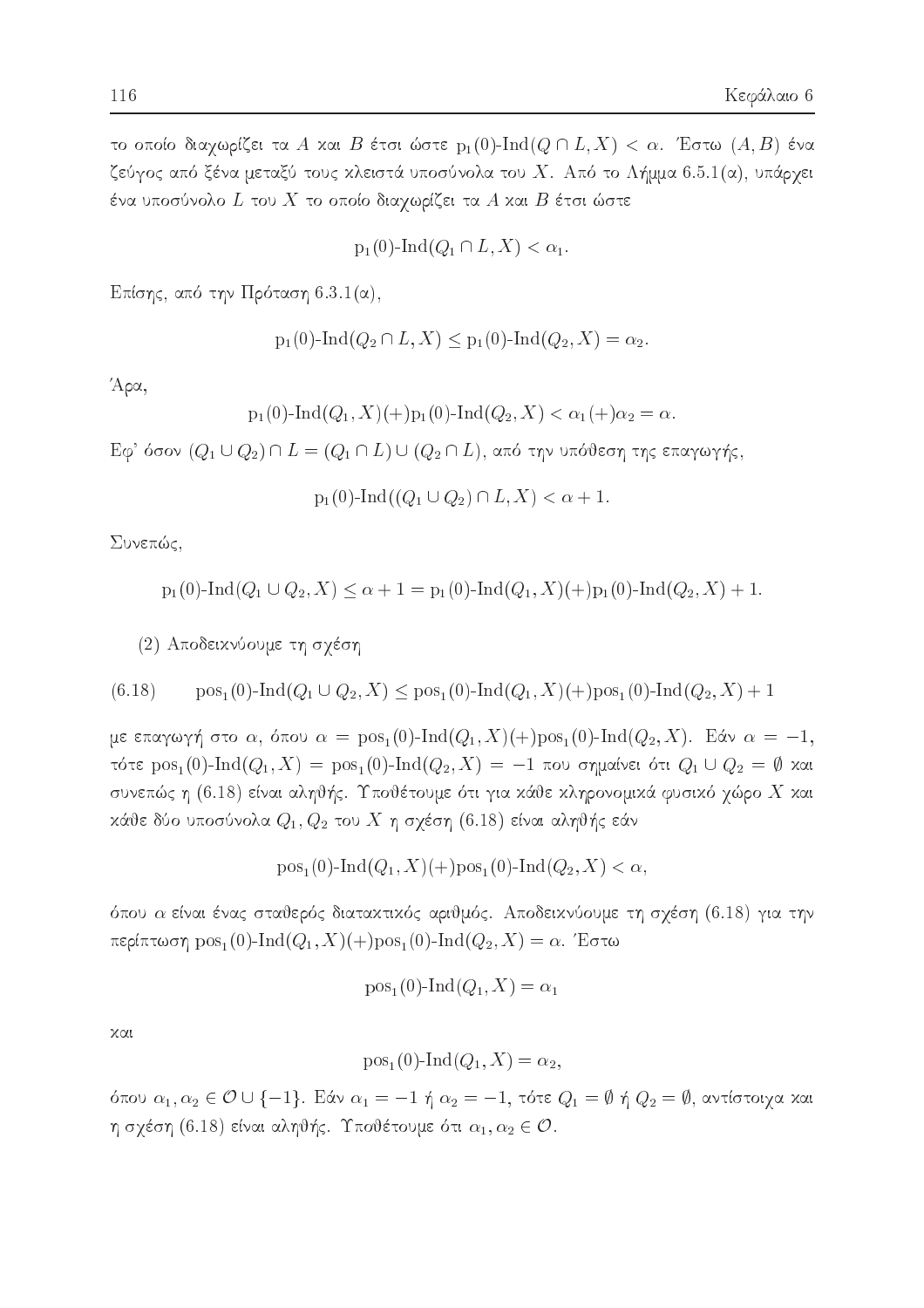Από την Πρόταη 6.4.2(β), αρκεί να αποδείξουμε ότι για κάθε ζεύγος  $(A, B)$  από ξένα μεταξύ τους κλειστά υποσύνολα του  $X$ , όπου  $A \subseteq Q$ , υπάρχει ένα υποσύνολο  $L$  του  $X$ το οποίο διαγωρίζει τα A και B έτσι ώστε  $pos_1(0)$ -Ind $(Q \cap L, X) < \alpha$ . Έστω  $(A, B)$  ένα ζεύγος από ξένα μεταξύ τους κλειστά υποσύνολα του  $X$ . Από το Λήμμα 6.5.1(β), υπάρχει ένα υποσύνολο  $L$  του  $X$  το οποίο διαχωρίζει τα  $A$  και  $B$  έτσι ώστε

$$
pos_1(0)-Ind(Q_1 \cap L, X) < \alpha_1.
$$

Επίσης, από την Πρόταση 6.3.1(β),

$$
pos1(0)-Ind(Q2 \cap L, X) \leq pos1(0)-Ind(Q2, X) = \alpha2.
$$

Άρα,

$$
pos_1(0)
$$
-Ind $(Q_1, X)$ (+)  $pos_1(0)$ -Ind $(Q_2, X) < α_1(+)α_2 = α$ 

 $E\varphi$ ' όσον  $(Q_1 \cup Q_2) \cap L = (Q_1 \cap L) \cup (Q_2 \cap L)$ , από την υπόθεση της επαγωγής,

$$
pos1(0)-Ind((Q1 \cup Q2) \cap L, X) < \alpha + 1
$$

Συνεπώς,

$$
pos1(0)-Ind(Q1 \cup Q2, X) \le \alpha + 1 = pos1(0)-Ind(Q1, X)(+)pos1(0)-Ind(Q2, X) + 1,
$$

αποδεικνύοντας την πρόταση. ■

6.5.3 Παρατήρηση. Από την Πρόταση 6.2.12 και το Πόρισμα 6.2.13 προχύπτει ότι το παραπάνω Θεώρημα Αθροίσματος είναι τετριμμένο για τις διαστάσεις  $p_1(1)$ -Ind και  $pos_1(1)$ -Ind.

### Θεώρημα Ταύτισης για τις  $pos_1$ -ind και  $pos_1(0)$ -Ind 6.6

Στην ενότητα αυτή δίνουμε συνθήχες ώστε οι διαστάσεις-συναρτήσεις θέσεως pos<sub>1</sub>-ind και  $pos_1(0)$ -Ind να συμπίπτουν.

6.6.1 Ορισμός. Έστω df μια από τις διαστάσεις-συναρτήσεις θέσεως του τύπου Ind:  $p_i(j)$ -Ind,  $pos_i(j)$ -Ind, όπου  $i \in \{0,1\}$  και  $j \in \{0,1\}$ . Λέμε ότι το αριθμήσιμο θεώρημα αθροίσματος για τη  $df$  ισχύει σ' ένα χώρο  $X$ , εάν για κάθε αριθμήσιμη οικογένεια  $Q_i$ ,  $i = 1, 2, ..., \alpha$ πό κλειστούς υποχώρους του X με  $df(Q_i, X) \leq \alpha, i = 1, 2, ..., \xi$ χουμε  $df(\cup_{i=1}^{\infty} Q_i, X) \leq \alpha.$ 

6.6.2 Λήμμα. Έστω Χ ένας Lindelöf κανονικός χώρος και  $Q$  ένα κλειστό υποσύνολο του X. Εάν  $pos_1$ -ind $(Q, X) \leq \alpha$ , τότε για κάθε ζεύγος  $(A, B)$  από ξένα μεταξύ τους κλειστά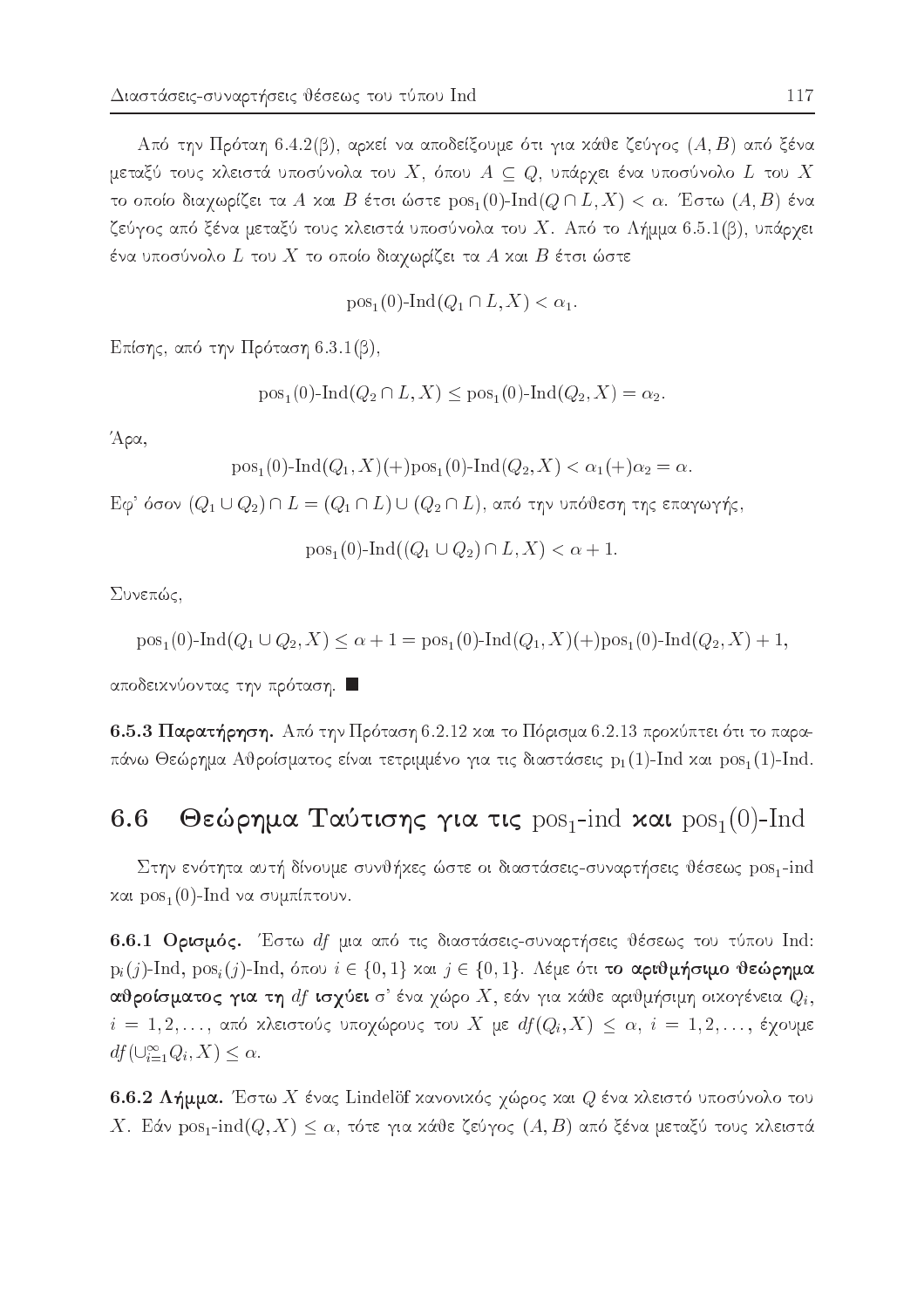υποσύνολα του  $X$  υπάρχει ένα υποσύνολο  $L$  του  $X$  το οποίο διαχωρίζει τα  $A$  και  $B$  έτσι ώστε  $Q \cap L = Q \cap \bigcup_{i=1}^{\infty} L_i$ , όπου το  $L_i$  είναι κλειστό στο X και  $\text{pos}_1\text{-}\text{ind}(Q \cap L_i, X) < \alpha$ ,  $i = 1, 2, \ldots$ 

**Απόδειξη.** Έστω (A, B) ζεύγος από ξένα μεταξύ τους κλειστά υποσύνολα του X. Εφ' όσον ο χώρος  $X$  είναι φυσικός, υπάρχουν δύο ανοικτά υποσύνολα  $U$  και  $V$  του  $X$  έτσι ώστε  $A \subseteq U$ ,  $B \subseteq W$  και  $Cl_X(U) \cap Cl_X(W) = \emptyset$ . Εφ' όσον ο X είναι Lindelöf και  $pos_1$ -ind $(Q, X) \leq \alpha$ , υπάρχει μια αριθμήσιμη ανοικτή εκλέπτυνση

$$
\{V_1, V_2, \ldots, X \setminus (Q \cup \mathrm{Cl}_X(U)), X \setminus (Q \cup \mathrm{Cl}_X(W))\}
$$

του ανοικτού καλύμματος  $\{X \setminus \operatorname{Cl}_X(U), X \setminus \operatorname{Cl}_X(W)\}$  του  $X$  τέτοια ώστε

$$
\mathrm{Cl}_X(V_i)\cap A=\emptyset\ \ \text{\'q}\ \ \mathrm{Cl}_X(V_i)\cap B=\emptyset
$$

χαι

$$
\operatorname{pos}_{1} \text{-} \operatorname{ind}(Q \cap \operatorname{Bd}_{X}(V_{i}), X) < \alpha, \ i = 1, 2, \dots
$$

Από το Λήμμα 2.3.16 του [19], υπάρχει ένα υποσύνολο L του X το οποίο διαχωρίζει τα A και Β έτσι ώστε  $Q \cap L = Q \cap \bigcup_{i=1}^{\infty} L_i$ , όπου  $L_i = L \cap \text{Bd}_X(V_i)$ ,  $i = 1, 2, \ldots$ . Προφανώς,

$$
pos_1\text{-}\!\operatorname{ind}(Q \cap L_i, X) \le pos_1\text{-}\!\operatorname{ind}(Q \cap Bd_X(V_i), X) < \alpha, \ i = 1, 2, \dots.
$$

6.6.3 Πρόταση. Έστω Χ ένας Lindelöf κανονικός χώρος στον οποίο το αριθμήσιμο θεώρημα αθροίσματος για τη  $\mathrm{pos}_1(0)$ -Ind ισχύει και  $Q$  ένα κλειστό υποσύνολο του  $X.$  Τότε, έχουμε  $pos_1$ -ind $(Q, X) = pos_1(0)$ -Ind $(Q, X)$ .

**Απόδειξη.** Από την Πρόταση 6.2.15(2), αρχεί να αποδείξουμε ότι

(6.19) 
$$
\text{pos}_1(0)\text{-}\text{Ind}(Q, X) \leq \text{pos}_1\text{-}\text{ind}(Q, X).
$$

Έστω pos<sub>1</sub>-ind(Q, X) =  $\alpha \in \bigcup \{-1, \infty\}$ . Η σχέση (6.19) είναι προφανής εάν  $\alpha = -1$  ή  $\alpha = \infty$ . Υποθέτουμε ότι  $\alpha \in \mathcal{O}$  και ότι η σχέση (6.19) είναι αληθής για κάθε υποσύνολο  $Q^Y$  ενός Lindelöf κανονικού χώρου  $Y$  με  $\text{pos}_1\text{-}\!\operatorname{ind}(Q^Y,Y)<\alpha$ . Αποδεικνύουμε ότι  $pos_1(0)$ -Ind $(Q, X) \leq \alpha$ .

Από την Πρόταση 6.4.2(β), αρκεί να αποδείξουμε ότι για κάθε ζεύγος  $(A, B)$  από ξένα μεταξύ τους κλειστά υποσύνολα του  $X,$  όπου  $A \subseteq Q,$  υπάρχει ένα υποσύνολο  $L$  του  $X$ το οποίο διαχωρίζει τα A και B έτσι ώστε  $pos_1(0)$ -Ind $(Q \cap L, X) < \alpha$ . Έστω  $(A, B)$ ζεύγος από ξένα μεταξύ τους κλειστά υποσύνολα του Χ. Από το Λήμμα 6.6.2, υπάρχει ένα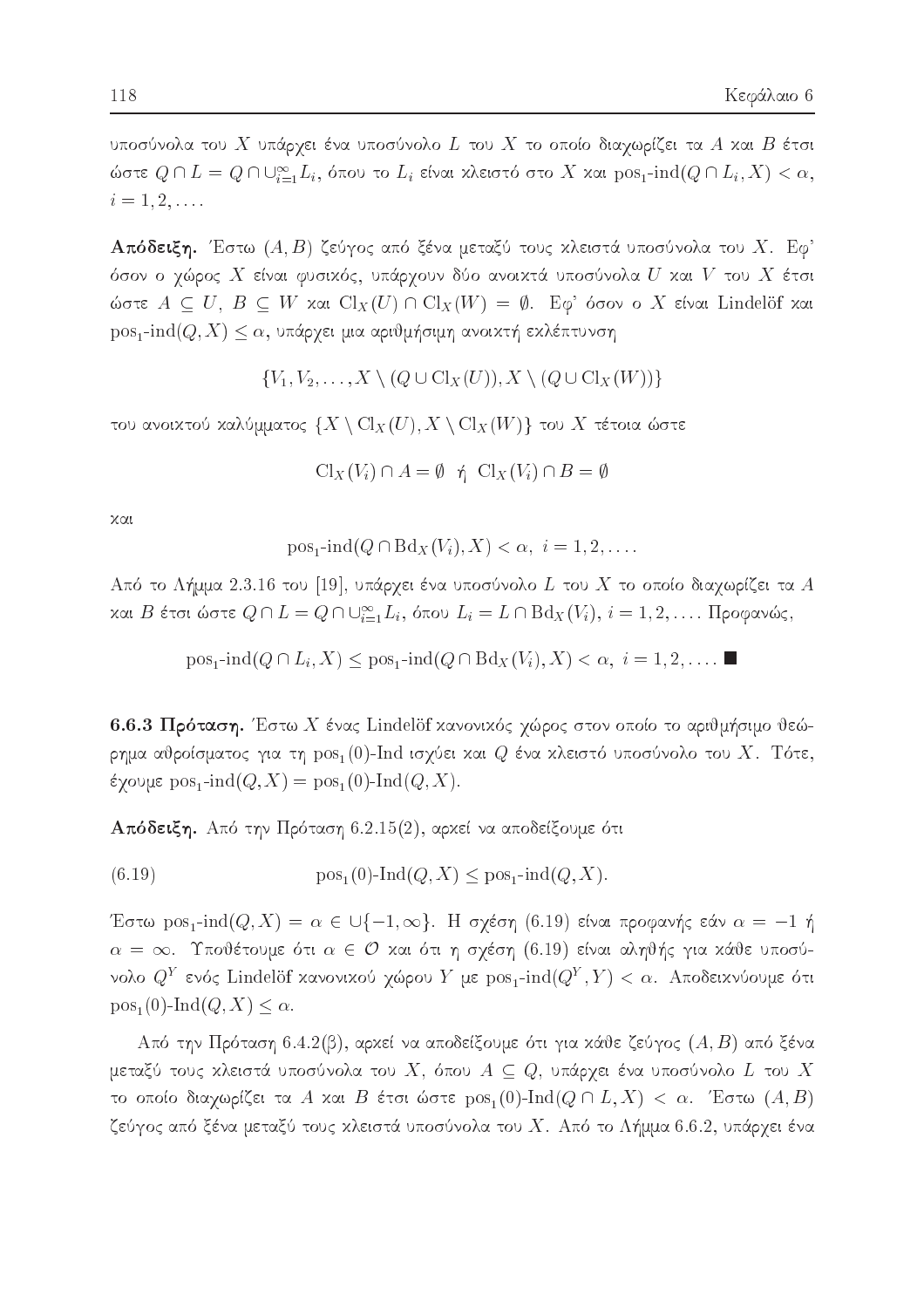υποσύνολο L του X το οποίο διαχωρίζει τα A και B έτσι ώστε  $L = \bigcup_{i=1}^{\infty} L_i$ , όπου το  $L_i$ είναι κλειστό στο X και  $pos_1(0)$ -Ind $(Q \cap L_i, X) < \alpha$ ,  $i = 1, 2, \ldots$  Εφ' όσον το αριθμήσιμο θεώρημα αθροίσματος για την  $pos_1(0)$ -Ind ισχύει στο X,

$$
pos1(0)-Ind(Q \cap L, X) = pos1(0)-Ind(Q \cap \bigcup_{i=1}^{\infty} L_i, X)
$$
  
= pos<sub>1</sub>(0)-Ind(\bigcup\_{i=1}^{\infty} (Q \cap L\_i), X) < \alpha.

Συνεπώς,  $pos_1(0)$ -Ind $(Q, X) \leq \alpha$ . ■

### Θεωρήματα Γινομένου 6.7

6.7.1 Ορισμός. Έστω df μια από τις διαστάσεις-συναρτήσεις θέσεως του τύπου Ind:  $p_i(j)$ -Ind,  $pos_i(j)$ -Ind, όπου  $i \in \{0,1\}$  και  $j \in \{0,1\}$ . Λέμε ότι το πεπερασμένο θεώρημα αθροίσματος για τη  $df$  ισχύει σ' ένα χώρο  $X$ , εάν για κάθε ζεύγος  $(Q_1,Q_2)$  από κλειστούς υποχώρους του X με  $df(Q_1, X) \leq \alpha$  και  $df(Q_2, X) \leq \alpha$  έχουμε  $df(Q_1 \cup Q_2, X) \leq \alpha$ .

6.7.2 Πρόταση. Έστω Χ και Υ δύο συμπαγείς χώροι και  $Q^X, Q^Y$  δύο κλειστά υποσύνολα των  $X$  και  $Y$ , αντίστοιγα.

(1) Εάν το πεπερασμένο θεώρημα αθροίσματος για την  $p_1(0)$ -Ind ισχύει στο χώρο  $X \times Y$ , TÓTE  $p_1(0)$ -Ind $(Q^X \times Q^Y, X \times Y) \leq p_1(0)$ -Ind $(Q^X, X)(+)p_1(0)$ -Ind $(Q^Y, Y)$ .

(2) Εάν το πεπερασμένο θεώρημα αθροίσματος για την  $pos_1(0)$ -Ind ισχύει στο χώρο  $X \times Y$ , τότε  $pos_1(0)$ -Ind $(Q^X \times Q^Y, X \times Y) \leq pos_1(0)$ -Ind $(Q^X, X)(+)pos_1(0)$ -Ind $(Q^Y, Y)$ .

Απόδειξη. (1) Αποδεικνύουμε τη σχέση

(6.20) 
$$
p_1(0)\text{-}\text{Ind}(Q^X \times Q^Y, X \times Y) \leq p_1(0)\text{-}\text{Ind}(Q^X, X)(+)p_1(0)\text{-}\text{Ind}(Q^Y, Y)
$$

με επαγωγή. Εάν  $p_1(0)$ -Ind $(Q^X, X)(+)p_1(0)$ -Ind $(Q^Y, Y) = -1$ , τότε τα  $Q^X$  και  $Q^Y$  είναι κενά και επομένως  $p_1(0)$ -Ind $(Q^X \times Q^Y, X \times Y) = -1$ . Υποθέτουμε ότι η σγέση (6.20) είναι αληθής για κάθε ζεύγη $(Q^X,X)$ και $(Q^Y,Y)$ με

$$
p_1(0)\text{-}\mathrm{Ind}(Q^X, X)(+)p_1(0)\text{-}\mathrm{Ind}(Q^Y, Y) < \alpha,
$$

όπου το  $\alpha$  είναι ένας σταθερός διαταχτιχός αριθμός. Θεωρούμε δύο ζεύγη  $(Q^X,X)$  χαι  $(Q<sup>Y</sup>, Y)$  με p<sub>1</sub>(0)-Ind( $Q<sup>X</sup>, X$ )(+)p<sub>1</sub>(0)-Ind( $Q<sup>Y</sup>, Y$ ) = α. Αρχεί να αποδείξουμε ότι

$$
p_1(0) \text{-} \operatorname{Ind}(Q^X \times Q^Y, X \times Y) \le \alpha.
$$

Eάν p<sub>1</sub>(0)-Ind( $Q^X$ , X) = -1 ή p<sub>1</sub>(0)-Ind( $Q^Y$ , Y) = -1, τότε  $Q^X \times Q^Y = \emptyset$  και συνεπώς  $p_1(0)$ -Ind( $Q^X \times Q^Y$ ,  $X \times Y$ ) = -1 < α. Έστω

$$
p_1(0)-\mathrm{Ind}(Q^X,X)=\beta
$$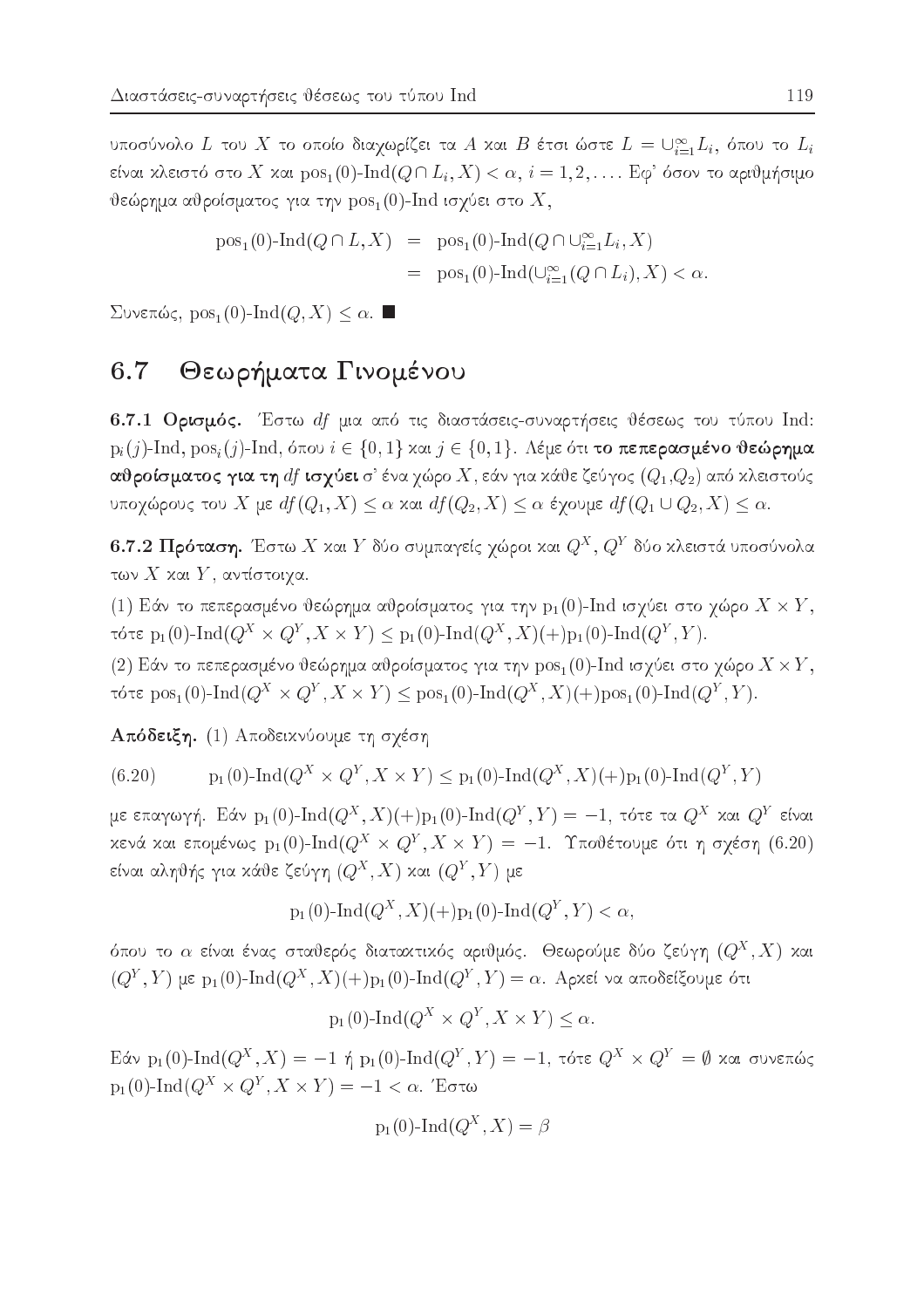χαι

$$
p_1(0)-\mathrm{Ind}(Q^Y,Y)=\gamma,
$$

όπου  $\beta, \gamma \in \mathcal{O}$ .

Θεωρούμε ένα ζεύγος  $(F, U)$  από υποσύνολα του  $X \times Y$ , όπου το F είναι κλειστό υποσύνολο του  $X \times Y$ , το  $U$  είναι ανοικτό υποσύνολο του  $X \times Y$  και  $F \subseteq (Q^X \times Q^Y) \cap U$ . Είναι αρκετό να ορίσουμε ένα ανοικτό υποσύνολο  $V$  του  $X \times Y$  έτσι ώστε  $F \subseteq V \subseteq U$  και

$$
p_1(0)-\text{Ind}((Q^X \times Q^Y) \cap \text{Bd}_{X \times Y}(V), X \times Y) < \alpha.
$$

Από τη συμπαγία του F, υπάρχει πεπερασμένο πλήθος από ανοικτά υποσύνολα  $V_1^X, \ldots, V_n^X$ του $X$ και ανοικτά υποσύνολα $V^Y_1,\ldots,V^Y_n$ του $Y$ έτσι ώστε

$$
F \subseteq V = \bigcup_{i=1}^{n} (V_i^X \times V_i^Y) \subseteq U,
$$

- $p_1(0)$ -Ind( $Q^X \cap Bd_X(V_i^X), X$ ) < β και
- $p_1(0)$ -Ind $(Q^Y \cap Bd_Y(V_i^Y), Y) < \gamma$  yi $\alpha$   $i = 1, \ldots, n$ .

Έχουμε

$$
(Q^X \times Q^Y) \cap \text{Bd}_{X \times Y}(V) = (Q^X \times Q^Y) \cap \text{Bd}_{X \times Y}(\cup_{i=1}^n (V_i^X \times V_i^Y))
$$
  
\n
$$
\subseteq \cup_{i=1}^n ((Q^X \times Q^Y) \cap \text{Bd}_{X \times Y}(V_i^X \times V_i^Y))
$$
  
\n
$$
\subseteq \cup_{i=1}^n ((Q^X \times Q^Y) \cap ((X \times \text{Bd}_Y(V_i^Y)) \cup (\text{Bd}_X(V_i^X) \times Y)))
$$
  
\n
$$
\subseteq \cup_{i=1}^n ((Q^X \times (Q^Y \cap \text{Bd}_Y(V_i^Y))) \cup ((Q^X \cap \text{Bd}_X(V_i^X)) \times Q^Y)),
$$
  
\n
$$
p_1(0)\text{-Ind}(Q^X, X)(+)p_1(0)\text{-Ind}(Q^Y \cap \text{Bd}_Y(V_i^Y), Y) < \beta(+) \gamma = \alpha
$$

χαι

$$
p_1(0)-\mathrm{Ind}(Q^X\cap \mathrm{Bd}_X(V_i^X),X)(+)p_1(0)-\mathrm{Ind}(Q^Y,Y)<\beta(+)\gamma=\alpha.
$$

Από την υπόθεση της επαγωγής, έχουμε

$$
p_1(0)\text{-}\!\operatorname{Ind}(Q^X\times (Q^Y\cap \text{Bd}_Y(V^Y_i)),X\times Y)<\alpha
$$

 $201$ 

$$
p_1(0)\text{-}\mathrm{Ind}((Q^X \cap \mathrm{Bd}_X(V_i^X)) \times Q^Y, X \times Y) < \alpha.
$$

Εφ' όσον το πεπερασμένο θεώρημα αθροίσματος για την  $p_1(0)$ -Ind ισχύει,

$$
\mathbf{V} = \mathbf{V} \times \mathbf{V} = \mathbf{V} \times \mathbf{V} = \mathbf{V} \times \mathbf{V}
$$

$$
p_1(0)\text{-}\mathrm{Ind}((Q^X \times Q^Y) \cap \mathrm{Bd}_{X \times Y}(V), X \times Y) < \alpha.
$$

 $\Sigma$ υνεπώς, p<sub>1</sub>(0)-Ind( $Q^X \times Q^Y, X \times Y$ )  $\leq \alpha$ .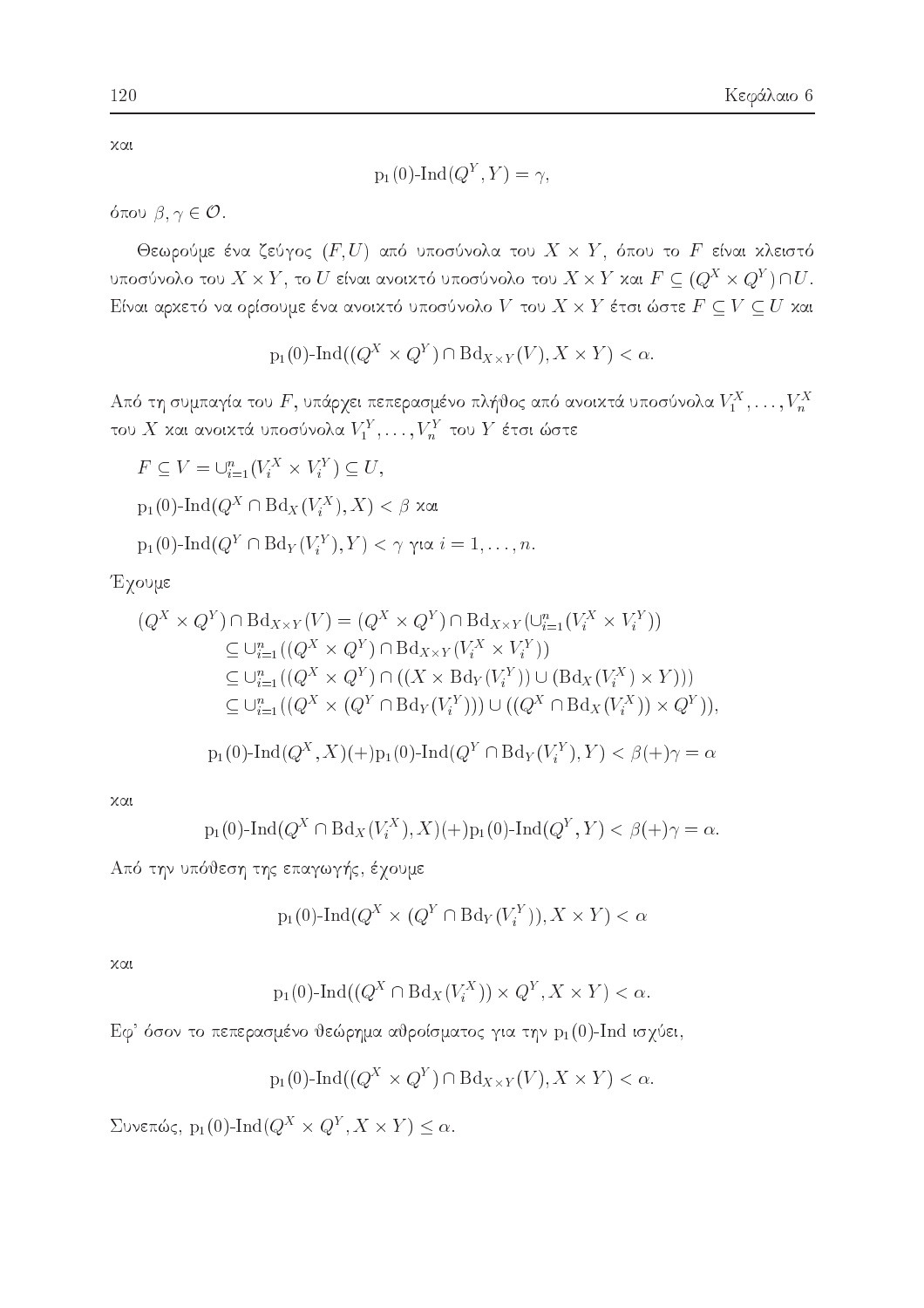(2) Αποδεικνύουμε τη σχέση

$$
(6.21)\quad \text{pos}_1(0)\text{-}\text{Ind}(Q^X \times Q^Y, X \times Y) \leq \text{pos}_1(0)\text{-}\text{Ind}(Q^X, X)(\text{+)pos}_1(0)\text{-}\text{Ind}(Q^Y, Y)
$$

με επαγωγή. Εάν  $pos_1(0)$ -Ind $(Q^X, X)(+)pos_1(0)$ -Ind $(Q^Y, Y) = -1$ , τότε τα  $Q^X$  και  $Q^Y$ είναι κενά και επομένως  $pos_1(0)$ -Ind $(Q^X \times Q^Y, X \times Y) = -1$ . Υποθέτουμε ότι η σχέση (6.21) είναι αληθής για κάθε ζεύγη  $(Q^X, X)$  και  $(Q^Y, Y)$  με

$$
\text{pos}_1(0)\text{-}\text{Ind}(Q^X, X)(+)\text{pos}_1(0)\text{-}\text{Ind}(Q^Y, Y) < \alpha,
$$

όπου το  $\alpha$  είναι ένας σταθερός διαταχτιχός αριθμός. Θεωρούμε δύο ζεύγη  $(Q^X,X)$  χαι  $(Q<sup>Y</sup>, Y)$  με pos<sub>1</sub>(0)-Ind( $Q<sup>X</sup>, X$ )(+)pos<sub>1</sub>(0)-Ind( $Q<sup>Y</sup>, Y$ ) = α. Αρκεί να αποδείξουμε ότι

$$
pos1(0)-Ind(QX × QY, X × Y) ≤ α.
$$

Eάν pos<sub>1</sub>(0)-Ind( $Q^X$ , X) = -1 ή pos<sub>1</sub>(0)-Ind( $Q^Y$ , Y) = -1, τότε  $Q^X \times Q^Y = \emptyset$  και συνεπώς  $pos_1(0)$ -Ind $(Q^X \times Q^Y, X \times Y) = -1 < \alpha$ . Έστω

$$
pos_1(0)-Ind(Q^X, X) = \beta
$$

χαι

$$
pos_1(0)-Ind(Q^Y, Y) = \gamma
$$

όπου  $\beta, \gamma \in \mathcal{O}$ .

Θεωρούμε ένα ζεύγος  $(F, U)$  από υποσύνολα του  $X \times Y$ , όπου το F είναι κλειστό υποσύνολο του  $X \times Y$ , το  $U$  είναι ανοικτό υποσύνολο του  $X \times Y$  και  $F \subseteq (Q^X \times Q^Y) \cap U$ . Είναι αρχετό να ορίσουμε ένα ανοι<br/>χτό υποσύνολο $V$ του $X\times Y$ έτσι ώστε $F\subseteq V\subseteq U$ χαι

$$
pos_1(0)-Ind((Q^X \times Q^Y) \cap Bd_{X \times Y}(V), X \times Y) < \alpha.
$$

Από τη συμπαγία του  $F$ , υπάρχει πεπερασμένο πλήθος από ανοικτά υποσύνολα  $V_1^X, \ldots, V_n^X$ του $X$ και ανοικτά υποσύνολα $V^Y_1,\ldots,V^Y_n$ του  $Y$ έτσι ώστε

$$
F \subseteq V = \bigcup_{i=1}^{n} (V_i^X \times V_i^Y) \subseteq U,
$$
  
\n
$$
pos_1(0)-Ind(Q^X \cap Bd_X(V_i^X), X) < \beta \text{ xat}
$$
  
\n
$$
pos_1(0)-Ind(Q^Y \cap Bd_Y(V_i^Y), Y) < \gamma \text{ yat } i = 1, ..., n.
$$

Έχουμε

$$
(Q^X \times Q^Y) \cap \text{Bd}_{X \times Y}(V) = (Q^X \times Q^Y) \cap \text{Bd}_{X \times Y}(\cup_{i=1}^n (V_i^X \times V_i^Y))
$$
  

$$
\subseteq \cup_{i=1}^n ((Q^X \times Q^Y) \cap \text{Bd}_{X \times Y}(V_i^X \times V_i^Y))
$$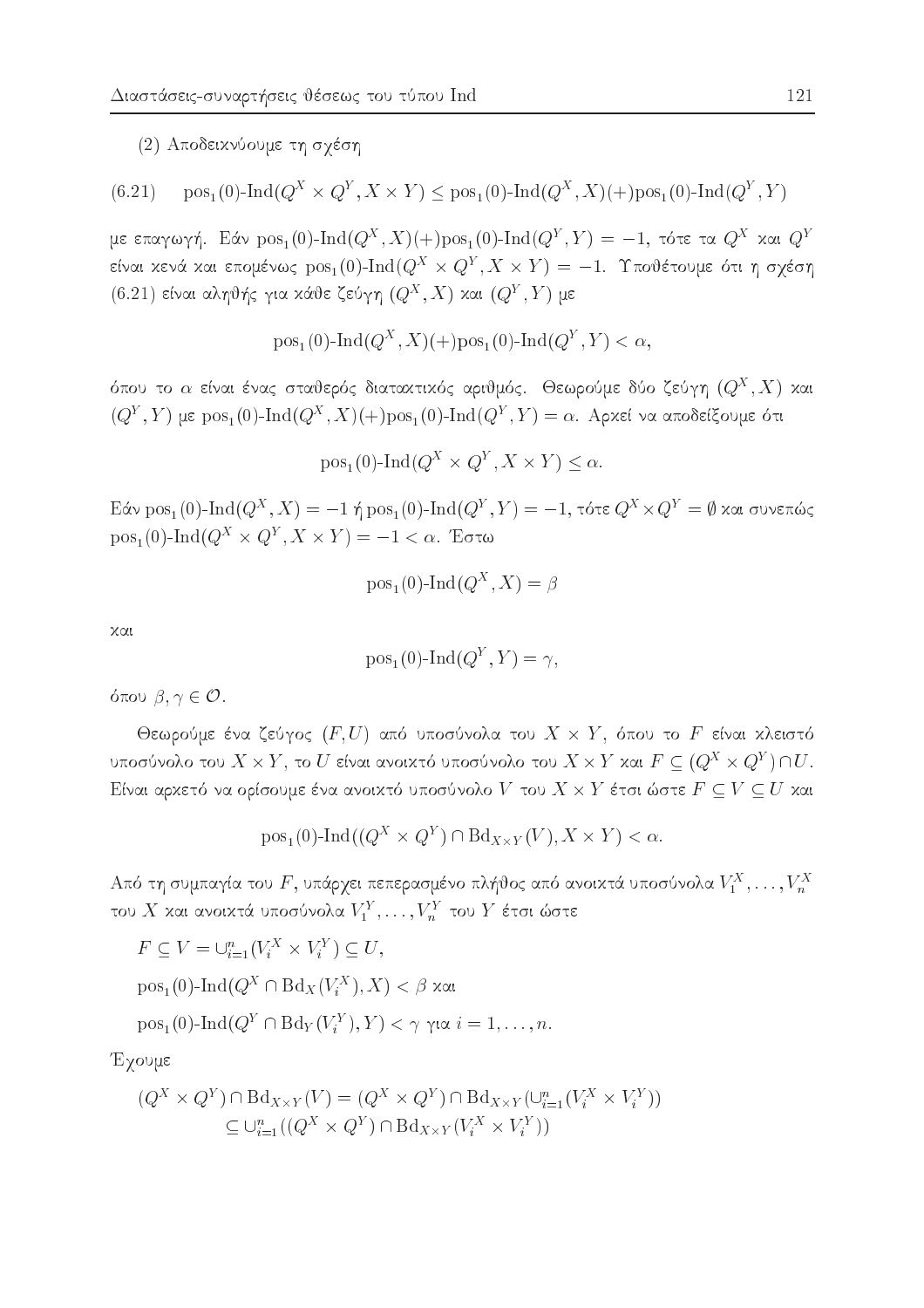Συνεπώς,  $pos_1(0)$ -Ind $(Q^X \times Q^Y, X \times Y) \leq \alpha$ . ■

 $pos_1(0)$ -Ind $((Q^X \times Q^Y) \cap Bd_{X \times Y}(V), X \times Y) < \alpha$ .

Εφ' όσον το πεπερασμένο θεώρημα αθροίσματος για την  $pos_1(0)$ -Ind ισχύει,

$$
pos1(0)-Ind((QX \cap BdX(ViX)) \times QY, X \times Y) < \alpha.
$$

χαι

$$
f_{\rm{max}}
$$

$$
pos1(0)-Ind(QX × (QY ∩ BdY(ViY)), X × Y)
$$

Από την υπόθεση της επαγωγής, έχουμε

$$
\text{pos}_1(0)\text{-}\text{Ind}(Q^X\cap \text{Bd}_X(V_i^X),X)(+)\text{pos}_1(0)\text{-}\text{Ind}(Q^Y,Y)<\beta(+)\gamma=\alpha.
$$

 $χαι$ 

$$
\textrm{pos}_1(0)\textrm{-}\textrm{Ind}(Q^X,X)(+)\textrm{pos}_1(0)\textrm{-}\textrm{Ind}(Q^Y\cap \textrm{Bd}_Y(V^Y_i),Y)<\beta(+)\gamma=\alpha
$$

$$
\subseteq \cup_{i=1}^{n} ((Q^X \times Q^Y) \cap ((X \times \text{Bd}_Y(V_i^Y)) \cup (\text{Bd}_X(V_i^X) \times Y)))
$$
  

$$
\subseteq \cup_{i=1}^{n} ((Q^X \times (Q^Y \cap \text{Bd}_Y(V_i^Y))) \cup ((Q^X \cap \text{Bd}_X(V_i^X)) \times Q^Y)),
$$

 $<$   $\alpha$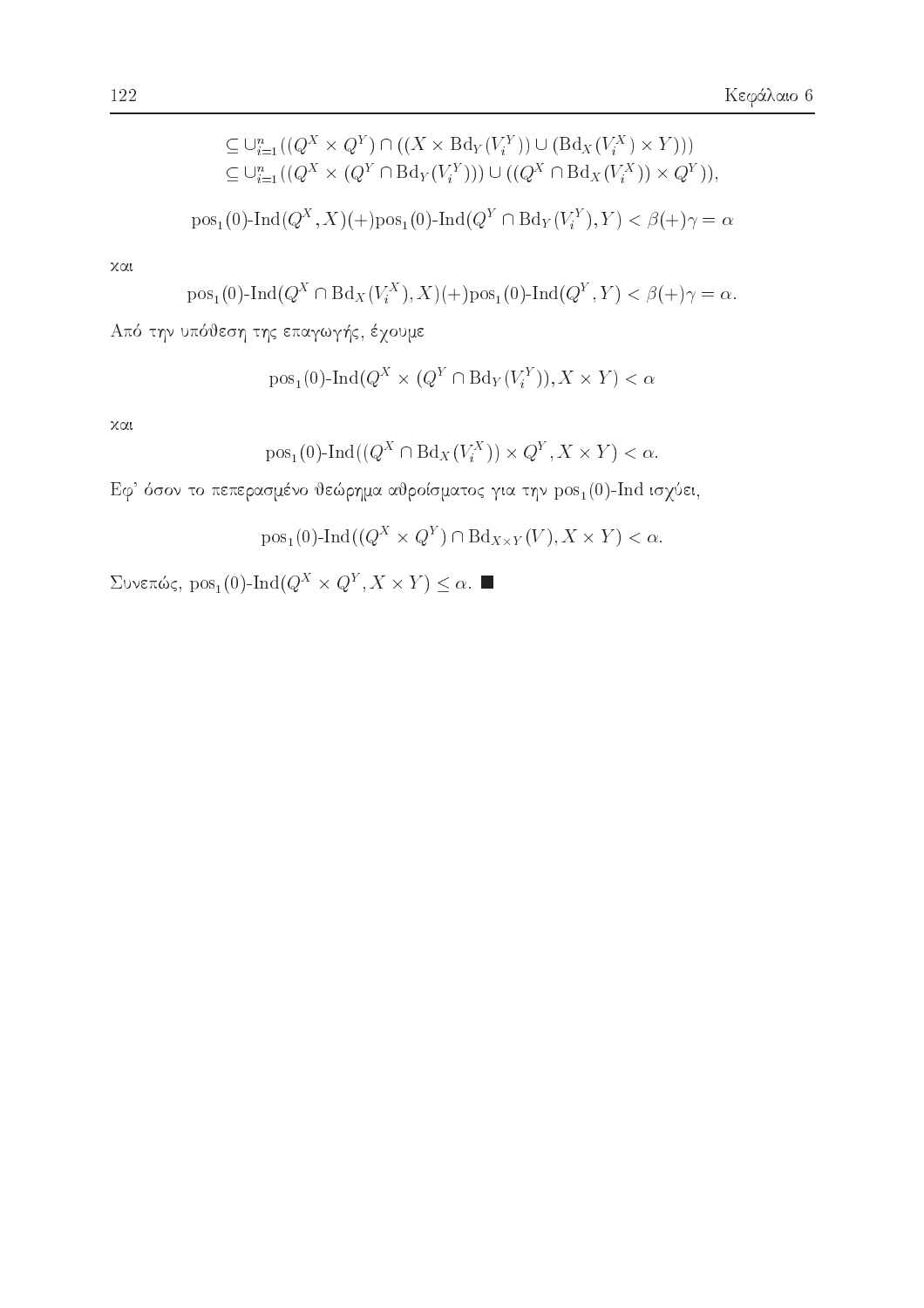# Kεφάλαιο 7

# Διαστάσεις-συναρτήσεις βάσεως θέσεως του τύπου dim

Στο βιβλίο [37] ορίσθηκαν διαστάσεις-συναρτήσεις βάσεως του τύπου ind, Ind και dim. Οι διαστάσεις-συναρτήσεις αυτές μελετήθηκαν μόνο ως προς την ιδιότητα της καθολικότητας. Στο κεφάλαιο αυτό δίνονται διαστάσεις-συναρτήσεις βάσεως θέσεως του τύπου dim και αποδεικνύεται η ιδιότητα της καθολικότητας για τις συναρτήσεις αυτές. Τα αποτελέσματα του κεφαλαίου αυτού είναι όλα πρωτότυπα.

Σε ό,τι ακολουθεί με τη λέξη χώρο θα εννοούμε έναν Τ<sub>0</sub>-χώρο με βάρος  $\leq \tau$ .

## 7.1 Βασιχοί ορισμοί

 $\vartriangle$ την εργασία [71] οριστηχαν χαι μελετητηχαν συσ σιαστασεις τεσεως  $\overline{a}$ τηπ χαι  $\overline{a}$ τηπ .  $\Pi$ αραχάτω οι διαστάσεις  $dim$  χαι  $dim^\ast$  συμβολίζονται  $\mathrm{p}^0\text{-dim}$  χαι  $\mathrm{p}^1\text{-dim}$ , αντίστοιγα.

 $7.1.1$  Ορισμός. Θεωρούμε τη συνάρτηση  $\rm p^0\text{-dim}$  με πεδίο ορισμού την χλάση όλων των ζευγών  $(Q,X)$ , όπου  $Q$  είναι ένα υποσύνολο ενός χώρου  $X$ , και πεδίο τιμών το σύνολο  $\omega \cup \{-1, \infty\}$  που ικανοποιεί την παρακάτω συνθήκη:

$$
p^0\text{-dim}(Q, X) \le n, \text{ ótou } n \in \{-1\} \cup \omega
$$

εάν και μόνον εάν για κάθε πεπερασμένο ανοικτό κάλυμμα  $c$  του χώρου  $X$  υπάρχει ένα πεπερασμένο ανοικτό κάλυμμα r του  $Q$ , εκλέπτυνση του c, έτσι ώστε ord $(r) \leq n$ .

 $7.1.2$   $\rm O$ ρισμός. Θεωρούμε τη συνάρτηση  $\rm p^1\text{-}dim$  με πεδίο ορισμού την χλάση όλων των ζευγών  $(Q,X)$ , όπου  $Q$  είναι ένα υποσύνολο ενός χώρου  $X$ , και πεδίο τιμών το σύνολο  $\omega \cup \{-1, \infty\}$  που ικανοποιεί την παρακάτω συνθήκη:

$$
\text{p}^1\text{-dim}(Q, X) \le n, \text{ for all } n \in \{-1\} \cup \omega
$$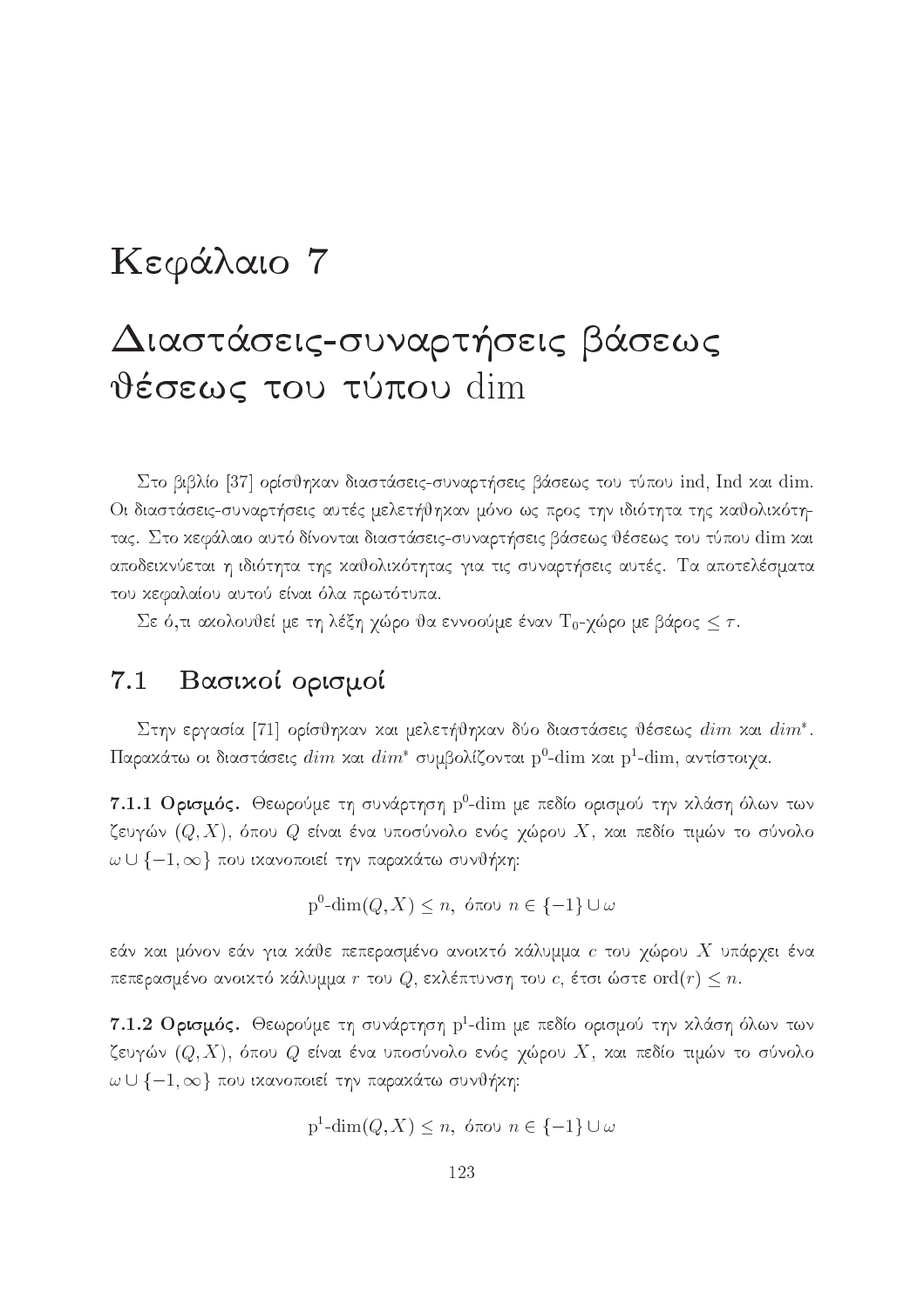εάν και μόνον εάν για κάθε πεπερασμένο ανοικτό κάλυμμα  $c$  του χώρου  $X$  υπάρχει μια πεπερασμένη οικογένεια  $r$  από ανοικτά υποσύνολα του  $X$ , εκλέπτυνση του  $c$ , έτσι ώστε  $Q \subseteq \bigcup \{V : V \in r\}$  xat ord $(r) \leq n$ .

## 7.1.3 Παρατήρηση. Παρατηρούμε ότι για κάθε υποσύνολο  $Q$  ενός χώρου  $X$  έχουμε

 $p^{0}$ -dim(Q, X) <  $p^{1}$ -dim(Q, X) < dim(X).

Επίσης, εάν X είναι το επίπεδο του Niemytzki και  $Q = \{(x, 0) : x \in \mathbb{R}\},\$ τότε

$$
p^0\text{-dim}(Q, X) < p^1\text{-dim}(Q, X) < \text{dim}(X)
$$

χαι

 $\dim(Q) \neq p^1$ -dim $(Q, X)$ .

(Βλέπε Example 5 του [71]).

7.1.4 Ορισμός. (1) Έστω Β μια βάση ενός χώρου Χ. Ένα κάλυμμα  $c$  του Χ λέγεται  $B$ -χάλυμμα, εάν όλα τα στοιχεία του  $c$  είναι στοιχεία της  $B.$ 

(2) Έστω  $Q$  ένα υποσύνολο ενός χώρου X. Λέμε ότι μια οικογένεια  $c$  από υποσύνολα του Χ καλύπτει το  $Q$ , εάν η οικογένεια  $\{Q \cap U : U \in c\}$  είναι ένα κάλυμμα του υποχώρου  $Q$ .

7.1.5 Ορισμός. Έστω Γ μια κλάση υποσυνόλων και  $Q$  ένα υποσύνολο του X. Ένα κάλυμμα  $c$  του  $X$  (αντίστοιχα, μια οικογένεια  $c$  από υποσύνολα του  $X$  που καλύπτει το Q) λέγεται **F-κάλυμμα** (αντίστοιχα, **F-κάλυμμα για το** Q), εάν  $(C, X) \in \mathbb{F}$  για κάθε  $C\in c.$ Ένα Γ-κάλυμμα (αντίστοιχα, ένα Γ-κάλυμμα για το Q) r, που είναι εκλέπτυνση ενός καλύμματος  $c$  του  $X$  (αντίστοιχα, μιας οικογένειας  $c$  από υποσύνολα του  $X$  που καλύπτουν το  $Q$ ), καλείται F-εκλέπτυνση του  $c$  (αντίστοιχα, F-εκλέπτυνση του  $c$  για το  $Q$ ).

7.1.6 Συμβολισμός. Η κλάση όλων των p-βάσεων (αντίστοιχα, όλων των pos-βάσεων ή ps-βάσεων), δηλαδή η κλάση όλων των τριάδων  $(Q, B, X)$ , όπου  $Q$  είναι ένα υποσύνολο ενός χώρου X και B είναι μια p-βάση (αντίστοιχα, μια pos-βάση ή ps-βάση) για το  $Q$  στο X, συμβολίζεται με  $\mathbb{D}(\text{p-base})$  (αντίστοιχα, με  $\mathbb{D}(\text{pos-base})$  ή  $\mathbb{D}(\text{ps-base})$ ).

7.1.7 Ορισμός. Για κάθε κλάση  $\mathbb F$  υποσυνόλων θεωρούμε τη συνάρτηση b-p<sup>0</sup>-dim<sup>F</sup> με πεδίο ορισμού την κλάση  $\mathbb{D}(\text{ps-base})$  και πεδίο τιμών το σύνολο  $\omega \cup \{-1, \infty\}$  που ικανοποιεί την παρακάτω συνθήκη:

 $b-p^0$ -dim<sup>F</sup>(*Q*, *B*, *X*)  $\leq n$ , όπου  $n \in \{-1\}$  ∪ ω

εάν και μόνον εάν για κάθε πεπερασμένο  $B$ -κάλυμμα  $c$  του χώρου  $X$  υπάρχει ένα πεπερασμένο  $\mathbb{F}$ -χάλυμμα  $r$  του  $Q$ , εχλέπτυνση του  $c$ , έτσι ώστε  $\mathrm{ord}(r)\leq n.$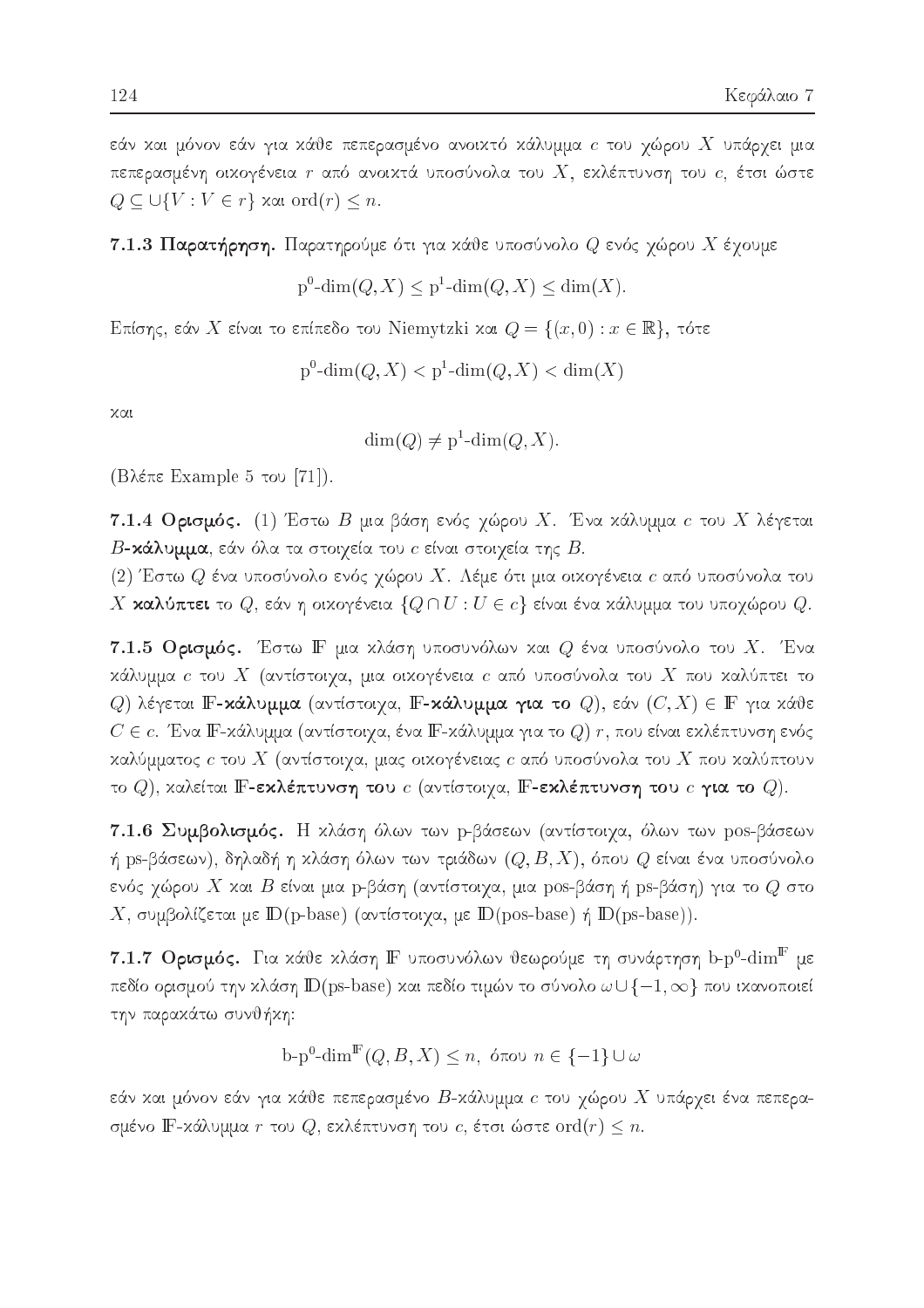Εάν ΙΓ είναι η κλάση όλων των ζευγών  $(Q, X)$ , όπου  $Q$  είναι ένα ανοικτό υποσύνολο ενός χώρου  $X$ , τότε η συνάρτηση b-p<sup>0</sup>-dim<sup>F</sup> θα συμβολίζεται με b-p<sup>0</sup>-dim<sup>Op</sup>.

7.1.8 Ορισμός. Για κάθε κλάση ΙΕ υποσυνόλων θεωρούμε τη συνάρτηση b- $\mathrm{p}^1\text{-dim}^{\mathrm{F}}$  με πεδίο ορισμού την κλάση  $\mathbb{D}(\text{ps-base})$  και πεδίο τιμών το σύνολο  $\omega \cup \{-1, \infty\}$  που ικανοποιεί την παρακάτω συνθήκη:

$$
\mathbf{b}\text{-}\mathbf{p}^1\text{-}\dim^{\mathbb{F}}(Q,B,X) \le n, \text{ for all } n \in \{-1\} \cup \omega
$$

εάν και μόνον εάν για κάθε πεπερασμένο  $B$ -κάλυμμα  $c$  του χώρου  $X$  υπάρχει μια πεπερασμένη οικογένεια  $r$  από ανοικτά υποσύνολα του  $X$ , εκλέπτυνση του  $c$ , έτσι ώστε  $(C, X) \in \mathbb{F}$  για  $x$ άθε  $C \in c, Q \subseteq \bigcup \{V : V \in r\}$  και ord $(r) \leq n$ .

Εάν ΙΓ είναι η κλάση όλων των ζευγών  $(Q, X)$ , όπου  $Q$  είναι ένα ανοικτό υποσύνολο ενός χώρου  $X$ , τότε η συνάρτηση b-p<sup>1</sup>-dim<sup>F</sup> θα συμβολίζεται με b-p<sup>1</sup>-dim<sup>Op</sup>.

7.1.9 Πρόταση. Έστω Β μια βάση ενός χώρου Χ. Για κάθε υποσύνολο  $Q$  του Χ έχουμε (1) b-p<sup>0</sup>-dim<sup>Op</sup>(*Q*, *B*, *X*)  $\le$  p<sup>0</sup>-dim(*Q*, *X*) και

$$
(2) b-p1-dimOp(Q, B, X) \leq p1-dim(Q, X).
$$

Απόδειξη. (1) Αποδεικνύουμε ότι

(7.1) 
$$
b-p^{0} \text{-dim}^{Op}(Q, B, X) \leq p^{0} \text{-dim}(Q, X)
$$

Έστω p<sup>0</sup>-dim(Q, X) =  $n \in \omega \cup \{-1, \infty\}$ . Η ανισότητα (7.1) είναι προφανής εάν  $n = -1$ ή  $n = \infty$ . Υποθέτουμε ότι  $n \in \omega$ . Έστω  $c$  ένα πεπερασμένο  $B$ -κάλυμμα του χώρου Χ. Προφανώς, η οικογένεια  $c$  είναι ένα πεπερασμένο ανοικτό κάλυμμα του χώρου  $X$ . Εφ' όσον  $p^0$ -dim $(Q, X) = n$ , υπάρχει ένα πεπερασμένο ανοικτό κάλυμμα  $r$  του  $Q$ , εκλέπτυνση του  $c$ , έτσι ώστε ord $(r) \leq n$ . Συνεπώς, b-p<sup>0</sup>-dim<sup>Op</sup> $(Q, B, X) \leq n$ .

(2) Αποδεικνύουμε ότι

(7.2) 
$$
b-p^1\text{-dim}^{Op}(Q, B, X) \leq p^1\text{-dim}(Q, X)
$$

Έστω p<sup>1</sup>-dim $(Q, X) = n \in \omega \cup \{-1, \infty\}$ . Η ανισότητα (7.2) είναι προφανής εάν  $n = -1$ ή  $n = \infty$ . Υποθέτουμε ότι  $n \in \omega$ . Έστω c ένα πεπερασμένο Β-κάλυμμα του χώρου X. Προφανώς, η οιχογένεια  $c$  είναι ένα πεπερασμένο ανοιχτό χάλυμμα του χώρου  $X$ . Εφ' όσον p<sup>1</sup>-dim $(Q, X) = n$ , υπάρχει μια πεπερασμένη οικογένεια r από ανοικτά υποσύνολα του Χ, εκλέπτυνση του c, έτσι ώστε  $Q \subseteq \bigcup \{V : V \in r\}$  και ord $(r) \leq n$ . Συνεπώς,  $b-p^1$ -dim<sup>Op</sup> $(Q, B, X) \leq n$ .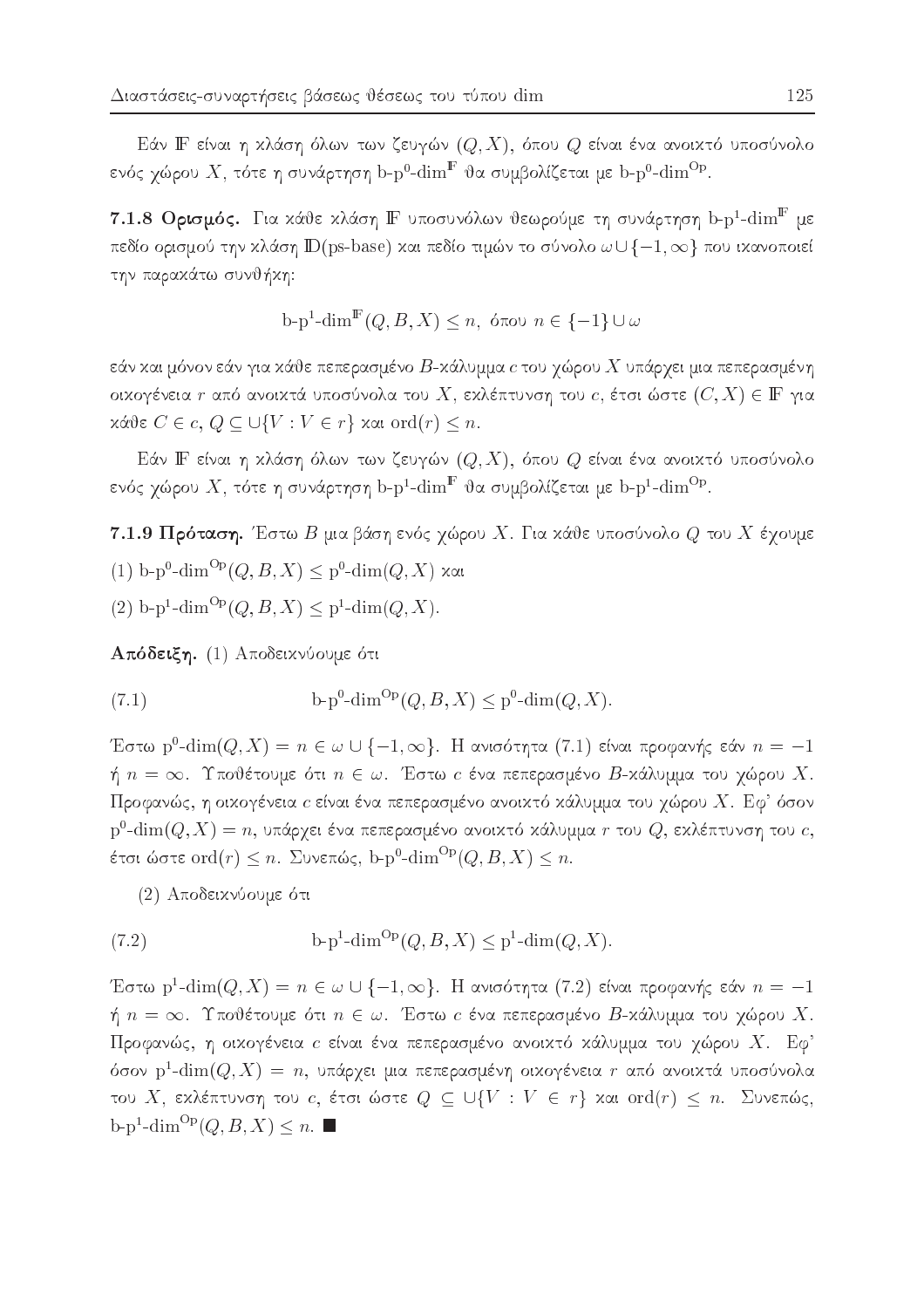7.1.10 Παράδειγμα. Έστω R το σύνολο των πραγματικών αριθμών με τη συνήθη τοπολογία,  $Q = (-\infty, 2]$  και  $B = \{(a, b) : a, b \in \mathbb{R} \text{ and } a < b\} \cup \{\mathbb{R}\}\$ . Προφανώς η οικογένεια  $B$  είναι μια βάση για το  $\mathbb R$ . Παρατηρούμε ότι

$$
p^0\text{-dim}(Q,\mathbb{R}) = p^1\text{-dim}(Q,\mathbb{R}) = 1
$$

χαι

$$
b-p^{0}\text{-dim}^{\text{Op}}(Q, B, \mathbb{R}) = b-p^{1}\text{-dim}^{\text{Op}}(Q, B, \mathbb{R}) = 0.
$$

7.1.11 Ορισμός. Λέμε ότι μια κλάση F υποσυνόλων είναι κλειστή ως προς τον υπό**γωρο**  $Q$  του **γώρο**υ  $X$ , εάν  $(Y \cap Q, Q) \in \mathbb{F}$  για κάθε  $(Y, X) \in \mathbb{F}$ .

7.1.12 Πρόταση. Έστω Β μια βάση ενός χώρου Χ. Για κάθε υποσύνολο  $Q$  του Χ έχουμε

(7.3) 
$$
b \cdot p^0 \cdot \dim^{\mathbb{F}}(Q, B, X) \le b \cdot p^1 \cdot \dim^{\mathbb{F}}(Q, B, X)
$$

όπου  ${\mathbb F}$  είναι χλάση υποσυνόλων χλειστή ως προς τον υπόγωρο  $Q$  του γώρου  $X.$ 

**Απόδειξη.** Έστω b-p<sup>1</sup>-dim<sup>F</sup>(Q, B, X) = n ∈ ω U {-1, ω}. Η ανισότητα (7.3) είναι προφανής εάν  $n = -1$  ή  $n = \infty$ . Υποθέτουμε ότι  $n \in \omega$ . Έστω *c* ένα πεπερασμένο  $B$ -κάλυμμα του χώρου X. Εφ' όσον b-p<sup>1</sup>-dim<sup>F</sup> $(Q, B, X) = n$ , υπάρχει μια πεπερασμένη οικογένεια  $r$  από υποσύνολα του  $X$ , εκλέπτυνση του  $c$ , έτσι ώστε  $(C, X) \in \mathbb{F}$  για κάθε  $C \in c, Q \subseteq \bigcup \{V : V \in r\}$  και ord $(r) \leq n$ . Τότε, η οικογένεια  $r_Q = \{U \cap Q : U \in r\}$ είναι ένα πεπερασμένο  $\mathbb F$ -χάλυμμα του  $Q,$  εχλέπτυνση του  $c,$  χαι έχει τάξη  $\le n.$  Συνεπώς,  $\text{b-p}^0$ -dim<sup>F</sup> $(Q, B, X) \leq n$ .

**7.1.13 Παράδειγμα.** Έστω X το επίπεδο του Niemytzki και  $Q = \{(x, 0) : x \in \mathbb{R}\}$ . Εάν συμβολίσουμε με  $t$  την τοπολογία του  $X$ , τότε

$$
b-p^{0} - \dim^{Op}(Q, t, X) = p^{0} - \dim(Q, X) < p^{1} - \dim(Q, X) = b - p^{1} - \dim^{Op}(Q, t, X).
$$

(Βλέπε Example 5 του [71]).

7.1.14 Ορισμός. (Βλέπε [37]) Για κάθε κλάση ΙΕ υποσυνόλων θεωρούμε τη συνάρτηση b-dim $^{\mathbb{F}}$  με πεδίο ορισμού την χλάση όλων των ζευγών  $(B,X)$ , όπου  $B$  είναι μια βάση ενός χώρου  $X$ , και πεδίο τιμών το σύνολο  $\omega \cup \{-1,\infty\}$  που ικανοποιεί την παρακάτω συνθήκη:

$$
\text{b-dim}^{\mathbb{F}}(B, X) \le n, \text{ ótou } n \in \{-1\} \cup \omega
$$

εάν και μόνον εάν για κάθε πεπερασμένο  $B$ -κάλυμμα  $c$  του χώρου  $X$  υπάρχει μια πεπερασμένη **IF-εχλέπτυνση** r του c με ord $(r) \leq n$ .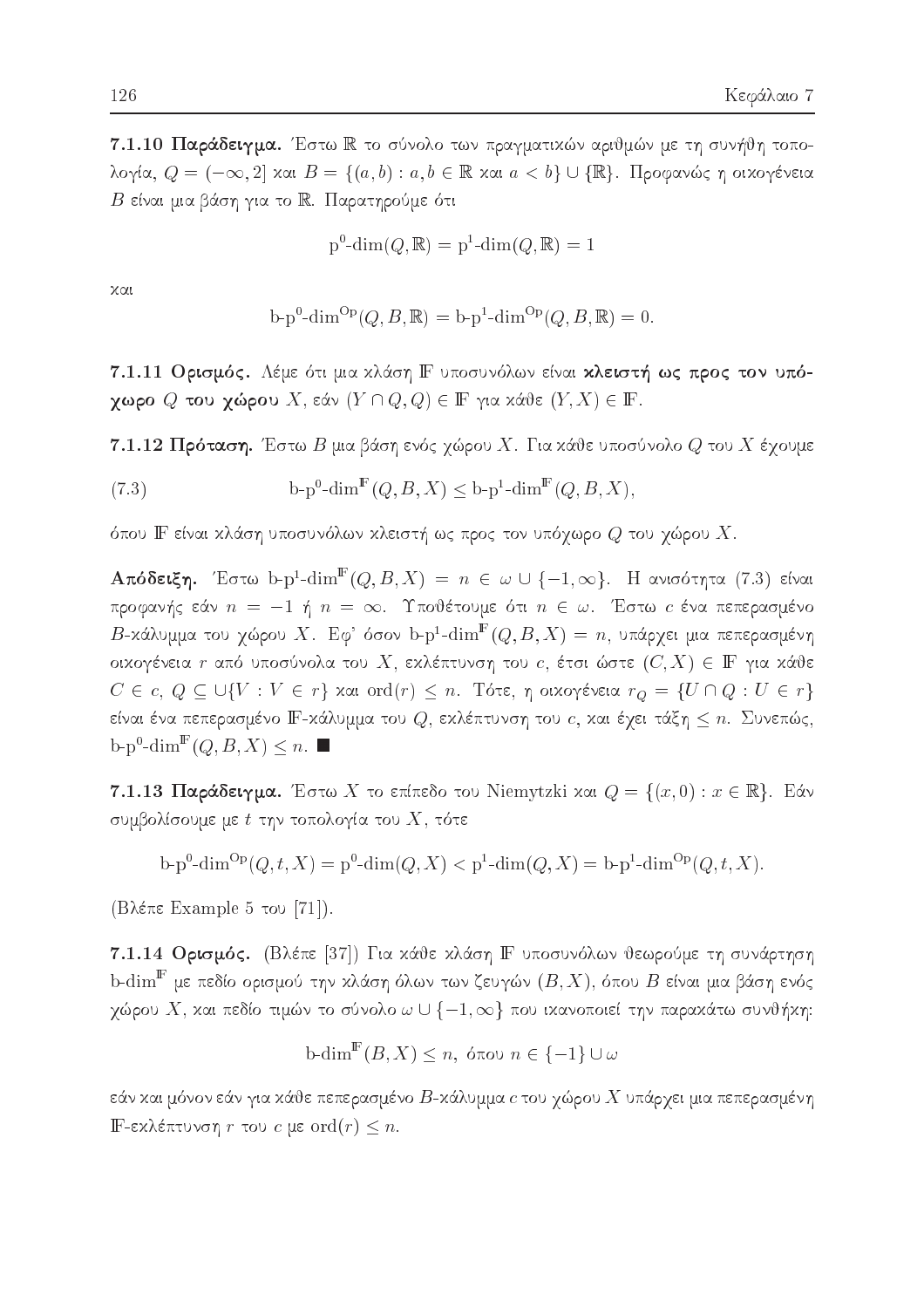Εάν ΙΓ είναι η κλάση όλων των ζευγών  $(Q, X)$ , όπου  $Q$  είναι ένα ανοικτό υποσύνολο ενός χώρου  $X,$  τότε η συνάρτηση b- $\operatorname{dim}^{\mathbb{F}}$  θα συμβολίζεται με b- $\operatorname{dim}^{\mathrm{Op}}.$ 

7.1.15 Πρόταση. Για κάθε χώρο X και για κάθε βάση  $B$  του X έχουμε

(7.4) 
$$
b\text{-dim}^{\text{Op}}(B,X) \le \text{dim}(X).
$$

Επιπλέον, εάν η βάση Β είναι πεπερασμένη, τότε

$$
b\text{-dim}^{\text{Op}}(B,X) = \dim(X).
$$

**Απόδειξη.** Έστω  $dim(X) = n \in \omega \cup \{-1, \infty\}$ . Η ανισότητα (7.4) είναι προφανής εάν  $n = -1$  ή  $n = \infty$ . Υποθέτουμε ότι  $n \in \omega$ . Έστω *c* ένα πεπερασμένο Β-κάλυμμα του χώρου  $X$ . Προφανώς, η οιχογένεια  $c$  είναι ένα πεπερασμένο ανοιχτό χάλυμμα του χώρου X. Εφ' όσον  $\dim(X) = n$ , η οιχογένεια c έχει μια πεπερασμένη εχλέπτυνση r από ανοιχτά υποσύνολα του  $X$  με  $\mathrm{ord}(r)\leq n.$  Συνεπώς, b- $\dim^{ \mathrm{Op}}(B,X)\leq n.$ 

Έστω ότι η βάση Β είναι πεπερασμένη. Αποδεικνύουμε ότι b-dim<sup>Op</sup>( $B, X$ ) = dim(X). Από τη σχέση (7.4), αρκεί να αποδείξουμε ότι

(7.5) 
$$
\dim(X) \leq \text{b-dim}^{\text{Op}}(B, X).
$$

Έστω b-dim<sup>Op</sup>(B, X) =  $n \in \omega \cup \{-1, \infty\}$ . Η ανισότητα (7.5) είναι προφανής εάν  $n = -1$  $\eta$   $n = \infty$ . Υποθέτουμε ότι  $n \in \omega$ . Έστω  $c = \{U_i : i = 1, ..., k\}$  ένα πεπερασμένο ανοικτό κάλυμμα του χώρου Χ. Εφ' όσον η βάση Β είναι πεπερασμένη, για κάθε  $i = 1, ..., k$ υπάρχουν στοιχεία  $W_{i,j}, j = 1, \ldots, k_i$  της βάσης  $B$  έτσι ώστε  $U_i = \bigcup_{i=1}^{k_i} W_{i,j}.$  Η οικογένεια

 $c' = \{W_{i,j} : j = 1, \ldots, k_i \text{ xat } i = 1, \ldots, k\}$ 

είναι ένα πεπερασμένο  $B$ -κάλυμμα του χώρου  $X$ . Εφ' όσον b- $\dim^{\mathrm{Op}}(B,X)=n$ , υπάρχει μια πεπερασμένη εκλέπτυνση  $r$  του  $c'$  από ανοικτά υποσύνολα του  $X$  με  $\text{ord}(r) \leq n$ . Προφανώς,  $\eta$ οικογένεια $r$ είναι μια πεπερασμένη εκλέπτυνση του c. Συνεπώς,  $\dim(X) \leq n.$ 

7.1.16 Πρόταση. Έστω Γ η κλάση όλων των υποσυνόλων και Β μια βάση ενός χώρου X. Tóte, b-dim<sup>F</sup> $(B, X) = 0$ .

**Απόδειξη.** Έστω  $c = \{U_i : i = 1, ..., k\}$  ένα πεπερασμένο Β-κάλυμμα του χώρου Χ. Τα σύνολα

$$
V_1 = U_1 \quad \text{and} \quad V_i = U_i \setminus \bigcup_{j < i} U_j, \ \text{for all} \ i = 2, \dots, k,
$$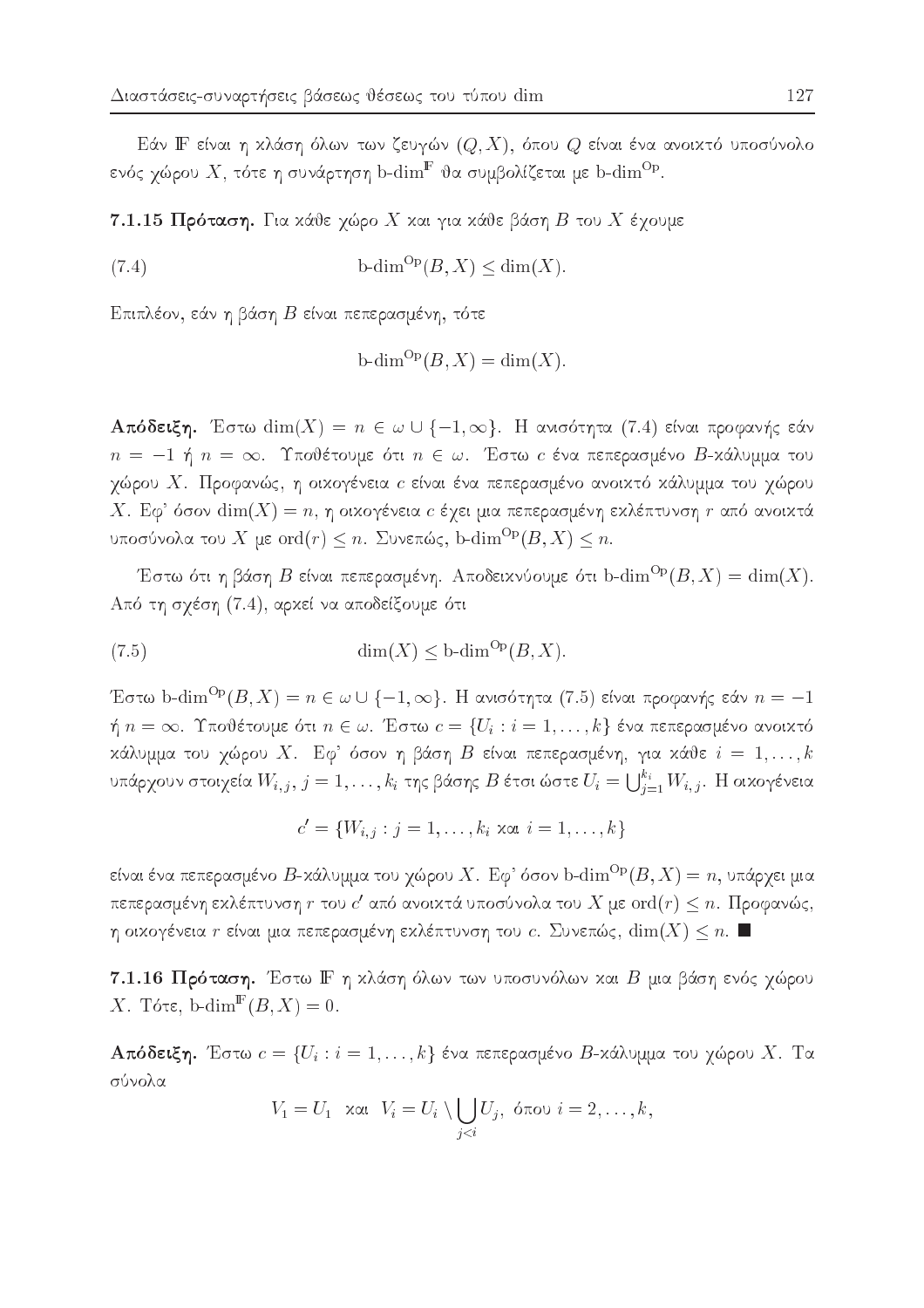αποτελούν μια πεπερασμένη  $\mathbb{F}\text{-}$ εχλέπτυνση του  $c$  με τάξη  $0.$  Άρα,  $\mathrm{b}\text{-}\mathrm{dim}^{\mathbb{F}}(B,X)=0.$   $\blacksquare$ 

7.1.17  $O$ ρισμός. Για χάθε χλάση  $\mathbb F$  υποσυνόλων θεωρούμε τη συνάρτηση b-p- $\dim^{\mathbb F}$  με πεδίο ορισμού την κλάση  $\mathbb{D}(\text{p-base})$  και πεδίο τιμών το σύνολο  $\omega \cup \{-1, \infty\}$  που ικανοποιεί την παρακάτω συνθήκη:

b-p-dim<sup>⊪</sup>(Q, B, X) ≤ n, όπου 
$$
n \in \{-1\} \cup \omega
$$

εάν και μόνον εάν για κάθε πεπερασμένη οικογένεια  $c$  από στοιχεία της  $B$  που καλύπτει το  $Q$  υπάρχει μια πεπερασμένη  $\mathbb F$ -εχλέπτυνση  $r$  του  $c$  για το  $Q$  με  $\mathrm{ord}(r)\leq n.$ 

Εάν Ι<br/><br>Εάν Ι<br/><br> είναι η κλάση όλων των ζευγών  $(Q, X)$ , όπου  $Q$  είναι ένα ανοικτό υποσύνολο ενός χώρου  $X$ , τότε η συνάρτηση b-p- $\operatorname{dim}^{\mathbb{F}}$  θα συμβολίζεται με b-p- $\operatorname{dim}^{\mathrm{Op}}.$ 

7.1.18 Παρατήρηση. (1) Εάν στον Ορισμό 7.1.17 αντικαταστήσουμε την κλάση  $D(p$ base) με την κλάση D(pos-base) (αντίστοιχα, με την κλάση D(ps-base)), τότε θα πάρουμε τη διάσταση-συνάρτηση βάσεως θέσεως b-pos- $\dim^{\mathrm{F}}$  (αντίστοιχα, b-ps- $\dim^{\mathrm{F}}$ ). Προφανώς,

 $(\alpha)$  b-p-dim<sup>F</sup>  $|_{D(pos\text{-}base)} =$  b-pos-dim<sup>F</sup>  $x\alpha$ 

 $(\beta)$  b-p-dim<sup>F</sup>  $|_{\text{D}(ps\text{-}base)} = \text{b-ps-dim}^{\text{F}}$ .

(2) Έστω ΙΓ μια κλάση υποσυνόλων και Β μια βάση ενός χώρου Χ. Τότε,

$$
b\text{-}ps\text{-}\dim^{\mathbb{F}}(X, B, X) = b\text{-}p^0\text{-}\dim^{\mathbb{F}}(X, B, X)
$$
  
= 
$$
b\text{-}p^1\text{-}\dim^{\mathbb{F}}(X, B, X)
$$
  
= 
$$
b\text{-}\dim^{\mathbb{F}}(B, X).
$$

7.1.19 Πρόταση. Έστω Β μια βάση ενός χώρου Χ. Για κάθε υποσύνολο  $Q$  του Χ έχουμε

(7.6) 
$$
b \cdot p^1 \cdot \dim^{\mathbb{F}}(Q, B, X) \leq b \cdot ps \cdot \dim^{\mathbb{F}}(Q, B, X).
$$

**Απόδειξη.** Έστω b-ps-dim $^{\mathbb{F}}(Q, B, X) = n \in \omega \cup \{-1, \infty\}$ . Η ανισότητα (7.6) είναι προφανής εάν  $n = -1$  ή  $n = \infty$ . Υποθέτουμε ότι  $n \in \omega$ . Έστω  $c$  ένα πεπερασμένο  $B$ -κάλυμμα του γώρου  $X.$  Τότε, η οικογένεια  $c$  καλύπτει το  $Q.$  Εφ' όσον b-ps- $\dim^{\rm I\!F}(Q,B,X)=n,$  υπάρχει μια πεπερασμένη Ε-εκλέπτυνση r του c με ord(r)  $\leq n$ . Προφανώς,  $Q \subseteq \bigcup \{V : V \in r\}$ . Συνεπώς, b-p<sup>1</sup>-dim<sup>F</sup>(Q, B, X) ≤ n.

7.1.20 Πρόταση. Έστω Γ μια κλάση υποσυνόλων και Β μια βάση ενός χώρου Χ. Για κάθε υποσύνολο  $Q$  του  $X$  έχουμε b-p<sup>1</sup>-dim<sup>F</sup> $(Q, B, X) \leq$  b-dim<sup>F</sup> $(B, X)$ . Επίσης, για κάθε  $V \in B$  έχουμε b-ps-dim<sup>F</sup> $(X \setminus V, B, X) \leq b$ -dim<sup>F</sup> $(B, X)$ .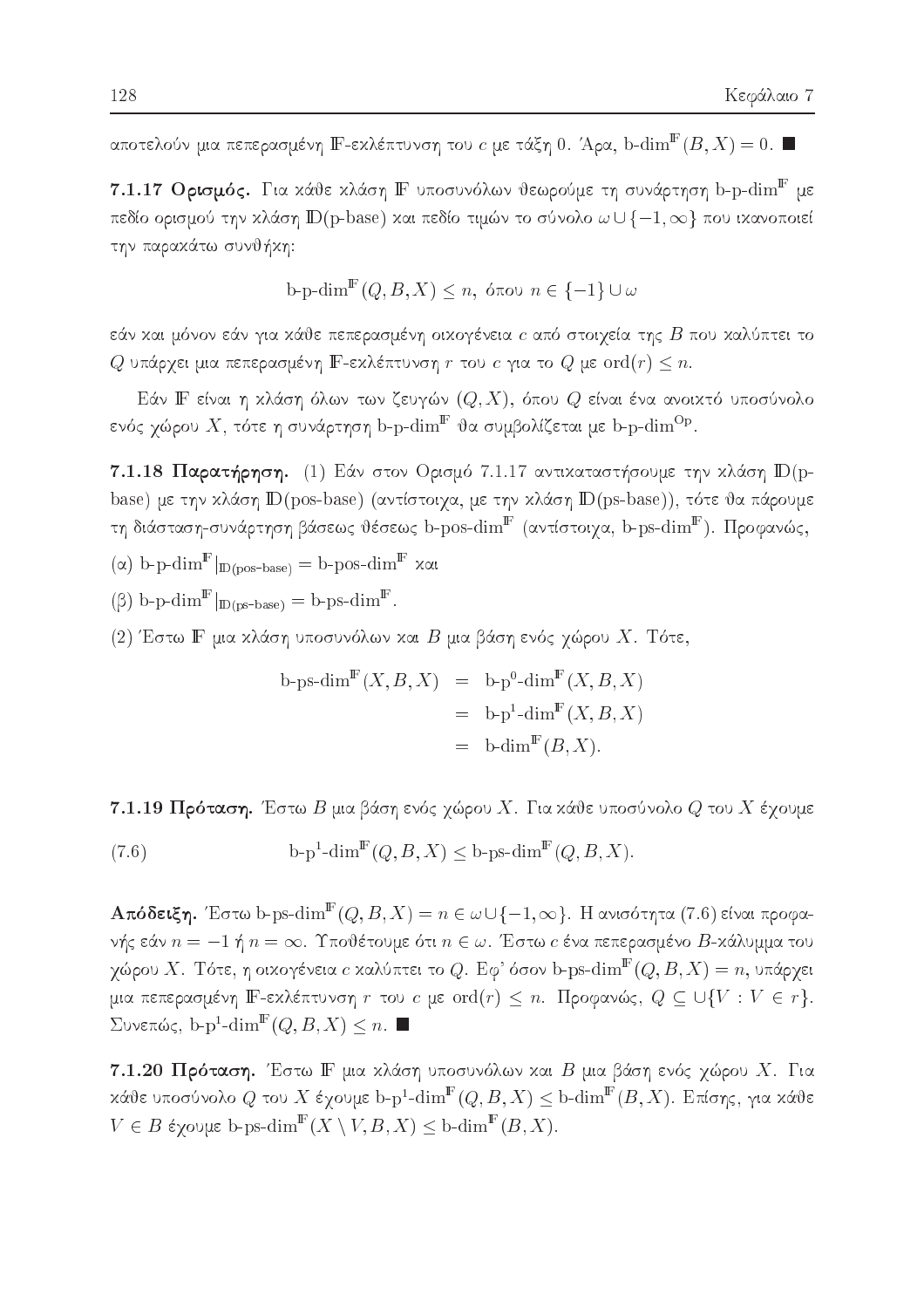### Απόδειξη. Αποδεικνύουμε ότι

(7.7) 
$$
b-p^1\text{-dim}^{\mathbb{F}}(Q, B, X) \leq b\text{-dim}^{\mathbb{F}}(B, X).
$$

Έστω b-dim $^{\mathbb{F}}(B,X)=n\in\omega\cup\{-1,\infty\}.$  Η ανισότητα (7.7) είναι προφανής εάν  $n=-1$  ή  $n = \infty$ . Υποθέτουμε ότι  $n \in \omega$ . Έστω c ένα πεπερασμένο Β-κάλυμμα του χώρου Χ. Εφ' όσον b-dim $^{\mathrm{F}}(B,X)=n$ , υπάρχει μια πεπερασμένη Ε-εκλέπτυνση  $r$  του  $c$  με  $\mathrm{ord}(r)\leq n.$ Προφανώς,  $Q \subseteq \bigcup \{V : V \in r\}$ . Συνεπώς, b-p<sup>1</sup>-dim<sup>F</sup>(Q, B, X)  $\leq n$ .

Αποδεικνύουμε ότι

(7.8) 
$$
b\text{-}ps\text{-}\dim^{\mathbb{F}}(X\setminus V, B, X) \leq b\text{-}\dim^{\mathbb{F}}(B, X).
$$

Έστω b-dim<sup>F</sup>(B, X) =  $n \in \omega \cup \{-1, \infty\}$ . Η ανισότητα (7.8) είναι προφανής εάν  $n = -1$  ή  $n=\infty.$ Υποθέτουμε ότι $n\in\omega.$  Έστω $c$ μια πεπερασμένη οικογένεια από στοιχεία της  $B$ που καλύπτει το  $X\setminus V$ . Τότε, η οικογένεια  $c\cup\{V\}$  είναι ένα πεπερασμένο  $B$ -κάλυμμα του χώρου X. Εφ' όσον b-dim $^{\mathbb{F}}(B,X)=n$ , υπάρχει μια πεπερασμένη IF-εκλέπτυνση r του  $c\cup\{V\}$  με ord(r)  $\leq n$ . Προφανώς,  $X \setminus V \subseteq \bigcup \{V : V \in r\}$ . Συνεπώς, b-ps-dim<sup>F</sup>( $X \setminus V, B, X$ )  $\leq n$ .  $\Box$ 

7.1.21 Πόρισμα. Έστω Γ μια κλάση υποσυνόλων και Β μια βάση ενός χώρου Χ. Τότε,

$$
\begin{array}{rcl}\n\text{b-dim}^{\mathbb{F}}(B, X) & = & \max\{\text{b-ps-dim}^{\mathbb{F}}(X \setminus V, B, X) : V \in B\} \\
& = & \max\{\text{b-p}^1\text{-dim}^{\mathbb{F}}(Q, B, X) : Q \subseteq X\}.\n\end{array}
$$

Απόδειξη. Από την Πρόταση 7.1.20, έχουμε

$$
\sup\{\mathbf{b}\text{-}\mathbf{p}^1\text{-}\dim^{\mathbb{F}}(Q,B,X):Q\subseteq X\}\le\mathbf{b}\text{-}\dim^{\mathbb{F}}(B,X)
$$

και

$$
\sup\{\text{b-ps-dim}^{\mathbb{F}}(X\setminus V, B, X): V\in B\} \le \text{b-dim}^{\mathbb{F}}(B, X)
$$

Επίσης, για  $Q = X$  έχουμε

$$
b-p^1\text{-dim}^{\mathbb{F}}(Q, B, X) = b\text{-dim}^{\mathbb{F}}(B, X)
$$

και για  $V = \emptyset$  έχουμε

b-ps-dim<sup>$$
\mathbb{F}
$$</sup> $(X, B, X) =$ b-dim <sup>$\mathbb{F}$</sup>  $(B, X)$ .

Άρα,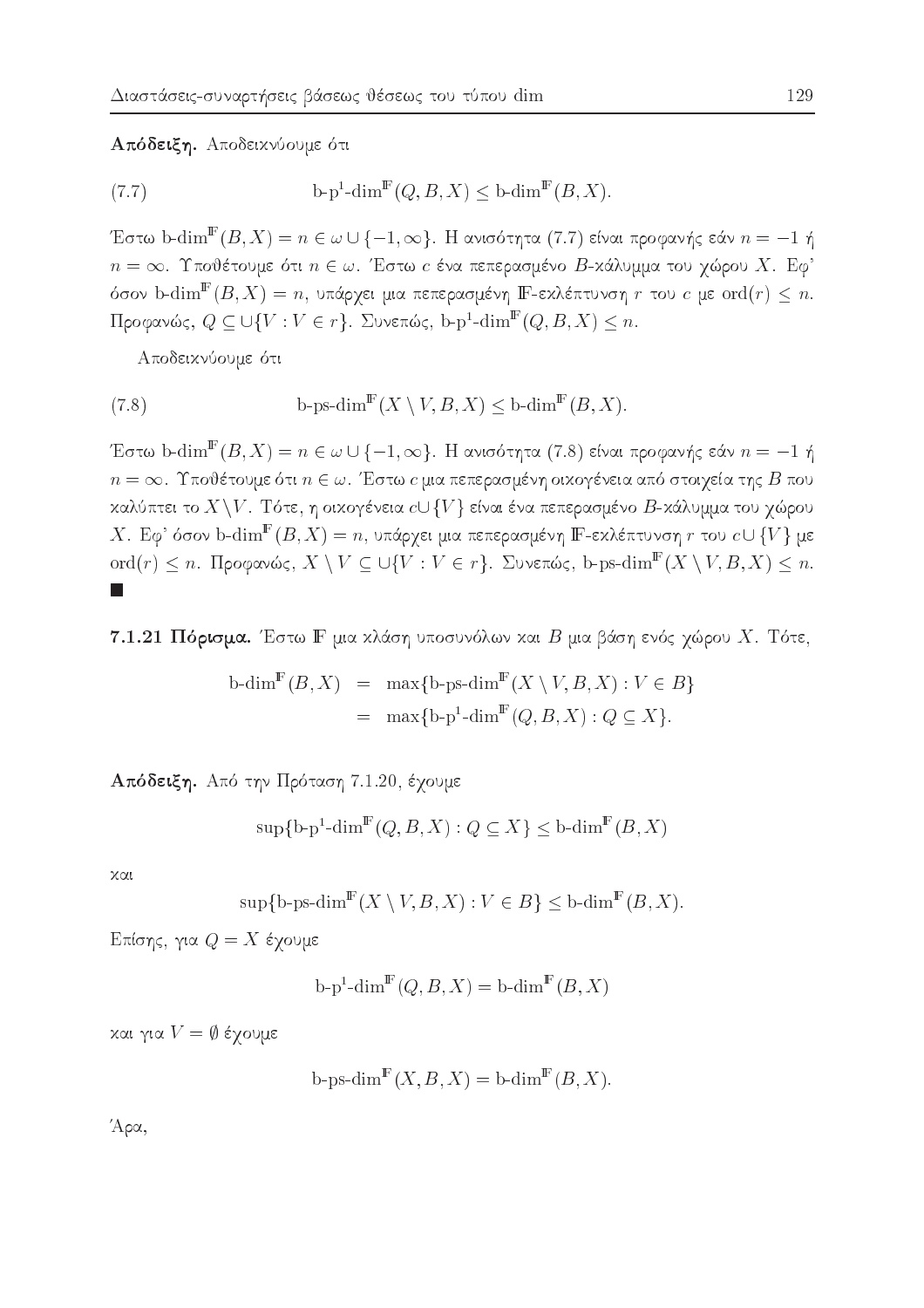$\operatorname{b-dim}^{\mathbb{F}}(B,X) = \max\{\operatorname{b-p}^1\text{-dim}^{\mathbb{F}}(Q,B,X): Q \subseteq X\}$  xat

 $\operatorname{b-dim}^{\mathbb{F}}(B, X) = \max\{\operatorname{b-ps-dim}^{\mathbb{F}}(X \setminus V, B, X) : V \in B\}.$ 

**7.1.22 Παράδειγμα.** Έστω  $X = \{a, b, c\}$ . Θεωρούμε επί του X την τοπολογία

$$
t = \{\emptyset, \{a, b\}, \{b, c\}, \{b\}, X\}.
$$

Έστω  $Q = \{c\}$ . Παρατηρούμε ότι

 $b-p^{0}$ -dim<sup>Op</sup> $(Q, t, X) = b-p^{1}$ -dim<sup>Op</sup> $(Q, t, X) = 0$  xxt  $b\text{-dim}^{\text{Op}}(t, X) = 1.$ 

7.1.23 Παράδειγμα. Έστω R το σύνολο των πραγματικών αριθμών με τη συνήθη τοπολογία,  $I = [0, 1]$  και  $B = \{(a, b) : a, b \in \mathbb{R} \text{ and } a < b\} \cup \{\mathbb{R}\}\$ . Προφανώς η οικογένεια Β είναι μια βάση για το  $\mathbb R$  και  $\dim(\mathbb R)=1$ . Επιπλέον, επειδή το μονοσύνολο  $\{\mathbb R\}$  είναι εκλέπτυνση κάθε πεπερασμένου Β-καλύμματος του R, b-dim<sup>Op</sup>(B, R) = 0. Παρατηρούμε ότι

 $\mathbf{b} - \mathbf{p}^0$ -dim ${}^{Op}(I, B, \mathbb{R}) = \mathbf{b} - \mathbf{p}^1$ -dim ${}^{Op}(I, B, \mathbb{R}) = 0$  xxt

b-ps-dim<sup>Op</sup> $(I, B, \mathbb{R}) = 1$ .

7.1.24 Παρατήρηση. Οι σχέσεις μεταξύ των διαστάσεων-συναρτήσεων του τύπου dim (βλέπε τις παραπάνω προτάσεις και παραδείγματα) συνοψίζονται στο παρακάτω διάγραμμα, όπου " -> " σημαίνει "  $\leq$  " και " -> " σημαίνει ότι " γενικά  $\nleq$  ".

$$
\text{b-dim}^{\text{Op}}(B, X) \xrightarrow{\qquad \qquad \downarrow \qquad \qquad \downarrow \qquad \qquad \downarrow \qquad \qquad \downarrow \qquad \qquad \downarrow \qquad \qquad \downarrow \qquad \qquad \downarrow \qquad \qquad \downarrow \qquad \qquad \downarrow \qquad \qquad \downarrow \qquad \qquad \downarrow \qquad \qquad \downarrow \qquad \qquad \downarrow \qquad \qquad \downarrow \qquad \qquad \downarrow \qquad \qquad \downarrow \qquad \qquad \downarrow \qquad \qquad \downarrow \qquad \qquad \downarrow \qquad \qquad \downarrow \qquad \qquad \downarrow \qquad \qquad \downarrow \qquad \qquad \downarrow \qquad \qquad \downarrow \qquad \qquad \downarrow \qquad \qquad \downarrow \qquad \qquad \downarrow \qquad \qquad \downarrow \qquad \qquad \downarrow \qquad \qquad \downarrow \qquad \qquad \downarrow \qquad \qquad \downarrow \qquad \qquad \downarrow \qquad \qquad \downarrow \qquad \qquad \downarrow \qquad \qquad \downarrow \qquad \qquad \downarrow \qquad \qquad \downarrow \qquad \qquad \downarrow \qquad \qquad \downarrow \qquad \qquad \downarrow \qquad \qquad \downarrow \qquad \qquad \downarrow \qquad \qquad \downarrow \qquad \qquad \downarrow \qquad \qquad \downarrow \qquad \qquad \downarrow \qquad \qquad \downarrow \qquad \qquad \downarrow \qquad \qquad \downarrow \qquad \qquad \downarrow \qquad \qquad \downarrow \qquad \qquad \downarrow \qquad \qquad \downarrow \qquad \qquad \downarrow \qquad \qquad \downarrow \qquad \qquad \downarrow \qquad \qquad \downarrow \qquad \qquad \downarrow \qquad \qquad \downarrow \qquad \qquad \downarrow \qquad \qquad \downarrow \qquad \qquad \downarrow \qquad \qquad \downarrow \qquad \qquad \downarrow \qquad \qquad \downarrow \qquad \qquad \downarrow \qquad \qquad \downarrow \qquad \qquad \downarrow \qquad \qquad \downarrow \qquad \qquad \downarrow \qquad \qquad \downarrow \qquad \qquad \downarrow \qquad \qquad \downarrow \qquad \qquad \downarrow \qquad \qquad \downarrow \qquad \qquad \downarrow \qquad \qquad \downarrow \qquad \qquad \downarrow \qquad \qquad \downarrow \qquad \qquad \downarrow \qquad \qquad \downarrow \
$$

Διάγραμμα 7.1

### Καθολικά στοιχεία για διαστάσεις-συναρτήσεις βά- $7.2$ σεως θέσεως του τύπου dim

7.2.1 Συμβολισμοί. Έστω df μια από τις παρακάτω διαστάσεις-συναρτήσεις βάσεως θέσεως του τύπου dim: b-p-dim<sup>F</sup>, b-pos-dim<sup>F</sup>, b-ps-dim<sup>F</sup>, b-p<sup>0</sup>-dim<sup>F</sup> και b-p<sup>1</sup>-dim<sup>F</sup>. Για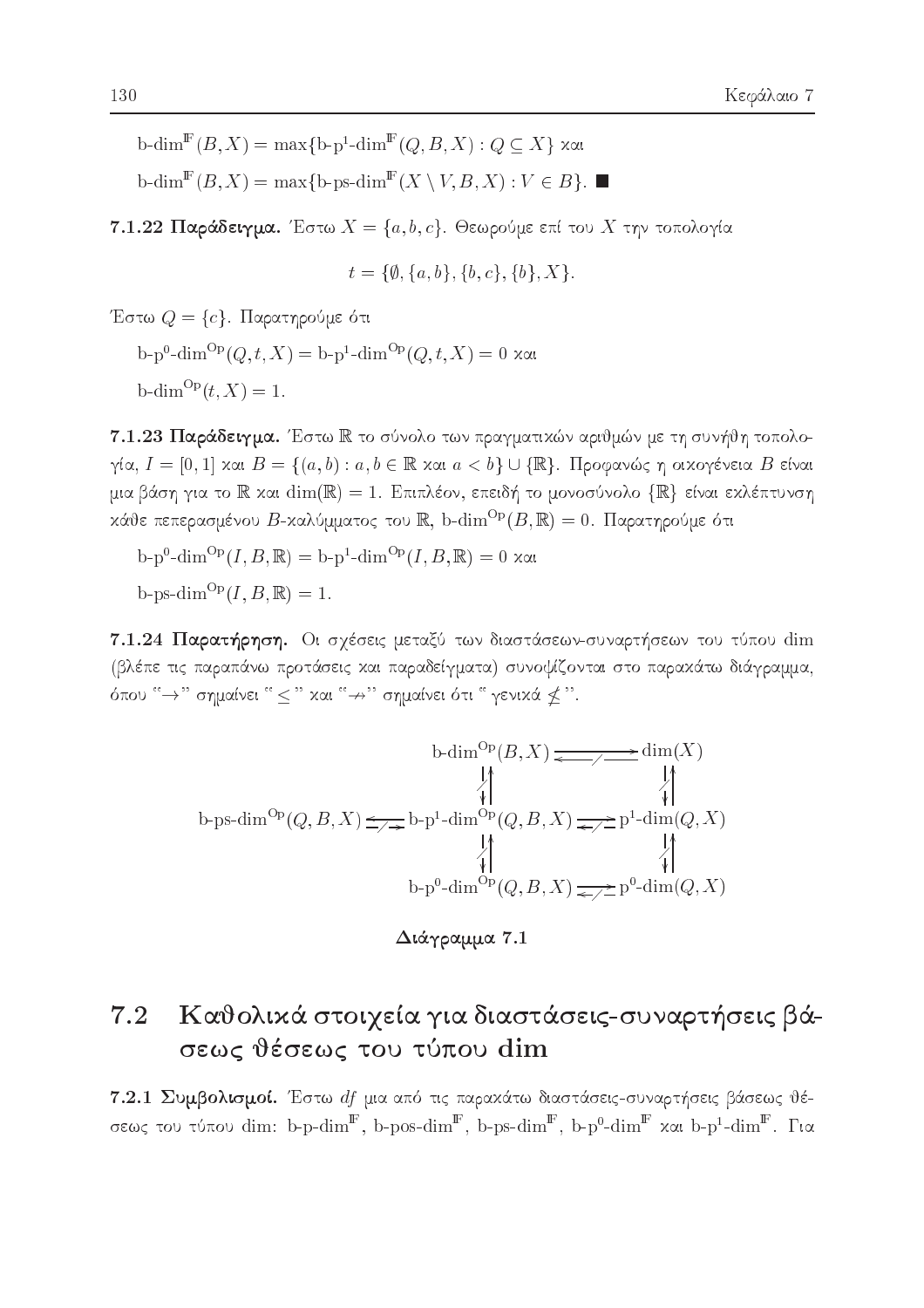κάθε  $n \in \{-1\}$  U ω με  $\mathbb{P}(df \leq n)$  συμβολίζουμε την κλάση p-βάσεων που αποτελείται από όλες τις τριάδες  $(Q, B, X)$  με  $df(Q, B, X) \leq n$ .

7.2.2 Ορισμός. (Βλέπε [37]) Έστω Χ ένας χώρος. Λέγεται ότι μια κλάση  $\mathbb F$  υποσυνόλων ικανοποιεί τη Συνθήκη Πεπερασμένης Ένωσης (Finite Union Condition), εάν από τις συνθήκες  $(F_i, X) \in \mathbb{F}$ ,  $i \in j \in \omega$ , προκύπτει ότι  $(\bigcup \{F_i : i \in j\}, X) \in \mathbb{F}$ . Επίσης, λέγεται ότι μια κλάση Ε υποσυνόλων ικανοποιεί τη Συνθήκη Κενού Υποσυνόλου (Empty Subset Condition), εάν από τη συνθήκη  $(Q, X) \in \mathbb{F}$  προκύπτει ότι  $(\emptyset, X) \in \mathbb{F}$ .

7.2.3 Λήμμα. (Βλέπε [37]) Έστω Q ένας περιορισμός μιας δικτυωμένης οικογένειας S από χώρους. Υποθέτουμε ότι ο Q είναι  $(\mathbf{M}_0,\mathrm{R}_0)$ -πλήρης περιορισμός για κάποιο συν-σημάδι  ${\bf M}_0$  της S και για κάποια  $({\bf M}_0,{\bf Q})$ -επιτρεπτή οικογένεια από σχέσεις ισοδυναμίας επί της S. Τότε, για κάθε συν-σημάδι Μ της S, που είναι συν-επέκταση του  $\mathbf{M}_0$  και για κάθε  $(\mathbf{M}, \mathbf{Q})$ επιτρεπτή οικογένεια R από σχέσεις ισοδυναμίας επί της S, που είναι τελικώς λεπτότερη της  $\mathrm{R}_0$ , ο Q είναι  $(\mathbf{M}, \mathrm{R})$ -πλήρης περιορισμός.

 $7.2.4$  Θεώρημα. Έστω  $df$  μια από τις διαστάσεις-συναρτήσεις βάσεως θέσεως: b-p- $\dim^{\mathbb{F}},$ b-pos-dim $^{\mathbb{F}}$ , b-ps-dim $^{\mathbb{F}}$ , b-p $^0$ -dim $^{\mathbb{F}}$  και b-p $^1$ -dim $^{\mathbb{F}}$ . Εάν η κλάση  $\mathbb{F}$  είναι κορεσμένη, πλήρης και ικανοποιεί τις Συνθήκες Πεπερασμένης Ένωσης και Κενού Υποσυνόλου, τότε για κάθε  $n \in \{-1\} \cup \omega$  η κλάση  $\mathbb{P}(df \leq n)$  είναι κορεσμένη.

 ${\bf A}$ πόδειξη. Δίνεται η απόδειξη του θεωρήματος μόνο για την χλάση  ${\rm I\!P}(\text{b-p-dim}^{\mathbb{F}}\leq n),$ όπου  $n \in \{-1\} \cup \omega$ . Η απόδειξη του θεωρήματος για τις υπόλοιπες κλάσεις είναι ανάλογη. Έστω  $n \, \in \, \{-1\} \cup \omega$ . Θα αποδείξουμε ότι η κλάση  $\mathbb{P}\, ($ b-p- $\dim^{\mathbb{F}}\, \leq\, n)$  είναι κορεσμένη. Έστω  ${\bf S}$  μια διχτυωμένη οιχογένεια από γώρους,  ${\bf Q} \equiv \{Q^X : X \in {\bf S}\}$  ένας περιορισμός της  $\mathbf{S},\,\mathbf{B}\equiv\{B^X:X\in\mathbf{S}\}$  μια  $\mathbb{P}(\text{b-p-dim}^{\mathbb{F}}\leq n)$ -συν-p-βάση για τον  $\mathbf{Q}$  στην  $\mathbf{S}$  χαι

$$
\mathbf{N} \equiv \{ \{ V_{\varepsilon}^{X} : \varepsilon \in \tau \} : X \in \mathbf{S} \}
$$

μια συν-δικτύωση της  $\bf B$ . Αποδεικνύουμε ότι υπάργει μια συν-επέκταση  $\bf M^+$  του  $\bf N$  έτσι ώστε για χάθε συν-σημάδι  $\bf M$  της  $\bf S$ , που είναι συν-επέχταση του  $\bf M^+$ , να υπάργει μια  $(\bf M,\bf Q)$ επιτρεπτή οιχογένεια  $\mathrm{R}^+$  από σγέσεις ισοδυναμίας επί της  $\mathbf S$  τέτοια ώστε για χάθε επιτρεπτή οιχογένεια  $\rm R$  από σγέσεις ισοδυναμίας επί της  $\rm\bf S$ , που είναι τελιχώς λεπτότερη της  $\rm R^+$ , χαι  $x\alpha$  de L;  $\mathbf{H}, \mathbf{E} \in \mathbb{C}^{\times}(\mathbb{R})$  de  $\mathbf{E} \subset \mathbf{H} \subset \mathbf{E}$  va eyouse out

$$
(\mathrm{T}(\mathbf{E}|_{\mathbf{Q}}), \mathrm{B}_{\diamondsuit, \theta(\tau)}^{\mathbf{H}}, \mathrm{T}(\mathbf{L})) \in \mathbb{P}(\mathrm{b}\text{-}\mathrm{p}\text{-}\mathrm{dim}^{\mathbb{F}} \leq n),
$$

όπου θ είναι μια ενδεικτική συνάρτηση από το  $\mathbf N$  στο  $\mathbf M.$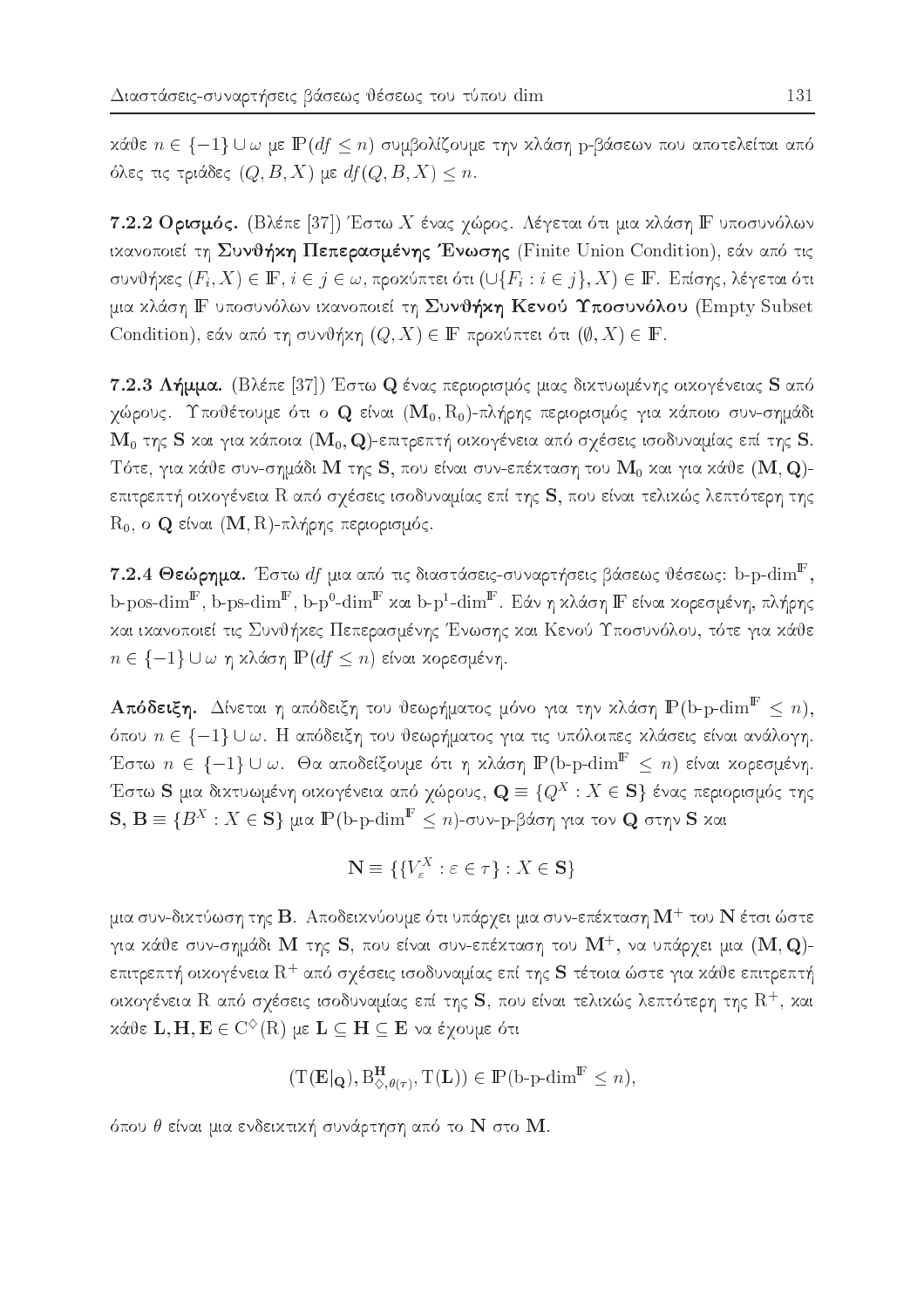Πρώτα, για κάθε $q \in \mathcal{F} \setminus \{\emptyset\}$ και για κάθε $\varepsilon \in q$ θα κατασκευάσουμε ένα ΙΓ-περιορισμό της  $S$ :

$$
\mathbf{W}(q,\varepsilon) \equiv \{W^X(q,\varepsilon) : X \in \mathbf{S}\}\
$$

Έστω  $q = \{\varepsilon_0, \ldots, \varepsilon_k\}$  ένα στοιχείο του  $\mathcal{F}\backslash \{\emptyset\}$ . Για κάθε  $X \in \mathbf{S}$  θεωρούμε ένα δικτυωμένο σύνολο

$$
V^X(q) \equiv \{V^X_{\varepsilon} : \varepsilon \in q\}.
$$

Εάν το σύνολο  $V^X(q)$  δεν καλύπτει το  $Q^X$ , τότε για κάθε  $\varepsilon \in q$  θέτουμε  $W^X(q,\varepsilon) = \emptyset$ . Υποθέτουμε ότι το σύνολο $V^X(q)$  καλύπτει το  $Q^X$ . Εφ' όσον η $V^X(q)$  είναι μια πεπερασμένη οικογένεια από στοιχεία της  $B^X$  που καλύπτει το  $Q^X$  και  $(Q^X, B^X, X) \in \mathbb{P}(\text{b-p-dim}^{\mathbb{F}} \leq n),$ υπάρχει μια πεπερασμένη Ε-εκλέπτυνση $r_q^X$ του  $V^X(q)$  για το  $Q^X$  με  $\text{ord}(r_q^X)\leq n.$  Θέτουμε

$$
W^X(q, \varepsilon_0) = \bigcup \{ V \in r_a^X : V \subseteq V_{\varepsilon_0}^X \}
$$

χαι

$$
W^X(q, \varepsilon_i) = \cup \{ V \in r_q^X : V \subseteq V_{\varepsilon_i}^X \text{ and } V \nsubseteq V_{\varepsilon}^X \text{ and } \text{and } \varepsilon \in \{ \varepsilon_0, \dots, \varepsilon_{i-1} \} \}
$$

για κάθε $i \in \{1, \ldots, k\}$ . Εφ' όσον το  $r_q^X$  είναι ένα Ι<br/>F-κάλυμμα για το  $Q^X$ με  $\text{ord}(r_q^X) \leq n$ και επειδή η ΙΓ ικανοποιεί τις Συνθήκες Πεπερασμένης Ένωσης και Κενού Υποσυνόλου, το σύνολο

$$
W^X(q) \equiv \{W^X(q, \varepsilon) : \varepsilon \in q\}
$$

είναι επίσης ένα  $\mathbb{F}$ -κάλυμμα για το  $Q^X$  με  $\text{ord}(W^X(q)) \leq n$ . Επιπλέον, από την κατασκευή,

$$
W^X(q, ε) ⊆ V_ε^X
$$
για χάθε ε ∈ q.

Σημειώνουμε ότι το κάλυμμα  $W^X(q)$  έχει επίσης την παρακάτω ιδιότητα: εάν τα  $\varepsilon_0,\ldots,\varepsilon_{n+1}$ είναι διαχεχριμένα στοιχεία του  $q$  έτσι ώστε  $W^X(q, \varepsilon_i) \neq \emptyset$ ,  $i \in \{0, \ldots, n+1\}$ , τότε τα  $W^X(q,\varepsilon_0),\ldots,W^X(q,\varepsilon_{n+1})$  είναι διακεκριμένα στοιχεία του  $W^X(q)$  και επομένως

$$
W^X(q,\varepsilon_0)\cap\ldots\cap W^X(q,\varepsilon_{n+1})=\emptyset
$$

Έστω Μ<sup>+</sup> ένα συν-σημάδι της S, το οποίο είναι συν-επέκταση του Ν. Συμβολίζουμε

με θΝ μια ενδεικτική συνάρτηση από το Ν στο Μ<sup>+</sup>. Χωρίς περιορισμό της γενικότητας υποθέτουμε ότι για κάθε $q\,\in\,\mathcal{F}\setminus\{\emptyset\}$ και για κάθε $\varepsilon\,\in\,q,$ το  $\mathbf{M}^+$  είναι ένα αρχικό συνσημάδι της S που αντιστοιχεί στον περιορισμό  $\mathbf{W}(q,\varepsilon)$  και στην κλάση F. Επιπλέον, εφ' όσον η κλάση ΙΓ είναι πλήρης μπορούμε να υποθέσουμε ότι υπάρχει μια οικογένεια  $R_0^+$  από σχέσεις ισοδυναμίας επί της S έτσι ώστε για κάθε  $q \in \mathcal{F} \setminus \{\emptyset\}$  και για κάθε  $\varepsilon \in q$  να έχουμε: (α) η οικογένεια  $R_0^+$  είναι  $(\mathbf{M}^+, \mathbf{W}(q, \varepsilon))$ -επιτρεπτή και (β) ο περιορισμός  $\mathbf{W}(q, \varepsilon)$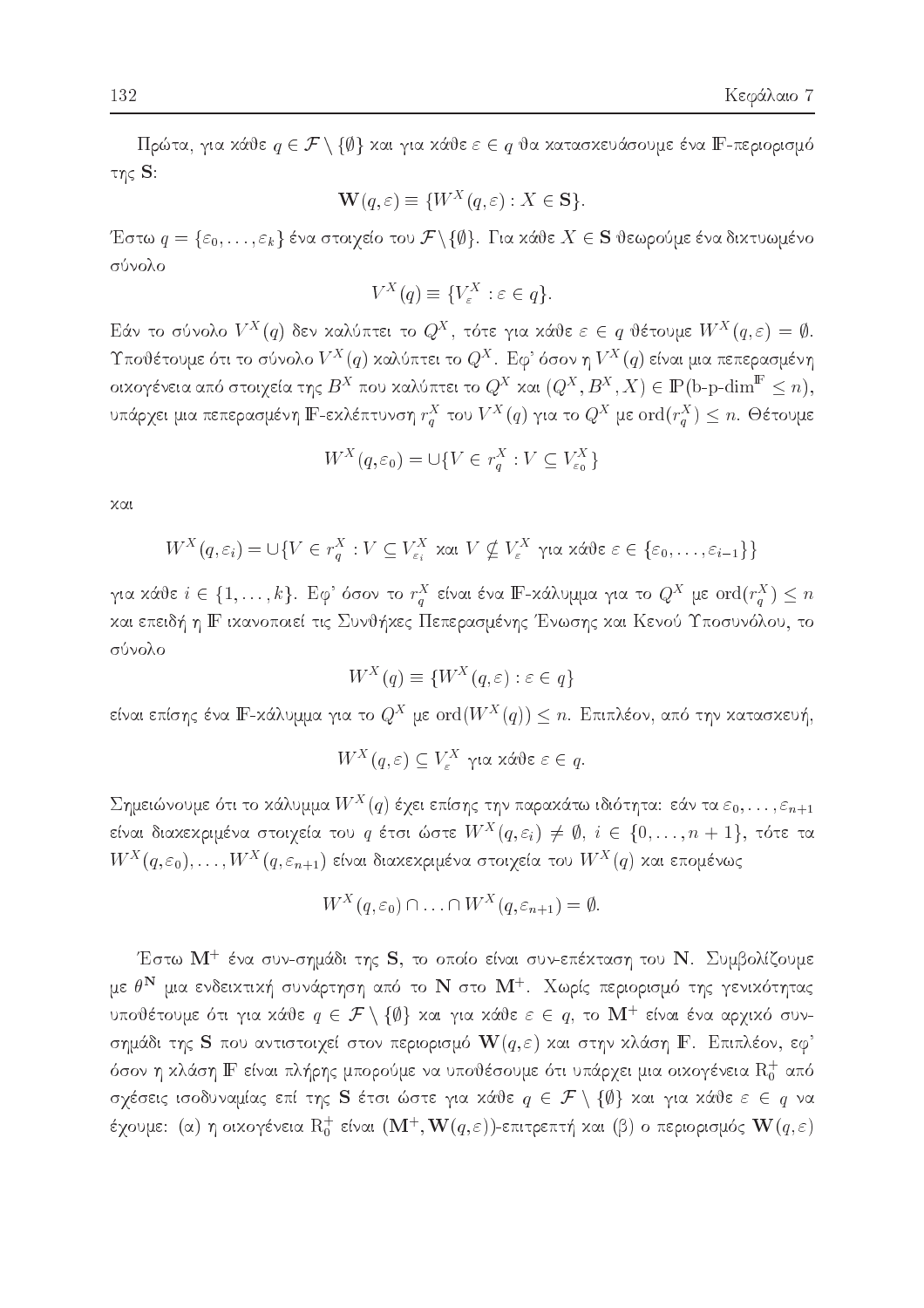της S είναι  $(M^+, R_0^+)$ -πλήρης. Θα αποδείξουμε ότι το  $M^+$  είναι ένα αρχικό συν-σημάδι της S που αντιστοιχεί στον περιορισμό Q, στη συν-δικτύωση N της B και στην κλάση  $\mathbb{P}(\text{b-p-dim}^{\mathbb{F}} \leq n)$ . Πράγματι, έστω

$$
\mathbf{M} \equiv \{ \{ U_{\delta}^X : \delta \in \tau \} : X \in \mathbf{S} \}
$$

μια αυθαίρετη συν-επέχταση του  $\mathbf{M}^{+}$ . Συμβολίζουμε με  $\theta^{+}$  μια ενδειχτιχή συνάρτηση από το  $\mathbf{M}^+$  στο  $\mathbf{M}$ . Τότε, το συν-σημάδι  $\mathbf{M}$  είναι συν-επέχταση του συν-σημαδιού  $\mathbf{N}$  χαι η συνάρτηση  $\theta = \theta^+ \circ \theta^N$  είναι μια ενδεικτική συνάρτηση από το N στο M. (Συνεπώς,  $V_{\varepsilon}^X = U_{\theta(\varepsilon)}^X$  για κάθε  $\varepsilon \in \tau$  και  $X \in S$ ).

Για κάθε  $q \in \mathcal{F} \setminus \{\emptyset\}$  και για κάθε  $\varepsilon \in q$  θεωρούμε μια αρχική οικογένεια  $\mathrm{R}^+_{q,\varepsilon}$  από σχέσεις ισοδυναμίας επί της  ${\bf S}$  που αντιστοιχεί στο συν-σημάδι  ${\bf M},$  στον περιορισμό  ${\bf W}(q,\varepsilon)$ και στην κλάση ΙΕ. Από την Πρόταση 3.1.5(1), υπάρχει μια επιτρεπτή οικογένεια  $R^+$  από σχέσεις ισοδυναμίας επί της S, η οποία είναι τελικώς λεπτότερη από την  $\mathrm{R_{0}^{+}}$  και από όλες τις οικογένειες  $\mathrm{R}_{q,\varepsilon}^+$ . Θα αποδείξουμε ότι η  $\mathrm{R}^+$  είναι μια αρχική οικογένεια της  ${\bf S}$  που αντιστοιχεί στο συν-σημάδι Μ, στον περιορισμό Q, στη συν-δικτύωση N της B και στην κλάση  $\mathbb{P}(\text{b-p-dim}^{\mathbb{F}} \leq n)$ . Προς τούτο θεωρούμε μια αυθαίρετη επιτρεπτή οικογένεια R από σχέσεις ισοδυναμίας επί της S, η οποία είναι τελικώς λεπτότερη της  $\mathrm{R}^+$ . Αποδεικνύουμε ότι για κάθε L, H, E  $\in C^{\diamond}(R)$  με  $E \subseteq H \subseteq L$ , έχουμε  $(T(E|_{Q}), B_{\diamondsuit, \theta(\tau)}^H, T(L)) \in \mathbb{P}(b\text{-}p\text{-dim}^F \leq n)$ .

Έστω L, H, Ε στοιχεία του  $C^{\diamond}(R)$  με  $E \subseteq H \subseteq L$  και

$$
c \equiv \{U_{\delta_0}^{\mathrm{T}}(\mathbf{H}_0), \ldots, U_{\delta_k}^{\mathrm{T}}(\mathbf{H}_k)\}
$$

μια πεπερασμένη οιχογένεια από στοιχεία της  $\mathrm B^{H}_{\Diamond,\theta(\tau)},$  όπου  $\mathrm H_0\ \subseteq\ \mathrm H,\ldots,\mathrm H_k\ \subseteq\ \mathrm H$  χαι  $\delta_0,\ldots,\delta_k\in\theta(\tau)$ , που καλύπτει το T(E|Q). Θέτουμε  $s=\{\delta_0,\ldots,\delta_k\}$  και  $q=\theta^{-1}(s)$ . Για κάθε  $X \in \mathbf{E}$  συμβολίζουμε με  $q^X$  το σύνολο όλων των στοιχείων ε του  $q$  για τα οποία υπάρχει  $i \in \{0, \ldots, k\}$  έτσι ώστε  $\theta(\varepsilon) = \delta_i$  και  $X \in \mathbf{H}_i$ . Τότε,  $q^X \neq \emptyset$  και το σύνολο

$$
V^X(q^X) = \{V^X_{\varepsilon} : \varepsilon \in q^X\}
$$

είναι μια πεπερασμένη οιχογένεια από στοιχεία του  $B^X$  που χαλύπτει το  $Q^X.$  Συνεπώς, το

$$
W^X(q^X) = \{ W^X(q^X, \varepsilon) : \varepsilon \in q^X \}
$$

είναι ένα Ι<br>F-κάλυμμα του $Q^X.$  Έστω<br/>  $t$ ένα στοιχείο του  ${\mathcal F}$ τέτοιο ώστε εάν<br/>  ${\bf K}$ είναι μια  $\sim^t$ -κλάση ισοδυναμίας και $\mathbf{K}\cap\mathbf{H}_i\neq\emptyset$ για κάποιο $i\in\{0,\ldots,k\},$ τότε $\mathbf{K}\subseteq\mathbf{H}_i.$ Προφανώς, εάν $X \sim^t Y$ , τότε $q^X = q^Y.$ 

Έστω Κ ένα στοιχείο του  $C(\sim^t)$  τέτοιο ώστε Κ  $\subseteq$  Ε. Θέτουμε  $q^K = q^X$ , όπου  $X \in K$ . Από τα παραπάνω, το  $q^{\mathbf{K}}$  δεν εξαρτάται από το στοιχείο  $X$  του  $\mathbf{K}$ . Θεωρούμε την οικογένεια

$$
c(\mathbf{K}) \equiv \{ U_{\delta_i}^{\mathrm{T}}(\mathbf{H}_i) \cap \mathrm{T}(\mathbf{K}) = U_{\delta_i}^{\mathrm{T}}(\mathbf{K}) : \delta_i \in \theta(q^{\mathbf{K}}), \mathbf{K} \subseteq \mathbf{H}_i \}
$$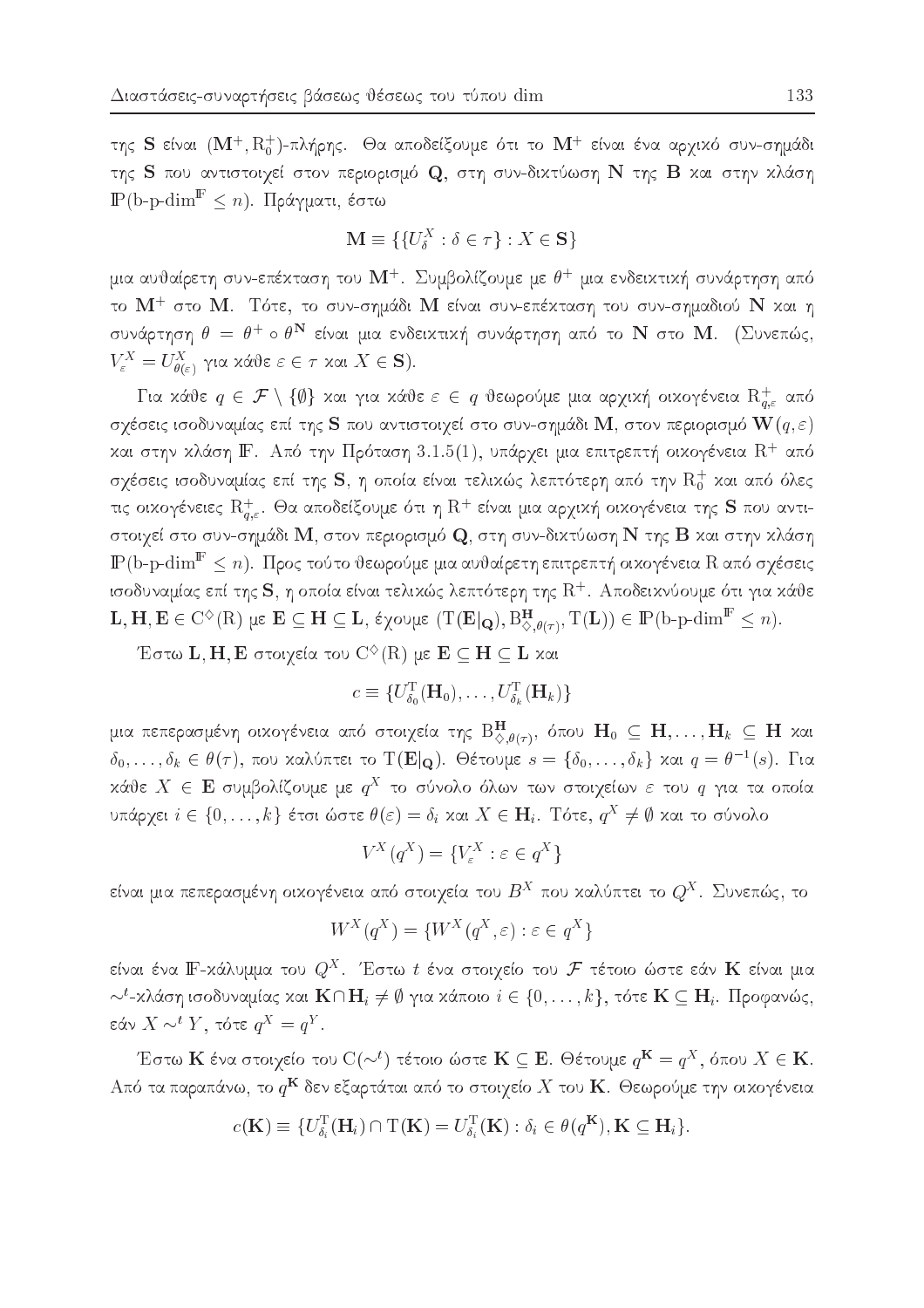Προφανώς η οικογένεια  $c(K)$  καλύπτει το  $T(K|_{Q})$ . Αποδεικνύουμε ότι η

$$
r(\mathbf{K}) \equiv \{ \mathrm{T}|\mathbf{w}_{(q^{\mathbf{K}}, \varepsilon)} \cap \mathrm{T}(\mathbf{K}) = \mathrm{T}(\mathbf{K}|\mathbf{w}_{(q^{\mathbf{K}}, \varepsilon)}) : \varepsilon \in q^{\mathbf{K}} \}
$$

είναι μια Ε-εκλέπτυνση του  $c(K)$  για το  $T(K|_{\mathbf{Q}})$  με  $ord(r(K)) \leq n$ . Εφ' όσον η κλάση Ε είναι κορεσμένη κλάση υποσυνόλων, το ζεύγος

$$
(\mathrm{T}(\mathbf{K}|_{\mathbf{W}(q^{\mathbf{K}},\varepsilon)}),\mathrm{T}(\mathbf{L}))
$$

ανήχει στην  $\mathbb{F},$  δηλαδή το  $r(\mathbf{K})$  είναι ένα  $\mathbb{F}$ -χάλυμμα για το  $\mathrm{T}(\mathbf{K}|_{\mathbf{Q}}).$  Για χάθε  $X \in \mathbf{K}$  χαι για κάθε  $\varepsilon \in q^{\mathbf{K}}$  έχουμε

$$
W^X(q^K, \varepsilon) \subseteq V^X_{\varepsilon}
$$

και συνεπώς

$$
e_{\mathrm{T}}^{X}(W^{X}(q^{\mathbf{K}},\varepsilon)) \subseteq e_{\mathrm{T}}^{X}(V_{\varepsilon}^{X})
$$

όπου  $e_\textrm{\tiny T}^X$  είναι η φυσική εμφύτευση του  $X$  στο Τ. Από την Πρόταση 2.4.26, έχουμε

$$
T(\mathbf{K}|\mathbf{w}_{(q^{\mathbf{K}},\varepsilon)}) = \cup \{e_{\mathrm{T}}^{X}(W^{X}(q^{\mathbf{K}},\varepsilon)) : X \in \mathbf{K}\}
$$
  
\n
$$
\subseteq \{e_{\mathrm{T}}^{X}(V_{\varepsilon}^{X}) : X \in \mathbf{K}\}
$$
  
\n
$$
= \{e_{\mathrm{T}}^{X}(U_{\delta_{i}}^{X}) : X \in \mathbf{K}\} = U_{\delta_{i}}^{T}(\mathbf{K}),
$$

όπου  $i \in \{0, ..., k\}$  έτσι ώστε  $\delta_i = \theta(\varepsilon)$  και  $\mathbf{K} \subseteq \mathbf{H}_i$ , που σημαίνει ότι η  $r(\mathbf{K})$  είναι μια IF-εκλέπτυνση του  $c(\mathbf{K})$  για το  $T(\mathbf{K}|_{\mathbf{Q}})$ .

Τώρα, θα αποδείξουμε ότι ord( $r(K)$ )  $\leq n$ . Υποθέτουμε ότι ord( $r(K)$ ) > n. Τότε, υπάρχουν  $n+2$  διακεκριμένα στοιχεία  $\varepsilon_0,\ldots,\varepsilon_{n+1}$  του  $q^{\mathbf{K}}$  έτσι ώστε

$$
\mathrm{T}(\mathbf{K}|_{\mathbf{W}(q^{\mathbf{K}},\varepsilon_0)})\cap\ldots\cap\mathrm{T}(\mathbf{K}|_{\mathbf{W}(q^{\mathbf{K}},\varepsilon_{n+1})})\neq\emptyset
$$

ή

$$
(T|_{\mathbf{W}(q^{\mathbf{K}},\varepsilon_0)} \cap T(\mathbf{K})) \cap \ldots \cap (T|_{\mathbf{W}(q^{\mathbf{K}},\varepsilon_{n+1})} \cap T(\mathbf{K})) \neq \emptyset.
$$

Έστω

 $\mathbf{a} \in \mathrm{T} |_{\mathbf{W}(\mathfrak{g}^{\mathbf{K}}, \varepsilon_0)} \cap \ldots \cap \mathrm{T} |_{\mathbf{W}(\mathfrak{g}^{\mathbf{K}}, \varepsilon_{n+1})} \cap \mathrm{T}(\mathbf{K})$ 

και έστω  $(x, X) \in \mathbf{a}$ . Επειδή οι περιορισμοί  $\mathbf{W}(q^{\mathbf{K}}, \varepsilon_i)$ ,  $i \in \{0, ..., n+1\}$  είναι  $(\mathbf{M}^+, R_0^+)$ πλήρεις, από το Λήμμα 7.2.3, αυτοί οι περιορισμοί είναι επίσης (Μ, R)-πλήρεις. Συνεπώς,

$$
x \in W^X(q^X, \varepsilon_0) \cap \ldots \cap W^X(q^X, \varepsilon_{n+1}).
$$

Εφ' όσον τα  $W^X(q,\varepsilon_0),\ldots,W^X(q,\varepsilon_{n+1})$  είναι διαχεχριμένα στοιχεία του  $W^X(q),$  τα παραπάνω έρχονται σε αντίφαση με το γεγονός ότι  $\text{ord}(W^X(q)) \leq n$ . Συνεπώς,  $\text{ord}(r(\mathbf{K})) \leq n$ .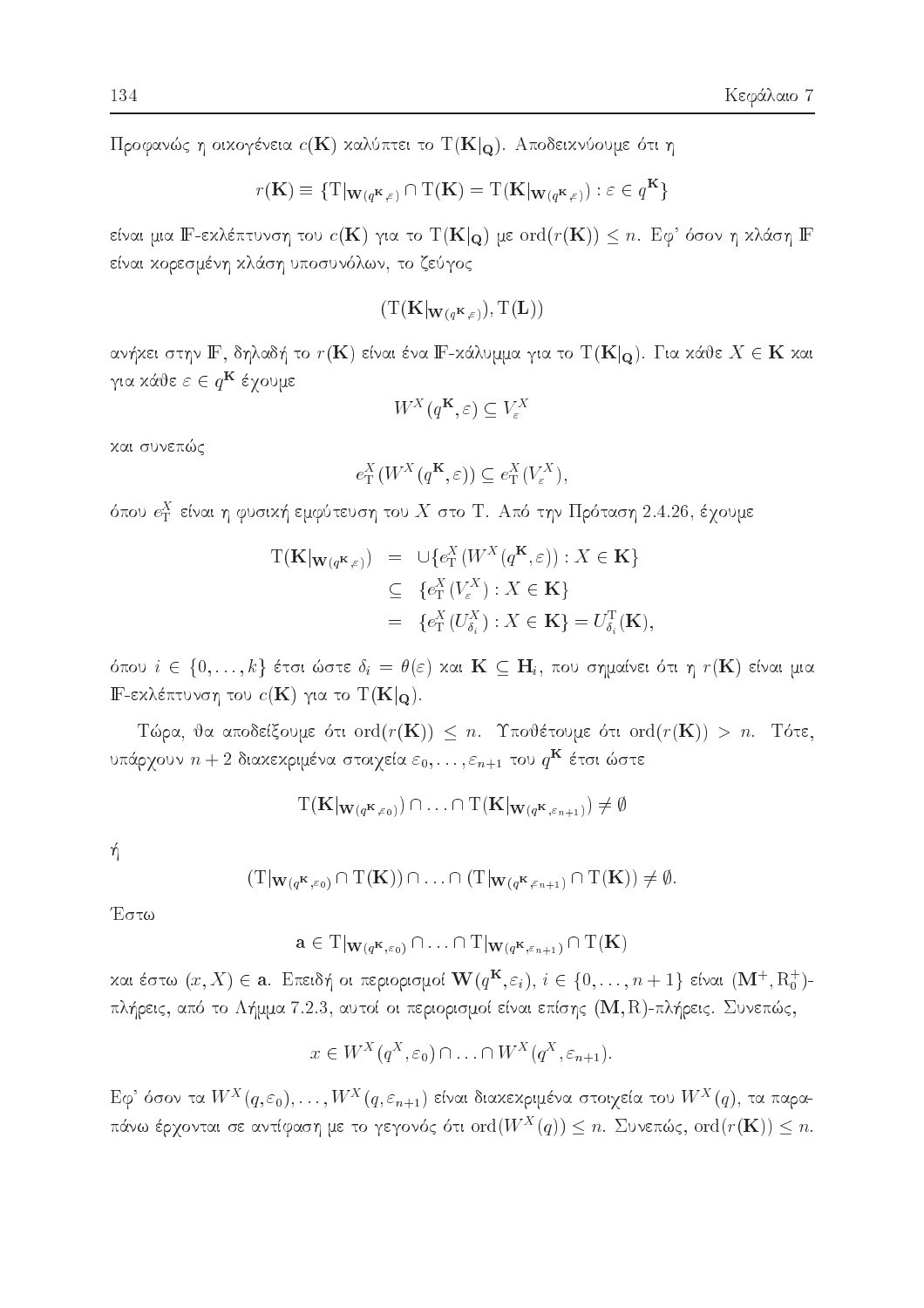Τέλος, παρατηρούμε ότι το

$$
r \equiv \cup \{r(\mathbf{K}) : \mathbf{K} \in C(\sim^t) \text{ and } \mathbf{K} \subseteq \mathbf{E}\}
$$

είναι μια Γ-εκλέπτυνση του *c* για το T(E|<sub>Q</sub>) με ord(r)  $\leq n$ . ■

 $7.2.5$  Πόρισμα. Έστω  $df$  μια από τις διαστάσεις-συναρτήσεις βάσεως θέσεως: b-p- $\dim^{\mathbb{F}},$ b-pos-dim<sup>F</sup>, b-ps-dim<sup>F</sup>, b-p<sup>0</sup>-dim<sup>F</sup> και b-p<sup>1</sup>-dim<sup>F</sup>. Για κάθε  $n \in \omega$  στην κλάση  $P(df \leq n)$ υπάρχουν καθολικά στοιχεία.

 ${\bf A}$ πόδειξη. Προχύπτει άμεσα από την Πρόταση 3.4.8.  $\blacksquare$ 

#### Καθολικά στοιχεία για διαστάσεις-συναρτήσεις  $7.3$

Έστω ΙΓ μια κλάση υποσυνόλων, ΙD μια κλάση p-βάσεων και df μια από τις διαστάσειςσυναρτήσεις βάσεως θέσεως: b-p-dim<sup>F</sup>, b-p<sup>0</sup>-dim<sup>F</sup> και b-p<sup>1</sup>-dim<sup>F</sup>. Τότε, όπως στο [37] (βλέπε Ενότητα 3.3, σελίδα 106) μπορούμε να ορίσουμε μια καινούργια διάσταση-συνάρτηση **ID**-df, με πεδίο ορισμού την κλάση όλων των χώρων και πεδίο τιμών το σύνολο  $\omega \cup \{-1, \infty\}$ ως εξής: για κάθε χώρο X, D-df(X) είναι το ελάχιστο στοιχείο n του  $\omega \cup \{\infty\}$  για το οποίο υπάρχουν ένα υποσύνολο  $Q$  του  $X$  και μια p-βάση  $B$  για το  $Q$  στο  $X$  έτσι ώστε  $(Q, B, X) \in \mathbb{D}$  και  $df(Q, B, X) \leq n$ .

7.3.1 Συμβολισμός. Έστω df μια από τις παρακάτω διαστάσεις-συναρτήσεις βάσεως θέσεως: b-p-dim<sup>F</sup>, b-p<sup>0</sup>-dim<sup>F</sup> και b-p<sup>1</sup>-dim<sup>F</sup>. Για κάθε  $n \in \{-1\} \cup \omega$  με  $\mathbb{P}(\mathbb{D} - df \leq n)$ συμβολίζουμε την κλάση όλων των χώρων  $X$  με  $\mathbb{D}\text{-}df(X) \leq n$ .

7.3.2 Θεώρημα. Έστω D χορεσμένη χλάση p-βάσεων. Εάν η χλάση F είναι χορεσμένη, πλήρης και ικανοποιεί τις Συνθήκες Πεπερασμένης Ένωσης και Κενού Υποσυνόλου, τότε για κάθε  $n \in \{-1\} \cup \omega$  η κλάση  $\mathbb{P}(\mathbb{D} - df \leq n)$  είναι κορεσμένη.

Aπόδειξη. Έστω  $n \in \{-1\} \cup \omega$ . Από το Θεώρημα 7.2.4, η κλάση  $\mathbb{P}(df \leq n)$  είναι κορεσμένη. Θα αποδείξουμε ότι η κλάση  $\mathbb{P}(\mathbb{D}\text{-}df \leq n)$  είναι κορεσμένη. Έστω S μια δικτυωμένη οικογένεια από χώρους που ανήκουν στην κλάση  $\mathbb{P}(\mathbb{D}\text{-}df\leq n)$ . Αποδεικνύουμε ότι υπάρχει ένα συν-σημάδι  $\mathbf{M}^+$  της S έτσι ώστε για κάθε συν-σημάδι M της S, που είναι συν-επέκταση του  $\mathbf{M}^+$ , να υπάρχει μια  $\mathbf{M}$ -επιτρεπτή οικογένεια  $\mathrm{R}^+$  από σχέσεις ισοδυναμίας επί της S τέτοια ώστε για κάθε επιτρεπτή οικογένεια R από σχέσεις ισοδυναμίας επί της S, που είναι τελικώς λεπτότερη της  $\mathrm{R}^+$ , και κάθε  $\mathbf{L}\in\mathrm{C}^{\diamondsuit}(\mathrm{R})$  να έχουμε ότι

$$
T(\mathbf{L}) \in \mathbb{P}(\mathbb{D} \text{-}df \le n).
$$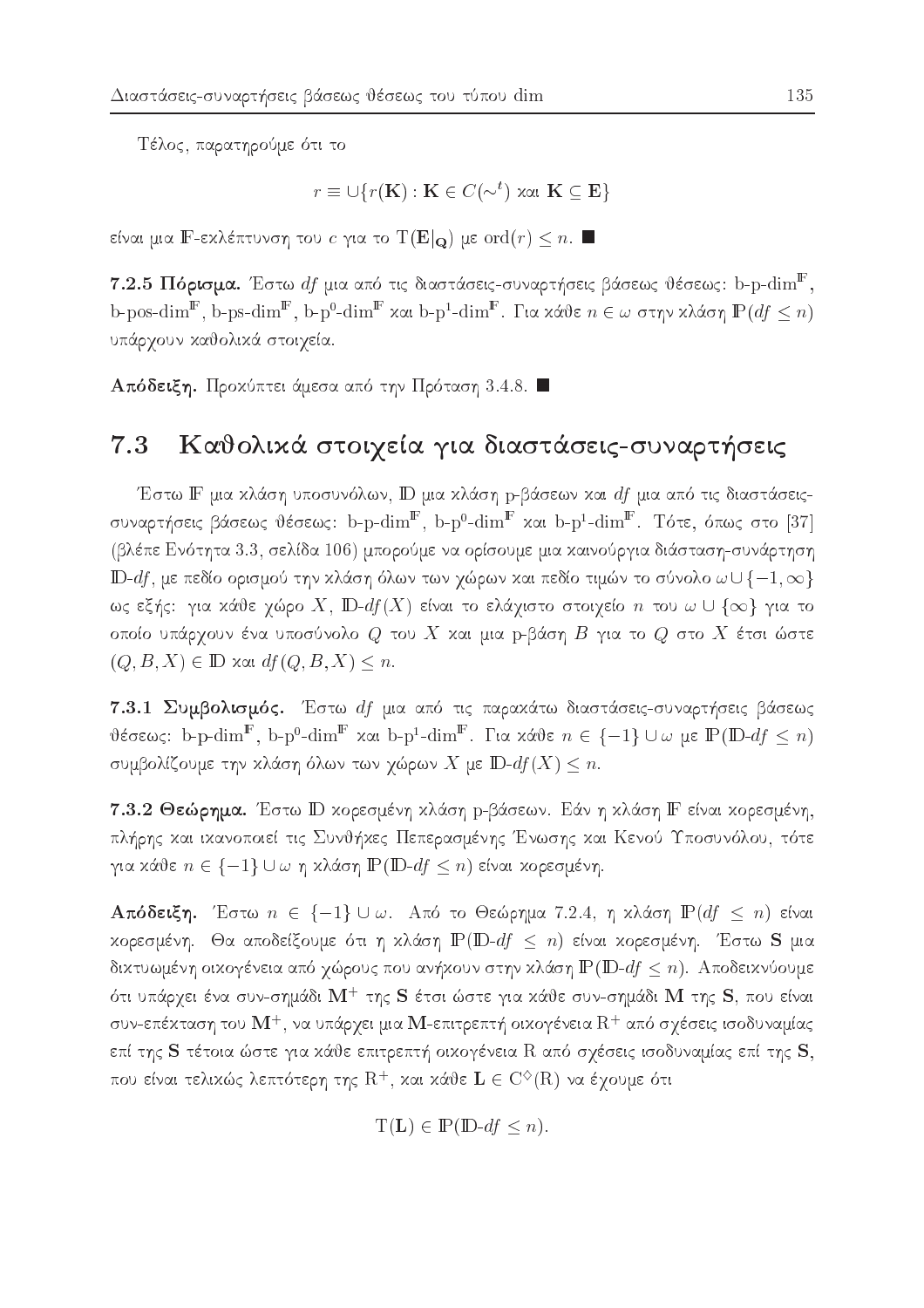$\Gamma$ ια κανε $\Lambda \in \mathcal{S}$  υπαργει ενα υποσυνολοί $Q \cap \Omega$ χαι μια p-pαση  $D \cap \gamma$ ια το  $Q \cap \Omega$ ετοιωστεί $Q_{\rightarrow}$  ,  $D_{\rightarrow}$   $\Lambda$  )  $\in$  ID xαι  $a_{I}$  ( $Q$ ,  $D$ ,  $\Lambda$  )  $\leq n$ . Eq. 000) η χλαση ID ειναι χορεσμένη, υπάρχει ένα αρχικό συν-σημάδι  $\mathbf{M}^+_{\mathbf{D}}$  της  $\mathbf S$  που αντιστοιχεί στον περιορισμό

$$
\mathbf{Q} \equiv \{Q^X : X \in \mathbf{S}\},\
$$

 $S$ un ovv-olxtv $\omega$ on IN  $\equiv$  { $N$   $\rightarrow$   $\Lambda$   $\in$  3} the  $\equiv$  { $D$   $\rightarrow$   $\Lambda$   $\in$  3} xxl othv xaxon ID. Eq. όσον η κλάση  $\mathbb{P}(df\leq n)$  είναι κορεσμένη, υπάρχει ένα αρχικό συν-σημάδι  $\mathbf{M}_{\mathbb{P}(df\leq n)}^+$  της  $\mathbf S$ που αντιστοιχεί στον περιορισμό  $\mathbf Q$ , στη συν-δικτύωση  $\mathbf N$  της  $\mathbf B$  και στην κλάση  $\mathbb P(df\leq n).$  $\Sigma$ υμβολίζουμε με  $\mathbf{M}^+$  ένα συν-σημάδι της  $\mathbf{S},$  το οποίο είναι συν-επέχταση των  $\mathbf{M}^+_{\mathbf{D}}$  χαι  $\mathbf{M}_{\mathbf{P}(df \leq n)}^+$ . Έστω  $\mathbf{M}$  μια αυθαίρετη συν-επέχταση του  $\mathbf{M}^+$ . Συμβολίζουμε με  $\mathrm{R}^+$  μια αρχιχή οκογένεια της S που αντιστοιχεί στο συν-σημάδι M, στον περιορισμό Q, στη συν-δικτύωση Ν της Β και στην κλάση ID όπως επίσης μια αρχική οικογένεια της S που αντιστοιχεί στο συν-σημάδι  $\mathbf M$ , στον περιορισμό  $\mathbf Q$ , στη συν-δικτύωση  $\mathbf N$  της  $\mathbf B$  και στην κλάση  $\mathbb P(df\leq n).$ Έστω R μια αυθαίρετη επιτρεπτή οικογένεια R από σχέσεις ισοδυναμίας επί της S, η οποία είναι τελικώς λεπτότερη της  $\mathrm{R}^+$ , και  $\mathbf{L}\in\mathrm{C}^{\diamondsuit}(\mathrm{R})$ . Τότε, έχουμε  $(\mathrm{T}(\mathbf{L}|_{\mathbf{Q}}), \mathrm{B}^{\mathbf{L}}_{\diamondsuit,\theta(\tau)}, \mathrm{T}(\mathbf{L}))\in \mathbb{D}$ και  $a$ j ( 1 ( $\mathbf{L}|\mathbf{Q}$ ),  $\mathbf{B}_{\infty,\theta(\tau)},$  1 ( $\mathbf{L}$ ))  $\leq n,$  οπου θ ειναι μια ενοεικτική συναρτήση από το 1ν στο  $\mathbf{M}$ , ή ισοδύναμα  $\mathbb{D}\text{-}df(\mathbf{T}(\mathbf{L})) \leq n$ , δηλαδή  $\mathbf{T}(\mathbf{L}) \in \mathbb{P}(\mathbb{D}\text{-}df \leq n)$ . Συνεπώς η κλάση  $P(D-df \leq n)$  είναι κορεσμένη.  $\blacksquare$ 

7.3.3 Πόρισμα. Για κάθε  $n \in \omega$  στην κλάση  $\mathbb{P}(\mathbb{D}\text{-}df \leq n)$  υπάρχουν καθολικά στοιχεία.

 $A\pi$ όδειξη. Προκύπτει άμεσα από την Πρόταση 3.1.7.  $\blacksquare$ 

 $\bf 7.3.4$   $\bf\Pi$ όρισμα. Έστω  $\bf I\bf$  η χλάση όλων των ζευγών  $(Q,X)$ , όπου  $Q$  είναι ένα ανοιχτό υποσύνολο ενός χώρου  $X, \mathop{\mathrm{I\!D}}$  η κλάση όλων των p-βάσεων και  $\mathop{\mathrm{I\!P}}$  μια από τις παρακάτω κλάσεις:

(1) η κλάση όλων των (πλήρως) κανονικών χώρων με βάρος  $\leq \tau$ ,

(2) η κλάση όλων των (πλήρως) κανονικών countable-dimensional χώρων με βάρος  $\leq \tau$ ,

 $(3)$  η κλάση όλων των (πλήρως) κανονικών strongly countable-dimensional χώρων με βάρος  $\leq \tau$ ,

(4) η κλάση όλων των (πλήρως) κανονικών locally finite-dimensional χώρων με βάρος  $\leq \tau$  $x\alpha$ 

(5) η χλάση όλων των (πλήρως) χανονικών γώρων  $X$  με  $w(X) \leq \tau$  χαι  $\mathrm{ind}(X) \leq \alpha \in \tau^+.$ Τότε, για κάθε  $n \in \omega$  στην κλάση  $\mathbb{P}(\mathbb{D}-df \leq n) \cap \mathbb{P}$  υπάρχουν καθολικά στοιχεία.

 $\mathtt{A}$ πόδειξη. Προχύπτει άμεσα από την Πρόταση 3.1.6.  $\blacksquare$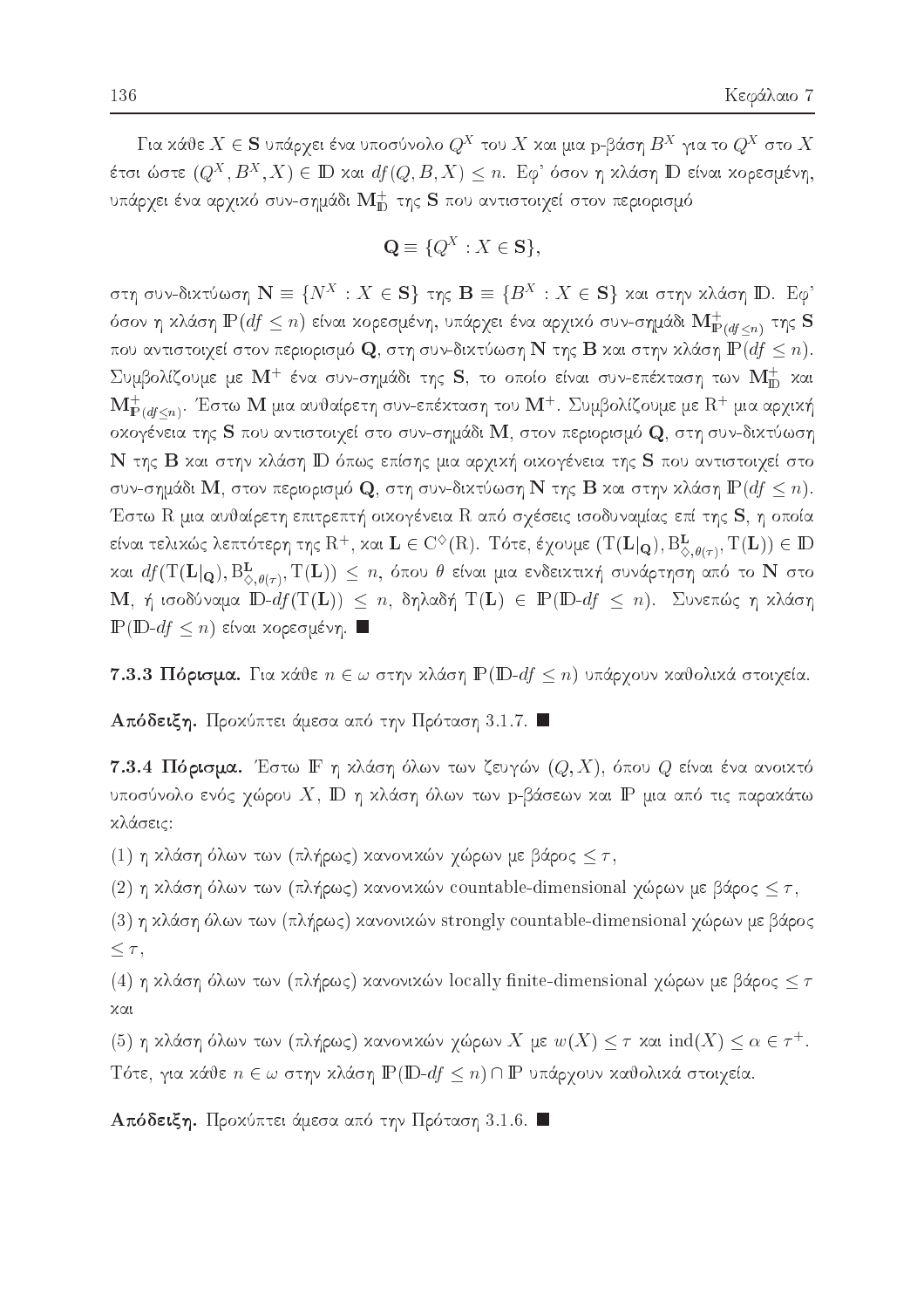# Βιβλιογραφία

- [1] J.M. Aarts, T. Nishiura, Covering dimension modulo a class of spaces, Fund. Math.  $78$   $(1973)$ , no. 1,  $75-97$ .
- [2] J.M. Aarts, T. Nishiura, Dimension and Extensions, North-Holland Mathematical Library, 48. North-Holland Publishing Co., Amsterdam, 1993. xiv+331 pp.
- [3] P. Alexandroff, On the dimension of normal spaces, Proc. Roy. London. Ser. A. 189  $(1947), 11-39.$
- [4] P. Alexandroff, H. Hopf, *Topologie. I.* Berichtigter Reprint. Die Grundlehren der mathematis
hen Wissens
haften, Band 45. Springer-Verlag, Berlin-New York, 1974.  $xiii+636+2$  pp.
- [5] P.S. Aleksandrov and B.A. Pasynkov, *Introduction to dimension theory*, Nauka, Mos
ow, 1973, (in Russian).
- [6] F.G. Arenas and M.L. Puertas, A new approach to transfinite dimension,  $Q$  and A in General Topology, Vol.  $17$  (1999),  $227-232$ .
- [7] L.E.J. Brouwer, Beweis der Invarianz der Dimensionenzahl, (German) Math. Ann.  $70$  (1911), no. 2, 161-165.
- [8] M.G. Charalambous, Two new inductive dimension functions for topological spaces, Ann. University Sci. Budapest Eötvös Sect. Math. 18 (1975), 15–25.
- [9] M.G. Charalambous, Universal spaces for locally finite-dimensional Tychonoff Spaces, Proc. Amer. Math. Soc., 106 (1989), 507-514.
- $[10]$  M.G. Charalambous, On transfinite inductive dimension and deficiency modulo a class  $P$ , Topology and Appl. 81 (1997), 123–135.
- [11] M.G. Charalambous and V.A. Chatyrko, Notes on the inductive dimension  $Ind_0$ , Topology Proceedings, 27 (2003), 395-410.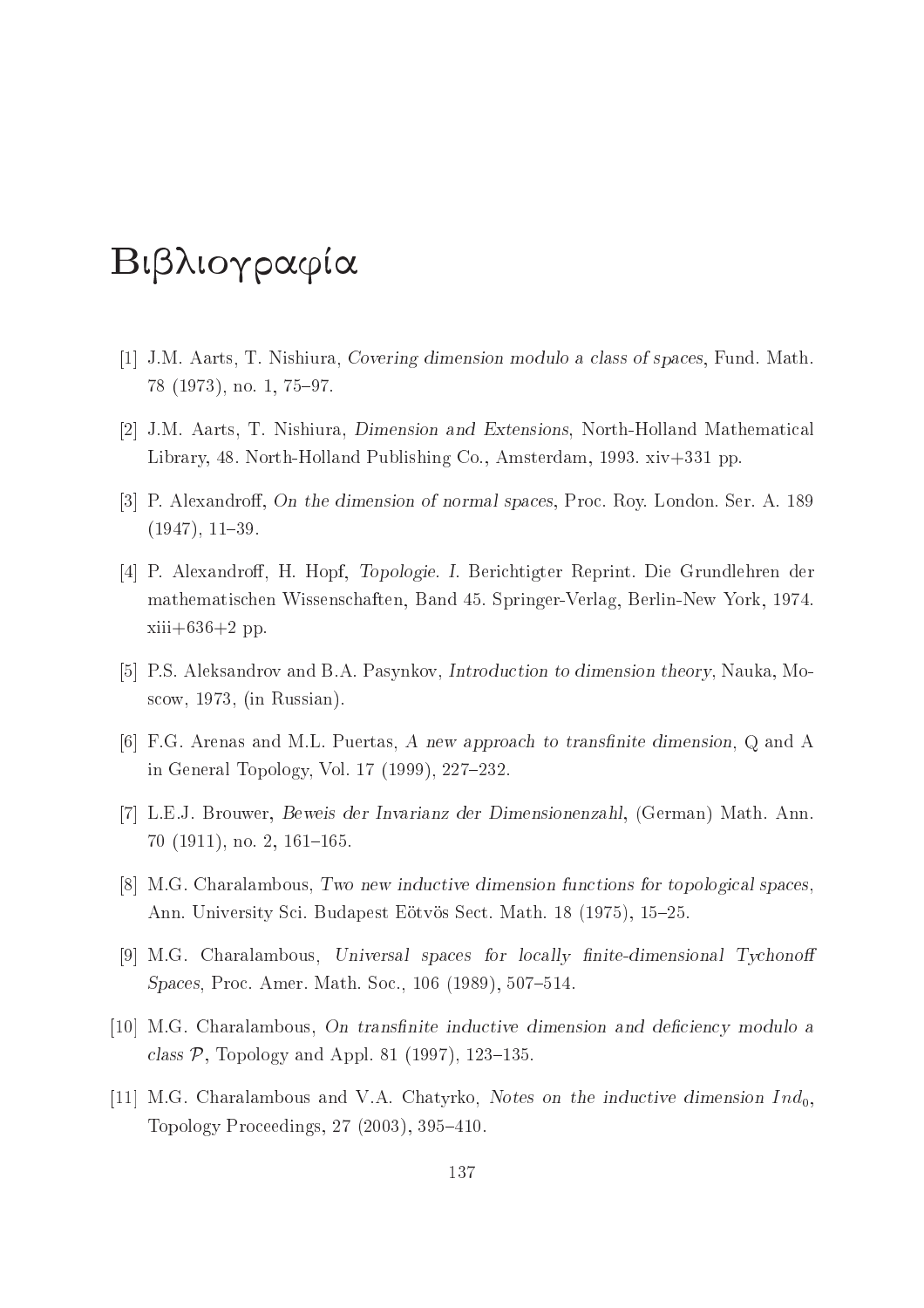- [12] A. Chigogidze, *Inductive dimensions for completely regular spaces*, Comment. Math. Univ. Carolinae 18 (1977), no. 4, 623-637.
- [13] A. Chigogidze, Relative dimensions, (Russian) General topology,  $67{\text -}117$ , 132, Moskov. Gos. Univ., Mos
ow, 1985.
- [14] P.J. Collins, Universals in our time, Topology Proceedings 25 Summer (2000), pp. 487-494.
- [15] P.J. Collins, Problems on Universals, Topology and its Applications Volume 140, Issue 1, 14 May 2004, Pages  $33-36$ .
- [16] W.W. Comfort and S. Negrepontis, The theory of ultrafilters, Springer-Verlag 1974.
- [17] James Dugundji, Topology, Boston: Allyn and Bacon, 1966.
- [18] R. Engelking, General Topology, Sigma Series in Pure Mathematics, 6. Heldermann Verlag, Berlin, 1989. viii+529 pp.
- [19] R. Engelking, Theory of dimensions, finite and infinite, Sigma Series in Pure Mathemati
s, 10. Heldermann Verlag, Lemgo, 1995. viii+401 pp.
- [20] R. Engelking, Transfinite Dimension, Surveys in General Topology, Academic Press, New York, 1980, pp. 131-161.
- [21] V.V. Fedorchuk, The Fundamentals of Dimension Theory, in: Encyclopaedia of Mathematical Sciences, Volume 17 (General Topology I), Springer-Verlag, Berlin, 1990,  $91 - 202$ .
- [22] V.V. Filippov, The dimension of normal spaces, (Russian) Dokl. Akad. Nauk SSSR 209 (1973), 805-807.
- [23] D.N. Georgiou, S.D. Iliadis, and A.C. Megaritis, *Dimension-like functions and uni*versality, Topology and its Applications  $155$  (2008), no. 17-18, 2196-2201.
- [24] D.N. Georgiou, S.D. Iliadis, and A.C. Megaritis, On some new dimension-like functions, Topology Proceedings  $31$  (2007), no. 1, 125–136.
- [25] D.N. Georgiou, S.D. Iliadis, and A.C. Megaritis, On positional dimension-like func $tions$ , Topology Proceedings 33 (2009), 285–296.
- [26] D.N. Georgiou, S.D. Iliadis, and A.C. Megaritis, *Positional dimension-like functions* of the type Ind, Εστάλη για δημοσίευση.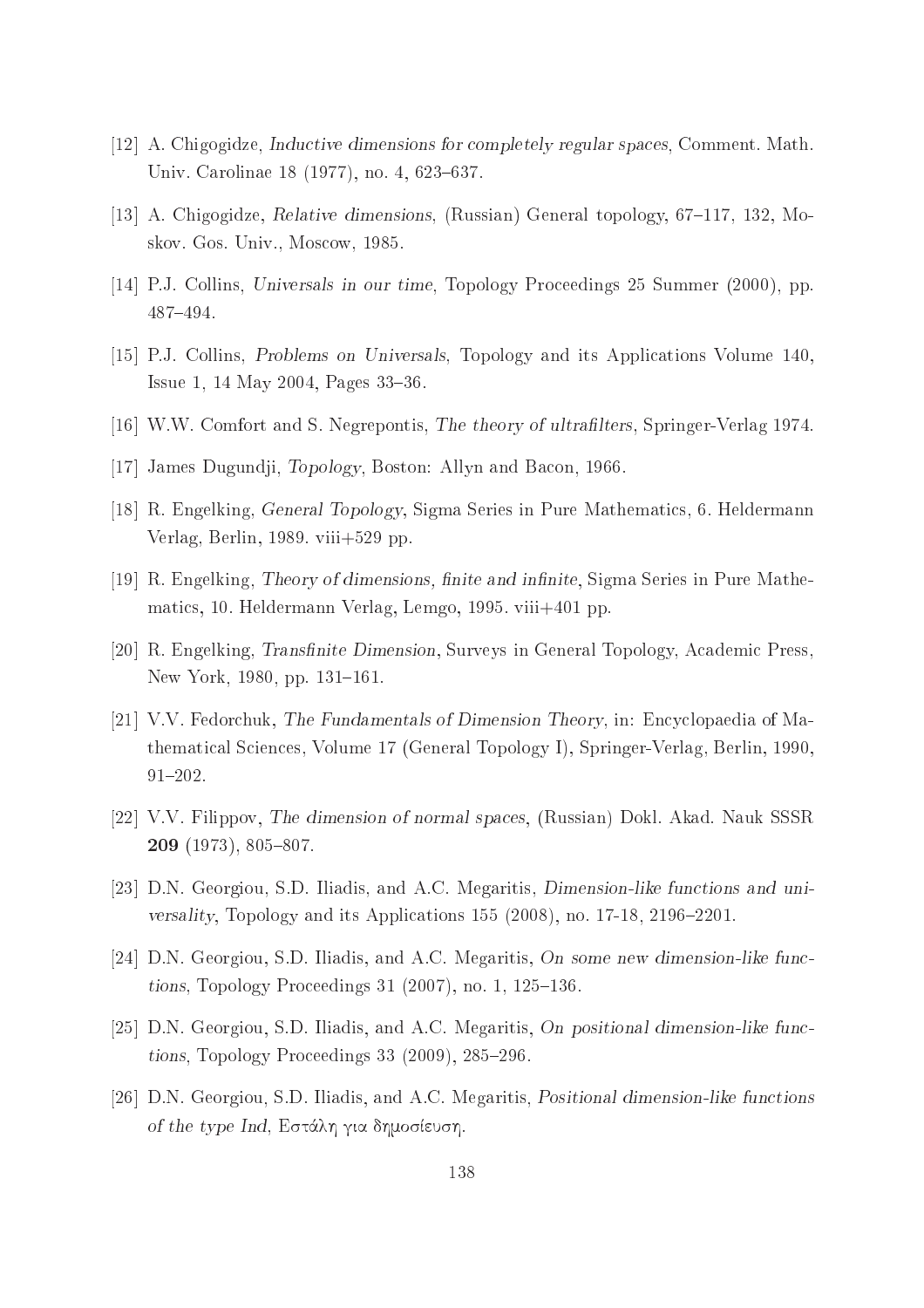- [27] D.N. Georgiou, S.D. Iliadis, and A.C. Megaritis, *Dimension-like functions of the type*  $\dim$  and universality, Topology and its Applications 156 (2009), no. 18, 3077-3085.
- [28] D.N. Georgiou, S.D. Iliadis, and K.L. Kozlov, The inductive dimension of a space by a normal base, (Russian), Vestnik Moskov. Univ. Ser. I Mat. Mekh. 2009, no. 3, 7–14; translation in Moscow Univ. Math. Bull. 64 (2009), no. 3, 95–101.
- [29] D.N. Georgiou, S.D. Iliadis, and K.L. Kozlov, On the large transfinite inductive dimension of a space by a normal base, Mat. Vesnik  $61$  (2009), no. 1, 93–102.
- [30] K.P. Hart, Jun-iti Nagata and J.E. Vaughan, Encyclopedia of general topology, Elsevier Science Publishers, B.V., Amsterdam, 2004. x+526 pp.
- [31] D.W. Henderson, *D*-dimension. I. A new transfinite dimension, Pacific J. Math. Volume 26, Number 1 (1968), 91-107.
- [32] D.W. Henderson, *D*-dimension. II. Separable spaces and compactifications, Pacific J. Math. Volume 26, Number 1 (1968), 109-113.
- [33] Witold Hurewicz, Henry Wallman, Dimension Theory, Princeton Mathematical Series, v. 4. Prin
eton University Press, Prin
eton, N. J., 1941. vii+165 pp.
- [34] S.D. Iliadis, A construction of containing spaces, Topology and its Applications 107  $(2000)$ , no 1-2, 97-116.
- [35] S.D. Iliadis, Some properties of the containing spaces and saturated classes of spaces, Appl. Gen. Topol. 4 (2003), no. 2, 487-507.
- [36] S.D. Iliadis, Saturated classes of bases, Note Mat. 22 (2003/04), no. 2, 141–156.
- [37] S.D. Iliadis, Universal spaces and mappings, North-Holland Mathematics Studies, 198. Elsevier S
ien
e B.V., Amsterdam, 2005. xvi+559 pp.
- [38] M. Katětov, P. Simon, Origins of dimension theory, Handbook of the history of general topology, Vol. 1, 113–134, Kluwer Acad. Publ., Dordrecht, 1997.
- [39] A.S. Kechris, *Classical Descriptive Set Theory*, Springer-Verlag, 1995.
- [40] R. Koga, Subspace-dimension with respect to total spaces, Master Thesis, Osaka Kyoiku University (1998).
- [41] K. Kuratowski, Topology I, New York, 1966.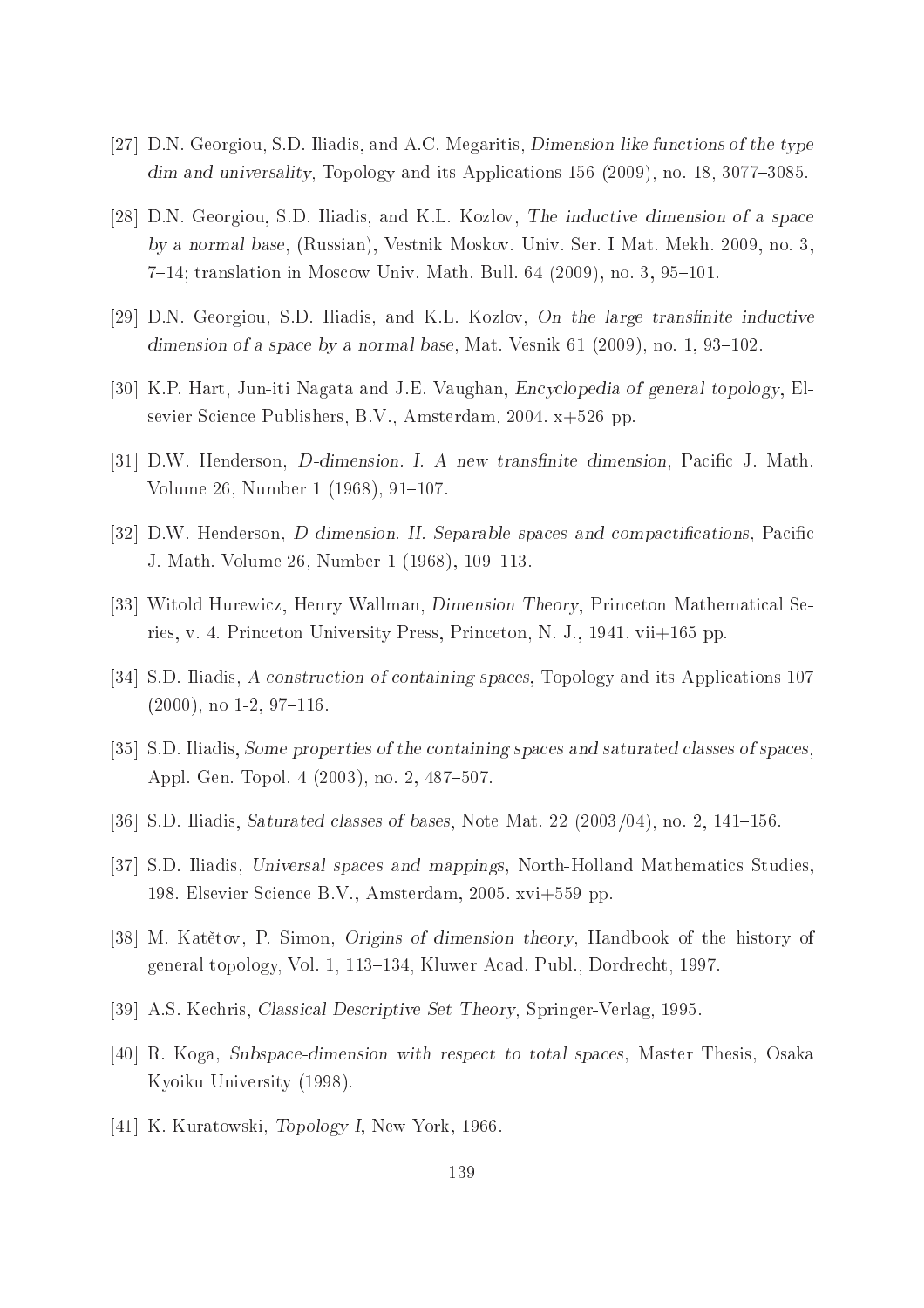- [42] K. Kuratowski, Topology II, New York, 1968.
- [43] K. Kuratowski, *Introduction to set theory and topology*, Pergamon Press, 1972.
- [44] K. Kuratowski and A. Mostowski, Set Theory, With an introduction to descriptive set theory, Studies in Logi and the Foundations of Mathemati
s, Vol. 86. North-Holland Publishing Co., Amsterdam-New York-Oxford; PWN—Polish Scientific Publishers, Warsaw, 1976. xiv+514 pp.
- [45] M. Landau, Strong transfinite ordinal dimension, Proceedings of the American Mathematical Society, Vol. 21, No. 3  $(1969)$  591-596.
- [46] H. Lebesgue, Sur la non-applicabilité de deux domaines appartenant respectivement à des espaces à  $n \text{ et } n+p$  dimensions, (French) Math. Ann. 70 (1911), no. 2, 166–168.
- [47] J. van Mill, Infinite-Dimensional Topology, Prerequisites and Introduction, North-Holland, Amsterdam, 1989.
- [48] K. Morita, On the dimension of normal spaces I, Jap. J. Math. 20, (1950), 5-36.
- [49] K. Morita, On the dimension of normal spaces II, J. Math. Soc. Japan 2,  $(1950)$ ,  $16{-}33.$
- [50] S. Mrówka, *On universal spaces*, Bull. Acad. Polon. Sci. Cl. III  $4$  (1956), 479–481.
- [51] K.R. Nagami, *Dimension Theory*, Volume 37 in the series Pure and Applied Mathematics, Academic Press, New York and London, 1970, 244+xi pp.
- [52] Jun-iti Nagata, Modern dimension theory, Sigma Series in Pure Mathematics, 2. Heldermann Verlag, Berlin, 1983. ix+284 p.
- [53] Jun-iti Nagata, Topics in dimension theory. General topology and its relations to modern analysis and algebra, V (Prague, 1981),  $497-506$ , Sigma Ser. Pure Math., 3. Heldermann, Berlin, 1983.
- [54] Jun-iti Nagata, On a universal *n*-dimensional set for metric spaces. J. Reine Angew. Math. 204 1960 132-138.
- [55] T. Nishiura, Inductive invariants and dimension theory, Fund. Math., 59, 243–262 (1966).
- [56] A.K. O' Connor, A new approach to dimension, Acta Math. Hung.  $55(1-2)$  (1990), 83-95.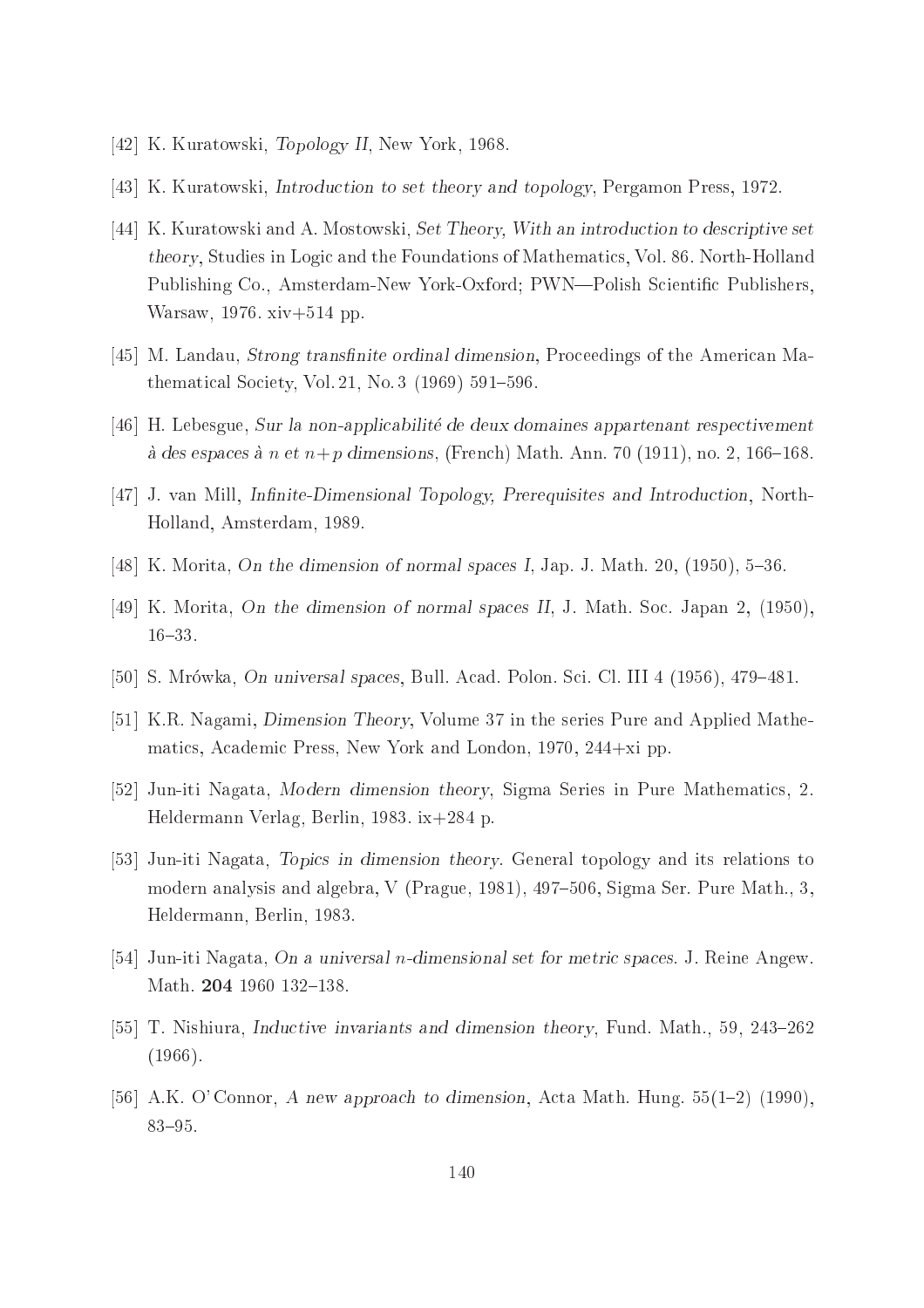- [57] W. Olszewski, Universal spaces in the theory of transfinite dimension. I, Fundamenta Mathematicae 144 (1994), 243-258.
- [58] W. Olszewski, Universal spaces in the theory of transfinite dimension. II, Fundamenta Mathematicae 145 (1994), 121–139.
- [59] B. Pasynkov, Universal spaces for certain classes of spaces. (Russian) Dokl. Akad. Nauk SSSR 153 1963 1009-1012.
- [60] B. Pasynkov, On universal bicompacta of given weight and dimension. (Russian) Dokl. Akad. Nauk SSSR 154 1964 1042-1043.
- [61] B. Pasynkov, Universal compacta. (Russian) Uspehi Mat. Nauk 21 1966 no. 4 (130),  $91{-}100.$
- [62] B. Pasynkov, Universal bicompact and metric spaces of given dimension. (Russian) Fund. Math. 60 1967 285-308.
- [63] B. Pasynkov, On dimension theory. Aspects of topology, 227-250, London Math. Soc. Le
ture Note Ser., 93, Cambridge Univ. Press, Cambridge, 1985.
- [64] A.R. Pears, Dimension theory of general spaces, Cambridge University Press, Cambridge, England-New York-Melbourne, 1975. xii+428 pp.
- [65] R. Pol, There is no universal totally disconnected space, Fund. Math. 79 (1973),  $265 - 267.$
- [66] R. Pol, *Countable dimensional universal sets*, Trans. Amer. Math. Soc. 297 (1986), 255-268.
- [67] A. Ramer, Some problems on universal spaces, Bull. Acad. Pol. Sci. 13 (1965)  $291-$ 294.
- $[68]$  Yu. M. Smirnov, On universal spaces for certain classes of infinite-dimensional spaces, Izv. Akad. Nauk SSSR 23 (1959), 185–196; translated in Amer. Math. Soc. Transl.,  $(2)$  21  $(1962)$ , 21–33.
- [69] V.V. Tkachuk, On the dimension of subspaces, Moscow Univ. Math. Bull.  $36(1981)$ , no.2, 25-29.
- [70] V.V. Tkachuk, On the relative small inductive dimension, Moscow Univ. Math. Bull. 37(1982), no.5, 25-29.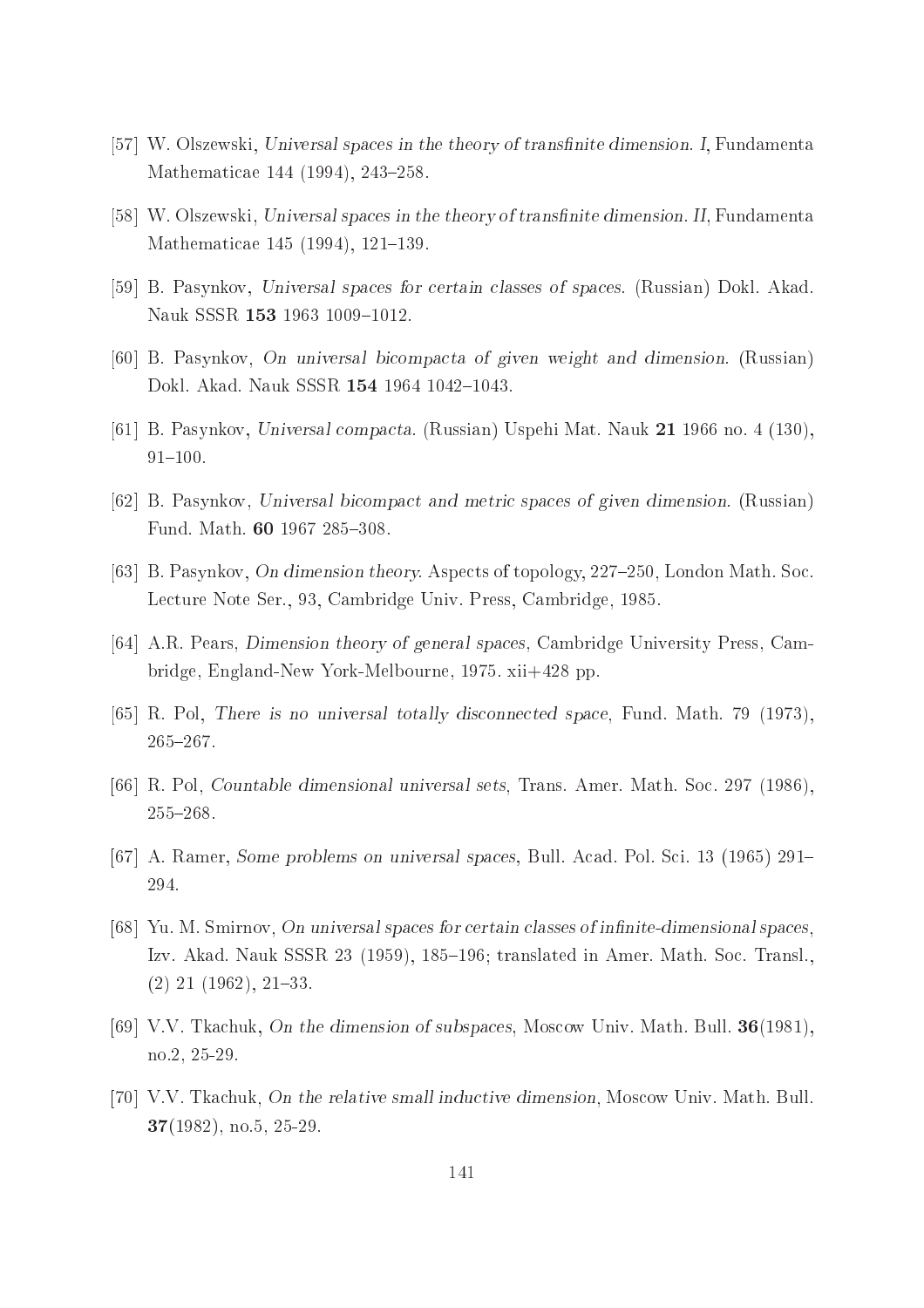[71] J. Valuyeva, On relative dimension concepts, Q & A in General Topology, Vol. 15 (1997).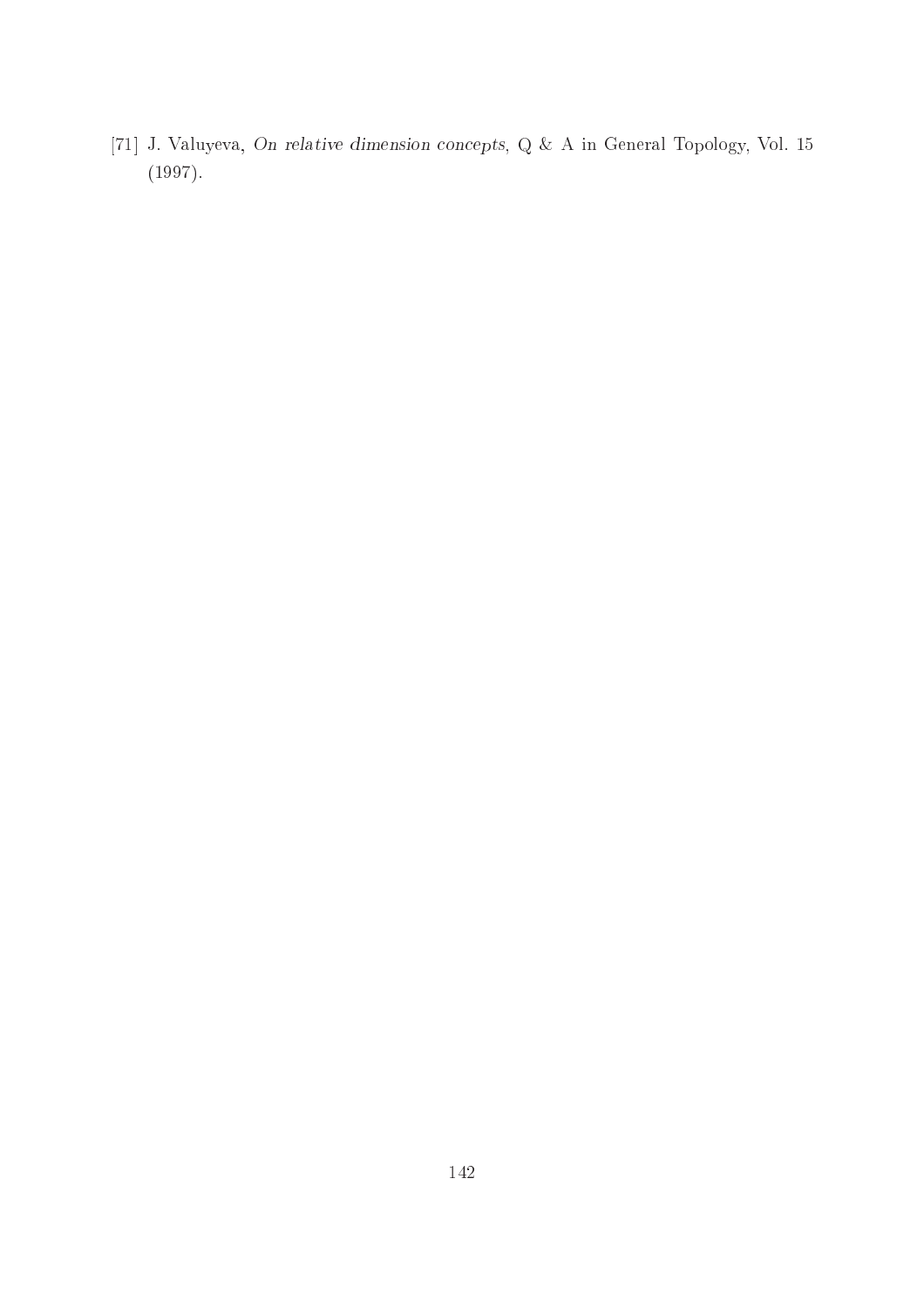# Περίληψη

Η κατασκευή του Peano το 1890 μιας συνεχούς απεικόνισης από ένα τμήμα επί ενός τετραγώνου έδωσε αφορμή για το πρόβλημα εάν ένα τμήμα και ένα τετράγωνο είναι ομοιόμορφα, και γενικοτερα εαν ο  $n$ -κύρος  $I$  -ειναι ομοιομορφος με τον  $m$ -κύρο  $I$  - για  $n\neq m.$ Το πρόβλημα αυτό λύθηκε από τον Brouwer το 1911 και η μελέτη αυτού του προβλήματος οδήγησε στον ορισμό των διαστάσεων ind, Ind και dim και γενικότερα στη γένεση και ανάπτυξη της Θεωρίας Διαστάσεων.

Στη διατριβή αυτή ορίζονται διαστάσεις-συναρτήσεις του τύπου ind, Ind και dim και αποδεικνύονται βασικές ιδιότητες της Θεωρίας Διαστάσεων (θεωρήματα υποχώρου, αθροίσματος και γινομένου) για τις συναρτήσεις αυτές. Με τη βοήθεια των συναρτήσεων αυτών ορίζονται νέες χλάσεις τοπολογιχών χώρων χαι μελετάται για τις χλάσεις αυτές το πρόβλημα της καθολικότητας, δηλαδή της ύπαρξης ή μη καθολικών χώρων για τις κλάσεις αυτές. Ένας τοπολογικός χώρος  $T$  καλείται καθολικός για μια κλάση  $\mathbb P$  τοπολογικών χώρων, όταν ο  $T$ ανήχει στην χλάση IP χαι χάθε τοπολογιχός χώρος που ανήχει στην χλάση IP περιέχεται τοπολογικά στο χώρο Τ. Για την ύπαρξη καθολικών στοιχείων στις κλάσεις αυτές χρησιμοποιείται η μέθοδος κατασκευής Περιεκτικών Χώρων του βιβλίου: S.D. Iliadis, Universal spaces and mappings, North-Holland Mathematics Studies, 198. Elsevier Science B.V., Amsterdam, 2005. xvi+559 pp.

Τα αποτελέσματα της διατριβής έχουν δημοσιευθεί στα παρακάτω περιοδικά:

(1) D.N. Georgiou, S.D. Iliadis, and A.C. Megaritis, Dimension-like functions and universality, Topology and its Applications  $155$  (2008), no.  $17-18$ ,  $2196-2201$ .

(2) D.N. Georgiou, S.D. Iliadis, and A.C. Megaritis, On some new dimension-like fun
 tions, Topology Proceedings 31, no  $1(2007)$  pp.  $125-136$ .

(3) D.N. Georgiou, S.D. Iliadis, and A.C. Megaritis, On positional dimension-like functions, Topology Proceedings  $33$  (2009) pp.  $285-296$ .

(4) D.N. Georgiou, S.D. Iliadis, and A.C. Megaritis, Positional dimension-like fun
tions of the type Ind, Εστάλη για δημοσίευση.

(5) D.N. Georgiou, S.D. Iliadis, and A.C. Megaritis, Dimension-like functions of the type dim and universality, Topology and its Applications  $156$  (2009), no.  $18$ ,  $3077-3085$ .